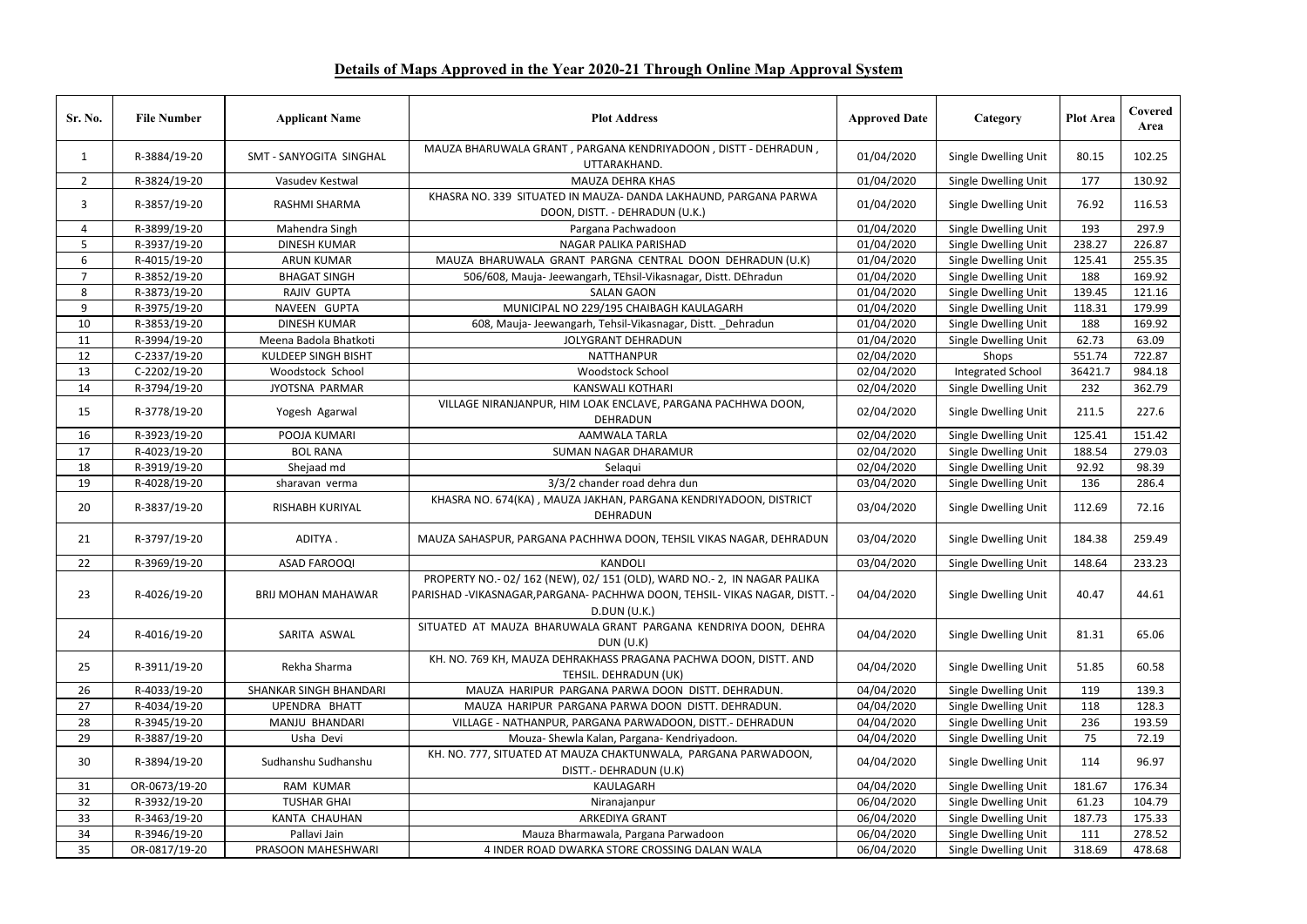| 37<br>07/04/2020<br>371.14<br>R-3829/19-20<br><b>VIPIN NAUTIYAL</b><br>nathuawala<br>Single Dwelling Unit<br>238.91<br>38<br>MAUZA- RASOOLPUR IN NAGAR PALIKA PARISHAD VIKASNAGAR<br>Single Dwelling Unit<br>99.45<br>R-3895/19-20<br><b>BABLI DEVI</b><br>07/04/2020<br>143<br>86<br>39<br>R-0004/20-21<br>PAYAL JAIN<br>MAJRA, CENTRALDOON DISTT- DEHRADUN UTTARAKHAND<br>07/04/2020<br>Single Dwelling Unit<br>138.21<br>R-3992/19-20<br>MAUZA MISSARWALA KALAN, PARGANA PACHWA DOON<br>240<br>40<br><b>JYOTI WASON</b><br>07/04/2020<br>Single Dwelling Unit<br>323.08<br>08/04/2020<br>324<br>376<br>CC-0368/19-20<br><b>NAMAN MITTAL</b><br>MAUZA NATHANPUR, PARGANA PARWA DOON, DISTT. DEHRADUN, U.K.<br>41<br>Shops<br>Mouza- Bharuwala Grant, Pargana- Kendriyadoon.<br>08/04/2020<br>338.85<br>42<br>C-2462/19-20<br>Aman Rathor<br>Commercial<br>163.8<br>43<br>R-3964/19-20<br>MAUZA BALAWALA PARGANA PARWADOON DISTT. DEHRADUN<br>08/04/2020<br>Single Dwelling Unit<br>205<br>104.63<br><b>MUKESH BHANDARI</b><br>R-4032/19-20<br>08/04/2020<br>174.2<br>91.82<br>44<br>MAUZA - NIRANJANPUR, PARGANA- PACHWADOON, DISTT- DEHRADUN.<br>Single Dwelling Unit<br>harpal singh<br>45<br>OR-0821/19-20<br>Nanhe Khan<br>08/04/2020<br>Single Dwelling Unit<br>264<br>21.42<br>Mazra<br>46<br>MAUZA SEWLA KALAN<br>08/04/2020<br>539.54<br>545.03<br>SC-0152/19-20<br>SHRI AFAQ HUSSAIN<br>Commercial<br>ANSAL'S GREEN VALLEY, RAJPUR ROAD, DEHRADUN, MAUZA JAKHAN, PARGANA<br>47<br>CR-0970/19-20<br>09/04/2020<br>Single Dwelling Unit<br>115.26<br>RANJU KUMARI<br>251<br><b>CENTRAL DOON</b><br>R-3886/19-20<br>09/04/2020<br>169.03<br>48<br><b>BHAGWANI DEI</b><br><b>TARLA NAGAL</b><br><b>Single Dwelling Unit</b><br>179<br>R-3930/19-20<br>09/04/2020<br>Single Dwelling Unit<br>49<br>LAXMI DEVI<br>NON ZA KHEWAT NO.- 01, CHAKKUWALA MAY CHAK SALAWALA<br>128<br>54.66<br>50<br>RAJESH KUMAR SAINI<br>Dhorankhas Dehradun<br>09/04/2020<br>81<br>106.66<br>R-3843/19-20<br>Single Dwelling Unit<br>PARGANA CENTRTAL DOON, DEHRADUN<br><b>BHARUWALA GRANT</b><br>10/04/2020<br>R-3880/19-20<br>ADITYA & SAGAR GUPTA<br>Single Dwelling Unit<br>157.62<br>185.51<br>51<br>(U.K)<br>CR-0953/19-20<br>MAUZA - NIRANJANPUR PARGANA CENTRAL DOON<br>11/04/2020<br>Single Dwelling Unit<br>162.11<br>307.93<br>52<br>DALJEET SINGH NAGRA<br>KHASRA NO.- 712 (KHA), SITUATED AT MAUZA SEWALA KALAN PARGANA-<br>176.96<br>53<br>R-3906/19-20<br><b>ROHIT KUMAR</b><br>12/04/2020<br>Single Dwelling Unit<br>164.98<br>PACHWADOON DISTRICT DEHRADUN.<br>MAUZA AJABPUR KALAN TESHIL SADAR, PARGANA KENDRIYA DOON DISTT.<br>12/04/2020<br>R-3955/19-20<br>Single Dwelling Unit<br>104.26<br>54<br>Sumitra Negi<br>156<br>DEHRADUN<br>12/04/2020<br>R-3888/19-20<br>Omkar Singh<br>Panditwari<br>Single Dwelling Unit<br>144.8<br>55<br>191.44<br>R-3941/19-20<br>MAUZA - NATHANPUR (RAJESHWARIPURAM COLONY) PARGANA PARWADUN<br>12/04/2020<br>Single Dwelling Unit<br>79.67<br>105.21<br>56<br><b>KALENDRA SINGH</b><br>512.61<br>57<br>R-3990/19-20<br>MAUZA KANWALI, PARGANA CENTRAL DOON<br>13/04/2020<br>Single Dwelling Unit<br>335.74<br>ARVIND GAIROLA<br>58<br>R-3913/19-20<br>13/04/2020<br>Adesh.<br>Chaman Vihar, Pargana Pachwa Doon<br>Single Dwelling Unit<br>300<br>485.76<br>59<br>R-4017/19-20<br>13/04/2020<br>Single Dwelling Unit<br>176.66<br><b>LAKSMI DEVI</b><br>SITUATED AT MOUZA BHARUWALA GRANT, PARGANA KENDRIYADOON, DEHRADUN<br>196.09<br>R-3996/19-20<br>13/04/2020<br>SHYAM SHARMA<br>MAUZA- AJABPUR KHURD<br>Single Dwelling Unit<br>127<br>127.22<br>60<br>R-4030/19-20<br>13/04/2020<br><b>BINA DEVI</b><br>MAUZA MARKHAM GRANT FIRST, PARGANA PARVA DOON<br>Single Dwelling Unit<br>194.74<br>188.66<br>61<br>62<br>OC-0662/19-20<br><b>SUNIL KUMAR GOYAL</b><br>MAUZA MAZRA<br>13/04/2020<br>1533.45<br>1755.69<br>Library<br>63<br>OC-0554/19-20<br><b>TARUN VERMA&amp;OTHER'S</b><br>DHAMAWALA BAZAR<br>13/04/2020<br>1636.56<br>Shops<br>1113.81<br>64<br>OC-0648/19-20<br>Sudhanshu Kalra<br>PROP. NO. 72/22/2, NEHRU ROAD, (OLD NO. 22, CURZON ROAD)<br>13/04/2020<br>855.84<br>501.67<br><b>Nursing Home</b><br>65<br>R-3971/19-20<br>Mithlesh Kumari Gupta<br>Mouza- Dehrakhass, Pargana- Kendriyadoon.<br>14/04/2020<br>Single Dwelling Unit<br>47.97<br>100.36<br>66<br>Mouza- Shewla Kalan, Pargana- Kendriyadoon.<br>14/04/2020<br>94.73<br>R-3954/19-20<br>Ghanshyam Prasad Painyuli<br>Single Dwelling Unit<br>120<br>R-3872/19-20<br>DILSHAD AHEMAD<br>14/04/2020<br>Single Dwelling Unit<br>51.57<br>65.16<br>67<br>MAUZA MAJRA, PARGANA KENDRIYA DOON, TEHSIL SADAR DISTT. DEHRADUN<br>R-3323/19-20<br>MAUZA - ATHAN BAGH<br>68<br><b>VIPIN KUMAR</b><br>15/04/2020<br>Single Dwelling Unit<br>139.4<br>134.05<br>SITUATED AT MAUZA CHIROWALI, PARGANA - PARWA DOON, TEH. - SADAR<br>R-3984/19-20<br><b>SUNDER LAL</b><br>15/04/2020<br>Single Dwelling Unit<br>112.26<br>69<br>108.2<br>DISTRICT - DEHRADUN (UTTARA KHAND).<br>EAST PATEL NAGAR SAHARANPUR ROAD<br>70<br>C-2435/19-20<br><b>VIVEK GOYAL</b><br>16/04/2020<br><b>Filling Station</b><br>1096.22<br>20.34<br>16/04/2020<br>71<br>R-3970/19-20<br>Veerendra Kumar Gupta<br>Single Dwelling Unit<br>47<br>100.32<br>Mouza- Dehrakhass, Pargana- Kendriyadoon.<br>R-3618/19-20<br><b>UDIT MISHRA</b><br>16/04/2020<br>72<br><b>NEMI ROAD</b><br>Single Dwelling Unit<br>278.7<br>403.28<br>73<br>Mauza Kanharwala<br>16/04/2020<br>Single Dwelling Unit<br>R-3999/19-20<br>MANOJ ASWAL<br>193.42<br>249.33<br>AT KHASRA NO. 1713 SITUATED AT MAUZA- AJABPUR KALAN PRAGANA-PACHWA<br>R-3915/19-20<br>NIRMALA MAURYA<br>16/04/2020<br>Single Dwelling Unit<br>54.8<br>85.26<br>74<br>DOON DISTT.- DEHRADUN (U.K.)<br>75<br>R-3912/19-20<br>52/1, TEG BAHADUR ROAD, DALANWALA, DEHRADUN<br>16/04/2020<br>212.59<br>343.21<br>NILESH KUMAR<br>Single Dwelling Unit<br>R-3944/19-20<br>16/04/2020<br>76<br>Sangeeta Anthwal<br>Mauza - Chak Tunwala, Pargana - Parwa doon, Dehradun<br>Single Dwelling Unit<br>204.5<br>147.62 |    |               |                 |                                                            |            |                      |        |       |
|----------------------------------------------------------------------------------------------------------------------------------------------------------------------------------------------------------------------------------------------------------------------------------------------------------------------------------------------------------------------------------------------------------------------------------------------------------------------------------------------------------------------------------------------------------------------------------------------------------------------------------------------------------------------------------------------------------------------------------------------------------------------------------------------------------------------------------------------------------------------------------------------------------------------------------------------------------------------------------------------------------------------------------------------------------------------------------------------------------------------------------------------------------------------------------------------------------------------------------------------------------------------------------------------------------------------------------------------------------------------------------------------------------------------------------------------------------------------------------------------------------------------------------------------------------------------------------------------------------------------------------------------------------------------------------------------------------------------------------------------------------------------------------------------------------------------------------------------------------------------------------------------------------------------------------------------------------------------------------------------------------------------------------------------------------------------------------------------------------------------------------------------------------------------------------------------------------------------------------------------------------------------------------------------------------------------------------------------------------------------------------------------------------------------------------------------------------------------------------------------------------------------------------------------------------------------------------------------------------------------------------------------------------------------------------------------------------------------------------------------------------------------------------------------------------------------------------------------------------------------------------------------------------------------------------------------------------------------------------------------------------------------------------------------------------------------------------------------------------------------------------------------------------------------------------------------------------------------------------------------------------------------------------------------------------------------------------------------------------------------------------------------------------------------------------------------------------------------------------------------------------------------------------------------------------------------------------------------------------------------------------------------------------------------------------------------------------------------------------------------------------------------------------------------------------------------------------------------------------------------------------------------------------------------------------------------------------------------------------------------------------------------------------------------------------------------------------------------------------------------------------------------------------------------------------------------------------------------------------------------------------------------------------------------------------------------------------------------------------------------------------------------------------------------------------------------------------------------------------------------------------------------------------------------------------------------------------------------------------------------------------------------------------------------------------------------------------------------------------------------------------------------------------------------------------------------------------------------------------------------------------------------------------------------------------------------------------------------------------------------------------------------------------------------------------------------------------------------------------------------------------------------------------------------------------------------------------------------------------------------------------------------------------------------------------------------------------------------------------------------------------------------------------------------------------------------------------------------------------------------------------------------------------------------------------------------------------------------------------------------------------------------------------------------------------------------------------------------------------------------------------------------------------------------------------------------------------------------------------------------------------------------------------------------------------------------------------------------------------------------------------------------------------------------------|----|---------------|-----------------|------------------------------------------------------------|------------|----------------------|--------|-------|
|                                                                                                                                                                                                                                                                                                                                                                                                                                                                                                                                                                                                                                                                                                                                                                                                                                                                                                                                                                                                                                                                                                                                                                                                                                                                                                                                                                                                                                                                                                                                                                                                                                                                                                                                                                                                                                                                                                                                                                                                                                                                                                                                                                                                                                                                                                                                                                                                                                                                                                                                                                                                                                                                                                                                                                                                                                                                                                                                                                                                                                                                                                                                                                                                                                                                                                                                                                                                                                                                                                                                                                                                                                                                                                                                                                                                                                                                                                                                                                                                                                                                                                                                                                                                                                                                                                                                                                                                                                                                                                                                                                                                                                                                                                                                                                                                                                                                                                                                                                                                                                                                                                                                                                                                                                                                                                                                                                                                                                                                                                                                                                                                                                                                                                                                                                                                                                                                                                                                                                                                                                                    | 36 | OR-0812/19-20 | PRADEEP KOTHARI | PLOT NO.97 (33 TECHERS COLONY) GOVIND GARH DISTT. DEHRADUN | 06/04/2020 | Single Dwelling Unit | 161.71 | 83.27 |
|                                                                                                                                                                                                                                                                                                                                                                                                                                                                                                                                                                                                                                                                                                                                                                                                                                                                                                                                                                                                                                                                                                                                                                                                                                                                                                                                                                                                                                                                                                                                                                                                                                                                                                                                                                                                                                                                                                                                                                                                                                                                                                                                                                                                                                                                                                                                                                                                                                                                                                                                                                                                                                                                                                                                                                                                                                                                                                                                                                                                                                                                                                                                                                                                                                                                                                                                                                                                                                                                                                                                                                                                                                                                                                                                                                                                                                                                                                                                                                                                                                                                                                                                                                                                                                                                                                                                                                                                                                                                                                                                                                                                                                                                                                                                                                                                                                                                                                                                                                                                                                                                                                                                                                                                                                                                                                                                                                                                                                                                                                                                                                                                                                                                                                                                                                                                                                                                                                                                                                                                                                                    |    |               |                 |                                                            |            |                      |        |       |
|                                                                                                                                                                                                                                                                                                                                                                                                                                                                                                                                                                                                                                                                                                                                                                                                                                                                                                                                                                                                                                                                                                                                                                                                                                                                                                                                                                                                                                                                                                                                                                                                                                                                                                                                                                                                                                                                                                                                                                                                                                                                                                                                                                                                                                                                                                                                                                                                                                                                                                                                                                                                                                                                                                                                                                                                                                                                                                                                                                                                                                                                                                                                                                                                                                                                                                                                                                                                                                                                                                                                                                                                                                                                                                                                                                                                                                                                                                                                                                                                                                                                                                                                                                                                                                                                                                                                                                                                                                                                                                                                                                                                                                                                                                                                                                                                                                                                                                                                                                                                                                                                                                                                                                                                                                                                                                                                                                                                                                                                                                                                                                                                                                                                                                                                                                                                                                                                                                                                                                                                                                                    |    |               |                 |                                                            |            |                      |        |       |
|                                                                                                                                                                                                                                                                                                                                                                                                                                                                                                                                                                                                                                                                                                                                                                                                                                                                                                                                                                                                                                                                                                                                                                                                                                                                                                                                                                                                                                                                                                                                                                                                                                                                                                                                                                                                                                                                                                                                                                                                                                                                                                                                                                                                                                                                                                                                                                                                                                                                                                                                                                                                                                                                                                                                                                                                                                                                                                                                                                                                                                                                                                                                                                                                                                                                                                                                                                                                                                                                                                                                                                                                                                                                                                                                                                                                                                                                                                                                                                                                                                                                                                                                                                                                                                                                                                                                                                                                                                                                                                                                                                                                                                                                                                                                                                                                                                                                                                                                                                                                                                                                                                                                                                                                                                                                                                                                                                                                                                                                                                                                                                                                                                                                                                                                                                                                                                                                                                                                                                                                                                                    |    |               |                 |                                                            |            |                      |        |       |
|                                                                                                                                                                                                                                                                                                                                                                                                                                                                                                                                                                                                                                                                                                                                                                                                                                                                                                                                                                                                                                                                                                                                                                                                                                                                                                                                                                                                                                                                                                                                                                                                                                                                                                                                                                                                                                                                                                                                                                                                                                                                                                                                                                                                                                                                                                                                                                                                                                                                                                                                                                                                                                                                                                                                                                                                                                                                                                                                                                                                                                                                                                                                                                                                                                                                                                                                                                                                                                                                                                                                                                                                                                                                                                                                                                                                                                                                                                                                                                                                                                                                                                                                                                                                                                                                                                                                                                                                                                                                                                                                                                                                                                                                                                                                                                                                                                                                                                                                                                                                                                                                                                                                                                                                                                                                                                                                                                                                                                                                                                                                                                                                                                                                                                                                                                                                                                                                                                                                                                                                                                                    |    |               |                 |                                                            |            |                      |        |       |
|                                                                                                                                                                                                                                                                                                                                                                                                                                                                                                                                                                                                                                                                                                                                                                                                                                                                                                                                                                                                                                                                                                                                                                                                                                                                                                                                                                                                                                                                                                                                                                                                                                                                                                                                                                                                                                                                                                                                                                                                                                                                                                                                                                                                                                                                                                                                                                                                                                                                                                                                                                                                                                                                                                                                                                                                                                                                                                                                                                                                                                                                                                                                                                                                                                                                                                                                                                                                                                                                                                                                                                                                                                                                                                                                                                                                                                                                                                                                                                                                                                                                                                                                                                                                                                                                                                                                                                                                                                                                                                                                                                                                                                                                                                                                                                                                                                                                                                                                                                                                                                                                                                                                                                                                                                                                                                                                                                                                                                                                                                                                                                                                                                                                                                                                                                                                                                                                                                                                                                                                                                                    |    |               |                 |                                                            |            |                      |        |       |
|                                                                                                                                                                                                                                                                                                                                                                                                                                                                                                                                                                                                                                                                                                                                                                                                                                                                                                                                                                                                                                                                                                                                                                                                                                                                                                                                                                                                                                                                                                                                                                                                                                                                                                                                                                                                                                                                                                                                                                                                                                                                                                                                                                                                                                                                                                                                                                                                                                                                                                                                                                                                                                                                                                                                                                                                                                                                                                                                                                                                                                                                                                                                                                                                                                                                                                                                                                                                                                                                                                                                                                                                                                                                                                                                                                                                                                                                                                                                                                                                                                                                                                                                                                                                                                                                                                                                                                                                                                                                                                                                                                                                                                                                                                                                                                                                                                                                                                                                                                                                                                                                                                                                                                                                                                                                                                                                                                                                                                                                                                                                                                                                                                                                                                                                                                                                                                                                                                                                                                                                                                                    |    |               |                 |                                                            |            |                      |        |       |
|                                                                                                                                                                                                                                                                                                                                                                                                                                                                                                                                                                                                                                                                                                                                                                                                                                                                                                                                                                                                                                                                                                                                                                                                                                                                                                                                                                                                                                                                                                                                                                                                                                                                                                                                                                                                                                                                                                                                                                                                                                                                                                                                                                                                                                                                                                                                                                                                                                                                                                                                                                                                                                                                                                                                                                                                                                                                                                                                                                                                                                                                                                                                                                                                                                                                                                                                                                                                                                                                                                                                                                                                                                                                                                                                                                                                                                                                                                                                                                                                                                                                                                                                                                                                                                                                                                                                                                                                                                                                                                                                                                                                                                                                                                                                                                                                                                                                                                                                                                                                                                                                                                                                                                                                                                                                                                                                                                                                                                                                                                                                                                                                                                                                                                                                                                                                                                                                                                                                                                                                                                                    |    |               |                 |                                                            |            |                      |        |       |
|                                                                                                                                                                                                                                                                                                                                                                                                                                                                                                                                                                                                                                                                                                                                                                                                                                                                                                                                                                                                                                                                                                                                                                                                                                                                                                                                                                                                                                                                                                                                                                                                                                                                                                                                                                                                                                                                                                                                                                                                                                                                                                                                                                                                                                                                                                                                                                                                                                                                                                                                                                                                                                                                                                                                                                                                                                                                                                                                                                                                                                                                                                                                                                                                                                                                                                                                                                                                                                                                                                                                                                                                                                                                                                                                                                                                                                                                                                                                                                                                                                                                                                                                                                                                                                                                                                                                                                                                                                                                                                                                                                                                                                                                                                                                                                                                                                                                                                                                                                                                                                                                                                                                                                                                                                                                                                                                                                                                                                                                                                                                                                                                                                                                                                                                                                                                                                                                                                                                                                                                                                                    |    |               |                 |                                                            |            |                      |        |       |
|                                                                                                                                                                                                                                                                                                                                                                                                                                                                                                                                                                                                                                                                                                                                                                                                                                                                                                                                                                                                                                                                                                                                                                                                                                                                                                                                                                                                                                                                                                                                                                                                                                                                                                                                                                                                                                                                                                                                                                                                                                                                                                                                                                                                                                                                                                                                                                                                                                                                                                                                                                                                                                                                                                                                                                                                                                                                                                                                                                                                                                                                                                                                                                                                                                                                                                                                                                                                                                                                                                                                                                                                                                                                                                                                                                                                                                                                                                                                                                                                                                                                                                                                                                                                                                                                                                                                                                                                                                                                                                                                                                                                                                                                                                                                                                                                                                                                                                                                                                                                                                                                                                                                                                                                                                                                                                                                                                                                                                                                                                                                                                                                                                                                                                                                                                                                                                                                                                                                                                                                                                                    |    |               |                 |                                                            |            |                      |        |       |
|                                                                                                                                                                                                                                                                                                                                                                                                                                                                                                                                                                                                                                                                                                                                                                                                                                                                                                                                                                                                                                                                                                                                                                                                                                                                                                                                                                                                                                                                                                                                                                                                                                                                                                                                                                                                                                                                                                                                                                                                                                                                                                                                                                                                                                                                                                                                                                                                                                                                                                                                                                                                                                                                                                                                                                                                                                                                                                                                                                                                                                                                                                                                                                                                                                                                                                                                                                                                                                                                                                                                                                                                                                                                                                                                                                                                                                                                                                                                                                                                                                                                                                                                                                                                                                                                                                                                                                                                                                                                                                                                                                                                                                                                                                                                                                                                                                                                                                                                                                                                                                                                                                                                                                                                                                                                                                                                                                                                                                                                                                                                                                                                                                                                                                                                                                                                                                                                                                                                                                                                                                                    |    |               |                 |                                                            |            |                      |        |       |
|                                                                                                                                                                                                                                                                                                                                                                                                                                                                                                                                                                                                                                                                                                                                                                                                                                                                                                                                                                                                                                                                                                                                                                                                                                                                                                                                                                                                                                                                                                                                                                                                                                                                                                                                                                                                                                                                                                                                                                                                                                                                                                                                                                                                                                                                                                                                                                                                                                                                                                                                                                                                                                                                                                                                                                                                                                                                                                                                                                                                                                                                                                                                                                                                                                                                                                                                                                                                                                                                                                                                                                                                                                                                                                                                                                                                                                                                                                                                                                                                                                                                                                                                                                                                                                                                                                                                                                                                                                                                                                                                                                                                                                                                                                                                                                                                                                                                                                                                                                                                                                                                                                                                                                                                                                                                                                                                                                                                                                                                                                                                                                                                                                                                                                                                                                                                                                                                                                                                                                                                                                                    |    |               |                 |                                                            |            |                      |        |       |
|                                                                                                                                                                                                                                                                                                                                                                                                                                                                                                                                                                                                                                                                                                                                                                                                                                                                                                                                                                                                                                                                                                                                                                                                                                                                                                                                                                                                                                                                                                                                                                                                                                                                                                                                                                                                                                                                                                                                                                                                                                                                                                                                                                                                                                                                                                                                                                                                                                                                                                                                                                                                                                                                                                                                                                                                                                                                                                                                                                                                                                                                                                                                                                                                                                                                                                                                                                                                                                                                                                                                                                                                                                                                                                                                                                                                                                                                                                                                                                                                                                                                                                                                                                                                                                                                                                                                                                                                                                                                                                                                                                                                                                                                                                                                                                                                                                                                                                                                                                                                                                                                                                                                                                                                                                                                                                                                                                                                                                                                                                                                                                                                                                                                                                                                                                                                                                                                                                                                                                                                                                                    |    |               |                 |                                                            |            |                      |        |       |
|                                                                                                                                                                                                                                                                                                                                                                                                                                                                                                                                                                                                                                                                                                                                                                                                                                                                                                                                                                                                                                                                                                                                                                                                                                                                                                                                                                                                                                                                                                                                                                                                                                                                                                                                                                                                                                                                                                                                                                                                                                                                                                                                                                                                                                                                                                                                                                                                                                                                                                                                                                                                                                                                                                                                                                                                                                                                                                                                                                                                                                                                                                                                                                                                                                                                                                                                                                                                                                                                                                                                                                                                                                                                                                                                                                                                                                                                                                                                                                                                                                                                                                                                                                                                                                                                                                                                                                                                                                                                                                                                                                                                                                                                                                                                                                                                                                                                                                                                                                                                                                                                                                                                                                                                                                                                                                                                                                                                                                                                                                                                                                                                                                                                                                                                                                                                                                                                                                                                                                                                                                                    |    |               |                 |                                                            |            |                      |        |       |
|                                                                                                                                                                                                                                                                                                                                                                                                                                                                                                                                                                                                                                                                                                                                                                                                                                                                                                                                                                                                                                                                                                                                                                                                                                                                                                                                                                                                                                                                                                                                                                                                                                                                                                                                                                                                                                                                                                                                                                                                                                                                                                                                                                                                                                                                                                                                                                                                                                                                                                                                                                                                                                                                                                                                                                                                                                                                                                                                                                                                                                                                                                                                                                                                                                                                                                                                                                                                                                                                                                                                                                                                                                                                                                                                                                                                                                                                                                                                                                                                                                                                                                                                                                                                                                                                                                                                                                                                                                                                                                                                                                                                                                                                                                                                                                                                                                                                                                                                                                                                                                                                                                                                                                                                                                                                                                                                                                                                                                                                                                                                                                                                                                                                                                                                                                                                                                                                                                                                                                                                                                                    |    |               |                 |                                                            |            |                      |        |       |
|                                                                                                                                                                                                                                                                                                                                                                                                                                                                                                                                                                                                                                                                                                                                                                                                                                                                                                                                                                                                                                                                                                                                                                                                                                                                                                                                                                                                                                                                                                                                                                                                                                                                                                                                                                                                                                                                                                                                                                                                                                                                                                                                                                                                                                                                                                                                                                                                                                                                                                                                                                                                                                                                                                                                                                                                                                                                                                                                                                                                                                                                                                                                                                                                                                                                                                                                                                                                                                                                                                                                                                                                                                                                                                                                                                                                                                                                                                                                                                                                                                                                                                                                                                                                                                                                                                                                                                                                                                                                                                                                                                                                                                                                                                                                                                                                                                                                                                                                                                                                                                                                                                                                                                                                                                                                                                                                                                                                                                                                                                                                                                                                                                                                                                                                                                                                                                                                                                                                                                                                                                                    |    |               |                 |                                                            |            |                      |        |       |
|                                                                                                                                                                                                                                                                                                                                                                                                                                                                                                                                                                                                                                                                                                                                                                                                                                                                                                                                                                                                                                                                                                                                                                                                                                                                                                                                                                                                                                                                                                                                                                                                                                                                                                                                                                                                                                                                                                                                                                                                                                                                                                                                                                                                                                                                                                                                                                                                                                                                                                                                                                                                                                                                                                                                                                                                                                                                                                                                                                                                                                                                                                                                                                                                                                                                                                                                                                                                                                                                                                                                                                                                                                                                                                                                                                                                                                                                                                                                                                                                                                                                                                                                                                                                                                                                                                                                                                                                                                                                                                                                                                                                                                                                                                                                                                                                                                                                                                                                                                                                                                                                                                                                                                                                                                                                                                                                                                                                                                                                                                                                                                                                                                                                                                                                                                                                                                                                                                                                                                                                                                                    |    |               |                 |                                                            |            |                      |        |       |
|                                                                                                                                                                                                                                                                                                                                                                                                                                                                                                                                                                                                                                                                                                                                                                                                                                                                                                                                                                                                                                                                                                                                                                                                                                                                                                                                                                                                                                                                                                                                                                                                                                                                                                                                                                                                                                                                                                                                                                                                                                                                                                                                                                                                                                                                                                                                                                                                                                                                                                                                                                                                                                                                                                                                                                                                                                                                                                                                                                                                                                                                                                                                                                                                                                                                                                                                                                                                                                                                                                                                                                                                                                                                                                                                                                                                                                                                                                                                                                                                                                                                                                                                                                                                                                                                                                                                                                                                                                                                                                                                                                                                                                                                                                                                                                                                                                                                                                                                                                                                                                                                                                                                                                                                                                                                                                                                                                                                                                                                                                                                                                                                                                                                                                                                                                                                                                                                                                                                                                                                                                                    |    |               |                 |                                                            |            |                      |        |       |
|                                                                                                                                                                                                                                                                                                                                                                                                                                                                                                                                                                                                                                                                                                                                                                                                                                                                                                                                                                                                                                                                                                                                                                                                                                                                                                                                                                                                                                                                                                                                                                                                                                                                                                                                                                                                                                                                                                                                                                                                                                                                                                                                                                                                                                                                                                                                                                                                                                                                                                                                                                                                                                                                                                                                                                                                                                                                                                                                                                                                                                                                                                                                                                                                                                                                                                                                                                                                                                                                                                                                                                                                                                                                                                                                                                                                                                                                                                                                                                                                                                                                                                                                                                                                                                                                                                                                                                                                                                                                                                                                                                                                                                                                                                                                                                                                                                                                                                                                                                                                                                                                                                                                                                                                                                                                                                                                                                                                                                                                                                                                                                                                                                                                                                                                                                                                                                                                                                                                                                                                                                                    |    |               |                 |                                                            |            |                      |        |       |
|                                                                                                                                                                                                                                                                                                                                                                                                                                                                                                                                                                                                                                                                                                                                                                                                                                                                                                                                                                                                                                                                                                                                                                                                                                                                                                                                                                                                                                                                                                                                                                                                                                                                                                                                                                                                                                                                                                                                                                                                                                                                                                                                                                                                                                                                                                                                                                                                                                                                                                                                                                                                                                                                                                                                                                                                                                                                                                                                                                                                                                                                                                                                                                                                                                                                                                                                                                                                                                                                                                                                                                                                                                                                                                                                                                                                                                                                                                                                                                                                                                                                                                                                                                                                                                                                                                                                                                                                                                                                                                                                                                                                                                                                                                                                                                                                                                                                                                                                                                                                                                                                                                                                                                                                                                                                                                                                                                                                                                                                                                                                                                                                                                                                                                                                                                                                                                                                                                                                                                                                                                                    |    |               |                 |                                                            |            |                      |        |       |
|                                                                                                                                                                                                                                                                                                                                                                                                                                                                                                                                                                                                                                                                                                                                                                                                                                                                                                                                                                                                                                                                                                                                                                                                                                                                                                                                                                                                                                                                                                                                                                                                                                                                                                                                                                                                                                                                                                                                                                                                                                                                                                                                                                                                                                                                                                                                                                                                                                                                                                                                                                                                                                                                                                                                                                                                                                                                                                                                                                                                                                                                                                                                                                                                                                                                                                                                                                                                                                                                                                                                                                                                                                                                                                                                                                                                                                                                                                                                                                                                                                                                                                                                                                                                                                                                                                                                                                                                                                                                                                                                                                                                                                                                                                                                                                                                                                                                                                                                                                                                                                                                                                                                                                                                                                                                                                                                                                                                                                                                                                                                                                                                                                                                                                                                                                                                                                                                                                                                                                                                                                                    |    |               |                 |                                                            |            |                      |        |       |
|                                                                                                                                                                                                                                                                                                                                                                                                                                                                                                                                                                                                                                                                                                                                                                                                                                                                                                                                                                                                                                                                                                                                                                                                                                                                                                                                                                                                                                                                                                                                                                                                                                                                                                                                                                                                                                                                                                                                                                                                                                                                                                                                                                                                                                                                                                                                                                                                                                                                                                                                                                                                                                                                                                                                                                                                                                                                                                                                                                                                                                                                                                                                                                                                                                                                                                                                                                                                                                                                                                                                                                                                                                                                                                                                                                                                                                                                                                                                                                                                                                                                                                                                                                                                                                                                                                                                                                                                                                                                                                                                                                                                                                                                                                                                                                                                                                                                                                                                                                                                                                                                                                                                                                                                                                                                                                                                                                                                                                                                                                                                                                                                                                                                                                                                                                                                                                                                                                                                                                                                                                                    |    |               |                 |                                                            |            |                      |        |       |
|                                                                                                                                                                                                                                                                                                                                                                                                                                                                                                                                                                                                                                                                                                                                                                                                                                                                                                                                                                                                                                                                                                                                                                                                                                                                                                                                                                                                                                                                                                                                                                                                                                                                                                                                                                                                                                                                                                                                                                                                                                                                                                                                                                                                                                                                                                                                                                                                                                                                                                                                                                                                                                                                                                                                                                                                                                                                                                                                                                                                                                                                                                                                                                                                                                                                                                                                                                                                                                                                                                                                                                                                                                                                                                                                                                                                                                                                                                                                                                                                                                                                                                                                                                                                                                                                                                                                                                                                                                                                                                                                                                                                                                                                                                                                                                                                                                                                                                                                                                                                                                                                                                                                                                                                                                                                                                                                                                                                                                                                                                                                                                                                                                                                                                                                                                                                                                                                                                                                                                                                                                                    |    |               |                 |                                                            |            |                      |        |       |
|                                                                                                                                                                                                                                                                                                                                                                                                                                                                                                                                                                                                                                                                                                                                                                                                                                                                                                                                                                                                                                                                                                                                                                                                                                                                                                                                                                                                                                                                                                                                                                                                                                                                                                                                                                                                                                                                                                                                                                                                                                                                                                                                                                                                                                                                                                                                                                                                                                                                                                                                                                                                                                                                                                                                                                                                                                                                                                                                                                                                                                                                                                                                                                                                                                                                                                                                                                                                                                                                                                                                                                                                                                                                                                                                                                                                                                                                                                                                                                                                                                                                                                                                                                                                                                                                                                                                                                                                                                                                                                                                                                                                                                                                                                                                                                                                                                                                                                                                                                                                                                                                                                                                                                                                                                                                                                                                                                                                                                                                                                                                                                                                                                                                                                                                                                                                                                                                                                                                                                                                                                                    |    |               |                 |                                                            |            |                      |        |       |
|                                                                                                                                                                                                                                                                                                                                                                                                                                                                                                                                                                                                                                                                                                                                                                                                                                                                                                                                                                                                                                                                                                                                                                                                                                                                                                                                                                                                                                                                                                                                                                                                                                                                                                                                                                                                                                                                                                                                                                                                                                                                                                                                                                                                                                                                                                                                                                                                                                                                                                                                                                                                                                                                                                                                                                                                                                                                                                                                                                                                                                                                                                                                                                                                                                                                                                                                                                                                                                                                                                                                                                                                                                                                                                                                                                                                                                                                                                                                                                                                                                                                                                                                                                                                                                                                                                                                                                                                                                                                                                                                                                                                                                                                                                                                                                                                                                                                                                                                                                                                                                                                                                                                                                                                                                                                                                                                                                                                                                                                                                                                                                                                                                                                                                                                                                                                                                                                                                                                                                                                                                                    |    |               |                 |                                                            |            |                      |        |       |
|                                                                                                                                                                                                                                                                                                                                                                                                                                                                                                                                                                                                                                                                                                                                                                                                                                                                                                                                                                                                                                                                                                                                                                                                                                                                                                                                                                                                                                                                                                                                                                                                                                                                                                                                                                                                                                                                                                                                                                                                                                                                                                                                                                                                                                                                                                                                                                                                                                                                                                                                                                                                                                                                                                                                                                                                                                                                                                                                                                                                                                                                                                                                                                                                                                                                                                                                                                                                                                                                                                                                                                                                                                                                                                                                                                                                                                                                                                                                                                                                                                                                                                                                                                                                                                                                                                                                                                                                                                                                                                                                                                                                                                                                                                                                                                                                                                                                                                                                                                                                                                                                                                                                                                                                                                                                                                                                                                                                                                                                                                                                                                                                                                                                                                                                                                                                                                                                                                                                                                                                                                                    |    |               |                 |                                                            |            |                      |        |       |
|                                                                                                                                                                                                                                                                                                                                                                                                                                                                                                                                                                                                                                                                                                                                                                                                                                                                                                                                                                                                                                                                                                                                                                                                                                                                                                                                                                                                                                                                                                                                                                                                                                                                                                                                                                                                                                                                                                                                                                                                                                                                                                                                                                                                                                                                                                                                                                                                                                                                                                                                                                                                                                                                                                                                                                                                                                                                                                                                                                                                                                                                                                                                                                                                                                                                                                                                                                                                                                                                                                                                                                                                                                                                                                                                                                                                                                                                                                                                                                                                                                                                                                                                                                                                                                                                                                                                                                                                                                                                                                                                                                                                                                                                                                                                                                                                                                                                                                                                                                                                                                                                                                                                                                                                                                                                                                                                                                                                                                                                                                                                                                                                                                                                                                                                                                                                                                                                                                                                                                                                                                                    |    |               |                 |                                                            |            |                      |        |       |
|                                                                                                                                                                                                                                                                                                                                                                                                                                                                                                                                                                                                                                                                                                                                                                                                                                                                                                                                                                                                                                                                                                                                                                                                                                                                                                                                                                                                                                                                                                                                                                                                                                                                                                                                                                                                                                                                                                                                                                                                                                                                                                                                                                                                                                                                                                                                                                                                                                                                                                                                                                                                                                                                                                                                                                                                                                                                                                                                                                                                                                                                                                                                                                                                                                                                                                                                                                                                                                                                                                                                                                                                                                                                                                                                                                                                                                                                                                                                                                                                                                                                                                                                                                                                                                                                                                                                                                                                                                                                                                                                                                                                                                                                                                                                                                                                                                                                                                                                                                                                                                                                                                                                                                                                                                                                                                                                                                                                                                                                                                                                                                                                                                                                                                                                                                                                                                                                                                                                                                                                                                                    |    |               |                 |                                                            |            |                      |        |       |
|                                                                                                                                                                                                                                                                                                                                                                                                                                                                                                                                                                                                                                                                                                                                                                                                                                                                                                                                                                                                                                                                                                                                                                                                                                                                                                                                                                                                                                                                                                                                                                                                                                                                                                                                                                                                                                                                                                                                                                                                                                                                                                                                                                                                                                                                                                                                                                                                                                                                                                                                                                                                                                                                                                                                                                                                                                                                                                                                                                                                                                                                                                                                                                                                                                                                                                                                                                                                                                                                                                                                                                                                                                                                                                                                                                                                                                                                                                                                                                                                                                                                                                                                                                                                                                                                                                                                                                                                                                                                                                                                                                                                                                                                                                                                                                                                                                                                                                                                                                                                                                                                                                                                                                                                                                                                                                                                                                                                                                                                                                                                                                                                                                                                                                                                                                                                                                                                                                                                                                                                                                                    |    |               |                 |                                                            |            |                      |        |       |
|                                                                                                                                                                                                                                                                                                                                                                                                                                                                                                                                                                                                                                                                                                                                                                                                                                                                                                                                                                                                                                                                                                                                                                                                                                                                                                                                                                                                                                                                                                                                                                                                                                                                                                                                                                                                                                                                                                                                                                                                                                                                                                                                                                                                                                                                                                                                                                                                                                                                                                                                                                                                                                                                                                                                                                                                                                                                                                                                                                                                                                                                                                                                                                                                                                                                                                                                                                                                                                                                                                                                                                                                                                                                                                                                                                                                                                                                                                                                                                                                                                                                                                                                                                                                                                                                                                                                                                                                                                                                                                                                                                                                                                                                                                                                                                                                                                                                                                                                                                                                                                                                                                                                                                                                                                                                                                                                                                                                                                                                                                                                                                                                                                                                                                                                                                                                                                                                                                                                                                                                                                                    |    |               |                 |                                                            |            |                      |        |       |
|                                                                                                                                                                                                                                                                                                                                                                                                                                                                                                                                                                                                                                                                                                                                                                                                                                                                                                                                                                                                                                                                                                                                                                                                                                                                                                                                                                                                                                                                                                                                                                                                                                                                                                                                                                                                                                                                                                                                                                                                                                                                                                                                                                                                                                                                                                                                                                                                                                                                                                                                                                                                                                                                                                                                                                                                                                                                                                                                                                                                                                                                                                                                                                                                                                                                                                                                                                                                                                                                                                                                                                                                                                                                                                                                                                                                                                                                                                                                                                                                                                                                                                                                                                                                                                                                                                                                                                                                                                                                                                                                                                                                                                                                                                                                                                                                                                                                                                                                                                                                                                                                                                                                                                                                                                                                                                                                                                                                                                                                                                                                                                                                                                                                                                                                                                                                                                                                                                                                                                                                                                                    |    |               |                 |                                                            |            |                      |        |       |
|                                                                                                                                                                                                                                                                                                                                                                                                                                                                                                                                                                                                                                                                                                                                                                                                                                                                                                                                                                                                                                                                                                                                                                                                                                                                                                                                                                                                                                                                                                                                                                                                                                                                                                                                                                                                                                                                                                                                                                                                                                                                                                                                                                                                                                                                                                                                                                                                                                                                                                                                                                                                                                                                                                                                                                                                                                                                                                                                                                                                                                                                                                                                                                                                                                                                                                                                                                                                                                                                                                                                                                                                                                                                                                                                                                                                                                                                                                                                                                                                                                                                                                                                                                                                                                                                                                                                                                                                                                                                                                                                                                                                                                                                                                                                                                                                                                                                                                                                                                                                                                                                                                                                                                                                                                                                                                                                                                                                                                                                                                                                                                                                                                                                                                                                                                                                                                                                                                                                                                                                                                                    |    |               |                 |                                                            |            |                      |        |       |
|                                                                                                                                                                                                                                                                                                                                                                                                                                                                                                                                                                                                                                                                                                                                                                                                                                                                                                                                                                                                                                                                                                                                                                                                                                                                                                                                                                                                                                                                                                                                                                                                                                                                                                                                                                                                                                                                                                                                                                                                                                                                                                                                                                                                                                                                                                                                                                                                                                                                                                                                                                                                                                                                                                                                                                                                                                                                                                                                                                                                                                                                                                                                                                                                                                                                                                                                                                                                                                                                                                                                                                                                                                                                                                                                                                                                                                                                                                                                                                                                                                                                                                                                                                                                                                                                                                                                                                                                                                                                                                                                                                                                                                                                                                                                                                                                                                                                                                                                                                                                                                                                                                                                                                                                                                                                                                                                                                                                                                                                                                                                                                                                                                                                                                                                                                                                                                                                                                                                                                                                                                                    |    |               |                 |                                                            |            |                      |        |       |
|                                                                                                                                                                                                                                                                                                                                                                                                                                                                                                                                                                                                                                                                                                                                                                                                                                                                                                                                                                                                                                                                                                                                                                                                                                                                                                                                                                                                                                                                                                                                                                                                                                                                                                                                                                                                                                                                                                                                                                                                                                                                                                                                                                                                                                                                                                                                                                                                                                                                                                                                                                                                                                                                                                                                                                                                                                                                                                                                                                                                                                                                                                                                                                                                                                                                                                                                                                                                                                                                                                                                                                                                                                                                                                                                                                                                                                                                                                                                                                                                                                                                                                                                                                                                                                                                                                                                                                                                                                                                                                                                                                                                                                                                                                                                                                                                                                                                                                                                                                                                                                                                                                                                                                                                                                                                                                                                                                                                                                                                                                                                                                                                                                                                                                                                                                                                                                                                                                                                                                                                                                                    |    |               |                 |                                                            |            |                      |        |       |
|                                                                                                                                                                                                                                                                                                                                                                                                                                                                                                                                                                                                                                                                                                                                                                                                                                                                                                                                                                                                                                                                                                                                                                                                                                                                                                                                                                                                                                                                                                                                                                                                                                                                                                                                                                                                                                                                                                                                                                                                                                                                                                                                                                                                                                                                                                                                                                                                                                                                                                                                                                                                                                                                                                                                                                                                                                                                                                                                                                                                                                                                                                                                                                                                                                                                                                                                                                                                                                                                                                                                                                                                                                                                                                                                                                                                                                                                                                                                                                                                                                                                                                                                                                                                                                                                                                                                                                                                                                                                                                                                                                                                                                                                                                                                                                                                                                                                                                                                                                                                                                                                                                                                                                                                                                                                                                                                                                                                                                                                                                                                                                                                                                                                                                                                                                                                                                                                                                                                                                                                                                                    |    |               |                 |                                                            |            |                      |        |       |
|                                                                                                                                                                                                                                                                                                                                                                                                                                                                                                                                                                                                                                                                                                                                                                                                                                                                                                                                                                                                                                                                                                                                                                                                                                                                                                                                                                                                                                                                                                                                                                                                                                                                                                                                                                                                                                                                                                                                                                                                                                                                                                                                                                                                                                                                                                                                                                                                                                                                                                                                                                                                                                                                                                                                                                                                                                                                                                                                                                                                                                                                                                                                                                                                                                                                                                                                                                                                                                                                                                                                                                                                                                                                                                                                                                                                                                                                                                                                                                                                                                                                                                                                                                                                                                                                                                                                                                                                                                                                                                                                                                                                                                                                                                                                                                                                                                                                                                                                                                                                                                                                                                                                                                                                                                                                                                                                                                                                                                                                                                                                                                                                                                                                                                                                                                                                                                                                                                                                                                                                                                                    |    |               |                 |                                                            |            |                      |        |       |
|                                                                                                                                                                                                                                                                                                                                                                                                                                                                                                                                                                                                                                                                                                                                                                                                                                                                                                                                                                                                                                                                                                                                                                                                                                                                                                                                                                                                                                                                                                                                                                                                                                                                                                                                                                                                                                                                                                                                                                                                                                                                                                                                                                                                                                                                                                                                                                                                                                                                                                                                                                                                                                                                                                                                                                                                                                                                                                                                                                                                                                                                                                                                                                                                                                                                                                                                                                                                                                                                                                                                                                                                                                                                                                                                                                                                                                                                                                                                                                                                                                                                                                                                                                                                                                                                                                                                                                                                                                                                                                                                                                                                                                                                                                                                                                                                                                                                                                                                                                                                                                                                                                                                                                                                                                                                                                                                                                                                                                                                                                                                                                                                                                                                                                                                                                                                                                                                                                                                                                                                                                                    |    |               |                 |                                                            |            |                      |        |       |
|                                                                                                                                                                                                                                                                                                                                                                                                                                                                                                                                                                                                                                                                                                                                                                                                                                                                                                                                                                                                                                                                                                                                                                                                                                                                                                                                                                                                                                                                                                                                                                                                                                                                                                                                                                                                                                                                                                                                                                                                                                                                                                                                                                                                                                                                                                                                                                                                                                                                                                                                                                                                                                                                                                                                                                                                                                                                                                                                                                                                                                                                                                                                                                                                                                                                                                                                                                                                                                                                                                                                                                                                                                                                                                                                                                                                                                                                                                                                                                                                                                                                                                                                                                                                                                                                                                                                                                                                                                                                                                                                                                                                                                                                                                                                                                                                                                                                                                                                                                                                                                                                                                                                                                                                                                                                                                                                                                                                                                                                                                                                                                                                                                                                                                                                                                                                                                                                                                                                                                                                                                                    |    |               |                 |                                                            |            |                      |        |       |
|                                                                                                                                                                                                                                                                                                                                                                                                                                                                                                                                                                                                                                                                                                                                                                                                                                                                                                                                                                                                                                                                                                                                                                                                                                                                                                                                                                                                                                                                                                                                                                                                                                                                                                                                                                                                                                                                                                                                                                                                                                                                                                                                                                                                                                                                                                                                                                                                                                                                                                                                                                                                                                                                                                                                                                                                                                                                                                                                                                                                                                                                                                                                                                                                                                                                                                                                                                                                                                                                                                                                                                                                                                                                                                                                                                                                                                                                                                                                                                                                                                                                                                                                                                                                                                                                                                                                                                                                                                                                                                                                                                                                                                                                                                                                                                                                                                                                                                                                                                                                                                                                                                                                                                                                                                                                                                                                                                                                                                                                                                                                                                                                                                                                                                                                                                                                                                                                                                                                                                                                                                                    |    |               |                 |                                                            |            |                      |        |       |
|                                                                                                                                                                                                                                                                                                                                                                                                                                                                                                                                                                                                                                                                                                                                                                                                                                                                                                                                                                                                                                                                                                                                                                                                                                                                                                                                                                                                                                                                                                                                                                                                                                                                                                                                                                                                                                                                                                                                                                                                                                                                                                                                                                                                                                                                                                                                                                                                                                                                                                                                                                                                                                                                                                                                                                                                                                                                                                                                                                                                                                                                                                                                                                                                                                                                                                                                                                                                                                                                                                                                                                                                                                                                                                                                                                                                                                                                                                                                                                                                                                                                                                                                                                                                                                                                                                                                                                                                                                                                                                                                                                                                                                                                                                                                                                                                                                                                                                                                                                                                                                                                                                                                                                                                                                                                                                                                                                                                                                                                                                                                                                                                                                                                                                                                                                                                                                                                                                                                                                                                                                                    |    |               |                 |                                                            |            |                      |        |       |
|                                                                                                                                                                                                                                                                                                                                                                                                                                                                                                                                                                                                                                                                                                                                                                                                                                                                                                                                                                                                                                                                                                                                                                                                                                                                                                                                                                                                                                                                                                                                                                                                                                                                                                                                                                                                                                                                                                                                                                                                                                                                                                                                                                                                                                                                                                                                                                                                                                                                                                                                                                                                                                                                                                                                                                                                                                                                                                                                                                                                                                                                                                                                                                                                                                                                                                                                                                                                                                                                                                                                                                                                                                                                                                                                                                                                                                                                                                                                                                                                                                                                                                                                                                                                                                                                                                                                                                                                                                                                                                                                                                                                                                                                                                                                                                                                                                                                                                                                                                                                                                                                                                                                                                                                                                                                                                                                                                                                                                                                                                                                                                                                                                                                                                                                                                                                                                                                                                                                                                                                                                                    |    |               |                 |                                                            |            |                      |        |       |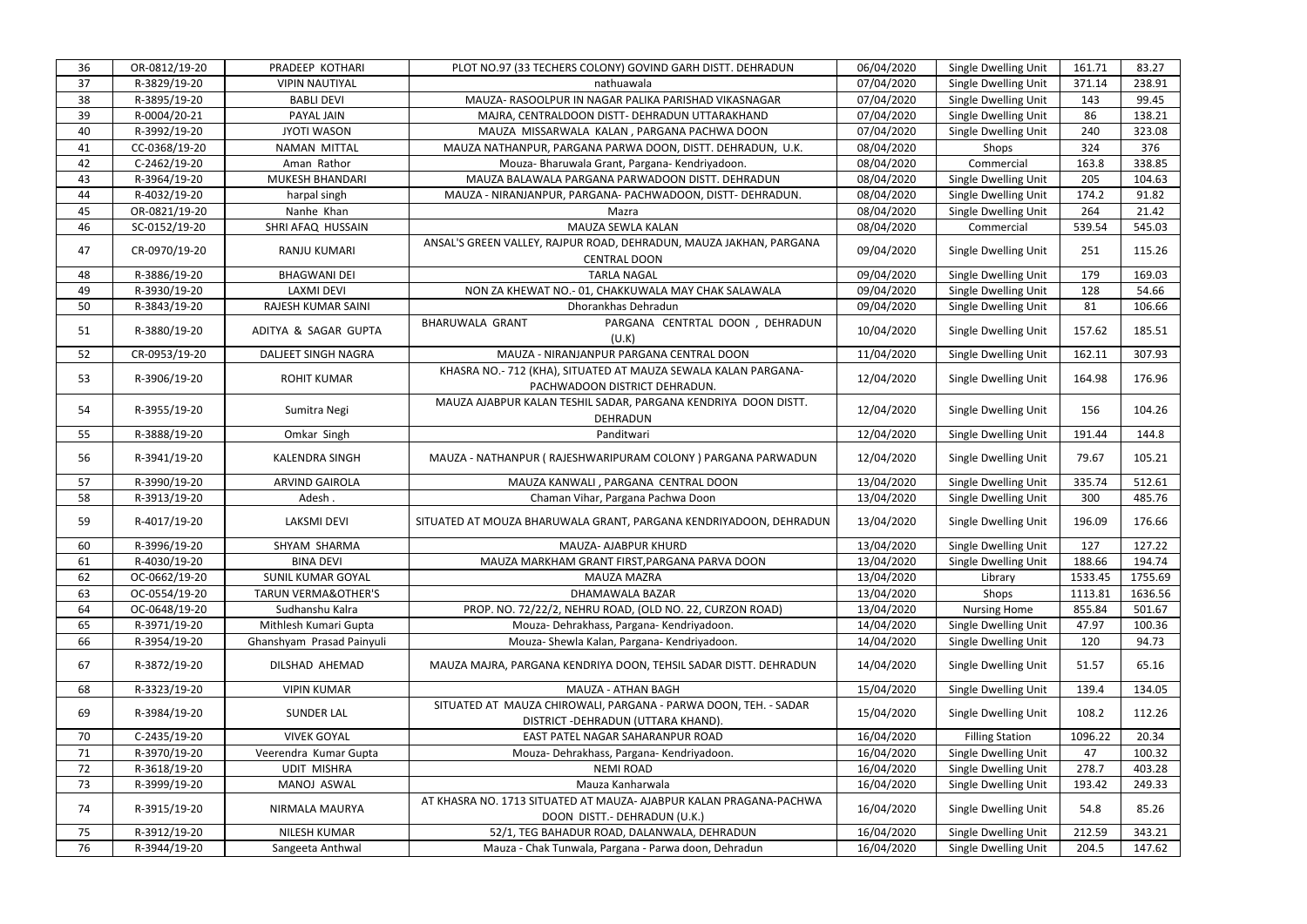| 77  | R-3953/19-20             | gatuk chhopel                                  | mauza kirsali, sahastradhara road                                                                                                 | 16/04/2020 | Single Dwelling Unit        | 1248.77     | 967.95 |
|-----|--------------------------|------------------------------------------------|-----------------------------------------------------------------------------------------------------------------------------------|------------|-----------------------------|-------------|--------|
| 78  | R-3988/19-20             | KAMLA UNIYAL                                   | MAUZA MATHOROWALA PARGANA CENTRALDOON DISTT. DEHRADUN                                                                             | 16/04/2020 | Single Dwelling Unit        | 153         | 127.97 |
| 79  | R-3553/19-20             | MRS. SHANTI                                    | SITUATED AT MAUZA DANDA LAKHAUND, PARGANA - PARWA DOON, DISTRICT -<br>DEHRADUN (UTTARA KHAND).                                    | 16/04/2020 | Single Dwelling Unit        | 111         | 119.9  |
| 80  | R-3858/19-20             | <b>RAKESH KUMAR</b>                            | <b>BHAUWALA</b>                                                                                                                   | 16/04/2020 | Single Dwelling Unit        | 77          | 80.38  |
| 81  | R-3998/19-20             | <b>SUSHIL KUMAR</b>                            | Mauza Jollygrant                                                                                                                  | 16/04/2020 | <b>Single Dwelling Unit</b> | 150.55      | 140.83 |
| 82  | R-0008/20-21             | <b>SHRI RAM</b>                                | MAUZA- TARLA NAGAL, PARGANA- PARWADOON                                                                                            | 17/04/2020 | <b>Single Dwelling Unit</b> | 137.52      | 210.25 |
| 83  | R-0002/20-21             | ROHIT PRAJAPAT & others                        | Niranjanpur                                                                                                                       | 17/04/2020 | Single Dwelling Unit        | 200         | 337.11 |
| 84  | R-3931/19-20             | <b>SHRI RAM GUPTA</b>                          | MAUZA - RAIPUR, PARGANA PARWADOON                                                                                                 | 17/04/2020 | Single Dwelling Unit        | 139.4       | 136.85 |
| 85  | R-3973/19-20             | <b>VIPIN KUMAR</b>                             | NEW D- BLOCK SARSWATI VIHAR AJABPUR KHURD, DEHRADUN                                                                               | 17/04/2020 | Single Dwelling Unit        | 94.21       | 102.76 |
| 86  | R-3925/19-20             | Yeshwant Singh Barthwal                        | Maza Kedarpur, Pargana Centraldoon                                                                                                | 17/04/2020 | Single Dwelling Unit        | 182         | 183.96 |
| 87  | R-0005/20-21             | <b>BIMAL BHAMBRI</b>                           | Khata No.-00357, khasra No.-291min, village Johri                                                                                 | 17/04/2020 | Single Dwelling Unit        | 139.29      | 193.51 |
| 88  | R-0001/20-21             | Jhunu Moharana                                 | mauza danda khudanewala pargana parwadoon teh&dist. dehradun                                                                      | 17/04/2020 | Single Dwelling Unit        | 71.99       | 110.59 |
| 89  | C-2395/19-20             | <b>KARN VASUDEV</b>                            | 9/8 chakrata road bindal pul                                                                                                      | 18/04/2020 | Shops                       | 3780.836    | 806.31 |
| 90  | R-0007/20-21             | SANJAY KUMAR & DEEPAK KUMAR<br><b>KANNOJIA</b> | SITUATE AT 142 D.L ROAD DISTT DEHRADUN                                                                                            | 18/04/2020 | <b>Single Dwelling Unit</b> | 104.09      | 231.99 |
| 91  | R-0009/20-21             | <b>MANDEEP CHAUHAN</b>                         | mauza Arkedia Grant, Alaknanda Enclave, pargana Pachhwa Doon, Dehradun.                                                           | 18/04/2020 | Single Dwelling Unit        | 185.8       | 188.88 |
| 92  | R-3981/19-20             | <b>NARENDER RAWAT</b>                          | KH.NO-22K, MAUZA KAULAGARH MAI CHAK BHUR, PACHWA, DISTRICT DEHRADUN.                                                              | 18/04/2020 | Single Dwelling Unit        | 100         | 117.64 |
| 93  | R-3918/19-20             | PRADEEP SINGH TOMAR                            | <b>Property Name</b>                                                                                                              | 18/04/2020 | Single Dwelling Unit        | 267.94      | 410    |
| 94  | OC-0680/19-20            | <b>NAVNEET JAIN</b>                            | MAUZA BAKRAL GAO                                                                                                                  | 18/04/2020 | <b>Commercial Mixed Use</b> | 15633       | 11247  |
| 95  | R-0699/14-15-<br>RE2/TE1 | Rajneesh Gupta                                 | Pargana Perwadoon                                                                                                                 | 18/04/2020 | Multiple Dwelling Unit      | $\mathbf 0$ | 533.18 |
|     |                          |                                                |                                                                                                                                   |            |                             |             |        |
| 96  | R-0010/20-21             | Vikas Khanduri                                 | Mauja Jollygrant                                                                                                                  | 20/04/2020 | Single Dwelling Unit        | 187.33      | 181.88 |
| 97  | R-4018/19-20             | <b>HEMA PANDEY</b>                             | SITUATED AT. MOUZA BHARUWALA GRANT, PARGANA KENDRIYADOON, DISTRICT<br>DEHRADUN, UTTARAKHAND                                       | 20/04/2020 | Single Dwelling Unit        | 81.31       | 89.06  |
| 98  | R-3982/19-20             | Sureshi Rana                                   | Ajabpur Khurd                                                                                                                     | 20/04/2020 | Single Dwelling Unit        | 115.11      | 100.81 |
| 99  | R-4013/19-20             | SHRI - GIRISH CHAND BHATT                      | SITUATED AT VILLAGE - HARRAWALA, PARGANA PARWADOON, DISTT - DEHRADUN,<br>UTTARAKHAND.                                             | 20/04/2020 | Single Dwelling Unit        | 370         | 718.95 |
| 100 | R-3904/19-20             | <b>GAJENDER SINGH PATWAL</b>                   | SAI ENCLAVE                                                                                                                       | 21/04/2020 | Single Dwelling Unit        | 284.8       | 292.04 |
| 101 | R-0014/20-21             | MR. NAVEEN PUNDIR                              | AT KHASRA NO. - 279 MI, SITUATED IN MAUZA - NATHANPUR PARGANA - PARWA<br>DOON, DISTT.- DEHRADUN (U.K.)                            | 21/04/2020 | Single Dwelling Unit        | 130.11      | 182.39 |
| 102 | R-3986/19-20             | <b>NOOR JAHAN</b>                              | MAUZA - RASOOLPUR                                                                                                                 | 21/04/2020 | Single Dwelling Unit        | 111         | 80.8   |
| 103 | R-4029/19-20             | Deepika Kumawat                                | PLOT NO. 318, BLOCK - D, PANACHE VALLEY                                                                                           | 21/04/2020 | Single Dwelling Unit        | 132.13      | 219.37 |
| 104 | R-3900/19-20             | SAROJ DEVI                                     | SITUATED AT VILLAGE DANDA NOORIWALA, PARGANA PARWADOON, TEHSIL-<br>DEHRADUN DISTT. - DEHRADUN (UTTARA KHAND).                     | 21/04/2020 | Single Dwelling Unit        | 161         | 186.24 |
| 105 | SR-0751/19-20            | deepak dharna                                  | AT KHASRA NO.191 KHA SITUATED AT MAUZA-KISHANPUR PRAGANA-CENTRAL<br>DOON DISTT. - DEHRADUN (U.K.)                                 | 21/04/2020 | Single Dwelling Unit        | 199         | 267.08 |
| 106 | SR-0734/19-20            | chandra pandey                                 | niranjanpur                                                                                                                       | 21/04/2020 | Single Dwelling Unit        | 231.88      | 205.96 |
| 107 | SR-0717/19-20            | AJAY CHAUHAN                                   | PART OF LAND KHASRA. NO. 276 , DEVLOK RESIDENTIAL COLONY, PLOT NO 43-A<br>VILLAGE SEVLAKALA, PARGANA KENDRIYADOON DIST. DEHRADUN. | 21/04/2020 | Single Dwelling Unit        | 165.38      | 141.81 |
| 108 | CC-0418/19-20            | <b>RAKESH OBERAI</b>                           | village- raipur, dehradun                                                                                                         | 22/04/2020 | School                      | 31938       | 19618  |
| 109 | C-2384/19-20/RE1         | KAILASH CHANDRA KOTHIYAL                       | MAUZA - KEDARPUR, PARGANA - KENDRYA DOON, DISTT. - DEHRADUN                                                                       | 22/04/2020 | Commercial                  | 339.21      | 283.36 |
| 110 | C-2453/19-20             | PRAMOD KUMAR YADAV                             | AT KHASRA NO. 784 KHA MAUZA - NATHANPUR PARGANA - PARWA DOON, DISTT.<br>DEHRADUN.                                                 | 22/04/2020 | Commercial                  | 100.37      | 72.13  |
| 111 | R-0015/20-21             | Rajesh Arora                                   | Mauja Athoorwala                                                                                                                  | 22/04/2020 | Single Dwelling Unit        | 113         | 119.84 |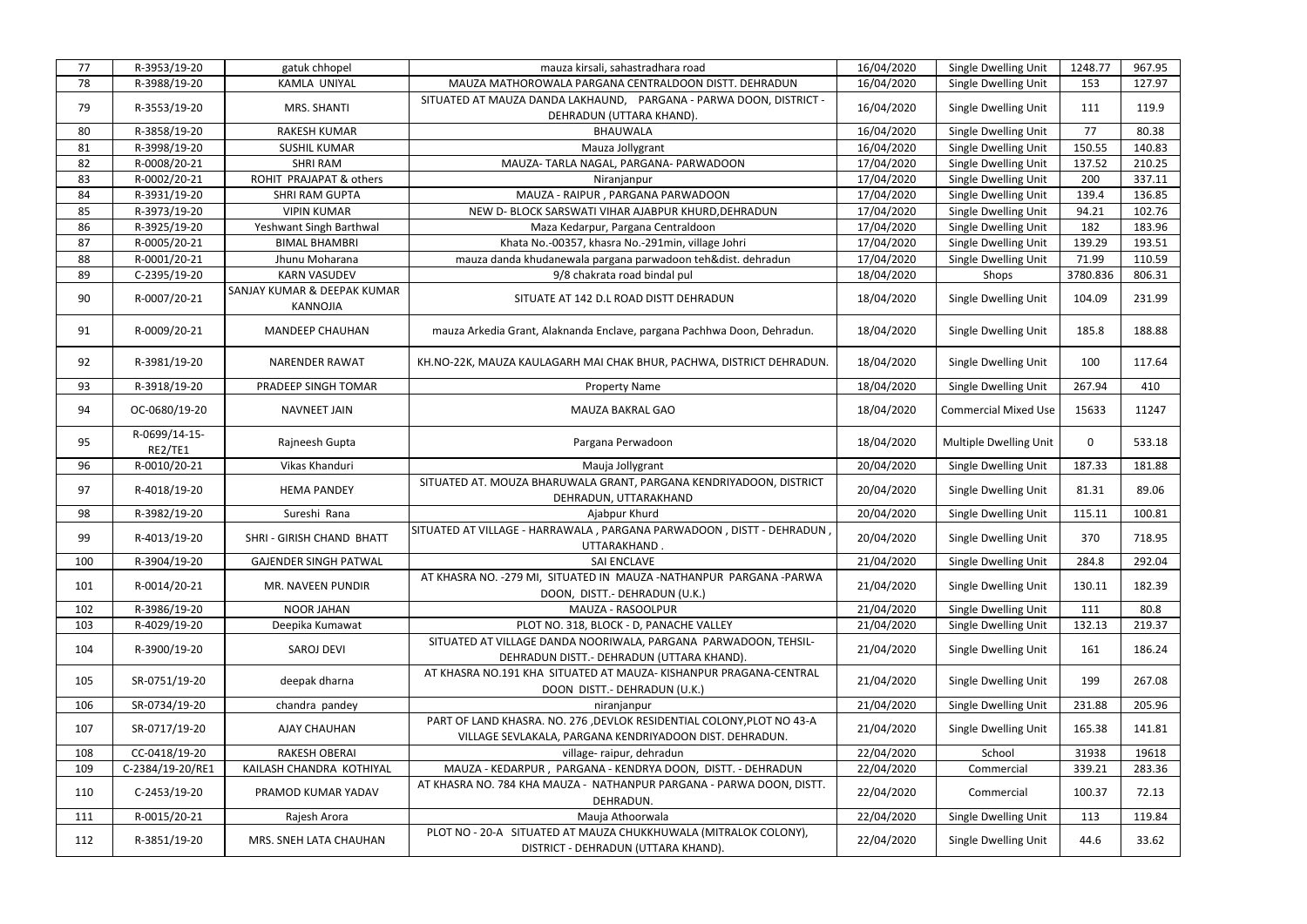| 113 | R-3979/19-20     | <b>ANJUM KHATOON</b>         | sewla road majra                                                                                                                                                              | 22/04/2020 | Single Dwelling Unit        | 47.16  | 85.68   |
|-----|------------------|------------------------------|-------------------------------------------------------------------------------------------------------------------------------------------------------------------------------|------------|-----------------------------|--------|---------|
| 114 | R-3926/19-20     | <b>AKASH KUMAR</b>           | KHATA NO.- 671, ADHOIWALA                                                                                                                                                     | 22/04/2020 | Single Dwelling Unit        | 46     | 111.21  |
| 115 | R-3864/19-20     | <b>DEEPAK KUMAR</b>          | mauza sewlakalan pargana pachwa doon                                                                                                                                          | 23/04/2020 | Single Dwelling Unit        | 134.45 | 144.79  |
| 116 | R-0006/20-21     | <b>ISHA DAS</b>              | MAUZA DANDA, PARGANA PACHWADOON DISTT DEHRADUN                                                                                                                                | 23/04/2020 | Single Dwelling Unit        | 100    | 98.44   |
| 117 | R-3885/19-20     | <b>GYAN DEI</b>              | <b>TARLA NAGAL</b>                                                                                                                                                            | 24/04/2020 | Single Dwelling Unit        | 178    | 158.56  |
| 118 | OC-0780/19-20    | meera devi                   | khasra no. 171/2 mauza bagral gaon pargana pachwadoon                                                                                                                         | 28/04/2020 | Commercial                  | 196    | 344.61  |
| 119 | SR-0697/19-20    | <b>VIRENDRA SINGH GOSAIN</b> | <b>DEHRAKHAS</b>                                                                                                                                                              | 28/04/2020 | Single Dwelling Unit        | 190    | 233.96  |
| 120 | R-3928/19-20     | <b>DEVENDRA SHAH</b>         | KANWALI                                                                                                                                                                       | 29/04/2020 | Single Dwelling Unit        | 398.69 | 333.21  |
| 121 | R-0027/20-21     | Sh. surendra singh           | (PLOT NO.10 MDDA APPROVED RESIDENTIAL COLONY NAMED AS ARADHANA<br>GARDEN)BEARING Kh.no. 45 (min) SITUATED AT MAUZA NIRANJANPUR PARGANA<br>WESTERN DOON DISTT. DEHRADUN (U.K.) | 29/04/2020 | Single Dwelling Unit        | 236    | 225.64  |
| 122 | R-0019/20-21     | PALAK RASTOGI                | MAUJA - BHARUWALA GRANT, PARGANA - CENTRAL DOON DISTRICT - DEHRADUN                                                                                                           | 29/04/2020 | Single Dwelling Unit        | 139.21 | 228.27  |
| 123 | R-0025/20-21     | Smt. CHANDRAKALA DEVI        | AT KHASRA No.- 91 Kha Min. SITUATED IN MAUZA - HARIPUR PARGANA- PARWA<br>DOON DISTT. - DEHRADUN.                                                                              | 29/04/2020 | Single Dwelling Unit        | 243.52 | 211.04  |
| 124 | R-0020/20-21     | SWINDER SINGH ANAND          | PROPERTY E 92/2, RACECOURSE                                                                                                                                                   | 30/04/2020 | Single Dwelling Unit        | 153.92 | 38.63   |
| 125 | OR-0643/19-20    | MOHD NAWAB                   | AT VILLAGE BAGRAL GAON, PARGANA PACHWADOON , TEHSIL SADAR, DISTT.<br>DEHRADUN                                                                                                 | 30/04/2020 | <b>Group Housing</b>        | 5960   | 12631.5 |
| 126 | R-0026/20-21     | <b>GIRISH CHANDRA BHATT</b>  | 123/1, RAVINDRANATH TAGORE MARG, [91 SHAKTI COLONY, NEW CANTT. ROAD],<br>MAUJA HATHIBARKALA, PARGANA PACHHWA DOON, DISTRICT DEHRA DUN.                                        | 02/05/2020 | Single Dwelling Unit        | 111    | 175.01  |
| 127 | R-0030/20-21     | <b>MATBAR CHAUHAN</b>        | AT K. H. NO.11& 12, SITUATED IN MAUZA-DHORAN KHAS, PARGANA- PARWA<br>DOON, DISTT.- DEHRADUN (U.K.)                                                                            | 02/05/2020 | Single Dwelling Unit        | 167.22 | 247.91  |
| 128 | R-3983/19-20     | <b>KUNWAR SINGH BHANDARI</b> | <b>CHAK DANDA LAKHOND</b>                                                                                                                                                     | 02/05/2020 | Single Dwelling Unit        | 229.92 | 243.46  |
| 129 | C-2147/19-20     | Pushpa Sharma                | Kargi Grant                                                                                                                                                                   | 04/05/2020 | Commercial                  | 460    | 266.97  |
| 130 | R-0032/20-21     | AARTI BALODI                 | <b>BADRIPUR</b>                                                                                                                                                               | 04/05/2020 | Single Dwelling Unit        | 202    | 230.58  |
| 131 | R-3741/19-20     | Phool mati                   | Kaulagarh                                                                                                                                                                     | 04/05/2020 | Single Dwelling Unit        | 106.83 | 220.66  |
| 132 | R-0028/20-21     | <b>HIMANI MISHRA</b>         | VILLAGE MAJRA, PARGANA CENTRAL DOON, DEHRADUN                                                                                                                                 | 05/05/2020 | Single Dwelling Unit        | 100.5  | 132.22  |
| 133 | R-0033/20-21     | SATISH JAIN                  | SITUATED AT MOHINI ROAD, DALANWALA, DIST- DEHRADUN.                                                                                                                           | 05/05/2020 | Single Dwelling Unit        | 290.36 | 575.37  |
| 134 | R-0029/20-21     | <b>HEMANT BUDHANI</b>        | AT KHASRA NO. 89 SITUATED IN MAUZA -CHAK DANDA LAKHOND PRAGANA PARWA<br>DOON, DISTT.-DEHRADUN (U.K.)                                                                          | 05/05/2020 | Single Dwelling Unit        | 125.5  | 228.67  |
| 135 | R-3802/19-20     | PRADEEP KUMAR                | <b>BHARUWALA GRANT</b>                                                                                                                                                        | 05/05/2020 | Single Dwelling Unit        | 92     | 113.76  |
| 136 | SR-0749/19-20    | <b>DORJEE DAKPA</b>          | VILLAGE BALUWALA                                                                                                                                                              | 05/05/2020 | Single Dwelling Unit        | 91     | 66.78   |
| 137 | C-2493/19-20     | SUKHDEEP SINGH               | UDDIWALA KARANPUR DEHRADUN                                                                                                                                                    | 06/05/2020 | Commercial                  | 137.29 | 2.25    |
| 138 | R-3503/19-20     | <b>JUBAIDA KHATOON</b>       | VILLAGE RAMPUR KALA, PARGANA PACHHWA DOON, TEHSIL VIKAS NAGAR,<br>DEHRADUN                                                                                                    | 06/05/2020 | Single Dwelling Unit        | 139    | 174.73  |
| 139 | R-0039/20-21     | AJAY DHOUNDIYAL              | KHASRA NO-167 MIN., MAUZA-DANDA DHORAN, PARAGANA-PARWADOON,<br>DEHRADUN, U.K.                                                                                                 | 06/05/2020 | Single Dwelling Unit        | 144    | 164.75  |
| 140 | R-3961/19-20     | RAJENDER AHUJA               | <b>SEWLA KALAN</b>                                                                                                                                                            | 07/05/2020 | Single Dwelling Unit        | 145.85 | 364.52  |
| 141 | C-2148/19-20     | Mukesh Kumar                 | JEEVANGARH, VIKASNAGAR, DEHRADUN                                                                                                                                              | 08/05/2020 | Commercial                  | 889.66 | 803.82  |
| 142 | R-3962/19-20     | JITENDRA ARORA               | SEWLA KALAN                                                                                                                                                                   | 08/05/2020 | Single Dwelling Unit        | 145.85 | 363.86  |
| 143 | R-3869/19-20     | Manju                        | kewal vihar adhoiewala                                                                                                                                                        | 08/05/2020 | Single Dwelling Unit        | 127    | 191.38  |
| 144 | R-0042/20-21     | PARAMJEET VASDEV             | KH. NO.-704Ka , MAUZA- DEHRAKHAS,<br>PARGANA- CENTRALDOON<br>DIST.- DEHRADUN                                                                                                  | 08/05/2020 | Single Dwelling Unit        | 74.46  | 80.66   |
| 145 | OC-0709/19-20    | <b>JJ REALTECH</b>           | MAUZA KANWALI                                                                                                                                                                 | 08/05/2020 | <b>Commercial Mixed Use</b> | 3251   | 4951.34 |
| 146 | OR-0727/19-20    | Anita Rana                   | DANDA LAKHAUND, SAHASTRADHARA ROAD, DEHRADUN                                                                                                                                  | 08/05/2020 | Single Dwelling Unit        | 149.62 | 152.69  |
| 147 | SR-0755/19-20    | <b>VINOD TIWARI</b>          | CHAK DANDA LAKHOND                                                                                                                                                            | 08/05/2020 | Single Dwelling Unit        | 209.02 | 510.4   |
| 148 | R-3905/19-20     | <b>ASHOK KUMAR</b>           | Plot no.-388 block D panache valley                                                                                                                                           | 09/05/2020 | Single Dwelling Unit        | 135.08 | 232.8   |
| 149 | R-3537/19-20/RE1 | SACHIN JOSHI                 | DurgaVihar Colony Vikasnagar                                                                                                                                                  | 09/05/2020 | Single Dwelling Unit        | 190.33 | 151.77  |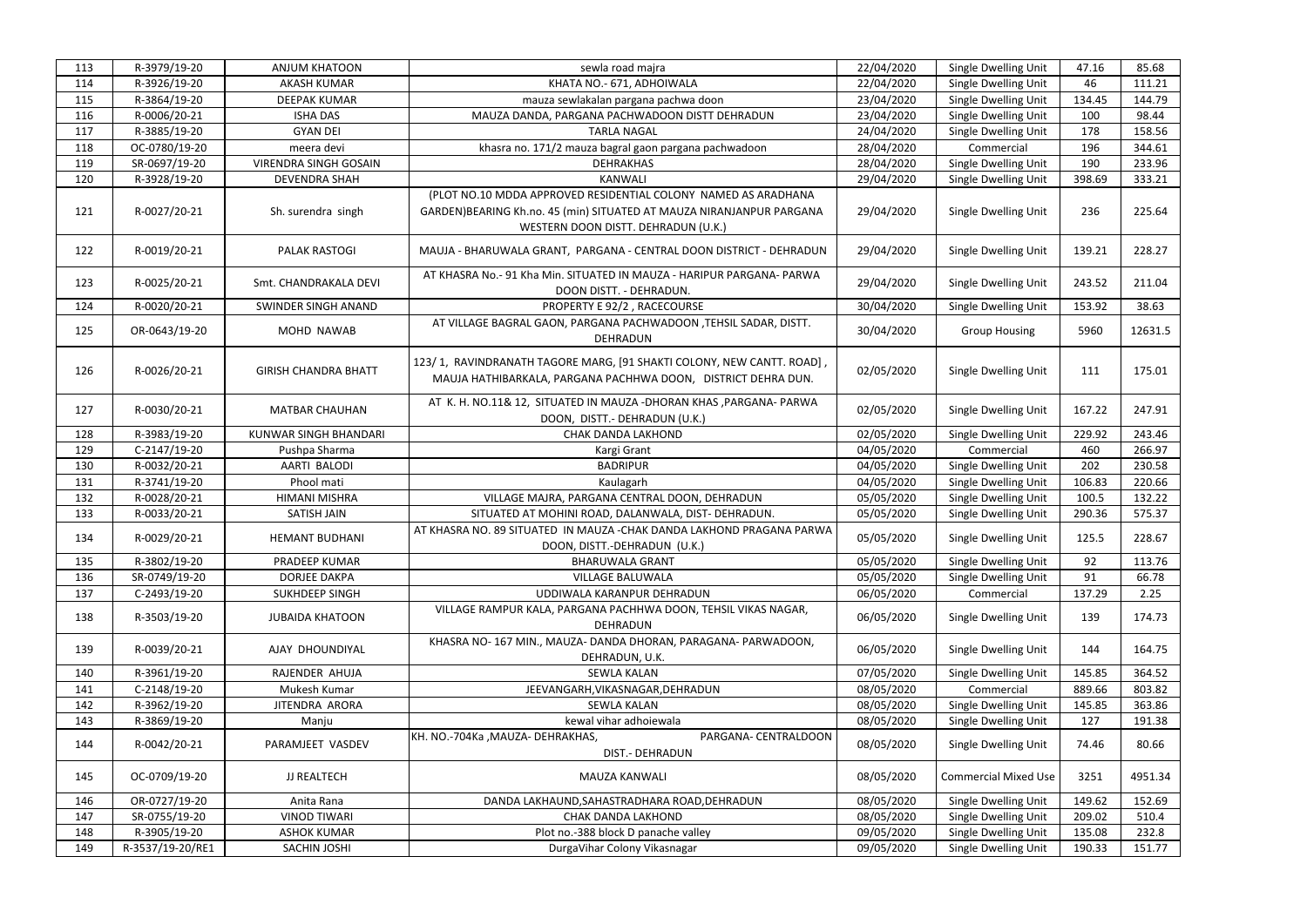| 150 | R-4002/19-20     | <b>ANIL DABRAL</b>      | VILLAGE NATTHANPUR PARGANA PARWA DOON DISTT. DEHRADUN                                                                                                            | 09/05/2020 | Single Dwelling Unit | 92.9   | 108.16  |
|-----|------------------|-------------------------|------------------------------------------------------------------------------------------------------------------------------------------------------------------|------------|----------------------|--------|---------|
| 151 | R-3974/19-20     | NAVEEN GUPTA            | MUNICIPAL NO 229/195 KRISHAN NAGAR                                                                                                                               | 11/05/2020 | Single Dwelling Unit | 141.76 | 226.7   |
| 152 | R-3865/19-20     | Pari Devi               | SITUATED AT KHATA NO.-138 KH. NO 453 KA MIN. (OLD KHH. NO-181) MAUJA<br>GUJRARA MANSINGH PARGANA PARWADOON, DIST- DEHRADUN                                       | 11/05/2020 | Single Dwelling Unit | 69.49  | 92.97   |
| 153 | R-3991/19-20     | <b>KAMAL RAJPUT</b>     | MAUZA-DEHRAKHAS PRAGANA CENTRALDOON, DIST.-DEHRADUN                                                                                                              | 11/05/2020 | Single Dwelling Unit | 83.64  | 190.37  |
| 154 | R-0037/20-21     | Umakali Thapa           | Mauza Markham Grant- Pratham, Doiwala                                                                                                                            | 11/05/2020 | Single Dwelling Unit | 94     | 92.94   |
| 155 | R-3763/19-20     | deepak pandit           | mauza kirsali 2                                                                                                                                                  | 11/05/2020 | Single Dwelling Unit | 99     | 97.48   |
| 156 | R-0057/20-21     | Sangeeta Bahuguna       | KHASRA NO. 91, SITUATED AT MAUZA - CHAK DANDA LAKHAUND PARGANA<br>PARWADOON DISTT. DEHRADUN (UTTARAKHAND).                                                       | 11/05/2020 | Single Dwelling Unit | 143.06 | 193.17  |
| 157 | R-0038/20-21     | <b>RAJESH AWASTHI</b>   | MAUZA SEWLA KALAN, PARGANA PACHWA DOON, TEHSIL SADAR, DISTT DEHRADUN                                                                                             | 11/05/2020 | Single Dwelling Unit | 111.48 | 175.08  |
| 158 | R-0051/20-21     | RAJESH KUMAR SAINI      | dhorankhas dehradun                                                                                                                                              | 11/05/2020 | Single Dwelling Unit | 85.7   | 100.76  |
| 159 | R-0058/20-21     | ANAND SINGH CHAUHAN     | SITUATED AT MAUZA INDERPUR PARGANA PRWADOON DISTT- DEHRADUN                                                                                                      | 11/05/2020 | Single Dwelling Unit | 249.86 | 187.48  |
| 160 | R-0056/20-21     | REKHA AGRAWAL           | MAUZA - DHAKPATTI, DEHRADUN, (U.K)                                                                                                                               | 11/05/2020 | Single Dwelling Unit | 163.23 | 352.29  |
| 161 | R-0048/20-21     | <b>MONU JAIN</b>        | KH. NO.-1048 KA, MAUZA DEHRAKHAS<br>PARGANA-CENTRALDOON, TEHSIL<br>SADAR, DIST. DEHRADUN                                                                         | 11/05/2020 | Single Dwelling Unit | 50.16  | 64.23   |
| 162 | R-3860/19-20     | SUNEETA THAKUR          | MAUZA SINOLA, PARGANA CENTRAL DOON DISTT. DEHRADUN (U.K)                                                                                                         | 12/05/2020 | Single Dwelling Unit | 258    | 270.08  |
| 163 | R-3554/19-20     | <b>MANISH THAPA</b>     | MAUZA DANDA KHUDENWALA PARGANA PARWA DOON DISTT DEHARDUN                                                                                                         | 12/05/2020 | Single Dwelling Unit | 81     | 100.03  |
| 164 | R-3804/19-20     | SANDHYA                 | KHASRA NO.- 404, SITUATED AT MAUZA AAMWALA TARLA PARGANA PARWADOON<br><b>DISTRICT DEHRADUN.</b>                                                                  | 12/05/2020 | Single Dwelling Unit | 202.23 | 198.57  |
| 165 | R-3939/19-20     | sunitaneeraj shah       | <b>MAJARI MAAFI</b>                                                                                                                                              | 12/05/2020 | Single Dwelling Unit | 124.46 | 133.15  |
| 166 | R-3668/19-20/RE1 | rabindra kumar          | suhbhash road                                                                                                                                                    | 12/05/2020 | Single Dwelling Unit | 284.19 | 436.98  |
| 167 | R-0041/20-21     | <b>KULJEET NAGPAL</b>   | KH. NO.-704, MAUZA- DEHRAKHAS,<br>PARGANA- CENTRALDOON DIST.- DEHRADUN                                                                                           | 12/05/2020 | Single Dwelling Unit | 74.16  | 83.72   |
| 168 | R-3878/19-20     | <b>PUSHPA NEGI</b>      | KHASRA NO. 597 MIN, MAUZA-DHARAMPUR DANDA, PARGANA-CENTRALDOON                                                                                                   | 12/05/2020 | Single Dwelling Unit | 226    | 226.57  |
| 169 | R-4005/19-20     | ANSHUL YADAV            | MAUZA BHARUWALA                                                                                                                                                  | 12/05/2020 | Single Dwelling Unit | 638    | 412.74  |
| 170 | C-2482/19-20     | ANJU MEHTA              | <b>RAJPUR ROAD</b>                                                                                                                                               | 13/05/2020 | Commercial           | 522.56 | 935.28  |
| 171 | R-3995/19-20     | Jitender Kumar          | Plot No. - 52, Khata No. - 850, Silver Heights, Mauja Vill. Poundha, Pargana<br>Pachwadoon,                                                                      | 13/05/2020 | Single Dwelling Unit | 150    | 184.29  |
| 172 | R-0046/20-21     | Kavita Sinha            | KHASRA NO.- 73 KA, MAUZA- DHORAN KHAS, PARGANA- PARWADOON, DEHRADUN,<br>UTTRAKHAND.                                                                              | 13/05/2020 | Single Dwelling Unit | 102    | 216.18  |
| 173 | R-0035/20-21     | Inder Singh             | Property Khasra No.-2295-K Line Jeevangarh, Near ReshamFarm-Vikasnagar, Sector-<br>Vikasnagar, Mauzza-Jeevangarh, Tehsil-Vikasnagar, Distt.-Dehradun (U.K.)      | 13/05/2020 | Single Dwelling Unit | 204.46 | 153.17  |
| 174 | R-0054/20-21     | Sandhya Devi            | Property No.-05/478, K.N.-5380-K Nagar-Palika Parisad Vikasnagar, Mauzza-Rasulpur<br>Near City palace-road, Vikasnagar, Tehsil-Vikasnagar Distt.-Dehradun (U.K.) | 13/05/2020 | Single Dwelling Unit | 167.28 | 156.39  |
| 175 | R-0036/20-21     | Gambhir Chauhan         | Property Khasra No.-3976-K Vill-Rasulpur, P.O.-Vikasnagar, Sector-Vikasnagar, Mauzza-<br>Jeevangarh, Tehsil-Vikasnagar, Distt.-Dehradun (U.K.)                   | 13/05/2020 | Single Dwelling Unit | 219.33 | 156.71  |
| 176 | SR-0760/19-20    | RAJESH YADAV            | MUNICIPAL NO. 8 (VANASTHALI), MAUZA GARHI PARGANA CENTRAL DOON DISTT.<br>DEHRADUN                                                                                | 13/05/2020 | Single Dwelling Unit | 97.58  | 150.55  |
| 177 | SR-0714/19-20    | JAHNAVI UNIYAL          | MAUZA AJABPUR KALAN, PARGANA CENTRAL DOON, DEHRADUN                                                                                                              | 13/05/2020 | Single Dwelling Unit | 232.34 | 113.03  |
| 178 | C-2443/19-20     | <b>SAIF ULLAH</b>       | MAUZA - MOHABEYWALA, PARAGANA - CENTRAL DOON, DIST. - DEHRADUN.                                                                                                  | 14/05/2020 | Hotel                | 3260   | 2627.02 |
| 179 | R-0052/20-21     | SHASHI SAJWAN           | 325 jha                                                                                                                                                          | 14/05/2020 | Single Dwelling Unit | 298.4  | 328.36  |
| 180 | R-0063/20-21     | MRS. ANJU SRIVASTAVA    | AT KHASRA NO. - 95, SITUATED IN MAUZA- CHAK DANDA LAKHUND PARGANA -<br>PARWA DOON, DISTT.- DEHRADUN (U.K.)                                                       | 14/05/2020 | Single Dwelling Unit | 101.44 | 229.76  |
| 181 | R-3959/19-20     | DEVENDRA PRASAD AGRAWAL | MAUZA DHARAMPUR FIRST                                                                                                                                            | 14/05/2020 | Single Dwelling Unit | 100.29 | 152.51  |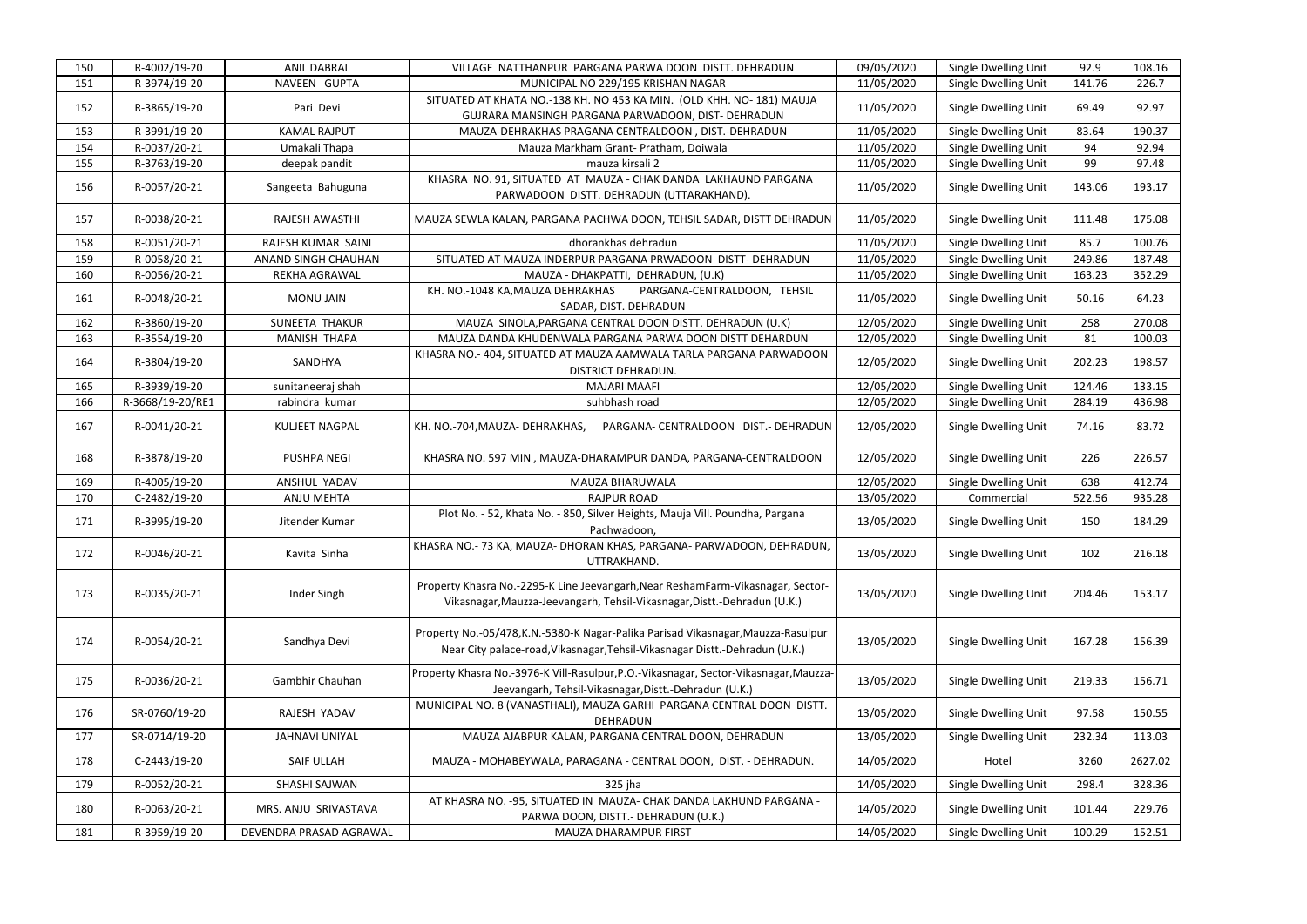| 182 | R-0060/20-21     | Smt. Reshma            | Situated at Mauza Adhoiwala Pargana Parwa Doon Sidtt. And Tehsil Dehradun                                     | 15/05/2020 | Single Dwelling Unit                  | 199.5  | 280.92   |
|-----|------------------|------------------------|---------------------------------------------------------------------------------------------------------------|------------|---------------------------------------|--------|----------|
| 183 | R-0079/20-21     | <b>UJWAL SINGH</b>     | <b>Property Name</b>                                                                                          | 15/05/2020 | Single Dwelling Unit                  | 97.02  | 108.26   |
| 184 | R-0062/20-21     | Jagmohan Singh         | KHASRA NO. 395 kha & 413, MOZA-JOHARI, PARGANA-WESTERN DOON, DISTRICT<br>DEHRADUN.                            | 15/05/2020 | Single Dwelling Unit                  | 128    | 151.82   |
| 185 | R-0049/20-21     | DHARMANAND DEVLI       | SITUATED AT MOUZA SUDHOWALA, TESHIL VIKASNAGAR, PARGANA PACHWADOON,<br>DISTRICT DEHRADUN, (UTTARAKHAND)       | 15/05/2020 | Single Dwelling Unit                  | 272    | 228.1    |
| 186 | R-0077/20-21     | VIJAY BANERJEE         | MAUZA DHAKPATTI PARGANA PACHWA DOON                                                                           | 15/05/2020 | Single Dwelling Unit                  | 276    | 572.37   |
| 187 | R-0082/20-21     | PRADEEP KUMAR SINGH    | MAUZA - NIRANJANPUR, PARGANA CENTRALDOON                                                                      | 15/05/2020 | Single Dwelling Unit                  | 195    | 305.48   |
| 188 | R-0072/20-21     | amit kumar baranwal    | LAND KH.NO.492 KA MIN, SITUATED AT MAUZA TARLA NAGAL, PARGANA PARWA<br>DOON, DISTT.DEHRADUN(U.K)              | 15/05/2020 | Single Dwelling Unit                  | 137    | 190.48   |
| 189 | R-3876/19-20     | ashok kumar            | KHAT NO.-00052 KHASRA. NO -1006 KA, MAUJA - HARRAWALA PARGANA<br>PARWADOON TAHSIL SADAR DIST. DEHRADUN.(U.K.) | 15/05/2020 | Single Dwelling Unit                  | 99.04  | 118.62   |
| 190 | R-0069/20-21     | KAILASHPATI MAITHANI   | KHASRA NO.- 15, MAUZA - SHAHNAGAR, PARAGANA- PARWADOON, DEHRADUN, U.K                                         | 15/05/2020 | Single Dwelling Unit                  | 133.5  | 123      |
| 191 | R-0023/20-21     | SULEKHA DEVI           | Sector-Dakpther Line Jeevangarh colony                                                                        | 16/05/2020 | Single Dwelling Unit                  | 157.8  | 110.8    |
| 192 | R-3750/19-20     | surender kumar         | atan bagh                                                                                                     | 16/05/2020 | Single Dwelling Unit                  | 195.16 | 195.69   |
| 193 | R-0065/20-21     | <b>Phool Mati</b>      | Kaulagarh                                                                                                     | 16/05/2020 | Single Dwelling Unit                  | 106.83 | 220.66   |
| 194 | R-4020/19-20     | MADHU CHAUHAN          | mauza kanwali                                                                                                 | 16/05/2020 | Single Dwelling Unit                  | 160    | 199.96   |
| 195 | R-0047/20-21     | Jai Singh              | Badripur, Parwadoon                                                                                           | 16/05/2020 | Single Dwelling Unit                  | 116.13 | 146.24   |
| 196 | R-0078/20-21     | NIKHIL CHANDRA RAI     | mauza bharuwala grant                                                                                         | 16/05/2020 | Single Dwelling Unit                  | 208.34 | 453.13   |
| 197 | R-3849/19-20/RE1 | SHEFALI GUPTA          | KH. NO. 90, SITUATED AT MAUZA CHUKHUWALA MAY CHAK SALAWALA, PARGANA<br>KENDRIYA DOON, DIST. DEHRADUN.         | 16/05/2020 | Single Dwelling Unit                  | 117    | 172.72   |
| 198 | R-0066/20-21     | Harminder Kaur         | Mauza Bhaniyawala                                                                                             | 16/05/2020 | Single Dwelling Unit                  | 225    | 245.5    |
| 199 | R-0071/20-21     | Balkrishan Sharma      | Mauza Athoorwala                                                                                              | 16/05/2020 | Single Dwelling Unit                  | 112.91 | 119.64   |
| 200 | C-2254/19-20/RE1 | NARESH PRAKASH RANA    | GRAM RASULPUR, PARGANA PACHWAOON TEHSIL-VIKASNAGAR                                                            | 18/05/2020 | Clinic                                | 599    | 525.64   |
| 201 | C-2421/19-20     | SEEMA MAHESHWARI       | BALLUPUR ROAD MAUZA KANWALI PARGANA CENTRAL DOON                                                              | 18/05/2020 | Shops                                 | 376.25 | 644.68   |
| 202 | R-0097/20-21     | <b>BHUPENDRA SINGH</b> | <b>MOHKAMPUR</b>                                                                                              | 18/05/2020 | Single Dwelling Unit                  | 108.02 | 98.52    |
| 203 | R-3666/19-20/RE1 | Anil Kumar             | KHASRA NO. 89, MAUJA - CHAK DANDA LAKHOND, PARGANA -PARWA DOON,<br>DISTT. - DEHRADUN (U.K.)                   | 18/05/2020 | Single Dwelling Unit                  | 107.3  | 122.41   |
| 204 | R-0080/20-21     | Nisha Chauhan          | <b>Property Name</b>                                                                                          | 18/05/2020 | Single Dwelling Unit                  | 97.02  | 108.26   |
| 205 | R-0084/20-21     | niti ahuja             | AT KHASRA NO. 94 GA., SITUATED IN MAUZA AAMAWALA UPARLA PARGANA<br>PARWA DOON, DISTT. - DEHRADUN (U.K.)       | 18/05/2020 | Single Dwelling Unit                  | 167.28 | 274.61   |
| 206 | R-3588/19-20/RE1 | SIDDHARTHA AGARWAL     | KHASRA NO.- 987, 1010 AT MAUJA KANWALI, PARGANA                                                               | 18/05/2020 | <b>Group Housing</b>                  | 5123   | 2675.76  |
| 207 | OC-0671/19-20    | <b>TASHI SAMPHEL</b>   | SONGTSEN LIBRARY, KULHAN MAN SINGH VILLAGE, SASHTRADHARA ROAD                                                 | 18/05/2020 | Professional<br>Education/Institution | 27140  | 12040.49 |
| 208 | R-0107/20-21     | SUMAN AGARWAL          | <b>GUJRADA MANSINGH</b>                                                                                       | 19/05/2020 | Single Dwelling Unit                  | 279    | 294.37   |
| 209 | R-0101/20-21     | anju rani              | MAUZA KHURAWA DEHRADUN                                                                                        | 19/05/2020 | Single Dwelling Unit                  | 250    | 172.25   |
| 210 | R-0095/20-21     | PRAMOD KUMAR KAMBOJ    | DEFENCE COLONY, SHAH NAGAR, PARGANA PARWA DOON                                                                | 19/05/2020 | Single Dwelling Unit                  | 654.66 | 365.66   |
| 211 | R-0089/20-21     | ROHIT KUMAR            | SITE SITUATED AT MAUZA SEWLA KALA PARGANA PARWADOON DEHRADUN                                                  | 19/05/2020 | Single Dwelling Unit                  | 73.64  | 54.13    |
| 212 | R-0068/20-21     | <b>SUNITA MASOUN</b>   | KHUDBUDA MOUHALLA BLOCK-2, DEHRADUN                                                                           | 19/05/2020 | Single Dwelling Unit                  | 82.6   | 45.12    |
| 213 | R-0076/20-21     | <b>KESHAV SOIN</b>     | MAUZA DHAKPATTI PARGANA PACHWA DOON                                                                           | 19/05/2020 | Single Dwelling Unit                  | 274    | 554.8    |
| 214 | R-0085/20-21     | SUBHASH CHANDRA PURI   | <b>MAUJA NATTHANPUR</b>                                                                                       | 19/05/2020 | Single Dwelling Unit                  | 127.86 | 160.68   |
| 215 | R-0099/20-21     | <b>JYOTI CHADDHA</b>   | LUNIYA MOHALLA BLOCK IInd. DISTT. DEHRADUN.                                                                   | 19/05/2020 | Single Dwelling Unit                  | 95.3   | 109.19   |
| 216 | R-4031/19-20/RE1 | <b>INDUMATI NEGI</b>   | MAUZA - NIRANJANPUR, PARGANA PACHWADOON                                                                       | 20/05/2020 | Single Dwelling Unit                  | 126.46 | 45.71    |
| 217 | C-2455/19-20     | Parul Garg             | Ballupur Block-I, Mouza- Garhi, Pargana- Centraldoon.                                                         | 21/05/2020 | Commercial                            | 87     | 91.05    |
| 218 | C-2444/19-20     | Amit Jain              | Mauza- Sewla Kalan, Pargana- Kendriyadoon, Distt.- Dehradun.                                                  | 21/05/2020 | Commercial                            | 102    | 108.45   |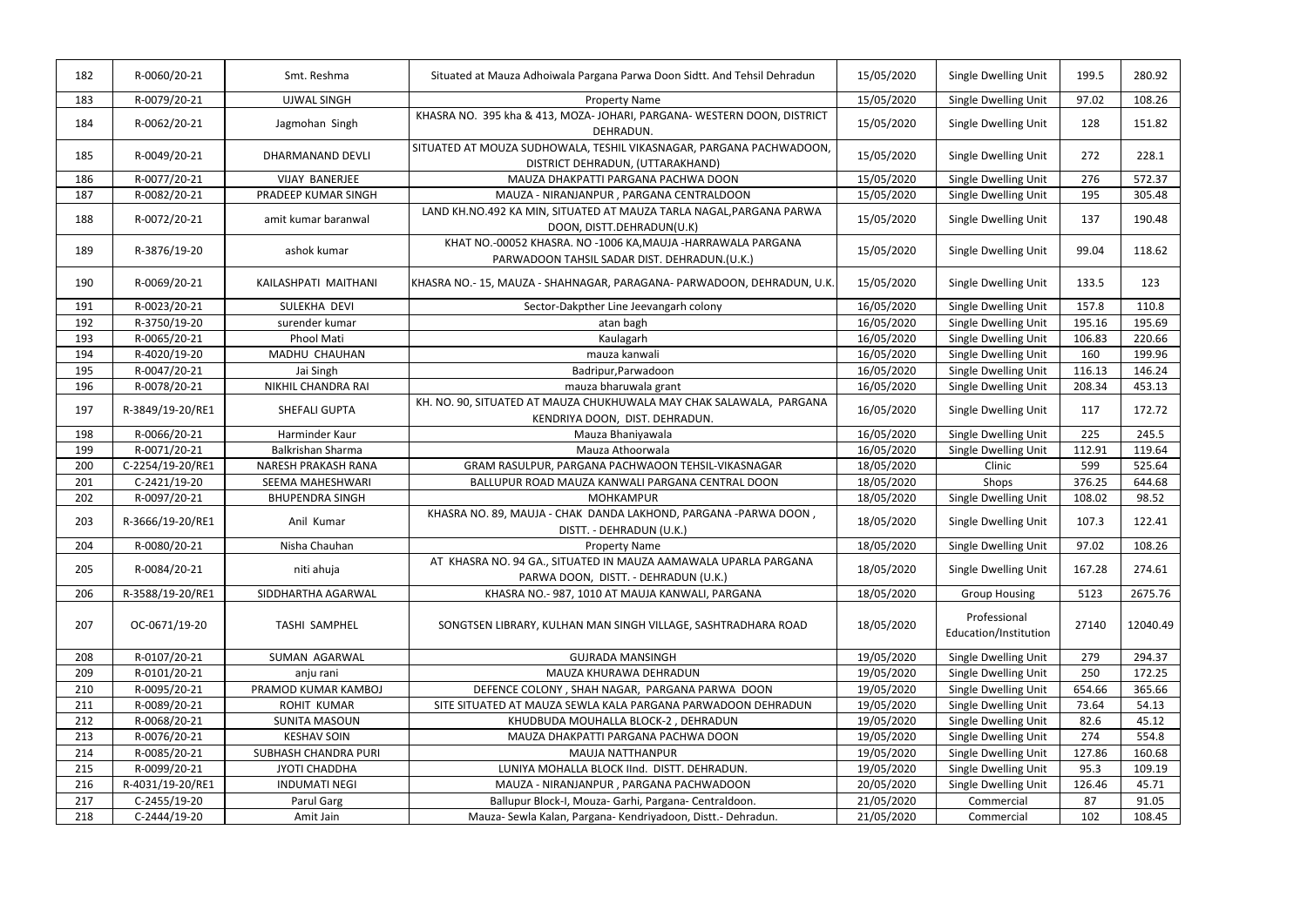| 219 | C-2432/19-20     | St Goar, CJM Hampton Court<br>School (Principal Sr Anita Mathew) | <b>CJM Hampton Court School</b>                                                                                                                           | 21/05/2020 | School                      | 2914.28 | 2037.39 |
|-----|------------------|------------------------------------------------------------------|-----------------------------------------------------------------------------------------------------------------------------------------------------------|------------|-----------------------------|---------|---------|
| 220 | C-2447/19-20     | <b>AVTAR CHAND MUNIYAL</b>                                       | NIRANJANPUR                                                                                                                                               | 21/05/2020 | Commercial                  | 140     | 208.56  |
| 221 | R-3917/19-20     | Saran Dass                                                       | chukuwala mai chak salawala                                                                                                                               | 21/05/2020 | Single Dwelling Unit        | 76.67   | 112.1   |
| 222 | R-0112/20-21     | Nasir Ahmad                                                      | SITUATED AT KH. NO. 654 KH, MAUZA MEHUWALA MAFI PRAGANA PACHWA DOON,<br>DISTT. AND TEHSIL. DEHRADUN (UK)                                                  | 21/05/2020 | Single Dwelling Unit        | 125.46  | 92.31   |
| 223 | R-3645/19-20     | Rajendra Kumar Sahni                                             | Maniram Road                                                                                                                                              | 21/05/2020 | Single Dwelling Unit        | 77.32   | 139.14  |
| 224 | R-4025/19-20     | SARVESH KUMAR DUBEY                                              | MUNICIPAL NO-96, SITUATED AT - VYOMPRASTH ENCLAVE, G.M.S ROAD                                                                                             | 21/05/2020 | Single Dwelling Unit        | 193.23  | 224.26  |
| 225 | OC-0588/19-20    | ANIRUDH CHANDRA                                                  | RAJEEV GANDHI MARG, (OLD NO. 34 E.C. ROAD) DISTRICT - DEHRADUN                                                                                            | 21/05/2020 | <b>Wedding Point</b>        | 7073    | 1308.85 |
| 226 | OC-0535/19-20    | Naveen chhabra                                                   | kanwali gms road                                                                                                                                          | 21/05/2020 | Office                      | 150.5   | 242.13  |
| 227 | OR-0651/19-20    | SANGEETA RANI                                                    | Niranajanpur                                                                                                                                              | 21/05/2020 | Single Dwelling Unit        | 135.9   | 230.23  |
| 228 | SR-0759/19-20    | RADHEY SHYAM YADAV                                               | MUNICIPAL NO. 8 (VANASTHALI), MAUZA GARHI PARGANA CENTRAL DOON DISTT.<br><b>DEHRADUN</b>                                                                  | 21/05/2020 | Single Dwelling Unit        | 97.58   | 150.55  |
| 229 | R-3103/19-20/RE1 | <b>USHA RANI</b>                                                 | SITUATED AT CHANDSINHA HOUSE SRINAGAR ESTATE, KEMPTY ROAD, MUSSOORIE<br>DISTT. DEHRADUN, UTTRAKHAND                                                       | 22/05/2020 | Single Dwelling Unit        | 3529.02 | 1029.42 |
| 230 | R-0075/20-21     | <b>MANOJ SHARMA</b>                                              | Kh. no -331<br>MAUZA SEWLA KALAN<br>PARGANA CENTRALDOON<br>TEHSIL SADAR DIST. DEHADUN                                                                     | 22/05/2020 | <b>Single Dwelling Unit</b> | 106.64  | 165.85  |
| 231 | R-0003/20-21     | MUKUL BASNET                                                     | KHASRA NO.- 5THA, MUAZA- PITHUWALA, PARGANA - PACHHWA DOON, DEHRADUN<br>,U.K.                                                                             | 22/05/2020 | Single Dwelling Unit        | 117     | 211.95  |
| 232 | R-0087/20-21     | <b>MOHD NUKSEEM</b>                                              | MAUZA MAJRA, PARGANA KENDRIYA DOON, DISTT. DEHRADUN.                                                                                                      | 22/05/2020 | Single Dwelling Unit        | 71.68   | 46.9    |
| 233 | R-0115/20-21     | Dinesh Kumar                                                     | Pargana Kendriya Doon                                                                                                                                     | 22/05/2020 | Single Dwelling Unit        | 129.4   | 145.22  |
| 234 | R-0111/20-21     | AMIT KUMAR VERMA                                                 | MAUZA KARGI GRANT PARGANA PACHWADOON DISTT. DEHRADUN                                                                                                      | 23/05/2020 | Single Dwelling Unit        | 220     | 201.91  |
| 235 | SR-0763/19-20    | Sarveshwar Prasad Thapliyal                                      | Khsra No. -206 Municipal No.-98-A (New No.- 776/5) Dharampur 1 Mauza-Ajabpur<br>Kalan, Pargana Parwa doon, Thahseel Sader Distt. - Dehradun (Uttarakhand) | 23/05/2020 | <b>Single Dwelling Unit</b> | 211.8   | 197.4   |
| 236 | R-3978/19-20     | Govind Singh Sajwan                                              | AT 38 / 1, ADARSH GRAM, DEHRADUN ROAD, RISHIKESH, DISTT.- DEHRADUN                                                                                        | 24/05/2020 | Single Dwelling Unit        | 113.85  | 57.28   |
| 237 | C-2476/19-20     | Anjum pervez khan                                                | MAUZA AJABPUR KALAN, HARIDWAR BYEPASS ROAD DEHRADUN                                                                                                       | 25/05/2020 | Commercial                  | 3446.67 | 1247.35 |
| 238 | C-2473/19-20     | Kanhaiya Verma                                                   | Pargana Central Doon                                                                                                                                      | 25/05/2020 | Commercial                  | 198     | 198.71  |
| 239 | SR-0742/19-20    | <b>HEMLATA WALIA</b>                                             | MAUZA BAGRAL GAON, PARGANA PACHWA DOON                                                                                                                    | 25/05/2020 | <b>Group Housing</b>        | 3204    | 6034.61 |
| 240 | CR-0988/19-20    | mamta bhatia                                                     | amar villa, barlowganj, mussoorie                                                                                                                         | 26/05/2020 | Single Dwelling Unit        | 316.34  | 187.02  |
| 241 | C-2296/19-20     | sarwan karhait                                                   | bus stand rishikesh dehradun                                                                                                                              | 26/05/2020 | <b>Commercial Mixed Use</b> | 125     | 205.53  |
| 242 | C-2295/19-20     | UTTAM SINGH KATHAIT                                              | bus stand rishikesh                                                                                                                                       | 26/05/2020 | <b>Commercial Mixed Use</b> | 125.4   | 209.43  |
| 243 | R-0053/20-21     | Anu bala                                                         | Dhoran Khas                                                                                                                                               | 26/05/2020 | Single Dwelling Unit        | 83.7    | 123.41  |
| 244 | R-0050/20-21     | Neetan Bansal                                                    | Mauza Aamwala Uprala, Pargana Parwadoon                                                                                                                   | 26/05/2020 | Single Dwelling Unit        | 130.29  | 311.75  |
| 245 | R-0104/20-21     | SAURABH KAMBOJ                                                   | <b>Property Name</b>                                                                                                                                      | 26/05/2020 | Single Dwelling Unit        | 116.43  | 99.48   |
| 246 | R-2893/19-20     | Kiran Kapoor                                                     | KH.NO.-349 B, 340A, & 341A SITUATED AT NO. 2 KISHAN PUR, INDER BAWA MARG,<br>DISTT.- DEHRADUN (U.K.)                                                      | 26/05/2020 | Multiple Dwelling Unit      | 568.56  | 1304.5  |
| 247 | R-0045/20-21     | suraj balyan                                                     | KHASRA NO.-73, MAUZA- DHORAN KHAS, PARGANA- PARWADOON, DEHRADUN, U.K.                                                                                     | 26/05/2020 | Single Dwelling Unit        | 123.31  | 261.21  |
| 248 | R-3956/19-20     | SANJAY ARORA                                                     | KHASRA NO.- 5THA, MUAZA- PITHUWALA, PARGANA - PACHHWA DOON, DEHRADUN<br>,U.K.                                                                             | 26/05/2020 | Single Dwelling Unit        | 184     | 118.81  |
| 249 | R-0094/20-21     | <b>SANJAY PUNDIR</b>                                             | KHATA NO-1160 (PHASLI 1416-1421) PART OF KHASRA.NO. 501 KA<br>MIN, DEHRAKHAS PARGANA PACHHWADOON DIST. DEHRADUN.                                          | 26/05/2020 | Single Dwelling Unit        | 135.92  | 298.82  |
| 250 | R-0123/20-21     | NARENDRA PAL                                                     | KHASRA NO.- 499 KA & OLD KHASRA NO.- 518, MAUZA- DHORANKHAS, PARGANA-<br>PARWADOON, DEHRADUN, U.K.                                                        | 26/05/2020 | Single Dwelling Unit        | 125.37  | 209.89  |
| 251 | R-0120/20-21     | GANESH PRASAD NAUTIYAL                                           | 113/113 NESHVILLA ROAD DEHRADUN                                                                                                                           | 26/05/2020 | Single Dwelling Unit        | 108.27  | 140.96  |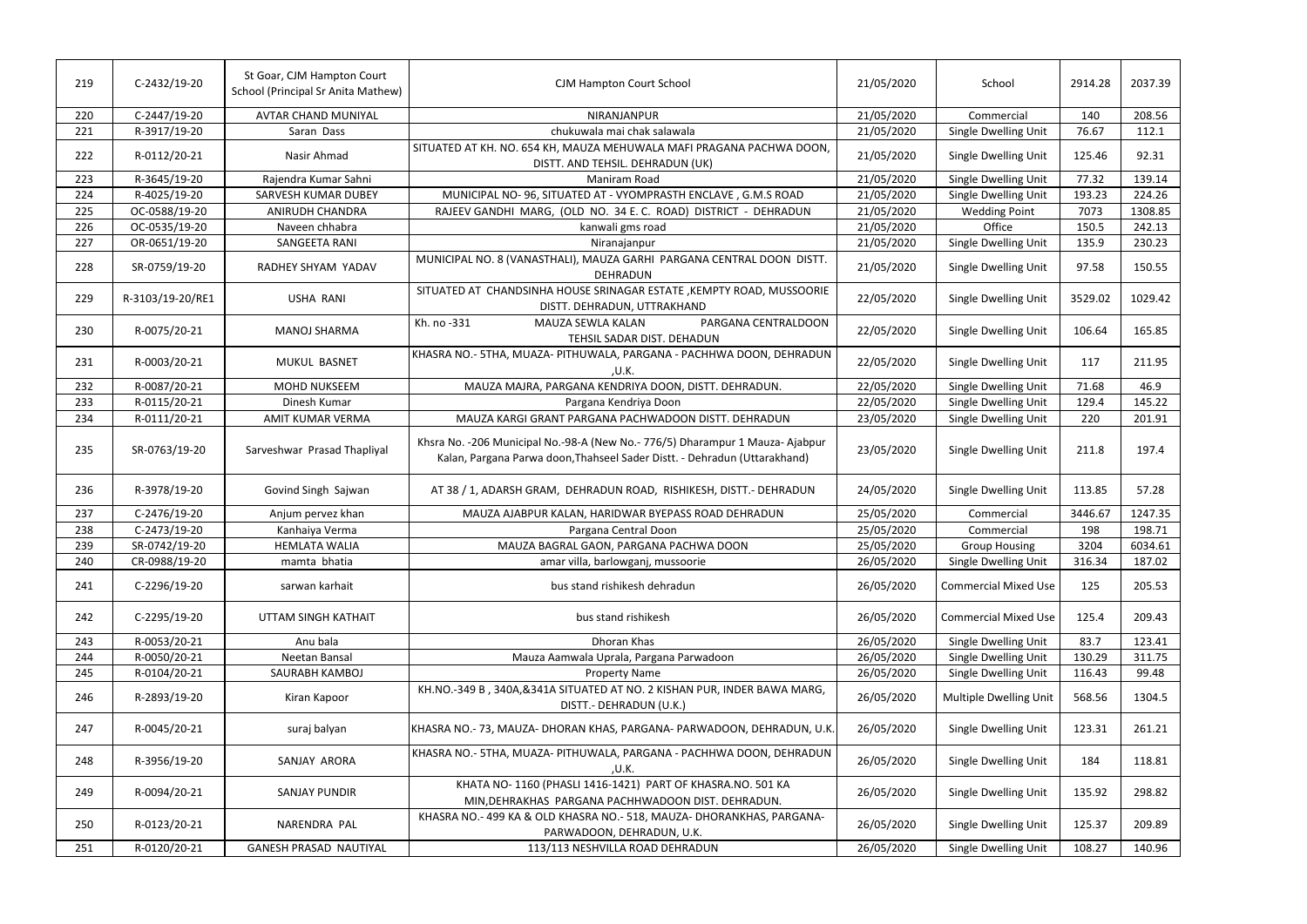| 252 | R-0081/20-21     | MEENAKSHI DANU                   | MAUZA JOLLYGRANT, PARGANA PARWA DOON                                                                                                  | 27/05/2020 | Single Dwelling Unit        | 108.73 | 111.43 |
|-----|------------------|----------------------------------|---------------------------------------------------------------------------------------------------------------------------------------|------------|-----------------------------|--------|--------|
| 253 | R-0130/20-21     | <b>SEEMA KAPOOR &amp; OTHERS</b> | <b>GUJRADA MANSINGH DEHRADUN</b>                                                                                                      | 27/05/2020 | <b>Single Dwelling Unit</b> | 126    | 218.68 |
| 254 | R-0124/20-21     | SMT - DAYAWATI                   | MAUZA SEWALAKALAN PARGANA KENDRIYADOON, TEHSIL & DISS - DEHRADUN                                                                      | 27/05/2020 | Single Dwelling Unit        | 43     | 65.77  |
| 255 | R-0074/20-21     | Mr. SUBHASH ASHUTOSH             | <b>Property Name</b>                                                                                                                  | 27/05/2020 | Single Dwelling Unit        | 162.46 | 140.14 |
| 256 | R-3989/19-20/RE1 | RAJA RAM NAITHANI                | MAUZA TARLA AAMWALA                                                                                                                   | 27/05/2020 | Single Dwelling Unit        | 301    | 57.23  |
| 257 | R-0128/20-21     | <b>BALJEET KAUR</b>              | PROPERTY NO. - 2908, (FASLI YEAR 1416 TO 1421), KHASRA NO. 752 KA, MAUJA -<br>DEHRAKHAS PARGANA-PACHWA DOON, DISTT. - DEHRADUN (U.K.) | 27/05/2020 | Single Dwelling Unit        | 140.45 | 150.79 |
| 258 | R-0139/20-21     | SHRI - ANAND PRAKASH SHARMA      | MAUZA BHARUWALA GRANT, PARGANA KENDRIYADOON, DIST - DEHRADUN,<br>UTTARAKHAND                                                          | 28/05/2020 | Single Dwelling Unit        | 65     | 151.45 |
| 259 | R-0105/20-21     | <b>ANKIT KANOJIA</b>             | MAUZA ADHOIWALA, PARGANA PARWA DOON, DEHRADUN                                                                                         | 28/05/2020 | Single Dwelling Unit        | 187    | 198.6  |
| 260 | R-0132/20-21     | <b>SUSHIL BANSAL</b>             | 432/1 East Patel Nagar                                                                                                                | 28/05/2020 | <b>Single Dwelling Unit</b> | 87.09  | 76.5   |
| 261 | R-3949/19-20     | RAGHUVEER PRASAD                 | MAUZA CHAKSHAHNAGAR PARGANA PARWADOON DISTT. DEHRADUN                                                                                 | 28/05/2020 | Single Dwelling Unit        | 244    | 280.83 |
| 262 | R-0100/20-21     | PRITI GOEL                       | KH.NO. 94 KA, MAUZA DANDA NOORIWALA, DEHRADUN                                                                                         | 28/05/2020 | Single Dwelling Unit        | 156.13 | 371.6  |
| 263 | R-0147/20-21     | <b>SHRI - MITUN WALIA</b>        | MAUZA SEWLAKHURD, PARGANA PACHWADOON, DISTT - DEHRADUN,<br>UTTARAKHAND                                                                | 28/05/2020 | <b>Single Dwelling Unit</b> | 55.76  | 60.42  |
| 264 | R-0141/20-21     | <b>MEENA DEVI</b>                | AT KHASRA NO. 343., SITUATED IN MAUZA AAMAWALA TARLA PARGANA PARWA<br>DOON, DISTT. - DEHRADUN (U.K.)                                  | 29/05/2020 | Single Dwelling Unit        | 181.16 | 167.53 |
| 265 | R-0152/20-21     | Shadab haider                    | Mauza majra, pragana central doon, dehradun                                                                                           | 29/05/2020 | Single Dwelling Unit        | 88.28  | 156.31 |
| 266 | R-0149/20-21     | <b>KOMAL BIR SINGH</b>           | MOUZA CENTRAL HOPE TOWN PARGANA PACHWA DOON                                                                                           | 29/05/2020 | <b>Single Dwelling Unit</b> | 193.02 | 364.86 |
| 267 | R-0134/20-21     | <b>KHYALI DUTT JOSHI</b>         | <b>NAVADA</b>                                                                                                                         | 29/05/2020 | <b>Single Dwelling Unit</b> | 172.31 | 134.26 |
| 268 | R-0102/20-21     | SHILPI BISHT                     | MAUZA AJABPUR, KALAN, PARGANA KENDRIYA DOON                                                                                           | 29/05/2020 | Single Dwelling Unit        | 197    | 164.38 |
| 269 | R-0034/20-21     | PRAVINDRA RATHOUR                | KHATA NO. - 323, KANDOLI                                                                                                              | 29/05/2020 | Single Dwelling Unit        | 167.22 | 104.58 |
| 270 | R-0061/20-21     | Arjun Singh Negi                 | Situated at Mauza kaulagarh maychak Bhur Pargana Central Doon, Distt. And Tehsil<br>Dehradun                                          | 29/05/2020 | <b>Single Dwelling Unit</b> | 217.31 | 184.53 |
| 271 | R-0160/20-21     | <b>SUDESH KHANNA</b>             | MAUZA AAMWALA TARLA, PARGANA PARWADOON, DISTRICT DEHRADUN.                                                                            | 29/05/2020 | Single Dwelling Unit        | 254    | 27.79  |
| 272 | R-0156/20-21     | Kanhaiya prasad Raturi           | Gorakhpur chowk                                                                                                                       | 29/05/2020 | Single Dwelling Unit        | 400    | 668.04 |
| 273 | R-0158/20-21     | Smt. Deepa joshi                 | MAUZA AJABPUR KLANA PARGANA CENTRAL DOON DISTT. DEHRADUN (U.K.)                                                                       | 29/05/2020 | Single Dwelling Unit        | 152.4  | 152.36 |
| 274 | R-0135/20-21     | Devendra Singh Rawat             | Khasra No. 912 ka, Mauza Nathanpur, Pargana Parwadoon, District Dehradun                                                              | 29/05/2020 | Single Dwelling Unit        | 188.13 | 252.84 |
| 275 | R-0091/20-21     | RAMESH CHANDRA                   | MAUZA AAMWALA TARLA, PARGANA PARWA DOON, DEHRADUN                                                                                     | 30/05/2020 | <b>Single Dwelling Unit</b> | 100.37 | 114.86 |
| 276 | R-3965/19-20     | HARISH CHANDRA                   | MAUZA DANDA NOORIWALA                                                                                                                 | 30/05/2020 | Single Dwelling Unit        | 116    | 175.55 |
| 277 | R-0145/20-21     | <b>SMT - HIMANI WALIA</b>        | MAUZA SEWLAKHURD, PARGANA PACHWADOON, DISTT - DEHRADUN,<br>UTTARAKHAND                                                                | 30/05/2020 | Single Dwelling Unit        | 55.76  | 60.42  |
| 278 | R-0161/20-21     | Raghuvir Singh                   | Mauza - Chak Tunwala, Pargana - Parwa doon. Distt.- Dehradun.                                                                         | 30/05/2020 | <b>Single Dwelling Unit</b> | 270.25 | 288.28 |
| 279 | R-0109/20-21     | RAJ BALA RAWAT                   | MAUZA AJABPUR KALAN, PARGANA PACHHWA DOON, DEHRADUN.                                                                                  | 30/05/2020 | <b>Single Dwelling Unit</b> | 109.54 | 125.72 |
| 280 | R-0117/20-21     | girdhari arya                    | village kanwali 99 engineers enclave                                                                                                  | 30/05/2020 | Single Dwelling Unit        | 98     | 22.45  |
| 281 | R-0116/20-21     | <b>BISHAN DASILA</b>             | <b>RAIPUR</b>                                                                                                                         | 30/05/2020 | Single Dwelling Unit        | 162.53 | 149.36 |
| 282 | C-2445/19-20     | S.C. MATHUR                      | <b>AMRIT KAUR ROAD</b>                                                                                                                | 01/06/2020 | Shops                       | 3250   | 3322.3 |
| 283 | R-0174/20-21     | meenu dhawan                     | NAGAR NIGAM NO. 10, IDGAH, JIT KUTI, DEHRADUN DIST.-DEHRADUN                                                                          | 01/06/2020 | Single Dwelling Unit        | 183.31 | 127.14 |
| 284 | R-0153/20-21     | CHANDRA DUTT SHARMA              | MAUZADHAKPATTI PARGANA CENTRAL DOON, DISTT. DEHRADUN.                                                                                 | 01/06/2020 | Single Dwelling Unit        | 207    | 265.64 |
| 285 | R-0185/20-21     | lalita Semwal                    | saraswati vihar                                                                                                                       | 01/06/2020 | Single Dwelling Unit        | 400.92 | 173.86 |
| 286 | R-0171/20-21     | Mayank Thapliyal                 | MAUZA DANDA NOORIWALA, PARGANA PARWADOON, DISTT. DEHRADUN,<br>UTTRAKHAND.                                                             | 01/06/2020 | Single Dwelling Unit        | 250    | 408.73 |
| 287 | R-0170/20-21     | <b>SUNIL KUMAR</b>               | AJABPUR KALAN                                                                                                                         | 01/06/2020 | Single Dwelling Unit        | 65.05  | 101.14 |
| 288 | R-3622/19-20     | SHAFIK AHMAD                     | prop. no-2692, Ward no-4, kh. no-3022, Mauja-Aetanbagh Tehsil-Vikasnagar, Distt.-<br>Dehradun                                         | 01/06/2020 | Single Dwelling Unit        | 162.9  | 180.42 |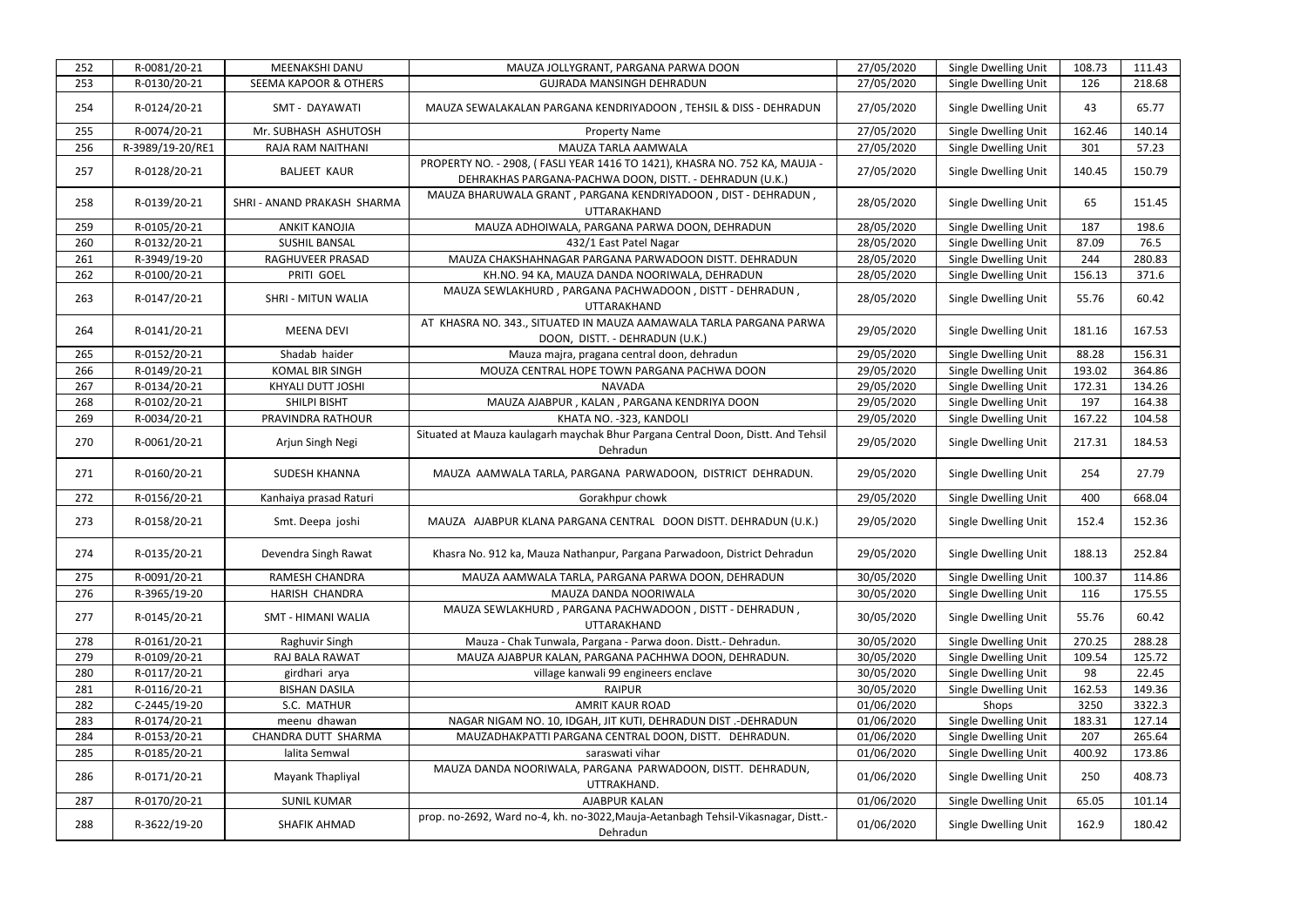| 289 | R-0031/20-21             | kaneej fatma                | MAUZA RASULPUR PARGANA PACHWA DOON TESHILVIKSNAGAR                                                                                      | 01/06/2020 | Single Dwelling Unit        | 188      | 184.32  |
|-----|--------------------------|-----------------------------|-----------------------------------------------------------------------------------------------------------------------------------------|------------|-----------------------------|----------|---------|
|     |                          |                             | DISTT.DEHRADUN                                                                                                                          |            |                             |          |         |
| 290 | R-0122/20-21             | Mohd Nukseem                | MAUZA MAJRA, PARGANA KENDRIYA DOON, DISTT. DEHRADUN                                                                                     | 01/06/2020 | Single Dwelling Unit        | 75.69    | 49.84   |
| 291 | R-0127/20-21             | Pankaj Kumar                | brahaman wala                                                                                                                           | 01/06/2020 | Single Dwelling Unit        | 81.28    | 92.26   |
| 292 | R-3910/19-20             | Neerja Dandriyal            | MAUZA AAMWALA UPARLA PARAGANA PARWADOON DIST- DEHRADUN                                                                                  | 01/06/2020 | Single Dwelling Unit        | 306.69   | 641.04  |
| 293 | R-3841/19-20             | <b>VISHAN GUPTA</b>         | danda nooriwala                                                                                                                         | 01/06/2020 | Single Dwelling Unit        | 69.14    | 78.31   |
| 294 | R-0151/20-21             | Karuna Shanker Pandey       | <b>Property Name</b>                                                                                                                    | 01/06/2020 | Single Dwelling Unit        | 84       | 76.42   |
| 295 | R-0150/20-21             | <b>KOMAL BIR SINGH</b>      | MOUZA CENTRAL HOPE TOWN PARGANA PACHWA DOON                                                                                             | 01/06/2020 | Single Dwelling Unit        | 373.59   | 668.38  |
| 296 | C-0138/14-15/TE1         | SHAILESH ANANDANI           | RAJPUR MAFI, PARGANA CENTRAL DOON                                                                                                       | 01/06/2020 | Commercial                  | $\Omega$ | 958.5   |
| 297 | R-0189/20-21             | SUVARN NEGI                 | MAUZA ADHOIWALA, PARGANA PARWADOON, DISTT. DEHRADUN                                                                                     | 02/06/2020 | Single Dwelling Unit        | 112.03   | 112.59  |
| 298 | R-0159/20-21             | DEEPAK KUMAR                | <b>EAST PATEL NAGAR</b>                                                                                                                 | 02/06/2020 | Single Dwelling Unit        | 431.05   | 339.81  |
| 299 | R-0155/20-21             | Sh. pancham singh           | MAUZA-BANJARAWALA MAFI PARGANA PACHWA DOON DIS.DEHRADUN                                                                                 | 02/06/2020 | Single Dwelling Unit        | 192      | 167.36  |
| 300 | R-0176/20-21             | NEHA.                       | MAUZA DANDA NOORIWALA, PARGANA PARWA DOON,                                                                                              | 02/06/2020 | Single Dwelling Unit        | 139.35   | 162.22  |
| 301 | R-3170/19-<br>20/RE1/RE1 | <b>FARHANA KHANAM</b>       | VILLAGE KUTHAL GAON , PARGANA PACHWADOON                                                                                                | 02/06/2020 | Single Dwelling Unit        | 226.15   | 529.61  |
| 302 | OC-0574/19-20            | <b>MANAS LUMBA</b>          | MAUZA JAKHAN                                                                                                                            | 02/06/2020 | <b>Commercial Mixed Use</b> | 1459.98  | 2925.36 |
| 303 | R-0165/20-21             | Rajendra Singh Negi         | Aamwala Tarla                                                                                                                           | 03/06/2020 | Single Dwelling Unit        | 100.37   | 104.82  |
| 304 | R-0146/20-21             | <b>SMT - RAJRANI WALIA</b>  | MAUZA SEWLAKHURD, PARGANA PACHWADOON, DISTT - DEHRADUN,<br>UTTARAKHAND                                                                  | 03/06/2020 | Single Dwelling Unit        | 55.76    | 60.42   |
| 305 | R-0184/20-21             | Vinod Kumar Chauhan         | SITUATATED AT AAMWALA TARLA PARGHANA PARWA DOON DISTT DEHRADUN                                                                          | 03/06/2020 | Single Dwelling Unit        | 75.5     | 108.93  |
| 306 | R-0172/20-21             | rupa gupta                  | KHASRA NO. 1713, SITUATED AT MAUZA AJABPUR KALAN, PARGANA<br>KANDRIYADOON, DISTRICT DEHRADUN, UTTARAKHAND                               | 03/06/2020 | Single Dwelling Unit        | 67.84    | 83.92   |
| 307 | R-0121/20-21             | <b>AALIM AKHTAR</b>         | PLOT NO -11 AJABPUR KALAN                                                                                                               | 03/06/2020 | Single Dwelling Unit        | 100      | 177.76  |
| 308 | R-0143/20-21             | Jaypal Singh Pal            | <b>Property Name</b>                                                                                                                    | 03/06/2020 | Single Dwelling Unit        | 182      | 162     |
| 309 | R-0166/20-21             | PANKAJ CHAUHAN & OTHERS     | <b>KEDARPUR DEHRADUN</b>                                                                                                                | 03/06/2020 | Single Dwelling Unit        | 145      | 346.48  |
| 310 | R-0196/20-21             | MAHADEV PRASAD UNIYAL       | MAUZA KEDARPUR, PARGANA CENTRAL DOON, DEHRADUN.                                                                                         | 03/06/2020 | Single Dwelling Unit        | 221.65   | 283.88  |
| 311 | R-0180/20-21             | SHEETAL                     | <b>JAKHAN</b>                                                                                                                           | 03/06/2020 | Single Dwelling Unit        | 117.56   | 138.97  |
| 312 | R-0194/20-21             | <b>BHAJAN SINGH CHAUHAN</b> | AT KHASRA NO. - 123, (OLD KHASRA NO-76 SITUATED IN MAUZA - CHAK DANDA<br>LAKHAUND PARGANA -PARWA DOON, DISTT.- DEHRADUN (U.K.)          | 03/06/2020 | Single Dwelling Unit        | 184      | 290.07  |
| 313 | SR-0731/19-20            | Sheela Tiwari               | Ajabpur Khurd                                                                                                                           | 03/06/2020 | Single Dwelling Unit        | 200      | 231.05  |
| 314 | SR-0747/19-20            | <b>RENU DOBHAL</b>          | AJABPUR KALAN                                                                                                                           | 03/06/2020 | Single Dwelling Unit        | 188.18   | 177.7   |
| 315 | SR-0004/20-21            | Pooja Tiwari                | Mauza- Chai Bagh (Kaulagarh)                                                                                                            | 03/06/2020 | Single Dwelling Unit        | 217.19   | 184.5   |
| 316 | R-0188/20-21             | radha rani srivastava       | mauza chak raipur pargana parwadun                                                                                                      | 04/06/2020 | Single Dwelling Unit        | 250      | 92.74   |
| 317 | R-3719/19-20             | PRADEEP SIMALTI             | MAUZA ARYA NAGAR-2, DEHRADUN                                                                                                            | 04/06/2020 | Single Dwelling Unit        | 131.38   | 184.65  |
| 318 | R-0163/20-21             | <b>SHWETA VERMA</b>         | Khata No. 118, (Fasli Year 1417 to 1422) Khasra No. 10 (Plot no. 15), Mauza Chak<br>Danda Lakhaund, Pargana Parva Doon, Distt. Dehradun | 04/06/2020 | Single Dwelling Unit        | 248      | 407.64  |
| 319 | OR-0590/19-20            | <b>SANGEETA RANI</b>        | MAUZA NIRANJANPUR                                                                                                                       | 04/06/2020 | Single Dwelling Unit        | 136.78   | 235.86  |
| 320 | R-0186/20-21             | Premnarain Dixit            | Mauja Banjarawala Mafi, Pargana Centraldun, Distt. Dehradun                                                                             | 05/06/2020 | Single Dwelling Unit        | 95       | 114.62  |
| 321 | R-0178/20-21             | <b>BINAY KUMAR</b>          | RAVINDRA NATH MARG BLOCK-1                                                                                                              | 05/06/2020 | Single Dwelling Unit        | 83.64    | 125.4   |
| 322 | R-3610/19-20             | Jai Prakash                 | Tilak Road, Rishikesh                                                                                                                   | 06/06/2020 | Single Dwelling Unit        | 123.79   | 182.31  |
| 323 | R-0200/20-21             | uma dutt                    | Mauza Athoorwala                                                                                                                        | 08/06/2020 | Single Dwelling Unit        | 83.64    | 101.38  |
| 324 | R-0144/20-21             | Bhagwan Singh Rawat         | Village - Nathanpur                                                                                                                     | 08/06/2020 | Single Dwelling Unit        | 318.19   | 53.04   |
| 325 | CR-0969/19-20            | ARTI AJMANI                 | SITUATED AT MAUZA TARLA NAGAL PARGANA PARWADOON DEHRADUN                                                                                | 09/06/2020 | Single Dwelling Unit        | 161      | 376.21  |
| 326 | R-0187/20-21             | Mohender kumar              | kolhupani                                                                                                                               | 09/06/2020 | Single Dwelling Unit        | 102      | 94.64   |
| 327 | R-0208/20-21             | SUBHASHINI.                 | PLOT NO.-3, AT OLD KHASRA NO. - 61, NEW KHASRA NO. 38 KA, MAUZA -<br>KISHANPUR, PARGANA - CENTRALDOON, DISTRICT DEHRADUN, (U.K)         | 09/06/2020 | Single Dwelling Unit        | 190      | 23.88   |
| 328 | R-0212/20-21             | PRATIBHA THAPA              | mauza Sewla Kalan, pargana Central Doon, Dehradun.                                                                                      | 09/06/2020 | Single Dwelling Unit        | 261.96   | 271.27  |
| 329 | R-0216/20-21             | Surendra Kumar Mahto        | Mazri Mafi                                                                                                                              | 09/06/2020 | Single Dwelling Unit        | 64.62    | 115.6   |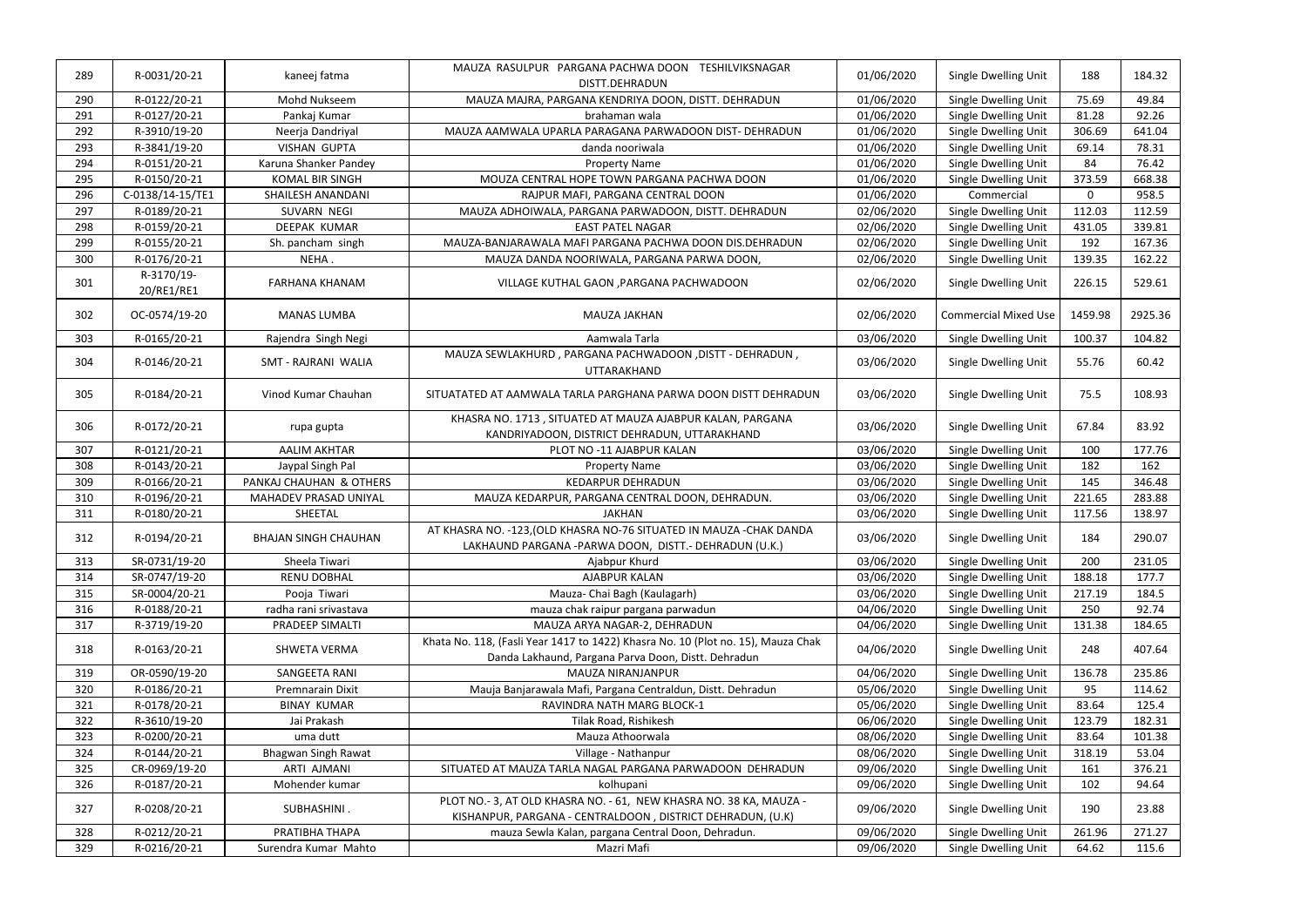| 330 | R-0137/20-21     | <b>KESHAV SOIN</b>         | PRESENT MUNICIPAL NO. 82 AMRIT KAUR ROAD                                                                      | 09/06/2020 | Single Dwelling Unit        | 635     | 967.72  |
|-----|------------------|----------------------------|---------------------------------------------------------------------------------------------------------------|------------|-----------------------------|---------|---------|
| 331 | SR-0003/20-21    | MAHENDRA KUMAR REKHI       | MAUZA UDDIWALA KARANPUR PARGANA CENTRAL DOON                                                                  | 09/06/2020 | Single Dwelling Unit        | 200     | 278.66  |
| 332 | SR-0008/20-21    | SHAIL BALA GARG            | Plot No 41, Shakti Vihar, Majra                                                                               | 09/06/2020 | Single Dwelling Unit        | 260     | 194.14  |
| 333 | SR-0010/20-21    | <b>ANJU NEGI</b>           | A-11 SECTOR-2                                                                                                 | 09/06/2020 | Single Dwelling Unit        | 214.68  | 176.38  |
| 334 | SR-0011/20-21    | <b>MANORMA DABRAL</b>      | MAUJA DHORAN KHAS, PARGANA CENTRAL DOON, DISTT. DEHRADUN                                                      | 09/06/2020 | Single Dwelling Unit        | 185.87  | 133.23  |
| 335 | R-0173/20-21     | Sapna Bhatt                | kaula garh                                                                                                    | 11/06/2020 | Single Dwelling Unit        | 86      | 121     |
| 336 | R-0154/20-21     | Sawan Singh Rana           | Ajabpur kalan                                                                                                 | 11/06/2020 | Single Dwelling Unit        | 420     | 342.55  |
| 337 | R-0219/20-21     | <b>UPENDRA BHANDARI</b>    | MAUZA KAULAGARH, MAI CHAK BHUR, PARGANA PACHHWA DOON, DEHRADUN.                                               | 11/06/2020 | Single Dwelling Unit        | 118.95  | 116.69  |
| 338 | R-0227/20-21     | <b>SUMANT ROHILA</b>       | GURUDUARA ROAD IN NAGAR PALIKA PARISHAD- VIKASNAGAR                                                           | 11/06/2020 | Single Dwelling Unit        | 158.36  | 189.6   |
| 339 | R-0209/20-21     | <b>GAURAV RAWAT</b>        | Khasra no.- 75 Ka & Old Khasra no.-146/1, Mauza - Dhoran Khas, Pargana -<br>Parwadoon, Distt.- Dehradun, U.K. | 11/06/2020 | Single Dwelling Unit        | 188.2   | 182.21  |
| 340 | R-0164/20-21     | <b>SUNITA DEVI</b>         | Central Hope Town, Selaqui                                                                                    | 11/06/2020 | Single Dwelling Unit        | 94      | 95.78   |
| 341 | R-0225/20-21     | SAMBASIVAM PADMINI         | CIRCULAR ROAD, DEHRADUN                                                                                       | 11/06/2020 | Single Dwelling Unit        | 1226.76 | 109.05  |
| 342 | C-2477/19-20     | <b>VIJAY KUMAR</b>         | MAUZA RAIPUR, PARGANA PARWA DOON.) DISTT. DEHRADUN.                                                           | 12/06/2020 | <b>Commercial Mixed Use</b> | 752.49  | 1113.82 |
| 343 | C-0023/20-21     | Shrikant Sharma            | CHANDRABANI KHALSA, PPARGANA PACHWADOON                                                                       | 12/06/2020 | Small Scale Industry        | 1203    | 2499.49 |
| 344 | R-0157/20-21     | <b>TIKA RAM SHARMA</b>     | DURGA VIHAR VIKASNAGAR                                                                                        | 12/06/2020 | Single Dwelling Unit        | 57      | 50.64   |
| 345 | R-0239/20-21     | <b>Giribar Singh Rawat</b> | Layout Plot No. 20 (MDDA Approved Project "NAVADA HEIGHTS") Situated At Vill-<br>Badripur, Pargana Parwadoon  | 12/06/2020 | Single Dwelling Unit        | 186     | 263.1   |
| 346 | R-0207/20-21     | <b>BHEEM SINGH</b>         | 131 SHIVAJI MARG, KANWALI ROAD(BINDAL NADI), PARGANA CENTRAL DOON,<br><b>DEHRADUN</b>                         | 15/06/2020 | Single Dwelling Unit        | 92.9    | 159.61  |
| 347 | R-0217/20-21     | Maria Basnet               | Jhajra                                                                                                        | 15/06/2020 | Single Dwelling Unit        | 181     | 227.41  |
| 348 | R-0193/20-21     | <b>SURESH UNIYAL</b>       | SURESH UNIYAL RESIDENCE AT AJABPUR KALAN                                                                      | 15/06/2020 | Single Dwelling Unit        | 101.37  | 116.93  |
| 349 | R-0232/20-21     | Neetan Bansal              | Mauza Aamwala Uprala, Pargana Parwadoon                                                                       | 15/06/2020 | Single Dwelling Unit        | 130     | 174.2   |
| 350 | R-0240/20-21     | <b>ANUJ GAIROLA</b>        | SITUATED AT MAUZA AJABPUR KHURD, PARGANA PACHHWADOON, TEHSIL - SADAR,<br><b>DISTT- DEHRADUN</b>               | 15/06/2020 | Single Dwelling Unit        | 128.02  | 102.6   |
| 351 | R-0226/20-21     | Dr. Vipin Vaish            | OLD SURVEY ROAD (KHAN BANDHU MARG)                                                                            | 15/06/2020 | Single Dwelling Unit        | 2484.77 | 100.83  |
| 352 | C-2484/19-20     | <b>AJEET SINGH</b>         | MAUZA NIRANJANPUR                                                                                             | 16/06/2020 | Commercial                  | 204.23  | 47.97   |
| 353 | C-2485/19-20     | AJEET SINGH                | MAUZA NIRANJANPUR                                                                                             | 16/06/2020 | Commercial                  | 211.06  | 58.09   |
| 354 | C-2450/19-20     | <b>KAPIL ARORA</b>         | <b>RAJPUR ROAD</b>                                                                                            | 16/06/2020 | Shops                       | 752     | 1819.16 |
| 355 | C-2491/19-20     | Harmeet Kaur               | Mauja Bhaniyawala                                                                                             | 16/06/2020 | Shops                       | 198     | 446.4   |
| 356 | C-0005/20-21     | Anil Kumar                 | Mouza- Shewla Kalan, Pargana- Pachhuwadoon.                                                                   | 16/06/2020 | Commercial                  | 590     | 897.99  |
| 357 | R-0248/20-21     | Anil sunil                 | khata khatoni no. 910                                                                                         | 16/06/2020 | Single Dwelling Unit        | 230.22  | 536.04  |
| 358 | R-0246/20-21     | AMIT KULCHAND              | MAUZA- DANDA LAKHAUND, PARGANA- PARWADOON                                                                     | 16/06/2020 | Single Dwelling Unit        | 217     | 451.72  |
| 359 | R-0256/20-21     | Anand Singh Bisht          | Dharampur Danda                                                                                               | 16/06/2020 | Single Dwelling Unit        | 188.38  | 170.45  |
| 360 | R-2747/19-20/RE1 | <b>KANHAIYA JAIN</b>       | <b>BALAHISAR ROAD</b>                                                                                         | 16/06/2020 | Single Dwelling Unit        | 1595.99 | 616.18  |
| 361 | R-0251/20-21     | nityanand kumar            | mouza -jhajra, pargana- pachwa doon,                                                                          | 16/06/2020 | Single Dwelling Unit        | 192.63  | 240.83  |
| 362 | R-0262/20-21     | Vinod Kumar Kotnala        | Ajabpur Khurd                                                                                                 | 16/06/2020 | Single Dwelling Unit        | 139.4   | 122.68  |
| 363 | OC-0491/19-20    | <b>AJAY KUMAR GUPTA</b>    | SITUATED AT 74/59 RAVINDRA NATH TAGORE MARG (OLD NO-11 NEW CANTT<br>ROAD) HATHIBARKALA DEHRADUN               | 16/06/2020 | Commercial                  | 480.5   | 169.39  |
| 364 | OC-0679/19-20    | <b>MEENU BATTA</b>         | MAUZA SEWALAKALA, PARGANA CENTRAL DOON, DISTT. DEHRADUN, U.K.                                                 | 16/06/2020 | Shops                       | 74.62   | 143.62  |
| 365 | OR-0711/19-20    | Himanshu Ramola            | <b>CHAKRATA ROAD</b>                                                                                          | 16/06/2020 | <b>Group Housing</b>        | 9675.45 | 9555    |
| 366 | R-3977/19-20     | SHRI SHYAM SINGH           | MAUZA Shahnagar, (Defence Colony)                                                                             | 17/06/2020 | Single Dwelling Unit        | 74      | 70.66   |
| 367 | R-0271/20-21     | <b>ANJALI NEGI</b>         | KH. NO. 1309/1, MAUZA CENTRAL HOPE TOWN, PARGANA PACHHWADOON, TEHSIL<br>VIKSAS NAGAR, DIST. DEHRADUN.         | 18/06/2020 | Single Dwelling Unit        | 178.5   | 256.98  |
| 368 | R-0252/20-21     | Vinay Kumar Badoni         | Mauza Nathanpur, Pargana Parwadoon Distt-Dehradoon                                                            | 18/06/2020 | Single Dwelling Unit        | 485     | 234.14  |
| 369 | R-0238/20-21     | sangita devi               | MAUZA SAHASPUR, PARGANA PACHHWA DOON, TEHSIL VIKAS NAGAR, DEHRADUN                                            | 18/06/2020 | Single Dwelling Unit        | 138.29  | 70.81   |
| 370 | R-0233/20-21     | NIRMAL JOSHI               | khata no. 67, danda lakhond, pargana parwadun                                                                 | 18/06/2020 | Single Dwelling Unit        | 131.73  | 211.67  |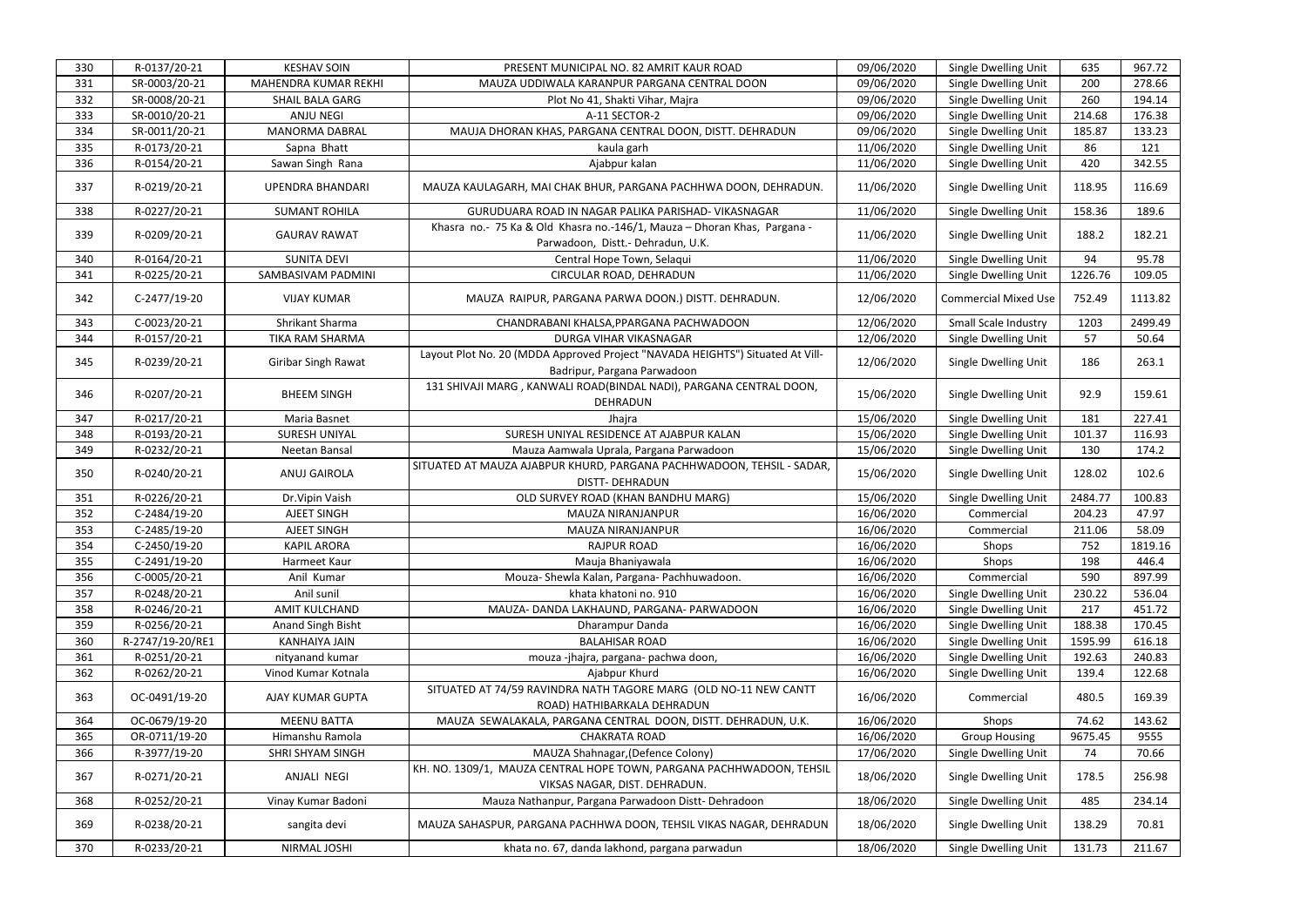| 371 | OR-0582/19-20    | Bhupendra Pal Singh                                                              | <b>Bharuwala Grant</b>                                                                                                                                                                | 18/06/2020 | Single Dwelling Unit | 53     | 97.87   |
|-----|------------------|----------------------------------------------------------------------------------|---------------------------------------------------------------------------------------------------------------------------------------------------------------------------------------|------------|----------------------|--------|---------|
| 372 | R-0276/20-21     | <b>RANJAN</b>                                                                    | Mr. ALOK & Mr. AMIT & Mrs ANITA   AT MUNICIPAL PROPERTY NO 14 (OLD NO 4) NEW MUNICIPAL NO - 12 CHAUDHARY<br>BIHARI LAL MARG BLOCK - II, NESHVILLA ROAD DEHRADUN DISTT.-DEHRADUN(U.K.) | 19/06/2020 | Single Dwelling Unit | 124.62 | 285.27  |
| 373 | R-0222/20-21     | himanshu gupta                                                                   | 143/1,1336, madhu vihar, near sailok, dehradun                                                                                                                                        | 19/06/2020 | Single Dwelling Unit | 127    | 303.62  |
| 374 | R-2924/19-20/RE1 | Deena Devi                                                                       | mohkhanpur                                                                                                                                                                            | 19/06/2020 | Single Dwelling Unit | 153.34 | 173.8   |
| 375 | SR-0762/19-20    | <b>VED PRAKASH PANDEY</b>                                                        | <b>AJABPUR KHURD</b>                                                                                                                                                                  | 19/06/2020 | Single Dwelling Unit | 290    | 246.38  |
| 376 | SR-0723/19-20    | <b>ASHVANI ROHILA</b>                                                            | KHASRA NO 721 'KA', MAUZA NIRANJANPUR, PARGANA KANDRIYADOON, DISTT<br>DEHRADUN (UK)                                                                                                   | 19/06/2020 | Single Dwelling Unit | 54.93  | 73.04   |
| 377 | SR-0733/19-20    | <b>DEEPA GOYAL</b>                                                               | PART OF KHASRA NO.-337 MIN. (NEW NO.-127 B), SITUATED AT MAUZA SEWLA<br>KALAN PARGANA KENDRIYADOON DISTRICT DEHRADUN.                                                                 | 19/06/2020 | Single Dwelling Unit | 188.58 | 166.63  |
| 378 | R-0305/20-21     | SHWETA AGARWAL                                                                   | <b>DHORANKHAS</b>                                                                                                                                                                     | 20/06/2020 | Single Dwelling Unit | 234    | 516.99  |
| 379 | R-0088/20-21     | PRAKASH CHAND JOSHI                                                              | kanwali dehradun                                                                                                                                                                      | 20/06/2020 | Single Dwelling Unit | 127    | 317.99  |
| 380 | L-0005/19-20     | <b>VISHAL ANAND</b>                                                              | SITUATED AT KH. NO:- 590, MAUZA HARRAWALA PARGANA -PARWA DOON,<br>TDISTRICT- DEHRADUN                                                                                                 | 22/06/2020 | Single Dwelling Unit | 1980   | 9990    |
| 381 | C-2486/19-20/RE1 | <b>COL.ASHOK KUMAR</b>                                                           | MAUZA NIRANJANPUR                                                                                                                                                                     | 22/06/2020 | Commercial           | 198.07 | 31.86   |
| 382 | C-2480/19-20     | <b>MOHAN LAL GARG</b>                                                            | MAUZA MAJRA, PARGANA CENTRAL DOON, DEHRADUN                                                                                                                                           | 22/06/2020 | Commercial           | 226.53 | 171.82  |
| 383 | C-0027/20-21     | <b>SUSHIL DUA</b>                                                                | MAUZA JAKHAN                                                                                                                                                                          | 22/06/2020 | Commercial           | 179.64 | 303.19  |
| 384 | C-0031/20-21     | <b>VIJAY KHANNA</b>                                                              | 32, E.C. ROAD DEHRADUN                                                                                                                                                                | 22/06/2020 | Commercial           | 279.8  | 13.38   |
| 385 | C-2379/19-20/RE1 | RUCHIKA GOEL                                                                     | SITUATED AT KHASRA NO. 3930, MAUZA RASOOLPUR, PARGANA PACHWA<br>DOON, TEHSIL VIKASNAGAR, DIST. DEHRADUN, UTTRAKHAND                                                                   | 22/06/2020 | Shops                | 383.36 | 473.04  |
| 386 | C-2366/19-20     | Shahzamani Begum                                                                 | 129/1, Jakhan, Rajpur Road                                                                                                                                                            | 22/06/2020 | Commercial           | 169.14 | 264.69  |
| 387 | C-0015/20-21     | ABHISHEK KUMAR AND ANKUR<br><b>KUMAR</b>                                         | Situated at Mauza Raipur Pargana Parwadoon dehradun                                                                                                                                   | 22/06/2020 | Shops                | 510.95 | 913     |
| 388 | C-2470/19-20     | Radhasoami Satsang Sabha Dayal<br>Bagh Agra (Secretary Mr Suresh<br>Chand Verma) | Nemi Road                                                                                                                                                                             | 22/06/2020 | Religious            | 4064   | 654.32  |
| 389 | C-0010/20-21     | <b>BHAIRAB SINGH RAWAT</b>                                                       | KHASRA NO.- 1123, SITUATED AT MAUZA AJABPUR KALAN PARGANA CENTRALDOON<br>DISTT. DEHRADUN.                                                                                             | 22/06/2020 | Commercial           | 380    | 346.34  |
| 390 | C-0026/20-21     | surender arora                                                                   | mauja dehrakhas, pargana kendradoon,                                                                                                                                                  | 22/06/2020 | Commercial           | 92     | 122.87  |
| 391 | R-0278/20-21     | ANIL KALA                                                                        | MAUZA AJABPUR KALAN PARGANA KENDRIYA DOON. DISTT. DEHRADUN.                                                                                                                           | 22/06/2020 | Single Dwelling Unit | 107.34 | 131.19  |
| 392 | R-0269/20-21     | <b>VIJAY ANAND</b>                                                               | Mauza Brahmawala Pargana Pachwa Doon Distt. Dehradun                                                                                                                                  | 22/06/2020 | Single Dwelling Unit | 206.32 | 266.67  |
| 393 | R-0289/20-21     | <b>SACHIN SAIN</b>                                                               | <b>VILLAGE KANWALI</b>                                                                                                                                                                | 22/06/2020 | Single Dwelling Unit | 336.11 | 55.14   |
| 394 | R-0214/20-21     | <b>KUSUM TYAGI</b>                                                               | ATTEN BAGH HARBUT PUR                                                                                                                                                                 | 22/06/2020 | Single Dwelling Unit | 202    | 79.26   |
| 395 | R-0284/20-21     | SURESH CHANDRA                                                                   | <b>WEST HOPE TOWN</b>                                                                                                                                                                 | 22/06/2020 | Single Dwelling Unit | 191    | 152.51  |
| 396 | CC-0372/18-19    | Jitendra Joshi                                                                   | 17-30,32-41,45,47-50,52,57&59,17-30,32-41,45,47-50,52,57&59,,Arcadia Grant,<br>Central Doon, Dehradun, , DEHRADUN, Dehradun, ARKEDIYA<br>GRANTUTTARKHAND, 248001                      | 22/06/2020 | University           | 83992  | 82881.7 |
| 397 | R-0260/20-21     | <b>OM PRAKASH</b>                                                                | MAUZA AAMWALA TARLA, PARGANA PARAVA DOON.                                                                                                                                             | 23/06/2020 | Single Dwelling Unit | 161.65 | 298.56  |
| 398 | R-0192/20-21     | <b>GOPAL SINGH NEGI</b>                                                          | KHATA. NO.209, KHSARA NO.686 KA SITUATED AT RAMPUR BAHUWALA PARGANA<br>PACHWADOON, TEHSIL VIKAS NAGAR DISTT. DEHRADUN                                                                 | 23/06/2020 | Single Dwelling Unit | 268    | 149.65  |
| 399 | R-0258/20-21     | SHRI - DAYA SHANKAR                                                              | MAUZA ARCEDIYA GRANT, PARGANA PACHWADOON, DISTT - DEHRADUN,<br>UTTARAKHAND.                                                                                                           | 23/06/2020 | Single Dwelling Unit | 94     | 110.81  |
| 400 | R-0259/20-21     | Anuj Dhiman                                                                      | SITUATED AT KH. NO-435(KA), MAUZA BRHAMANWALA PARGANA KENDRIYA<br>DUN, DISTT DEHRADUN (U.K).                                                                                          | 23/06/2020 | Single Dwelling Unit | 156    | 215.76  |
| 401 | R-0283/20-21     | <b>VIJAY SINGH NEGI</b>                                                          | <b>Property Name</b>                                                                                                                                                                  | 23/06/2020 | Single Dwelling Unit | 125    | 167.66  |
| 402 | R-3836/19-20     | Jagpal Rawat                                                                     | <b>DEHRAKHAS</b>                                                                                                                                                                      | 23/06/2020 | Single Dwelling Unit | 87.19  | 97.02   |
| 403 | R-0287/20-21     | ARCHNA KANDWAL                                                                   | KH. No 446 Min, MOZA MAJRI MAFI, CENTRAL DOON DEHRADUN.                                                                                                                               | 23/06/2020 | Single Dwelling Unit | 230    | 86.26   |
| 404 | R-0282/20-21     | Hari prasad Badoni                                                               | KH. NO. 1262 KA, MAUZA:- MOTHOROWALA PARGANA CENTRALDOON, DISTT. AND<br>TEHSIL DEHRADUN. (UTTARAKHAND)                                                                                | 23/06/2020 | Single Dwelling Unit | 180    | 80.48   |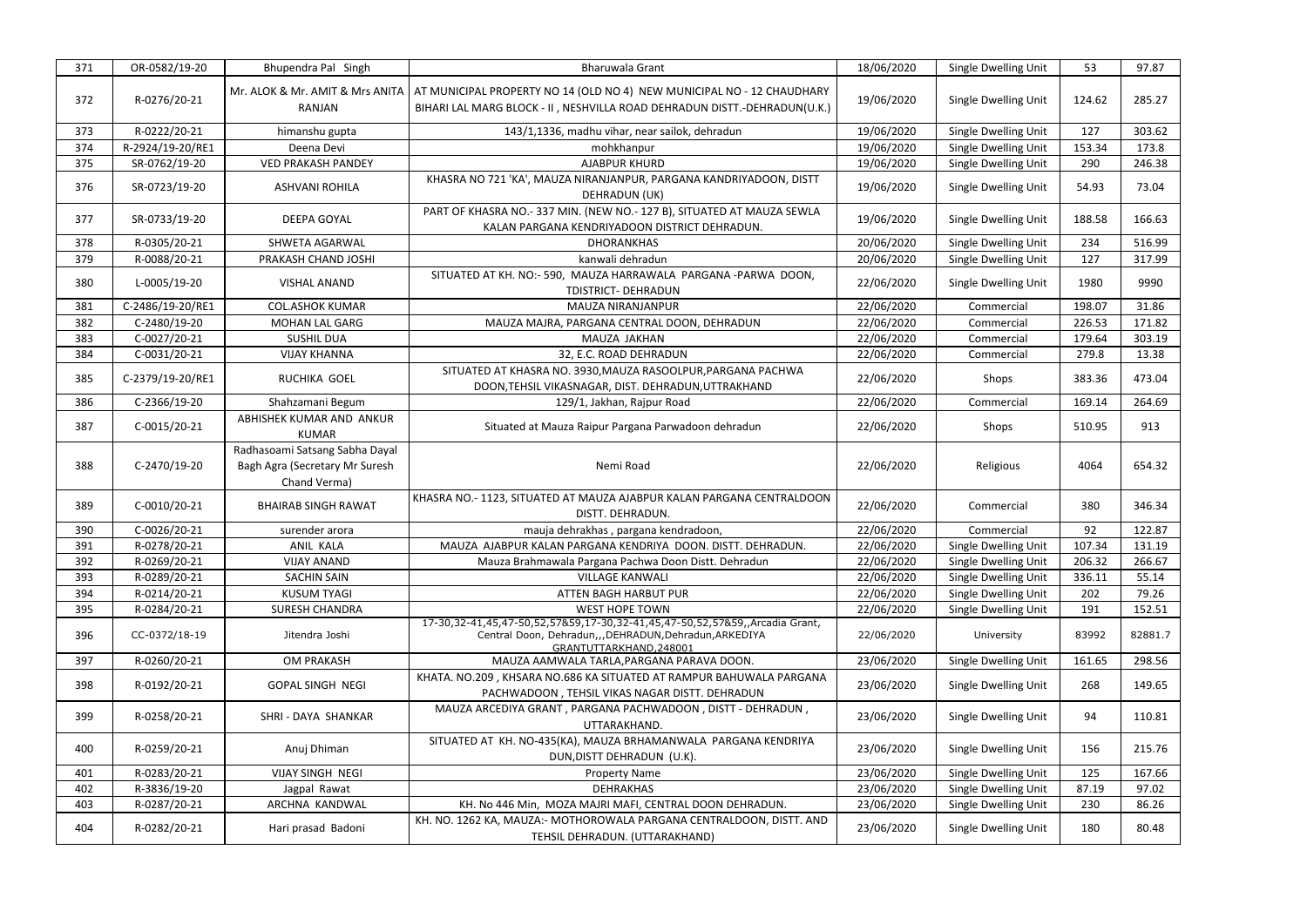| 405 | R-0210/20-21     | <b>SHYAM SINGH</b>        | Khasra no.- 1656 ka, Mauza - JivanGarh, Pargana - Pachwadoon, Tehsil<br>-Vikasnagar, Distt.- Dehradun, U.K.                                        | 23/06/2020 | Single Dwelling Unit | 94.15  | 95.47  |
|-----|------------------|---------------------------|----------------------------------------------------------------------------------------------------------------------------------------------------|------------|----------------------|--------|--------|
| 406 | R-0266/20-21     | Uma.                      | khata no. 132 danda khoodanewala, pargana parwadoon                                                                                                | 23/06/2020 | Single Dwelling Unit | 117.99 | 133.02 |
| 407 | R-0261/20-21     | <b>SANTOSH RAWAT</b>      | <b>RAIPUR</b>                                                                                                                                      | 23/06/2020 | Single Dwelling Unit | 179.55 | 131.23 |
| 408 | R-0205/20-21     | MRS. SANGITA SHARMA       | MAUZA MOHABBEWALA PARGANA CENTRAL DOON DEHRADUN ( UTTRAKHAND )                                                                                     | 23/06/2020 | Single Dwelling Unit | 301    | 334.66 |
| 409 | R-0244/20-21     | <b>NAGENDER SINGH</b>     | <b>CHAK RAIPUR</b>                                                                                                                                 | 24/06/2020 | Single Dwelling Unit | 188.66 | 147.22 |
| 410 | R-0263/20-21     | Shyam Singh               | Mauja Dehrakhas Pargana Kedriyadoon                                                                                                                | 24/06/2020 | Single Dwelling Unit | 111    | 172.83 |
| 411 | R-0228/20-21     | MRS.NEELAM RANI           | OLD KH.NO 326 NEW KH.NO. PART OF 477, RAKBA-(66.87 SQ.MT.) AT MAUJA -<br>JAKHAN PARGANA CENTRAL DUN, DISTT.- DEHRADUN UTTARAKHAND                  | 24/06/2020 | Single Dwelling Unit | 66.87  | 90.23  |
| 412 | R-0213/20-21     | Manju Bisht               | LAND KHATA NO. 493 (FASLI YEAR 1396 TO 1401) KHASRA NO. 540 MIN, MAUJA -<br>BHARU WALA GRANT, PARGANA - CENTRAL- DOON, DISTRICT - DEHRADUN, (U.K.) | 24/06/2020 | Single Dwelling Unit | 82.8   | 160.14 |
| 413 | R-0285/20-21     | <b>MANJU DEVI</b>         | SAHASPUR                                                                                                                                           | 25/06/2020 | Single Dwelling Unit | 124    | 68.95  |
| 414 | R-0250/20-21     | <b>VINOD KUMAR</b>        | JEEWANI MAI ROAD RISHIKESH                                                                                                                         | 25/06/2020 | Single Dwelling Unit | 79.46  | 142.95 |
| 415 | R-3993/19-20     | <b>VINOD JOHAR</b>        | adarsh nagar rishikesh                                                                                                                             | 25/06/2020 | Single Dwelling Unit | 278.81 | 601.58 |
| 416 | R-0280/20-21     | Sailendra Singh Negi      | bhandari bhag                                                                                                                                      | 25/06/2020 | Single Dwelling Unit | 188.91 | 104.27 |
| 417 | OR-0521/19-20    | <b>ACHIN MITTAL</b>       | 649, 650, bharuwala grant, dehradun.                                                                                                               | 25/06/2020 | Single Dwelling Unit | 72.5   | 126.7  |
| 418 | OR-0835/19-20    | Rajveer singh Malik       | 452 min. mauja sewla kalan, dehradun.                                                                                                              | 25/06/2020 | Single Dwelling Unit | 111.47 | 190.53 |
| 419 | R-0265/20-21     | <b>RENU SHARMA</b>        | KHATA NO. 2429 (1416 TO 1421) PLOT NO.29 GRAM NIRANJANPUR PARGANA<br><b>PACHWADOON</b>                                                             | 26/06/2020 | Single Dwelling Unit | 238    | 333.02 |
| 420 | R-0311/20-21     | SHARAD KUMAR SINGHAL      | niranjanpur, pargana kendradoon                                                                                                                    | 26/06/2020 | Single Dwelling Unit | 179    | 222.81 |
| 421 | R-0310/20-21     | SAKTI PRASHAD UNIYAL      | mauja ajabpur kalan                                                                                                                                | 26/06/2020 | Single Dwelling Unit | 176.51 | 237.97 |
| 422 | R-0191/20-21     | <b>VIPIN PATHOL</b>       | AT KHASRA NO. - 87 KA, SITUATED AT MAUZA - DANDA NOORIWALA,, PARGANA<br>PARWA ,DOON DISTT.- DEHRADUN (U.K.)                                        | 26/06/2020 | Single Dwelling Unit | 162.6  | 166.93 |
| 423 | R-0118/20-21     | SANJEEV SUNDRIYAL         | MAUZA SAWLA KALAN, PARGANA, PARWADUN, DISTT. DEHRADUN (U.K).                                                                                       | 26/06/2020 | Single Dwelling Unit | 142    | 150.42 |
| 424 | R-0313/20-21     | RAJANI DEVI               | <b>MAUJA RAIPUR</b>                                                                                                                                | 26/06/2020 | Single Dwelling Unit | 139.4  | 161.92 |
| 425 | R-0136/20-21     | Virendra Kumar Pali       | OLD DALANWALA                                                                                                                                      | 26/06/2020 | Single Dwelling Unit | 188.19 | 32.53  |
| 426 | R-0329/20-21     | <b>DEEPAK KUMAR</b>       | KH. NO. 357 JHA, MAUJA - ADHOIWALA, PARGANA - PARWADOON, DIST.-<br>DEHRADUN.                                                                       | 26/06/2020 | Single Dwelling Unit | 96.97  | 90.66  |
| 427 | R-0241/20-21     | <b>RANBEER SINGH</b>      | NEW KHASRA NO. 158 KHA                                                                                                                             | 26/06/2020 | Single Dwelling Unit | 334    | 297.14 |
| 428 | R-0330/20-21     | Rajendra Kumar            | Mouza- Niranjanpur, Pargana- Pachhuwadoon.                                                                                                         | 26/06/2020 | Single Dwelling Unit | 158    | 354.45 |
| 429 | R-0324/20-21     | AJAY PRAKASH VERMA        | VILLAGE - CHAK RAIPUR, VILLAGE - CHAK RAIPUR,                                                                                                      | 26/06/2020 | Single Dwelling Unit | 687    | 296.95 |
| 430 | R-0336/20-21     | SHRI - NIDHISH KUMAR GARG | MAUZA MAJRA, PARGANA KENDRIYADOON, TEHSIL& DISTT - DEHRADUN,<br>UTTARAKHAND                                                                        | 26/06/2020 | Single Dwelling Unit | 83.5   | 97.81  |
| 431 | C-0011/20-21     | Saurabh Nangia            | mauza Jakhan, pargana parwadoon                                                                                                                    | 29/06/2020 | Commercial           | 1000   | 1426   |
| 432 | R-0326/20-21     | SHRI SANTRAM              | Mauza - ATANBAGH                                                                                                                                   | 29/06/2020 | Single Dwelling Unit | 156.13 | 73.03  |
| 433 | R-0346/20-21     | SUBODH KUMAR              | AT KHASRA NO. 983 KA MIN SITUATED AT MAUZA - SEWALA KALAN, PARGANA -<br>CENTRAL DOON DISTT. DEHRADUN                                               | 29/06/2020 | Single Dwelling Unit | 179.55 | 211.39 |
| 434 | R-0338/20-21     | SHRI - NIDHISH KUMAR GARG | MAUZA MAJRA, PARGANA KENDRIYADOON, TEHSIL& DISTT - DEHRADUN,<br>UTTARAKHAND                                                                        | 29/06/2020 | Single Dwelling Unit | 83.5   | 97.81  |
| 435 | R-0354/20-21     | <b>Gaurav Singhal</b>     | Mouza-Niranjanpur, Pargana-Centraldoon.                                                                                                            | 29/06/2020 | Single Dwelling Unit | 141    | 308.38 |
| 436 | R-0234/20-21     | kavita gandhi             | MAUJA GARHI UDDIWALA PARGANA CENTRALDUN                                                                                                            | 29/06/2020 | Single Dwelling Unit | 280    | 597.18 |
| 437 | R-0224/20-21/RE1 | Mahipal Singh rawat       | Mouza- Arkedia Grant, Pargana- Kendriyadon.                                                                                                        | 29/06/2020 | Single Dwelling Unit | 159    | 176.93 |
| 438 | R-0350/20-21     | AKASH NARULA              | Kh. No. -78 MAUZA- NIRANJANPUR, PARGANA- PACHWADUN, DISTRICT- DEHRADUN                                                                             | 29/06/2020 | Single Dwelling Unit | 83.51  | 94.66  |
| 439 | R-0331/20-21     | SAMPURNANAND BAHUGUNA     | MAUZA AJABPUR KHURD PARGANA PARWA DOON DISTT. DEHRADUN.                                                                                            | 29/06/2020 | Single Dwelling Unit | 220    | 152.32 |
| 440 | R-0318/20-21     | RAJKUMARI YADAV           | MAUZA CENTRAL HOPE TOWN, PARGANA PACHHWA DOON, TEHSIL VIKAS NAGAR,<br>DEHRADUN.,                                                                   | 29/06/2020 | Single Dwelling Unit | 120.8  | 127.64 |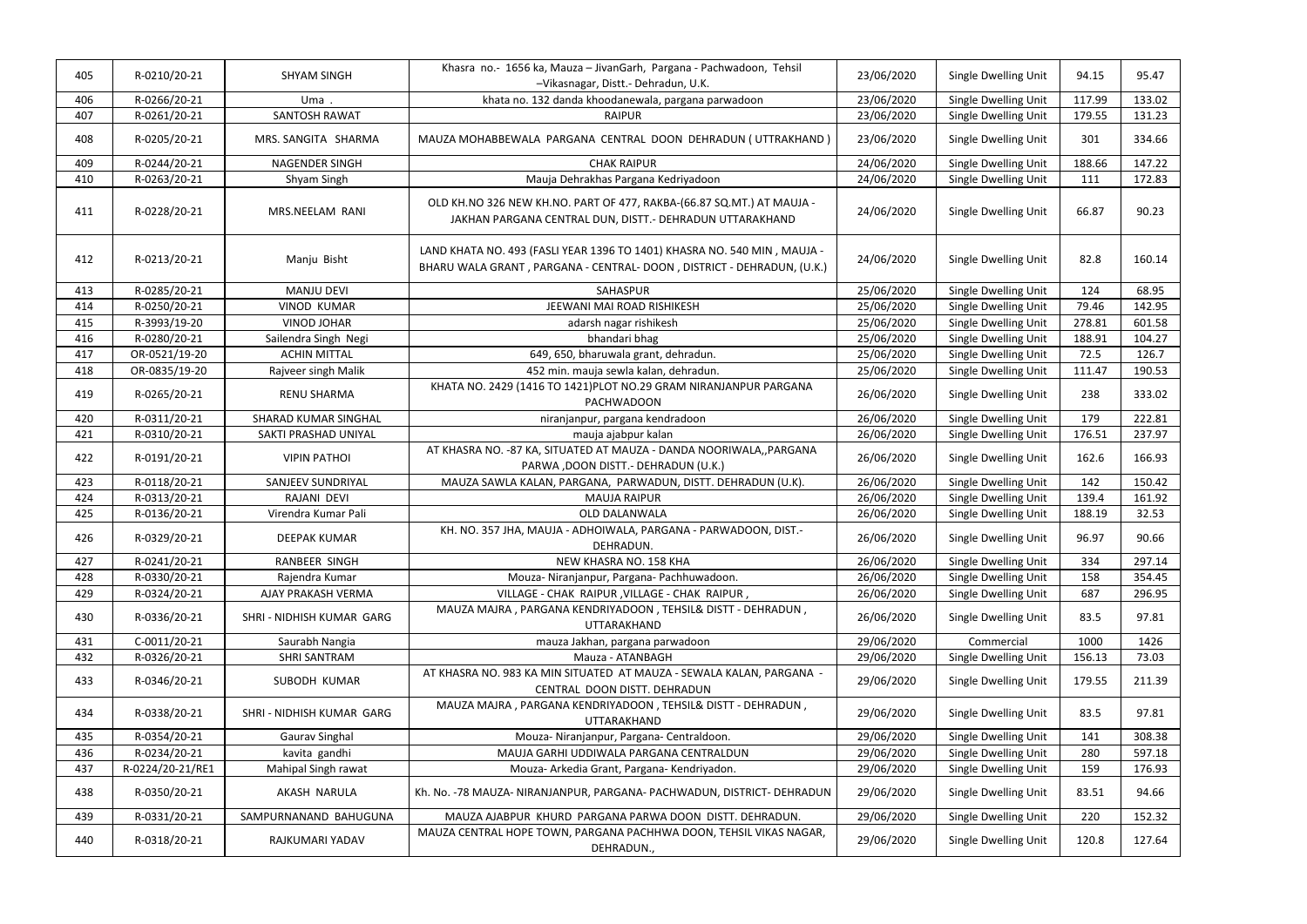| 441 | R-0347/20-21                     | RAM CHANDRA SINGH                            | AT KHASRA NO. - 1052 SITUATED IN MAUZA - NATHANPUR PARGANA - PARWA<br>DOON, DISTT.- DEHRADUN (U.K.)                                                             | 29/06/2020 | Single Dwelling Unit | 336         | 278.83  |
|-----|----------------------------------|----------------------------------------------|-----------------------------------------------------------------------------------------------------------------------------------------------------------------|------------|----------------------|-------------|---------|
| 442 | R-0352/20-21                     | AKASH NARULA                                 | KH. NO 78 NIRANJAN PUR                                                                                                                                          | 29/06/2020 | Single Dwelling Unit | 90.16       | 95.84   |
| 443 | R-3891/19-20                     | MOHAN LAL VERMA                              | KHASRA NO. 40 MAUJA - NIRANJANPUR, PARGANA PACHWA DOON TEHSIL & DISTT.<br><b>DEHRADUN</b>                                                                       | 30/06/2020 | Single Dwelling Unit | 206         | 264.41  |
| 444 | R-0322/20-21                     | Vinay singh                                  | Vill. Khera maansinghwala                                                                                                                                       | 30/06/2020 | Single Dwelling Unit | 178         | 272.91  |
| 445 | OR-0984/15-16/TE1                | Ram Shankar                                  | khasra no. 185/3, 182/2, 186/3, village kanwali pargana central doon distt. dehradun                                                                            | 30/06/2020 | Single Dwelling Unit | $\mathbf 0$ | 303.19  |
| 446 | SR-0017/20-21                    | Dr. Mayank badola                            | KH.NO-1009 , PROPERTYNO.-33, ANKITPURAM, G.M.S ROAD SITUATED AT MAUZA-<br>KANWALI, PARGANA -PACHWADOON, DEHRADUN (UTTARAKHAND).                                 | 01/07/2020 | Single Dwelling Unit | 260         | 298.06  |
| 447 | CR-0950/19-20                    | bablu chaudhary                              | AT LAND KHASRA NO. 349 MIN, SITUATED IN MAUZA- DANDA LAKHAUND, PARGANA<br>PARWA DOON, DISTT. - DEHRADUN (U.K.)                                                  | 03/07/2020 | Single Dwelling Unit | 167.25      | 269.31  |
| 448 | 1541/04/TWO/I.M./2<br>015-16/TE1 | M/S GLOBAL MEDIKIT LTD.                      | INDUSTRIAL AREA CAMP ROAD SELAQUI                                                                                                                               | 03/07/2020 | Industrial Layouts   | $\mathbf 0$ | 4241.69 |
| 449 | C-0055/20-21                     | SHRI - VIJENDAR SINGH                        | MAUZA NIRANJANPUR, PARGANA KENDRIYADOON, DISTT - DEHRADUN,<br>UTTARAKHAND                                                                                       | 06/07/2020 | Commercial           | 108         | 99.89   |
| 450 | C-2442/19-20                     | <b>CHANDRA NEGI</b>                          | BYE PASS ROAD DEHRADUN                                                                                                                                          | 06/07/2020 | Commercial           | 379.18      | 638.56  |
| 451 | C-2408/19-20/RE1                 | RESHMA NAZ ANSARI                            | SITUATED AT MAUZA KISHANPUR, PARGANA - CENTRALDOON, DISTRICT -<br>DEHRADUN (UTTARA KHAND).                                                                      | 06/07/2020 | Shops                | 152.87      | 245.69  |
| 452 | C-0041/20-21                     | Asgar Ali                                    | Mauja Sewla Kalan, Pargana Pachwadoon                                                                                                                           | 06/07/2020 | Commercial           | 197.31      | 399.6   |
| 453 | C-0045/20-21                     | Irshad Ahemad                                | Sewlan Kalan                                                                                                                                                    | 06/07/2020 | Shops                | 89.18       | 130.98  |
| 454 | C-2284/19-20                     | RAJENDRA JOSHI                               | MAUZA- AJABPUR KALAN (MEENAKSHI PURAM), PARGANA- CENTRALDOON                                                                                                    | 06/07/2020 | Commercial           | 376         | 532.55  |
| 455 | R-0202/20-21                     | pinki devi                                   | KH.NO. 276/48, NAGAR PALIKA SAMPATI, UPPER GANGA NAGAR                                                                                                          | 06/07/2020 | Single Dwelling Unit | 114         | 66.96   |
| 456 | SR-0030/20-21                    | SHRI BALIRAM SINGH SMT. MAYA<br><b>SINGH</b> | VILLAGE CAHK DANDA LAKHOND PARGNA PARWADOON DISTT. DEHRADUN,<br>UTTARAKHAND,                                                                                    | 06/07/2020 | Single Dwelling Unit | 192         | 260.31  |
| 457 | R-3950/19-20                     | <b>TANUJ PUNDIR</b>                          | 11, Jeevni mai marg                                                                                                                                             | 07/07/2020 | Single Dwelling Unit | 161         | 79.82   |
| 458 | R-0392/20-21                     | santosh bhatt                                | <b>BADRIPUR</b>                                                                                                                                                 | 09/07/2020 | Single Dwelling Unit | 97          | 79.1    |
| 459 | R-0410/20-21                     | YAMINI SHARMA                                | MAUJA ATHURWALA TEHSIL DOIWALA DEHRADUN                                                                                                                         | 09/07/2020 | Single Dwelling Unit | 168.62      | 200.34  |
| 460 | R-0386/20-21                     | <b>SHYAM SINGH PUNDIR</b>                    | 339, Bakhtawarpur grant, Dehradun                                                                                                                               | 09/07/2020 | Single Dwelling Unit | 228.7       | 254.34  |
| 461 | R-0292/20-21                     | YOGESH KUMAR                                 | <b>RAIPUR</b>                                                                                                                                                   | 09/07/2020 | Single Dwelling Unit | 74.35       | 87.38   |
| 462 | R-0365/20-21                     | <b>CHANDAN SINGH</b>                         | KH. NO.- 916 (MIN), SITUATED AT MAUZA DEHRAKHAS, PARGNA KENDRIYA DOON,<br>DISTT. DEHRADUN.                                                                      | 10/07/2020 | Single Dwelling Unit | 71.37       | 102.8   |
| 463 | R-0408/20-21                     | <b>DURGA DEVI</b>                            | B-1 BLOCK SARSWATI VIHAR AJABPURKHURD, DEHRADUN                                                                                                                 | 10/07/2020 | Single Dwelling Unit | 96.11       | 56.4    |
| 464 | R-0356/20-21                     | LAJJAWATI DEVI                               | <b>MOTHROWALA</b>                                                                                                                                               | 10/07/2020 | Single Dwelling Unit | 150.55      | 244.85  |
| 465 | R-0348/20-21                     | MRS. DEEPA NOUGAIN                           | AT KHASRA NO. - 92 DA SITUATED AT MAUZA - AAMWALA UPRLA PARGANA- PARWA<br>DOON DISTT.- DEHRADUN (U.K.)                                                          | 10/07/2020 | Single Dwelling Unit | 97          | 152.09  |
| 466 | R-0429/20-21                     | PRITI NEGI                                   | BADRIPUR, PARGANA PARWA DOON DISTRICT DEHRADUN (U.K.)                                                                                                           | 10/07/2020 | Single Dwelling Unit | 167         | 185.65  |
| 467 | R-0321/20-21                     | <b>HEMA Chamoli</b>                          | MAUZA HATWALA GAON PARGANA PARWA DOON DISTT. DEHRADUN (U.K.)                                                                                                    | 10/07/2020 | Single Dwelling Unit | 130         | 163.4   |
| 468 | R-0416/20-21                     | POONAM CHAUHAN                               | AT KHASRA NO. - 05, SITUATED IN MAUZA - BRAHMAWALA PARGANA - PARWA<br>DOON, DISTT.- DEHRADUN (U.K.)                                                             | 10/07/2020 | Single Dwelling Unit | 89          | 115.43  |
| 469 | R-3901/19-20                     | Amrit lal Vinayak                            | property no.158/122 (old no. 119/1) ganga vihar dehra dun.                                                                                                      | 10/07/2020 | Single Dwelling Unit | 227.6       | 80.34   |
| 470 | R-0413/20-21                     | Anita Chaudhari                              | MAUJA DHORANKHAS, PARGNA PARWA DOON, TAHSIL AND DISTT. DEHRADUN.                                                                                                | 10/07/2020 | Single Dwelling Unit | 99.53       | 113.01  |
| 471 | SR-0029/20-21                    | Rajeev Agarwal                               | AT KHASRA. NO . 724 MIN NEW KHASRA NO. 1033 MAUZA- JAKHAN, PARGANA<br>KENDRIYA DOON DISTT. DEHRADUN , NAGAR NIGAM NO. 56/5 JAKHAN, CANAL<br>ROAD (UTTARAKHAND). | 10/07/2020 | Single Dwelling Unit | 254         | 131.88  |
| 472 | CC-0001/20-21                    | MAYUR LAMBA                                  | KH.NO.-124 GHAT ROAD, TEHSIL - RISHIKESH DISTT.- DEHRADUN                                                                                                       | 13/07/2020 | Commercial           | 1480.06     | 447.55  |
| 473 | CR-0940/19-20                    | <b>Basant Jayswal</b>                        | KH. NO-88/2 MAUAZ HARRAWALA, PARGANA PARWA DOON DIST. DEHRADUN                                                                                                  | 13/07/2020 | Single Dwelling Unit | 83.55       | 91.15   |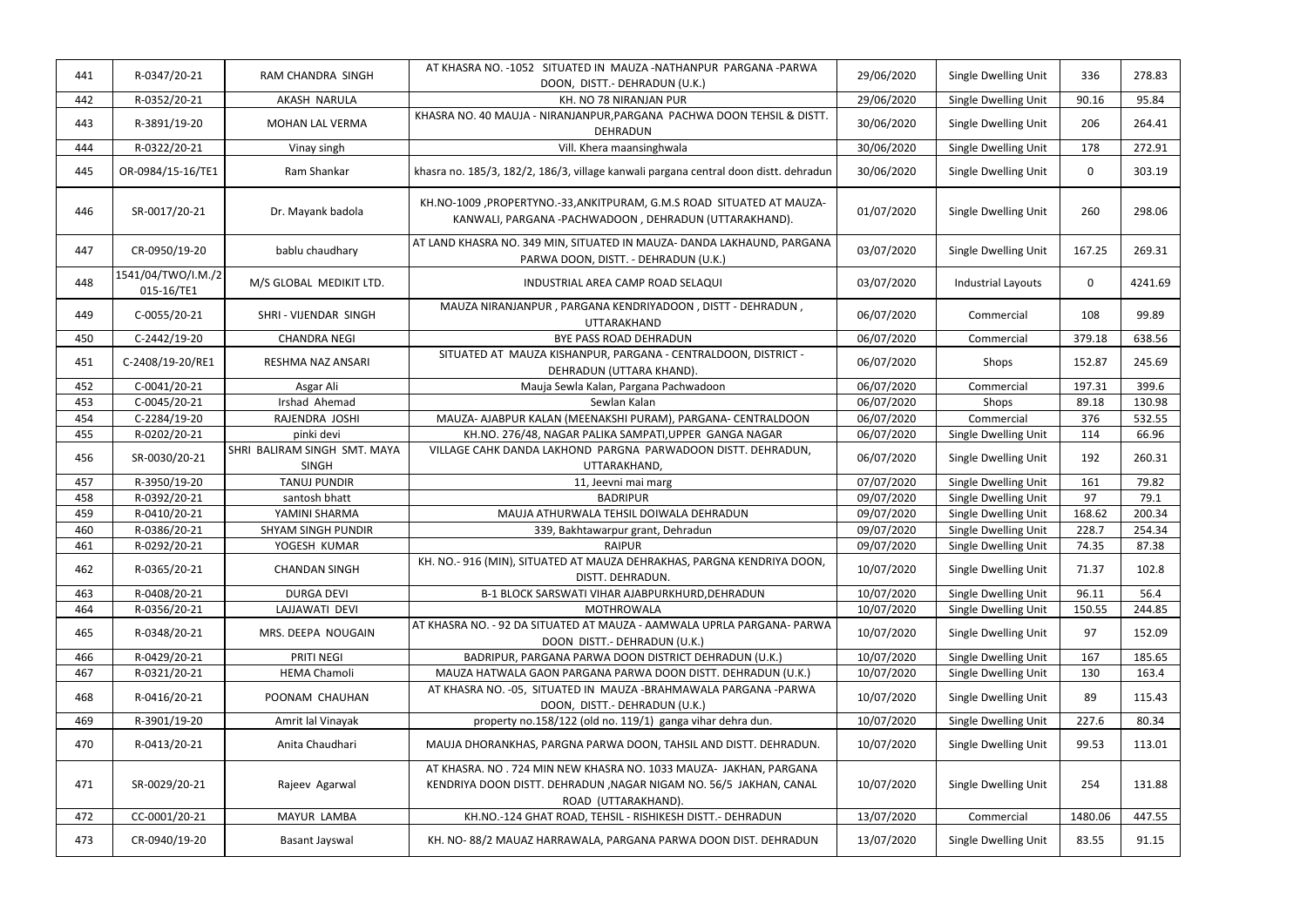| 474 | L-0029/19-20                   | <b>KESHAV SOIN</b>                                                        | VILLAGE TARLA NAGAL, PARGANA PARWA DOON                                                                                                                                                                                                                                     | 13/07/2020 |                             | 19738            | $\mathbf{0}$ |
|-----|--------------------------------|---------------------------------------------------------------------------|-----------------------------------------------------------------------------------------------------------------------------------------------------------------------------------------------------------------------------------------------------------------------------|------------|-----------------------------|------------------|--------------|
| 475 | C-0003/20-21                   | RASHIDA.                                                                  | MAUZA MARKHAM GRANT-FIRST, PARGANA PARWA DOON, DISTRICT DEHRADUN.                                                                                                                                                                                                           | 13/07/2020 | Commercial                  | 162.39           | 219.72       |
| 476 | C-0037/20-21                   | Tahira                                                                    | KHASRA NO.247 GA Shimla by-pass road.                                                                                                                                                                                                                                       | 13/07/2020 | Commercial                  | 162.5            | 333.92       |
| 477 | C-2351/19-20                   | Vijendra Barthwal                                                         | LAND KHATA NO.810 KHASRA NO.- 717 GA MAUZA-SAHASPUR, TEHSIL -<br>VIKASNAGAR, PARGANA- PACHHWADUN, DISTRICT-DEHRADUN (U.K.)                                                                                                                                                  | 13/07/2020 | Office                      | 274.11           | 114.56       |
| 478 | C-2412/19-20                   | SUSHIL KUMAR GOYAL                                                        | MAUZA EATEN BAG WEST HOPE TOWN PARGANA PACHWADOON                                                                                                                                                                                                                           | 13/07/2020 | <b>Wedding Point</b>        | 2500             | 1575.5       |
| 479 | C-0002/20-21                   | SHEELA GUPTA                                                              | KH NO 77                                                                                                                                                                                                                                                                    | 13/07/2020 | Shops                       | 335              | 874.85       |
| 480 | C-0007/20-21                   | Ashish Verma                                                              | Khata No. 308 (Fasli 1394 to 1399), Khasra No. 1/19, Mauza Central Hope Town,<br>Pargana Pachwadoon, Tehsil Vikasnagar, Distt.- Dehradun                                                                                                                                    | 13/07/2020 | Service Industry            | 3151             | 5119.85      |
| 481 | R-0299/20-21                   | jyoti juyal                                                               | mauza tarla nagal, pargana parwadoon                                                                                                                                                                                                                                        | 13/07/2020 | Single Dwelling Unit        | 132.84           | 168.16       |
| 482 | R-0390/20-21                   | Anil Kumar Jha                                                            | KHASRA NO. 149 CHA (OLD NO. 76 MIN.) AND KHASRA NO. 154 GHA (OLD NO. 77<br>MIN.), MAUJA KEDARPUR, PARGANA PACHHWA DOON, DISTT. DEHRADUN,<br>UTTARAKHAND.                                                                                                                    | 13/07/2020 | Single Dwelling Unit        | 143              | 132.08       |
| 483 | R-0380/20-21                   | <b>SAVITA GUJRAL</b>                                                      | MAUJA - DEHRAKHAS, PARGANA - KENDRIYADOON, DISTT. - DEHRADUN                                                                                                                                                                                                                | 13/07/2020 | Single Dwelling Unit        | 125.46           | 208.07       |
| 484 | R-0427/20-21                   | <b>SHIV KUMAR</b>                                                         | KHASRA NO. 463.DA SITUATED AT VILLAGE DHORANKHAS PARGANA PARWA DOON<br><b>DISTT. DEHRADUN</b>                                                                                                                                                                               | 13/07/2020 | <b>Single Dwelling Unit</b> | 178.43           | 292.57       |
| 485 | R-0430/20-21                   | SHASHANK KOTHIYAL                                                         | MAUZA-BADRIPUR, PARGANA PARWADUN, DISTRICT -DEHRADUN (UTTARAKHAND).                                                                                                                                                                                                         | 13/07/2020 | Single Dwelling Unit        | 139.4            | 147.17       |
| 486 | R-0371/20-21                   | SANJEEV KUMAR                                                             | MAUZA DANDA NOORIWALA PARGANA PARWA DOON DISTT. DEHRADUN.                                                                                                                                                                                                                   | 13/07/2020 | Single Dwelling Unit        | 93               | 103.66       |
| 487 | R-0377/20-21                   | SANJAY VASHISTH                                                           | AT KHASRA NO. 492 KA., SITUATED IN MAUZA TARLA NAGAL, PARGANA -PARWA<br>DOON, DISTT. - DEHRADUN (U.K.)                                                                                                                                                                      | 13/07/2020 | Single Dwelling Unit        | 127.73           | 178.8        |
| 488 | R-0343/20-21                   | SHRI - DEEPAK WALIA                                                       | MAUZA SEWALAKALAN, PARGANA PACHWADOON, DISTT - DEHRADUN,<br>UTTARAKHAND                                                                                                                                                                                                     | 13/07/2020 | Single Dwelling Unit        | 94.79            | 115.89       |
| 489 | R-0167/20-21                   | SHIV SINGH NEGI                                                           | danda dharampur                                                                                                                                                                                                                                                             | 13/07/2020 | Single Dwelling Unit        | 270              | 228.29       |
| 490 | R-0440/20-21                   | Mamta Naithani                                                            | Ajabpur Kalan                                                                                                                                                                                                                                                               | 13/07/2020 | Single Dwelling Unit        | 96.42            | 139.98       |
| 491 | OC-0705/19-20                  | RAJENDRA RAJPAL                                                           | PAUDWALA                                                                                                                                                                                                                                                                    | 13/07/2020 | College                     | 12740            | 963.57       |
| 492 | OC-0771/19-20                  | <b>ASHUTOSH MATHUR</b>                                                    | 17 MALVIYA ROAD, LAKSHMAN CHOWK, DEHRADUN 16 (NEW 23/21) & 18 P. D.<br>TANDON MARG, LAKSHMAN CHOWK, DEHRADUN                                                                                                                                                                | 13/07/2020 | <b>Nursing Home</b>         | 535.6            | 622.79       |
| 493 | SC-0003/20-21                  | naman bansal                                                              | Kh. no. 149,150,182, Mauja Kuthal Gaon Dehradun.                                                                                                                                                                                                                            | 13/07/2020 | Commercial                  | 440              | 245.55       |
| 494 | SC-0006/19-20                  | J K G REAL TECH PVT. LTD.<br>THROUGH ITS DIRECTOR SHRI J K<br><b>GOEL</b> | 216KA, 216KHA, 216GA, 217, 218, 216KA, 216KHA, 216GA, 217, 218, NIL, VILLAGE<br>KARGI GRANT PARGANA CENTRAL DOON DISTT. DEHRADUN, VILLAGE KARGI GRANT<br>PARGANA CENTRAL DOON DISTT.<br>DEHRADUN, Uttarakhand, DEHRADUN, Dehradun, KARGI GRANT<br>(PARTLY)UTTARKHAND.248001 | 13/07/2020 | Shops                       | 2530.73          | 3962.39      |
| 495 | R-0457/20-21                   | Jagdish Prasad Sharma                                                     | Mauza- Mothrowala                                                                                                                                                                                                                                                           | 14/07/2020 | Single Dwelling Unit        | 165              | 146          |
| 496 | R-0300/20-21                   | SUDHANSHOO AGGARWAL                                                       | <b>RAJPUR ROAD</b>                                                                                                                                                                                                                                                          | 14/07/2020 | Single Dwelling Unit        | 895              | 397.34       |
| 497 | R-0303/20-21                   | <b>ASHA KUMARI</b>                                                        | MAUZA DANDA LAKHOND                                                                                                                                                                                                                                                         | 14/07/2020 | <b>Single Dwelling Unit</b> | 139.31           | 289.09       |
| 498 | R-0404/20-21                   | rajendra singh rana                                                       | SITUATED AT MAUZA AJABPUR KALA PARGANA PARWADOON DEHRADUN                                                                                                                                                                                                                   | 14/07/2020 | Single Dwelling Unit        | 174              | 178.24       |
| 499 | R-0218/20-21/RE1               | MRS. AYUSHI JAIN                                                          | OLD KH.NO 326 NEW KH.NO. PART OF 477, RAKBA-(66.87 SQ.MT.) AT MAUJA -<br>JAKHAN PARGANA CENTRAL DUN, DISTT.- DEHRADUN UTTARAKHAND                                                                                                                                           | 14/07/2020 | Single Dwelling Unit        | 66.87            | 114.6        |
| 500 | R-0455/20-21                   | <b>VIVEK SARGAWAN</b>                                                     | KH.NO.- 491, MAUJA - TARLA NAGAL, PARGANA - PARWADOON                                                                                                                                                                                                                       | 14/07/2020 | Single Dwelling Unit        | 175              | 197.29       |
| 501 | R-0394/20-21                   | O.P.S Yadav                                                               | Mauza - Salan Gaon                                                                                                                                                                                                                                                          | 15/07/2020 | Single Dwelling Unit        | 153.45           | 179.8        |
| 502 | R-0387/20-21                   | AJRA.                                                                     | MAUZA SHANKARPUR HUKUMATPUR, PARGANA PACHHWA DOON, TEHSIL VIKAS<br>NAGAR, DEHRADUN                                                                                                                                                                                          | 15/07/2020 | Single Dwelling Unit        | 292.78           | 392.37       |
| 503 | R-0294/20-21                   | URMILA devi                                                               | <b>SEWLA KALAN</b>                                                                                                                                                                                                                                                          | 15/07/2020 | Single Dwelling Unit        | 92               | 124.3        |
| 504 | R-0267/20-21                   | MADAN SINGH RAWAT                                                         | mauza Arkediya Grant, Pargana Pachwadoon, Distt. Dehradun                                                                                                                                                                                                                   | 20/07/2020 | Single Dwelling Unit        | 143.25           | 132.32       |
| 505 | MDDA/SL/LTR/1558/<br>15-16/TE1 | Jasbir Bhasin                                                             | kh. no. 316 & 316/1, mauza kanwali pargana central doon, distt. dehradun                                                                                                                                                                                                    | 20/07/2020 | Commercial                  | $\boldsymbol{0}$ | 472.42       |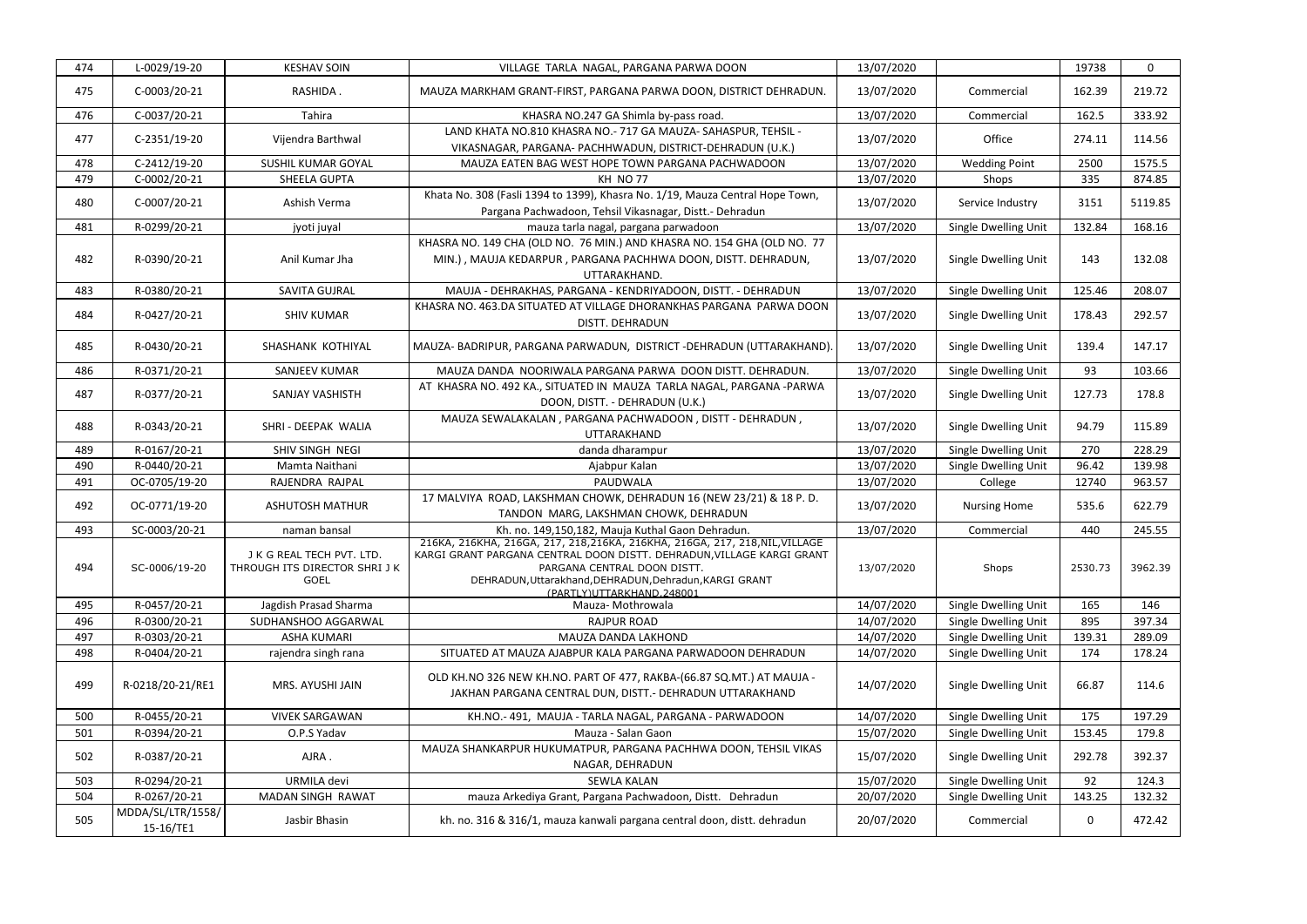| 506 | SR-0057/20-21                  | GIRISH CHANDRA BARTHWAL                                | 22/1, TEG BAHADUR ROAD SITUATED AT DHARAMPUR, PARGANA KENDRIYA DOON<br>TEHSIL & DISTT. DEHRADUN                                       | 21/07/2020 | Single Dwelling Unit          | 159          | 232.2   |
|-----|--------------------------------|--------------------------------------------------------|---------------------------------------------------------------------------------------------------------------------------------------|------------|-------------------------------|--------------|---------|
| 507 | C-2342/19-20                   | VIRENDRA THAPLIYAL                                     | KH. NO. 1131 KHA-MI, MAUZA AJABPUR KHURD, PARGANA KENDRIYA DOON<br>TEHSIL DEHRADUN , DISTT. DEHRADUN                                  | 22/07/2020 | Commercial                    | 208          | 409.08  |
| 508 | C-2336/19-20                   | SATYA NARAYAN DABRAL                                   | KHASRA NO. 26, 27, 30 MIN & 31MIN, MAUZA-MOTHROWALA, PARGANA CENTRAL<br>DOON, DISTT. DEHRADUN (U.K.)                                  | 22/07/2020 | <b>Wedding Point</b>          | 3228         | 2119.57 |
| 509 | R-0547/20-21                   | ARUN SINGH CHAUHAN                                     | MUNICIPAL NO. 352/283 BALLUPUR ROAD-I, 65 AKASHDEEP COLONY, CHAKRATA<br>ROAD, DIST. DEHRADUN, UTTRAKHAND                              | 22/07/2020 | Single Dwelling Unit          | 149          | 152.58  |
| 510 | 1703/9/2/COM/2015<br>$-16/TE1$ | SHUBHAM AHUJA                                          | <b>KANSWALI KOTHARI</b>                                                                                                               | 22/07/2020 | Commercial                    | $\mathbf{0}$ | 330.39  |
| 511 | R-0399/20-21                   | Abhishek Sharma                                        | Dehrakhas (THDC), Pargana Kendriyadoon                                                                                                | 23/07/2020 | Single Dwelling Unit          | 171          | 177.3   |
| 512 | R-0505/20-21                   | <b>KHIM NEGI</b>                                       | MAUJA NATHUWAWALA, PARGANA PARWA DOON, DISTRICT DEHRADUN (U.K)                                                                        | 23/07/2020 | Single Dwelling Unit          | 132.17       | 128.74  |
| 513 | R-0254/20-21                   | Mayank Gautam                                          | KH. NO.-1837MIN, MAUZA RAIPUR , PARGANA PARWA DOON, DEHRADUN                                                                          | 24/07/2020 | Single Dwelling Unit          | 208          | 216.34  |
| 514 | R-0385/20-21                   | <b>GAGAN SETHI</b>                                     | NAGAR PALIKA PARISHAD - VIKASNAGAR                                                                                                    | 24/07/2020 | Single Dwelling Unit          | 48.79        | 52.85   |
| 515 | R-0398/20-21                   | <b>SHYAM LAL</b>                                       | MAUZA-KAULAGARH, PARGANA- PACHHWA DOON                                                                                                | 24/07/2020 | Single Dwelling Unit          | 75           | 108.75  |
| 516 | R-0383/20-21                   | Ashish Gupta                                           | Albert Lodge and Cottage Estate, Mussoorie                                                                                            | 24/07/2020 | Single Dwelling Unit          | 404.73       | 149.66  |
| 517 | R-0395/20-21                   | Deepak Goyal                                           | engineers enclave phase1                                                                                                              | 24/07/2020 | Single Dwelling Unit          | 374.58       | 546.45  |
| 518 | R-0360/20-21                   | <b>USHA BUNSAL</b>                                     | SITUATED AT LAND KHASRA PLOT NO. 2988 MIN, MAUZA ATTEN BAGH                                                                           | 24/07/2020 | Single Dwelling Unit          | 128.81       | 63.69   |
| 519 | R-0389/20-21                   | <b>KIRSHANA DEVI</b>                                   | AT LAND KHASRA NO. 2304 SITUATED IN MAUZA - ARCADIA GRANT PRAGANA<br>CENTRAL DOON, DISTT. - DEHRADUN (U.K.)                           | 24/07/2020 | Single Dwelling Unit          | 141.72       | 244.31  |
| 520 | R-0198/20-21                   | <b>VIDHYA DEVI</b>                                     | mauja danda lakhaund                                                                                                                  | 24/07/2020 | Single Dwelling Unit          | 372          | 297.5   |
| 521 | R-0308/20-21                   | Sachin Rathour                                         | Plot No. D-18, L.A. City Township at Doonga, Village Kanswali Kothri, Pargana<br>Pachwadoon, Tehsil Vikasnagar, Dehradun, Uttarakhand | 24/07/2020 | Single Dwelling Unit          | 162          | 123.49  |
| 522 | R-0406/20-21                   | <b>NITIN BANSAL</b>                                    | <b>KANWALI</b>                                                                                                                        | 24/07/2020 | Single Dwelling Unit          | 238.68       | 419.67  |
| 523 | R-0221/20-21                   | <b>RAMESH CHANDRA</b>                                  | JOLLYGRANT, DEHRADUN                                                                                                                  | 24/07/2020 | Single Dwelling Unit          | 117.1        | 162.91  |
| 524 | R-0304/20-21                   | brahaspati devi                                        | mauza dehrakhas                                                                                                                       | 24/07/2020 | Single Dwelling Unit          | 185          | 81.37   |
| 525 | R-0456/20-21                   | POOJA VERMA                                            | <b>CENTRAL HOPE TOWN</b>                                                                                                              | 24/07/2020 | Single Dwelling Unit          | 81.05        | 88.08   |
| 526 | R-0463/20-21                   | MR. VIRENDRA SINGH & MR.<br><b>ASHWANI KUMAR singh</b> | AT KH. NO- 42 KA MI , SITUATED AT MAUZA-DANDA DHORAN, PRAGANA-PARWA<br>DOON DISTT.- DEHRADUN (U.K.)                                   | 24/07/2020 | Single Dwelling Unit          | 82.71        | 102.12  |
| 527 | R-0397/20-21                   | Indira Mishra                                          | Majra                                                                                                                                 | 24/07/2020 | Single Dwelling Unit          | 80.35        | 97.68   |
| 528 | R-0496/20-21                   | shyam lal                                              | MAUZA RAIPUR PARGANA PARWA DOON DISTT. DEHRADUN (U.K.)                                                                                | 24/07/2020 | Single Dwelling Unit          | 229.47       | 205.42  |
| 529 | R-0340/20-21                   | SHIVANI BHATTI                                         | MAUZA - LACCHIWALA, WARD NO. 1 DOIWALA PARGANA - PARWA - DOON,<br>DISTRICT - DEHRADUN, UK.                                            | 24/07/2020 | Single Dwelling Unit          | 200          | 139     |
| 530 | SR-0043/20-21                  | <b>UMED SINGH NEGI</b>                                 | MAUZA AAMWALA TARLA                                                                                                                   | 24/07/2020 | Single Dwelling Unit          | 188.35       | 193.6   |
| 531 | SR-0052/20-21                  | kalyan Singh                                           | kanwali                                                                                                                               | 24/07/2020 | Single Dwelling Unit          | 210.88       | 106.82  |
| 532 | R-2797/14-15/TE1               | <b>BALJEET SINGH</b>                                   | Khasra No 302/1 (min), Bagraal Gaon, Dehradun                                                                                         | 24/07/2020 | <b>Multiple Dwelling Unit</b> | $\mathbf{0}$ | 604.14  |
| 533 | R-0443/20-21                   | Jay Prakash Tiwari                                     | Vill. Challang, Pargana Parwadoon, Sahastradhara Road                                                                                 | 26/07/2020 | Single Dwelling Unit          | 149          | 210.04  |
| 534 | R-0335/20-21                   | Musarrat Jahan                                         | KHASRA NO:-844 CHA (OLD KH.NO.646 & 654/2 AT VILLAGE MAJRA PARGANA<br>CENTRAL DOON DISTT. DEHRADUN                                    | 26/07/2020 | Single Dwelling Unit          | 165.05       | 175.68  |
| 535 | R-3762/19-20                   | RITUL JOSHI                                            | KHASRA NO.281, MAUZA DANDA LAKHAUND, PARGANA PARWADOON, DISTRICT<br>DEHRADUN                                                          | 26/07/2020 | Single Dwelling Unit          | 165          | 126.95  |
| 536 | R-0379/20-21                   | <b>SACHIN KUMAR</b>                                    | MAUZA KANDOLI, PARGANA PARWA DOON                                                                                                     | 26/07/2020 | Single Dwelling Unit          | 185.87       | 179.22  |
| 537 | R-0522/20-21                   | <b>TANUJA MAHAR</b>                                    | SITUATED AT. MOUZA DEHRAKHASS, PARGANA PACHWADOON, DEHRADUN<br>UTTARAKHAND                                                            | 26/07/2020 | Single Dwelling Unit          | 147.25       | 179.2   |
| 538 | R-0486/20-21                   | <b>HEMLATA DEVI</b>                                    | MAUJA BALAWALA PARGANA PARWADOON TEHSIL AND DISTT.-DEHRADUN (U.K).                                                                    | 26/07/2020 | Single Dwelling Unit          | 125.48       | 138     |
| 539 | R-0314/20-21                   | <b>NITA GUPTA</b>                                      | MAUZA DEHRAKHAS,<br>PARGANA CENTRAL DOON,                                                                                             | 26/07/2020 | Single Dwelling Unit          | 94.33        | 102.96  |
| 540 | R-0448/20-21                   | Manjit Sharma                                          | Mauza Dhaurankhas, Pargana Parwadoon,                                                                                                 | 26/07/2020 | Single Dwelling Unit          | 248          | 139.76  |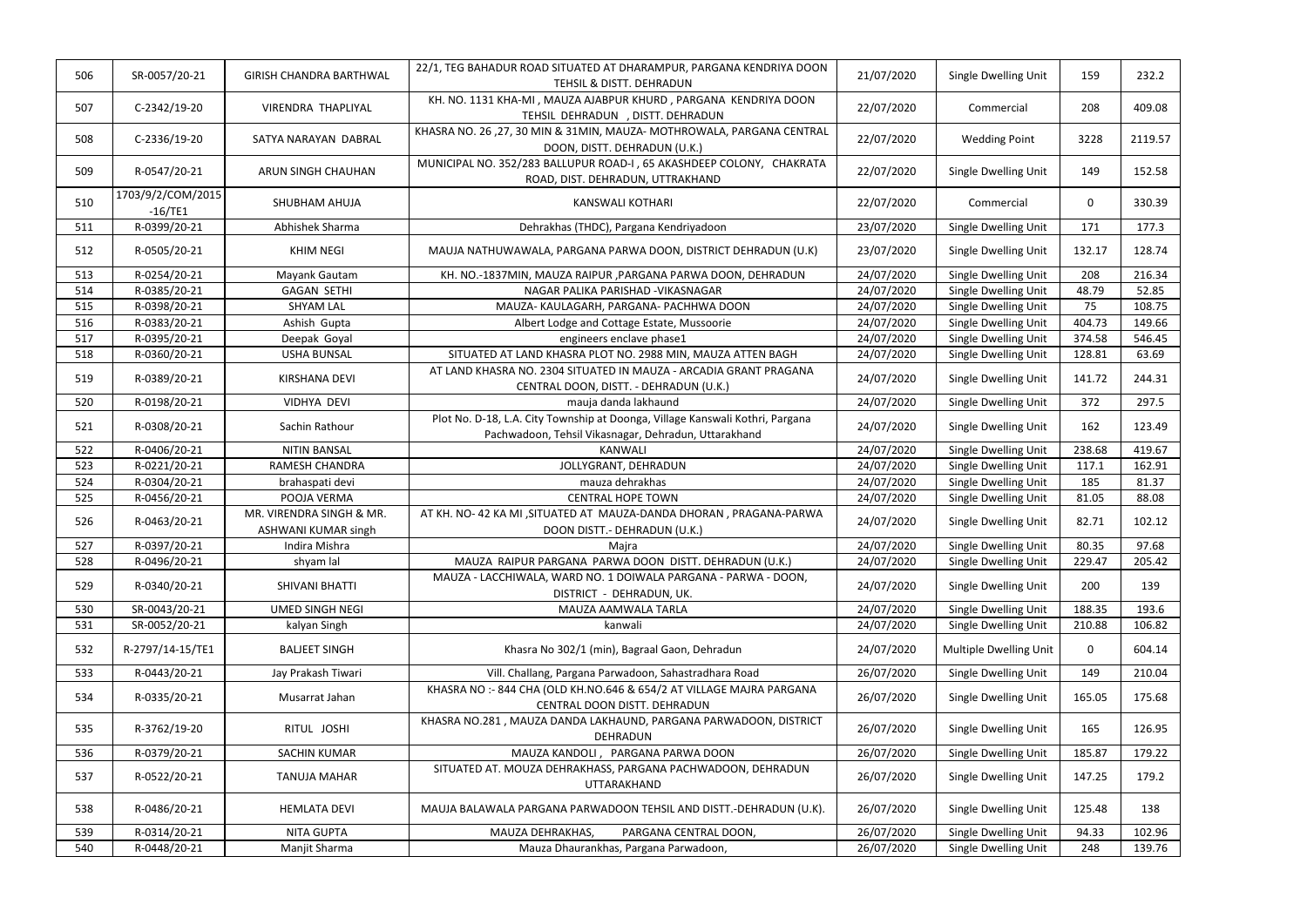| 541 | R-0475/20-21  | MOHD. IQTEDAR AHMAD                           | SITUATED AT MAUZA DHAKPATTI,                                                                                 | 26/07/2020 | Single Dwelling Unit        | 78.96   | 93.82    |
|-----|---------------|-----------------------------------------------|--------------------------------------------------------------------------------------------------------------|------------|-----------------------------|---------|----------|
| 542 | R-0503/20-21  | KABOOL SINGH MAHER AND<br><b>MADHUR MAHER</b> | MAUZA KEDARPUR                                                                                               | 26/07/2020 | Single Dwelling Unit        | 212     | 199.53   |
| 543 | R-0302/20-21  | vikash joshi                                  | mohini road (naya gaon)                                                                                      | 26/07/2020 | Single Dwelling Unit        | 296     | $\Omega$ |
| 544 | R-0494/20-21  | SAMPATI BHANDARI                              | <b>BANJARAWALA MAFI</b>                                                                                      | 26/07/2020 | Single Dwelling Unit        | 91      | 101.99   |
| 545 | R-0495/20-21  | TEEKA PRASAD MAITHANI                         | AJABPUR KALAN                                                                                                | 26/07/2020 | Single Dwelling Unit        | 153     | 170.96   |
| 546 | R-0358/20-21  | REENA -                                       | MAUZA DANDA NOORIWALA PARGANA PARWA DOON DISTT. DEHRADUN.                                                    | 26/07/2020 | Single Dwelling Unit        | 90      | 98       |
| 547 | R-0403/20-21  | SMT KAMLESH.                                  | Adhoiwala Dehradun                                                                                           | 26/07/2020 | Single Dwelling Unit        | 153.28  | 146.32   |
| 548 | R-0417/20-21  | SANGEETA GULATI                               | KHAN BANDHU MARG                                                                                             | 26/07/2020 | Single Dwelling Unit        | 678     | 155      |
| 549 | R-0509/20-21  | <b>SHAKUNTLA DEVI</b>                         | MAUZA NIRANJANPUR, PARGANA CENTRAL DOON, DEHRADUN.                                                           | 26/07/2020 | Single Dwelling Unit        | 38.84   | 51.22    |
| 550 | R-0521/20-21  | Sambasivam Padmini                            | Nehru Road (Curzon road)                                                                                     | 26/07/2020 | Single Dwelling Unit        | 437.69  | 826.78   |
| 551 | CR-0031/20-21 | Ranglata Biswal                               | kh. no. 390 mauja kandoli, dehradun.                                                                         | 27/07/2020 | Single Dwelling Unit        | 182.8   | 293.44   |
| 552 | R-0444/20-21  | Arun Kumar                                    | Panache Valley, Vill. Challang, Pargana Parwadoon, Sahastradhara Road                                        | 27/07/2020 | Single Dwelling Unit        | 78      | 122.7    |
| 553 | R-0473/20-21  | <b>NEELAM JAIN</b>                            | DURGA ENCLAVE DANDA LAKHOND                                                                                  | 27/07/2020 | Single Dwelling Unit        | 189     | 131.32   |
| 554 | R-0523/20-21  | Anjali Rani                                   | Dehrakhas                                                                                                    | 27/07/2020 | Single Dwelling Unit        | 189.1   | 423.37   |
| 555 | R-0342/20-21  | SANGEETA KHANNA                               | <b>BHARUWALA GRANT</b>                                                                                       | 27/07/2020 | Single Dwelling Unit        | 1186.66 | 587.53   |
| 556 | R-3714/19-20  | MR. PAWAN DEV RAWAT                           | MAUZA - GUJRARA MANSINGH PARGANA -PARWADOON DISTRICT - DEHRADUN                                              | 27/07/2020 | Single Dwelling Unit        | 150     | 154.49   |
| 557 | R-0581/20-21  | Sonam Singh                                   | Mauja Bhaniyawala                                                                                            | 27/07/2020 | Single Dwelling Unit        | 67      | 75.4     |
| 558 | R-0460/20-21  | <b>SUDHA ASWAL</b>                            | <b>TARLA NAGAL</b>                                                                                           | 27/07/2020 | Single Dwelling Unit        | 143     | 175.11   |
| 559 | R-0472/20-21  | VIRENDRA KUMAR                                | DHARAMPUR DANDA                                                                                              | 27/07/2020 | Single Dwelling Unit        | 150.55  | 152.52   |
| 560 | R-0544/20-21  | <b>SHRI SUNIL TIWARI</b>                      | SITUATED AT MAUZA HARIPUR PARGANA PARWADOON DISTT DEHRADUN U.K                                               | 27/07/2020 | Single Dwelling Unit        | 87.91   | 90.46    |
| 561 | R-0603/20-21  | Promode Kant                                  | PLOT NO. 80, APPROVED LAYOUT FOR UTTARANCHAL SERVICES HOUSING<br>ASSOCIATION. USHA COLONY, DEHRADUN          | 27/07/2020 | Single Dwelling Unit        | 497.04  | 230.72   |
| 562 | R-0492/20-21  | <b>AJAY GUPTA</b>                             | CURZON ROAD DISTT. DEHRADUN.                                                                                 | 27/07/2020 | Single Dwelling Unit        | 617     | 156.33   |
| 563 | R-0409/20-21  | PUSHPA DEVI                                   | MAUZA KANDOLI                                                                                                | 27/07/2020 | Single Dwelling Unit        | 73.67   | 68.84    |
| 564 | R-0098/20-21  | <b>AMIT ACHARYA</b>                           | <b>Property Name</b>                                                                                         | 27/07/2020 | Single Dwelling Unit        | 250     | 392.32   |
| 565 | R-0511/20-21  | SMT - PRATIBHA                                | MAUZA BHARUWALA GRANT, PARGANA KENDRIYADOON, DISTT - DEHRADUN,<br>UTTARAKHAND.                               | 27/07/2020 | Single Dwelling Unit        | 83      | 121.27   |
| 566 | R-0451/20-21  | Sonu kaur                                     | Kh. no. 735 ka., dehrakhas, dehradun                                                                         | 27/07/2020 | Single Dwelling Unit        | 209     | 271.98   |
| 567 | R-0476/20-21  | Naveen Chand Gupta                            | KHASRA NO. 156 MAUJA DHORANKHAS PARGANA PARWADOON DISTT. DEHRADUN                                            | 27/07/2020 | Single Dwelling Unit        | 146     | 363.82   |
| 568 | R-0279/20-21  | <b>VIBHOR AGARWAL</b>                         | NEW KHASRA NO. 158 KHA                                                                                       | 27/07/2020 |                             |         | 101.96   |
| 569 |               |                                               |                                                                                                              |            | <b>Single Dwelling Unit</b> | 102.19  |          |
| 570 | R-0298/20-21  | Jagdish Singh                                 | Mauza - Amwala Tarla, Pargana - Parwadoon, Dehradun                                                          | 27/07/2020 | Single Dwelling Unit        | 167.65  | 129.82   |
|     | R-0552/20-21  | saurabh sharma                                | KHASRA NO.- 495 KHA, MAUZA - GUJRADA MANSINGH, PARGANA- PARWADOON,<br>DEHRADUN, U.K.                         | 27/07/2020 | Single Dwelling Unit        | 92.35   | 146.1    |
| 571 | R-0485/20-21  | SOHIL BHATIA                                  | KHASRA NO.- 57 MIN., MAUZA- DANDA NOORIWALA, PARGANA- PARWADOON,<br>DEHRADUN, U.K.                           | 27/07/2020 | Single Dwelling Unit        | 107     | 173.84   |
| 572 | R-0376/20-21  | priya kapoor                                  | AT KHASRA NO. 434 KA MAUZA -DANDA KHUDANEWALA PARGANA PARWA DOON<br>DISTT.DEHRADUN UK                        | 27/07/2020 | Single Dwelling Unit        | 117.93  | 248.9    |
| 573 | R-0489/20-21  | PURAN CHAND GAUR                              | KHATA NO. - 14, KULHANPUR KARANPUR                                                                           | 27/07/2020 | Single Dwelling Unit        | 331.29  | 327.92   |
| 574 | R-0059/20-21  | NARENDRA KUMAR                                | KHATA NO.- 671, ADHOIWALA                                                                                    | 27/07/2020 | Single Dwelling Unit        | 45.85   | 106.72   |
| 575 | R-0507/20-21  | MRS. FARNAHID JAHAN                           | AT LAND KHASRA NO.-199 CHA SITUATED IN MAUZA - KISHANPUR, PARGAN -<br>CENTRAL DOON, DISTT. - DEHRADUN (U.K.) | 27/07/2020 | Single Dwelling Unit        | 127.79  | 82.27    |
| 576 | R-0491/20-21  | RAJ KUMAR & OTHERS                            | KANWALI ROAD(SHIVAJI MARG)                                                                                   | 28/07/2020 | <b>Single Dwelling Unit</b> | 84.72   | 122.16   |
| 577 | R-0323/20-21  | POONAM.                                       | Part of municipal no.135/135 Chaudhary Bihari Lal Marg, Block I, Dehradun                                    | 28/07/2020 | Single Dwelling Unit        | 133     | 226.69   |
| 578 | R-0514/20-21  | <b>BHOOPAL BHANDARI</b>                       | ARKEDIYA GRANT                                                                                               | 28/07/2020 | Single Dwelling Unit        | 136.56  | 123.5    |
| 579 | R-0487/20-21  | Naresh Kumar Kashyap                          | Mouza- Sewla Kalan, Pargana- Pachhuwadoon.                                                                   | 28/07/2020 | Single Dwelling Unit        | 50.55   | 62.62    |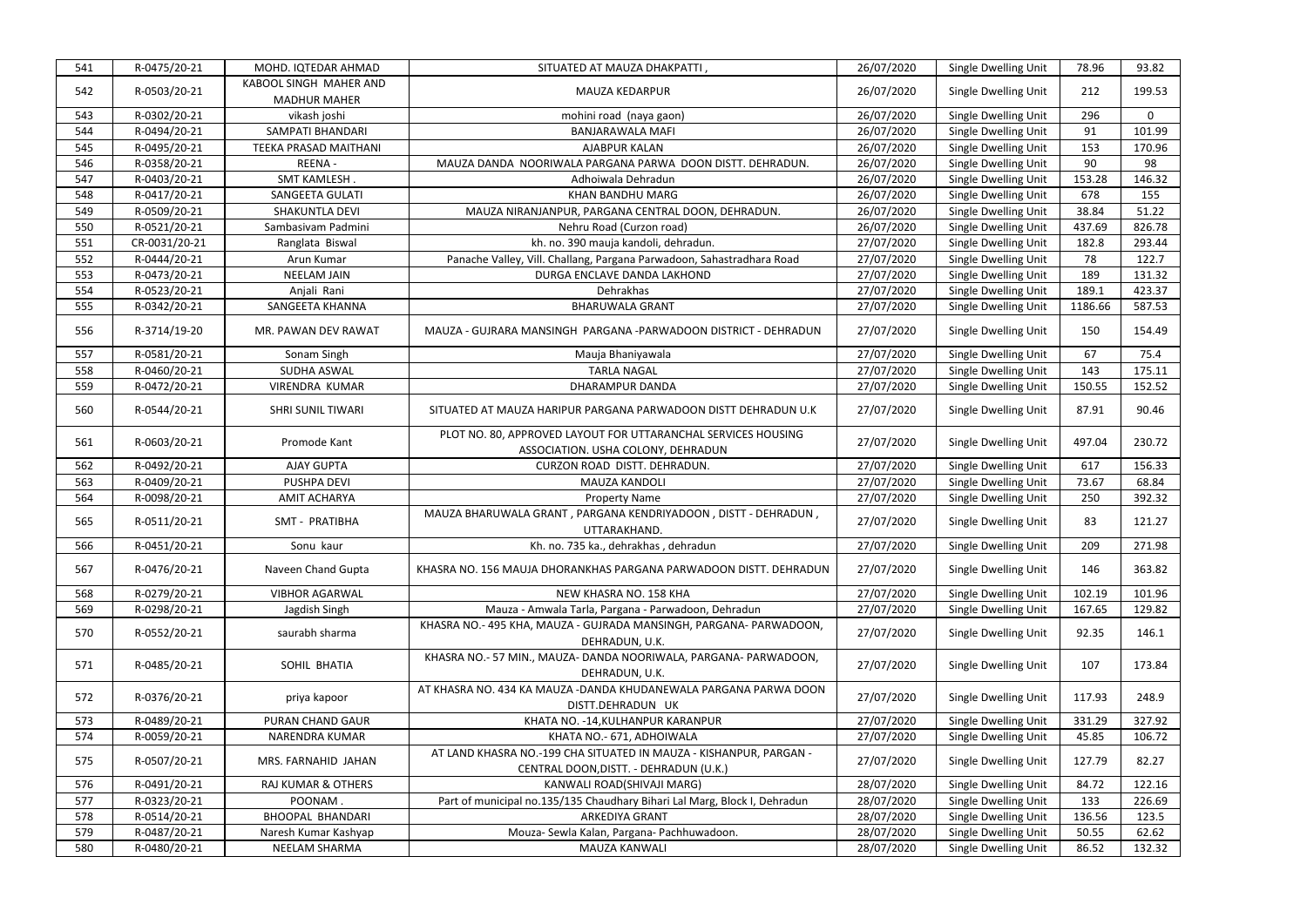| 581 | R-0542/20-21     | <b>SWEETY BHATIA</b>       | <b>DANDA LAKHAUND</b>                                                                                                                | 28/07/2020 | Single Dwelling Unit | 198.22 | 451.15  |
|-----|------------------|----------------------------|--------------------------------------------------------------------------------------------------------------------------------------|------------|----------------------|--------|---------|
| 582 | R-0169/20-21     | Sh. kamil hussain          | MAUZA MEHUWALA MAFI PACHWA DOON DISTT. DEHRADUN (U.K.)                                                                               | 28/07/2020 | Single Dwelling Unit | 83     | 100.72  |
| 583 | R-0366/20-21     | JASBIR KAUR HARVINDER KAUR | MUNICIPAL NO. 385, KISHAN NAGAR,                                                                                                     | 28/07/2020 | Single Dwelling Unit | 116.08 | 133.76  |
| 584 | R-0309/20-21     | Saurabh Dwivedi            | Plot No. D-19, L.A. City Township at Doonga, Village- Kanswali Kothri, Pargana<br>Pachwadoon, Tehsil Vikasnagar, Dehradun            | 28/07/2020 | Single Dwelling Unit | 162    | 123.8   |
| 585 | R-0307/20-21     | NASEEMA.                   | KHASRA NO.-3862, MAUZA-RASOOLPUR, PARGANA-PACHWADOON, TEHSIL-<br>VIKASNAGAR, DISTRICT- DEHRADUN, U.K.                                | 28/07/2020 | Single Dwelling Unit | 126    | 111.9   |
| 586 | R-0320/20-21     | Rajat Bajaj                | Prop No. 01/197, (old kh. no.-889, old prop no.-01/172), ward no. 1, Vikasnagar                                                      | 28/07/2020 | Single Dwelling Unit | 325.28 | 269.9   |
| 587 | R-0411/20-21     | Surjeet Singh              | 03/233 (NEW), 03/228 (OLD), IN NAGAR PALIKA PARISHAD -<br> VIKASNAGAR,PARGANAPACHHWA DOON, TEHSIL- VIKAS NAGAR, DISTT. -D.DUN (U.K.) | 28/07/2020 | Single Dwelling Unit | 48.79  | 43.2    |
| 588 | R-0442/20-21     | Sumesh Khanna              | Mouza- Sewla Kalan, Pargana- Pachhuwadoon.                                                                                           | 28/07/2020 | Single Dwelling Unit | 83.61  | 104.66  |
| 589 | R-0297/20-21     | Ashok Khurana              | Plot No. B-46, L.A. City Township at Doonga, Village- Kanswali Kothri, Pargana<br>Pachwadoon, Tehsil Vikasnagar, Dehradun            | 28/07/2020 | Single Dwelling Unit | 200    | 154.83  |
| 590 | C-2434/19-20     | vijay uniyal               | MAUZA AJABPUR KLANA (F BLOCK NEHRU COLONY) PARGANA CENTRAL DOON<br>DISTT. DEHRADUN (U.K.)                                            | 29/07/2020 | <b>Guest House</b>   | 591    | 892.36  |
| 591 | R-0513/20-21     | <b>SURENDRA SINGH RANA</b> | <b>FULSAINI</b>                                                                                                                      | 29/07/2020 | Single Dwelling Unit | 340    | 267.54  |
| 592 | R-0415/20-21     | <b>VEENA</b>               | AT OLD KHASRA NO. 423, NEW KHASRA NO. 848, AT SITUATED IN MAUZA-<br>ADHOIWALA PARGANA-PARWA DOON, DISTT.- DEHRADUN                   | 29/07/2020 | Single Dwelling Unit | 293    | 261.71  |
| 593 | R-0510/20-21     | Savita Sharma              | Harbhajwala                                                                                                                          | 29/07/2020 | Single Dwelling Unit | 138    | 183.79  |
| 594 | R-0017/20-21     | <b>SHIV KUMAR BHALLA</b>   | 8/22, STATE BANK COLONY, MOHINI ROAD, DEHRADUN.                                                                                      | 30/07/2020 | Single Dwelling Unit | 156    | 39.42   |
| 595 | R-0517/20-21     | <b>VIMLA DEVI</b>          | MAUZA AAMWALA TARLA PARGANA PARWADOON DISTT. DEHRADUN                                                                                | 30/07/2020 | Single Dwelling Unit | 112    | 117.46  |
| 596 | R-0464/20-21     | Mrs. Poonam Verma          | KHASRA NO. 169 MI. SITUATED IN MAUZA - DANDA DHORAN PRAGANA -PARWA<br>DOON, DISTT. - DEHRADUN (U.K.)                                 | 30/07/2020 | Single Dwelling Unit | 97.52  | 110.16  |
| 597 | R-0499/20-21     | PARVATI DEVI               | MAUZA MAJRA, PARGANA CENTRAL DOON, DEHRADUN                                                                                          | 30/07/2020 | Single Dwelling Unit | 283.34 | 315.41  |
| 598 | R-0556/20-21     | SANJAY PUNDIR              | MAUZA RAIPUR PARGANA PARWADOON DEHRADUN                                                                                              | 30/07/2020 | Single Dwelling Unit | 125    | 108.8   |
| 599 | SR-0042/20-21    | PRITI SAJWAN               | MAUZA DHARAMPUR PARGANA CENTRAL DOON DISTT. DEHRADUN.                                                                                | 30/07/2020 | Single Dwelling Unit | 219    | 213.82  |
| 600 | R-0477/20-21     | Neena rajendra Vatsa       | Mohini Road                                                                                                                          | 31/07/2020 | Single Dwelling Unit | 108.73 | 31.96   |
| 601 | R-0422/20-21     | <b>ASHA BANGARI</b>        | SITUATED AT KHASRA NO.- 19MIN, MAUJA ATHHOORWALA PARGANA-<br>PARWADUN, TEHSIL- RISHIKESH, DISTT- DEHRADUN                            | 31/07/2020 | Single Dwelling Unit | 167    | 173.48  |
| 602 | R-0381/20-21     | atul saklani               | RANBIR VILLA (KALSIA ESTATE) AS PLOT NO. 2, MUSSOORIE                                                                                | 31/07/2020 | Single Dwelling Unit | 122    | 81.28   |
| 603 | R-1830/19-20/RE1 | <b>AJAY THAPLI</b>         | <b>KYARKULI BHATTA</b>                                                                                                               | 31/07/2020 | Single Dwelling Unit | 100    | 119.88  |
| 604 | R-0596/20-21     | <b>ASHOK KUMAR</b>         | NIRANJANPUR                                                                                                                          | 31/07/2020 | Single Dwelling Unit | 96.47  | 202.5   |
| 605 | R-0382/20-21     | Prashant Dhoundiyal        | RANBIR VILLA (KALSIA ESTATE) AS PLOT NO. 3, MUSSOORIE.                                                                               | 31/07/2020 | Single Dwelling Unit | 131    | 75.48   |
| 606 | R-0469/20-21     | NEERAJ KUMAR               | RASOOLPUR VIKAS NAGAR                                                                                                                | 31/07/2020 | Single Dwelling Unit | 163    | 132.96  |
| 607 | R-0550/20-21     | VIDHYA CHAUHAN             | Mauja Kedarpur, Pargana Kendriyadoon                                                                                                 | 31/07/2020 | Single Dwelling Unit | 185.8  | 315.8   |
| 608 | R-0635/20-21     | <b>OM PRAKASH</b>          | situated at village bandawli, pargna parvadoon, distt dehradun                                                                       | 31/07/2020 | Single Dwelling Unit | 769.5  | 273.72  |
| 609 | R-0400/20-21     | HARSHMANI CHAMOLI          | <b>DANDA NOORIWALA</b>                                                                                                               | 01/08/2020 | Single Dwelling Unit | 253.79 | 244.69  |
| 610 | R-0067/20-21     | PREM KHANNA                | KHASRA NO.-300 GHA, MAUZA-CHIDOWALI PARGANA CENTRALDOON, TEH.<br>SDADR DISTRICT- DEHRADUN                                            | 01/08/2020 | Single Dwelling Unit | 90     | 66.85   |
| 611 | R-0437/20-21     | Rashmi Singhal             | <b>VILLAGE MAJRA</b>                                                                                                                 | 01/08/2020 | Single Dwelling Unit | 86     | 175.74  |
| 612 | C-0062/20-21     | MOHD. SHARIB ANSARI        | SITUATED AT MAUZA KISHANPUR, PARGANA - CENTRALDOON, DISTRICT -<br>DEHRADUN (UTTARA KHAND).                                           | 04/08/2020 | Shops                | 152.87 | 245.69  |
| 613 | C-0050/20-21     | Seema Agrwal               | NAGARPALIKA PARISHAD-VIKASNAGAR                                                                                                      | 04/08/2020 | Commercial           | 171    | 215.54  |
| 614 | C-0018/20-21     | MANAS LUMBA                | prop. no. 81                                                                                                                         | 04/08/2020 | Commercial           | 1241   | 4733.19 |
| 615 | C-0078/20-21     | <b>TARUN GOYAL</b>         | MAUZA MOHABEWALA, PARGANA CENTRAL DOON                                                                                               | 04/08/2020 | Service Industry     | 771.86 | 792.02  |
| 616 | R-0524/20-21     | beena negi                 | KHASRA NO.- 57MIN., MAUZA- CHIDOWALI, PARGANA- PARWADOON, DEHRADUN,<br>U.K.                                                          | 04/08/2020 | Single Dwelling Unit | 236.4  | 527.01  |
| 617 | R-0504/20-21     | <b>JITENDRA KUMAR</b>      | MAUZA SAHANAGAR PARGANA PARWA DOON DISTT DEHARDUN                                                                                    | 04/08/2020 | Single Dwelling Unit | 64     | 64.91   |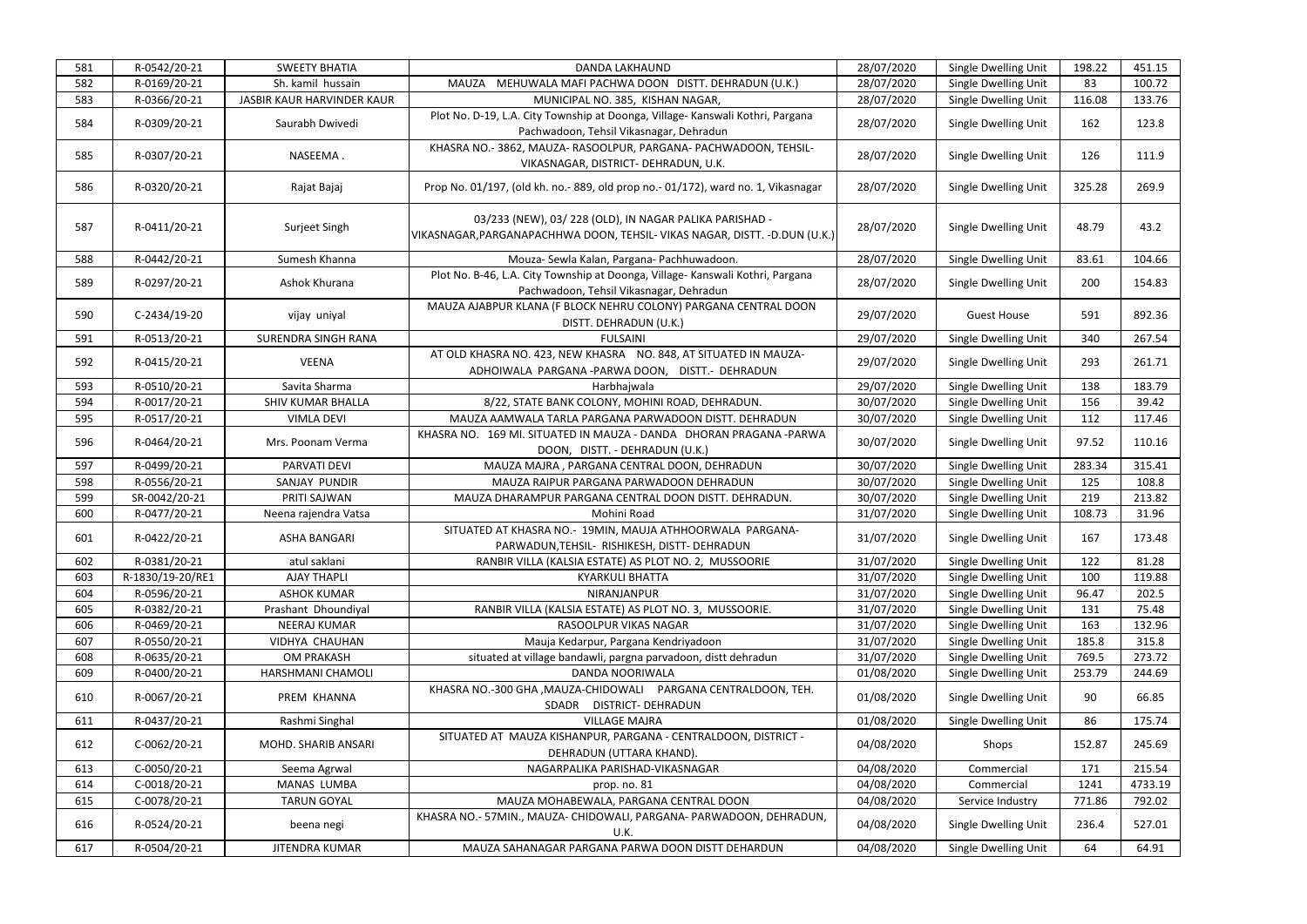| 618        | R-0500/20-21                 | <b>VISHAN GUPTA</b>                    | danda nooriwala                                                                                                                                  | 04/08/2020               | Single Dwelling Unit                         | 66.29         | 76.92           |
|------------|------------------------------|----------------------------------------|--------------------------------------------------------------------------------------------------------------------------------------------------|--------------------------|----------------------------------------------|---------------|-----------------|
| 619        | R-0604/20-21                 | Sachin Wasan                           | AJABPURKALAN-PARGANA CENTRALDOON                                                                                                                 | 04/08/2020               | Single Dwelling Unit                         | 101.46        | 121.93          |
| 620        | R-0498/20-21                 | Rekha Negi                             | MAUZA NIRANJANPUR                                                                                                                                | 04/08/2020               | Single Dwelling Unit                         | 71.91         | 92.07           |
| 621        | R-0481/20-21                 | <b>VINOD KUMAR</b>                     | MAUZA - AAMWALA TARLA PARGANA- PARWA DOON DISTT. - DEHRADUN.                                                                                     | 04/08/2020               | Single Dwelling Unit                         | 139.4         | 150.64          |
| 622        | R-0470/20-21                 | MR. PALLAV BHATNAGAR&<br>VIKRANT KUMAR | AT KH. NO- 42 KA MIN, SITUATED AT, MAUZA-DANDA DHORAN, PRAGANA-PARWA<br>DOON DISTT.- DEHRADUN (U.K.)                                             | 04/08/2020               | Single Dwelling Unit                         | 87.06         | 69.37           |
| 623        | R-0597/20-21                 | RAJNI NAUTIYAL                         | SITUATED AT: KH. NO. 41 Ka-Mi MAUZA LADPUR, PARGANA PARWA DOON, DISTT.<br>DEHRADUN                                                               | 04/08/2020               | Single Dwelling Unit                         | 334           | 381.5           |
| 624        | R-0432/20-21                 | <b>SUSHMA DEVI</b>                     | MAJRA, DEHRADUN                                                                                                                                  | 04/08/2020               | Single Dwelling Unit                         | 179           | 173.82          |
| 625        | R-0459/20-21                 | Sukhbeer Singh                         | Mouza- Panditwari, Pargana- Pachhuwadoon.                                                                                                        | 04/08/2020               | Single Dwelling Unit                         | 260           | 127.16          |
| 626        | R-0575/20-21                 | CHANDRAKALA SHAH                       | MAUZA AJABPUR KALAN PARGANA PACHWADOON DISTT. DEHRADUN                                                                                           | 04/08/2020               | Single Dwelling Unit                         | 156           | 178.25          |
| 627        | R-0344/20-21                 | <b>MUKESH SURI</b>                     | NIRANJANPUR DISTT. DEHRADUN.                                                                                                                     | 04/08/2020               | Single Dwelling Unit                         | 380           | 347.36          |
| 628        | R-0570/20-21                 | <b>KANTA PURI</b>                      | AAMWALA UPERLA                                                                                                                                   | 04/08/2020               | Single Dwelling Unit                         | 302           | 310.34          |
| 629        | R-0435/20-21                 | Sushil Kumar                           | Mauza Chak Danda Lakhond, Pargana Parwadoon                                                                                                      | 04/08/2020               | Single Dwelling Unit                         | 205           | 252.02          |
| 630        | R-0484/20-21                 | <b>NIRAJ THAPA</b>                     | <b>EAST HOPE TOWN</b>                                                                                                                            | 04/08/2020               | Single Dwelling Unit                         | 256           | 191.73          |
| 631        | R-0466/20-21                 | <b>UTTAM SINGH ROY</b>                 | 4837 ka min, Babugarh, Vikasnagar, Dhradun                                                                                                       | 04/08/2020               | Single Dwelling Unit                         | 76.2          | 45.06           |
|            |                              |                                        | MAUZA - NIRANJANPUR, PARGANA- PACHWA DOONMAUZA - NIRANJANPUR,                                                                                    |                          |                                              |               |                 |
| 632        | R-0425/20-21                 | <b>ANITA JOSHI</b>                     | PARGANA- PACHWA DOON                                                                                                                             | 04/08/2020               | Single Dwelling Unit                         | 83.61         | 67.21           |
| 633        | R-0353/20-21                 | Rameshwari Vijay                       | Plot No. D-01, L.A. City Township at Doonga, Village- Kanswali Kothri, Pargana<br>Pachwadoon, Tehsil Vikasnagar, Dehradun                        | 04/08/2020               | Single Dwelling Unit                         | 214.89        | 197.42          |
| 634        | R-0478/20-21                 | MADHUMALTI JUYAL                       | MAUZA DOBHALWALA PARGANA KENDRIYA DOON DISTT. DEHRADUN.                                                                                          | 04/08/2020               | Single Dwelling Unit                         | 149.16        | 223.59          |
| 635        | R-0474/20-21                 | MAHENDRA MANDAL                        | PLOT NO. 63, KESHAV GREEN VALLEY LAYOUT, KHASRA NO.- 493 KA, SITUATED AT<br>MAUZA - TARLA NAGAL, PARGANA - PARWADOON, DISTT. - DEHRADUN, U.K.    | 04/08/2020               | Single Dwelling Unit                         | 137.52        | 174.47          |
| 636        | R-0553/20-21                 | Seema Gupta                            | MAUZA DEHRAKHAS, PARGANA CENTRALDOON                                                                                                             | 04/08/2020               | Single Dwelling Unit                         | 86            | 159.76          |
| 637        | R-0593/20-21                 | Virendra Prasad                        | Mauza-Nathanpur                                                                                                                                  | 04/08/2020               | Single Dwelling Unit                         | 79.74         | 74.18           |
| 638        | R-0643/20-21                 | RAJIV PANDEY                           | AJABPUR KALAN                                                                                                                                    | 04/08/2020               | Single Dwelling Unit                         | 152           | 269.44          |
| 639        | R-0375/20-21                 | <b>SUSHIL SHAH</b>                     | KHASRA NO.- 56 KHA, MAUZA-DANDA NOORIWALA, PARGANA- PARWADOON,<br>DEHRADUN, U.K.                                                                 | 04/08/2020               | Single Dwelling Unit                         | 95.51         | 208.96          |
| 640        | R-0446/20-21                 | shashank rawat                         | KHASRA NO-1528 MIN. MAUZA AJABPUR KHURD.                                                                                                         | 04/08/2020               | Single Dwelling Unit                         | 92            | 95.6            |
| 641        | R-0506/20-21                 | ranbir Singh                           | dhakpatti                                                                                                                                        | 04/08/2020               | Single Dwelling Unit                         | 140.95        | 80.8            |
| 642        | R-0582/20-21                 | <b>SUDHIR KUMAR</b>                    | KHASRA NO. - 418, SITUATED IN MAUZA - HARRAWALA PARGANA - PARWA DOON,<br>DISTT.- DEHRADUN (U.K.)                                                 | 04/08/2020               | Single Dwelling Unit                         | 95.8          | 102.6           |
| 643        | R-0257/20-21                 | <b>KARTAR SINGH</b>                    | MAUZA AAMWALA TARLA PARGANA PARWADOON                                                                                                            | 04/08/2020               | Single Dwelling Unit                         | 188.19        | 221.44          |
| 644        | R-0359/20-21                 | <b>GARVIT GARG</b>                     | NIRANJANPUR, PARGANA PACHWA DOON DISTRICT DEHRADUN (U.K.)                                                                                        | 04/08/2020               | Single Dwelling Unit                         | 102           | 237.8           |
| 645        | R-0600/20-21                 | manish walia                           | badripur parghana parwa doon                                                                                                                     | 04/08/2020               | Single Dwelling Unit                         | 326.13        | 252.27          |
| 646        | R-0618/20-21                 | Jitendra Singh                         | Mauza Danda Nooriwala, Pargana Parwadoon                                                                                                         | 04/08/2020               | Single Dwelling Unit                         | 65            | 101.25          |
| 647        | R-3700/19-20                 | CHANDRA PRAKASH DAMIR                  | PLOT NO. - 62, KH. NO. - 82, JEEWANIMAI ROAD, RISHIKESH                                                                                          | 04/08/2020               | Single Dwelling Unit                         | 301.64        | 478.76          |
| 648        | R-0599/20-21                 | MANPREET LUTHRA                        | NIRANJANPUR                                                                                                                                      | 04/08/2020               | Single Dwelling Unit                         | 91.84         | 198.13          |
| 649        |                              |                                        |                                                                                                                                                  |                          |                                              |               |                 |
|            |                              |                                        |                                                                                                                                                  |                          |                                              |               |                 |
|            | R-0016/20-21                 | Kripal Singh Saini                     | Fateh Pur (Under Nagar Palika Parishad)                                                                                                          | 04/08/2020               | Single Dwelling Unit                         | 419           | 162.88          |
| 650<br>651 | R-0364/20-21<br>R-0401/20-21 | JAYANTI PRASAD<br>raj kumar arora      | MAUZA - SEWLA KALAN, PARGANA KENDRIYADOON, DISTT. - DEHRADUN<br>PLOT NO-8 SALAWALA DHORAN, PARGANA CENTRAL DOON, RAJPUR ROAD,<br><b>DEHRADUN</b> | 04/08/2020<br>04/08/2020 | Single Dwelling Unit<br>Single Dwelling Unit | 130.92<br>330 | 103.28<br>487.9 |
| 652        | R-0532/20-21                 | Mahendra sing                          | MAUJA SUNDARWALA, PARGANA PARWA DOON, DISTT. DEHRADUN                                                                                            | 04/08/2020               | Single Dwelling Unit                         | 117.65        | 172.91          |
| 653        | R-0545/20-21                 | Pallavi Mishra                         | BLOCK-D, PANACHE VALLEY, VILL. SONDHOWALI DHORAN, PARGANA PARWADOON,<br>SAHASTRADHARA ROAD                                                       | 04/08/2020               | Single Dwelling Unit                         | 139.54        | 205.48          |
| 654        | R-0626/20-21                 | Madan Kothari                          | MAUZA DHARMPUR DANDA PARGANA CENTRAL DOON DISTT. DEHRADUN (U.K.)                                                                                 | 04/08/2020               | Single Dwelling Unit                         | 139.29        | 147.26          |
| 655        | R-0288/20-21                 | <b>DEVKI BADONI</b>                    | Mauja Ajabpur kalan                                                                                                                              | 04/08/2020               | Single Dwelling Unit                         | 137.77        | 141.57          |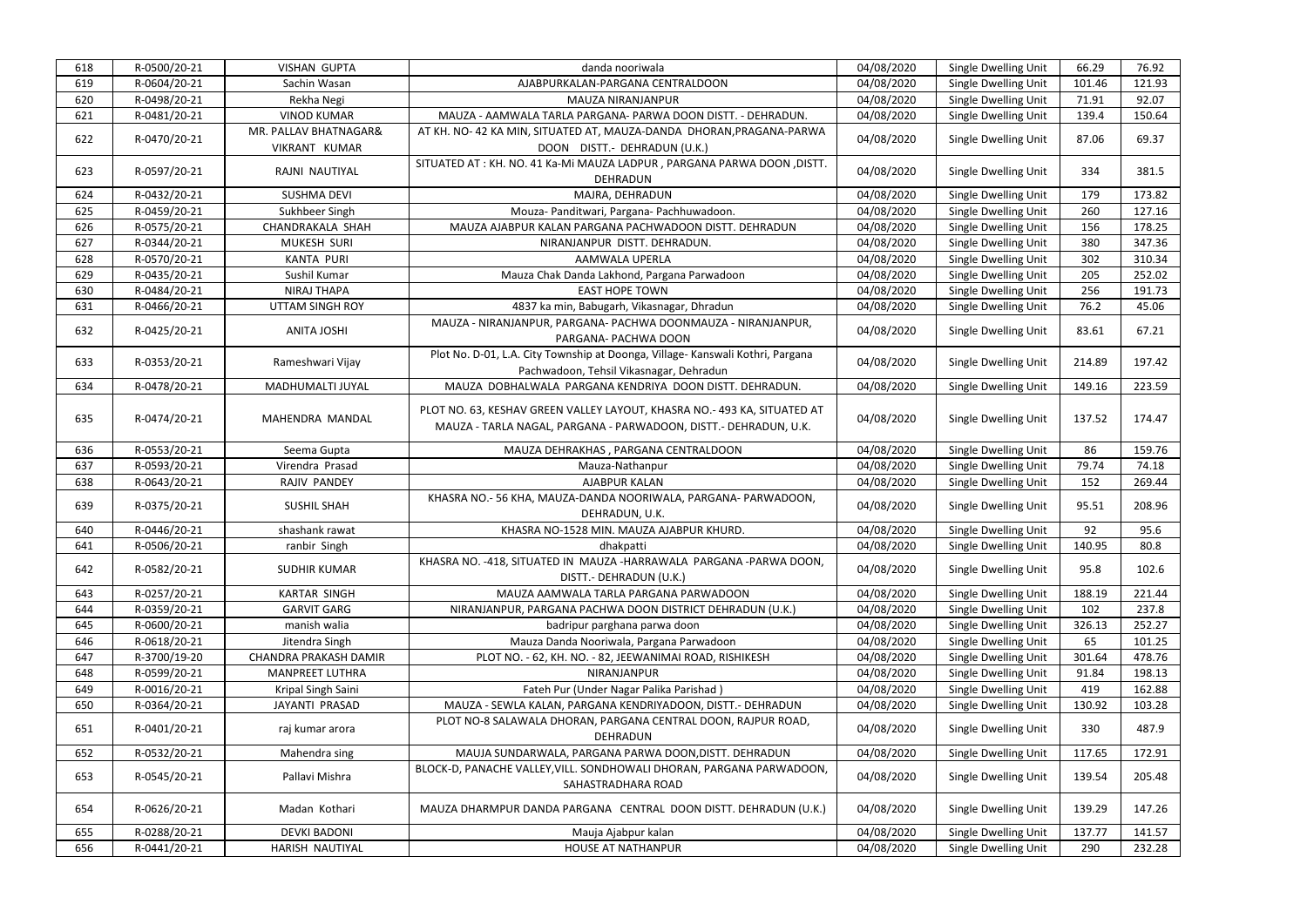| 657 | R-0590/20-21      | Laxmi Painuly                | Mauza-Kedarpur                                                                                                                                                                 | 04/08/2020 | Single Dwelling Unit        | 30           | 39.89        |
|-----|-------------------|------------------------------|--------------------------------------------------------------------------------------------------------------------------------------------------------------------------------|------------|-----------------------------|--------------|--------------|
| 658 | R-0021/20-21      | Gajendra Singh Saini         | Fateh Pur, Under Nagar Palika Parishad Herbert pur                                                                                                                             | 04/08/2020 | Single Dwelling Unit        | 419          | 172.25       |
| 659 | OC-0615/19-20     | RAKESHKUMAR RALLI&OTHER'S    | <b>MAUZA RAJPUR ROAD</b>                                                                                                                                                       | 04/08/2020 | <b>Commercial Mixed Use</b> | 543.9        | $\mathbf{0}$ |
| 660 | R-0933/15-16/TE1  | Sanjeev Kamdar               | Village Dhakpatti, Pargana Centraldoon                                                                                                                                         | 04/08/2020 | Multiple Dwelling Unit      | $\mathbf{0}$ | 515.06       |
| 661 | SR-0570/14-15/TE1 | Sarbjeet Singh Kataria       | <b>RACE COURSE ROAD</b>                                                                                                                                                        | 04/08/2020 | Multiple Dwelling Unit      | $\mathbf 0$  | 504.29       |
| 662 | CR-0005/20-21     | RAJENDRA SINGH               | VILLAGE - KANWALI, (YAMUNA VALLEY ENGINEER'S KARAMCHARI HOUSING CO-<br>OPRATIVE SOCIETY AT KALANDI ENCLAVE, KANWALI ROAD) PARGANA - CENTRAL<br>DOON, DISTRICT- DEHRA DUN(U.K.) | 05/08/2020 | Single Dwelling Unit        | 311.75       | 175.83       |
| 663 | CR-0066/20-21     | RAJAN SINGHAL                | HERN LODGE CHARLIE VILELY, HAPPY VALLEY, MUSSOORIE DIST. DEHRADUN.<br>APPROVED FILE NO.- R-2807/18-19                                                                          | 05/08/2020 | Single Dwelling Unit        | 260.4        | 285.51       |
| 664 | CR-0935/19-20     | <b>ANKUR BHARTI</b>          | MAUZA NIRANJANPUR                                                                                                                                                              | 05/08/2020 | Single Dwelling Unit        | 142          | 251.184      |
| 665 | R-0447/20-21      | <b>SMT - SHALINI BISHT</b>   | VYOMPRASTH PHASE - 1, VILLAGE - KANWALI, PARGANA KENDRIYADOON, TEHSIL &<br>DISTT - DEHRADUN, UTTARAKHAND.                                                                      | 05/08/2020 | Single Dwelling Unit        | 111          | 135.02       |
| 666 | R-0129/20-21      | <b>GURRREET SINGH SANDHU</b> | KHATA NO. - 0040, MOTIDHAR                                                                                                                                                     | 05/08/2020 | Single Dwelling Unit        | 250          | 133.04       |
| 667 | R-0537/20-21      | <b>MANJU DEVI</b>            | LAND KH. PLOT NO. 879/1 (M) MAUZA - CENTRAL HOPE TOWN                                                                                                                          | 05/08/2020 | Single Dwelling Unit        | 120          | 80.61        |
| 668 | R-0533/20-21      | <b>ABHAY GUPTA</b>           | 2676/1 min, Aetenbagh, Harbartpur, Dehradun                                                                                                                                    | 05/08/2020 | Single Dwelling Unit        | 139.4        | 151.64       |
| 669 | R-0536/20-21      | SAPNA KAMBOJ                 | KHASRA NO. 2238 MIN KA PART SITUATED AT VILLAGE ARKEDIA GRANT PARGANA<br>PACHWA DOON DISTT. DEHRADUN                                                                           | 05/08/2020 | Single Dwelling Unit        | 164          | 202.07       |
| 670 | R-0419/20-21      | Savita Upadhyay              | KHASRA NO:- 2239 MIN AT VILLAGE ARKIDEYA GRANT, PARGANA CENTRAL DOON,<br>DISTT. DEHRADUN                                                                                       | 05/08/2020 | Single Dwelling Unit        | 54.48        | 74.13        |
| 671 | R-0594/20-21      | MITHLESH SHARMA              | <b>SEWLA KALAN</b>                                                                                                                                                             | 05/08/2020 | Single Dwelling Unit        | 89.21        | 92.26        |
| 672 | R-0611/20-21      | POONAM SHUKLA                | salan gaon                                                                                                                                                                     | 05/08/2020 | Single Dwelling Unit        | 378.88       | 170.51       |
| 673 | R-0541/20-21      | <b>VINOD THAPLIYAL</b>       | D.V.O.C. HSL COLONY PHASE 1, CHAKRATA ROAD                                                                                                                                     | 05/08/2020 | Single Dwelling Unit        | 752.49       | 57.61        |
| 674 | R-0355/20-21      | aman jain                    | property no 70 vikasnagar dehradun                                                                                                                                             | 05/08/2020 | Single Dwelling Unit        | 265          | 272.86       |
| 675 | R-0579/20-21      | Vikesh Kumar                 | MAUZA KANWALI                                                                                                                                                                  | 05/08/2020 | Single Dwelling Unit        | 108.58       | 123.72       |
| 676 | R-0461/20-21      | <b>KUSUM LATA</b>            | VILL. ARCADIA GRANT , PARGANA PACHWADOON                                                                                                                                       | 05/08/2020 | Single Dwelling Unit        | 105.76       | 118.2        |
| 677 | R-0407/20-21      | MANOJ CHANDRA PANT           | near petrol pump balliwala                                                                                                                                                     | 05/08/2020 | Single Dwelling Unit        | 356          | 296.8        |
| 678 | SR-0050/20-21     | <b>ALAM SINGH</b>            | MAUZA SEWLA KALAN PARGANA CENTRAL DOON                                                                                                                                         | 05/08/2020 | Single Dwelling Unit        | 188.19       | 228          |
| 679 | SR-0058/20-21     | ANIL KUMAR                   | 5 VASANT KUNJ II " DEHRADUN AT KHASRA NO- 525/1 SITUATED AT KANWALI<br>PARGANA KENDRIYA DOON TEHSIL SADAR DISTT DEHRADUN U.K.                                                  | 05/08/2020 | Single Dwelling Unit        | 230          | 238.32       |
| 680 | CR-0042/20-21     | SHYAM SINGH SAINI            | RAJPUR ROAD I DEHRADUN                                                                                                                                                         | 06/08/2020 | Single Dwelling Unit        | 171.87       | 14.48        |
| 681 | R-0942/15-16/TE1  | Sanjeev Kamdar               | Village Dhakpatti, Pargana Centraldoon.                                                                                                                                        | 06/08/2020 | Multiple Dwelling Unit      | $\Omega$     | 494.74       |
| 682 | C-2325/19-20      | LAXMAN DASS SINGHAL          | SHANKARPUR, HAKUMATPUR                                                                                                                                                         | 07/08/2020 | <b>Engineering College</b>  | 4.296        | 5028.2       |
| 683 | R-0431/20-21      | Amit Kumar                   | Majra                                                                                                                                                                          | 07/08/2020 | Single Dwelling Unit        | 133.78       | 150.64       |
| 684 | R-0632/20-21      | RENU GOSWAMI                 | MAUZA MAJRA PARGANA KENDRIYA DOON DISTT DEHRADUN U.K                                                                                                                           | 07/08/2020 | Single Dwelling Unit        | 95.35        | 135.61       |
| 685 | R-0531/20-21      | PAWAN SHARMA                 | MAUZA- AAMWALA UPRALA, PARGANA- PARWADOON                                                                                                                                      | 07/08/2020 | Single Dwelling Unit        | 139          | 221.2        |
| 686 | R-0628/20-21      | ANJU GUPTA                   | 102/67, JEEWANI MAI ROAD RISHIKESH                                                                                                                                             | 07/08/2020 | Single Dwelling Unit        | 267.57       | 283.51       |
| 687 | R-0562/20-21      | <b>DEEPESH KHATRI</b>        | KANDOLI                                                                                                                                                                        | 07/08/2020 | Single Dwelling Unit        | 119          | 141.44       |
| 688 | R-0630/20-21      | <b>ASHA BHATT</b>            | MAUZA BADRIPUR PARGANA PARWADOON DISTT. DEHRADUN                                                                                                                               | 07/08/2020 | Single Dwelling Unit        | 194          | 174.04       |
| 689 | R-0243/20-21      | Sharad Sinha                 | Situated at Khasra no. 260-GA, Gram Nathanpur, Pargana Parwadun                                                                                                                | 07/08/2020 | Single Dwelling Unit        | 67           | 49.2         |
| 690 | R-0273/20-21      | vijay kumar dobhal           | <b>DEHRAKHAS</b>                                                                                                                                                               | 07/08/2020 | Single Dwelling Unit        | 190          | 245.21       |
| 691 | R-0497/20-21      | Bharti Kapoor                | Plot No 71, Rajeshwar Nagar, Phase 2 Pragna Parwadoon                                                                                                                          | 07/08/2020 | Single Dwelling Unit        | 108          | 129.85       |
| 692 | R-0667/20-21      | SANJAY KUMAR MUDGAL          | Chak Danda Laukhand                                                                                                                                                            | 07/08/2020 | Single Dwelling Unit        | 65           | 84.72        |
| 693 | R-0601/20-21      | Rajni Sharma                 | Mauja Majra Prgana Pachhwadoon                                                                                                                                                 | 07/08/2020 | Single Dwelling Unit        | 80.85        | 125.24       |
| 694 | R-0571/20-21      | MR. AYUSH PANDEY             | AT KHASRA NO. - 92 DA SITUATED AT MAUZA - AAMWALA UPRLA PARGANA- PARWA<br>DOON DISTT. - DEHRADUN (U.K.)                                                                        | 07/08/2020 | Single Dwelling Unit        | 98.4         | 118.39       |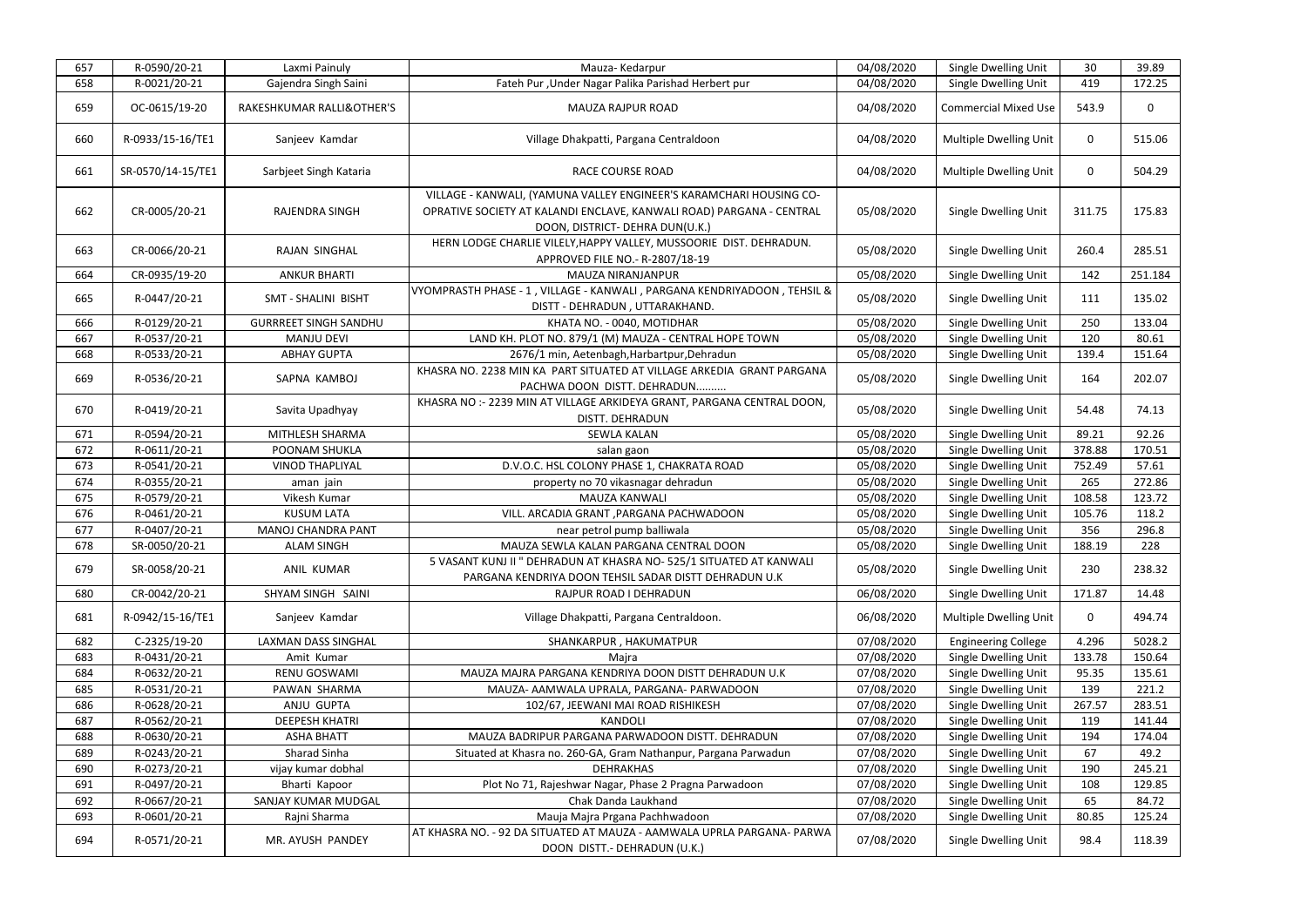| 695 | SR-0066/20-21    | SUBHASHCHANDRA BAHUGUNA                                | MAUZA NATTHANPUR PARGANA PARWADOON DISTT. DEHRADUN                                                                         | 07/08/2020 | Single Dwelling Unit        | 324    | 334.53       |
|-----|------------------|--------------------------------------------------------|----------------------------------------------------------------------------------------------------------------------------|------------|-----------------------------|--------|--------------|
| 696 | R-0565/20-21     | <b>BIJENDRA VERMA</b>                                  | MAUZA AJABPUR KALAN PARGANA PARWADOON DISTT. DEHRADUN                                                                      | 09/08/2020 | Single Dwelling Unit        | 84     | 102.56       |
| 697 | R-0671/20-21     | ANOOP SINGH BHANDARI                                   | <b>MAUZA BADRIPUR</b>                                                                                                      | 09/08/2020 | <b>Single Dwelling Unit</b> | 152.01 | 172.93       |
| 698 | R-0560/20-21     | SATYAPAL SINGH                                         | <b>BRAHAMWALA</b>                                                                                                          | 09/08/2020 | Single Dwelling Unit        | 88.8   | 1            |
| 699 | R-0623/20-21     | Gaurav Tyagi                                           | 91/1, Rajiv Gandhi marg, EC road                                                                                           | 09/08/2020 | Single Dwelling Unit        | 332    | 384.02       |
| 700 | R-0649/20-21     | <b>KAMLA GIRI</b>                                      | MAUZA AJABPUR KALAN PARGANA CENTRALDOON DISTT. DEHRADUN                                                                    | 09/08/2020 | Single Dwelling Unit        | 117    | 126.59       |
| 701 | R-0620/20-21     | <b>ARVIND SHARMA</b>                                   | SITUATED AT : KH. NO. 429 KA MAUZA AJABPUR KHURD , PARGANA KENDRIYA DOON<br>, DISTT. DEHRADUN                              | 09/08/2020 | Single Dwelling Unit        | 181    | 208.52       |
| 702 | R-0591/20-21     | <b>KULDEEP SINGH</b>                                   | Chalang                                                                                                                    | 09/08/2020 | Single Dwelling Unit        | 134    | 128.89       |
| 703 | R-0613/20-21     | Geeta Suyal                                            | Mauza Aamwala Uparla, Pargana Parwadoon                                                                                    | 09/08/2020 | Single Dwelling Unit        | 139    | 221.99       |
| 704 | C-0030/20-21/RE1 | Sanjeev (Wood Stock School)                            | TEHRI ROAD MUSSOORIE                                                                                                       | 10/08/2020 | School                      | 35216  | 89.93        |
| 705 | R-0418/20-21     | <b>SWATI SHARMA</b>                                    | AT KHASAR NO - 489 KHA SITUATED AT MAUZA- TARLA NAGAL PARGANA PARWA<br>DOON, TEHSIL SADAR DISTT. DEHRADUN U.K.             | 10/08/2020 | <b>Single Dwelling Unit</b> | 132.84 | 324.92       |
| 706 | R-0526/20-21     | <b>RAHUL GOYAL</b>                                     | MAUZA DHORANKHAS, PARGANA PARWADOON DISST.- DEHRADUN                                                                       | 10/08/2020 | Single Dwelling Unit        | 280    | 418.38       |
| 707 | R-0638/20-21     | <b>HARLIN KAUR THROUGH</b><br>ATTORNEY MANPREET LUTHRA | NIRANJANPUR                                                                                                                | 10/08/2020 | Single Dwelling Unit        | 83.23  | 175.72       |
| 708 | R-0462/20-21     | MANOJ KUMAR                                            | KHASRA NO.- 94 KA, MAUZA- DANDA NOORIWALA, PARGANA- PARWADOON,<br>DEHRADUN, U.K.                                           | 10/08/2020 | Single Dwelling Unit        | 93     | 223          |
| 709 | R-0490/20-21     | <b>SIMRAN KAUR</b>                                     | <b>KISHANPUR</b>                                                                                                           | 10/08/2020 | Single Dwelling Unit        | 127.79 | 304.56       |
| 710 | R-0534/20-21     | Pramila Verma                                          | MAUZA DHORANKHAS PARGANA PARWA DOON DISTT DEHARDUN                                                                         | 10/08/2020 | Single Dwelling Unit        | 112.45 | 202.28       |
| 711 | R-0598/20-21     | sudhir kumar                                           | OLD KHASRA NO.- 92/2 & NEW KHASRA NO.- 285 MIN, MAUZA-JAKHAN (DOON<br>VIHAR), DISTRICT- DEHRADUN, U.K.                     | 10/08/2020 | Single Dwelling Unit        | 83.61  | 127.47       |
| 712 | R-0640/20-21     | Kulbir Singh                                           | Mouza- Pithuwala, Pargana- Pachhuwadoon.                                                                                   | 10/08/2020 | Single Dwelling Unit        | 93     | 111.66       |
| 713 | R-0557/20-21     | SMT - HOSHILA DEVI                                     | MAUZA MAJRA, PARGANA PACHWADOON, DISTT - DEHRADUN, UTTARAKHAND.                                                            | 10/08/2020 | Single Dwelling Unit        | 70     | 101.67       |
| 714 | R-0637/20-21     | <b>GURPREET LUTHRA</b>                                 | NIRANJANPUR                                                                                                                | 10/08/2020 | Single Dwelling Unit        | 130.6  | 273.92       |
| 715 | R-0529/20-21     | <b>ASHARAM THAPLIYAL</b>                               | <b>MAUZA BADRIPUR</b>                                                                                                      | 10/08/2020 | Single Dwelling Unit        | 76.07  | 163.81       |
| 716 | R-0609/20-21     | SMT. USHA NISHCHAL                                     | mauza kandoli                                                                                                              | 10/08/2020 | Single Dwelling Unit        | 70.14  | 146.01       |
| 717 | R-0684/20-21     | RANJAN KOTNALA                                         | <b>KANDOLI</b>                                                                                                             | 10/08/2020 | Single Dwelling Unit        | 71.81  | 153.47       |
| 718 | R-0708/20-21     | <b>SUBHASH s</b>                                       | AT KHASRA NO. - 246 CHHA, 942 CHHA SITUATED AT MAUZA -JAKHAN PARGANA-<br>CENTRAL DOON DISTT. - DEHRADUN (U.K.)             | 10/08/2020 | Single Dwelling Unit        | 115.43 | 127.43       |
| 719 | R-0674/20-21     | Tota Ram                                               | MAUJA AJABPUR KHURD, PARGNA CENTRAL DOON DISTT. DEHRADUN                                                                   | 10/08/2020 | Single Dwelling Unit        | 184    | 99.1         |
| 720 | R-0465/20-21     | PRAMOD KUMAR                                           | KHASRA NO.- 94 KA MIN., MAUZA- DANDA NOORIWALA, PARGANA- PARWADOON,<br>DEHRADUN, U.K.                                      | 10/08/2020 | Single Dwelling Unit        | 109    | 259.54       |
| 721 | R-0668/20-21     | ANUPMA SARKAR                                          | mauza sewla khurd                                                                                                          | 10/08/2020 | Single Dwelling Unit        | 68.34  | 107.98       |
| 722 | R-0639/20-21     | Amritpal Singh                                         | Mouza- Pithuwala, Pargana- Pachhuwadoon.                                                                                   | 10/08/2020 | Single Dwelling Unit        | 92     | 111.66       |
| 723 | R-0566/20-21     | Vimal Dass Kararia                                     | COLONY PLOT NO. 24, SITUATED AT RAM NAGAR COLONY, 500/160/5 RAJPUR ROAD,<br>DIST. DEHRADUN FORMING PART OF KHASRA NO. 22/3 | 10/08/2020 | Single Dwelling Unit        | 370    | 292.91       |
| 724 | R-0573/20-21     | <b>ANJANI NAUTIYAL</b>                                 | MAUZA BHARUWALA GRANT, PAARGANA PACHWA DOON.                                                                               | 10/08/2020 | <b>Single Dwelling Unit</b> | 188.13 | 436.93       |
| 725 | R-0625/20-21     | Saurabh Balyan                                         | Mauza Danda Nooriwala, Pargana Parwadoon                                                                                   | 10/08/2020 | Single Dwelling Unit        | 62     | 107.9        |
| 726 | R-0515/20-21     | Krishna Bhatt                                          | MAUZA KANWALI PARGANA CENTRAL DOON DISTT. DEHRADUN (U.K.)                                                                  | 10/08/2020 | Single Dwelling Unit        | 188    | 182.5        |
| 727 | R-0572/20-21     | MAMTA GAUTAM                                           | DANDA NOORIWALA                                                                                                            | 10/08/2020 | Single Dwelling Unit        | 104.73 | 231.01       |
| 728 | R-0614/20-21     | Atasi Pahari                                           | House N0.- 123, Mandir Lane- 2, South Vanasthali, Ballupur, Dehradun                                                       | 10/08/2020 | Single Dwelling Unit        | 240    | 125.6        |
| 729 | R-0670/20-21     | <b>LEELA DEVI</b>                                      | <b>JAKHAN</b>                                                                                                              | 10/08/2020 | Single Dwelling Unit        | 80     | 81.56        |
| 730 | R-0689/20-21     | SARALA DEVI                                            | KHATA KHATONI 40                                                                                                           | 10/08/2020 | Single Dwelling Unit        | 104.51 | 59.6         |
| 731 | R-0551/20-21     | varun gupta                                            | KHASRA NO.- 495 KHA, MAUZA - GUJRADA MANSINGH, PARGANA- PARWADOON,<br>DEHRADUN, U.K.                                       | 10/08/2020 | Single Dwelling Unit        | 92.35  | 146.1        |
| 732 | R-0535/20-21     | Prachi Jain                                            | KH. NO 1448 KA, MAUZA DEHRAKHAS                                                                                            | 10/08/2020 | Single Dwelling Unit        | 102.23 | 254.47       |
| 733 | R-0621/20-21     | <b>ARUN DANGWAL</b>                                    | C - BLOCK LANE -1 SARSWATI VIHAR AJABPURKHURD, DEHRADUN                                                                    | 10/08/2020 | Single Dwelling Unit        | 134    | 154.62       |
| 734 | R-0681/20-21     | Neena Chawla                                           | NEAR HOTEL RAJPUR HEIGHT                                                                                                   | 10/08/2020 | Single Dwelling Unit        | 100    | $\mathbf{1}$ |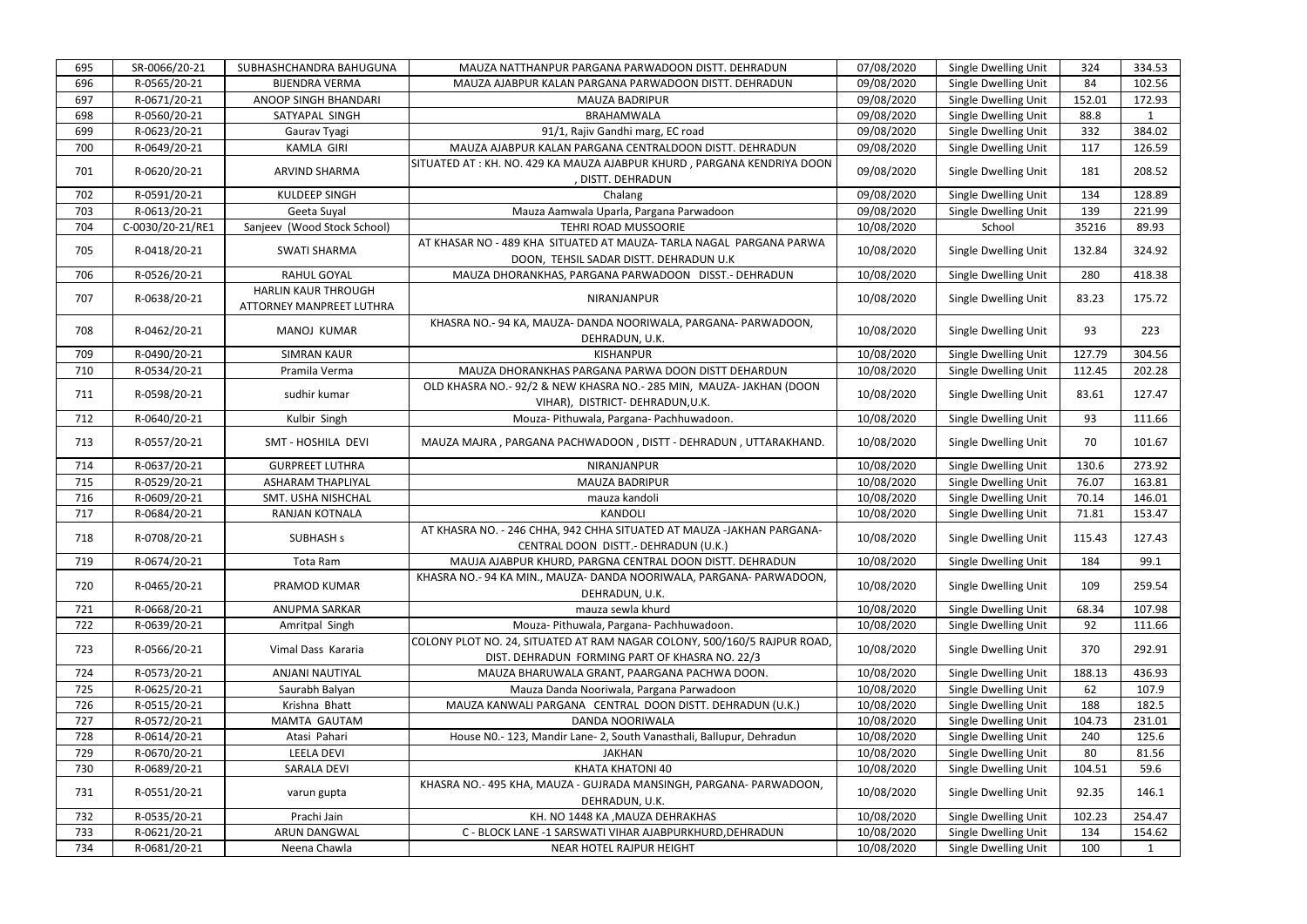| 735 | R-0327/20-21      | Mamta Vatsa                  | mauza mehuwala mafi                                                                                                                                                                   | 10/08/2020 | Single Dwelling Unit        | 111.48         | 137.92       |
|-----|-------------------|------------------------------|---------------------------------------------------------------------------------------------------------------------------------------------------------------------------------------|------------|-----------------------------|----------------|--------------|
| 736 | R-0569/20-21      | AYUB HASAN                   | VILLAGE MEHUWALA MAFI, PARGANA PACHHWA DOON, DEHRADUN                                                                                                                                 | 10/08/2020 | Single Dwelling Unit        | 148            | 199.96       |
| 737 | R-0634/20-21      | Priya choudhary              | 828 ka. mauja dehrakhas, dehradun.                                                                                                                                                    | 10/08/2020 | Single Dwelling Unit        | 104.09         | 208.6        |
| 738 | R-0683/20-21      | <b>UMA SISODIYA</b>          | <b>KANDOLI</b>                                                                                                                                                                        | 10/08/2020 | Single Dwelling Unit        | 72.06          | 155.92       |
| 739 | R-0223/20-21/RE1  | Sagar Arora                  | (Rajeshwari nagar, phase-5) Ployt no.- 09 Village- gujrara mansingh pragana, prawa<br>doon dehradun                                                                                   | 10/08/2020 | Single Dwelling Unit        | 123            | 143          |
| 740 | SR-0024/20-21     | Ruhi Gupta                   | KH. NO. 42 KHA, 43, 44KA, 47,48,51KA SITUATED AT MAUZA KULHAN KARANPUR,<br>PARGANA PACHWA DOON DISTT. DEHRADUN.                                                                       | 10/08/2020 | <b>Group Housing</b>        | 5583           | 13057.38     |
| 741 | SR-0001/20-21     | HITESH KUMAR BABBAR          | MAUZA KANWALI(MAHARANI BAGH), PARGANA CENTRAL DOON,                                                                                                                                   | 10/08/2020 | Single Dwelling Unit        | 264            | 342.31       |
| 742 | SR-0045/20-21     | <b>BHAKT DARSHAN RAWAT</b>   | MAUZA KANWALI PARGANA PACHAWA DOON                                                                                                                                                    | 10/08/2020 | Single Dwelling Unit        | 178            | 114.97       |
| 743 | or-1206/15-16/TE1 | <b>RAMESH KAINTHORA</b>      | LAND KH.NO.221 (MIN) OLD KH.NO.20 SITUATED AT - VILLAGE<br>NATTHANPUR, PARGANA PRAWA DOON. DISTT. DEHRADUN. (U.K.)                                                                    | 10/08/2020 | Single Dwelling Unit        | $\overline{0}$ | 304.51       |
| 744 | R-0605/20-21      | seema oberoi                 | salan gaon/ oakwood residency                                                                                                                                                         | 11/08/2020 | Single Dwelling Unit        | 183.12         | 192.37       |
| 745 | R-0296/20-21      | Roy Mathrani                 | VILLAGE UTADI GAON, PRAGANA PACHWADOON, TEHSIL SADAR, DIST. DEHRADUN                                                                                                                  | 11/08/2020 | Single Dwelling Unit        | 237.006        | 191.31       |
| 746 | R-0577/20-21      | Kanchan                      | LAND KHATA NO- 521, KHASRA NO.- 5424, MAUJARASULPUR( UNDER NAGAR PALIKA<br>PARISHAD VIKASNAGAR) PARGANAPACHHWADOON, TEHSIL- VIKAS NAGAR, DISTT.-<br>D. DUN (U.K.)                     | 11/08/2020 | Single Dwelling Unit        | 125.37         | 118.86       |
| 747 | SC-0004/15-16/TE1 | Kunwar Singh Pundir          | Mouza-Kanwali, Pargana-Centraldoon.                                                                                                                                                   | 11/08/2020 | Commercial                  | 0              | 1899.81      |
| 748 | R-0327/14-15/TE1  | Rajesh Chadha                | LAND BEARING KHASRA NO 339 (PART OF PLOT NO 131&132) DOON VALLEY<br>ENGINEERS CO OP SOCIETY, BHAGIRATHI PURAM, MAUZA JHAKHAN, PARGANA<br>CENTRAL DOON, DISTRICT DEHRADUN UTTARAKHAND. | 11/08/2020 | Multiple Dwelling Unit      | $\mathbf{0}$   | 480.84       |
| 749 | R-0589/20-21      | <b>DHANVEER SAINI</b>        | FATEHPUR (UNDER NAGAR PALIKA PARISHAD HERBERTPUR)                                                                                                                                     | 12/08/2020 | Single Dwelling Unit        | 107.62         | 91.89        |
| 750 | SR-0033/20-21     | <b>GANESH CHANDRA PANDEY</b> | KANWALI, DEHRADUN                                                                                                                                                                     | 12/08/2020 | <b>Single Dwelling Unit</b> | 353.31         | 97.4         |
| 751 | SR-0054/20-21     | KUNDAN SINGH RATHORE         | <b>KANWALI</b>                                                                                                                                                                        | 12/08/2020 | Single Dwelling Unit        | 225            | 257.69       |
| 752 | R-0378/20-21      | <b>Shurvir Singh Rawat</b>   | Mauja Balawala, Pargana Parwadun, Distt. dehradun                                                                                                                                     | 13/08/2020 | Single Dwelling Unit        | 148            | 90.85        |
| 753 | R-0617/20-21      | G.S. SHARMA                  | KHASRA NO.-332 MIN. MAUZA-KARGI GRANT PARGANA CENTRALDOON<br>DISTRICT-DEHRADUN                                                                                                        | 13/08/2020 | Single Dwelling Unit        | 118.78         | 134.76       |
| 754 | R-0449/20-21      | SHRI - SACHIN WALIA          | MAUZA SEWALA KHURD, PARGANA PACHWADOON, DISTT - DEHRADUN,<br>UTTARAKHAND                                                                                                              | 13/08/2020 | Single Dwelling Unit        | 149            | 155.77       |
| 755 | R-0608/20-21      | MASHKUR ALI                  | MAUZA KANDOLI                                                                                                                                                                         | 13/08/2020 | Single Dwelling Unit        | 71.82          | 146.23       |
| 756 | R-0673/20-21      | Sarika Agrawal               | Mauza Tarla Nagal, pargana Parwadoon                                                                                                                                                  | 13/08/2020 | Single Dwelling Unit        | 197            | 237.14       |
| 757 | R-0746/20-21      | <b>DHIRENDRA NAUTIYAL</b>    | MAUZA BHARUWALA GRANT, PARGANA PACHWA DOON.                                                                                                                                           | 13/08/2020 | Single Dwelling Unit        | 188.13         | 430.62       |
| 758 | R-0583/20-21      | PUSHPINDER SINGH             | Khasra no 518                                                                                                                                                                         | 13/08/2020 | Single Dwelling Unit        | 212.59         | 331.97       |
| 759 | R-0452/20-21      | SATISH MOHAN SINGH           | SITUATED AT: KH. NO. 238, MAUZA KEDARPUR, PARGANA PACHWA DOON TEHSIL &<br>DISTT. DEHRADUN                                                                                             | 13/08/2020 | Single Dwelling Unit        | 272.12         | 329.49       |
| 760 | R-0450/20-21      | SHRI - SACHIN WALIA          | MAUZA SEWALAKALAN, PARGANA PACHWADOON, DISTT - DEHRADUN,<br>UTTARAKHAND.                                                                                                              | 13/08/2020 | Single Dwelling Unit        | 111            | 133.79       |
| 761 |                   |                              |                                                                                                                                                                                       |            |                             |                |              |
| 762 | R-0709/20-21      | Sunil Kumar                  | MAUZA KARGI GRANT, PARGANA PACHWA DOON, DISTT. DEHRADUN.                                                                                                                              | 13/08/2020 | Single Dwelling Unit        | 92             | 96.58        |
|     | R-0710/20-21      | SACHIN KUMAR DIXIT           | KH.NO.- 491, MAUJA - TARLA NAGAL, PARGANA - PARWADOON                                                                                                                                 | 13/08/2020 | Single Dwelling Unit        | 153.34         | 175.4        |
| 763 | R-0328/20-21      | <b>RAJESH KUMAR</b>          | <b>INDER ROAD</b>                                                                                                                                                                     | 13/08/2020 | Single Dwelling Unit        | 198            | 257.58       |
| 764 | R-0502/20-21      | Rajan Kapoor                 | Plot No 71, Rajeshwar Nagar, Phase 2, Pragna Parvadoon                                                                                                                                | 13/08/2020 | Single Dwelling Unit        | 108            | 129.85       |
| 765 | R-0645/20-21      | Anuj Kumar Singhal           | CHUKHUWALA MAYCHAK SALAWALA, MITRALOK COLONY CENTRAL DOON DISTT.<br>DEHRADUN.                                                                                                         | 13/08/2020 | Single Dwelling Unit        | 55.73          | 57.53        |
| 766 | R-0669/20-21      | Ajay Kumari                  | Mauza Tarla Nagal, pargana Parwadoon                                                                                                                                                  | 13/08/2020 | Single Dwelling Unit        | 242            | 270.74       |
| 767 | R-0675/20-21      | Renu Singhal                 | Mauja Athoorwala                                                                                                                                                                      | 13/08/2020 | Single Dwelling Unit        | 125.46         | 135.9        |
| 768 | R-0687/20-21      | Manju Bisht                  | Mauza Mohkampur Khurd, Pragana Parwadoon, Distt. Dehradun                                                                                                                             | 13/08/2020 | Single Dwelling Unit        | 181.34         | 185.91       |
| 769 | R-0679/20-21      | <b>BALVEER SINGH</b>         | LANE NO. C-20, TURNER ROAD, DEHRADUN.                                                                                                                                                 | 13/08/2020 | Single Dwelling Unit        | 71.77          | 79.51        |
| 770 | R-0704/20-21      | NILESH KUMAR                 | 52/1, TEG BAHADUR ROAD, DALANWALA, DEHRADUN                                                                                                                                           | 13/08/2020 | Single Dwelling Unit        | 212.59         | $\mathbf{1}$ |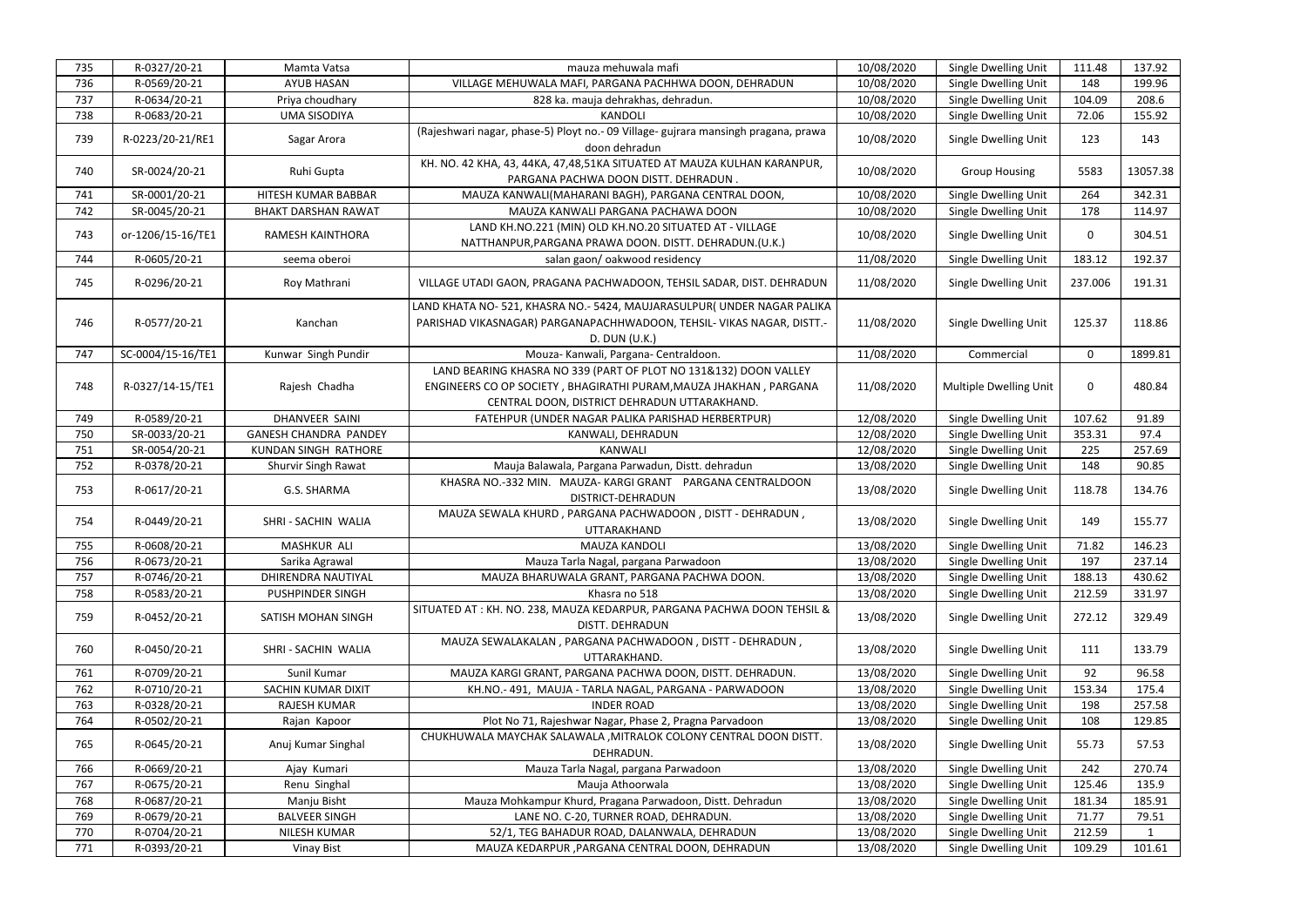| 772 | R-0690/20-21     | SUNNY.                         | Lakhibag                                                                                                                                                  | 13/08/2020 | Single Dwelling Unit | 115         | 109.24 |
|-----|------------------|--------------------------------|-----------------------------------------------------------------------------------------------------------------------------------------------------------|------------|----------------------|-------------|--------|
| 773 | R-1121/15-16/TE1 | PANKAJ GUPTA                   | 18 / 12 AND NEW NO. 23/31, KISHAN NAGAR                                                                                                                   | 13/08/2020 | Single Dwelling Unit | $\Omega$    | 78.54  |
| 774 | R-0468/20-21     | <b>RITU BANSAL</b>             | BRAHMANWALA, PARGANA KENDRIYA DOON                                                                                                                        | 14/08/2020 | Single Dwelling Unit | 74.322      | 117.91 |
| 775 | R-0722/20-21     | abhishek aggarwal              | KHASRA NO.-83 KA, MAUZA - DHORAN KHAS, PARGANA- PARWADOON, DEHRADUN,<br>U.K.                                                                              | 14/08/2020 | Single Dwelling Unit | 148.51      | 316.73 |
| 776 | R-0685/20-21     | SWATI KHURANA                  | MAUZA PRITAM ROAD DEHRADUN                                                                                                                                | 14/08/2020 | Single Dwelling Unit | 68.75       | 84.1   |
| 777 | R-3413/19-20/RE1 | jugal sarkar                   | PART OF LAND NAUBAHAR ESTATE ON VINCENT HILL ROAD, MUSSOORIE, DISTT:<br>DEHRADUN (UTTRAKHAND)                                                             | 14/08/2020 | Single Dwelling Unit | 175         | 119.51 |
| 778 | R-0651/20-21     | Shahzad ahmed                  | Mauza majra, pragana central doon, dehradun                                                                                                               | 14/08/2020 | Single Dwelling Unit | 74          | 188.76 |
| 779 | R-0747/20-21     | <b>CHANDRAKALA DIMRI</b>       | MAUJA AJABPUR KHURD, PARGANA PACHHWA DOON, DISTT. DEHRADUN                                                                                                | 14/08/2020 | Single Dwelling Unit | 375.25      | 270.13 |
| 780 | R-0659/20-21     | <b>MAMTA CHAUHAN</b>           | <b>MAUZA MAJRA</b>                                                                                                                                        | 14/08/2020 | Single Dwelling Unit | 139         | 143.8  |
| 781 | R-0712/20-21     | PREETAM PRAKASH UNIYAL         | MAUZA- AJABPUR KALAN, PARGANA- KENDRIYA DOON                                                                                                              | 14/08/2020 | Single Dwelling Unit | 375.38      | 275.31 |
| 782 | R-0646/20-21     | SANDEEP KALA                   | 74 b ARAGHAR                                                                                                                                              | 15/08/2020 | Single Dwelling Unit | 195         | 162.24 |
| 783 | R-0592/20-21     | Shardha Bansal                 | Mouza- Majra, Pargana- Kendriyadoon.                                                                                                                      | 15/08/2020 | Single Dwelling Unit | 78.53       | 97.29  |
| 784 | R-0705/20-21     | PREETI THAPLIYAL               | VILLAGE KEDARPUR NEAR DOON UNIVERSITY ROAD, DEHRADUN                                                                                                      | 15/08/2020 | Single Dwelling Unit | 189         | 172.4  |
| 785 | SR-0074/20-21    | <b>NARESH KUMAR</b>            | ADHOIWALA                                                                                                                                                 | 15/08/2020 | Single Dwelling Unit | 185.8       | 203.03 |
| 786 | CR-0048/20-21    | <b>KULDEEP SINGH MATURA</b>    | <b>KOHLUPANI</b>                                                                                                                                          | 17/08/2020 | Single Dwelling Unit | 143.12      | 157.96 |
| 787 | R-0428/20-21     | <b>Mohammad Shahzad</b>        | GRAM MEHUWALA MAFI, PARGANA PACHWADUN                                                                                                                     | 17/08/2020 | Single Dwelling Unit | 167.78      | 78.67  |
| 788 | R-0368/20-21     | Amit Mogha                     | PROPERTY NO-212/212/189 HOUSE NO-301 NAGAR NIGAM KHURBURA MOHALLA,<br>BLOCK- SECOND DEHRADUN (U.K.) TEHSIL & DISTT. DEHRADUN                              | 17/08/2020 | Single Dwelling Unit | 73.46       | 75.66  |
| 789 | R-0610/20-21     | <b>NARENDER RANA</b>           |                                                                                                                                                           | 17/08/2020 | Single Dwelling Unit | 340         | 338.62 |
| 790 | R-0622/20-21     | Sheetal Kohli                  | MAUZA POUNDAH, PARGANA PACHHWA DOON, DEHRADUN                                                                                                             | 17/08/2020 | Single Dwelling Unit | 125         | 197.21 |
| 791 | R-0752/20-21     | RAKESH KUMAR BALONIE           | MAUZA CHUKHUWALA NARAYAN DUTT DANGWAL MARG DISTT. DEHRADUN.                                                                                               | 17/08/2020 | Single Dwelling Unit | 179.41      | 207.38 |
| 792 | R-0732/20-21     | <b>RENUKA GUPTA</b>            | Khasra No-276 Ka Min                                                                                                                                      | 17/08/2020 | Single Dwelling Unit | 293         | 418.57 |
| 793 | R-0576/20-21     | Amrit Arora                    | MAUZA KANWALI, PARGANA CENTRALDOON, DISTT. AND TEHSIL. DEHRADUN<br>(UTTRAKHAND)                                                                           | 17/08/2020 | Single Dwelling Unit | 85          | 101.02 |
| 794 | R-0691/20-21     | <b>GITA RAM SHARMA</b>         | VILLAGE SEWLA KALAN,                                                                                                                                      | 17/08/2020 | Single Dwelling Unit | 106         | 120.69 |
| 795 | R-0750/20-21     | <b>KOMAL NAGPAL</b>            | CHAUDHARY BIHARI LAL MARG BLOCK II NESHVILLA ROAD                                                                                                         | 17/08/2020 | Single Dwelling Unit | 91.6        | 139.37 |
| 796 | R-0751/20-21     | ANKUR NAGPAL                   | CHAUDHARY BIHARI LAL MARG BLOCK II NESHVILLA ROAD                                                                                                         | 17/08/2020 | Single Dwelling Unit | 91.52       | 137.88 |
| 797 | R-0760/20-21     | <b>BIJENDRA SINGH KAINTURA</b> | SITUATED AT MAUZA HARIPUR NAVADA PARGANA PARWADOON DEHRADUN                                                                                               | 17/08/2020 | Single Dwelling Unit | 185.21      | 177.04 |
| 798 | R-0615/20-21     | Chandra Shekhar Pant           | Mouza- Sewla Khurd, Pargana- Pachhuwadoon.                                                                                                                | 17/08/2020 | Single Dwelling Unit | 160.08      | 255.78 |
| 799 | R-0644/20-21     | Rajendra Kumar Saini           | Niranjanpur                                                                                                                                               | 17/08/2020 | Single Dwelling Unit | 56          | 102.1  |
| 800 | R-0728/20-21     | <b>VANDNA SHAH</b>             | NAGAR NIGAM NO.- 202, MAUZA - CHUKHUWALA, DEHRADUN, U.K.                                                                                                  | 17/08/2020 | Single Dwelling Unit | 54.33       | 59.38  |
| 801 | R-0616/20-21     | KHEM CHAND KHATRI              | MAUZA - PANDITWARI PARGANA PACHWA DOON.                                                                                                                   | 17/08/2020 | Single Dwelling Unit | 828.62      | 119.06 |
| 802 | C-0029/15-16/TE1 | <b>DURGA VERMA</b>             | MAUZA ASTHAL, PARGANA PARWA DOON                                                                                                                          | 17/08/2020 | Middle School        | $\mathbf 0$ | 5241.6 |
| 803 | CR-0021/20-21    | Anuj Nautiyal                  | Vasant Vihar Enclave, Mauza Kanwali                                                                                                                       | 18/08/2020 | Single Dwelling Unit | 277.59      | 440.42 |
| 804 | CR-0033/20-21    | Savita Joshi                   | muzza Bidauli Pachwa Doon, Vikash Nagar Dehradun                                                                                                          | 18/08/2020 | Single Dwelling Unit | 124         | 157.7  |
| 805 | C-0048/20-21     | <b>Muzammil Husain</b>         | Sewla Kalan                                                                                                                                               | 18/08/2020 | Shops                | 83          | 99.89  |
| 806 | C-0070/20-21     | NARENDRA KUMAR SHAH            | <b>Property Name</b>                                                                                                                                      | 18/08/2020 | Commercial           | 537         | 823.53 |
| 807 | C-0104/20-21     | NEERAJ KUMAR                   | MALSI PARGANA CENTRAL DOON                                                                                                                                | 18/08/2020 | Commercial           | 315.18      | 687.88 |
| 808 | R-0237/20-21     | MAHESH CHAND KHURANA           | MAUJA-KANWALI (DRONPURI) PARGANA- CENTRALDOON                                                                                                             | 18/08/2020 | Single Dwelling Unit | 162.61      | 365.36 |
| 809 | R-0295/20-21     | <b>Bharti Rawat</b>            | MAUZA - BADRIPUR, PARGANA - PARWADUN                                                                                                                      | 18/08/2020 | Single Dwelling Unit | 142.6       | 170.97 |
| 810 | R-0730/20-21     | CHAKRDHAR PRASAD CHAUKIYAL     | ON LAND KH. NO. 126 MIN (NEW KH. NO. 238 JA), SITUATED AT MAUZA -<br>ADHOIWALA, (TAPOVAN ROAD) PARGANA - CENTRAL DOON, DISTT. - DEHRADUN<br>(UTTARAKHAND) | 18/08/2020 | Single Dwelling Unit | 85.6        | 1.41   |
| 811 | R-0720/20-21     | MRS. MALTI NEGI                | SITUATED AT LAND KH. NO. 1231 MAUZA MOTHORAWALA PARGANA PACHWA<br>DOON DEHRADUN (U.K)                                                                     | 18/08/2020 | Single Dwelling Unit | 162.63      | 191.58 |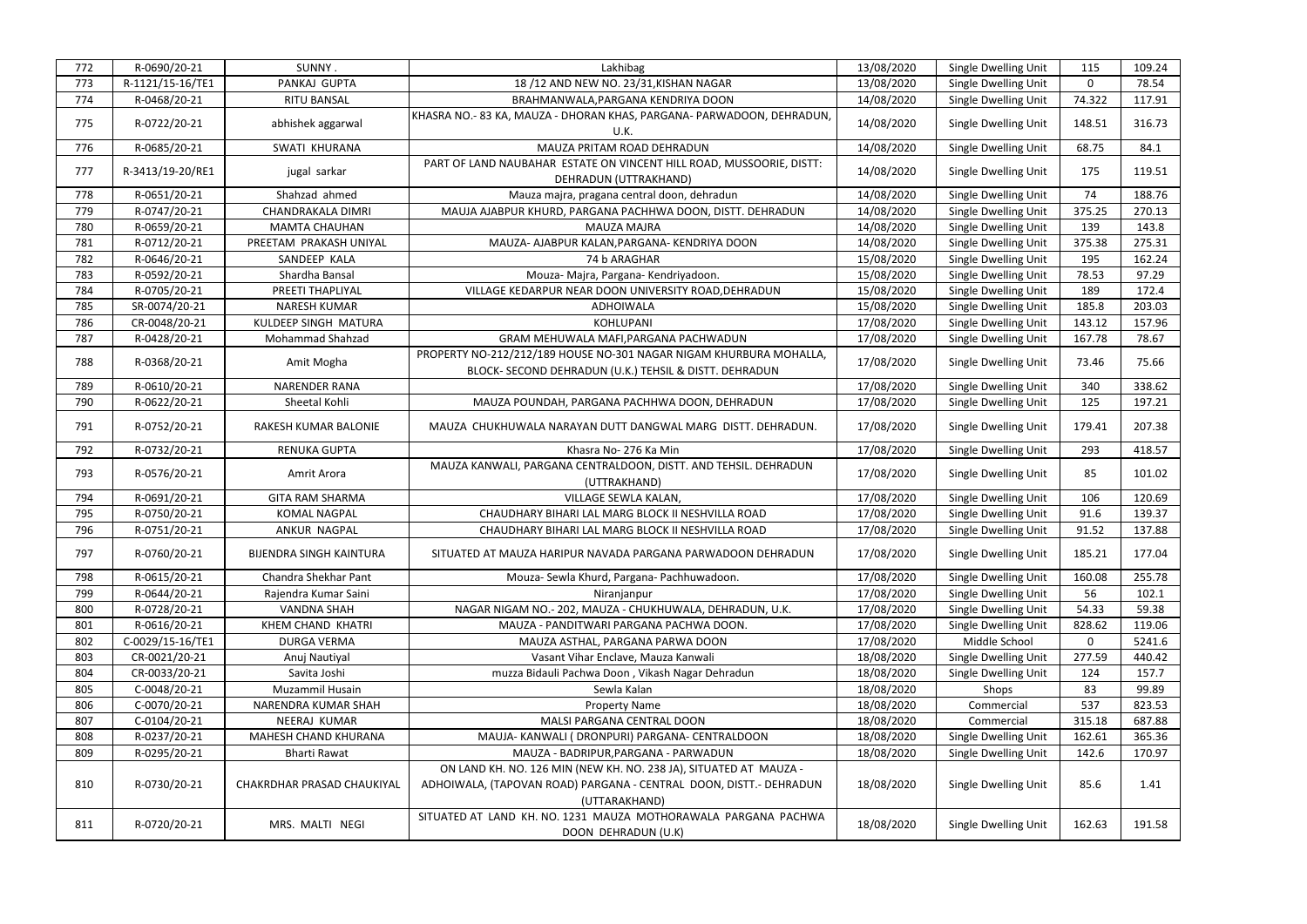| 812 | R-0554/20-21               | MANISHA TRIVEDI                                 | lane no-02, inder baba marg, rajpur road dehradun, dehradun(g.p), chakrata<br>dehradun                                                                                  | 18/08/2020 | Single Dwelling Unit | 250         | 387.3  |
|-----|----------------------------|-------------------------------------------------|-------------------------------------------------------------------------------------------------------------------------------------------------------------------------|------------|----------------------|-------------|--------|
| 813 | R-0512/20-21               | MANORAMA LINGWAL                                | SITUATED AT: KH. NO. 1303 & 1304 VILL. MOTHROWALA, PARGANA KENDRIYA<br>DOON TEHSIL SADAR DUN , DISTT. DEHRADUN                                                          | 18/08/2020 | Single Dwelling Unit | 312         | 185.36 |
| 814 | OC-0735/19-20              | SAROJ KUMARI PATHAK                             | MAUZA KARGI GRANT PARGANA KENDRIYADOON DEHRADUN                                                                                                                         | 18/08/2020 | Shops                | 163.46      | 161.16 |
| 815 | R-0655/20-21               | sumit garg                                      | NAGAR NIGAM PROPERTY NO. 23, ARVIND MARG<br>DISTT. DEHRADUN                                                                                                             | 19/08/2020 | Single Dwelling Unit | 190.7       | 167.1  |
| 816 | R-0633/20-21               | LEKHRAJ SINGH BAGARIYAL                         | khata no. 00032 khasra no. 44, bagral gaon, pargana pachwadoon                                                                                                          | 19/08/2020 | Single Dwelling Unit | 239.32      | 237.01 |
| 817 | R-0745/20-21               | <b>RANJIT SONKER</b>                            | MAUZA JAKHAN, PARGANA KENDRYA DOON.                                                                                                                                     | 19/08/2020 | Single Dwelling Unit | 239.4       | 172.05 |
| 818 | R-0420/20-21               | <b>BINDRA PAINULY</b>                           | MAUZA- NATTHANPUR, PARAGANA - PARWA - DOON, DISTT. - DEHRADUN.<br>(UTTARAKHAND)                                                                                         | 19/08/2020 | Single Dwelling Unit | 316         | 271.29 |
| 819 | R-0742/20-21               | <b>HARISH PANWAR</b>                            | <b>KEDARPUR</b>                                                                                                                                                         | 19/08/2020 | Single Dwelling Unit | 70.26       | 91.78  |
| 820 | R-0741/20-21               | <b>HARISH PANWAR</b>                            | <b>KEDARPUR</b>                                                                                                                                                         | 19/08/2020 | Single Dwelling Unit | 70.26       | 91.78  |
| 821 | R-0619/20-21               | Rituparna bhandari                              | MAUZA MAJARI MAFFI PARGANA - PARWA DOON DISTT. DEHRADUN (U.K.)                                                                                                          | 19/08/2020 | Single Dwelling Unit | 93.52       | 93.42  |
| 822 | R-0714/20-21               | Jaswant Singh Chauhan                           | Mauza Dharampur, Pargana Central-Doon                                                                                                                                   | 19/08/2020 | Single Dwelling Unit | 150.29      | 116.95 |
| 823 | R-0743/20-21               | <b>HARISH PANWAR</b>                            | <b>KEDARPUR</b>                                                                                                                                                         | 19/08/2020 | Single Dwelling Unit | 93.68       | 110.14 |
| 824 | R-0770/20-21               | <b>GANGOTRI DEVI</b>                            | MAUZA NANOORKHEDA, PARGANA PARWA DOON, DEHRADUN.                                                                                                                        | 19/08/2020 | Single Dwelling Unit | 180.6       | 174.55 |
| 825 | R-0767/20-21               | Jagat Singh Martolia                            | Mauza Mothrowala, Pargana Centraldoon                                                                                                                                   | 19/08/2020 | Single Dwelling Unit | 481.78      | 526.53 |
| 826 | R-0800/20-21               | Jalam Devi                                      | KH. NO. 1186, MAUZA MOTHOROWALA, PARGANA CENTRALDOON, DISTT. AND<br>TEHSIL. DEHRADUN (UTTRAKHAND)                                                                       | 19/08/2020 | Single Dwelling Unit | 97.58       | 97.14  |
| 827 | SR-0049/20-21              | Vinod Kumar                                     | House No. 3A, Rajpur Road, Aketa Avenue, Dehradun                                                                                                                       | 19/08/2020 | Single Dwelling Unit | 253.29      | 364.32 |
|     |                            | SMT. JANAK RANI MALHOTRA & SH.                  | AT KHATA NO. 37 (1414 TO 1419 FASLI), FORMING PART OF KHASRA NO. 5 (OLD NO.                                                                                             |            |                      |             |        |
| 828 | $C-0223/13-$<br>14/RE1/TE1 | DINESH MALHOTRA & SH. SANJAY<br><b>MALHOTRA</b> | 9/1) SITUATED IN VILLAGE - BRAHMAWALA, PRAGANA - PARWA DOON, DISTT.<br>DEHRADUN.                                                                                        | 19/08/2020 | Commercial           | $\mathbf 0$ | 512.54 |
| 829 | R-0727/20-21               | POONAM GUPTA                                    | KHASRA NO. 1323 KHA (APPROVED LAYOUT PLOT NO.:-239, DOON PARADISE<br>SAHKARI AVAS SAMITI LTD.) SITUATED AT MAUZA POUNDHA TEHSIL VIKASNAGAR<br><b>DISTRICT DEHRADUN.</b> | 20/08/2020 | Single Dwelling Unit | 149.99      | 270.12 |
| 830 | R-0719/20-21               | Barun Dobhal                                    | MAUZA DEHRAKHAS PARGANA PACHWA DOON DISTT. DEHRADUN (U.K.)                                                                                                              | 20/08/2020 | Single Dwelling Unit | 297.76      | 276    |
| 831 | R-0764/20-21               | Neetu Verma                                     | Mauza Kandoli, Pargana Parwadoon,                                                                                                                                       | 20/08/2020 | Single Dwelling Unit | 99.72       | 116.32 |
| 832 | R-0636/20-21               | <b>MARIYA MURAD</b>                             | KH.NO.-341 KA, MAUZA MAJRA, PARGANA, KENDRIYADUN, TEHSIL & DISTT.<br>DEHRADUN (U.K).,                                                                                   | 20/08/2020 | Single Dwelling Unit | 68.84       | 73.56  |
| 833 | R-0595/20-21               | kiran panwar                                    | mauza banjaravalamafi, pargana central dun                                                                                                                              | 20/08/2020 | Single Dwelling Unit | 127.75      | 104.39 |
| 834 | R-0799/20-21               | kamla                                           | AJABPUR KALAN( SHRISHTI VIHAR)                                                                                                                                          | 20/08/2020 | Single Dwelling Unit | 119         | 134.97 |
| 835 | R-0777/20-21               | RAJPAL SINGH RANA                               | ON LAND KH. NO. 87 GA SITUATED AT MAUZA - KANDOLI, PARGANA - PARWA<br>DOON, DISTT.- DEHRADUN (UTTARAKHAND)                                                              | 20/08/2020 | Single Dwelling Unit | 89.54       | 106.05 |
| 836 | R-0792/20-21               | Savitri Painuly                                 | Mauza-Ajabpur Kalan                                                                                                                                                     | 20/08/2020 | Single Dwelling Unit | 161         | 187.29 |
| 837 | R-0768/20-21               | Priyanka Pandey                                 | Ajabpur Khurd, Pargana Pachhwa Doon                                                                                                                                     | 20/08/2020 | Single Dwelling Unit | 302.49      | 237.43 |
| 838 | R-0682/20-21               | <b>BIRI DEVI</b>                                | SITUATED AT BRAHMANWALA PARGANA KENDRIYA DOON, TEHSIL SADER DISTRICT<br>DEHRADUN.                                                                                       | 20/08/2020 | Single Dwelling Unit | 111         | 116.36 |
| 839 | R-0291/20-21               | <b>KUSUM BADONI</b>                             | MAUJA AJABPUR KALAN                                                                                                                                                     | 20/08/2020 | Single Dwelling Unit | 138.13      | 159.56 |
| 840 | R-0771/20-21               | <b>ABHA SINHA</b>                               | MAUZA MAJRA, PARGANA PCHHWA DOON(CENTRAL DOON)                                                                                                                          | 20/08/2020 | Single Dwelling Unit | 81.78       | 107.02 |
| 841 | R-0458/20-21               | Vini Negi                                       | Dehradun                                                                                                                                                                | 20/08/2020 | Single Dwelling Unit | 153         | 182.38 |
| 842 | R-0339/20-21               | MUKESH KUMAR                                    | MAUZA -AAMWALA UPARLA, PARGANA PARWADOON                                                                                                                                | 20/08/2020 | Single Dwelling Unit | 158.85      | 188.8  |
| 843 | R-0697/20-21               | Amit Kumar                                      | Atten Bagh (Nagar Palika Herbert Pur)                                                                                                                                   | 21/08/2020 | Single Dwelling Unit | 47.76       | 51.49  |
| 844 | R-0439/20-21               | SUSHEELA DEVI                                   | SITUATED AT -VILLAGE AAMWALA TARALA, PARGANA PARWA DOON.DISTT-<br>DEHRADUN                                                                                              | 21/08/2020 | Single Dwelling Unit | 91.54       | 72.84  |
| 845 | R-0794/20-21               | Ritu Gupta                                      | Mauza Niranjan Pur, Pargana Parwadoon                                                                                                                                   | 21/08/2020 | Single Dwelling Unit | 167         | 385.42 |
| 846 | R-0733/20-21               | PARVEEN SINGH                                   | MAUJA BADKOTMAFI KH. NO.-876 DA PARGANA PARWADOON TEHSIL RISHIKESH<br>DISTT.:- DEHRADUN (U.K).                                                                          | 21/08/2020 | Single Dwelling Unit | 92          | 60.34  |
| 847 | R-0846/20-21               | PRAVEEN VASAN                                   | , CIRCULARROAD DALWALA DEHRADUN                                                                                                                                         | 21/08/2020 | Single Dwelling Unit | 448.52      | 120.41 |
| 848 | R-0694/20-21               | Anish Ahmad                                     | 3653, Gram-Nawabgarh, Vikasnagar, Dehradun                                                                                                                              | 21/08/2020 | Single Dwelling Unit | 168.12      | 199.82 |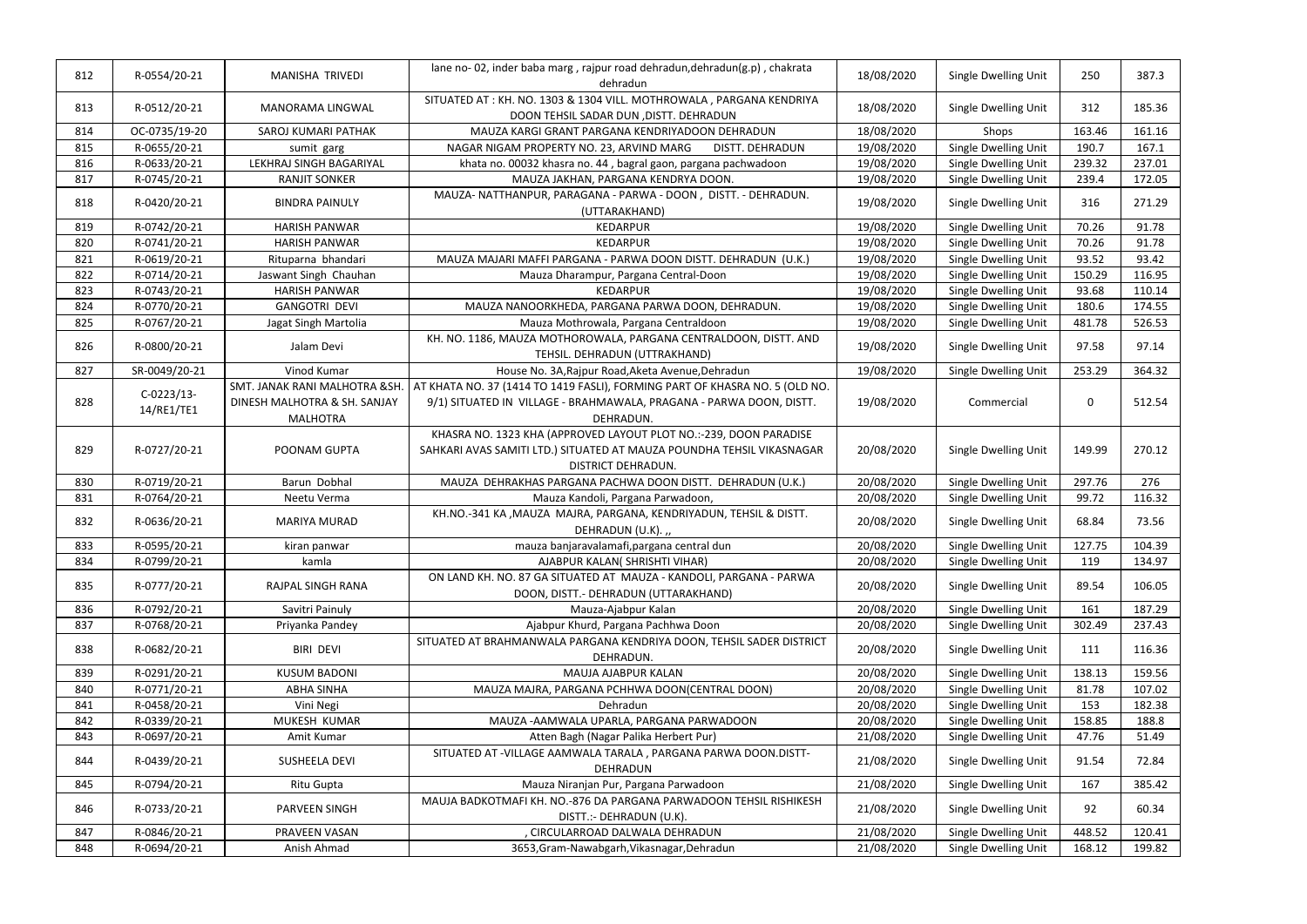| 849 | C-0099/20-21      | MOHD. ILYAS                   | NIRANJANPUR PERGANA CENTRAL DOON                                                                           | 22/08/2020 | Commercial             | 1411.61        | 480          |
|-----|-------------------|-------------------------------|------------------------------------------------------------------------------------------------------------|------------|------------------------|----------------|--------------|
|     |                   | M/S PHOOL CHAND               |                                                                                                            |            |                        |                |              |
| 850 | OR-0786/19-20     | <b>INFRASTRUCTURE PVT LTD</b> | PARGANA PARWADOON                                                                                          | 22/08/2020 | <b>Group Housing</b>   | 8820           | 20535.67     |
|     |                   | (DIRECTOR MR RISHABH GUPTA)   |                                                                                                            |            |                        |                |              |
| 851 | SR-0078/20-21     | Rais Ahmad                    | VILLAGE NIRANJANPUR, PARGANA CENTRAL DOON                                                                  | 22/08/2020 | <b>Group Housing</b>   | 6613.71        | 16673.78     |
| 852 | SR-0637/14-15/TE2 | ARVIND CHAUHAN                | <b>SEWLA KALAN</b>                                                                                         | 22/08/2020 | Single Dwelling Unit   | $\overline{0}$ | 592.9        |
| 853 | R-0696/20-21      | Prashant Jhaba                | Atten Bagh (Under Nagar Palika Parihad Herbert Pur)                                                        | 23/08/2020 | Single Dwelling Unit   | 499            | 303.43       |
| 854 | R-0454/20-21      | Poonam Goyal                  | Khasra no -15, Mauza Bakral                                                                                | 24/08/2020 | Single Dwelling Unit   | 138            | 333.65       |
| 855 | R-0642/20-21      | SHIVLA.                       | MAUZA AJABPUR KHURD, PARGANA PACHHWA DOON, DEHRADUN                                                        | 24/08/2020 | Single Dwelling Unit   | 131            | 148.09       |
| 856 | R-0879/20-21      | <b>Uday Nand Gaur</b>         | Mauja Dhorankhas                                                                                           | 24/08/2020 | Single Dwelling Unit   | 264.77         | 315.37       |
| 857 | R-0801/20-21      | Shaifali Bawri                | Mauza Kaulagarh May Chak Bhoor, Paragna Pachwadoon,                                                        | 24/08/2020 | Single Dwelling Unit   | 428            | 511.79       |
| 858 | R-0825/20-21      | VINOD KUMAR SINGHAL           | MAUZA SEWLA KALAN PARGANA PACHWA DOON DISTT. DEHRADUN                                                      | 24/08/2020 | Single Dwelling Unit   | 56.86          | 43.46        |
| 859 | R-0405/20-21      | SMT. RAJBALA                  | SITUSTED AT MAUZA HARIPUR PARGANA PARAWADOON DISTT DEHRADUN U.K                                            | 24/08/2020 | Single Dwelling Unit   | 138            | 78.9         |
| 860 | R-0467/20-21      | NIRMALA SHARMA                | MAUZA KARGI, PARGANA CENTRAL DOON                                                                          | 24/08/2020 | Single Dwelling Unit   | 125.46         | 181.67       |
| 861 | R-0606/20-21      | rajeev kumar verma            | salan gaon                                                                                                 | 24/08/2020 | Single Dwelling Unit   | 226            | 110.23       |
| 862 | R-0711/20-21      | Deshraj kumar                 | KHASRA NO.- 774, MAUZA - CHALANG, PARGANA- PARWADOON, DEHRADUN, U.K.                                       | 24/08/2020 | Single Dwelling Unit   | 164.99         | 236.61       |
| 863 | R-0809/20-21      | <b>ABHISHEK KUMAR</b>         | SHASTRI NAGAR EXTENSION, MAUZA CHAK AJABPUR KHURD, PARGANA PACHHWA<br>DOON, DEHRADUN.                      | 24/08/2020 | Single Dwelling Unit   | 98.74          | 123.17       |
| 864 | R-0822/20-21      | <b>SUNITA AHUJA</b>           | MAUZA NIRANJANPUR                                                                                          | 24/08/2020 | Single Dwelling Unit   | 145.67         | 359.25       |
| 865 | R-0715/20-21      | KAMANI BARTWAL                | MAUZA AJABPUR KALAN                                                                                        | 24/08/2020 | Single Dwelling Unit   | 137.58         | 122.19       |
| 866 | R-0873/20-21      | monica gera                   | kandoli                                                                                                    | 24/08/2020 | Single Dwelling Unit   | 116.2          | 202.3        |
| 867 | R-0878/20-21      | deepti goyal                  | <b>KARGI GRANT</b>                                                                                         | 24/08/2020 | Single Dwelling Unit   | 249.25         | 185.52       |
| 868 | R-0438/20-21      | <b>MADHU ROY</b>              | SITUATED AT MAUZA DHAURANKHAS, PARGANA PARWADOON, DISTT.- DEHRADUN<br>(UTTARA KHAND).                      | 24/08/2020 | Single Dwelling Unit   | 70             | 143.17       |
| 869 | R-0648/20-21      | CHANDRA PRABHA THAPLIYAL      | MAUZA AJABPUR KHURD, PARGANA KENDRIYA DOON DISTT. DEHRADUN.                                                | 24/08/2020 | Single Dwelling Unit   | 251            | 186.32       |
| 870 | R-0677/20-21      | SHIKHA TIWARI                 | MAUZA NIRANJANPUR                                                                                          | 24/08/2020 | Single Dwelling Unit   | 139            | 229.4        |
| 871 | R-0773/20-21      | SUDHANSHU DIXIT               | MAUZA AAMWALA TARLA, PARGANA PARWA DOON, DEHRADUN.                                                         | 24/08/2020 | Single Dwelling Unit   | 117.93         | 132.78       |
| 872 | R-0805/20-21      | SUNIL DUTT SHARMA             | <b>DHORANKHAS</b>                                                                                          | 24/08/2020 | Single Dwelling Unit   | 134.16         | 334.2        |
| 873 | R-0183/20-21      | <b>HARISH MEHTA</b>           | 92, DEHRADUN ROAD RISHIKESH                                                                                | 24/08/2020 | Single Dwelling Unit   | 167.29         | 288.46       |
| 874 | R-0835/20-21      | Anita Rani                    | mauza Kanwali, Parghana kendriya doon                                                                      | 24/08/2020 | Single Dwelling Unit   | 374            | 210.77       |
| 875 | R-0412/20-21      | JOGINDER LAL SHARMA           | KH NO-1215 KHA, MAUZA DEHRAKHAS, PARGANA CENTRAL DOON DISTT.<br>DEHRADUN (U.K)                             | 24/08/2020 | Single Dwelling Unit   | 188.19         | 374.68       |
| 876 | R-0734/20-21      | <b>CHANDRA DEVI</b>           | KH. NO. 187 MI, SITUATED AT MAUZA BANJARA WALA, PARGANA CENTRALDOON,<br>DISTT.- DEHRADUN (U.K)             | 24/08/2020 | Single Dwelling Unit   | 157.34         | 266.04       |
| 877 | R-0775/20-21      | HIMANSHU RATHORE              | KH. NO. 52 KHA, SITUATED AT MAUZA DANDA DHORAN, PARGANA PARWADOON,<br>DISTT.- DEHRADUN (U.K)               | 24/08/2020 | Single Dwelling Unit   | 86.72          | 103.21       |
| 878 | R-0827/20-21      | AKSHAT AGGARWAL               | MAUZA SEWLA KALAN PARGANA PACHWA DOON DISTT. DEHRADUN.                                                     | 24/08/2020 | Single Dwelling Unit   | 47.18          | 53.7         |
| 879 | R-0717/20-21      | Digvijay Gusain               | Mauja Sewla Kalan, Pragana Pachwadoon, Distt. Dehradun                                                     | 24/08/2020 | Single Dwelling Unit   | 121            | 91.43        |
| 880 | R-0772/20-21      | <b>REENA DEVI</b>             | VILLAGE MITTHI BEHRI, PARGANA PACHHWA DOON, DEHRADUN.                                                      | 24/08/2020 | Single Dwelling Unit   | 142.9          | 88.67        |
| 881 | R-0781/20-21      | UPENDRA BHANDARI              | MAUZA KAULAGARH, MAI CHAK BHUR, PARGANA PACHHWA DOON, DEHRADUN.                                            | 24/08/2020 | Single Dwelling Unit   | 118.9          | $\mathbf{0}$ |
| 882 | R-4024/19-20      | <b>BAL KRISHNA</b>            | KHASRA NO.-9., SITUATED AT-MAUZA CHAI BAGH., KAULAGARH., PARGANA-<br>CENTRALDOON., DIST- DEHRADUN., (U.K.) | 24/08/2020 | Single Dwelling Unit   | 188.27         | 30.3         |
| 883 | R-0539/20-21/RE1  | RAKESH PRASAD JAKHMOLA        | KH. NO. 290 & 291 SITUATED AT VILLAGE NATHANPUR, PARGANA PARVADOON,                                        | 24/08/2020 | Single Dwelling Unit   | 380.52         | 183.86       |
|     |                   |                               | DISTT.- DEHRADUN (U.K)                                                                                     |            |                        |                |              |
| 884 | C-0119/20-21      | MANOJ SINGH PANWAR            | AJABPUR KALAN PARGANA PACHWADOON                                                                           | 25/08/2020 | <b>Filling Station</b> | 900            | 267.46       |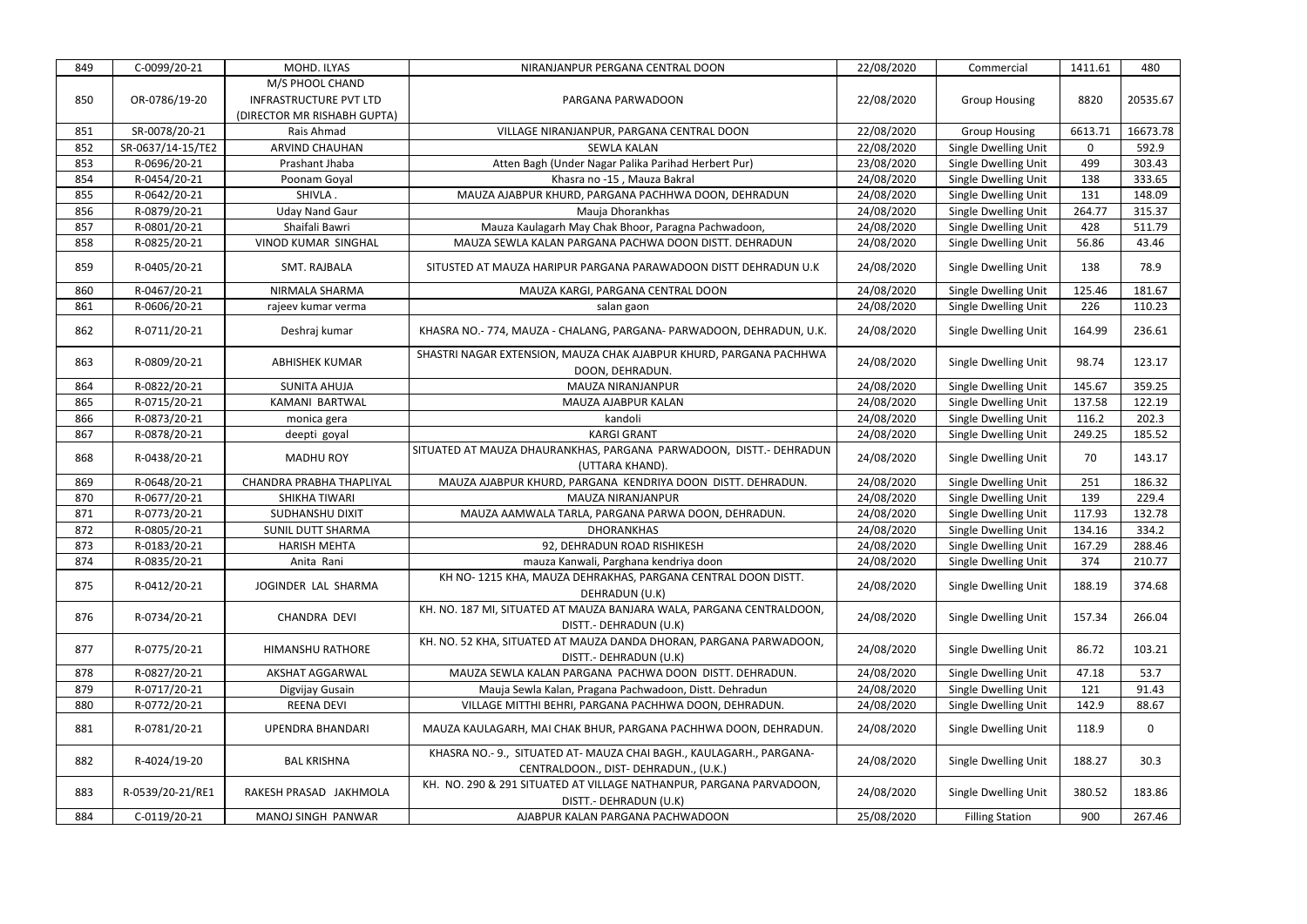| 885 | C-0094/20-21                 | RAJEEV SINGHAL                     | PART OF PLOT NO. 08, MUN.NO.-78 (PART), RAILWAY ROAD, ADARSH NAGAR,<br>MAUZA RISHIKESH, PARGANA PARWADOON TEHSIL RISHIKESH DISTT.- DEHRADUN.                   | 25/08/2020 | Commercial             | 245.91       | 202.26  |
|-----|------------------------------|------------------------------------|----------------------------------------------------------------------------------------------------------------------------------------------------------------|------------|------------------------|--------------|---------|
| 886 | C-2121/19-20                 | Bhanu Pratap Chaudhary             | MATA MANDIR ROAD, AJABPUR KALAN                                                                                                                                | 25/08/2020 | <b>Filling Station</b> | 664          | 110.05  |
| 887 | R-0607/20-21                 | DARSHAN SINGH NEGI                 | OLD KHASRA NO.- 63 & NEW KHASRA NO.- 138 MIN., MAUZA-MAJRI MAFI,<br>PARGANA- PARWADOON, DEHRADUN, U.K.                                                         | 25/08/2020 | Single Dwelling Unit   | 230          | 449.41  |
| 888 | R-0821/20-21                 | MOUMITA SHARMA                     | VILLAGE - CHALANG, PARGANA - PARWADOON, DISTT- DEHRADUN                                                                                                        | 25/08/2020 | Single Dwelling Unit   | 195.15       | 246.13  |
| 889 | R-0482/20-21/RE1             | <b>TENZIN KUNCHOK</b>              | VILLAGE- BALUWALA, PARGANA-, PACHHWADOON                                                                                                                       | 25/08/2020 | Single Dwelling Unit   | 169.54       | 144.93  |
| 890 | R-0819/20-21                 | <b>NEETA NEGI</b>                  | KHARA NO 67 KA                                                                                                                                                 | 25/08/2020 | Single Dwelling Unit   | 180          | 197.68  |
| 891 | R-0831/20-21                 | <b>KAMLA SINGH</b>                 | MAUZA-SAHASPUR, PARGANA- PACHHWADOON,                                                                                                                          | 25/08/2020 | Single Dwelling Unit   | 112.95       | 62.66   |
| 892 | R-0883/20-21                 | Arvind Kumar                       | Mauja Balawala                                                                                                                                                 | 25/08/2020 | Single Dwelling Unit   | 120.4        | 112.36  |
| 893 | R-0785/20-21                 | viktar.                            | 168(225 mi, 226 kha mi, Enfildgrant, Dakpather, Dehradun                                                                                                       | 25/08/2020 | Single Dwelling Unit   | 74.4         | 90.28   |
| 894 | R-0815/20-21                 | Vandana Gulati                     | 2876, Enfild grant, Rasoolpur, Vikasnagar, Dehradun                                                                                                            | 25/08/2020 | Single Dwelling Unit   | 188.41       | 179.68  |
| 895 | R-0555/20-21                 | MANJU DEVI                         | MAUZA RAIPUR PARGANA PARWADOON DEHRADUN                                                                                                                        | 25/08/2020 | Single Dwelling Unit   | 127.92       | 138.86  |
| 896 | R-0142/20-21                 | DEVPAL CHAWLA                      | private plot no - 22, Ganganagar                                                                                                                               | 25/08/2020 | Single Dwelling Unit   | 266          | 302.66  |
| 897 | R-0369/20-21                 | Neelam Bist                        | KHASRA NO. 799 MIN & 801 MIN, 808, MOUJA CHALLANG, SAHASTRADHARA<br>ROAD, PARGANA PARWADOON, DISTT. DEHRADUN.                                                  | 25/08/2020 | Single Dwelling Unit   | 478          | 328.07  |
| 898 | R-0666/20-21                 | SUNIL KUMAR SHARMA                 | <b>KULHAN MANSINGH</b>                                                                                                                                         | 25/08/2020 | Single Dwelling Unit   | 303.11       | 469.85  |
| 899 | SR-0082/20-21                | <b>KRISHNA DEVI</b>                | DHARMPUR MATAMANDIR ROAD                                                                                                                                       | 25/08/2020 | Single Dwelling Unit   | 564.36       | 455.58  |
| 900 | CR-0956/19-20                | Kusum Sharma                       | KH. NO.- 574 KA, NAGAR NIGAM KH. NO. 92 /231/1, MAUZA - AJABPUR KALAN,<br>PARGANA - CENTRAL DOON, DISTT. - DEHRADUN, (U.K.)                                    | 26/08/2020 | Single Dwelling Unit   | 89.15        | 88.5    |
| 901 | CR-0084/20-21                | ARUN KUMAR SINGH                   | MAUZA-DANDA LAKHAUND                                                                                                                                           | 26/08/2020 | Single Dwelling Unit   | 152          | 235.98  |
| 902 | C-0086/20-21                 | <b>KESHAV SOIN</b>                 | MUNICIPAL NO. 4 NAVDEV SHASTRI MARG                                                                                                                            | 26/08/2020 | Shops                  | 1178         | 2435.97 |
| 903 | R-0190/20-21/RE1             | <b>ABHISHEK SHARMA</b>             | MAUZA NATHANPUR PARGANA PARWADOON                                                                                                                              | 26/08/2020 | Single Dwelling Unit   | 120          | 99.15   |
| 904 | R-0787/20-21                 | <b>ANITA SINGH</b>                 | SITUATED AT KH NO. 238 MIN, 239MIN, 240MIN NEW NO. 346 GHA, 359 GHA, 358<br>TA. MAUZA SEWLAN KALAN PARGANA PACHWA DOON DISTT DEHRADUN<br><b>UTTRAKHAND</b>     | 26/08/2020 | Single Dwelling Unit   | 222.01       | 260.31  |
| 905 | R-0887/20-21                 | Jasleen kaur ahuja                 | MAUZA KADARPUR PARGANA CENTRAL DOON DISTT. DEHRADUN                                                                                                            | 26/08/2020 | Single Dwelling Unit   | 77.33        | 92.48   |
| 906 | R-0886/20-21                 | Tajinder pal kaur                  | MAUZA KADARPUR PARGANA CENTRAL DOON DISTT. DEHRADUN (U.K.)                                                                                                     | 26/08/2020 | Single Dwelling Unit   | 77.33        | 92.48   |
| 907 | R-0857/20-21                 | sushil negi                        | ajabpur khurd                                                                                                                                                  | 26/08/2020 | Single Dwelling Unit   | 92.44        | 92.19   |
| 908 | R-0814/20-21                 | SHYAM SINGH                        | KHASRA NO. 85 MIN, SITUATED AT MAUZA PANDITWARI MAFI,<br>PARGANA<br>CENTRAL DOON, DIST. DEHRADUN, UTTRAKHAND                                                   | 26/08/2020 | Single Dwelling Unit   | 313.53       | 138.89  |
| 909 | R-0756/20-21                 | <b>SUNEETA BIST</b>                | AT - KHATA KHATONI NO. - 00857                                                                                                                                 | 26/08/2020 | Single Dwelling Unit   | 270.82       | 180.94  |
| 910 | R-0888/20-21                 | Jasvinder singh ahuja              | MAUZA KADARPUR PARGANA CENTRAL DOON DISTT.DEHRADUN (U.K.)                                                                                                      | 26/08/2020 | Single Dwelling Unit   | 77.33        | 92.48   |
| 911 | R-0754/20-21                 | RAVINDRA THAPLIYAL                 | PROPOSED SINGLE RESIDENTIAL HOUSE PLAN OF MR. RAVINDRA THAPLIYAL S/O MR.<br>SACHIDA NAND THAPLIYAL SITUATED AT KH. NO. 1795KA, MAUZA AJABPUR KALAN,<br>PARGANA | 26/08/2020 | Single Dwelling Unit   | 180.99       | 199.66  |
| 912 | SR-0060/20-21                | <b>SUMAN PRAKASH RATURI</b>        | SITUATED AT MAUZA BADRIPUR,                                                                                                                                    | 26/08/2020 | Single Dwelling Unit   | 217.47       | 173.49  |
| 913 | 1645/41/A.M./2006-<br>07/TE1 | Sheikh Danish Ahmed                | Mauza Kanswali Kothri, Pragana Pachwadoon, Tehsil Vikasnagar, Dist. Dehradun                                                                                   | 26/08/2020 | <b>Community Hall</b>  | $\mathbf{0}$ | 3509    |
| 914 | C-0057/20-21                 | <b>Vishal Anand</b>                | Kh. no. 290 kha, Sevla Kalan                                                                                                                                   | 27/08/2020 | Commercial             | 141.41       | 164.49  |
| 915 | C-2492/19-20                 | Dr. Kranti Nanda                   | Canal Road, Dehradun                                                                                                                                           | 27/08/2020 | <b>Nursing Home</b>    | 1000         | 1408.13 |
| 916 | C-0087/20-21                 | taranpreet singh                   | PROPERTY NO. 4-A, (MUNICIPAL NO. 478/330) RACE COURSE DEHRADUN,<br>UTTARAKHAND.248001                                                                          | 27/08/2020 | Commercial             | 197          | 342.17  |
| 917 | R-0740/20-21                 | <b>SURENDRA MOHAN &amp; OTHERS</b> | <b>BADRIPUR</b>                                                                                                                                                | 27/08/2020 | <b>Group Housing</b>   | 2960         | 8131.89 |
| 918 | R-0755/20-21                 | VINOD PRASAD THAPLIYAL             | MAUZA KEDARPUR, PARGANA CENTRAL DOON, DEHRADUN.                                                                                                                | 27/08/2020 | Single Dwelling Unit   | 142.19       | 212.86  |
| 919 | R-0757/20-21                 | <b>RAGHBIR SINGH</b>               | MAUZA DEHRAKHAS, PARGANA CENTRALDOON                                                                                                                           | 27/08/2020 | Single Dwelling Unit   | 74           | 90.66   |
| 920 | R-0855/20-21                 | JYOTI MALHOTRA                     | KHASRA NO.- 14 GA MIN. & KHASRA NO.- 21 MIN., MAUZA-KANDOLI, PARGANA-<br>PARWADOON, DEHRADUN, U.K.                                                             | 27/08/2020 | Single Dwelling Unit   | 185          | 227.37  |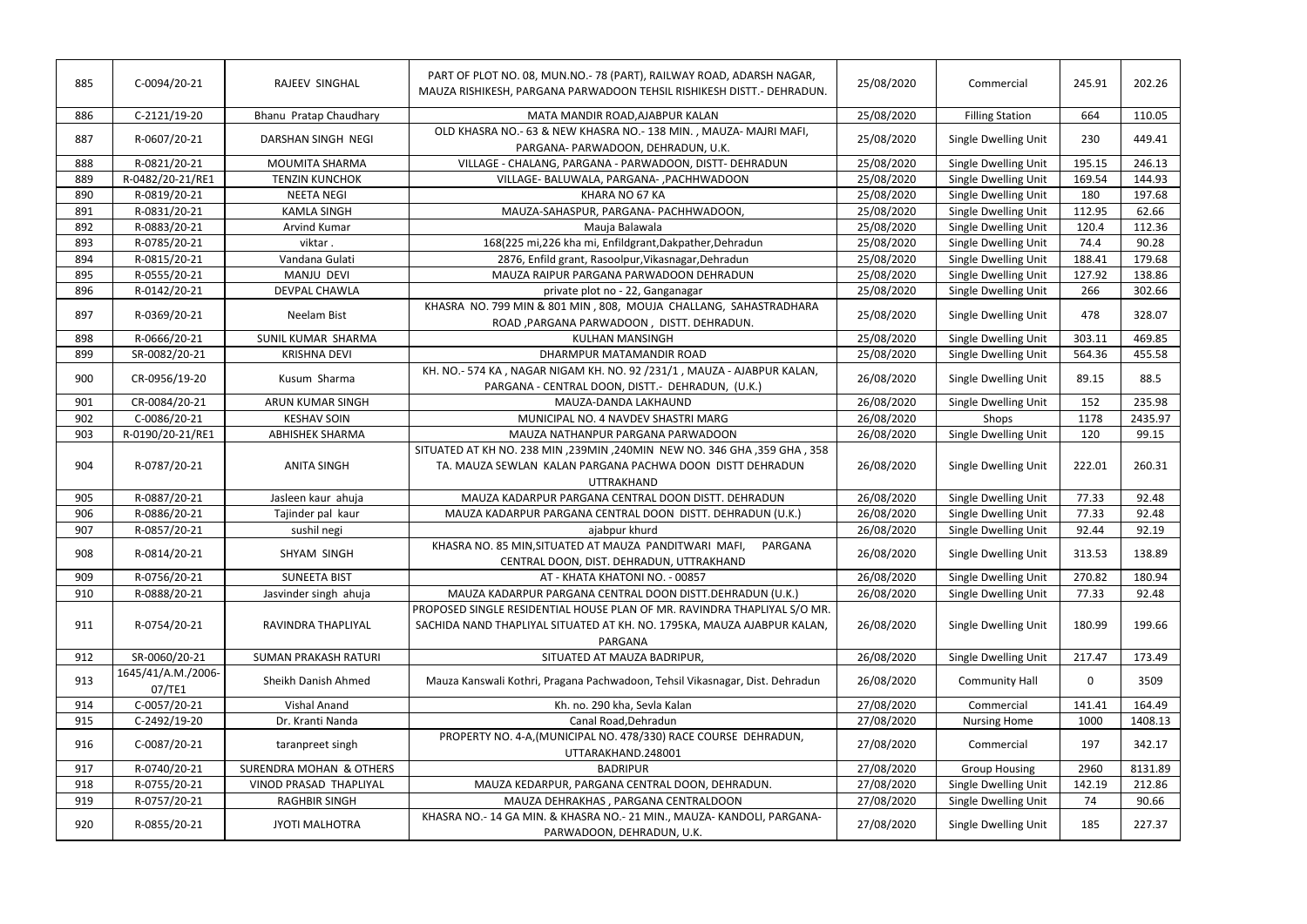| 921        | R-0731/20-21                 | Puran Singh                      | KH. NO.1162KA., SITUATED AT MAUZA NATHANPUR, PARGANA PARWADOON, DIST.<br>DEHRADUN.                                                                                                                        | 27/08/2020               | Single Dwelling Unit                         | 188              | 160.98           |
|------------|------------------------------|----------------------------------|-----------------------------------------------------------------------------------------------------------------------------------------------------------------------------------------------------------|--------------------------|----------------------------------------------|------------------|------------------|
| 922        | R-0862/20-21                 | <b>VINAY KUMAR</b>               | mauza niranjanpur                                                                                                                                                                                         | 27/08/2020               | Single Dwelling Unit                         | 147.1            | 359.25           |
| 923        | SR-0038/20-21                | <b>KRS Infrastructures</b>       | Mauza Dharampur, Pargana Pachwadoon,                                                                                                                                                                      | 27/08/2020               | <b>Group Housing</b>                         | 4227.07          | 8483.07          |
| 924        | R-0627/20-21                 | SONAL CHAUHAN                    | KH.NO. 157 KA, MAUJA- JOHRI, PARGANA -PACHWADOON.                                                                                                                                                         | 28/08/2020               | Single Dwelling Unit                         | 157              | 183.76           |
| 925        | R-0824/20-21                 | JYOTI.                           | NEW KHASRA NO:- 507 DA & OLD KHASRA NO.430, MUAZA- SEWLA KALAN,<br>PARGANA- PACHWADOON, DISTRICT- DEHRADUN, U.K.                                                                                          | 28/08/2020               | Single Dwelling Unit                         | 134.15           | 115.37           |
| 926        | R-0868/20-21                 | Poonam Basnet                    | sewala kalan                                                                                                                                                                                              | 28/08/2020               | <b>Single Dwelling Unit</b>                  | 124.76           | 188.97           |
| 927        | R-0702/20-21                 | <b>ANAND RAWAT</b>               | KHATA NO. 780                                                                                                                                                                                             | 28/08/2020               | Single Dwelling Unit                         | 95               | 94.44            |
| 928        | R-0867/20-21                 | SAROJ SHARMA                     | KHASRA NO.-492 KA, MAUZA - TARLA NAGAL, PARGANA - PARWADOON,<br>DEHRADUN, U.K.                                                                                                                            | 28/08/2020               | <b>Single Dwelling Unit</b>                  | 116.54           | 204.62           |
| 929        | R-0423/20-21                 | Laltesh Saini                    | Mauja Ajabpur Kalan, Pargana Centraldun, Distt. dehradun                                                                                                                                                  | 28/08/2020               | Single Dwelling Unit                         | 122              | 98.1             |
| 930        | R-0763/20-21                 | SAVITRI DUMKA                    | KH NO 208, MAUZA KAULAGARH MAI CHAK BHOOR PARGANA CENTRAL DOON DISTT<br><b>DEHRADUN</b>                                                                                                                   | 28/08/2020               | Single Dwelling Unit                         | 83.61            | 61.12            |
| 931        | R-0782/20-21                 | <b>SURENDRA MOHAN</b>            | SITUATED AT VILLAGE SEWLA KALAN, PARGANA CENTRAL DOON DISTT. DEHRADUN                                                                                                                                     | 28/08/2020               | <b>Single Dwelling Unit</b>                  | 180.1            | 232.16           |
| 932        | R-0748/20-21                 | <b>SURESH CHANDRA</b>            | <b>WEST HOPE TOWN</b>                                                                                                                                                                                     | 28/08/2020               | Single Dwelling Unit                         | 191              | 10.72            |
| 933        | R-0902/20-21                 | <b>VIPIN MAITHANI</b>            | mauza ajabpur kala pargana central doon dehradun                                                                                                                                                          | 28/08/2020               | Single Dwelling Unit                         | 150              | 162.42           |
| 934        | R-0918/20-21                 | Ritu Chauhan                     | PLOT NO. 365, BLOCK-D, PANACHE VALLEY, BEARING PART AND PARCEL OF KH.<br>NO.42 KA MIN, VILLAGE SONDHOWALI DHORAN, SAHASTRADHARA ROAD, PARGANA<br>PARWADOON, TEHSIL/ SADAR & DISTT. DEHRADUN. (UTTRAKHAND) | 28/08/2020               | Single Dwelling Unit                         | 139.94           | 206.79           |
| 935        | R-0585/20-21                 | Vipin Singhal                    | MAUZA SEWLA KALAN                                                                                                                                                                                         | 28/08/2020               | Single Dwelling Unit                         | 98.5             | 106.53           |
| 936        | R-0527/20-21                 | <b>VINOD SHANKER SUNDRIYAL</b>   | MAUJA KANWALI                                                                                                                                                                                             | 29/08/2020               | Single Dwelling Unit                         | 227              | 23               |
| 937        | R-0788/20-21                 | ARPIT GARGARG                    | KH.NO. 20 MIN, MAUZA CHAIBAGH, KAULAGARH                                                                                                                                                                  | 29/08/2020               | Single Dwelling Unit                         | 594.56           | 434.96           |
| 938        | R-0865/20-21                 | <b>MRIDULA MITTAL</b>            | <b>GARHI</b>                                                                                                                                                                                              | 29/08/2020               | Single Dwelling Unit                         | 177.6            | 266.08           |
| 939        | R-0765/20-21                 | <b>MANPREET SINGH</b>            | MAUZA DEHRAKHAS, PARGANA CENTRALDOON                                                                                                                                                                      | 30/08/2020               | Single Dwelling Unit                         | 74               | 90.7             |
| 940        | R-0804/20-21                 | PREMJEET KAUR                    | MAUZA BRAHMANWALA PARGANA KENDRIYA DOON DISTT. DEHRADUN.                                                                                                                                                  | 30/08/2020               | Single Dwelling Unit                         | 44.6             | 61.44            |
| 941        | R-0877/20-21                 | RAJIV ANAND & AMAN CHADDHA       | SITUATED AT MAUZA DANADANURIWALA PARGANA PACHWADOON TEHSIL & DISTT<br>DEHRADUN U.K                                                                                                                        | 30/08/2020               | Single Dwelling Unit                         | 107.92           | 221.48           |
| 942        | R-0790/20-21                 | SANJAY KUQSAL                    | KHASRA NO. 34-Ka SITUATED AT VILLAGE AAMWALA UPARLA, PARGANA PARWA<br>DOON, TEHSIL SADAR, DISTT. DEHRADUN, UTTARAKHAND                                                                                    | 30/08/2020               | Single Dwelling Unit                         | 135.45           | 179.32           |
| 943        | R-0894/20-21                 | MRS - SHAHNAJ                    | MAUZA MAJRA, PARGANA KENDRIYADOON, DISTT - DEHRADUN, UTTARAKHAND.                                                                                                                                         | 30/08/2020               | Single Dwelling Unit                         | 115.98           | 65.8             |
| 944        | R-0930/20-21                 | SUMITRA DEVI MARASINI            | NEW KHASRA NO.-815 CHA. MIN. & OLD KHASRA NO.-580 MIN., MAUZA-MAJRA,<br>PARGANA-KENDRIYADOON, DEHRADUN, U.K.                                                                                              | 30/08/2020               | Single Dwelling Unit                         | 118.09           | 111.63           |
| 945        | R-0789/20-21                 | MEENAL KUQSAL                    | KHASRA NO. 34-Ka SITUATED AT VILLAGE AAMWALA UPARLA, PARGANA PARWA<br>DOON, TEHSIL SADAR, DISTT. DEHRADUN, UTTARAKHAND                                                                                    | 30/08/2020               | Single Dwelling Unit                         | 115.38           | 193.37           |
| 946        | R-0893/20-21                 | SMT - NEEMA VERMA                | MAUZA DANDA NOORIWALA, PARGANA PARWADOON, DISTT - DEHRADUN,<br>UTTARAKHAND.                                                                                                                               | 30/08/2020               | Single Dwelling Unit                         | 188              | 180.79           |
| 947        | R-0828/20-21                 | SUNITA NEGI                      | KHASRA NO. 52 KHA, MAUZA DANDA DHORAN, PARGANA PARWADOON                                                                                                                                                  | 30/08/2020               | Single Dwelling Unit                         | 130              | 114.35           |
| 948        | C-2474/19-20                 | ABDUL SIDDIQUE                   | MAUZA ADHOIWALA, PARGANA -PARWADOON                                                                                                                                                                       | 31/08/2020               | <b>Commercial Mixed Use</b>                  | 214              | 49.55            |
| 949        | C-0093/20-21                 | MANWAR SINGH GUSAIN              | MAUZA-KISHANPUR, PARGANA CENTRALDOON DISTRICT DEHRADUN<br>(UTTARAKHAND).                                                                                                                                  | 31/08/2020               | Commercial                                   | 175.29           | 75.1             |
| 950        | C-0091/20-21                 | <b>PUNIT GUPTA</b>               | RASULPUR(NAGAR PALIKA PARISHAD-VIKASNAGAR), ANNFIELD GRANT                                                                                                                                                | 31/08/2020               | Commercial                                   | 197.95           | 198.7            |
| 951        |                              |                                  |                                                                                                                                                                                                           |                          |                                              |                  |                  |
|            | C-2479/19-20                 | MUSARRAT JAHAN                   | MAUZA CENTERAL HOPE TOWN                                                                                                                                                                                  | 31/08/2020               | Service Industry                             | 324.19           | 276.01           |
| 952        | C-0092/20-21                 | Padam Singh                      | Mauja Kanharwala                                                                                                                                                                                          | 31/08/2020               | Shops                                        | 320              | 456.12           |
| 953<br>954 | R-0841/20-21<br>R-0889/20-21 | Shmshad Ahmed<br>Renuka Nautiyal | Sahas Pur<br>MAUZA SEWLA KALAN                                                                                                                                                                            | 31/08/2020<br>31/08/2020 | Single Dwelling Unit<br>Single Dwelling Unit | 150.78<br>266.62 | 184.56<br>240.39 |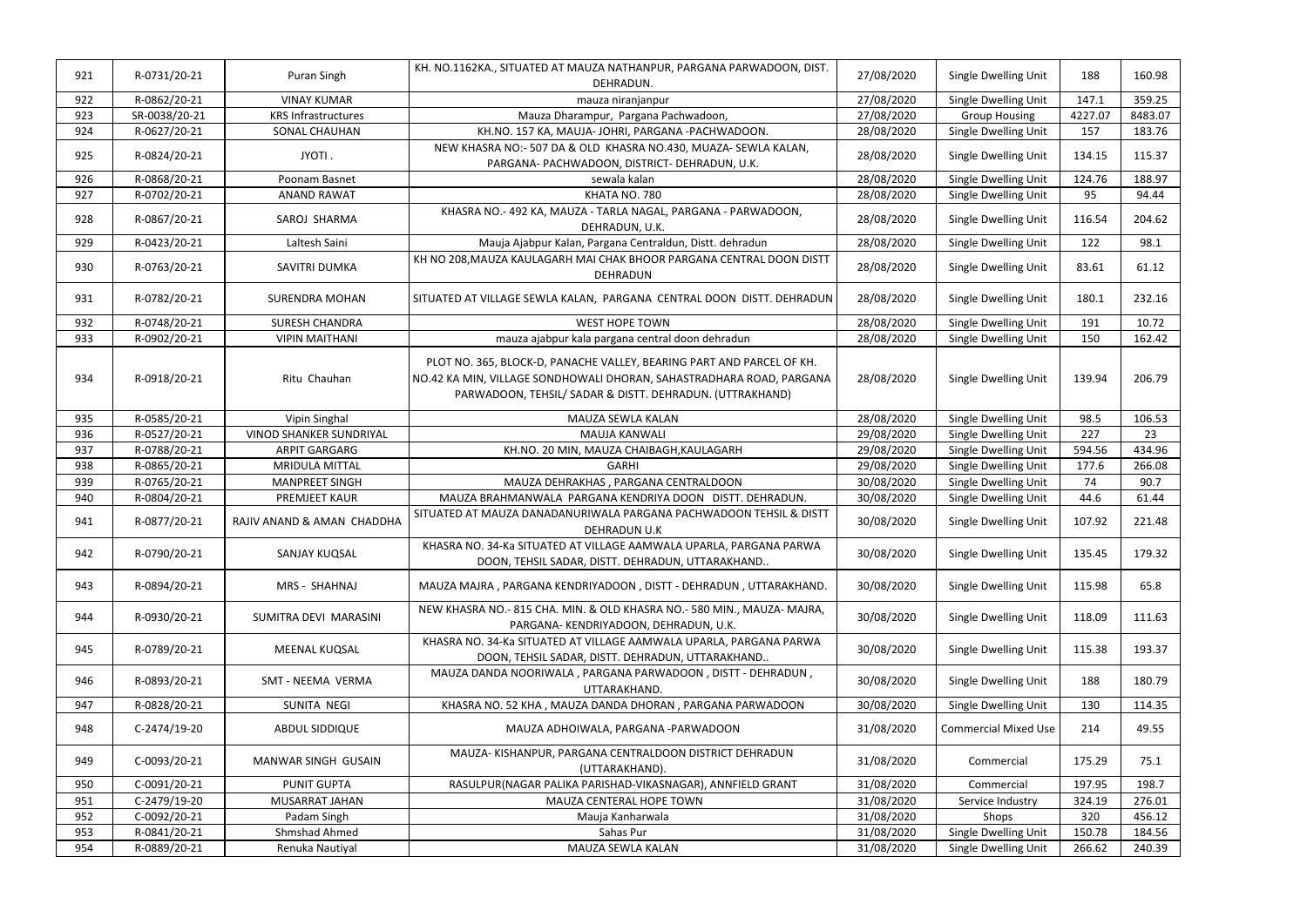| 955 | R-0844/20-21  | <b>SUNIL CHAUHAN</b>                                                               | KH. NO. 208 MAUZA KAULAGARH MAI CHAK BHOOR, PARGANA CENTRAL DOON,<br>DISTT. DEHRADUN.                          | 31/08/2020 | Single Dwelling Unit | 83.92   | 104.32       |
|-----|---------------|------------------------------------------------------------------------------------|----------------------------------------------------------------------------------------------------------------|------------|----------------------|---------|--------------|
| 956 | R-0853/20-21  | Nardev singh payal                                                                 | <b>MAUZA - PONDHA</b>                                                                                          | 31/08/2020 | Single Dwelling Unit | 150     | 186.22       |
| 957 | R-0921/20-21  | ROHIT GOYAL                                                                        | <b>KHURBURA MOHALLA</b>                                                                                        | 31/08/2020 | Single Dwelling Unit | 144.14  | 137.4        |
| 958 | R-0786/20-21  | AKSHAYA WASU                                                                       | MUNICIPAL NO. 17A TEG BAHADUR ROAD, KHASRA NO 327 AND 362 DALANWALA,<br><b>DEHRADUN</b>                        | 31/08/2020 | Single Dwelling Unit | 1017.28 | 1040.81      |
| 959 | OC-0733/19-20 | M/s Bindlas Engineers & Builders<br>Pvt Ltd , Kamla Palace (Manish<br>Agarwal, MD) | Vill. Kanwali, Pargana Central Doon                                                                            | 31/08/2020 | Hotel                | 855.03  | 1464         |
| 960 | R-2354/19-20  | <b>GAGAN UPPAL</b>                                                                 | NAGAR PALIKA PLOT NO. 247/246, HARIDWAR ROAD, RISHIKESH                                                        | 01/09/2020 | Single Dwelling Unit | 125     | 160.22       |
| 961 | R-0850/20-21  | <b>DEEPAK DHARNA</b>                                                               | KHASRA NO.- 285 MIN, MAUZA- JAKHAN (DOON VIHAR), DISTRICT- DEHRADUN, U.K.                                      | 01/09/2020 | Single Dwelling Unit | 83.64   | $\mathbf{0}$ |
| 962 | R-0716/20-21  | NEELAM AGARWAL                                                                     | VILLAGE JOHADI, PARGANA CENTRAL DOON, DISTT. DEHRADUN                                                          | 01/09/2020 | Single Dwelling Unit | 1953    | 778.94       |
| 963 | R-0808/20-21  | PREM RANJAN KUMAR                                                                  | SITUATED AT VILLAGE KANWALI (DWARIKAPURI COLONY),                                                              | 01/09/2020 | Single Dwelling Unit | 137.08  | 295.09       |
| 964 | SR-0073/20-21 | Girish Juyal                                                                       | LAND KH. NO. 401 PART 402 & 403 PART HATHIBARKALA PARGANA KENDRIYA DOON<br>DEHRADUN, DISTT DEHRADUN UTTRAKHAND | 01/09/2020 | Single Dwelling Unit | 334     | 55.29        |
| 965 | R-0738/20-21  | Ravi kant upadhayay                                                                | Mauza jhajra, pragana prawa doon, dehradun                                                                     | 02/09/2020 | Single Dwelling Unit | 185.87  | 289.1        |
| 966 | C-0072/20-21  | SAMIT MEHTA AND SIMRAN<br><b>CHAWLA</b>                                            | MAUZA NATTHANPUR                                                                                               | 03/09/2020 | <b>Nursing Home</b>  | 990     | 1269.6       |
| 967 | R-0898/20-21  | <b>USHA LINGWAL</b>                                                                | SITUATED AT: KH. NO. 170 kha, (OLD- 100 MI) MAUZA KEDARPUR, PARGANA<br>CENTRAL DOON, DISTT. DEHRADUN           | 03/09/2020 | Single Dwelling Unit | 115     | 285.93       |
| 968 | R-0802/20-21  | Shuruti Singhal                                                                    | Mouza- Niranjanpur, Pargana- Kendriyadoon.                                                                     | 03/09/2020 | Single Dwelling Unit | 83      | 194          |
| 969 | R-0885/20-21  | Hemant Kumar                                                                       | Mouza- Kanwali, Pargana- Kendriyadoon.                                                                         | 03/09/2020 | Single Dwelling Unit | 111     | 257.82       |
| 970 | R-0901/20-21  | <b>PARAS GUPTA</b>                                                                 | MAUZA DANDA DHORAN PARGANA PARWA DOON DISTT. DEHRADUN.                                                         | 03/09/2020 | Single Dwelling Unit | 364     | 399.96       |
| 971 | R-0574/20-21  | <b>BANSI LAL GULATI</b>                                                            | NAGAR NIGAM PROPERTY NO.- 260/260, KARANPUR, DEHRADUN, U.K.                                                    | 03/09/2020 | Single Dwelling Unit | 85      | 92.26        |
| 972 | R-0864/20-21  | ANIL SINGH                                                                         | MAUZA - BULAKIWALA                                                                                             | 03/09/2020 | Single Dwelling Unit | 175.65  | 129.41       |
|     |               |                                                                                    | KHASRA NO. 1367 MIN, MAUJA - DEHRA KHAS, PARGANA - CENTRAL DOON, DISTT. -                                      |            |                      |         |              |
| 973 | R-0852/20-21  | Manisha Rastogi                                                                    | DEHRADUN (U.K.)                                                                                                | 03/09/2020 | Single Dwelling Unit | 89.89   | 41.36        |
| 974 | R-0816/20-21  | Rakesh Kumar                                                                       | MAUZA HANSUWALA, PARGANA PARWADOON, DOIWALA                                                                    | 03/09/2020 | Single Dwelling Unit | 239     | 262.32       |
| 975 | R-0851/20-21  | Sangeeta Ghai                                                                      | KH. NO. 130 PLOT NO. 4-A, MAUZA KANWALI (HARI VIHAR) PARGANA -<br>CENTRALDOON TEHSIL- AND DISTT - DEHRADUN     | 03/09/2020 | Single Dwelling Unit | 188.12  | 426.32       |
| 976 | R-0875/20-21  | <b>GAJENDRA SINGH GAHLOT &amp;</b><br><b>OTHERS</b>                                | KANWALI ENGINEERS ENCLAVE PHASE-1                                                                              | 03/09/2020 | Single Dwelling Unit | 4202    | 1026.7       |
| 977 | R-0641/20-21  | <b>HARISH KESTWAL</b>                                                              | AT - KHATA NO. 436                                                                                             | 03/09/2020 | Single Dwelling Unit | 68.33   | 52.22        |
| 978 | R-0859/20-21  | YASHIKA BISHT                                                                      | AAMWALA TARLA, (LANE NO. 5, TAPOVAN ENCLAVE) PARGANA PARWA DOON,<br>DEHRADUN, UTTARAKHAND                      | 03/09/2020 | Single Dwelling Unit | 380     | 41.6         |
| 979 | R-0925/20-21  | Dinesh Mishra And Seeta Mishra                                                     | SITUATED AT MAUZA PROP- NO- 43/1 JAKHAN GAUN RAJPUR ROAD , DEHRADUN                                            | 03/09/2020 | Single Dwelling Unit | 73.16   | 78.68        |
| 980 | R-0774/20-21  | Amita Bali                                                                         | Mauza- Arcadia Grantt                                                                                          | 03/09/2020 | Single Dwelling Unit | 139     | 135.57       |
| 981 | R-0803/20-21  | Vaibhav Singhal                                                                    | Mouza- Niranjanpur, Pargana- Kendriyadoon.                                                                     | 03/09/2020 | Single Dwelling Unit | 85      | 196.9        |
| 982 | R-0391/20-21  | <b>NEERAJ DUHOON</b>                                                               | HOUSE AT NIRANJANPUR                                                                                           | 03/09/2020 | Single Dwelling Unit | 172     | 343.35       |
| 983 | R-0832/20-21  | ashok kumar thapliyal                                                              | kedarpur                                                                                                       | 03/09/2020 | Single Dwelling Unit | 105.05  | 186.46       |
| 984 | R-0563/20-21  | SANGITA RANI                                                                       | situated at Idgaah prakash nagar dehradun                                                                      | 03/09/2020 | Single Dwelling Unit | 180     | 65.94        |
| 985 | R-0678/20-21  | PRADEEP KUMAR VERMA                                                                | <b>SEYAD MOHALLA</b>                                                                                           | 03/09/2020 | Single Dwelling Unit | 151     | 216.62       |
| 986 | SR-0070/20-21 | PARMA NAND KALA                                                                    | PREMPURMAFI DEHRADUN                                                                                           | 03/09/2020 | Single Dwelling Unit | 190     | 75.81        |
| 987 | SR-0053/20-21 | SHAMBHU PRASAD ISTWAL                                                              | MAUZA AJABPUR KHURD PARGANA PARWA DOON                                                                         | 03/09/2020 | Single Dwelling Unit | 212     | 253.58       |
| 988 | C-0118/20-21  | SARDAR BIMAL DEEP SINGH &<br><b>OTHERS</b>                                         | <b>JAKHAN</b>                                                                                                  | 07/09/2020 | Commercial           | 644     | 1511.97      |
| 989 | C-0083/20-21  | HARI MOHAN GUPTA                                                                   | MAUZA KANWALI, PARGANA CENTRAL DOON                                                                            | 07/09/2020 | Shops                | 394.57  | 484.69       |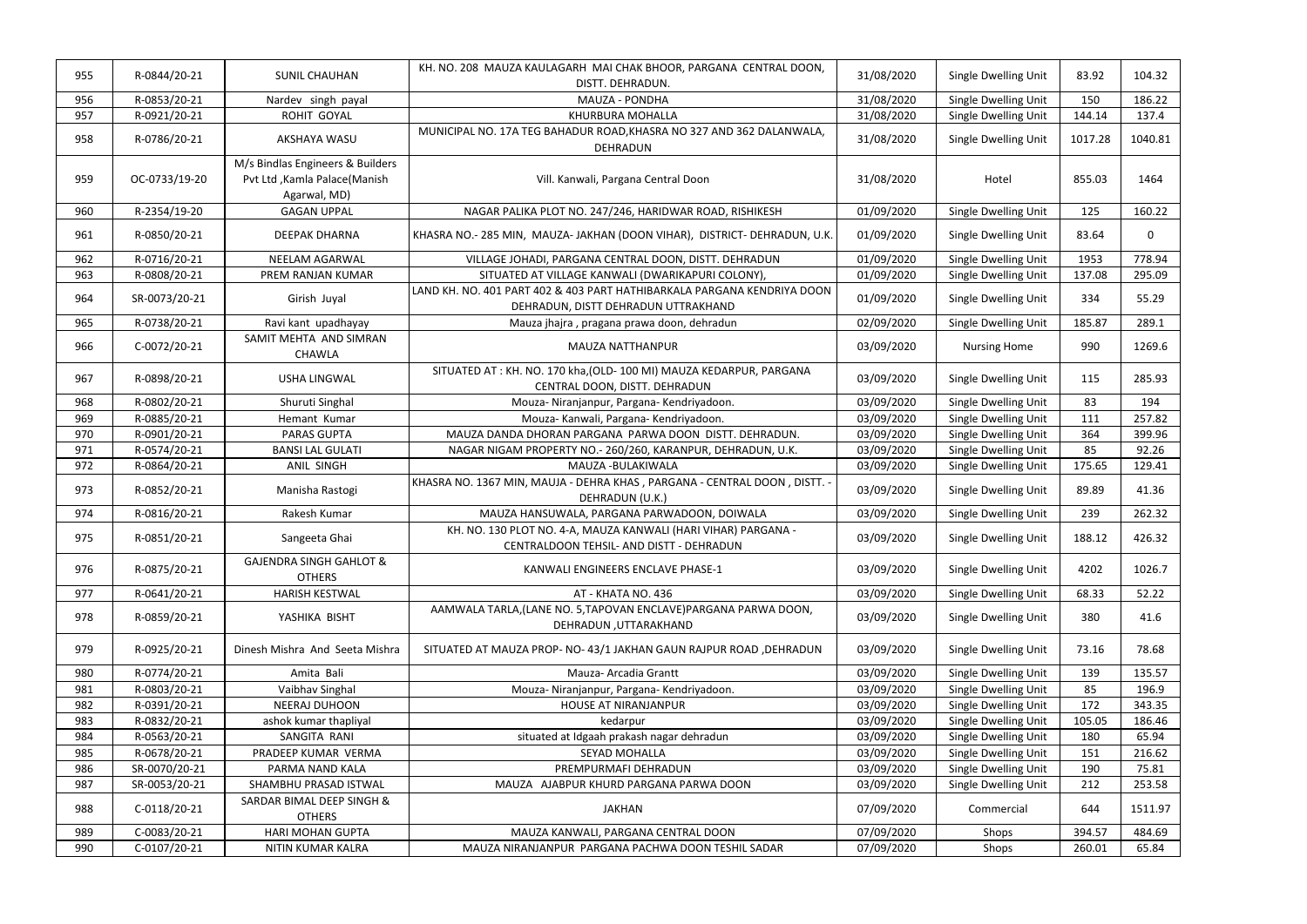| 991  | R-0749/20-21      | <b>RAJINDER KAUR</b>                        | MAUZA DEHRAKHAS, PARGANA CENTRALDOON                                                                                                                  | 07/09/2020 | Single Dwelling Unit        | 74     | 90.7         |
|------|-------------------|---------------------------------------------|-------------------------------------------------------------------------------------------------------------------------------------------------------|------------|-----------------------------|--------|--------------|
| 992  | R-0977/20-21      | G.S. ANAND                                  | SITUATED AT MAUZA ADHOIWALA, PARGANA PARWA DOON, DIST- DEHRADUN.                                                                                      | 07/09/2020 | Single Dwelling Unit        | 124.81 | 137.89       |
| 993  | R-0277/20-21      | RAKESH KUMAR PATHAK                         | <b>KANWALI</b>                                                                                                                                        | 07/09/2020 | Single Dwelling Unit        | 336    | 450.93       |
| 994  | R-0676/20-21      | SANDEEP SINGH RAWAT                         | CHAKTUNWALA                                                                                                                                           | 07/09/2020 | Single Dwelling Unit        | 188.19 | 150.64       |
| 995  | R-0905/20-21      | <b>KALAWATI BISHT</b>                       | MAUZA NATTHANPUR PARGANA PARWADOON DISTT. DEHRADUN                                                                                                    | 07/09/2020 | Single Dwelling Unit        | 230    | 175.03       |
| 996  | R-0817/20-21      | RAJAT AHUJA                                 | <b>DEHRAKHAS</b>                                                                                                                                      | 07/09/2020 | Single Dwelling Unit        | 137    | 311.98       |
| 997  | R-0861/20-21      | Shefali Bhardwaj                            | Near Vintage Hall School                                                                                                                              | 07/09/2020 | Single Dwelling Unit        | 249.25 | 227.68       |
| 998  | R-0910/20-21      | MR. RAJESH NAUTIYAL                         | AT KHASRA NO. - 379 SITUATED AT MAUZA - AAMWALA TARALA, PARGANA -<br>PARWA DOON DISTT.- DEHRADUN (U.K.)                                               | 07/09/2020 | Single Dwelling Unit        | 167.28 | 167.96       |
| 999  | R-0040/20-21/RE1  | <b>ARVIND KUMAR</b>                         | MUNICIPAL 83/58 MALVIYA ROAD, DEHRADUN                                                                                                                | 07/09/2020 | Single Dwelling Unit        | 162.08 | 52.3         |
| 1000 | R-0870/20-21      | ROHIT KUMAR KAUSHAL                         | PANDITWARI                                                                                                                                            | 07/09/2020 | Single Dwelling Unit        | 145    | 172.53       |
| 1001 | R-0929/20-21      | SHRI- VIKRAM KHOSLA & SMT.<br>HARITA KHOSLA | AT KH. NO. 1158, SITUATED MAUZA- KANWALI GRANT ( VYOM PRASTH ENCLAVE<br>)PARGANA- CENTRAL DOON, DISTT. - DEHRADUN                                     | 07/09/2020 | Single Dwelling Unit        | 128.25 | 189.72       |
| 1002 | R-0826/20-21      | SHAHIN.                                     | <b>MAJRA</b>                                                                                                                                          | 07/09/2020 | Single Dwelling Unit        | 83.6   | 102.18       |
| 1003 | R-2960/19-20/RE1  | Vashishth Kumar                             | Khasra No-20, At Mauza - ChaiBagh Kaulagarh, KendriyaDoon, Distt.- Dehradun,<br>Uttarkhand.                                                           | 07/09/2020 | Single Dwelling Unit        | 53.65  | 73.02        |
| 1004 | R-0881/20-21      | surya prakash farasi                        | SITUATED AT KHASRANO. 384 GHA AND 384 MIN. MAUZA - DHORAN KHAS,<br>PARGANA-PARWADOON, DISTT- DEHRADUN, UTTARAKHAND.                                   | 07/09/2020 | Single Dwelling Unit        | 80     | 127.05       |
| 1005 | R-0911/20-21      | <b>GIRISH KUMAR</b>                         | KHASRA NO.:- 86 MI, (PLOT NO.:- 22) AND OLD KH. NO.S:- 80,83,86 & 90/1,<br>SITUATED AT MAUZA KARANPUR KHAS PARGANA CENTRAL DOON DISTRICT<br>DEHRADUN. | 07/09/2020 | Single Dwelling Unit        | 660    | 149          |
| 1006 | R-0964/20-21      | <b>VINOD KUMAR MAMGAIN</b>                  | <b>MAUJA BADRIPUR</b>                                                                                                                                 | 07/09/2020 | Single Dwelling Unit        | 272    | 278.76       |
| 1007 | R-0810/20-21      | Vikram Kunwar                               | DANDA NOORI WALA                                                                                                                                      | 07/09/2020 | Single Dwelling Unit        | 109    | 249.29       |
| 1008 | OR-0698/19-20/RE1 | Sudershan Kumar Mittal                      | KHASRA NO-872KA, 873KHA, 874 MAUZA HARIPURKALA PARGANA<br>PARWADOON, TEHSIL-RISHIKESH, DISTT. DEHRADUN, (UTTARAKHAND)                                 | 07/09/2020 | Single Dwelling Unit        | 250    | $\mathbf{0}$ |
| 1009 | SR-0104/20-21     | RAMESH CHANDRA BAHUGUNA                     | <b>MAUJA NATTHANPUR</b>                                                                                                                               | 07/09/2020 | Single Dwelling Unit        | 320    | 211.87       |
| 1010 | R-0952/20-21      | Neelam Arora                                | Mauza Danda Nooriwala, Paragna Parwadoon                                                                                                              | 08/09/2020 | Single Dwelling Unit        | 250    | 433.62       |
| 1011 | R-0586/20-21      | akash rawat                                 | MAUJA HARRAWALA, PARGANA PARWADUN                                                                                                                     | 08/09/2020 | Single Dwelling Unit        | 202    | 162.46       |
| 1012 | R-0793/20-21      | <b>VINOD JAISWAL</b>                        | 16 NAYA GAON MOHINI ROAD DALANWALA DEHRADUN                                                                                                           | 08/09/2020 | Single Dwelling Unit        | 185    | 173.8        |
| 1013 | R-0942/20-21      | Yogesh Dixit                                | Mauza Kargi Grant, Pargana Kendriya Doon                                                                                                              | 08/09/2020 | Single Dwelling Unit        | 113.33 | 132.06       |
| 1014 | R-0657/20-21      | MRS. KUSUM SUYAL                            | AT KHASRA NO. - 288 SITUATED AT MAUZA - KEDARPUR PARGANA- CENTRAL DOON<br>DISTT.- DEHRADUN (U.K.)                                                     | 08/09/2020 | Single Dwelling Unit        | 271.14 | 581.74       |
| 1015 | R-0906/20-21      | MRS MEENAKSHI CHAUHAN                       | KH. NO. 889 MI, SITUATED AT MAUZA - NATHANPUR PARGANA - PARWA DOON,<br>DISTT.- DEHRADUN (UTTARAKHAND)                                                 | 08/09/2020 | Single Dwelling Unit        | 397.15 | 257.37       |
| 1016 | R-0945/20-21      | Navneet Bansal                              | Mouza- Majra, Pargana- Kendriyadoon.                                                                                                                  | 08/09/2020 | Single Dwelling Unit        | 78.53  | 97.29        |
| 1017 | R-0996/20-21      | <b>GUDDI BHANDARI</b>                       | <b>NATHANPUR</b>                                                                                                                                      | 09/09/2020 | Single Dwelling Unit        | 164.21 | 131.78       |
| 1018 | CR-0094/20-21     | Daljit Singh                                | Mouza- Niranjanpur, Pargana- Kendriyadoon.                                                                                                            | 10/09/2020 | <b>Single Dwelling Unit</b> | 101.26 | 73.43        |
| 1019 | R-0744/20-21      | Sarla Kaintura                              | KAPOOR HOUSE ESTATE, MUSSOORIE, DISTT: DEHRADUN, UTTRAKHAND                                                                                           | 10/09/2020 | Single Dwelling Unit        | 87     | 32.27        |
| 1020 | R-0858/20-21      | <b>NITIN GULATI</b>                         | CHUKHUWALA                                                                                                                                            | 10/09/2020 | Single Dwelling Unit        | 85     | 129.21       |
| 1021 | R-0983/20-21      | <b>SANJAY JAIN</b>                          | Mauza Kandoli                                                                                                                                         | 10/09/2020 | Single Dwelling Unit        | 95.54  | 210.61       |
| 1022 | R-0890/20-21      | <b>SHYAM KUMAR MISHRA</b>                   | mauza - kanwali pargana central doon                                                                                                                  | 10/09/2020 | Single Dwelling Unit        | 113    | 138.14       |
| 1023 | R-0941/20-21      | Umesh Kumar                                 | Mauza Kaulagarh, pargana pachwadoon                                                                                                                   | 10/09/2020 | Single Dwelling Unit        | 178.43 | 207.15       |
| 1024 | R-0962/20-21      | SUNIL KUMAR MANCHANDA                       | KHASRA NO.- 275 DA & KHASRA NO.- 281 TRA, MAUZA- NIRANJANPUR, PARGANA-<br>KENDRIYADOON, DEHRADUN, U.K.                                                | 10/09/2020 | Single Dwelling Unit        | 89.5   | 107.8        |
| 1025 | OR-1130/15-16/TE3 | DEVENDRA PRASAD DOBHAL                      | NEW CANTT ROAD HATHIBARKALA                                                                                                                           | 10/09/2020 | Single Dwelling Unit        | 0      | 205.49       |
| 1026 | R-0935/20-21      | MR-HASMAT ALI                               | MAUZA MEHUWALA MAFI, PARGANA KENDRIYADOON, DISTT - DEHRADUN,<br>UTTARAKHAND.                                                                          | 11/09/2020 | Single Dwelling Unit        | 185.77 | 268.07       |
| 1027 | R-0967/20-21      | SUNIL KUMAR MANCHANDA                       | KHASRA NO.- 275 DA & KHASRA NO.- 281 TRA MIN., MAUZA- NIRANJANPUR,<br>PARGANA-KENDRIYADOON, DEHRADUN, U.K.                                            | 11/09/2020 | Single Dwelling Unit        | 89.5   | 107.8        |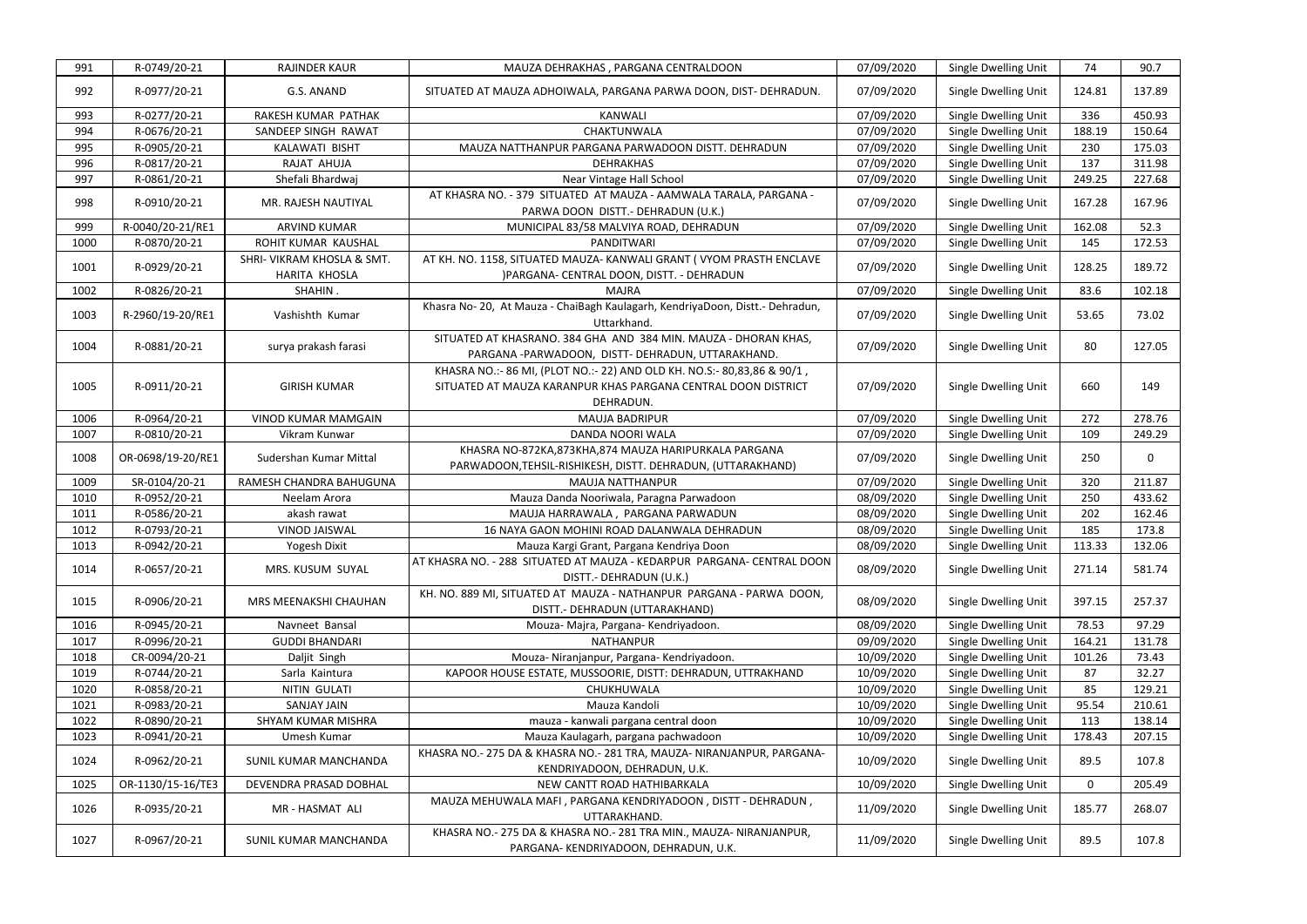| 1028 | C-2489/19-20/RE1         | JEET SINGH                        | KH NO-855, MAUZA CENTRAL HOPE TOWN, TEHSIL VIKASNAGAR, DISTT. DEHRADUN<br>(U.K)                                                 | 12/09/2020 | Commercial                  | 752.78       | 705.26  |
|------|--------------------------|-----------------------------------|---------------------------------------------------------------------------------------------------------------------------------|------------|-----------------------------|--------------|---------|
| 1029 | C-0082/20-21             | MR. ANIL KUMAR SRIVASTAVA         | AT KHASRA NO. - 510 GA (OLD KH. NO-526 MIN) SITUATED IN MAUZA - DHORAN<br>KHAS PARGANA -PARWA DOON, DISTT.-DEHRADUN (U.K.)      | 12/09/2020 | Commercial                  | 188          | 97.6    |
| 1030 | C-0034/20-21             | kashiram mahawar                  | central hope town                                                                                                               | 12/09/2020 | Commercial                  | 376          | 349.51  |
| 1031 | C-0100/20-21             | <b>NAUSHAD AHMAD &amp; OTHERS</b> | <b>GANDHI ROAD</b>                                                                                                              | 12/09/2020 | Commercial                  | 128          | 145.4   |
| 1032 | C-0122/20-21             | SUNITA GARG                       | <b>DHORANKHAS</b>                                                                                                               | 12/09/2020 | Commercial                  | 390          | 402.6   |
| 1033 | OC-0624/19-20            | <b>SAROJ GUPTA&amp;OTHER'S</b>    | <b>EC ROAD</b>                                                                                                                  | 12/09/2020 | <b>Commercial Mixed Use</b> | 432          | 499.65  |
| 1034 | OC-0743/19-20            | <b>MEENU BATTA</b>                | MAUZA SEWALAKALA, PARGANA CENTRAL DOON, DISTT. DEHRADUN, U.K.                                                                   | 12/09/2020 | Shops                       | 74.62        | 148.97  |
| 1035 | R-0759/20-21             | <b>KHAJAN SINGH</b>               | JEEVANGARH CANAL BYE PASS ROAD                                                                                                  | 13/09/2020 | Single Dwelling Unit        | 245.35       | 290.73  |
| 1036 | R-0969/20-21             | AJAY BIST                         | (INDER VIHAR, KALIDAS ROAD)MAUZA - HATHI BARKALA , PARGANA - KENDRIYAL<br>DOON, DISTT.- DEHRA DUN.                              | 13/09/2020 | Single Dwelling Unit        | 122          | 110.81  |
| 1037 | R-0903/20-21             | <b>BHOPAL CHAUHAN</b>             | Mauzza-Rasulpur Vill.-Rasulpur, Vikasnagar                                                                                      | 13/09/2020 | Single Dwelling Unit        | 195.72       | 114.75  |
| 1038 | R-0938/20-21             | <b>KIRAN BALA</b>                 | Mauza Fateh Pur                                                                                                                 | 14/09/2020 | Single Dwelling Unit        | 200          | 138.21  |
| 1039 | R-0951/20-21             | <b>SMRITI BHATIA</b>              | KHASRA NO. 67, MAUJA KANDOLI, DISTT. DEHRADUN                                                                                   | 14/09/2020 | Single Dwelling Unit        | 76.64        | 183.18  |
| 1040 | C-2378/19-20/RE1         | RAJEEV GOEL                       | KHASRA NO. 2773 MAUZA RASOOLPUR, PARGANA PACHWA DOON, TEHSIL<br>VIKASNAGAR, DIST. DEHRADUN, UTTRAKHAND                          | 15/09/2020 | <b>Retail Shoping</b>       | 334.45       | 393.3   |
| 1041 | C-2403/19-20             | Manjeet Singh Rawat               | 695, 694, 692, 693, SITUATED AT MAUZA VILLAGE<br>KHASRA NO.<br>DHAKPATTI PARGANA, PARAWA DOON DISTT- DEHRADUN<br>(UTTARAKHAND). | 15/09/2020 | <b>Guest House</b>          | 1012         | 887.91  |
| 1042 | R-0968/20-21             | <b>MOHD MURSALIN</b>              | Punjabi Colony, Brahmanwala.                                                                                                    | 15/09/2020 | Single Dwelling Unit        | 120.81       | 134.17  |
| 1043 | SR-0102/20-21            | Shekhar Gurung                    | SITUATED AT KH. NO-161 KHA MAUZA CHANDARBANI KHALSA PARGANA<br>CENTRALDUN, DISTT. DEHRADUN (U.K).                               | 15/09/2020 | Single Dwelling Unit        | 188          | 196.69  |
| 1044 | R-1637/13-14/TE2         | RAJIV KUMAR GOEL                  | MAUZA SINOULA, PARAGANA PARWADOON                                                                                               | 15/09/2020 | Single Dwelling Unit        | $\mathbf{0}$ | 206.43  |
| 1045 | R-0973/20-21             | MRS. PREETI VERMA                 | AT KHASRA NO. 492 KA., SITUATED IN MAUZA- TARLA NAGAL, PARGANA -PARWA<br>DOON, DISTT. - DEHRADUN (U.K.)                         | 18/09/2020 | Single Dwelling Unit        | 132.84       | 173.21  |
| 1046 | C-0071/20-21             | Rajesh Rawat                      | Nakronda                                                                                                                        | 19/09/2020 | Commercial                  | 1115         | 1174.67 |
| 1047 | R-0840/20-21             | sushobhit kapil                   | SITUATED AT KH. NO. 120 GA, MAUZA DANDA LOKHAND PARGANA KENDRIYA<br>DOON, DIST. DEHRADUN                                        | 19/09/2020 | Single Dwelling Unit        | 139          | 154.86  |
| 1048 | R-0946/20-21             | Aruna Bansal                      | Mouza- Majra, Pargana- Kendriyadoon.                                                                                            | 19/09/2020 | Single Dwelling Unit        | 78.53        | 97.29   |
| 1049 | R-0958/20-21             | SANDHYA RAWAT                     | MAUZA KANDOLI, PARGANA PARWA DOON                                                                                               | 19/09/2020 | Single Dwelling Unit        | 287.13       | 217.26  |
| 1050 | R-0658/20-21/RE1         | Shanti Devi                       | Mauza Jollygrant                                                                                                                | 19/09/2020 | Single Dwelling Unit        | 173.81       | 157.72  |
| 1051 | R-0927/20-21             | PRAVIN SINGH BISHT                | BRAHMAWALA                                                                                                                      | 19/09/2020 | Single Dwelling Unit        | 88.73        | 93.67   |
| 1052 | R-0920/20-21             | MISS - ALKA VERMA                 | SITUATED AT MAUZA DEHRAKHAS, PARGANA PACHWADOON, DISTT - DEHRADUN,<br>UTTARAKHAND.                                              | 19/09/2020 | Single Dwelling Unit        | 90           | 105.16  |
| 1053 | R-0656/20-21             | Asha Saklani                      | Mauza Athurwala                                                                                                                 | 19/09/2020 | Single Dwelling Unit        | 188.19       | 143.78  |
| 1054 | R-0876/20-21             | Pramila Kothiyal                  | Khsara No. 219 GHA                                                                                                              | 19/09/2020 | Single Dwelling Unit        | 90.5         | 108.14  |
| 1055 | R-0948/20-21             | SARVESHWARI DEVI                  | MAUZA - NATHUWAWALA, PARGANA - PARWA DOON, DEHRAFUN                                                                             | 19/09/2020 | Single Dwelling Unit        | 223          | 240.23  |
| 1056 | R-0953/20-21             | Sudesh Kumar Singhal              | Majra                                                                                                                           | 19/09/2020 | Single Dwelling Unit        | 238.26       | 121.94  |
| 1057 | SR-0067/20-21            | VIJAY BALA JOSHI                  | MAUJA - AJABPUR KALAN LANE NO-1                                                                                                 | 19/09/2020 | Single Dwelling Unit        | 256          | 106.91  |
| 1058 | R-3748/19-20             | <b>GANESH THAPLIYAL</b>           | KHASRA NO. 39 & MUNICIPAL/PROPERTY NO. 526/1, SITUATED AT MADHAV RAM<br>DOBHAL MARG, RISHIKESH DEHRADUN.                        | 21/09/2020 | Single Dwelling Unit        | 109          | 215.43  |
| 1059 | R-0922/20-21             | <b>HEMANT VARSHNEY</b>            | NEHRU MARG, ASHUTOSH NAGAR, RISHIKESH                                                                                           | 21/09/2020 | Single Dwelling Unit        | 75.27        | 102.3   |
| 1060 | R-0974/20-21             | MRS. ISHA TYAGI                   | AT KHASRA NO. 117 SITUATED AT MAUZA -TARLA NAGAL, PARGANA PARWA DOON<br>DISTT. DEHRADUN                                         | 21/09/2020 | Single Dwelling Unit        | 140.79       | 346.17  |
| 1061 | R-0963/20-21             | Mr Manish Chaudhary               | KH. NO. 201 KA SITUATED AT MAUZA - DHRAN KHAS, ( PARGANA - PRAWA DOON,<br>DISTT.- DEHRADUN (UTTARAKHAND)                        | 21/09/2020 | Single Dwelling Unit        | 71           | 106.89  |
| 1062 | C-0017/15-16-<br>RE1/TE2 | <b>SUNDEEP KUMAR</b>              | NIRANJANPUR                                                                                                                     | 21/09/2020 | Commercial                  | $\mathbf 0$  | 568.26  |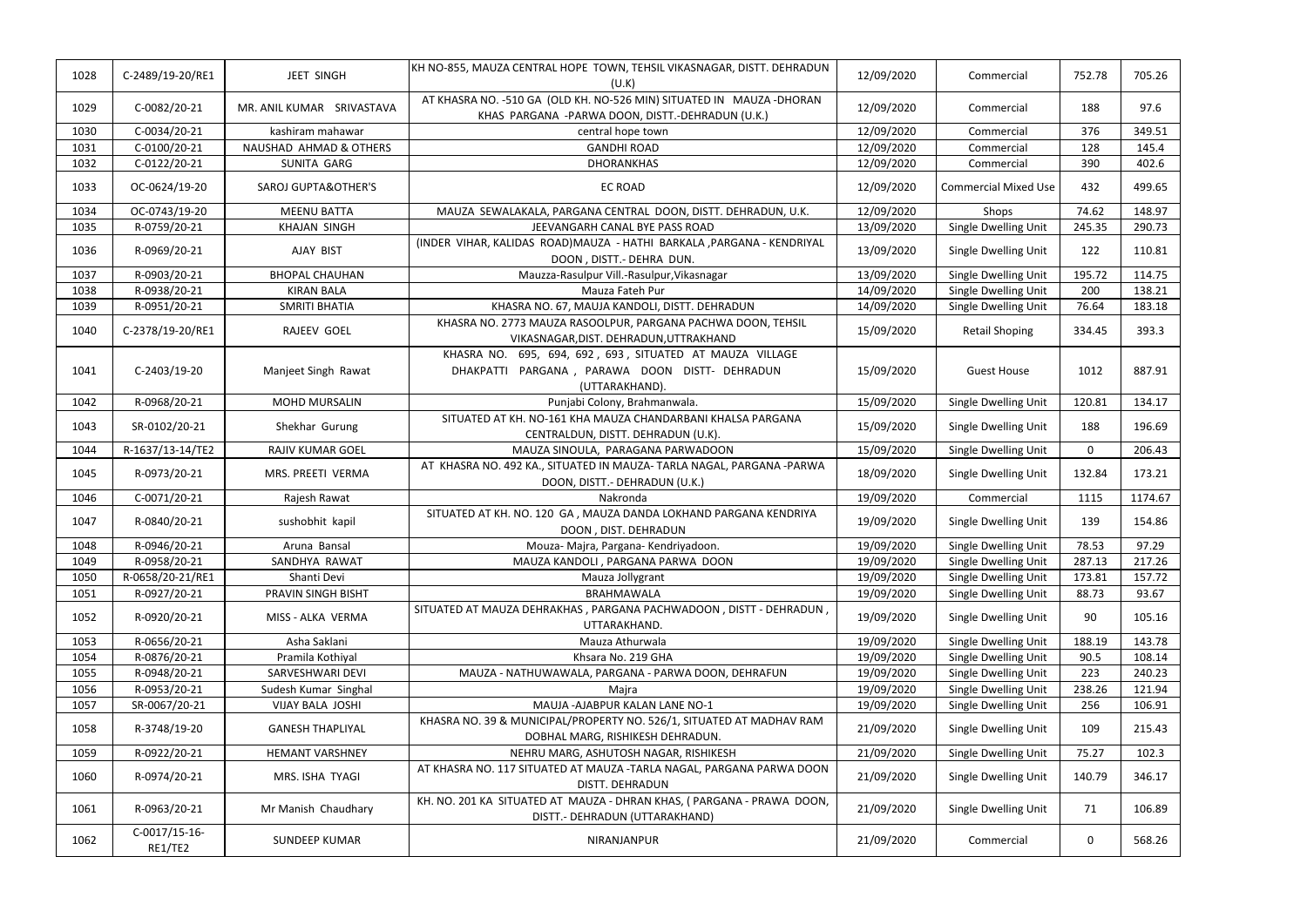| 1063 | C-0113/20-21     | DEVENDRA ROHILA         | NAGAR PALIKA PARISHAD VIKASNAGAR                                                                                                                                                                            | 22/09/2020 | Shops                       | 91      | 30.75  |
|------|------------------|-------------------------|-------------------------------------------------------------------------------------------------------------------------------------------------------------------------------------------------------------|------------|-----------------------------|---------|--------|
| 1064 | R-0735/20-21     | <b>ARUN GAUR</b>        | AJABPUR KHURD                                                                                                                                                                                               | 22/09/2020 | Single Dwelling Unit        | 94      | 148.27 |
| 1065 | OR-0646/19-20    | <b>MEENA SINGHAL</b>    | KANWALI                                                                                                                                                                                                     | 22/09/2020 | Multiple Dwelling Unit      | 512.32  | 912.72 |
| 1066 | SR-0122/20-21    | <b>VINOD CHAUHAN</b>    | AAMWALA TARLA                                                                                                                                                                                               | 22/09/2020 | Single Dwelling Unit        | 240     | 311.12 |
| 1067 | SR-0111/20-21    | AVNINDRA KUMAR SHARMA   | DHARAMPUR BALBEER ROAD                                                                                                                                                                                      | 22/09/2020 | Single Dwelling Unit        | 237     | 256.23 |
| 1068 | C-0111/20-21     | Sanjay Gupta            | KH. NO. 217, RAILWAY ROAD, RISHIKESH, TEHSIL RISHIKESH, DISTT. DEHRADUN.                                                                                                                                    | 23/09/2020 | Commercial                  | 747.76  | 889.91 |
| 1069 | C-0110/20-21     | Vyom Gupta              | KH. NO. 217, RAILWAY ROAD, RISHIKESH, TEHSIL RISHIKESH, DISTT. DEHRADUN.                                                                                                                                    | 23/09/2020 | Commercial                  | 400     | 995.44 |
| 1070 | C-0047/20-21     | <b>MOHAN ARORA</b>      | 6/2/1 MUKHARJEE MARG RISHIKESH                                                                                                                                                                              | 24/09/2020 | Commercial                  | 184.38  | 357.71 |
| 1071 | C-0138/20-21     | Anupam Chauhan          | Mauja Ranipokhrigrant                                                                                                                                                                                       | 24/09/2020 | <b>Filling Station</b>      | 1805    | 247.9  |
| 1072 | R-0162/20-21/RE1 | PAWAN THALWAL           | SAND FORD HALL ESTATE SPRING ROAD                                                                                                                                                                           | 24/09/2020 | Single Dwelling Unit        | 81.78   | 136.2  |
| 1073 | OR-0664/19-20    | Ramesh Goyal            | 358/1 Street No 4, Lane No 6, Rajendra Nagar                                                                                                                                                                | 24/09/2020 | Single Dwelling Unit        | 157.51  | 157.51 |
| 1074 | SR-0090/20-21    | Shoorveer Singh         | Arcadia Grant                                                                                                                                                                                               | 24/09/2020 | <b>Single Dwelling Unit</b> | 232.2   | 251.07 |
| 1075 | R-1036/20-21     | YOGESH ARORA            | KANWALI ROAD (SHIWAJI ROAD) PARGANA KENDRIYA DOON DISTT. DEHRADUN.                                                                                                                                          | 25/09/2020 | Single Dwelling Unit        | 80.3    | 102.76 |
| 1076 | R-1126/20-21     | <b>SURINDER SINGH</b>   | MAUZA PITTHUWALA PARGANA KENDRIYA DOON DISTT. DEHRADUN.                                                                                                                                                     | 25/09/2020 | Single Dwelling Unit        | 102.19  | 129.42 |
| 1077 | R-1125/20-21     | JATINDER SINGH          | MAUZA PITTHUWALA PARGANA KENDRIYA DOON DISTT. DEHRADUN.                                                                                                                                                     | 25/09/2020 | Single Dwelling Unit        | 102.19  | 129.42 |
| 1078 | R-1102/20-21     | PRAVEEN SINGHAL         | MAUZA SEWLA KALAN PARGANA PACHWA DOON DISTT. DEHRADUN.                                                                                                                                                      | 25/09/2020 | Single Dwelling Unit        | 92      | 123.94 |
| 1079 | R-1103/20-21     | AKSHAT AGGARWAL         | MAUZA SEWLA KALAN PARGANA PACHWA DOON DISTT. DEHRADUN.                                                                                                                                                      | 25/09/2020 | Single Dwelling Unit        | 92      | 123.94 |
| 1080 | R-1067/20-21     | PRAMOD KUMAR            | KHASRA NO.-94 KA MIN., MAUZA-DANDA NOORIWALA, PARGANA-PARWADOON,<br>DEHRADUN, U.K.                                                                                                                          | 26/09/2020 | Single Dwelling Unit        | 109.12  | 186.85 |
| 1081 | R-1110/20-21     | MANOJ KUMAR             | KHASRA NO.-94 KA, MAUZA-DANDA NOORIWALA, PARGANA-PARWADOON,<br>DEHRADUN, U.K.                                                                                                                               | 26/09/2020 | Single Dwelling Unit        | 93.68   | 160.62 |
| 1082 | R-0995/20-21     | RAGHUVEER SINGH CHAUHAN | MAUZA AJABPUR KALAN, PARGANA CENTRAL DOON, DEHRADUN, UTTARAKHAND                                                                                                                                            | 26/09/2020 | Single Dwelling Unit        | 229.6   | 231.08 |
| 1083 | R-1144/20-21     | POONAM CHANDOK          | PROPERTY NO.- 11/3, IDGHA MOHALLA & NEW NO.- 40, BLOCK-3, DEHRADUN, U.K.                                                                                                                                    | 26/09/2020 | Single Dwelling Unit        | 103.39  | 178.65 |
| 1084 | R-1014/20-21     | MR. DHARGYAL            | SITUATED AT KH. NO. 1274 PLOT NO. 77, PRESIDENT SEF YUGYALING COOPRATVIE<br>HOUSING SOCIETY Ltd. BALUWALA, PARGANA PACHWA DOON TEH. VIKAS NAGAR,<br>DEHRADUN (U.K)                                          | 26/09/2020 | Single Dwelling Unit        | 98      | 98.96  |
| 1085 | R-1012/20-21     | ARCHANA ARORA           | KHASRA NO.- 1443, MAUZA- DEHRAKHAS, PARGANA- KENDRIYADOON, DEHRADUN,<br>U.K.                                                                                                                                | 26/09/2020 | Single Dwelling Unit        | 116.17  | 284.3  |
| 1086 | R-3260/19-20     | <b>AVINASH SONDHI</b>   | PART OF PLOT NO. - 6/1, VEDPATHI MARG                                                                                                                                                                       | 26/09/2020 | Single Dwelling Unit        | 333.84  | 613.53 |
| 1087 | R-1082/20-21     | meenakshi rawat         | mauza kedarpur, pargana kendriyadoon                                                                                                                                                                        | 26/09/2020 | Single Dwelling Unit        | 146.323 | 240.65 |
| 1088 | R-0631/20-21     | <b>SUMAN KUMAR</b>      | KHASRA NO. 382K, MAUZA DESWALA PARGANA PARWADUN, TEHSIL DOIWALA,<br><b>DISTRICT DEHRADUN</b>                                                                                                                | 26/09/2020 | Single Dwelling Unit        | 75.27   | 38.42  |
| 1089 | R-1037/20-21     | SANDEEP AGARWAL         | MAUZA NIRANJANPUR                                                                                                                                                                                           | 26/09/2020 | Single Dwelling Unit        | 146.37  | 170.68 |
| 1090 | R-0988/20-21     | <b>SUJEET RAWAT</b>     | BHAGHIRATHIPURAM LANE -1 BANJARAWALA MAFI, DEHRADUN                                                                                                                                                         | 26/09/2020 | Single Dwelling Unit        | 136     | 158.25 |
| 1091 | R-1154/20-21     | Mohd. Jamil Akhtar      | SHEWALA KALAN PARGANA PACHWADOON                                                                                                                                                                            | 26/09/2020 | Single Dwelling Unit        | 100.37  | 169.3  |
| 1092 | R-0758/20-21     | arvind singh            | Khasra No.-22K Distt.-Dehradun (U.K.) Mauzza-Sunderwala, Pargana-Parwadoon                                                                                                                                  | 26/09/2020 | Single Dwelling Unit        | 153.35  | 150.86 |
| 1093 | R-0818/20-21     | Arvinder Singh          | Guru Road, Dehradun                                                                                                                                                                                         | 26/09/2020 | Single Dwelling Unit        | 57.89   | 92.16  |
| 1094 | R-0899/20-21     | DINESH SHARMA           | KHASRA NO. 827 MIN. (APPROVED LAYOUT MAP NO. L-0005/17-18 & PLOT NO. 124,<br>POWER & BANKING KARAMCHARI AWASIYA SWAYAT SEHKARITA), MAUZA PONDHA<br>PARGANA PACHHWADOON TEHSIL VIKASNAGAR DISTRICT DEHRADUN. | 26/09/2020 | Single Dwelling Unit        | 91.5    | 163.68 |
| 1095 | R-1015/20-21     | <b>DINESH ARORA</b>     | KHASRA NO.- 1443 MIN., MAUZA- DEHRAKHAS, PARGANA- KENDRIYADOON,<br>DEHRADUN, U.K.                                                                                                                           | 26/09/2020 | Single Dwelling Unit        | 116.06  | 284.3  |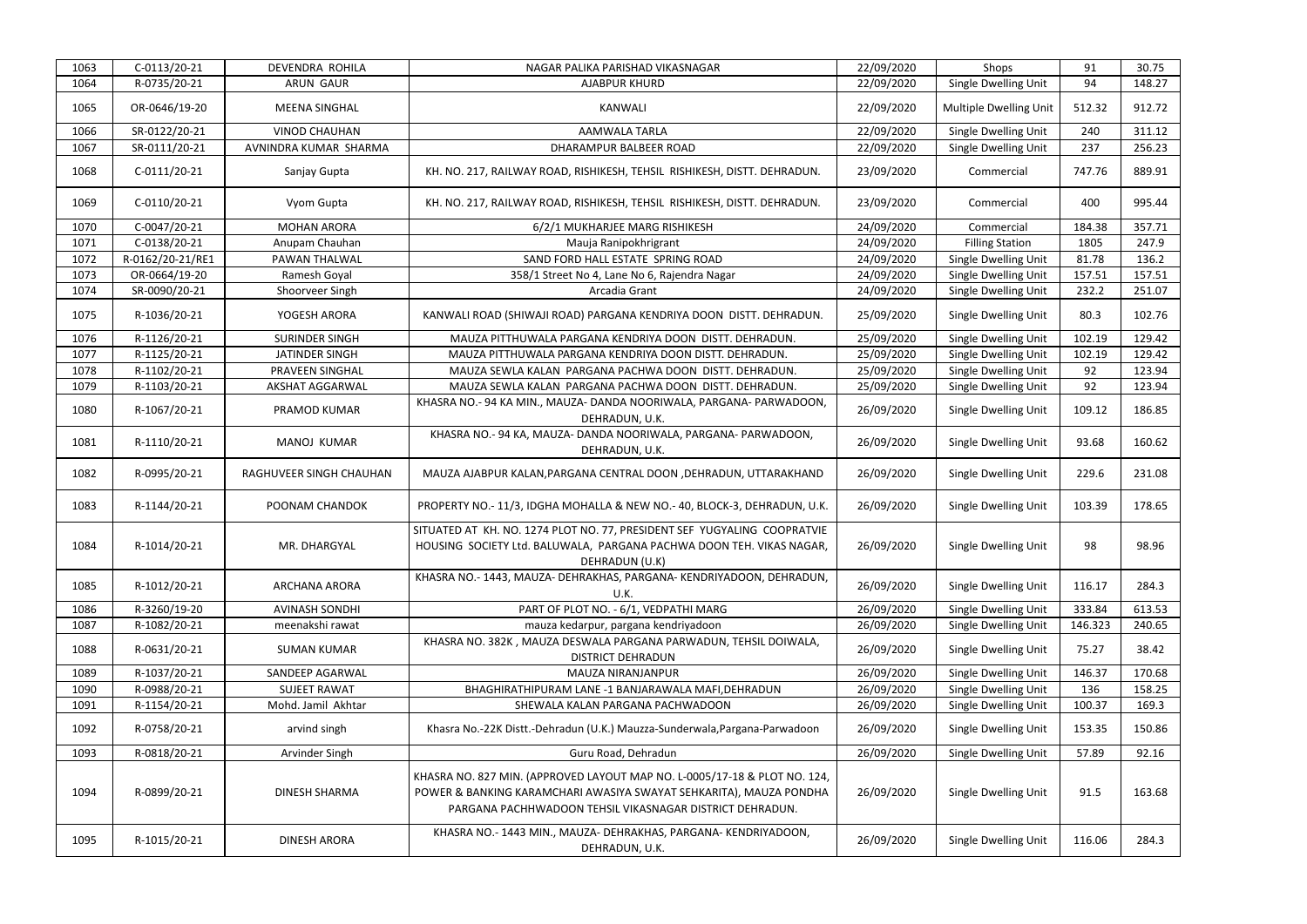| 1096 | R-1130/20-21     | SONU DHIMAN                               | 151, LAKKHI BAGH, DEHRAKHAS, DEHRADUN                                                                         | 26/09/2020 | Single Dwelling Unit | 153.28 | 286.89       |
|------|------------------|-------------------------------------------|---------------------------------------------------------------------------------------------------------------|------------|----------------------|--------|--------------|
| 1097 | R-1016/20-21     | Mr. Sudeep                                | Raipur                                                                                                        | 26/09/2020 | Single Dwelling Unit | 70.51  | 45.79        |
| 1098 | R-1027/20-21     | SHWETA VERMA                              | KH. 331, MAUZA KARGI GRANT                                                                                    | 26/09/2020 | Single Dwelling Unit | 68.77  | 153.75       |
| 1099 | R-0663/20-21     | Rahul Kumar Tiwari                        | Mauza Majri Maafi Pargana Parwa Doon Distt. Dehradun.                                                         | 26/09/2020 | Single Dwelling Unit | 55.46  | 70.92        |
| 1100 | R-0915/20-21     | <b>VIJAY SINGH PUNDIR</b>                 | Athoorwala                                                                                                    | 26/09/2020 | Single Dwelling Unit | 112.91 | 118.52       |
| 1101 | R-1063/20-21     | <b>AYUSH MITTAL</b>                       | MAUZA NIRANJANPUR                                                                                             | 26/09/2020 | Single Dwelling Unit | 146.37 | 170.68       |
| 1102 | R-1038/20-21     | <b>REENA JAIN</b>                         | MAUZA NIRANJANPUR                                                                                             | 26/09/2020 | Single Dwelling Unit | 152.23 | 176.75       |
| 1103 | R-1003/20-21     | TEJPRAKASH prakash                        | MANDUWALA BHAUWALA DEHRADUN                                                                                   | 27/09/2020 | Single Dwelling Unit | 188    | 195.72       |
| 1104 | CC-0042/20-21    | AVINASH KANT SHARMA                       | RAM NAGAR DANDA                                                                                               | 28/09/2020 | Commercial           | 1648   | 245          |
| 1105 | C-0101/20-21     | SHAHEENA UMAR                             | MAUZA SEWLA KALAN                                                                                             | 28/09/2020 | Commercial           | 650.3  | 1009.67      |
| 1106 | R-0896/20-21     | AJEET KUMAR                               | MAUZA ADHOIWALA, PARGANA PARWA DOON                                                                           | 28/09/2020 | Single Dwelling Unit | 141    | 84.64        |
| 1107 | R-1209/20-21     | <b>Bimla Pant</b>                         | MAUZA HARRAWALA, PARGANA PARWA DOON DISTT. DEHRADUN                                                           | 28/09/2020 | Single Dwelling Unit | 200.74 | 177.14       |
| 1108 | R-0780/20-21     | sarita devi                               | KHATA NO-1517 KH. NO. 1627 JA MIN, RAKBA -167.00 SQ.MT.MAUZA JOLLY GRANT,                                     | 28/09/2020 | Single Dwelling Unit | 167    | 186.04       |
|      |                  |                                           | PARGANA PARWADOON, TAH. DOIWALA                                                                               |            |                      |        |              |
| 1109 | R-1030/20-21     | <b>MAJOR VINAY BEHL</b>                   | <b>VILLAGE GUJRANA MANSIGH</b><br>SITUATED AT                                                                 | 28/09/2020 | Single Dwelling Unit | 302.4  | 171.59       |
| 1110 | R-1061/20-21     | Chandra Prakash                           | Mauza- Ajabpur Khurd                                                                                          | 28/09/2020 | Single Dwelling Unit | 96     | 104.77       |
| 1111 | R-0912/20-21     | Mrs Sarita                                | MAUZA HATHIBARKALA PARGANA KENDRIYA DOON DISTT. DEHRADUN                                                      | 28/09/2020 | Single Dwelling Unit | 65     | 83.72        |
| 1112 | R-1115/20-21     | <b>SUNITA BISHT</b>                       | <b>ATTEN BAGH</b>                                                                                             | 28/09/2020 | Single Dwelling Unit | 113.57 | 68.9         |
| 1113 | R-1157/20-21     | Anil Kumar Nagwal                         | Pargana Pachwadoon                                                                                            | 28/09/2020 | Single Dwelling Unit | 334.56 | 213.37       |
| 1114 | R-0944/20-21     | Anita Devi                                | KHASRA NO - 1132 (KHATA NO -310), MAUZA NATHANPUR PRAGNA PARWADOON                                            | 28/09/2020 | Single Dwelling Unit | 102.18 | 100.74       |
|      |                  |                                           | DISTT - DEHRADUN. UTTARAKHAND.                                                                                |            |                      |        |              |
| 1115 | R-0972/20-21     | SEEMA DIMRI                               | VISHNUPURAM LANE -1 MATHOROWALA, DEHRADUN                                                                     | 28/09/2020 | Single Dwelling Unit | 101    | 99.58        |
| 1116 | R-1090/20-21     | <b>NEETIKA</b>                            | Ward no. 7 Nagar Panchayat Herbertpur ATAN BAGH                                                               | 28/09/2020 | Single Dwelling Unit | 392    | 245.11       |
| 1117 | R-0762/20-21     | NARENDRA PAL SINGH NEGI                   | AT KH. NO- 680, NEW 203 KA SITUATED AT MAUZA-AJABPUR KALAN, PRAGANA-<br>CENTRAL DOON DISTT. - DEHRADUN (U.K.) | 28/09/2020 | Single Dwelling Unit | 126.4  | 75.79        |
| 1118 | R-0982/20-21     | MR. SURENDRA SINGH PANWAR                 | AT KHASRA NO. - 229 MIN SITUATED AT MAUZA - MATHORAWALA PARGANA-<br>PACHWA DOON DISTT.- DEHRADUN (U.K.)       | 28/09/2020 | Single Dwelling Unit | 150.92 | 127.62       |
| 1119 | L-0030/19-20     | NAUSHAD ANSARI                            | MAUZA MAJRA, PARGANA CENTRAL DOON, DISTT. DEHRADUN                                                            | 29/09/2020 |                      | 10976  | $\mathbf{0}$ |
| 1120 | R-0706/20-21     | SMT. POOJA OJHA                           | SITUATED AT MAUZA DANDA NOORIWALA PARGANA PARWA DOON TEHSIL & DISTT<br><b>DEHRADUN U.K</b>                    | 29/09/2020 | Single Dwelling Unit | 66     | 78.79        |
| 1121 | R-0986/20-21     | Sadhna Sharma                             | Danda Dhoran                                                                                                  | 29/09/2020 | Single Dwelling Unit | 228    | 166.13       |
| 1122 | R-1135/20-21     | <b>KHURRAM ALI</b>                        | C-9, TRIMURTI VIHAR, TURNER ROAD                                                                              | 29/09/2020 | Single Dwelling Unit | 105    | 134.73       |
| 1123 | R-0849/20-21     | SMT.POOJA OJHA AND SHRI<br>SAURABH SHARMA | SITUATED AT MAUZA DANDA NOORIWALA PARGANA PARWA DOON TEHSIL & DISTT<br>DEHRADUN U.K                           | 29/09/2020 | Single Dwelling Unit | 65     | 81.99        |
| 1124 | R-1056/20-21     | MADHULIKA.                                | NIRANJANPUR PARGANA PACHWADOON                                                                                | 29/09/2020 | Single Dwelling Unit | 128.16 | 189.33       |
| 1125 | R-1001/20-21     | SURENDRA NEGI                             | MAUZA CENTRAL HOPETOWN, PARGAN PACHWA DOON, DEHRADUN UTTARAKAHNDA                                             | 29/09/2020 | Single Dwelling Unit | 132.64 | 111.34       |
| 1126 | R-1042/20-21     | MRS POONAM CHANDEL                        | AT KHASRA NO. - 41 KA MI SITUATED AT MAUZA -LADPUR PARGANA- PARWA DOON<br>DISTT.- DEHRADUN (U.K.)             | 29/09/2020 | Single Dwelling Unit | 297    | 311.42       |
| 1127 | R-1112/20-21     | <b>ASHOK KUMAR PAL</b>                    | <b>MAUZA DEHRAKHAS</b>                                                                                        | 29/09/2020 | Single Dwelling Unit | 51.85  | 63.28        |
| 1128 | R-1208/20-21     | <b>ROHIT KUMAR</b>                        | MAUZA AAMWALA TARLA                                                                                           | 29/09/2020 | Single Dwelling Unit | 136.56 | 136.96       |
| 1129 | OR-0659/19-20    | Ramesh Goyal                              | 358/1 Street No 4, Lane No 6, Rajendra Nagar                                                                  | 29/09/2020 | Single Dwelling Unit | 297.33 | 55.51        |
| 1130 | R-1105/20-21     | Arun Kumar                                | KH. NO. 21 'GHA' SITUATED AT MAUZA AAMWALA UPARLA, PARGANA PARWA<br>DOON, DISTT. DEHRADUN. (UTTARAKHAND).     | 30/09/2020 | Single Dwelling Unit | 139.4  | 226.82       |
| 1131 | R-1088/20-21     | AMAN BHATNAGAR                            | ATTEN BAG(UNDER NGAR PALIKA PARISHAD HERBERTPUR                                                               | 30/09/2020 | Single Dwelling Unit | 104.08 | 103.62       |
| 1132 | R-1169/20-21     | MOHD. ASIM                                | MAUZA SINOULA PARGANA PARWADOON, DEHRADUN UTTARAKHAND                                                         | 30/09/2020 | Single Dwelling Unit | 104.55 | 126.37       |
| 1133 | R-1113/20-21     | <b>SACHIN RANA &amp; OTHERS</b>           | AAMWALA TARLA                                                                                                 | 30/09/2020 | Single Dwelling Unit | 300.1  | 600.92       |
| 1134 | R-0564/20-21/RE1 | MR> RAJESH THAPLIYAL                      | AT KHASRA NO. - 331 MIN, SITUATED IN MAUZA - KARGI GRANT PARGANA -<br>PACHWA DOON, DISTT.- DEHRADUN (U.K.)    | 30/09/2020 | Single Dwelling Unit | 104.51 | 127.46       |
| 1135 | R-1245/20-21     | GOPAL.                                    | MAUZA SEWLA KALAN                                                                                             | 30/09/2020 | Single Dwelling Unit | 169.7  | 101.7        |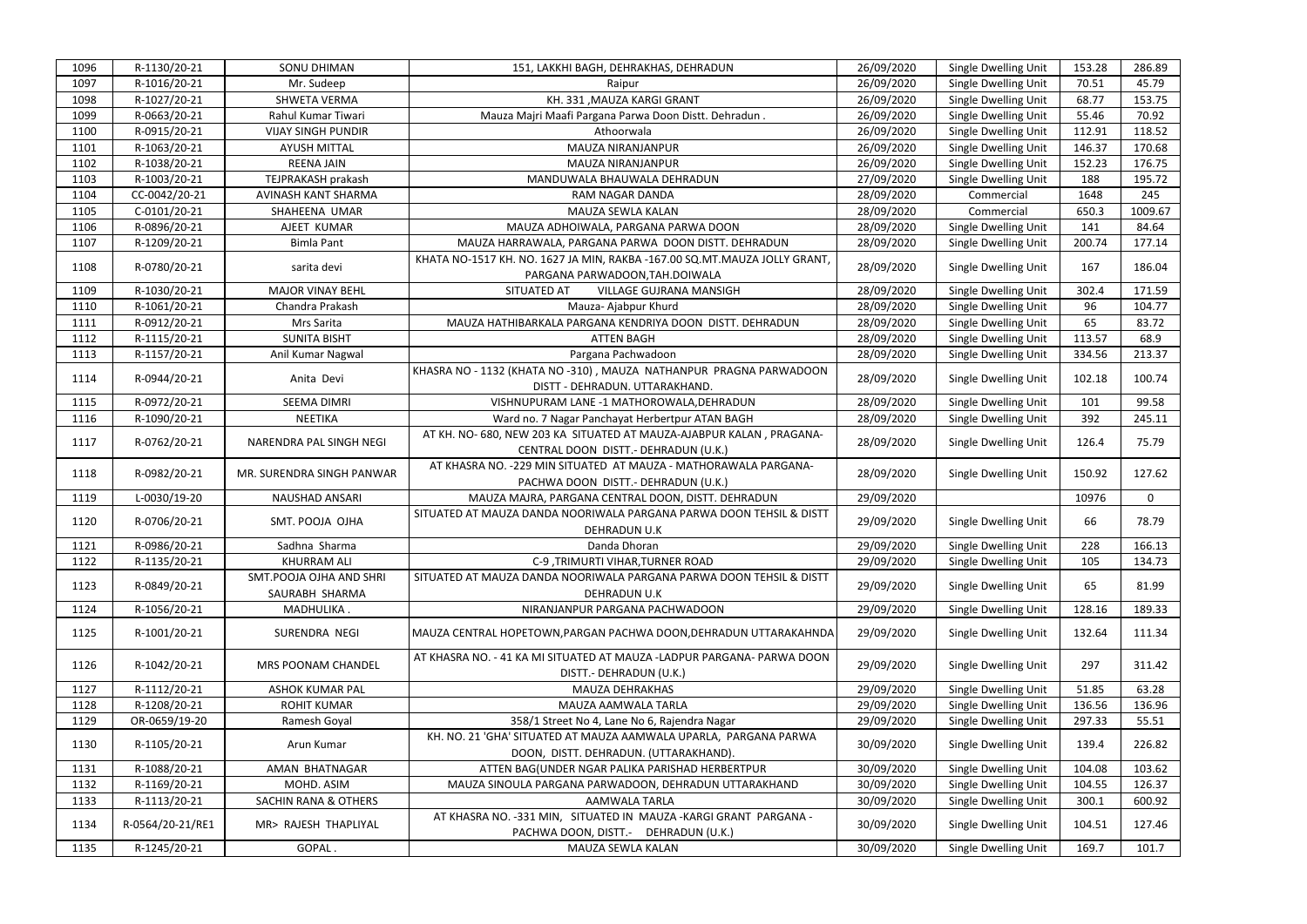| 1136 | R-1081/20-21  | <b>MADAN NAGARKOTI</b>         | MARKHAM GRANT PRATHAM                                                                                                 | 30/09/2020 | Single Dwelling Unit | 133.82 | 146.46  |
|------|---------------|--------------------------------|-----------------------------------------------------------------------------------------------------------------------|------------|----------------------|--------|---------|
| 1137 | R-1055/20-21  | Kalpana Mamgain                | Mauza Miyawala, Pargana Parwadoon,                                                                                    | 30/09/2020 | Single Dwelling Unit | 195    | 194.08  |
| 1138 | R-1068/20-21  | Mamta Patwal                   | Mauja Bhaniyawala                                                                                                     | 30/09/2020 | Single Dwelling Unit | 108    | 129.46  |
| 1139 | R-1048/20-21  | <b>ARPAN GUPTA</b>             | KH. NO. 493 KA, PRIVATE PLOT NO. 52 KESHAW GREEN VALLEY RESIDENTIAL COLONY                                            | 30/09/2020 | Single Dwelling Unit | 167.45 | 224.35  |
| 1140 | R-1035/20-21  | MR. VISHAV CHAUHAN             | AT KHASRA NO. 90, SITUATED IN MAUZA-CHAK DANDA LAKHAUND PARGANA -<br>PACHUWA DOON, DISTT. - DEHRADUN (U.K.)           | 30/09/2020 | Single Dwelling Unit | 203.12 | 198.08  |
| 1141 | R-1066/20-21  | S.K. Kaushik                   | PLOT NO. 36, UTTARANCHAL SERVISE HOUSING ASSOCIATION, SAHASTRADHARA<br>ROAD DISTT.-AND TEHSIL DEHRADUN.               | 30/09/2020 | Single Dwelling Unit | 491.74 | 490.18  |
| 1142 | R-1086/20-21  | Kusum Devi                     | Mauza Athurwala                                                                                                       | 30/09/2020 | Single Dwelling Unit | 83.64  | 97.32   |
| 1143 | R-0985/20-21  | ANAND PRASAD NAUTIYAL          | MAUZA DANDA DHORAN, PARGANA PARWADOON, DISTT. - DEHRADUN,<br>(UTTRAKHAND).                                            | 30/09/2020 | Single Dwelling Unit | 70.2   | 64.38   |
| 1144 | R-1118/20-21  | Indu Purohit                   | Mauja Jollygrant                                                                                                      | 30/09/2020 | Single Dwelling Unit | 179.83 | 267.18  |
| 1145 | R-1195/20-21  | RAKESH MANDOLA                 | KHASRA NO.- 525 MIN, (PRIVATE PLOT NO.- 4) MAUZA ARCADIA GRANT PARGANA<br>KENDRIYA DOON DEHRADUN.                     | 30/09/2020 | Single Dwelling Unit | 222.96 | 227.4   |
| 1146 | R-0947/20-21  | Gulistan Gulistan              | LAND KH. NO.-344K SITUATED AT MAUZA - NAWADA, PARGANA -PARWADOON,<br>DISTT.- DEHRADUN (U.K)                           | 30/09/2020 | Single Dwelling Unit | 114.6  | 109.05  |
| 1147 | R-1010/20-21  | <b>KULDEEP MADHWAL</b>         | KUNJ VIHAR AJABPURKHURD, DEHRADUN                                                                                     | 30/09/2020 | Single Dwelling Unit | 223    | 199.18  |
| 1148 | CR-0088/20-21 | <b>SUDHA YADAV</b>             | MAUZA - DHAURAN KHAS, PARGANA - PARWADOON                                                                             | 01/10/2020 | Single Dwelling Unit | 197    | 240.67  |
| 1149 | R-0479/20-21  | <b>DINESH JAIN</b>             | <b>MOHINI ROAD</b>                                                                                                    | 01/10/2020 | Single Dwelling Unit | 6453   | 1097.47 |
| 1150 | R-1128/20-21  | ANJANA SHUKLA                  | AT KHASRA NO. - 124 MIN, SITUATED IN MAUZA-DANDA KHUDANE WALA PARGANA<br>-PARWA DOON, DISTT.- DEHRADUN (U.K.)         | 01/10/2020 | Single Dwelling Unit | 107.8  | 130     |
| 1151 | R-1246/20-21  | Mr. HARIHAR NATH SINGH         | " ATS GLENVALE " MAUZA DANDA NOORIWALA PARGANA PARWA DOON DISTT.<br>DEHRADUN.                                         | 01/10/2020 | Single Dwelling Unit | 250    | 413.09  |
| 1152 | R-1129/20-21  | <b>KAVITA</b> rana             | mothrowala                                                                                                            | 01/10/2020 | Single Dwelling Unit | 115    | 118.71  |
| 1153 | R-1238/20-21  | RAMESH PRASAD                  | <b>CENTRAL HOPE TOWN</b>                                                                                              | 01/10/2020 | Single Dwelling Unit | 58.55  | 64.69   |
| 1154 | R-1017/20-21  | <b>GAURAV KOCHHAR</b>          | MAUJA- KANWALI (DRONPURI), PARGANA- CENTRALDOON, DEHRADUN                                                             | 01/10/2020 | Single Dwelling Unit | 162.61 | 365.34  |
| 1155 | R-1132/20-21  | <b>SHABNOOR SANA</b>           | SITUATED AT MAUZA MAJRA, PARGANA KENDRIYA DOON, DISTT. DEHRADUN,<br>UTTRAKHAND.                                       | 01/10/2020 | Single Dwelling Unit | 89     | 112.16  |
| 1156 | R-0976/20-21  | Lalit Singh Rawat              | DHORANKHASH (AMANVIHAR LANE NO-2) SAHASTRADHARA ROAD                                                                  | 01/10/2020 | Single Dwelling Unit | 250    | 194.2   |
| 1157 | R-1020/20-21  | Yogesh Verma                   | PROPERTY NO. 281 (OLD NO. 10/04/22-A & 94/1-1) GURU ROAD SHIV COLONY,<br>PATEL NAGAR,                                 | 01/10/2020 | Single Dwelling Unit | 94     | 187.63  |
| 1158 | R-1022/20-21  | Yogendra Prasad Uniyal         | MAUZA DEHRAKHAS PARGANA CENTRAL DOON                                                                                  | 01/10/2020 | Single Dwelling Unit | 210    | 225.16  |
| 1159 | R-1093/20-21  | Dr. Subhash Kishore Bahukhandi | Mauza- Chak Danda Lakhond                                                                                             | 01/10/2020 | Single Dwelling Unit | 251    | 242.23  |
| 1160 | R-0791/20-21  | <b>BHAWNA GUPTA</b>            | KHASRA NO. 894 (MI) SITUATED AT MAUZA POUNDHA PARGANA PACHHWADOON<br>TEHSIL VIKASNAGAR DISTRICT DEHRADUN UTTARAKHAND. | 01/10/2020 | Single Dwelling Unit | 125.55 | 214.88  |
| 1161 | R-0860/20-21  | Satish Prajapati               | MAUZA BADRIPUR PARGANA PARWA DOON DISTT DEHARDUN                                                                      | 01/10/2020 | Single Dwelling Unit | 86     | 94.32   |
| 1162 | R-0932/20-21  | PRAMOD KUMAR                   | <b>SEWLA KALAN</b>                                                                                                    | 01/10/2020 | Single Dwelling Unit | 107.54 | 151.83  |
| 1163 | R-1019/20-21  | Ravindra Kashyap               | Niranjanpur, Pargana, Kendriyadoon                                                                                    | 01/10/2020 | Single Dwelling Unit | 242    | 89.82   |
| 1164 | R-1114/20-21  | Virender rawat                 | kh. no. 1296, mauja C.H.P, teh. vikasnagar, dehradun.                                                                 | 01/10/2020 | Single Dwelling Unit | 121    | 261.67  |
| 1165 | R-0956/20-21  | <b>GANESHI DEVI</b>            | AAMWALA UPRALA                                                                                                        | 01/10/2020 | Single Dwelling Unit | 125.41 | 130.5   |
| 1166 | R-1263/20-21  | <b>KULDEEP RAWAT</b>           | <b>CENTRAL HOPE TOWN</b>                                                                                              | 01/10/2020 | Single Dwelling Unit | 94.095 | 106.74  |
| 1167 | R-1078/20-21  | Gaurav Verma                   | Property No. 281 (Old No. 10/4/22-A & 94/1-1) Guru Road, Shiv Colony, Patel Nagar                                     | 01/10/2020 | Single Dwelling Unit | 94.09  | 194.82  |
| 1168 | R-1237/20-21  | <b>MAMTA BHANDARI</b>          | Central Hope Town                                                                                                     | 01/10/2020 | Single Dwelling Unit | 93.57  | 52.11   |
| 1169 | R-0838/20-21  | RAM VERMA                      | <b>PREMPUR MAFI</b>                                                                                                   | 01/10/2020 | Single Dwelling Unit | 98     | 154.45  |
| 1170 | R-1189/20-21  | <b>GULSHAN.</b>                | SITUATED AT VILLAGE TARLA NAGAL, PARGANA PARWA DOON, TEHSIL SADAR,<br>DISTRICT DEHRADUN (UTTARA KHAND).               | 01/10/2020 | Single Dwelling Unit | 148.58 | 351.64  |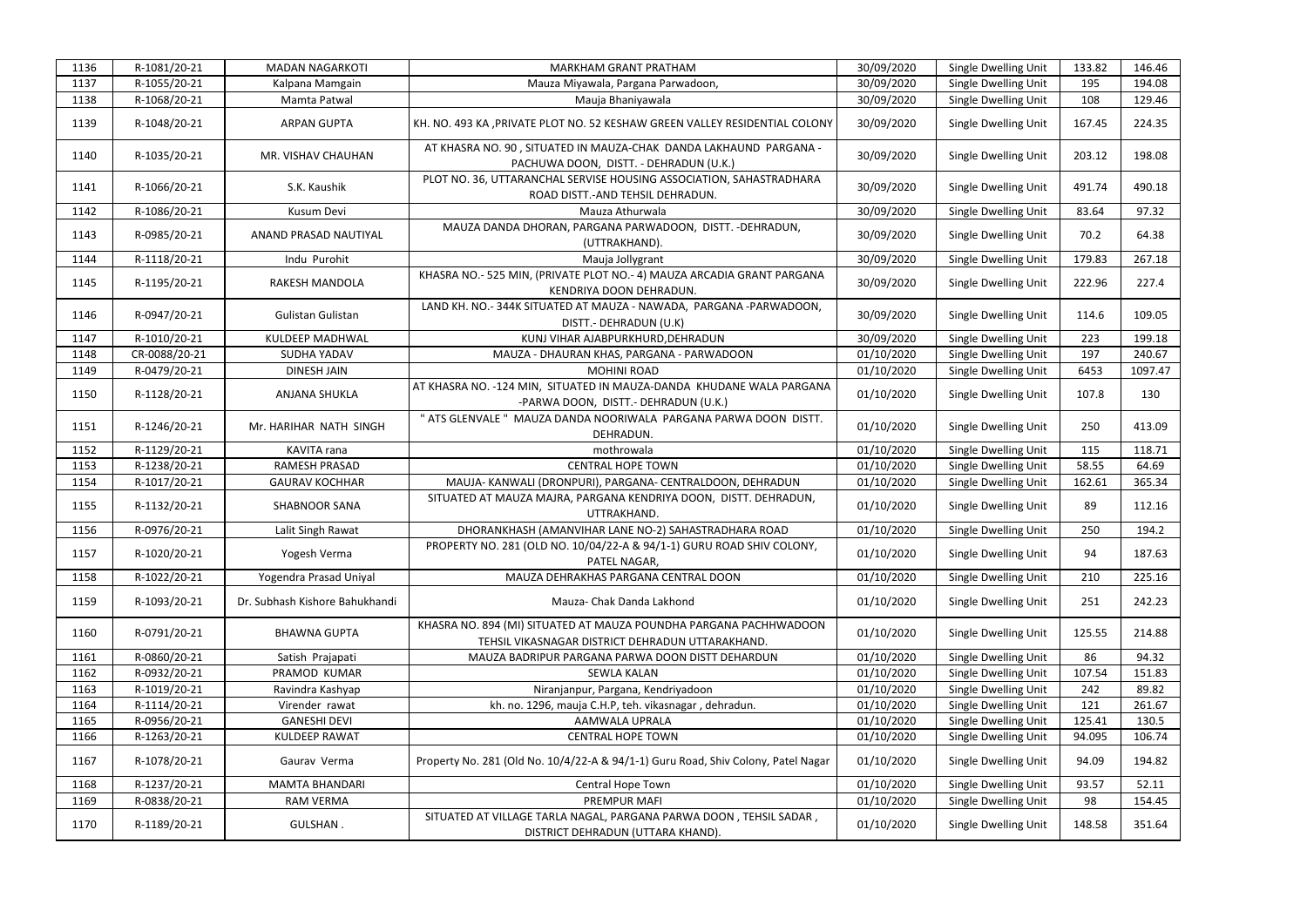| 1171 | R-1024/20-21      | VASHU JAWANDHA            | SITUATED AT VILLAGE SEWLA KALAN PARGANA PACHWA DOON DISTT. DEHRADUN,                                                     | 01/10/2020 | Single Dwelling Unit        | 63       | 74.64   |
|------|-------------------|---------------------------|--------------------------------------------------------------------------------------------------------------------------|------------|-----------------------------|----------|---------|
| 1172 | R-1100/20-21      | Anand Sharma              | 6535 mi, Babugarh, Vikasnagar, Dehradun                                                                                  | 01/10/2020 | Single Dwelling Unit        | 167      | 144.86  |
| 1173 | R-1085/20-21      | PARVEZ SIDDIQUI           | Mehunwala Mafi                                                                                                           | 01/10/2020 | Single Dwelling Unit        | 89.21    | 106.58  |
| 1174 | R-1111/20-21      | CHANDRA DUTT SHARMA       | MAUZA DHAKPATTI PARGANA CENTRAL DOON, DISTT. DEHRADUN.                                                                   | 01/10/2020 | Single Dwelling Unit        | 207      | 113.17  |
| 1175 | R-0928/20-21      | Mahesh Dhodi              | KHASRA NO.- 119 M, MAUZA- UDDIWALA KARANPUR (RACE COURSE AREA).<br>PARGANA- CENTRAL DOON. DISTT. - DEHRADUN. (UTTRAKHAND | 01/10/2020 | Single Dwelling Unit        | 297      | 189.4   |
| 1176 | R-1170/20-21      | <b>INDRESH SHARMA</b>     | BANK COLONY AJABPURKALAN, DEHRADUN                                                                                       | 01/10/2020 | Single Dwelling Unit        | 103      | 123.32  |
| 1177 | R-1183/20-21      | bablu chaudhary           | MAUZA DANDA NOORIWALA PARGANA PARWA DOON TEHSIL OR DISTT DEHRADUN.                                                       | 02/10/2020 | Single Dwelling Unit        | 62.26    | 69.76   |
| 1178 | R-1104/20-21      | SHUBHAM JAIN              | MAUZA KANDOLI                                                                                                            | 02/10/2020 | <b>Single Dwelling Unit</b> | 93.69    | 201.41  |
| 1179 | R-1165/20-21      | Pooja Yaduvanshi          | Mauza - Raipur, Pargana - Parwadoon.                                                                                     | 02/10/2020 | Single Dwelling Unit        | 189.59   | 206.51  |
| 1180 | R-0501/20-21      | dileshwari devi           | Mauza Aamwala Tarla, Pargana Parwadoon                                                                                   | 02/10/2020 | Single Dwelling Unit        | 132      | 135.62  |
| 1181 | R-1080/20-21      | NEERAJ KUMAR              | KH. NO 321,330 SITUATED AT MAUZA DHORAN KHAS PARGANA PARWA DOON                                                          | 02/10/2020 | Single Dwelling Unit        | 364.16   | 21.4    |
| 1182 | R-0895/20-21      | <b>SUMAN JERATH</b>       | MAUZA DANDA NOORIWALA                                                                                                    | 02/10/2020 | Single Dwelling Unit        | 106.88   | 130.54  |
| 1183 | R-1211/20-21      | <b>ASHOK KUMAR</b>        | DANDA DHORAN                                                                                                             | 02/10/2020 | Single Dwelling Unit        | 72.83    | 85.68   |
| 1184 | R-1161/20-21      | Dr.Beena Rana             | SITUATED AT MAUZA HARRAWALA PARGANA PARWA DOON DISTT. DEHRADUN                                                           | 02/10/2020 | Single Dwelling Unit        | 343      | 121.64  |
| 1185 | R-1025/20-21      | SMT. SAVITRI SHARMA       | VILLAGE CHALLANG, PARAGANA PARWADOON DISTT.- DEHRADUN (UTTARA KHAND).                                                    | 02/10/2020 | Single Dwelling Unit        | 195.26   | 199.88  |
| 1186 | R-0984/20-21      | PANKAJ YADAV              | SITUATED AT MAUZA BANJARAWALA MAFI PARGANA KENDRIYADOON, DIST<br><b>DEHRADUN</b>                                         | 02/10/2020 | Single Dwelling Unit        | 133      | 163.46  |
| 1187 | R-1053/20-21      | Smt. NEELAM               | MAUZA - MAJRI - MAFI PARGANA PARWA DOON                                                                                  | 03/10/2020 | Single Dwelling Unit        | 152.8    | 173.69  |
| 1188 | R-1127/20-21      | SUNIL KUMAR MANCHANDA     | KHASRA NO.- 281 TRA MIN., MAUZA- NIRANJANPUR, PARGANA- KENDRIYADOON,<br>DEHRADUN, U.K.                                   | 03/10/2020 | Single Dwelling Unit        | 89.5     | 107.8   |
| 1189 | R-1203/20-21      | <b>SHRI - VIKAS KUMAR</b> | MAUZA NATHANPUR, PARGANA PARWADOON, TEHSIL& DISTT - DEHRADUN,<br>UTTARAKHAND.                                            | 03/10/2020 | Single Dwelling Unit        | 117      | 129.27  |
| 1190 | R-0943/20-21      | RESHMA NAZ ANSARI         | SITUATED AT MAUZA RAJPUR MAFI, DISTRICT DEHRADUN(UTTARA KHAND).                                                          | 03/10/2020 | Single Dwelling Unit        | 127      | 235.72  |
| 1191 | R-1049/20-21      | SUNIL KUMAR MANCHANDA     | KHASRA NO.- 281 TRA MIN., MAUZA- NIRANJANPUR, PARGANA- KENDRIYADOON,<br>DEHRADUN, U.K.                                   | 03/10/2020 | Single Dwelling Unit        | 89.5     | 106.38  |
| 1192 | R-0936/20-21      | RESHMA NAZ ANSARI         | SITUATED AT MAUZA RAJPUR MAFI, DISTRICT DEHRADUN(UTTARA KHAND).                                                          | 03/10/2020 | Single Dwelling Unit        | 149      | 263.52  |
| 1193 | R-1032/20-21      | <b>VIVEK SHARMA</b>       | HOUSE AT BALBIR ROAD DEHRADUN                                                                                            | 03/10/2020 | Single Dwelling Unit        | 2027     | 46.86   |
| 1194 | R-0900/20-21      | DEEPIKA RAWAT             | MOHINI ROAD, DALANWALA, DISTT. DEHRADUN                                                                                  | 03/10/2020 | Single Dwelling Unit        | 277.23   | 191     |
| 1195 | R-1186/20-21      | RITU SEMWAL               | KHASRA NO.41 KA (MIN) MAUZA LADPUR PARGANA PARWA DOON DISTT.<br>DEHRADUN (U.K).                                          | 03/10/2020 | Single Dwelling Unit        | 297      | 343.24  |
| 1196 | R-1244/20-21      | PHOOL PATTI MAURYA        | MAUZA SEWLA KALAN PARGANA KENDRIYA DOON DISTT. DEHRADUN.                                                                 | 03/10/2020 | Single Dwelling Unit        | 111.52   | 136.8   |
| 1197 | R-1210/20-21      | PROMILA.                  | DANDA DHORAN                                                                                                             | 03/10/2020 | Single Dwelling Unit        | 72.83    | 85.68   |
| 1198 | R-1092/20-21      | DIWIJA PANDE              | KHASRA NO.-319 KHA, MAUZA-MALSI, PARGANA-PACHWADOON, DEHRADUN, U.K.                                                      | 03/10/2020 | Single Dwelling Unit        | 175.13   | 358.28  |
| 1199 | R-1146/20-21      | Ajeet singh Bisht         | MAUZA KADARPUR PARGANA CENTRAL DOON DISTT. DEHRADUN (U.K.)                                                               | 03/10/2020 | Single Dwelling Unit        | 43.9     | 33.5    |
| 1200 | OR-1638/15-16/TE2 | Vijay Bala Chauhan        | Mauza - Ajabpur Kalan                                                                                                    | 03/10/2020 | Single Dwelling Unit        | $\Omega$ | 245.86  |
| 1201 | R-1109/20-21      | mukul kumar gupta         | mauja niranjanpur                                                                                                        | 04/10/2020 | Single Dwelling Unit        | 134.7    | 160     |
| 1202 | R-0652/20-21      | <b>VICHITRA BALIWAN</b>   | MAUZA KAULAGARH                                                                                                          | 04/10/2020 | Single Dwelling Unit        | 200.6    | 300.22  |
| 1203 | R-1223/20-21      | <b>GAURAV ARORA</b>       | MAUZA SEWLA KALAN, PARGANA CENTRAL DOON, DEHRADUN.                                                                       | 04/10/2020 | Single Dwelling Unit        | 102.61   | 120.18  |
| 1204 | R-1181/20-21      | <b>TANU GUPTA</b>         | MAUZA SEWLA KALAN, HIM JYOTI ENCLAVE, PARGANA PACHHWA DOON,<br>DEHRADUN.                                                 | 04/10/2020 | Single Dwelling Unit        | 148.5    | 362.85  |
| 1205 | L-0002/20-21      | Kailash Narayan Bansal    | SEHASPUR                                                                                                                 | 05/10/2020 |                             | 54625    | 849.76  |
| 1206 | C-0120/20-21/RE1  | neelesh agarwal           | MAUJA JHAJHRA                                                                                                            | 05/10/2020 | Hotel                       | 1002     | 1583.25 |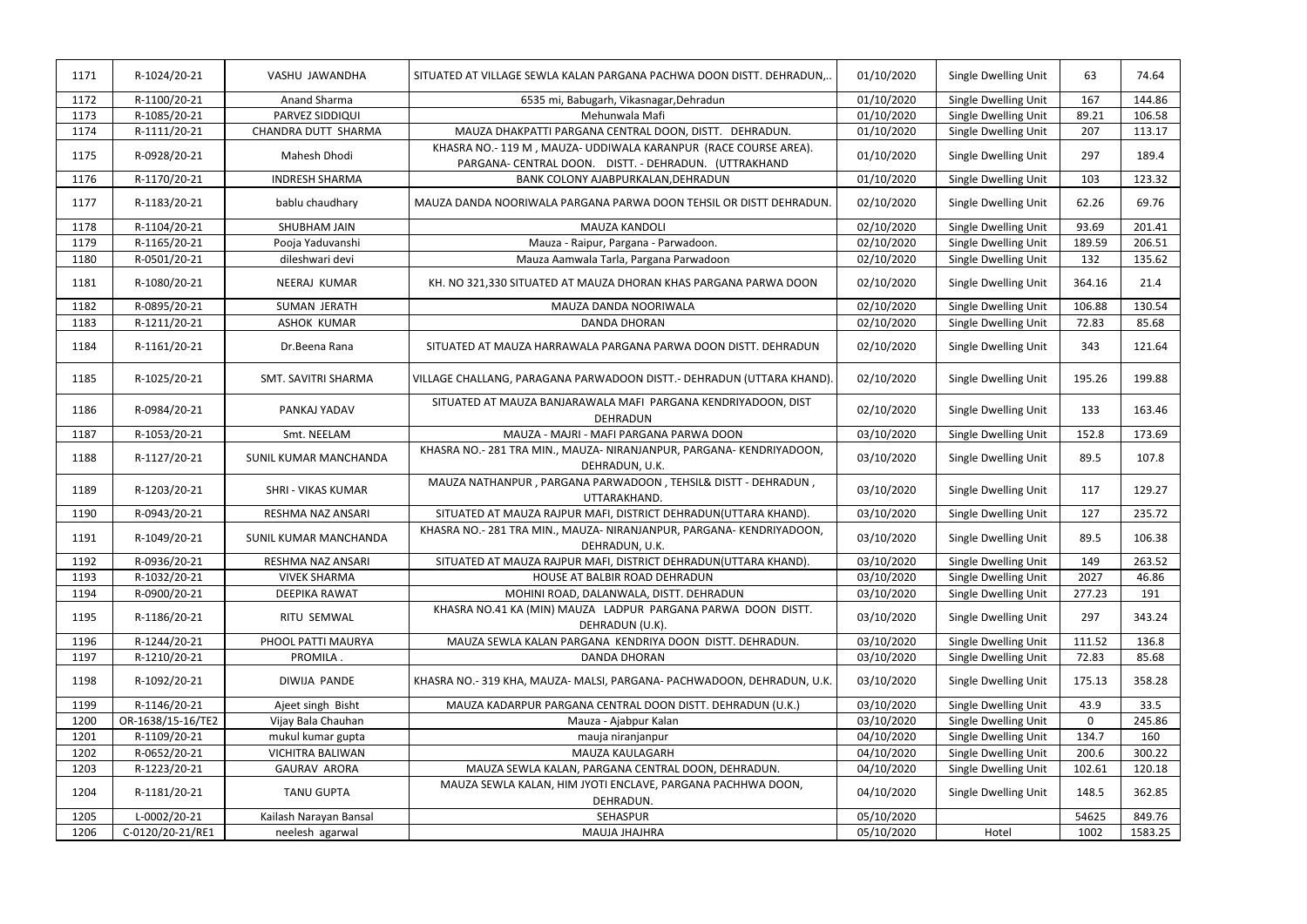| 1207 | C-2356/19-20  | sarita mehta                              | KHASRA NO.-36GA, 37KA, 37KHA, VILLAGE - MEHRE KA GAON, TEHSIL-VIKAS<br>NAGAR& DISTT. DEHRADUN, UTTRAKHAND.                        | 05/10/2020 | <b>Filling Station</b> | 1710    | 32.58  |
|------|---------------|-------------------------------------------|-----------------------------------------------------------------------------------------------------------------------------------|------------|------------------------|---------|--------|
| 1208 | R-1199/20-21  | SUNIL KUMAR MANCHANDA                     | KHASRA NO.- 79 MIN. & 80 KA MIN., MAUZA- CHIDOWALI, PARGANA-PARWADOON,<br>DEHRADUN, U.K.                                          | 05/10/2020 | Single Dwelling Unit   | 99.4    | 120.69 |
| 1209 | R-0907/20-21  | <b>KAMAL JEET</b>                         | PATEL NAGAR                                                                                                                       | 05/10/2020 | Single Dwelling Unit   | 153.285 | 265.29 |
| 1210 | R-1094/20-21  | <b>RAMA BALI</b>                          | KH. NO. 241/1, MAUZA MARKHAN GARANT, DISTRICT DEHRADUN.                                                                           | 05/10/2020 | Single Dwelling Unit   | 118     | 129.43 |
| 1211 | R-1047/20-21  | SANDHYA VAID                              | KH. NO. 1443 MAUZA- DEHRAKHAS, PARGANA CENTRALDOON, DIST.-DEHRADUN                                                                | 05/10/2020 | Single Dwelling Unit   | 88      | 112.35 |
| 1212 | R-1266/20-21  | <b>SUDARSHAN KOHLI</b>                    | Niranjanpur Kendriydoon                                                                                                           | 05/10/2020 | Single Dwelling Unit   | 348.75  | 314.07 |
| 1213 | R-0908/20-21  | <b>Inder Rawat</b>                        | Mauza - Aamwala Tarla                                                                                                             | 05/10/2020 | Single Dwelling Unit   | 212.22  | 177.44 |
| 1214 | R-0933/20-21  | <b>Tarminder Singh</b>                    | Mauza Kanwali (Govindgarh), Pargana Centraldoon                                                                                   | 05/10/2020 | Single Dwelling Unit   | 83      | 90.24  |
| 1215 | R-1051/20-21  | Mrs. Lata Chandola                        | KH. NO. 94 KH, MAUZA NIRANJAN PUR, PARGANA PARWADOON, TEHSIL/ SADAR &<br>DISTT. DEHRADUN. (UTTRAKHAND)                            | 05/10/2020 | Single Dwelling Unit   | 153.28  | 211.01 |
| 1216 | R-1260/20-21  | Smt Upasana                               | Fateh Pur                                                                                                                         | 05/10/2020 | Single Dwelling Unit   | 119     | 68.45  |
| 1217 | R-0811/20-21  | ASHA PATPATIA                             | MAUZA- DANDA LAKHOND PARGANA PARWADUN,                                                                                            | 05/10/2020 | Single Dwelling Unit   | 106.87  | 124.05 |
| 1218 | R-0939/20-21  | <b>SANDEEP TOMAR</b>                      | Herbutpur, Nagar Panchayat Herbutpur                                                                                              | 05/10/2020 | Single Dwelling Unit   | 167     | 162.25 |
| 1219 | R-1139/20-21  | <b>VIRENDRA SINGH SAJWAN</b>              | SITUATED AT MOUZA DHANAULA, PARGANA PARWADOON, DISTRICT - DEHRADUN                                                                | 05/10/2020 | Single Dwelling Unit   | 997.3   | 391.13 |
| 1220 | R-0783/20-21  | <b>GAMBHIR SINGH RANA</b>                 | MAUZA - Shahnagar, PARGANA- PARWA DOON, DISTT- DEHRADUN(U.K)                                                                      | 05/10/2020 | Single Dwelling Unit   | 81.78   | 128.56 |
| 1221 | R-1064/20-21  | <b>GURMEET SINGH ANAND</b>                | SITUATED AT MAUZA ADHOIWALA, PARGANA PARWA DOON DISST - DEHRADUN                                                                  | 05/10/2020 | Single Dwelling Unit   | 306     | 246.24 |
| 1222 | R-0998/20-21  | RUKSANA.                                  | NEW ROAD(AMRIT KAUR ROAD)                                                                                                         | 06/10/2020 | Single Dwelling Unit   | 78.85   | 113.27 |
| 1223 | R-1253/20-21  | SUNIL KUMAR MANCHANDA                     | KHASRA NO.-46, MAUZA-KANDOLI (AMAN VIHAR), PARGANA-PARWADOON,<br>DEHRADUN, U.K.                                                   | 06/10/2020 | Single Dwelling Unit   | 95.91   | 106.75 |
| 1224 | R-1233/20-21  | Prashant Sehrawat                         | Mauza Danda nooriwala, Pargana Parwadoon                                                                                          | 06/10/2020 | Single Dwelling Unit   | 78.06   | 103.14 |
| 1225 | R-1264/20-21  | SEEMA DEVI                                | <b>MAROTHA</b>                                                                                                                    | 06/10/2020 | Single Dwelling Unit   | 94.79   | 154.41 |
| 1226 | R-1281/20-21  | ARUN KUMAR GAZWAL                         | MAUZA MEHUWALA MAFI, PARGANA KENDRIYA DOON.                                                                                       | 06/10/2020 | Single Dwelling Unit   | 172.39  | 204.52 |
| 1227 | R-3651/19-20  | Ravindra Singh Thakur                     | MOZA- MOTHOROWALA, PARGANA PARVA DOON, DISTRICT DEHRADUN                                                                          | 06/10/2020 | Single Dwelling Unit   | 826     | 607.95 |
| 1228 | R-1265/20-21  | <b>RAVI KUMAR</b>                         | <b>MAROTHA</b>                                                                                                                    | 06/10/2020 | Single Dwelling Unit   | 94.79   | 154.41 |
| 1229 | R-1069/20-21  | <b>NEELAM SURI</b>                        | SITUATED AT ADARSH NAGAR MAUZA RISHIKESH                                                                                          | 06/10/2020 | Single Dwelling Unit   | 220.7   | 227.07 |
| 1230 | R-1119/20-21  | sakshi gupta                              | MAUZA DANDA DOHRAN PARGANA PARWA DOON DISTT DEHRADUN.                                                                             | 06/10/2020 | Single Dwelling Unit   | 128.62  | 196.89 |
| 1231 | R-1243/20-21  | Sanju Singh                               | 28 Green Park                                                                                                                     | 06/10/2020 | Single Dwelling Unit   | 472.5   | 248.22 |
| 1232 | R-1168/20-21  | SMT - INDRA DEVI                          | VILLAGE - SEWALAKALAN, PARGANA PACHWADOON, TEHSIL & DISTT - DEHRADUN,<br>UTTARAKHAND.                                             | 06/10/2020 | Single Dwelling Unit   | 111     | 74.72  |
| 1233 | R-1159/20-21  | <b>RITESH KUMAR SINGH</b>                 | MAUZA KANWALI PARGANA CENTRAL DOON                                                                                                | 06/10/2020 | Single Dwelling Unit   | 110     | 119.95 |
| 1234 | R-1076/20-21  | Shanti Devi                               | Mauza Kaulaghar, Pargana Kendriyadoon, Distt. Dehradun                                                                            | 06/10/2020 | Single Dwelling Unit   | 83.64   | 89.44  |
| 1235 | SC-0022/20-21 | SMT. SURESHI DEVI BANGARI<br><b>RAWAT</b> | AT OLD KHASRA NO. 198' (NEW KH. NO.471 MI, SITUATED IN MAUZA - GAUJRADA<br>MAN SINGH, PRAGANA-PARWA DOON DISTT. - DEHRADUN (U.K.) | 06/10/2020 | Commercial             | 223.04  | 75.85  |
| 1236 | R-0926/20-21  | ANITA.                                    | <b>NATHANPUR</b>                                                                                                                  | 07/10/2020 | Single Dwelling Unit   | 111     | 99.56  |
| 1237 | R-1249/20-21  | <b>AJAY PATHANIA</b>                      | MAUZA BHARUWALA GRANT, PARGANA PARWA DOON                                                                                         | 07/10/2020 | Single Dwelling Unit   | 297.15  | 218    |
| 1238 | R-1026/20-21  | MR. VIKRAT SINGH                          | AT KHASRA NO. - 892 SITUATED AT MAUZA - POUNDHA, PARGANA- PARWA DOON<br>TEHSIL- VIKAS NAGAR DISTT.- DEHRADUN (U.K.)               | 07/10/2020 | Single Dwelling Unit   | 83.64   | 103.18 |
| 1239 | R-1043/20-21  | Mehar Singh Sajwan                        | Mauza - Missarwala Kala                                                                                                           | 07/10/2020 | Single Dwelling Unit   | 338     | 183.76 |
| 1240 | R-1009/20-21  | MOHAMMAD JAVED                            | LAKHKHI BAGH                                                                                                                      | 07/10/2020 | Single Dwelling Unit   | 83.61   | 208.32 |
| 1241 | R-1194/20-21  | SHRI. NARAYAN SINGH BISHT                 | AT KHASRA NO. - 303 MIN, NEW KH. NO 639 SITUATED IN MAUZA - AAMWALA TARLA<br>PARGANA -PARWA DOON, DISTT.- DEHRADUN (U.K.)         | 07/10/2020 | Single Dwelling Unit   | 217.47  | 85.23  |
| 1242 | R-1213/20-21  | <b>MANISH KUMAR</b>                       | SITUATED IN MAUZA TARLA NAGAL, PARGANA - PARWA DOON, DISTRICT -<br>DEHRADUN (UTTARA KHAND).                                       | 07/10/2020 | Single Dwelling Unit   | 99      | 122.78 |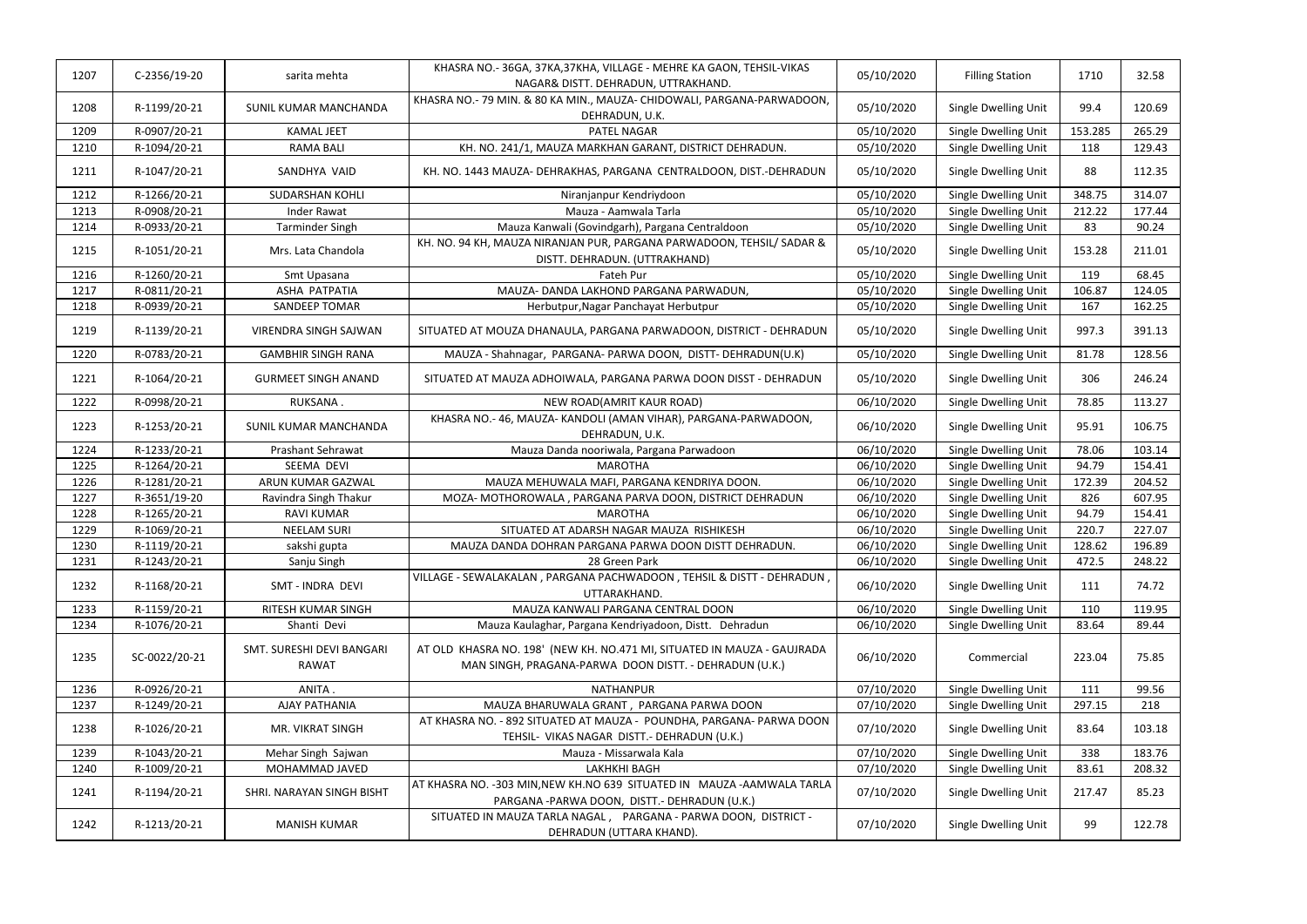|      |                   |                            | SITUATED AT KH. NO. 1231 PLOT NO. 01, PRESIDENT SEF YUGYALING COOPRATVIE                                                                                                                                                       |            |                      |        |        |
|------|-------------------|----------------------------|--------------------------------------------------------------------------------------------------------------------------------------------------------------------------------------------------------------------------------|------------|----------------------|--------|--------|
| 1243 | R-1140/20-21      | MR. SANGYAL RABTEN         | HOUSING SOCIETY Ltd. BALUWALA, PARGANA PACHWA DOON TEH. VIKAS NAGAR,                                                                                                                                                           | 07/10/2020 | Single Dwelling Unit | 91     | 91.77  |
|      |                   |                            | DEHRADUN (U.K)                                                                                                                                                                                                                 |            |                      |        |        |
| 1244 | R-0686/20-21      | SANGEETA RANI              | PITHUWALA (MAHARANI BAGH)                                                                                                                                                                                                      | 07/10/2020 | Single Dwelling Unit | 84     | 87.08  |
| 1245 | SR-0139/20-21     | SUBODHANI THAPLIYAL        | KHASRA NO.- 135 MIN., MAUZA - NAWADA, PARGANA - PARWADOON, DEHRADUN,<br>U.K.                                                                                                                                                   | 07/10/2020 | Single Dwelling Unit | 191.56 | 165.85 |
| 1246 | C-0032/20-21      | Rajeev Jain                | PROPERTY BEARING NO-41/26 KHASRA NO. OLD445 NEW KHASRA NO.-1133/772<br>BODY GUARD, CANAL ROAD, JAKHAN DISTRICT- DEHRADUN, (U.K.)                                                                                               | 08/10/2020 | Commercial           | 227    | 324.91 |
| 1247 | R-0917/20-21      | Dechen Jimey               | Yugyaling SFF Colony Baluwala, Mauzza-Baluwala                                                                                                                                                                                 | 08/10/2020 | Single Dwelling Unit | 91     | 99.13  |
| 1248 | R-1206/20-21      | <b>GOPAL DUTT BHARDWAJ</b> | PLOT NO. 65 AT SANCTIONED LAYOUT FOR DOON NATURE FARMS AND RETREATS<br>PRIVATE LIMITED A SITUATED AT KHASRA 401,417,418,420,421 KA AT MAUJA<br>DHORAN KHAS, PARGANA PARWADOON, TEHSIL DEHRADUN, DIST. DEHRADUN,<br>UTTRAKHAND. | 08/10/2020 | Single Dwelling Unit | 126    | 147.46 |
| 1249 | R-1293/20-21      | Aakriti Panwar             | Vill- Rasulpur (Nagar Palika Parishad Vikas Nagar)                                                                                                                                                                             | 08/10/2020 | Single Dwelling Unit | 210    | 204.04 |
| 1250 | R-1141/20-21      | MR. THUPTEN CHOMPHEL       | SITUATED AT KH. NO. 1274 PLOT NO. 50, PRESIDENT SEF YUGYALING COOPRATVIE<br>HOUSING SOCIETY Ltd. BALUWALA, PARGANA PACHWA DOON TEH. VIKAS NAGAR,<br>DEHRADUN (U.K)                                                             | 08/10/2020 | Single Dwelling Unit | 91     | 91.77  |
| 1251 | R-1164/20-21      | <b>VIJAY RAWAT</b>         | <b>KANWALI</b>                                                                                                                                                                                                                 | 08/10/2020 | Single Dwelling Unit | 134    | 139.34 |
| 1252 | R-1319/20-21      | <b>VIDHYA RATHOR</b>       | <b>TYAGI ROAD</b>                                                                                                                                                                                                              | 08/10/2020 | Single Dwelling Unit | 566.88 | 17.39  |
| 1253 | R-1205/20-21      | <b>GOPAL DUTT BHARDWAJ</b> | PLOT NO. 66 AT SANCTIONED LAYOUT FOR DOON NATURE FARMS AND RETREATS<br>PRIVATE LIMITED A SITUATED AT KHASRA 401,417,418,420,421 KA AT MAUJA<br>DHORAN KHAS, PARGANA PARWADOON, TEHSIL DEHRADUN, DIST. DEHRADUN,<br>UTTRAKHAND. | 08/10/2020 | Single Dwelling Unit | 126    | 147.46 |
| 1254 | R-1122/20-21      | PREM SINGH BUTOLA          | <b>HOUSE AT DHARAMPUR</b>                                                                                                                                                                                                      | 08/10/2020 | Single Dwelling Unit | 300    | 246.03 |
| 1255 | R-1106/20-21      | MR. GOPAL KARKI            | AT KHASRA NO. - 124 MIN, SITUATED IN MAUZA-DANDA KHUDANE WALA PARGANA<br>-PARWA DOON, DISTT.- DEHRADUN (U.K.)                                                                                                                  | 08/10/2020 | Single Dwelling Unit | 108    | 130    |
| 1256 | R-1197/20-21      | <b>GAURAV RANI</b>         | 619 GHA MIN (OLD KH.NO. 773) MAUJA TARLA NAGAL, PARGANA- PARWA- DOON,<br>DIST-DEHRADUN                                                                                                                                         | 08/10/2020 | Single Dwelling Unit | 102.23 | 103.24 |
| 1257 | R-1166/20-21      | <b>SONI SAXENA</b>         | Kaonli                                                                                                                                                                                                                         | 08/10/2020 | Single Dwelling Unit | 111.39 | 120.36 |
| 1258 | R-1273/20-21      | Krishan Dutt Bhatt         | Ajab pur kalan                                                                                                                                                                                                                 | 08/10/2020 | Single Dwelling Unit | 144.92 | 160.41 |
| 1259 | R-1359/20-21      | RAMESHWARI DEVI            | ATMAUZA ARCADIA GARANT PARGANA KENDRIYA DOON DISST.- DEHRADUN                                                                                                                                                                  | 08/10/2020 | Single Dwelling Unit | 163.5  | 271.8  |
| 1260 | SR-0021/20-21/RE1 | <b>SHANKAR DHAR</b>        | Sewak ashram road                                                                                                                                                                                                              | 08/10/2020 | Single Dwelling Unit | 128    | 170.24 |
| 1261 | R-1072/20-21      | Rajesh Makin               | SITUATED AT, KHASRA NO 531 MIN, MAUZA JAKHAN , PARGANA CENTRAL DOON,<br>DIST DEHARDUN.                                                                                                                                         | 09/10/2020 | Single Dwelling Unit | 280    | 150.4  |
| 1262 | R-1234/20-21      | SHRI - AMIT KUMAR          | MAUZA DANDA NOORIWALA, PARGANA PARWADOON, DISTT - DEHRADUN,<br>UTTARAKHAND.                                                                                                                                                    | 09/10/2020 | Single Dwelling Unit | 162    | 200.93 |
| 1263 | R-1028/20-21      | Deepak Kumar Goel          | Mauza Niranjanpur, Pargana Centraldoon,                                                                                                                                                                                        | 09/10/2020 | Single Dwelling Unit | 143    | 339.35 |
| 1264 | R-1158/20-21      | JASBEER SINGH              | MAUZA- AAMWALA TARLA, PARGANA - PARWA DOON, SAHASRADHARA ROAD,<br><b>DEHRADUN</b>                                                                                                                                              | 09/10/2020 | Single Dwelling Unit | 89     | 113.28 |
| 1265 | R-1185/20-21      | <b>RAKHI TYAGI</b>         | MAUJA - DANDA NURI WALA, PARGANA - PARWA DOON, DISTRICT - DEHRADUN,<br>(U.K)                                                                                                                                                   | 09/10/2020 | Single Dwelling Unit | 112.92 | 170.16 |
| 1266 | R-1180/20-21      | SAPNA RANI SHARMA          | DANDA KHUDANEWALA                                                                                                                                                                                                              | 09/10/2020 | Single Dwelling Unit | 104    | 138.14 |
| 1267 | R-0954/20-21      | SMT. BINEETA               | <b>HARRAWALA</b>                                                                                                                                                                                                               | 09/10/2020 | Single Dwelling Unit | 100.22 | 111.76 |
| 1268 | R-0701/20-21      | SAROJANI DEVI              | dharmpur danda, dehradun                                                                                                                                                                                                       | 09/10/2020 | Single Dwelling Unit | 125    | 143.08 |
| 1269 | R-1317/20-21      | NIKET GUJRAL               | MAUJA KANWALI (VIJAY PARK EXTENSION LANE NO-6)                                                                                                                                                                                 | 09/10/2020 | Single Dwelling Unit | 85.15  | 152.49 |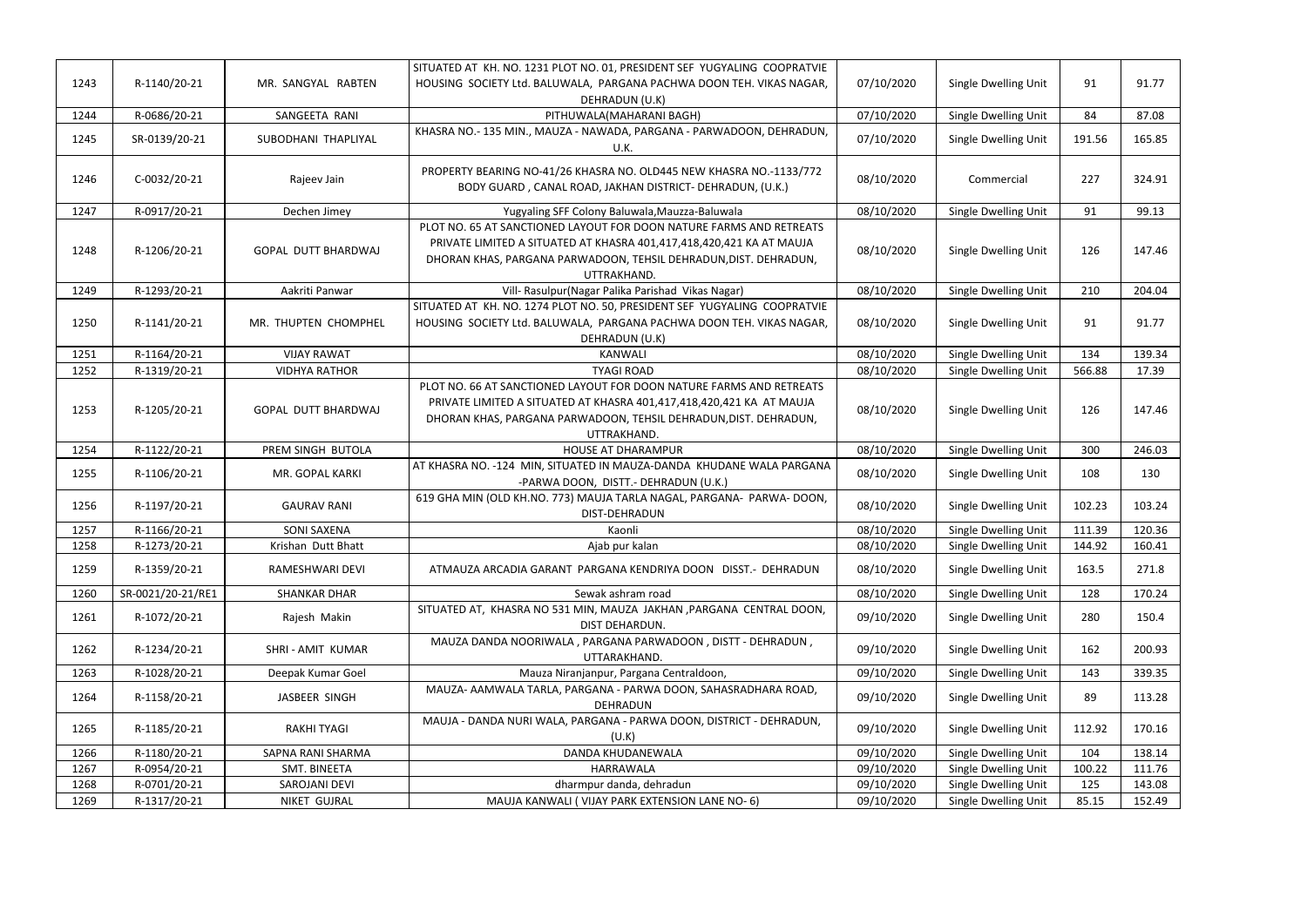| 1270 | R-0779/20-21 | Vikram Sachdeva       | OLD MUNICIPAL NO. 123/122 KAULAGARH ROAD, DEHRADUN SUBSEQUENTLY<br>ALLOTED NEW NUMBER 322, RAJENDRA NAGAR, STREET NO.4, LANE NO. 9,<br>KAULAGARH ROAD, DEHRADUN AND WAS SUBSEQUENTLY ALLOTED MUNICIPAL<br>NO.614 AND PRESENTLY BEARS MUNICIPAL NO. 614/594, RAJENDRA NAGAR, STREET<br>NO. 4, LANE NO.9, KAULAGARH ROAD | 09/10/2020 | Single Dwelling Unit        | 160.21  | 172.11 |
|------|--------------|-----------------------|------------------------------------------------------------------------------------------------------------------------------------------------------------------------------------------------------------------------------------------------------------------------------------------------------------------------|------------|-----------------------------|---------|--------|
| 1271 | R-0795/20-21 | <b>GUFRAN AHMAD</b>   | VILLAGE RAMPUR KALA, PARGANA PACHHWA DOON, TEHSIL VIKAS NAGAR,<br><b>DEHRADUN</b>                                                                                                                                                                                                                                      | 09/10/2020 | Single Dwelling Unit        | 178.43  | 217.18 |
| 1272 | R-0688/20-21 | TAJ MOHAMMAD          | 25/26 EAST REST CAMP 1                                                                                                                                                                                                                                                                                                 | 09/10/2020 | Single Dwelling Unit        | 130     | 263.29 |
| 1273 | R-1271/20-21 | ANAND SINGH KHAROLA   | MAUZA & VILLAGE HATHIBARKALA, VIJAY COLONY, PARGANA CENTRAL DOON,<br>DEHRADUN                                                                                                                                                                                                                                          | 10/10/2020 | Single Dwelling Unit        | 230.85  | 403.72 |
| 1274 | R-1262/20-21 | Rajiv Mathur          | Mauza Kanwali, Pargana Central Doon, Distt. Dehradun.                                                                                                                                                                                                                                                                  | 10/10/2020 | Single Dwelling Unit        | 260.12  | 239.84 |
| 1275 | R-1362/20-21 | JACOB MASIH           | SITUATED AT- KH. NO. 140 MIN, MAUZA-JAMOLIWALA, PARGANA-PACHWA DOON,<br>TEHSIL & DISTT.- DEHRADUN,                                                                                                                                                                                                                     | 10/10/2020 | Single Dwelling Unit        | 249.53  | 283.4  |
| 1276 | R-1364/20-21 | <b>ISHAN SHARMA</b>   | MUNCIPAL NO. 104/60, BLOCK-1, E.C. ROAD DEHRADUN                                                                                                                                                                                                                                                                       | 11/10/2020 | Single Dwelling Unit        | 305.69  | 528.52 |
| 1277 | R-1182/20-21 | <b>SUNIL KUMAR</b>    | <b>BABUGARH ANNFIELD GRANT</b>                                                                                                                                                                                                                                                                                         | 11/10/2020 | Single Dwelling Unit        | 376.39  | 269.5  |
| 1278 | R-1226/20-21 | <b>SANJEEV GUPTA</b>  | mauja- kanwali, pargana - kendriyadoon                                                                                                                                                                                                                                                                                 | 11/10/2020 | Single Dwelling Unit        | 144.88  | 344.41 |
| 1279 | R-0872/20-21 | amit tandon           | MAUZA AAMWALA UPARLA, PARGANA PARWA DOON, TEHSIL & DISTT. DEHRADUN.                                                                                                                                                                                                                                                    | 11/10/2020 | Single Dwelling Unit        | 158.85  | 163.6  |
| 1280 | R-0916/20-21 | <b>RASHMI</b>         | <b>DAKPATHER</b>                                                                                                                                                                                                                                                                                                       | 11/10/2020 | Single Dwelling Unit        | 212.26  | 132.91 |
| 1281 | R-1255/20-21 | Harish Dabral         | natthanpur                                                                                                                                                                                                                                                                                                             | 12/10/2020 | <b>Single Dwelling Unit</b> | 157.47  | 144.47 |
| 1282 | R-0979/20-21 | <b>AMIT SINGHAL</b>   | 331 , MAUZA KARGI GRANT, PARGANA CENTRAL DOON                                                                                                                                                                                                                                                                          | 12/10/2020 | Single Dwelling Unit        | 55      | 126.41 |
| 1283 | R-1074/20-21 | <b>GAGAN SEHGAL</b>   | <b>JAKHAN</b>                                                                                                                                                                                                                                                                                                          | 12/10/2020 | Single Dwelling Unit        | 78.036  | 132.08 |
| 1284 | R-1148/20-21 | <b>SITA PANWAR</b>    | MAUZA CHAK DANDA LAKHAUND, PARGANA PARWADOON DISST.- DEHRADUN                                                                                                                                                                                                                                                          | 12/10/2020 | Single Dwelling Unit        | 167     | 241.44 |
| 1285 | R-0987/20-21 | NEERAJ VERMA          | Mauza Kishanpur, Pargana Pachwadoon, Distt. Dehradun                                                                                                                                                                                                                                                                   | 13/10/2020 | Single Dwelling Unit        | 92.93   | 177.88 |
| 1286 | R-1044/20-21 | Manish Thapa          | Danda khoodanewala                                                                                                                                                                                                                                                                                                     | 13/10/2020 | Single Dwelling Unit        | 81.78   | 104.2  |
| 1287 | R-1131/20-21 | <b>FARID HASAN</b>    | <b>DHAKPATTI</b>                                                                                                                                                                                                                                                                                                       | 13/10/2020 | Single Dwelling Unit        | 137.08  | 164.98 |
| 1288 | R-0587/20-21 | RAVINDRA SINGH RANA   | KHASRA NO. 1252, MAUZA MOTHROWALA                                                                                                                                                                                                                                                                                      | 13/10/2020 | Single Dwelling Unit        | 306     | 619.42 |
| 1289 | R-1202/20-21 | Ranbir Singh          | Mauza Danda nooriwala, Pargana Parwadoon                                                                                                                                                                                                                                                                               | 13/10/2020 | Single Dwelling Unit        | 78      | 103.14 |
| 1290 | R-1254/20-21 | amresh singh          | mauza - mitthi behri, pargana pachwa doon                                                                                                                                                                                                                                                                              | 13/10/2020 | Single Dwelling Unit        | 145.85  | 209.29 |
| 1291 | R-1316/20-21 | RAJEEV KHURANA        | MAUZA SEWLA KALAN, PARGANA PACHWA DOON DISTT. DEHRADUN                                                                                                                                                                                                                                                                 | 13/10/2020 | Single Dwelling Unit        | 64.78   | 74.14  |
| 1292 | R-1409/20-21 | Madan Gopal Singh     | SITUATED IN VASANT VIHAR, CHAKRATA ROAD, MAUZA KANWALI, PARGANA<br><b>CENTRALDOON</b>                                                                                                                                                                                                                                  | 13/10/2020 | Single Dwelling Unit        | 1086.93 | 412.04 |
| 1293 | R-0897/20-21 | POONAM DABRAL         | SITUATED AT : KHASRA NO. 71 (MIN.), CHUKKUWALA, PARGANA KENDRIYA DOON,<br><b>DEHRADUN</b>                                                                                                                                                                                                                              | 13/10/2020 | Single Dwelling Unit        | 95      | 136.75 |
| 1294 | R-0989/20-21 | <b>Shishir Garg</b>   | RAM KRISHAN VERMA ROAD                                                                                                                                                                                                                                                                                                 | 13/10/2020 | Single Dwelling Unit        | 288     | 97     |
| 1295 | R-1275/20-21 | Divya Jain            | Mauza Dhoran Khas, Pargana Parwadoon                                                                                                                                                                                                                                                                                   | 13/10/2020 | Single Dwelling Unit        | 113.84  | 178.87 |
| 1296 | R-1340/20-21 | NARENDRA KUMAR SHARMA | MAUZA AJABPUR KHURD, PARGANA KENDRIYA DOON DISTT. DEHRADUN                                                                                                                                                                                                                                                             | 13/10/2020 | Single Dwelling Unit        | 99.86   | 98.96  |
| 1297 | R-1426/20-21 | <b>VIMMI RAMAN</b>    | PROPOSED RESIDENCE MAP FOR Shri. RAVINATH RAMAN AND Smt. VIMMI<br>SACHDEVA RAMAN, LAND BEARING PLOT NO. 92, USHA COLONY, DEHRADUN-<br>UTTARAKHAND.                                                                                                                                                                     | 13/10/2020 | Single Dwelling Unit        | 493.17  | 355.47 |
| 1298 | R-1070/20-21 | Amit Suri             | SITUATED AT ADARSH NAGAR MAUZA RISHIKESH                                                                                                                                                                                                                                                                               | 13/10/2020 | Single Dwelling Unit        | 97.58   | 82.81  |
| 1299 | R-1099/20-21 | Akanksha Singhal      | Plot No. 87, ATS Heavenly Foothills                                                                                                                                                                                                                                                                                    | 13/10/2020 | Single Dwelling Unit        | 250     | 418.48 |
| 1300 | R-1021/20-21 | Bhadraj Chettri       | NEAR JAYPEE GATE, BARLOWGANJ, MUSSOORIE, DISTT- DEHRADUN.                                                                                                                                                                                                                                                              | 13/10/2020 | Single Dwelling Unit        | 86.63   | 113.01 |
| 1301 | R-1143/20-21 | Janika Singh          | Mauza - Kaulagarh                                                                                                                                                                                                                                                                                                      | 13/10/2020 | Single Dwelling Unit        | 113     | 71     |
| 1302 | R-0546/20-21 | Anita Bahal           | Ganga Nagar                                                                                                                                                                                                                                                                                                            | 13/10/2020 | Single Dwelling Unit        | 282.62  | 525.97 |
| 1303 | R-1031/20-21 | MRS NEELAM NEGI       | AT KHASRA NO. 451 SITUATED AT MAUZA- HARRAWALA PRAGANA- PARWA DOON<br>DISTT.- DEHRADUN (U.K.)                                                                                                                                                                                                                          | 13/10/2020 | Single Dwelling Unit        | 113     | 190.67 |
| 1304 | R-1228/20-21 | Vipula Sharma         | Mauza Dhoran Khas, Pargana Parwadoon                                                                                                                                                                                                                                                                                   | 13/10/2020 | Single Dwelling Unit        | 113.84  | 248.46 |
|      |              |                       |                                                                                                                                                                                                                                                                                                                        |            |                             |         |        |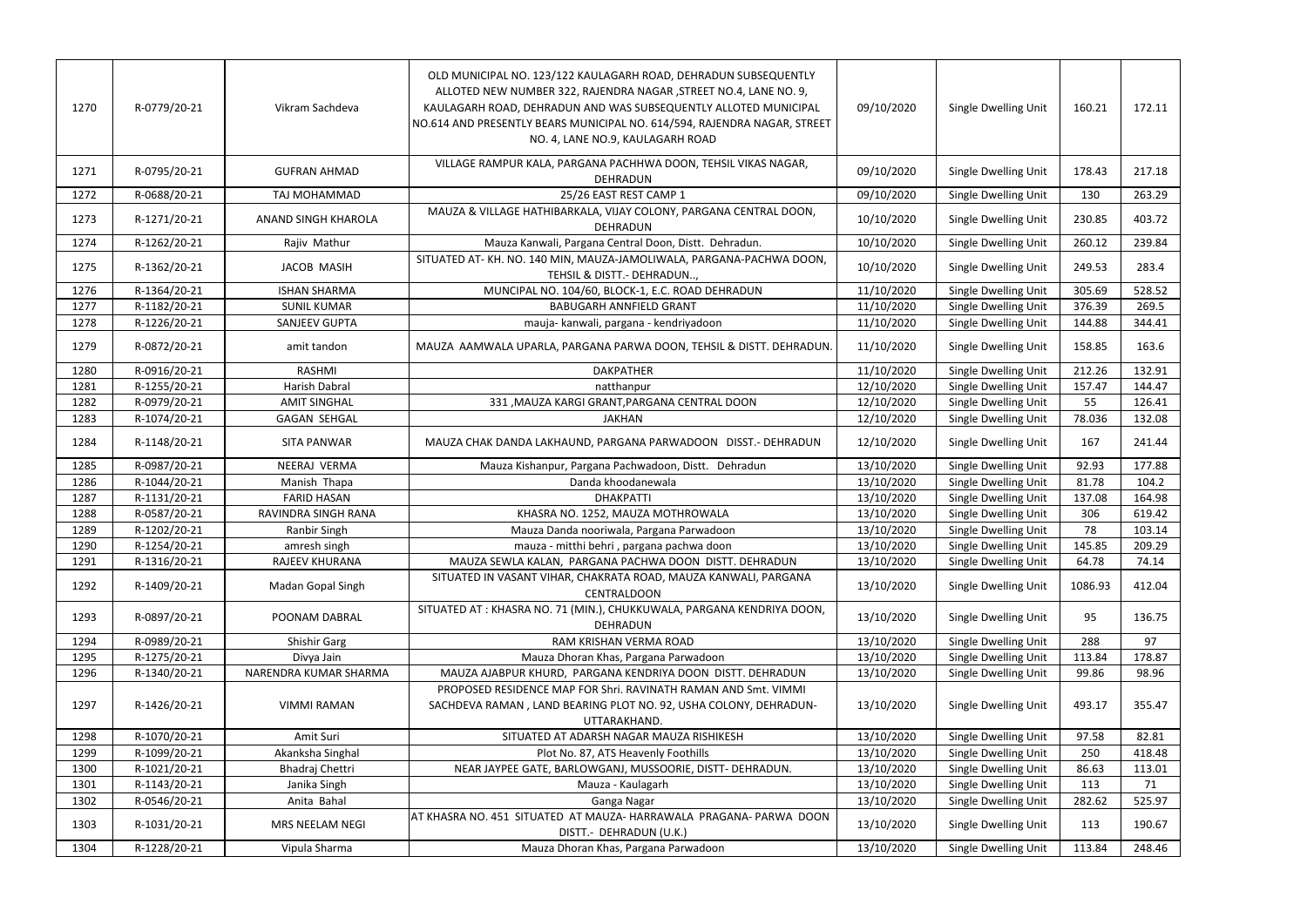|      | R-1283/20-21     |                                        |                                                                           |            |                      |        |        |
|------|------------------|----------------------------------------|---------------------------------------------------------------------------|------------|----------------------|--------|--------|
| 1305 |                  | <b>SANJANA DEVI</b>                    | MAUZA - HARIPUR PARGANA- PARWA DOON DISTT. - DEHRADUN.                    | 13/10/2020 | Single Dwelling Unit | 78.06  | 83.75  |
| 1306 | R-1162/20-21     | <b>ABHISHEK CHAMOLI</b>                | <b>BADRIPUR</b>                                                           | 13/10/2020 | Single Dwelling Unit | 94.9   | 86     |
| 1307 | R-1289/20-21     | PANKAJ JAIN                            | KHASRA NO.-805 KA/385 MIN., MAUZA-SUDHOWALA, TEHSIL-VIKASNAGAR,           | 13/10/2020 | Single Dwelling Unit | 114.03 | 145.88 |
|      |                  |                                        | DISTRICT- DEHRADUN, U.K.                                                  |            |                      |        |        |
| 1308 | R-0707/20-21     | Vasudev Kestwal                        | MAUZA DEHRA KHAS                                                          | 13/10/2020 | Single Dwelling Unit | 177.52 | 92.69  |
| 1309 | R-1232/20-21     | <b>SUCHITRA SINGH</b>                  | MAUJA - AAMWALA UPARLA, PARGANA - PARWA DOON TEHSIL - SADAR DISTRICT -    | 13/10/2020 | Single Dwelling Unit | 139.35 | 171.81 |
|      |                  |                                        | DEHRADUN, (U.K)                                                           |            |                      |        |        |
|      |                  | mohak makin                            | , SITUATED AT, KHASRA NO 531 MIN, MAUZA JAKHAN , PARGANA CENTRAL DOON,    | 13/10/2020 |                      | 510    | 468.72 |
| 1310 | R-1071/20-21     |                                        | DIST DEHARDUN.                                                            |            | Single Dwelling Unit |        |        |
| 1311 | R-1286/20-21     | Shobit.                                | PLOT NO. 295, BLOCK D, PANACHE VALLEY                                     | 13/10/2020 | Single Dwelling Unit | 140.35 | 213.09 |
|      |                  |                                        | SITUATED AT MAUZA NATTHANPUR, PARGANA - PARWADOON, TEHSIL - &             |            |                      |        |        |
| 1312 | R-1274/20-21     | MRS. SHWETA SRIVASTAVA                 | DISTRICT - DEHRADUN (UTTARA KHAND).                                       | 13/10/2020 | Single Dwelling Unit | 152.63 | 153.07 |
| 1313 | R-1314/20-21     | Naveen Chander Mehta                   | Mauza Danda nooriwala, Pargana Parwadoon                                  | 13/10/2020 | Single Dwelling Unit | 78.06  | 103.14 |
| 1314 | R-1089/20-21     | Mohan Lal Garg                         | Ram Krishan Verma Road,                                                   | 13/10/2020 | Single Dwelling Unit | 261    | 67.22  |
| 1315 | R-1324/20-21     | khushbu bansal                         | KHASRA NO. 819cha                                                         | 13/10/2020 | Single Dwelling Unit | 53.94  | 120.72 |
| 1316 | R-1005/20-21     | Geeta Sajwan                           | jhajra                                                                    | 13/10/2020 | Single Dwelling Unit | 166.15 | 126.9  |
|      |                  |                                        | ON LAND KH. NO. 752 KA, SITUATED AT MAUZA - DEHRAKHAS. PARGANA - CENTRAL  |            |                      |        |        |
| 1317 | R-1290/20-21     | MRS. SHOBHA RANI                       | DOON, DISTT.- DEHRADUN (UTTARAKHAND)                                      | 13/10/2020 | Single Dwelling Unit | 168.68 | 157.09 |
|      |                  |                                        |                                                                           |            |                      |        | 191.19 |
| 1318 | R-1346/20-21     | Bandana kala                           | mauja kargi grant pargana pachhwadoon tah & distt. dehradun.              | 13/10/2020 | Single Dwelling Unit | 200.7  |        |
| 1319 | R-1350/20-21     | SUSHMA KULIYAL                         | MAUJA AJABPUR KALAN                                                       | 13/10/2020 | Single Dwelling Unit | 108.87 | 127.46 |
| 1320 | R-1192/20-21     | SUNIL KUMAR MANCHANDA                  | KHASRA NO.- 79 MIN. & 80 KA MIN., MAUZA- CHIDOWALI, PARGANA-PARWADOON,    | 13/10/2020 | Single Dwelling Unit | 99.4   | 114.94 |
|      |                  |                                        | DEHRADUN, U.K.                                                            |            |                      |        |        |
| 1321 | R-1002/20-21     | <b>OM PRAKASH</b>                      | MAUZA AAMWALA TARLA, PARGANA PARAVA DOON.                                 | 13/10/2020 | Single Dwelling Unit | 161.65 | 88.84  |
| 1322 | R-1304/20-21     | <b>KANCHAN CHANDRA</b>                 | MAUZA AAMWALA UPRALA PARGANA PARWA DOON DISTT. DEHRADUN.                  | 13/10/2020 | Single Dwelling Unit | 153.28 | 205.04 |
| 1323 | R-1235/20-21     | Vandana Devi                           | MAUZA- AJABPUR KALAN                                                      | 13/10/2020 | Single Dwelling Unit | 83     | 98.86  |
| 1324 | R-1280/20-21     | Mohan Lal Naithani                     | Mauza - Badripur                                                          | 13/10/2020 | Single Dwelling Unit | 114.13 | 125.4  |
| 1325 | R-1272/20-21     | <b>BEENA BHRIGU</b>                    | MAUZA RAIPUR, PARGANA PARWA DOON, DEHRADUN                                | 13/10/2020 | Single Dwelling Unit | 200    | 204.06 |
| 1326 | R-0247/20-21     | Harishankar Madan                      | 54, Tilak Road                                                            | 13/10/2020 | Single Dwelling Unit | 181    | 160.72 |
| 1327 | R-0959/20-21     | Ashish Rabara                          | khasara no. 62 min, mauza kulhan mansingh, pargana parwadoon              | 13/10/2020 | Single Dwelling Unit | 125.19 | 268.34 |
| 1328 | R-0848/20-21/RE1 | Govardhan Chawla                       | 19, jeewani mai road                                                      | 13/10/2020 | Single Dwelling Unit | 253.54 | 525.14 |
| 1329 | R-1230/20-21     | PRADEEP KOTHARI                        | NAGAR NIGAM PLOT NO. 97 OR MUNICIPAL PROPRTY NO. 33                       | 13/10/2020 | Single Dwelling Unit | 161.71 | 357.83 |
| 1330 | R-1388/20-21     | <b>VAIBHAV GOEL GOEL</b>               | MAUZA NIRANJANPUR (CHAMAN VIHAR, PHASE 2, ITBP ROAD)                      | 13/10/2020 | Single Dwelling Unit | 102.94 | 187.15 |
| 1331 | R-1297/20-21     | Nitin Mehta                            | Mauza Danda nooriwala, Pargana Parwadoon                                  | 13/10/2020 | Single Dwelling Unit | 78.06  | 103.14 |
|      |                  |                                        |                                                                           |            |                      |        |        |
| 1332 | R-1390/20-21     | HIMANSHU BENIWAL                       | MAUZA PONDHA PARGANA PACHWA DOON TEH. VIKASHNAGAR DISTT. DEHRADUN.        | 13/10/2020 | Single Dwelling Unit | 92.93  | 159.06 |
|      |                  |                                        |                                                                           |            |                      |        |        |
| 1333 | C-0130/20-21     | <b>HARDEEP SINGH BAWA &amp; OTHERS</b> | malviya road                                                              | 14/10/2020 | Commercial           | 198.42 | 486.94 |
| 1334 | C-0143/20-21     | <b>AKSHAY ANAND</b>                    | kishanpur                                                                 | 14/10/2020 | Commercial           | 439.11 | 608.85 |
|      |                  |                                        | SITUATED AT KH. NO. 1389 PLOT NO. 168, PRESIDENT SEF YUGYALING CO-        |            |                      |        |        |
|      | R-1147/20-21     |                                        |                                                                           |            |                      |        |        |
| 1335 |                  | MR. TENZIN REGDEN                      | OPRATIVE HOUSING SOCIETY Ltd. BALUWALA, PARGANA PACHWA DOON TEHSIL        | 14/10/2020 | Single Dwelling Unit | 180    | 180    |
|      |                  |                                        | VIKAS NAGAR, DEHRADUN (U.K)                                               |            |                      |        |        |
|      |                  |                                        | MUNICIPAL PROPERTY NO.-1/126(OLD LAND KHASRA NO.-869, 873), (OLD PROPERTY |            |                      |        |        |
| 1336 | R-1393/20-21     | Mahesh Garg                            | NO.-16 / 83), WARD -1, NAGAR PALIKA PARISHAD -VIKASNAGAR, PARGANA-        | 14/10/2020 | Single Dwelling Unit | 184.01 | 161.33 |
|      |                  |                                        | PACHHWADOON, DISTT. - D. DUN (U.K.)                                       |            |                      |        |        |
| 1337 | R-1337/20-21     | Sandeep Sharma                         | Kaulagarh, Dehradun                                                       | 14/10/2020 | Single Dwelling Unit | 189.57 | 256.72 |
| 1338 | R-1329/20-21     | USHA AGGARAWAL                         | ENNFIELD GRANT UNDER NAGAR PALIKA PARISHAD VIKASNAGAR                     | 14/10/2020 | Single Dwelling Unit | 103    | 31.12  |
| 1339 | R-1381/20-21     | Sudhir Kumar Garg                      | NEW KH. NO. 344 & OLD KH. NO. 174, MAUZA:- JAKHAN PARGANA CENTRALDOON,    | 14/10/2020 | Single Dwelling Unit | 115.6  | 131.69 |
|      |                  |                                        | DISTT.-AND TEHSIL DEHRADUN.                                               |            |                      |        |        |
| 1340 | R-1382/20-21     | Sudhir Kumar Garg                      | NEW KH. NO. 344 & OLD KH. NO. 174, MAUZA:- JAKHAN PARGANA CENTRALDOON,    | 14/10/2020 | Single Dwelling Unit | 112.8  | 128.91 |
|      |                  |                                        | DISTT.-AND TEHSIL DEHRADUN.                                               |            |                      |        |        |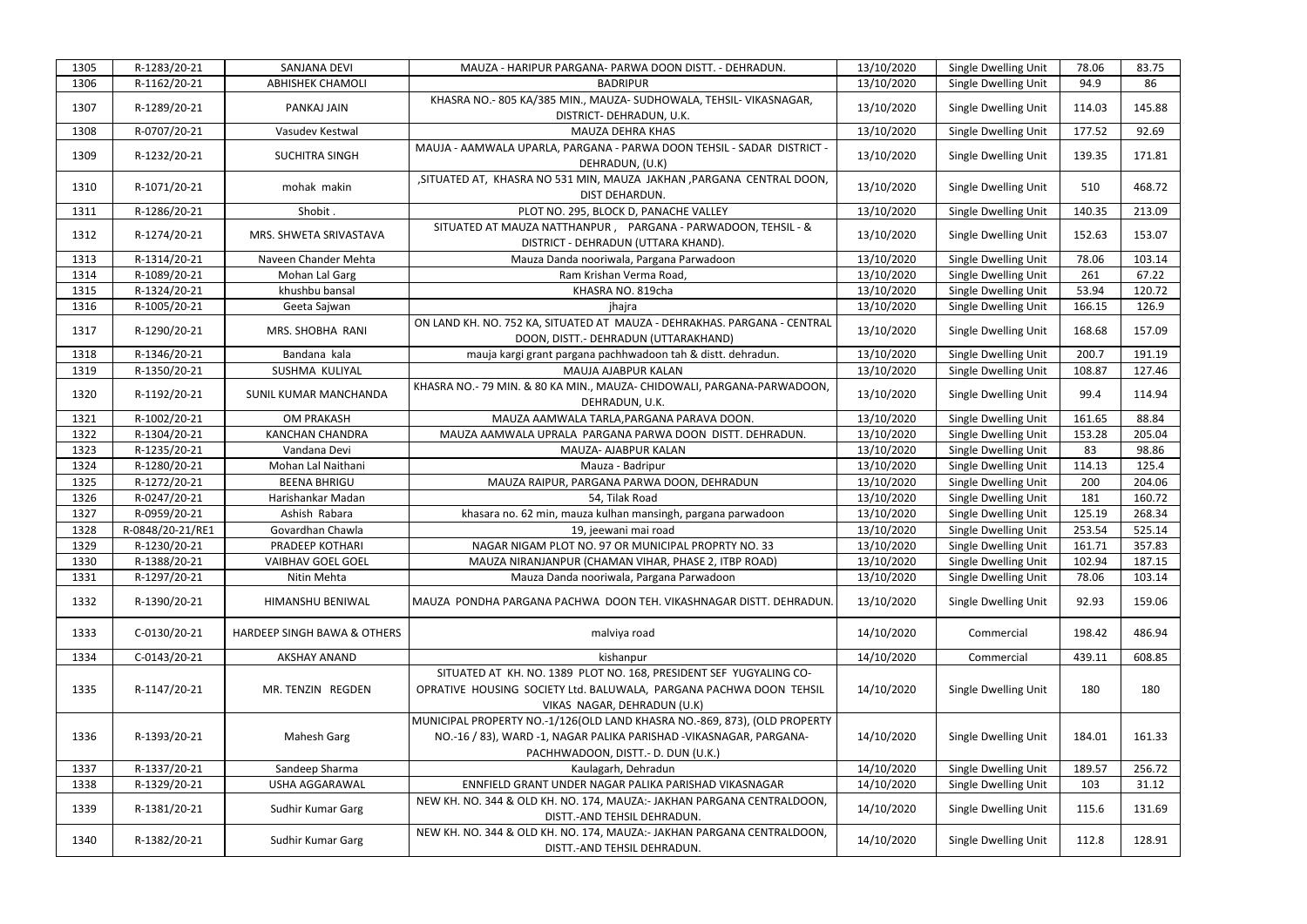| 1341 | R-0661/20-21/RE1 | NIHARIKA MOHAPATRA           | MAUZA - CENTRAL HOPE TOWN                                                                                           | 14/10/2020 | Single Dwelling Unit | 70.2    | 51.94   |
|------|------------------|------------------------------|---------------------------------------------------------------------------------------------------------------------|------------|----------------------|---------|---------|
| 1342 | C-0124/20-21     | <b>RAVINDER SINGH SETHI</b>  | MAUZA- PRATITPUR SANTUR, PARGANA- CENTRALDOON                                                                       | 15/10/2020 | Commercial           | 1535    | 2663.01 |
| 1343 | C-0096/20-21     | DR. DINESH KALA              | KH. NO. 113 KA MIN., 114, 116, 117 KA, VILLAGE - KARGI GRANT, PARGANA CENTRAL<br>DOON, DIST. DEHRADUN, UTTARAKHAND. | 15/10/2020 | Hospital             | 5111.22 | 4387.96 |
| 1344 | C-0159/20-21     | SHWETA GARG                  | <b>DHORANKHAS</b>                                                                                                   | 15/10/2020 | Shops                | 390.2   | 402.6   |
| 1345 | R-1279/20-21     | Anjala Gurung                | MAUZA JOHRI PARGANA PACHWA DOON DISTT. DEHRADUN (U.K.)                                                              | 15/10/2020 | Single Dwelling Unit | 159.63  | 198     |
| 1346 | R-0914/20-21     | <b>ROSHAN LAL</b>            | Jeevangarh Canal bye pass road Near Bells montsry. School Linejeevangarh-Vikasnagar                                 | 15/10/2020 | Single Dwelling Unit | 194.47  | 148.21  |
| 1347 | R-0662/20-21/RE1 | Mayank Joshi                 | DAYA BHAWAN, 1/3 PART OF WISTERIA ESTATE                                                                            | 15/10/2020 | Single Dwelling Unit | 620.66  | 324.78  |
| 1348 | R-1305/20-21     | <b>INDERJEET SINGH</b>       | Mauza- Garhi, Abadi Rajendra Nagar, Chai Bagh Kaulagarh, Pargana - Pachhwadoon                                      | 15/10/2020 | Single Dwelling Unit | 911.83  | 826.65  |
| 1349 | R-1322/20-21     | Rita Kumari and Soniya Tomer | MAUZA POUNDHA TEHSIL VIKASNAGAR DEHRADUN                                                                            | 15/10/2020 | Single Dwelling Unit | 121.8   | 217.75  |
| 1350 | R-1136/20-21     | <b>NITI GUPTA</b>            | Babugarh, Annfieldgrant                                                                                             | 15/10/2020 | Single Dwelling Unit | 464.37  | 140.72  |
| 1351 | R-1510/20-21     | Attar Singh Chauhan          | <b>MDDA Colony Dalanwala</b>                                                                                        | 15/10/2020 | Single Dwelling Unit | 71.5    | 121.42  |
| 1352 | R-1023/20-21     | RAGHU NANDAN JOSHI           | MAUZA DHAURAN KHAS PARGANA PARWA DOON DISTRICT DEHRADUN<br>(UTTARAKHAND)                                            | 16/10/2020 | Single Dwelling Unit | 320     | 267.5   |
| 1353 | R-1357/20-21     | LAXMI.                       | KHASRA NO. - 1837, MAUZA - RAIPUR, PARGANA - PARWADOON, DISTRICT-<br>DEHRADUN, U.K.                                 | 16/10/2020 | Single Dwelling Unit | 125.46  | 130.18  |
| 1354 | R-0981/20-21     | <b>ABHISHEK RANA</b>         | SUMAN NAGAR DHARAMPUR, DEHRADUN                                                                                     | 16/10/2020 | Single Dwelling Unit | 138     | 173.5   |
| 1355 | R-1298/20-21     | SUNIL KUMAR MANCHANDA        | KHASRA NO.-46, MAUZA-KANDOLI (AMAN VIHAR), PARGANA-PARWADOON,<br>DEHRADUN, U.K.                                     | 16/10/2020 | Single Dwelling Unit | 96.38   | 115.45  |
| 1356 | R-1299/20-21     | SUNIL KUMAR MANCHANDA        | KHASRA NO.-46, MAUZA-KANDOLI (AMAN VIHAR), PARGANA-PARWADOON,<br>DEHRADUN, U.K.                                     | 16/10/2020 | Single Dwelling Unit | 96.616  | 101     |
| 1357 | R-1198/20-21     | Beena Bisht                  | MAUJA - AMWALA TARLA PARGANA PARWADUN DISTT. DEHRADUN                                                               | 16/10/2020 | Single Dwelling Unit | 96      | 114.14  |
| 1358 | R-1356/20-21     | SMT. ANJU KUTHARA            | SITUATED AT MAUZA ADHOIWALA, TEHSIL - DEHRADUN DISTT.- DEHRADUN (UTTARA<br>KHAND).                                  | 16/10/2020 | Single Dwelling Unit | 184.5   | 185.98  |
| 1359 | R-1050/20-21     | S.C. Jain                    | Kh. No. 227 M, Mauza Ajabpur Kalan, Pargana Centraldoon, Distt. And Tehsil<br>Dehradun.                             | 16/10/2020 | Single Dwelling Unit | 195     | 10.6    |
| 1360 | R-1301/20-21     | PRADHUMAN KRISHALI           | MAUZA AJABPUR KALAN PARGANA CENTRAL DOON DISTT DEHRADUN                                                             | 16/10/2020 | Single Dwelling Unit | 100.37  | 160.22  |
| 1361 | R-1312/20-21     | Mukesh Rana                  | Mauza - Banjarawala                                                                                                 | 16/10/2020 | Single Dwelling Unit | 81.67   | 91.09   |
| 1362 | R-1325/20-21     | SHIV PRATAP SINGH            | MAUZA DHARAMPUR, PARGANA PACHWADOON                                                                                 | 16/10/2020 | Single Dwelling Unit | 180     | 147.69  |
| 1363 | R-1369/20-21     | ARTI KUMARI SHAH             | NEAR MAX SCHOOL BANJARAWALA, DEHRADUN                                                                               | 16/10/2020 | Single Dwelling Unit | 94      | 99.76   |
| 1364 | R-1335/20-21     | <b>ANIL SINGH RAWAT</b>      | Nathanpur                                                                                                           | 16/10/2020 | Single Dwelling Unit | 393.8   | 287.04  |
| 1365 | R-1218/20-21     | ANUJ CHOUDHARY               | SITUATED AT MAUZA DHAKPATTI, PARGANA - PACHHWA DOON, TEHSIL- SADADR<br>DISTRICT - DEHRADUN (UTTARA KHAND).          | 16/10/2020 | Single Dwelling Unit | 129.85  | 79.78   |
| 1366 | R-0839/20-21     | Gaurav Bhardwaj              | SITUATED AT KH. NO-334 MIN, (OLD KH. NO-227) MAUZA GUJRARA MANSING,<br>PARGANA PARWA DUN DEHRADUN (U.K).            | 16/10/2020 | Single Dwelling Unit | 278     | 194.88  |
| 1367 | R-1267/20-21     | <b>VINITA UPADHYAY</b>       | mauza-majari maphi, pargana-parwadoon, distt.-dehradun,                                                             | 16/10/2020 | Single Dwelling Unit | 228     | 223.14  |
| 1368 | R-1351/20-21     | OM PRAKASH                   | MAUJA BALAWALA PARGANA PARWADOON DIST DEHRADUN.                                                                     | 16/10/2020 | Single Dwelling Unit | 84.66   | 88.5    |
| 1369 | R-1046/20-21     | Kuldeep Singh Kalra          | 397, lane 13, mohit nagar                                                                                           | 16/10/2020 | Single Dwelling Unit | 472     | 35.24   |
| 1370 | R-1302/20-21     | SANDHYA VAID                 | KHASRA NO.- 1443, MAUZA- DEHRAKHAS, PARGANA- KENDRIYADOON, DEHRADUN,<br>U.K.                                        | 16/10/2020 | Single Dwelling Unit | 88.49   | 101.33  |
| 1371 | R-1310/20-21     | Sumit Grover                 | Mauza Danda nooriwala, Pargana Parwadoon                                                                            | 16/10/2020 | Single Dwelling Unit | 78.06   | 103.14  |
| 1372 | R-1434/20-21     | <b>KAMAL SINGH BISHT</b>     | KUNJ VIHAR , HARIDWAR BYPASS ROAD                                                                                   | 16/10/2020 | Single Dwelling Unit | 89      | 54.76   |
| 1373 | R-1229/20-21     | RAVI DARSHAN TOPAL           | <b>MOTHROWALA</b>                                                                                                   | 16/10/2020 | Single Dwelling Unit | 196.13  | 284.61  |
| 1374 | R-1252/20-21     | PUSHPA MINGWAL               | MAUZA NATHANPUR PARGANA PARWADOON TEHSIL AND DISTT.- DEHRADUN UK.                                                   | 16/10/2020 | Single Dwelling Unit | 110.03  | 88.16   |
| 1375 | R-1412/20-21     | <b>VIMAL GUSAIN</b>          | KH.NO.-226 MIN., MAUJA - NATTHANPUR, PARGANA - PARWA DOON, DISTT. -<br>DEHRADUN.                                    | 16/10/2020 | Single Dwelling Unit | 200     | 243.13  |
| 1376 | R-1227/20-21     | sanju joshi                  | ajabpur kalan                                                                                                       | 16/10/2020 | Single Dwelling Unit | 167.28  | 172.1   |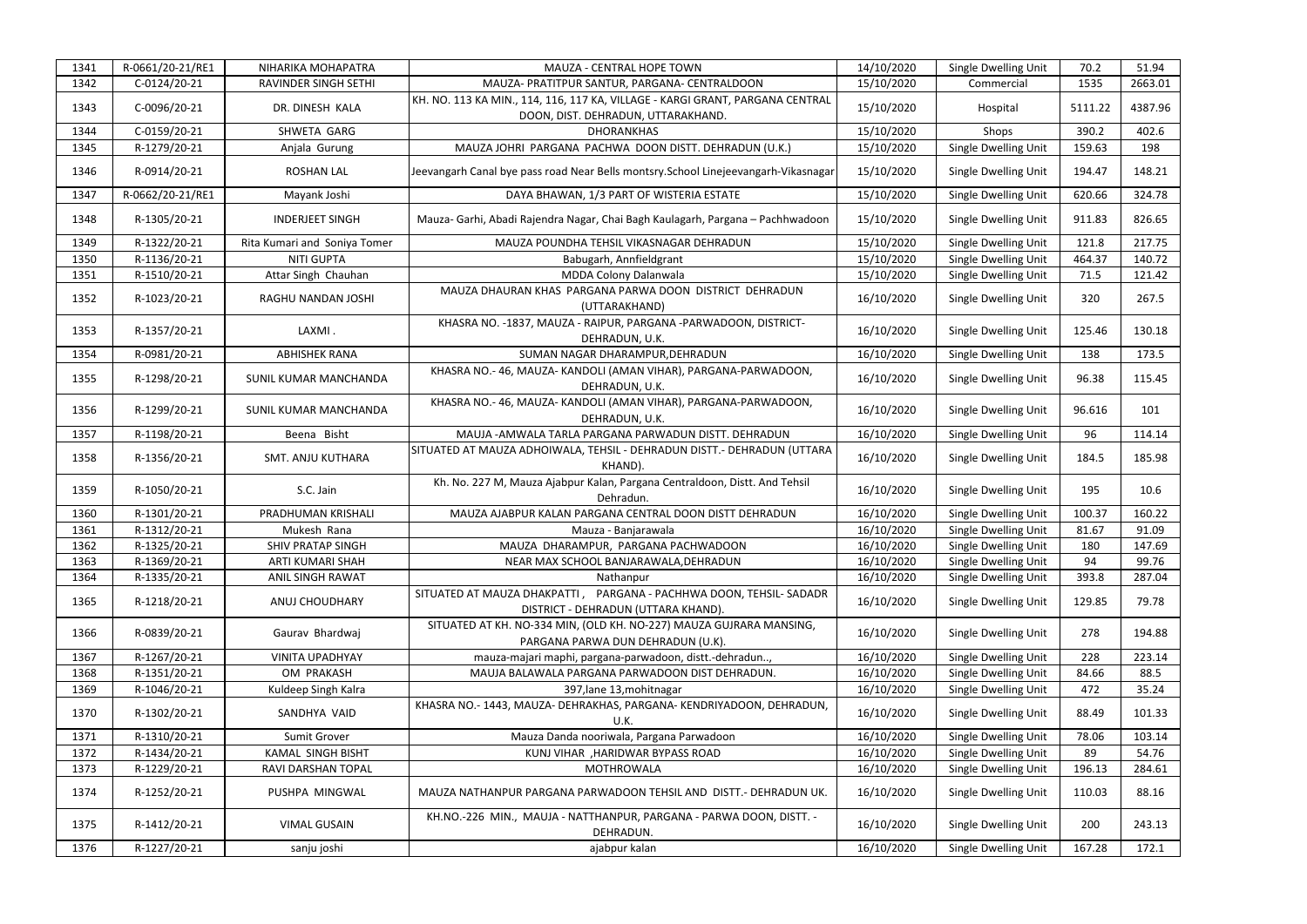| 1377 | R-1334/20-21     | <b>TANZEEM TANZEEM</b>        | <b>VILLAGE MAJRA</b>                                                         | 16/10/2020 | Single Dwelling Unit        | 56.46   | 64.94   |
|------|------------------|-------------------------------|------------------------------------------------------------------------------|------------|-----------------------------|---------|---------|
| 1378 | R-1338/20-21     | Maha Devi                     | MAUJA CHAK-TUNWALA PARGANA PARWADOON DIST :- DEHRADUN                        | 16/10/2020 | Single Dwelling Unit        | 115.67  | 172.95  |
| 1379 | R-0934/20-21     | PRAWESH UNIYAL                | MAUZA BANJARAWALA-MAFI                                                       | 16/10/2020 | Single Dwelling Unit        | 125     | 148.75  |
| 1380 | R-1193/20-21     | SUNIL KUMAR MANCHANDA         | KHASRA NO.-79 MIN. & 80 KA MIN., MAUZA- CHIDOWALI, PARGANA-PARWADOON,        | 16/10/2020 | Single Dwelling Unit        | 104.4   | 117.73  |
|      |                  |                               | DEHRADUN, U.K.                                                               |            |                             |         |         |
| 1381 | R-1039/20-21     | MRS.TANUSHREE CHAUHAN         | KH. NO. 584 (OLD KH. NO 238/1 238/2, SITUATED AT MAUZA - BADRIPUR            | 16/10/2020 | Single Dwelling Unit        | 104     | 143.93  |
|      |                  |                               | PARGANA - PARWA DOON, DISTT.- DEHRADUN (UTTARAKHAND)                         |            |                             |         |         |
| 1382 | R-0997/20-21     | <b>VIPIN NAGALIA</b>          | <b>CONVENT ROAD</b>                                                          | 16/10/2020 | Single Dwelling Unit        | 156     | 79.42   |
| 1383 | R-1438/20-21     | <b>BALBIR SINGH</b>           | mauza- majra pargana pachwa doon                                             | 17/10/2020 | <b>Single Dwelling Unit</b> | 110.83  | 124.01  |
| 1384 | R-1347/20-21     | Chandrarekha Negi             | Mauza- Chak Danda Lakhond                                                    | 17/10/2020 | Single Dwelling Unit        | 342     | 141.92  |
| 1385 | R-1508/20-21     | anjana gupta                  | mauja majra                                                                  | 17/10/2020 | Single Dwelling Unit        | 137     | 110.08  |
| 1386 | R-1065/20-21     | YAMUNA DUTT                   | KH. NO. 671/1, VILLAGE DEHRA KHAS, PARGANA CENTRAL DOON, DISTT.<br>DEHRADUN. | 17/10/2020 | Single Dwelling Unit        | 532     | 177.68  |
|      |                  |                               | PROPOSED RESIDENTIAL BUILDING PLAN OF SMT. SANGEETA DEVI W/O MR.             |            |                             |         |         |
| 1387 | R-1376/20-21     | sangeeta devi                 | JAGDISH SINGH SITUATED AT PART OF KH. NO. -321, MAUZA- BALAWALA, PARGANA-    | 17/10/2020 | Single Dwelling Unit        | 188.61  | 148.63  |
|      |                  |                               | PARWADOON, DISTT.- DEHRADUN.                                                 |            |                             |         |         |
| 1388 | R-1407/20-21     | Ravinder Kumar                | Mauza - Ajabpur Khurd                                                        | 17/10/2020 | Single Dwelling Unit        | 73.48   | 98.18   |
| 1389 | R-1062/20-21     | Suraj Singh                   | KHASRA NO. 85 GHA, VILLAGE MALSI, PARGANA PACHWADOON                         | 17/10/2020 | Single Dwelling Unit        | 98      | 131.3   |
| 1390 | R-0960/20-21     | <b>KULJEET NAGPAL</b>         | KH. NO. 1443 MAUZA- DEHRAKHAS, PARGANA CENTRALDOON, DIST.-DEHRADUN           | 17/10/2020 | Single Dwelling Unit        | 82      | 99.36   |
|      |                  |                               | KH. NO. 294 KA MIN., (KEWAL VIHAR) MAUJA - ADHOIWALA, PARGANA -              |            |                             |         |         |
| 1391 | R-1171/20-21     | <b>SUNDER SINGH DOGRA</b>     | PARWADOON, DIST.- DEHRADUN.                                                  | 17/10/2020 | Single Dwelling Unit        | 160     | 163.04  |
|      |                  |                               | SITUATED AT MAUZA DANDA NOORIWALA PARGANA PARWA DOON TEHSIL & DISTT          |            |                             |         |         |
| 1392 | R-1345/20-21     | SHRI SAURABH SHARMA           | <b>DEHRADUN U.K</b>                                                          | 17/10/2020 | Single Dwelling Unit        | 64.63   | 76.43   |
| 1393 | R-1311/20-21     | Vinod Kumar Garg              | Mouza- Niranjanpur, Pargana- Kendriyadoon.                                   | 17/10/2020 | Single Dwelling Unit        | 144     | 344.54  |
| 1394 | R-1370/20-21     | KULDEEP KHANKRIYAL            | AJABPUR KHURD                                                                | 17/10/2020 | Single Dwelling Unit        | 150     | 141.49  |
| 1395 | R-1153/20-21     | SASHI GOSAIN                  | D-30, Sector-4, Mukherjee Road, Defence Colony                               | 17/10/2020 | Single Dwelling Unit        | 1017.57 | 167.25  |
| 1396 | R-1095/20-21     | COL. NANDAN SINGH RAWAT       | YAMUNOTRI SAHKARI AWAS EVAM NIRMAN SAMITI LTD.                               | 17/10/2020 | Single Dwelling Unit        | 300     | 263.33  |
|      |                  |                               | VILLAGE RANJHAWALA, MAUZA RAIPUR<br>PARGANA<br>KHASRA NO 598 MI,             |            |                             |         |         |
| 1397 | R-0940/20-21     | <b>RAJENDER GURUNG</b>        | PARWADOON DIST DEHRADUN                                                      | 17/10/2020 | Single Dwelling Unit        | 228     | 78.67   |
| 1398 | CR-0160/20-21    | SHAMSHAD ALI                  | NAWADA                                                                       | 19/10/2020 | Single Dwelling Unit        | 198     | 225.06  |
|      |                  |                               | SITUATED AT: KH. NO. 1044 MI, VILL- MOTHRAWALA, PARGANA KENDRIYA DOON,       |            |                             |         |         |
| 1399 | C-0088/20-21     | PARMOD KOTHARI                | TEHSIL DEHRADUN, DISTT. DEHRADUN                                             | 19/10/2020 | Commercial                  | 297     | 593.78  |
| 1400 | C-0025/20-21     | Abhinav Chauhan               | MEHUWALA MAFI                                                                | 19/10/2020 | Commercial                  | 315.28  | 271.44  |
| 1401 | C-0161/20-21     | <b>VIJAY KUMAR TANDON</b>     | MAUZA CHUKHUWALA PARGANA CENTRAL DOON                                        | 19/10/2020 | Shops                       | 508     | 1469.59 |
| 1402 | R-1204/20-21     | <b>ASHIMA VERMA</b>           | LANE NO 6, CHAMAN VIHAR PH 2, ITBP ROAD, DEHRADUN                            | 19/10/2020 | Single Dwelling Unit        | 102.78  | 139.78  |
| 1403 | R-1466/20-21     | <b>NARENDRA SINGH</b>         | MAUZA CHAK-TUNWALA                                                           | 19/10/2020 | Single Dwelling Unit        | 150.69  | 192.42  |
| 1404 | R-0540/20-21     | DOON BUILDCON PRIVATE LIMITED | MAUZA DEHRAKHAS, PARGANA PACHWA DOON                                         | 19/10/2020 | <b>Group Housing</b>        | 5448    | 17400.4 |
| 1405 | R-0660/20-21     | <b>JAI BHANDARI</b>           | AT - PLOT NO. 4                                                              | 19/10/2020 | Single Dwelling Unit        | 464     | 513.61  |
| 1406 | R-1415/20-21     | SMT. SEEMA                    | mauza - babugarh                                                             | 19/10/2020 | Single Dwelling Unit        | 181.23  | 112.52  |
|      |                  |                               |                                                                              |            |                             |         |         |
| 1407 | R-0871/20-21     | <b>JAGAT RAM BALONI</b>       | MAUZA DANDA LAKHAUND, PARGANA PARWADOON, TEHSIL & DISTT. DEHRADUN.           | 19/10/2020 | Single Dwelling Unit        | 250     | 587.5   |
| 1408 | R-1045/20-21     | <b>ANCHAL GUPTA</b>           | KH. NO. 493 KA, PRIVATE PLOT NO. 53, KESHAW GREEN VALLEY RESIDENTIAL COLONY  | 19/10/2020 | Single Dwelling Unit        | 167.45  | 222.15  |
| 1409 | R-1117/20-21     | Jagdev sharma                 | niranjanpur                                                                  | 19/10/2020 | Single Dwelling Unit        | 101     | 111.93  |
| 1410 | R-1386/20-21     | SANDEEP RUHELA                | DANDA NOORIWALA                                                              | 19/10/2020 | Single Dwelling Unit        | 190.52  | 143.76  |
| 1411 | R-0806/20-21/RE1 | <b>AVINASH RAWAT</b>          | <b>PLOT NO. 053</b>                                                          | 19/10/2020 | Single Dwelling Unit        | 300     | 265.15  |
| 1412 | R-1344/20-21     | SANDHYA VAID                  | KH. NO. 1443 MAUZA- DEHRAKHAS, PARGANA CENTRALDOON, DIST.-DEHRADUN           | 19/10/2020 | Single Dwelling Unit        | 88.49   | 112.35  |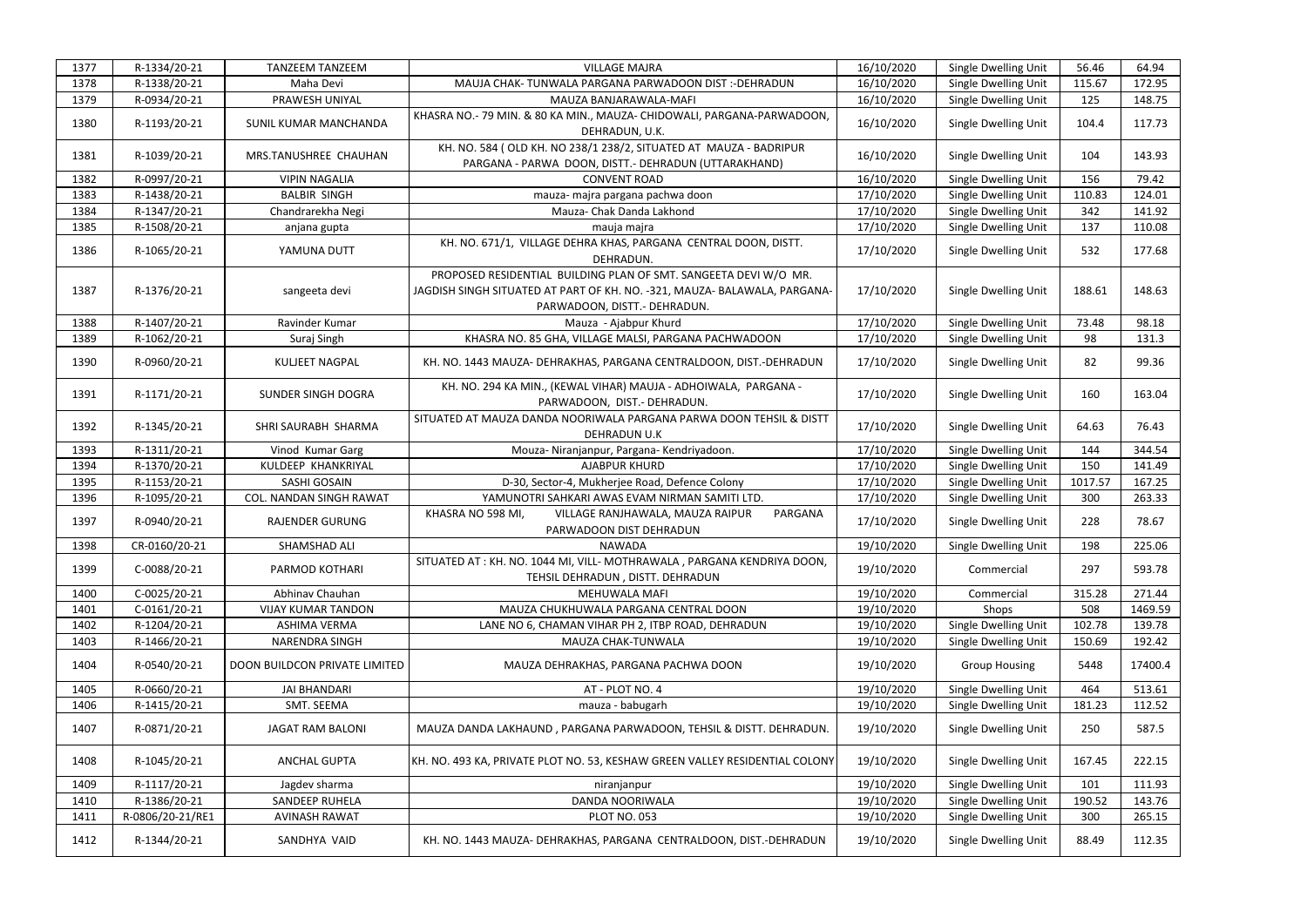| 1413 | SR-0127/20-21 | Mayank Thapliyal               | MAUZA DANDA NOORIWALA, PARGANA PARWADOON, DISTT. DEHRADUN,<br>UTTRAKHAND.                                                             | 19/10/2020 | Single Dwelling Unit        | 250    | 446.94  |
|------|---------------|--------------------------------|---------------------------------------------------------------------------------------------------------------------------------------|------------|-----------------------------|--------|---------|
| 1414 | C-0114/20-21  | Deepak Sukhija                 | NIRANJANPUR PERAGANA PACHWADOON                                                                                                       | 20/10/2020 | Commercial                  | 668.9  | 967.33  |
| 1415 | R-1215/20-21  | Udai Pratap Singh              | KHASRA NO. 120CHA MINO MOUZA- CHAK DANDA LAKHOND PARGANA PACHWA<br>DOON DISTT.- DEHRADUN.                                             | 20/10/2020 | Single Dwelling Unit        | 125    | 278.29  |
| 1416 | R-1257/20-21  | MANJESH RANA                   | MAUZA THANI VILLAGE, PARGANA PACHWADOON                                                                                               | 20/10/2020 | Single Dwelling Unit        | 500    | 484.97  |
| 1417 | R-1331/20-21  | <b>RAJU RAM</b>                | MAUZA ADHOIWALA PARGANA PACHWADOON                                                                                                    | 20/10/2020 | Single Dwelling Unit        | 61     | 61.98   |
| 1418 | R-1155/20-21  | SARRINAH AFTAB                 | <b>TARLA NAGAL</b>                                                                                                                    | 20/10/2020 | Single Dwelling Unit        | 93.79  | 134.17  |
| 1419 | R-1250/20-21  | <b>ARUN GUPTA</b>              | MAUZA ADHOIWALA, PARGANA PARWA DOON                                                                                                   | 20/10/2020 | Single Dwelling Unit        | 109    | 184.16  |
| 1420 | R-1519/20-21  | <b>BIJENDRA SINGH KAINTURA</b> | SITUATED AT MAUZA HARIPUR NAVADA PARGANA PARWADOON DEHRADUN                                                                           | 20/10/2020 | Single Dwelling Unit        | 185.21 | 177.04  |
| 1421 | R-1138/20-21  | Sushil Sharma                  | Mauja Sewala Kalan, Pargana Pachuwadun (centraldun), Tehsil Sadar, Distt. Dehradun                                                    | 20/10/2020 | Single Dwelling Unit        | 107    | 178.72  |
| 1422 | R-1480/20-21  | <b>RADHIR KUMAR</b>            | MAUZA DANDA LAKHOND                                                                                                                   | 20/10/2020 | Single Dwelling Unit        | 77.42  | 86.71   |
| 1423 | SR-0119/20-21 | RAFAQ HUSAIN                   | MAUZA EAST HOPE TOWN                                                                                                                  | 20/10/2020 | Single Dwelling Unit        | 693    | 288.81  |
| 1424 | C-0001/20-21  | <b>NEELAM BATRA</b>            | 148 cha                                                                                                                               | 21/10/2020 | Small Scale Industry        | 601    | 1416.06 |
| 1425 | C-0144/20-21  | <b>VIBHOR BANSAL</b>           | VILLAGE MISSARWALA KALAN, PARGANA PARWA DOON, DISTRICT DEHRADUN.                                                                      | 21/10/2020 | Commercial                  | 151    | 159.06  |
| 1426 | R-1323/20-21  | <b>LAKSHYA TOMAR</b>           | KHASRA NO. 819 MOUJA DEHRAKHAS                                                                                                        | 21/10/2020 | Single Dwelling Unit        | 53.94  | 113.16  |
| 1427 | R-1326/20-21  | Krishna Bisht                  | Mauza Kanharwala                                                                                                                      | 21/10/2020 | Single Dwelling Unit        | 193    | 296.24  |
| 1428 | R-1258/20-21  | jagdeesh prasad joshi          | Missarwala Kalan                                                                                                                      | 21/10/2020 | Single Dwelling Unit        | 122.28 | 104.24  |
| 1429 | R-1077/20-21  | KAMLESHWARI RAWAT              | MAUZA - ATHHOORWALA, PARGANA - PARWADOON, TEHSIL - DOIWALA, DISTT -<br><b>DEHRADUN</b>                                                | 21/10/2020 | Single Dwelling Unit        | 355.4  | 385.8   |
| 1430 | R-1307/20-21  | HARPAL SINGH RAWAT             | RAJESHWAR NAGAR, FAZE NO -01, MAUJA - DHORAN KHAS, PARGANA - PARWA<br>DOON, DISTRICT - DEHRADUN, (U.K)                                | 21/10/2020 | Single Dwelling Unit        | 187.5  | 379.05  |
| 1431 | R-1524/20-21  | DEEPAK SINGH                   | MAUZA ATHURWALA PARGANA PARWA DOON TEHSIL DOIWALA DISTT.<br>DEHRADUN.                                                                 | 21/10/2020 | Single Dwelling Unit        | 770    | 981.9   |
| 1432 | R-0999/20-21  | SATENDRA SINGH KANDHRI         | KH. NO. 2051 MIN SITUATED AT MAUZA EAST HOPE TOWN (MAJRA JHIWARADI),<br>PARGANA PACHWADOON, TEHSIL VIKAS NAGAR DISTT.- DEHRADUN (U.K) | 21/10/2020 | Single Dwelling Unit        | 193.3  | 103.29  |
| 1433 | R-1008/20-21  | MR. VISHAL TYAGI               | AT KHASRA NO. 117 SITUATED AT MAUZA -TARALA NAGAL, PARGANA PARWA DOON<br>DISTT. DEHRADUN.                                             | 21/10/2020 | Single Dwelling Unit        | 140.16 | 346.13  |
| 1434 | R-1396/20-21  | MAHESH SHANKER KANDPAL         | MAUZA TARLA NAGAL, PARGANA PARWADOON, DISTT DEHRADUN. U.K.                                                                            | 21/10/2020 | Single Dwelling Unit        | 429.4  | 483.86  |
| 1435 | R-0990/20-21  | MR.CHHATAR SINGH               | AT KHASRA NO. 117 SITUATED AT MAUZA -TARALA NAGAL, PARGANA PARWA DOON<br>DISTT. DEHRADUN.                                             | 21/10/2020 | Single Dwelling Unit        | 139.51 | 346.84  |
| 1436 | R-1029/20-21  | <b>RAMESH KUMAR</b>            | HOUSE AT CEMENT ROAD                                                                                                                  | 21/10/2020 | Single Dwelling Unit        | 155    | 73.17   |
| 1437 | R-1306/20-21  | UMASHANKAR SINGH RAWAT         | RAJESHWAR NAGAR, FAZE NO -01, MAUJA - DHORAN KHAS, PARGANA -<br>PARWADOON, DISTT. - DEHRADUN, (U.K)                                   | 21/10/2020 | Single Dwelling Unit        | 187    | 391.37  |
| 1438 | R-1482/20-21  | RAKESH KUMAR BALONIE           | MAUZA CHUKHUWALA NARAYAN DUTT DANGWAL MARG DISTT. DEHRADUN.                                                                           | 21/10/2020 | Single Dwelling Unit        | 179.41 | 6.86    |
| 1439 | SR-0138/20-21 | PARSHU RAM SEMALTY             | MAUZA AJABPUR KHURD , PARGANA CENTRAL DOON, DEHRADUN UTTARAKHAND                                                                      | 21/10/2020 | Single Dwelling Unit        | 193    | 117.08  |
| 1440 | R-1201/20-21  | PRIYA CHOPRA                   | MAUJA-KANWALI, PARGANA-KEDRIYADOON                                                                                                    | 22/10/2020 | Single Dwelling Unit        | 100    | 242.41  |
| 1441 | R-1313/20-21  | Naveen garg                    | 109, niranjanpur, dehrdun                                                                                                             | 22/10/2020 | Single Dwelling Unit        | 192.13 | 362.18  |
| 1442 | R-1352/20-21  | <b>Balbir Singh Aswal</b>      | arkediya grant                                                                                                                        | 22/10/2020 | Single Dwelling Unit        | 206.63 | 199.2   |
| 1443 | R-1013/20-21  | <b>TARIF HUSSAIN</b>           | MAUZA MEHUWALA MAFI, PARGANA CENTRAL DOON, DEHRADUN                                                                                   | 22/10/2020 | Single Dwelling Unit        | 81.52  | 89.34   |
| 1444 | CR-0156/20-21 | Shanti Devi                    | Prempur Mafi                                                                                                                          | 23/10/2020 | Single Dwelling Unit        | 380    | 12.58   |
| 1445 | CR-0146/20-21 | babita uppadhyay               | <b>UPPAR KANDOLI</b>                                                                                                                  | 23/10/2020 | Single Dwelling Unit        | 237    | 294.27  |
| 1446 | C-0128/20-21  | Ashish Agrawal                 | Rajpur Road                                                                                                                           | 23/10/2020 | <b>Commercial Mixed Use</b> | 418    | 470.8   |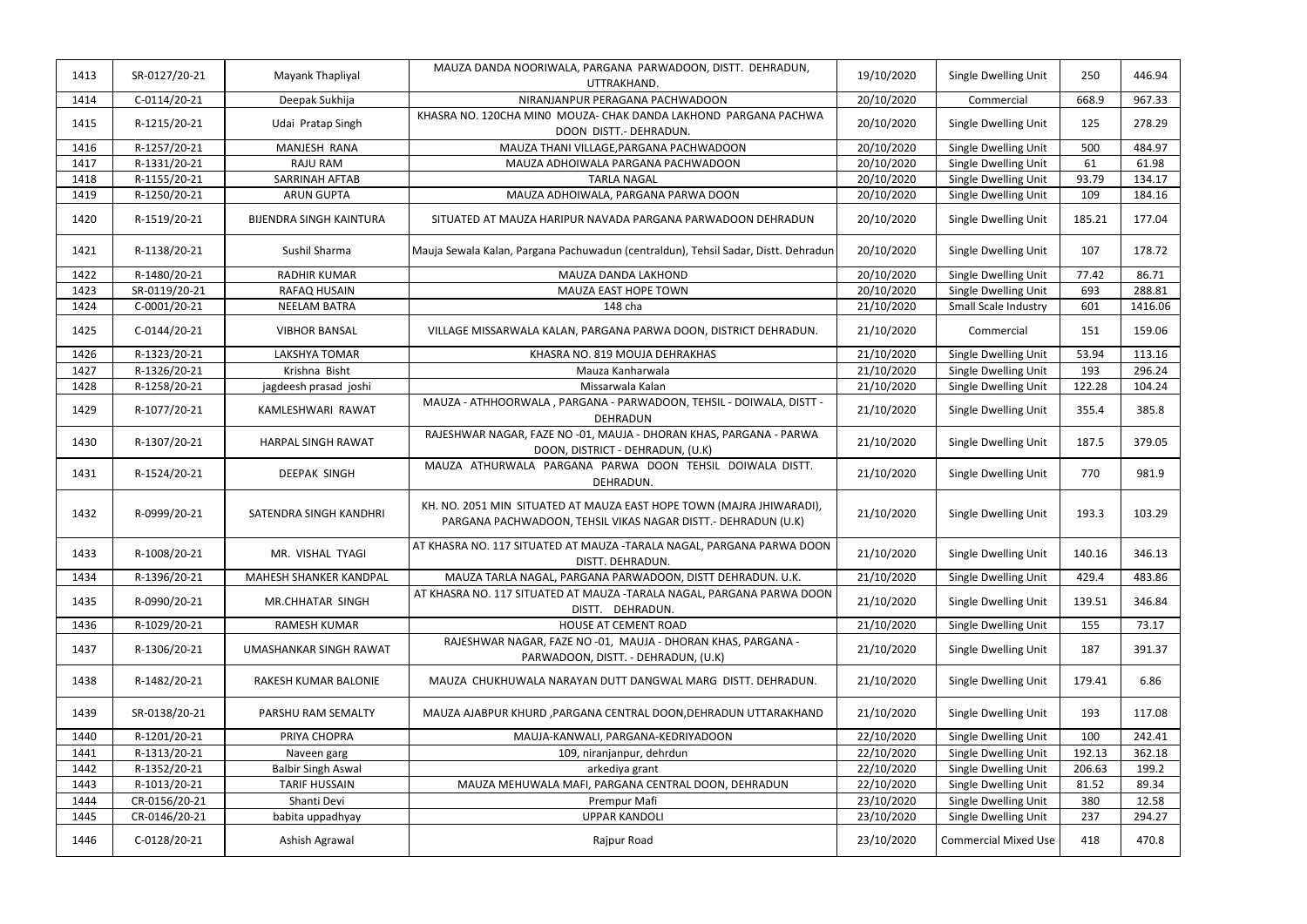| 1447 | R-0924/20-21     | <b>BHARAT BISHT</b>     | MAUZA DANDA DHORAN PARGANA PARWA DOON DISTT DEHARDUN                                                                  | 23/10/2020 | Single Dwelling Unit | 102    | 113.93  |
|------|------------------|-------------------------|-----------------------------------------------------------------------------------------------------------------------|------------|----------------------|--------|---------|
| 1448 | R-1425/20-21     | <b>BRIJ BHOOSHAN</b>    | MAUZA- GUJRADA MANSINGH, PARGANA- PARWADOON                                                                           | 23/10/2020 | Single Dwelling Unit | 216    | 261.93  |
| 1449 | R-1160/20-21     | <b>GEETA BHANDARI</b>   | Mauza Dehrakhas, Pargana Pachwadoon, Distt. Dehradun                                                                  | 23/10/2020 | Single Dwelling Unit | 375.14 | 684.8   |
| 1450 | R-1493/20-21     | <b>SMT. RAKHI</b>       | VILLAGE TARLA NAGAL, PARGNA PARWADOON DISTT. DEHRADUN                                                                 | 23/10/2020 | Single Dwelling Unit | 86.38  | 115.01  |
| 1451 | R-1561/20-21     | SONIYA TEOTIA           | MAUZA NOORIWALA PARGANA PARWA DOON DISTT. DEHRADUN                                                                    | 23/10/2020 | Single Dwelling Unit | 62.26  | 69.76   |
| 1452 | R-1414/20-21     | Jasvinder Singh Tomar   | Mauza Danda Dhoran, Pargana Parwadoon                                                                                 | 23/10/2020 | Single Dwelling Unit | 87     | 104.66  |
| 1453 | R-1536/20-21     | <b>DAMYANTI DEVI</b>    | MAUZA KANWALI                                                                                                         | 23/10/2020 | Single Dwelling Unit | 139    | 139.82  |
| 1454 | R-1361/20-21     | MR. VINOD KUMAR GUSAIN  | SITUATED AT VILLAGE NATTHANPUR, PARGANA - PARWADOON TEHSHIL & DISTT.<br>DEHRADUN (U.K)                                | 23/10/2020 | Single Dwelling Unit | 117    | 95.4    |
| 1455 | R-1422/20-21     | <b>Mehul Singh</b>      | Mauza Danda Dhoran, Pargana Parwadoon                                                                                 | 23/10/2020 | Single Dwelling Unit | 75.43  | 91.76   |
| 1456 | R-1484/20-21     | SH. VINOD KUMAR TYAGI   | MAUZA BANJARAWALA MAFI, PARGANA KENDRIYA DOON DISTT. DEHRADUN                                                         | 23/10/2020 | Single Dwelling Unit | 80.29  | 99.76   |
| 1457 | R-1349/20-21     | SHAMA CHAUDHARY         | VAN VIHAR MEHUWALA                                                                                                    | 23/10/2020 | Single Dwelling Unit | 409    | 394.38  |
| 1458 | R-1287/20-21     | <b>HINDOL DUTTA</b>     | NANURKHERA                                                                                                            | 23/10/2020 | Single Dwelling Unit | 250    | 190.26  |
| 1459 | R-1444/20-21     | PALLAVI NAUTIYAL        | MAUZA TARLA NAGAL PARGANA PARWA DOON DISTT. DEHRADUN.                                                                 | 23/10/2020 | Single Dwelling Unit | 204.46 | 345.78  |
| 1460 | R-1462/20-21     | RAJENDRA SINGH BHANDARI | KHASRA NO: - 616(OLD) & 986(NEW) AT VILLAGE DEHRA KHAS, PARGANA<br>CENTRAL DOON, DISTT. DEHRADUN                      | 23/10/2020 | Single Dwelling Unit | 566    | 171     |
| 1461 | R-1406/20-21     | Anil Kumar              | Mauza Danda Dhoran, Pargana Parwadoon                                                                                 | 23/10/2020 | Single Dwelling Unit | 87     | 104.66  |
| 1462 | R-1041/20-21     | Surya mohan bhatt       | KH. NO. 872 MI SITUATED AT MAUZA AJABPUR KALAN, PARGANA CENTRALDOON,<br>DISTT.- DEHRADUN (U.K)                        | 23/10/2020 | Single Dwelling Unit | 263    | 79.68   |
| 1463 | R-1330/20-21     | MR. AJAY SHAHI          | SITUATED AT EKTA VIHAR AJABPUR KHURD, WARD NO. - 37, DEHRADUN (UTTARA<br>KHAND).                                      | 23/10/2020 | Single Dwelling Unit | 348.95 | 191.63  |
| 1464 | R-1503/20-21     | SMT. ANITA PAL          | MAUZA MOTHROWALA, PARGANA KENDRIYA DOON DISTT. DEHRADUN                                                               | 23/10/2020 | Single Dwelling Unit | 77.13  | 99.5    |
| 1465 | R-1529/20-21     | Deveshwari Devi         | MAUZA DHARAMPUR DANDA PARGANA CENTRAL DOON DISTT. DEHRADUN (U.K.)                                                     | 23/10/2020 | Single Dwelling Unit | 228.62 | 83.56   |
| 1466 | SR-0106/20-21    | RANJANA DEVI            | MAUJA-KANWALI (DRONPURI), PARGANA- CENTRALDOON, DEHRADUN                                                              | 23/10/2020 | Single Dwelling Unit | 211.81 | 132.36  |
| 1467 | SR-0146/20-21    | Ajay Kumar Sahni        | 10, ANAND CHOWK, DEHRADUN                                                                                             | 23/10/2020 | Single Dwelling Unit | 148.24 | 128.04  |
| 1468 | R-1358/20-21     | Hirdaya Chandni Dimri   | Ajabpur Kalan Danda                                                                                                   | 25/10/2020 | Single Dwelling Unit | 188.22 | 231.04  |
| 1469 | R-1451/20-21     | SHABANA PARVEEN         | NAMDEV ENCLAVE                                                                                                        | 25/10/2020 | Single Dwelling Unit | 93     | 74.07   |
| 1470 | R-1384/20-21     | NITESH DOBHAL           | DANDA NOORIWALA                                                                                                       | 25/10/2020 | Single Dwelling Unit | 243.13 | 476.6   |
| 1471 | C-2454/19-20     | ranjit ahwuwalia        | <b>GUEST HOUSE AT BADRIPUR DEHRADUN</b>                                                                               | 26/10/2020 | <b>Guest House</b>   | 1000   | 981.03  |
| 1472 | R-1348/20-21     | <b>TARI DEVI</b>        | NAGAR PALIKA PARISHAD                                                                                                 | 26/10/2020 | Single Dwelling Unit | 453.37 | 133.14  |
| 1473 | R-1448/20-21     | Shakambari Negi         | MAUJA-GARHI, PARGANA-KEDRIYADOON                                                                                      | 26/10/2020 | Single Dwelling Unit | 280    | 615.88  |
| 1474 | R-1150/20-21     | Pradeep Kumar           | Mauza - Kaulagarh                                                                                                     | 26/10/2020 | Single Dwelling Unit | 116    | 246.48  |
| 1475 | R-0528/20-21     | <b>MICKEY AFJAL</b>     | JAKHAN (BHAGRITIPURM PART-1) PARGANA CENTRAL DOON ,DISTRICT DEHRADUN.                                                 | 26/10/2020 | Single Dwelling Unit | 2259   | 1410.79 |
| 1476 | R-1441/20-21     | SHYAM DUTT JOSHI        | AT LAND KH. NO. 185/5 MI, SITUATED AT MAUZA - ARCADIA GRANT PARGANA -<br>CENTRAL DOON, DISTT.- DEHRADUN (UTTARAKHAND) | 26/10/2020 | Single Dwelling Unit | 222.9  | 252.67  |
| 1477 | R-1483/20-21     | SMT. ANJU -             | MAUZA AARKEDIYA GRANT PARGANA PACHWA DOON DISTT. DEHRADUN                                                             | 26/10/2020 | Single Dwelling Unit | 111.52 | 119.46  |
| 1478 | R-1456/20-21     | SHWETA JHA              | SEWLA KALAN                                                                                                           | 26/10/2020 | Single Dwelling Unit | 75.24  | 100.06  |
| 1479 | R-0994/20-21     | <b>SHAMIM AKTHAR</b>    | PITHUWALA DEHRADUN                                                                                                    | 26/10/2020 | Single Dwelling Unit | 223.15 | 152.6   |
| 1480 | R-1134/20-21     | Sumati Virmani          | Dehradun                                                                                                              | 26/10/2020 | Single Dwelling Unit | 92.9   | 143.43  |
| 1481 | SR-0086/20-21    | Sh. Leela singh negi    | MAUZA MAJRIMAFI PARGANA PARWA DOON DISTT.DEHRADUN(U.K.                                                                | 26/10/2020 | Single Dwelling Unit | 280    | 300.11  |
| 1482 | R-1328/20-21     | Aakash Verma            | Mouza- Niranjanpur, Pargana- Kendriya Doon                                                                            | 27/10/2020 | Single Dwelling Unit | 171    | 151.91  |
|      |                  |                         | KHATA NO - 00007 (FASLI YEAR1420-1425) KHASRA.NO. 17 GA RAKBA - (2025 SQ.FT.)                                         |            |                      |        |         |
| 1483 | R-1391/20-21     | <b>MEENU NEGI</b>       | = 188.12 Q.MT. SITUATED AT MAUZA AAMWALA UPARLA PARGANA PARWADOON,                                                    | 27/10/2020 | Single Dwelling Unit | 188    | 284.87  |
|      |                  |                         | TAH.& DIST. DEHRADUN.                                                                                                 |            |                      |        |         |
| 1484 | R-1437/20-21     | Kamal Devrari           | Methi Beri                                                                                                            | 27/10/2020 | Single Dwelling Unit | 376    | 273.22  |
| 1485 | R-0725/20-21/RE1 | Tanveer Anand           | SAVITRI VILLA ESTATE, CAMEL'S BACK ROAD, MUSSOORIE                                                                    | 27/10/2020 | Single Dwelling Unit | 104.5  | 100     |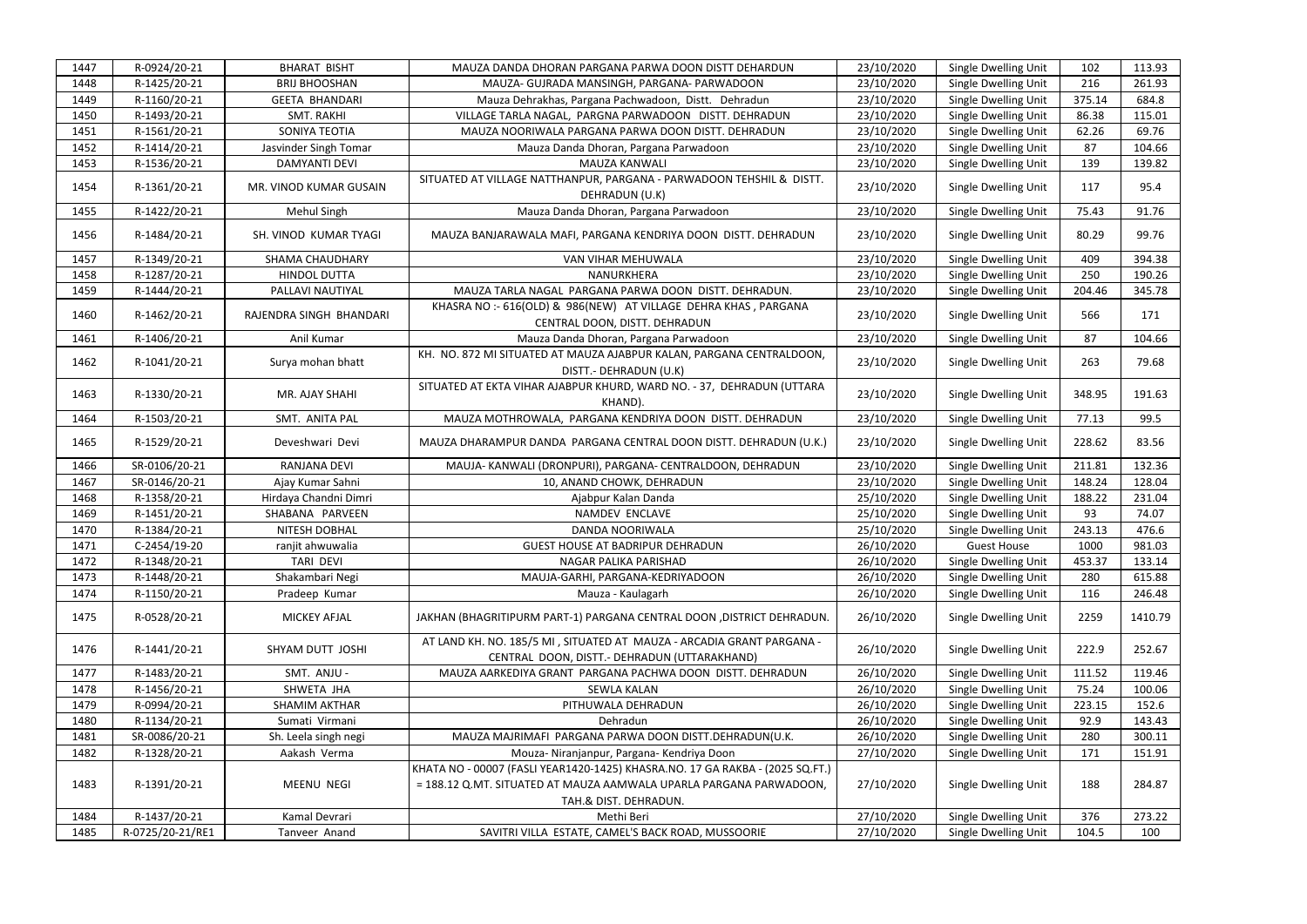|      |                  |                            | MRS. BIMLA BAHUGUNA W/O MADHUSUDAN BAHUGUNA SITUATED AT KH. NO.      |            |                             |        |        |
|------|------------------|----------------------------|----------------------------------------------------------------------|------------|-----------------------------|--------|--------|
| 1486 | R-1142/20-21     | Bimla Bahuguna             | 1303GA,1306GA,1307KA AT MAUZA NATHANPUR, PARGANA PARWA DOON , DISTT- | 27/10/2020 | Single Dwelling Unit        | 325    | 247.03 |
|      |                  |                            | DEHRADUN.                                                            |            |                             |        |        |
| 1487 | R-0724/20-21/RE1 | Girish Dhoundiyal          | SAVITRI VILLA ESTATE, CAMEL BACK ROAD, MUSSOORIE.                    | 27/10/2020 | Single Dwelling Unit        | 104.5  | 100    |
| 1488 | R-1424/20-21     | SMT - KALPANA              | MAUZA DEHRAKHAS PACHWADOON, TEHSIL -SADAR DISTT - DEHRADUN.          | 27/10/2020 | Single Dwelling Unit        | 158    | 256.86 |
|      |                  |                            | HIG, MDDA COLONY BHAVRAV-DEVRAS LOHIYA PURAM, TYAGI ROAD, TEHSIL AND |            |                             |        |        |
| 1489 | R-1447/20-21     | <b>SEEMA DEVI</b>          | DISTRICT DEHRADUN, UTTARAKHAND                                       | 27/10/2020 | Single Dwelling Unit        | 84.2   | 162.43 |
| 1490 | R-1207/20-21     | Anju Aswal                 | Dehradun                                                             | 27/10/2020 | <b>Single Dwelling Unit</b> | 116.17 | 116.68 |
| 1491 | R-1333/20-21     | LAJJESHWARI DEVI           | MAUJA AMWALA UPARLA, PARGANA PARWADUN DISTT. DEHRADUN                | 27/10/2020 | Single Dwelling Unit        | 142    | 222.81 |
|      |                  | <b>VINOD KUMAR</b>         | MAUJA AMWALA UPARLA, PARGANA PARWADUN DISTT. DEHRADUN                |            |                             |        |        |
| 1492 | R-1332/20-21     |                            |                                                                      | 27/10/2020 | Single Dwelling Unit        | 142    | 253.59 |
| 1493 | R-1528/20-21     | Mr. Kamal Ahamad           | PROPERTY NO. 36 (OLD PROPERTY. NO. 9) NEW ROAD (AMRIT KAUR ROAD)     | 27/10/2020 | Single Dwelling Unit        | 56     | 74.92  |
|      |                  |                            | DEHRADUN, UTTARAKHAND.                                               |            |                             |        |        |
| 1494 | R-1569/20-21     | VANDANA CHAUDHARY          | MAUJA BANJRAWALA                                                     | 27/10/2020 | Single Dwelling Unit        | 74.9   | 84.88  |
| 1495 | CR-0223/20-21    | MR. BAL BAHADUR SINGH      | SITUATED AT MAUZA MOHABEWALA PARGANA - CENTRALDOON, DISTRICT -       | 28/10/2020 | Single Dwelling Unit        | 320.06 | 103.08 |
|      |                  |                            | DEHRADUN (UTTARA KHAND).                                             |            |                             |        |        |
| 1496 | R-2684/19-20/RE1 | <b>SURENDRA YADAV</b>      | mauza-kedarpur, pargana-kendriyadoon. dehradun. u.k.                 | 28/10/2020 | Single Dwelling Unit        | 186.32 | 199.61 |
| 1497 | R-1403/20-21     | <b>JYOTI VIRMANI</b>       | KHSHRA NO 121 KA, MOUZA - DANDA KHUDANEWALA, PARGANA PARWA DOON,     | 28/10/2020 | Single Dwelling Unit        | 131.5  | 75.29  |
|      |                  |                            | DISTT. DEHRADUN (U.K).                                               |            |                             |        |        |
| 1498 | R-1449/20-21     | NARENDRA SINGH NEGI        | MAUZA- ADHOIWALA PARGANA PARWADUN, DISTRICT -DEHRADUN                | 28/10/2020 | Single Dwelling Unit        | 193.07 | 285.62 |
|      |                  |                            | (UTTARAKHAND).                                                       |            |                             |        |        |
| 1499 | R-1552/20-21     | <b>BALAM SINGH JALAL</b>   | KHASRA NO.- 915 MIN. & OLD KHASRA NO.-359, MAUZA- HARRAWALA, MAUZA-  | 28/10/2020 | Single Dwelling Unit        | 197.95 | 156.74 |
|      |                  |                            | PARWADOON, DEHRADUN, U.K.                                            |            |                             |        |        |
| 1500 | R-1137/20-21     | <b>JAI BHUSHAN BHATT</b>   | MAUZA AJABPUR KALAN, PARGANA CENTRAL DOON, DEHRADUN.                 | 28/10/2020 | Single Dwelling Unit        | 185.67 | 166.76 |
| 1501 | R-1544/20-21     | <b>RAJESH MITTAL</b>       | mouza jakhan                                                         | 28/10/2020 | Single Dwelling Unit        | 270    | 398.98 |
| 1502 | R-1214/20-21     | Shalu Jain                 | niranjanpur                                                          | 28/10/2020 | Single Dwelling Unit        | 348    | 702.96 |
| 1503 | R-1087/20-21     | Yogita Gusain              | Mauza Athurwala                                                      | 28/10/2020 | Single Dwelling Unit        | 167    | 154.4  |
| 1504 | R-1479/20-21     | <b>VIVEKA DEVI</b>         | VILLAGE - MATHOROWALA (DESI GAON)                                    | 28/10/2020 | Single Dwelling Unit        | 87     | 99.42  |
|      |                  |                            | MAUZA MAJRA, PARGANA KENDRIYADOON, TEHSIL & DISTT - DEHRADUN,        |            |                             |        |        |
| 1505 | R-1383/20-21     | SHRI - ARVIND TOMAR        | UTTARAKHAND.                                                         | 28/10/2020 | Single Dwelling Unit        | 76     | 133.02 |
|      |                  |                            | KHASRA NO.- 45 KA MIN., MAUZA-KANDOLI (AMAN VIHAR), PARGANA-         |            |                             |        |        |
| 1506 | R-1402/20-21     | SUNIL KUMAR MANCHANDA      | PARWADOON, DEHRADUN, U.K.                                            | 28/10/2020 | Single Dwelling Unit        | 97.77  | 106.75 |
|      |                  |                            | KHASRA NO.-45 KA MIN., MAUZA-KANDOLI (AMAN VIHAR), PARGANA-          |            |                             |        |        |
| 1507 | R-1405/20-21     | SUNIL KUMAR MANCHANDA      | PARWADOON, DEHRADUN, U.K.                                            | 28/10/2020 | Single Dwelling Unit        | 98     | 106.75 |
|      |                  |                            | KHASRA NO. - 464, MAUZA - MAJRA, PARGANA - KENDRIYADOON, DISTT.-     |            |                             |        |        |
| 1508 | R-1553/20-21     | MOHD. SHAKEEL.             | DEHRADUN, U.K.                                                       | 28/10/2020 | Single Dwelling Unit        | 75.57  | 131.11 |
| 1509 | R-1522/20-21     | Jayendra prasad            | MAUZA KEDARPUR PARGANA CENTRAL DOON DISTT.DEHRADUN (U.K.)            | 28/10/2020 | Single Dwelling Unit        | 83.85  | 86     |
| 1510 | R-1303/20-21     | anshu kansal               | VILL.-- VEERPURKHURD                                                 | 28/10/2020 | Single Dwelling Unit        | 160    | 309.06 |
|      |                  |                            | ABADI KHASRA NO.- 1000, MAUZA- JAKHAN, PARGANA- KENDRIYADOON,        |            |                             |        |        |
| 1511 | R-1375/20-21     | R.K, BATRA                 | DEHRADUN, U.K.                                                       | 28/10/2020 | Single Dwelling Unit        | 146.2  | 202.06 |
|      |                  |                            | SITUATED AT MAUZA AJABPUR KHURD PARGANA CENTRAL DOON DISTRICT        |            |                             |        |        |
| 1512 | R-1413/20-21     | HIRALAL -                  |                                                                      | 28/10/2020 | Single Dwelling Unit        | 376    | 163.44 |
|      |                  | <b>MAHABIR SINGH RAWAT</b> | DEHRADUN . (UTTRAKHAND)                                              |            |                             |        |        |
| 1513 | R-1372/20-21     |                            | MAUZA DEHRAKHAS                                                      | 28/10/2020 | Single Dwelling Unit        | 46     | 51.53  |
| 1514 | R-1379/20-21     | Devi chand                 | MOUZA- DANALAKHOND PARGNA PARWA DOON DISTT DEHRADUN                  | 28/10/2020 | Single Dwelling Unit        | 111.75 | 118.94 |
| 1515 | R-0753/20-21     | REKHA BAHUGUNA             | A6 FRIENDS ENCLAVE, SHAHNAGAR, DEFENCE COLONY MARG                   | 28/10/2020 | Single Dwelling Unit        | 270    | 462.12 |
| 1516 | R-1401/20-21     | SUNIL KUMAR MANCHANDA      | KHASRA NO.-45 KHA & 45 KA, MAUZA-KANDOLI (AMAN VIHAR), PARGANA-      | 28/10/2020 | Single Dwelling Unit        | 97.545 | 101    |
|      |                  |                            | PARWADOON, DEHRADUN, U.K.                                            |            |                             |        |        |
| 1517 | R-1566/20-21     | SH. ASHISH KUMAR           | MAUZA AAMWALA UPRALA PARGANA PARWA DOON DISTT. DEHRADUN.             | 28/10/2020 | Single Dwelling Unit        | 204.38 | 283.46 |
| 1518 | R-1445/20-21     | ASHOK -                    | SITUATED AT MAUZA DEHRA KHAS PARGANA CNTRAL DOON, DISTRICT -         | 28/10/2020 | Single Dwelling Unit        | 39.45  | 70.68  |
|      |                  |                            | DEHRADUN.(UTTRAKHAND),                                               |            |                             |        |        |
| 1519 | R-1284/20-21     | PRADEEP SHAH               | MAUZA BADRIPUR                                                       | 28/10/2020 | Single Dwelling Unit        | 169    | 147.64 |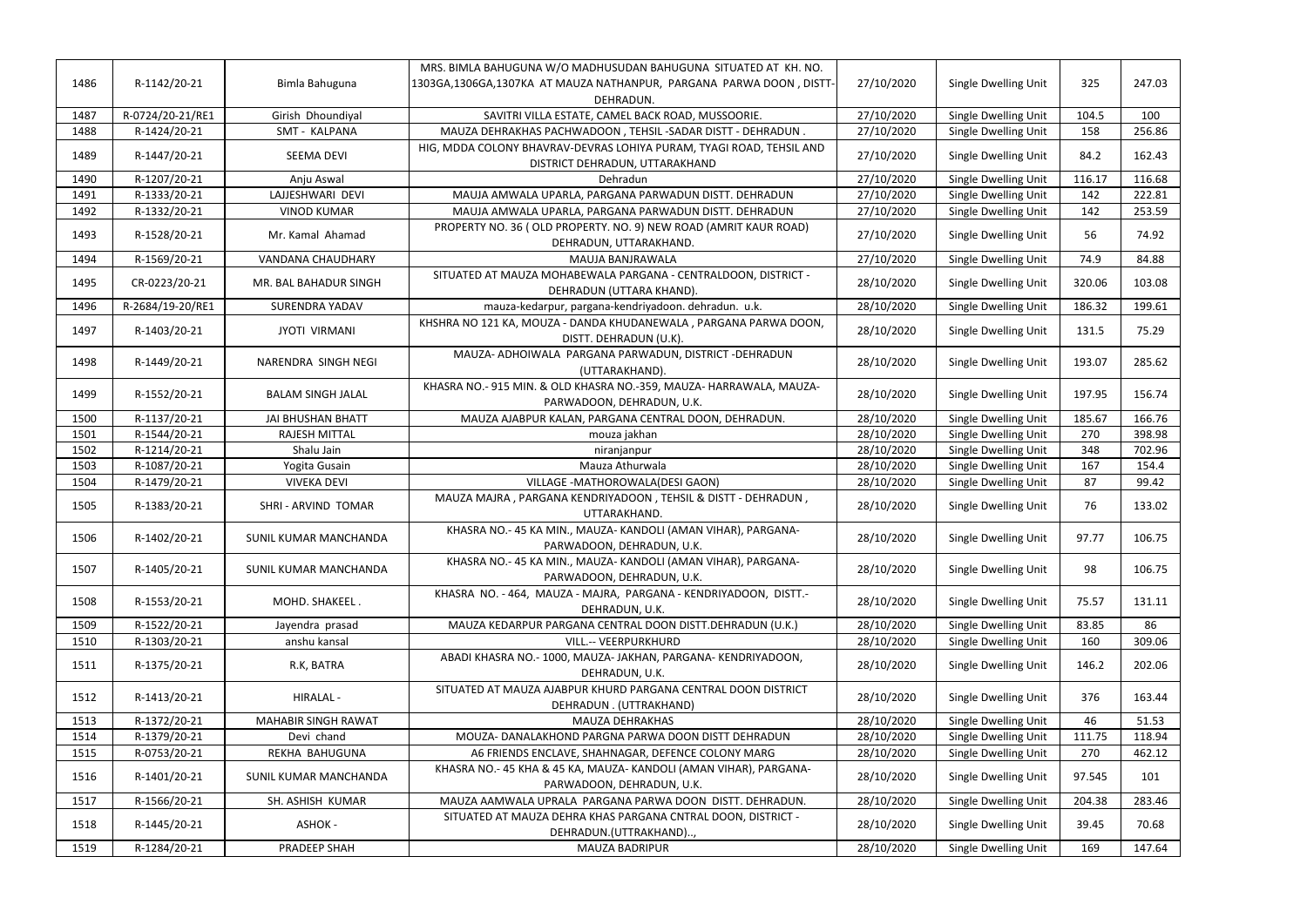| 1520 | R-1505/20-21     | <b>SOVATI DEVI</b>                            | Mauza Aamwala Tarla Pargana Parwa Doon Disstt. Dehradun                                                                           | 28/10/2020 | Single Dwelling Unit        | 96.55  | 124.74  |
|------|------------------|-----------------------------------------------|-----------------------------------------------------------------------------------------------------------------------------------|------------|-----------------------------|--------|---------|
| 1521 | R-1496/20-21     | Sushma garg                                   | Mauza Markham Grant - Pratham                                                                                                     | 28/10/2020 | Single Dwelling Unit        | 233.53 | 163.39  |
| 1522 | R-1151/20-21     | <b>DHIRENDER SHARMA</b>                       | NATHANPUR PARGANA PARWA DOON DISTT. DEHRADUN.                                                                                     | 28/10/2020 | Single Dwelling Unit        | 123    | 86.74   |
| 1523 | R-1318/20-21     | AAYUSH KUMAR JAISWAL                          | <b>MAUZA HARIPUR</b>                                                                                                              | 28/10/2020 | Single Dwelling Unit        | 101.48 | 61.62   |
| 1524 | R-1429/20-21     | SUNIL KUMAR MANCHANDA                         | KHASRA NO.- 45 KA MIN., MAUZA-KANDOLI (AMAN VIHAR), PARGANA-<br>PARWADOON, DEHRADUN, U.K.                                         | 28/10/2020 | Single Dwelling Unit        | 98.24  | 106.75  |
| 1525 | R-1124/20-21     | <b>JASWANT SINGH BHANDARI</b>                 | MAUJA-AJABPUR KHURD, PARGANA - KENDRIYADOON                                                                                       | 28/10/2020 | Single Dwelling Unit        | 121    | 240.4   |
| 1526 | R-1385/20-21     | <b>SUSHMA RAWAT</b>                           | AAMWALA TARLA                                                                                                                     | 28/10/2020 | Single Dwelling Unit        | 84.34  | 129.45  |
| 1527 | R-1440/20-21     | Harish Chandra Singh Gusain                   | Mauza Miyawala, Pargana Parwadoon,                                                                                                | 28/10/2020 | Single Dwelling Unit        | 186    | 381.12  |
| 1528 | R-1477/20-21     | Pushpa Devi                                   | Mauza Majri Mafi                                                                                                                  | 28/10/2020 | Single Dwelling Unit        | 87.82  | 58.8    |
| 1529 | R-1387/20-21     | <b>Mohd Raees</b>                             | 12/1 RITHA MANDI MUSLIM COLONY DEHRADUN DISTT. DEHRADUN (U.K.)                                                                    | 28/10/2020 | Single Dwelling Unit        | 75     | 108     |
| 1530 | R-1513/20-21     | <b>KRISHANA PANWAR</b>                        | KH. NO. - 18 KA, MAUJA- NANUR KHERA PARGANA - PARWADOON                                                                           | 28/10/2020 | Single Dwelling Unit        | 95     | 132.65  |
| 1531 | OR-0718/19-20    | Ikram Ahmed                                   | Mazra                                                                                                                             | 28/10/2020 | Single Dwelling Unit        | 18     | 24.75   |
| 1532 | SR-0110/20-21    | <b>LUXMI PANWAR</b>                           | kh. no. 73 aamwala tarla ekta vihar shsatradhara road d.dun                                                                       | 28/10/2020 | Single Dwelling Unit        | 76.78  | 115.41  |
| 1533 | CR-0952/19-20    | AJIT KHURANA                                  | <b>MAUZA MAJRA</b>                                                                                                                | 29/10/2020 | Single Dwelling Unit        | 111.52 | 181.42  |
| 1534 | R-1535/20-21     | MUNNA SINGH TOMAR                             | MUNICIPAL NO. 1094/760(OLD NO. 22) BALLUPUR ROAD, BLOCK-1, MAUZA<br>GARHI, DEHRADUN                                               | 29/10/2020 | Single Dwelling Unit        | 234    | 261     |
| 1535 | R-1490/20-21     | <b>LAXMI KOTHARI</b>                          | MAUZA- HARRAWALA, PARGANA - CENTRAL DOON, DEHRADUN                                                                                | 29/10/2020 | Single Dwelling Unit        | 104    | 120.52  |
| 1536 | R-1411/20-21     | Usha Rani Bhatt                               | Mauza - Dhorankhas, Pargana - Parwadoon                                                                                           | 29/10/2020 | Single Dwelling Unit        | 204.38 | 314.6   |
| 1537 | SR-0144/20-21    | NAVEEN PAL                                    | PROPERTY NO.- 432, SITUATED MAUZA-KHURBURA, PARGANA- CENTRAL DOON,<br>DISTT. DEHRADUN.                                            | 29/10/2020 | Single Dwelling Unit        | 156    | 160.7   |
| 1538 | R-1453/20-21     | HIMANSHU VERMA                                | 5373, Gram Rasoolpur, Enfild grant, Vikasnagar, Dehradun                                                                          | 30/10/2020 | Single Dwelling Unit        | 210    | 198.46  |
| 1539 | R-1116/20-21     | <b>DWARKA NATH MATTA</b>                      | SITUATED AT NATIONAL ROAD DEHRADUN                                                                                                | 30/10/2020 | Single Dwelling Unit        | 381    | 370.69  |
| 1540 | R-1518/20-21     | MR. KUNCHOK NAMGYAL                           | PRESIDENT SEF YUGYALING COOPRATIVE HOUSING SOCIETY Ltd. VILLAGE<br>BALUWALA, PARGANA PACHWA DOON TEH. VIKAS NAGAR, DEHRADUN (U.K) | 30/10/2020 | Single Dwelling Unit        | 143.12 | 170.16  |
| 1541 | R-1559/20-21     | <b>NEERAJ TYAGI</b>                           | <b>CENTRAL HOPE TOWN</b>                                                                                                          | 30/10/2020 | Single Dwelling Unit        | 194.52 | 164.88  |
| 1542 | R-1052/20-21     | Raghvendra Saklani                            | MALVIYA ROAD, LAXMAN CHOWK, DEHRADUN                                                                                              | 31/10/2020 | Single Dwelling Unit        | 117.13 | 146.59  |
| 1543 | R-1217/20-21     | Rajwati Chauhan                               | kh no 395 kha min, johri gaon, dehrdaun, uttarakhand                                                                              | 31/10/2020 | Single Dwelling Unit        | 84.4   | 45.02   |
| 1544 | R-1300/20-21     | Savita Gurung                                 | Kaulagarh                                                                                                                         | 01/11/2020 | Single Dwelling Unit        | 91.38  | 77.12   |
| 1545 | C-0020/20-21/RE1 | <b>BANTI RATRA</b>                            | SHIMLA BYPASS, SEWLA KALAN                                                                                                        | 02/11/2020 | Commercial                  | 312    | 599.69  |
| 1546 | R-0856/20-21     | Ashish Agrawal                                | Mauza Chalang, Prgana Parwadoon                                                                                                   | 02/11/2020 | Single Dwelling Unit        | 191    | 221.38  |
| 1547 | R-1555/20-21     | Vinod Singh                                   | kh. no. 255 min. mauja Pithuwala, dehradun.                                                                                       | 02/11/2020 | Single Dwelling Unit        | 69.88  | 88.74   |
| 1548 | R-1363/20-21     | SANJAY GOYAL                                  | MAUZA GADI, NAGARNIGAM NO.10, DEHRADUN                                                                                            | 02/11/2020 | Single Dwelling Unit        | 280    | 305.19  |
| 1549 | R-1568/20-21     | SMT. SONA DEVI                                | MAUZA DEHRAKHASH PARGANA KENDRIYKA DOON DISTT. DEHRADUN                                                                           | 02/11/2020 | Single Dwelling Unit        | 80.42  | 105.46  |
| 1550 | R-1256/20-21     | <b>INDU GUSAIN</b>                            | <b>VILLAGE KANWALI</b>                                                                                                            | 02/11/2020 | Single Dwelling Unit        | 283    | 213.67  |
| 1551 | R-1491/20-21     | RITESH AGARWAL                                | Land Khasra no.109 Situated at Chindrowali, Pargana-Parwadoon, Teh&Distt-<br>Dehradun                                             | 02/11/2020 | Single Dwelling Unit        | 99.9   | 156.09  |
| 1552 | SC-0015/20-21    | KULWANT KUKREJA EDUCATIONAL<br><b>SOCIETY</b> | SITUATED AT GANESH VIHAR, MAUZA AJABPUR KHURD, PARGANA PACHWADOON                                                                 | 02/11/2020 | <b>Technical Institutes</b> | 6782   | 4784.55 |
| 1553 | C-0168/20-21     | Dilshad Ali                                   | Mauja Majra, Pargana Kendriyadoon                                                                                                 | 03/11/2020 | Commercial                  | 110.54 | 155.02  |
| 1554 | C-0098/20-21/RE1 | <b>VIJAY KHANNA</b>                           | 32, E.C. ROAD DEHRADUN                                                                                                            | 03/11/2020 | Commercial                  | 279.8  | 387.21  |
| 1555 | R-2100/19-20/RE1 | <b>Tejpal Singh</b>                           | MAUZA, DHAKPATTI, , PARGANA KENDIYADUN, DISTT DEHRADUN, UTTRAKHAND.                                                               | 03/11/2020 | Single Dwelling Unit        | 167    | 200.61  |
| 1556 | R-1623/20-21     | SH. SACHIN KUKREJA                            | MAUZA BANJARAWALA MAFI PARGANA KENDRIYA DOON DISTT. DEHRADUN                                                                      | 03/11/2020 | Single Dwelling Unit        | 100    | 130.38  |
| 1557 | R-1187/20-21     | MOHD RASHID                                   | MAUJA MAJRA, PARGANA CENTRAL DOON                                                                                                 | 03/11/2020 | Single Dwelling Unit        | 97     | 86.92   |
| 1558 | R-1541/20-21     | <b>ALKA KOTIYAL</b>                           | MAUZA BALAWALA PARGANA PARWA DOON                                                                                                 | 03/11/2020 | Single Dwelling Unit        | 167.4  | 168.06  |
| 1559 | R-1578/20-21     | SMT. KIRAN DIXIT                              | MAUZA AJABPUR KHURD, PARGANA KENDRIYA DOON DISTT. DEHRADUN                                                                        | 03/11/2020 | Single Dwelling Unit        | 245    | 183.01  |
| 1560 | R-1342/20-21     | <b>RAMESH VAID</b>                            | MAUZA DEHRAKHAS PARGANA CENTRALDOON                                                                                               | 03/11/2020 | Single Dwelling Unit        | 88     | 101.32  |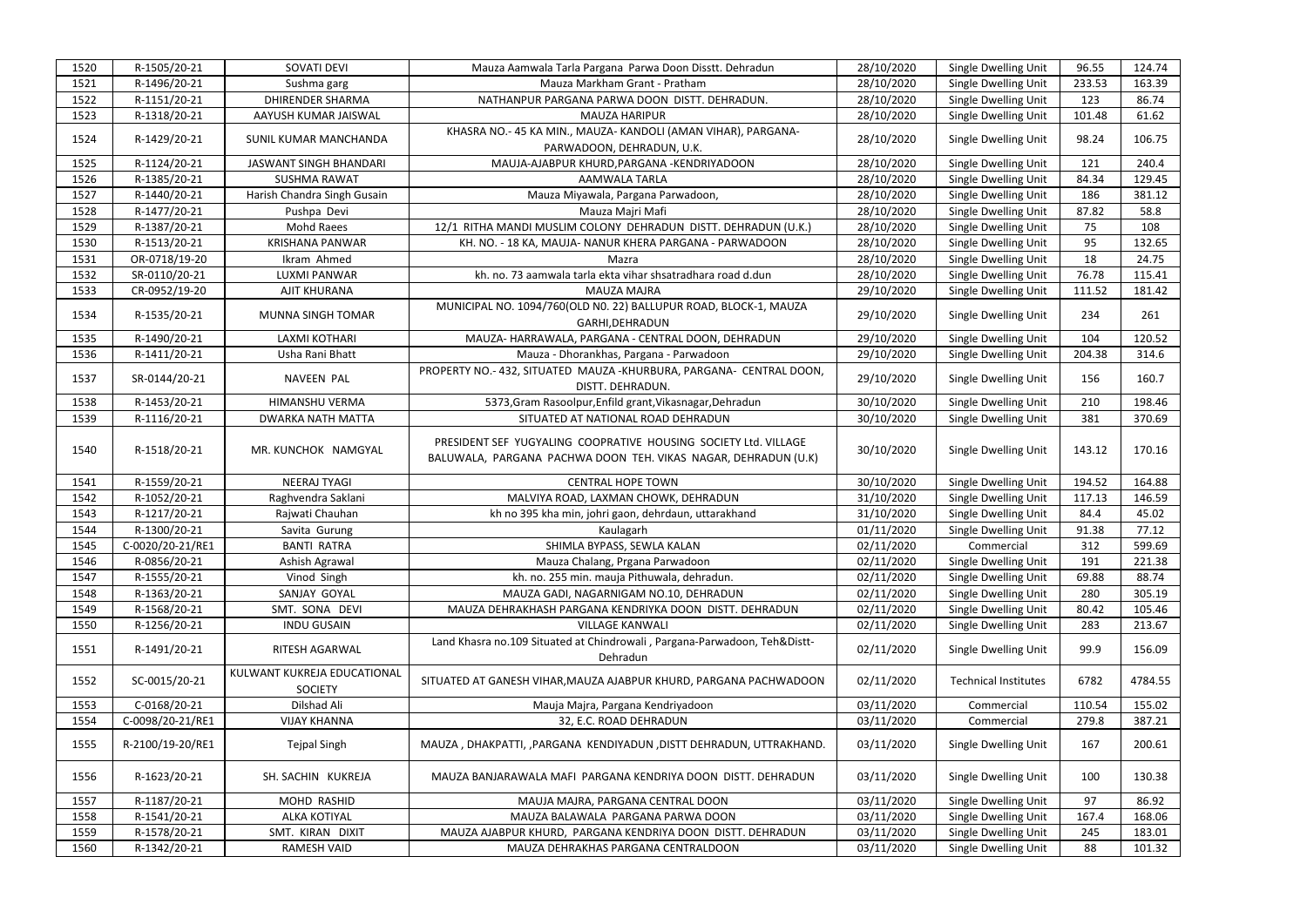| 1561 | R-1427/20-21      | Priyanka Sati               | Mauza- Majri Mafi, Pargana- Parwadoon                                    | 03/11/2020 | Single Dwelling Unit   | 189.58 | 250.58  |
|------|-------------------|-----------------------------|--------------------------------------------------------------------------|------------|------------------------|--------|---------|
| 1562 | R-1439/20-21      | Shikha Dixit                | Dehrakhas                                                                | 03/11/2020 | Single Dwelling Unit   | 260.12 | 563.95  |
|      |                   |                             | MAUZA AAMWALA TARLA, PRAGANA PARWADOON, (NANAKSAR SAHKARI AWAS           |            |                        |        |         |
| 1563 | R-1397/20-21      | Mahendra Singh              | SAMITI LTD., DASHMESH VIHAR, PHASE-3, PART OF PLOT NO. L-16/8)           | 03/11/2020 | Single Dwelling Unit   | 94.05  | 86.34   |
|      |                   |                             | DIST.DEHRADUN                                                            |            |                        |        |         |
| 1564 | R-1485/20-21      | RENUKA SINGH                | SITUATED AT : KH. NO. 47 MAUZA CHAK DANDA LAKHONDE, PARGANA PARWA        | 03/11/2020 | Single Dwelling Unit   | 96     | 127.48  |
|      |                   |                             | DOON DISTT. DEHRADUN                                                     |            |                        |        |         |
|      |                   |                             | KH NO. - 87 (MIN.), MAUZA - SHAHNAGAR, PARGANA - PARWA DOON, TEHSIL /    |            |                        |        |         |
| 1565 | R-1487/20-21      | SUSHMA GODIYAL              | DISTT.- DEHRA DUN.                                                       | 03/11/2020 | Single Dwelling Unit   | 142.75 | 183.26  |
| 1566 | R-1546/20-21      | KOHIMA YADAV                | mauza majra                                                              | 03/11/2020 | Single Dwelling Unit   | 88.94  | 73.51   |
| 1567 | R-1567/20-21      | SMT. SUDHA TYAGI            | MAUZA ADHOIWALA, PARGANA PARWA DOON DISTT. DEHRADUN                      | 03/11/2020 | Single Dwelling Unit   | 70.58  | 87.71   |
| 1568 | R-1278/20-21      | Sh. M.S. Pundir             | MAUZA BHARUWALA GRANT (SUBHASH NAGAR)                                    | 03/11/2020 | Single Dwelling Unit   | 490    | 578.42  |
|      |                   |                             | KHASRA NO.- 400 MIN, MAUZA- DHORANKHAS, PARGANA- PARWADOON, DISTRICT-    |            |                        |        |         |
| 1569 | R-1571/20-21      | <b>ASHOK KUMAR GUPTA</b>    | DEHRADUN, U.K.                                                           | 03/11/2020 | Single Dwelling Unit   | 106.64 | 127.97  |
| 1570 | R-1294/20-21      | Narendra Rawat              | mauza badripur                                                           | 03/11/2020 | Single Dwelling Unit   | 191.53 | 281.01  |
|      |                   |                             | SITUATED AT PART OF KH. NO. - 145, MAUZA- KIRSALI- 2, PARGANA-PARWADOON, |            |                        |        |         |
| 1571 | R-1511/20-21      | AMU KHAMPA                  | DISTT.- DEHRADUN.                                                        | 03/11/2020 | Single Dwelling Unit   | 184    | 193.92  |
| 1572 | R-1586/20-21      | <b>DEVENDRA JOSHI</b>       | AJABPUR KALAN                                                            | 03/11/2020 | Single Dwelling Unit   | 134.75 | 150.73  |
|      |                   |                             | SITUATED AT : KH. NO. 47 MAUZA CHAK DANDA LAKHONDE, PARGANA PARWA        |            |                        |        |         |
| 1573 | R-1506/20-21      | SAVITA GAUTAM               | DOON DISTT. DEHRADUN                                                     | 03/11/2020 | Single Dwelling Unit   | 96     | 127.48  |
|      |                   |                             |                                                                          |            |                        |        |         |
| 1574 | R-1521/20-21      | NASEEMA BANO                | KHASRA NO. - 464, MAUZA - MAJRA, PARGANA - KENDRIYADOON, DISTT.-         | 03/11/2020 | Single Dwelling Unit   | 76.27  | 131.11  |
|      |                   |                             | DEHRADUN, U.K.                                                           |            |                        |        |         |
| 1575 | R-1622/20-21      | SH. INDERJEET SINGH         | MAUZA BANJARAWALA MAFI PARGANA KENDRIYA DOON DISTT. DEHRADUN             | 03/11/2020 | Single Dwelling Unit   | 100    | 130.38  |
|      |                   |                             |                                                                          |            |                        |        |         |
| 1576 | R-1327/20-21      | Anuj Kumar Pandey           | Plot No. 110, Approved layout "Navada Heights" Mauza Badripur, Pargana   | 03/11/2020 | Single Dwelling Unit   | 221    | 478.98  |
|      |                   |                             | Parwadoon,                                                               |            |                        |        |         |
| 1577 | R-1377/20-21      | <b>CHARU MAHAJAN</b>        | MAUZA DEHRAKHAS, PARGANA CENTRAL DOON, DEHRADUN                          | 03/11/2020 | Single Dwelling Unit   | 78.83  | 99.68   |
| 1578 | R-1443/20-21      | M/S Amar Satya Construction | Mauza Kandoli, Pargana Centraldoon, Dehradun                             | 03/11/2020 | Single Dwelling Unit   | 89     | 112.6   |
|      |                   |                             | KHASRA NO.- 1014,1015,1016,1017,1018,                                    |            |                        |        |         |
| 1579 | OC-0757/19-20     | Ravindra Pratap Singh Yadav | 1019,1020,1021,1022,1023,1024,1039,1040,1042, 1043,1057,1058,1059,1156 & | 03/11/2020 | <b>Medical College</b> | 4.809  | 22256.1 |
|      |                   |                             | 1162 SITUATED IN JHAJHRA, CHAKRATA ROAD, N.H.-72, DEHRADUN,              |            |                        |        |         |
|      |                   |                             | UTTARAKHAND. THOROUGH - RAVINDRA PRATAP SINGH YADAV.                     |            |                        |        |         |
| 1580 | SR-0718/19-20/RE1 | <b>TILAK RAJ</b>            | HATHIBADKALAN                                                            | 03/11/2020 | Single Dwelling Unit   | 188    | 74.9    |
| 1581 | SR-0153/20-21     | Geeta Bhola                 | kh. no. 511, arcadia grant, dehradun                                     | 03/11/2020 | Single Dwelling Unit   | 101.48 | 111.59  |
| 1582 | R-1341/20-21      | <b>RAJ KUMAR</b>            | 46/30, IDGAH, CHAKRATA ROAD, DEHRADUN                                    | 04/11/2020 | Single Dwelling Unit   | 182    | 164.39  |
| 1583 | R-1469/20-21      | Jitender Dhawan             | Mauza Niranjanpur (Chaman Vihar Phase -2) Pargana Pachwadoon             | 04/11/2020 | Single Dwelling Unit   | 146.58 | 349.31  |
|      |                   |                             | MAUJA DHORAN KHAS, PARGANA PARWADOON, TEHSIL DEHRADUN, DIST.             |            |                        |        |         |
| 1584 | R-1500/20-21      | <b>GOPAL DUTT BHARDWAJ</b>  | DEHRADUN, UTTARAKHAND.                                                   | 04/11/2020 | Single Dwelling Unit   | 111.4  | 145.83  |
| 1585 | R-0647/20-21      | SHUBHAM SANGAL              | MAUJA DEHRAKHAS (OM CITY PHASE 2)                                        | 04/11/2020 | Single Dwelling Unit   | 104    | 233.58  |
| 1586 | R-1476/20-21      | RIYA NAITHANI               | MAUJA-ARCADIA GRANT, PARGANA - PACHHWADOON                               | 04/11/2020 | Single Dwelling Unit   | 111.28 | 129.68  |
| 1587 | R-1540/20-21      | SACHIN BHATNAGAR            | ATTEN BAGH(UNDER NAGAR PALIKA PARISHAD HERBERTPUR)                       | 04/11/2020 | Single Dwelling Unit   | 104.08 | 104.61  |
| 1588 | R-1353/20-21      | SAHIL ANAND                 | <b>NEGI ROAD</b>                                                         | 04/11/2020 | Single Dwelling Unit   | 83.64  | 126.23  |
| 1589 | R-1562/20-21      | Rohit Sapra                 | Mauza Niranjanpur (Chaman Vihar Phase -2) Pargana Pachwadoon             | 04/11/2020 | Single Dwelling Unit   | 145.61 | 345.82  |
| 1590 | R-1200/20-21      | TANUJA PANWAR               | <b>EKTA VIHAR</b>                                                        | 04/11/2020 | Single Dwelling Unit   | 125.46 | 153.3   |
|      |                   |                             | <b>TARLA NAGAL</b>                                                       |            |                        |        |         |
| 1591 | R-1574/20-21      | NEERAJ CHANDRA JOSHI        |                                                                          | 04/11/2020 | Single Dwelling Unit   | 167.45 | 205.13  |
| 1592 | R-0892/20-21      | <b>GEETA NARULA</b>         | KH.NO.80 KHA MOUZA CHIROWALI PARGANA PARWA DOON                          | 04/11/2020 | Single Dwelling Unit   | 176    | 408.54  |
| 1593 | R-1034/20-21      | <b>AMAN KAUR</b>            | mauza poundah. pargana pachhwa doon, tehsil vikas nagar, dehradun.       | 04/11/2020 | Single Dwelling Unit   | 125.42 | 296.37  |
| 1594 | R-1526/20-21      | RAMESH KUMAR PETWAL         | MAUZA GUJRADA MAANSINGH PARGANA PARWADOON DISTT. DEHRADUN                | 04/11/2020 | Single Dwelling Unit   | 300    | 195.06  |
| 1595 | C-0058/20-21      | MITHLESH GUPTA              | 23, RAIPUR ROAD                                                          | 05/11/2020 | Shops                  | 918    | 255.62  |
| 1596 | R-1040/20-21      | <b>CHANDRA KANTA SINGH</b>  | KH. NO. 728 MIN, MAUZA VIDHAULI                                          | 05/11/2020 | Single Dwelling Unit   | 250    | 454.88  |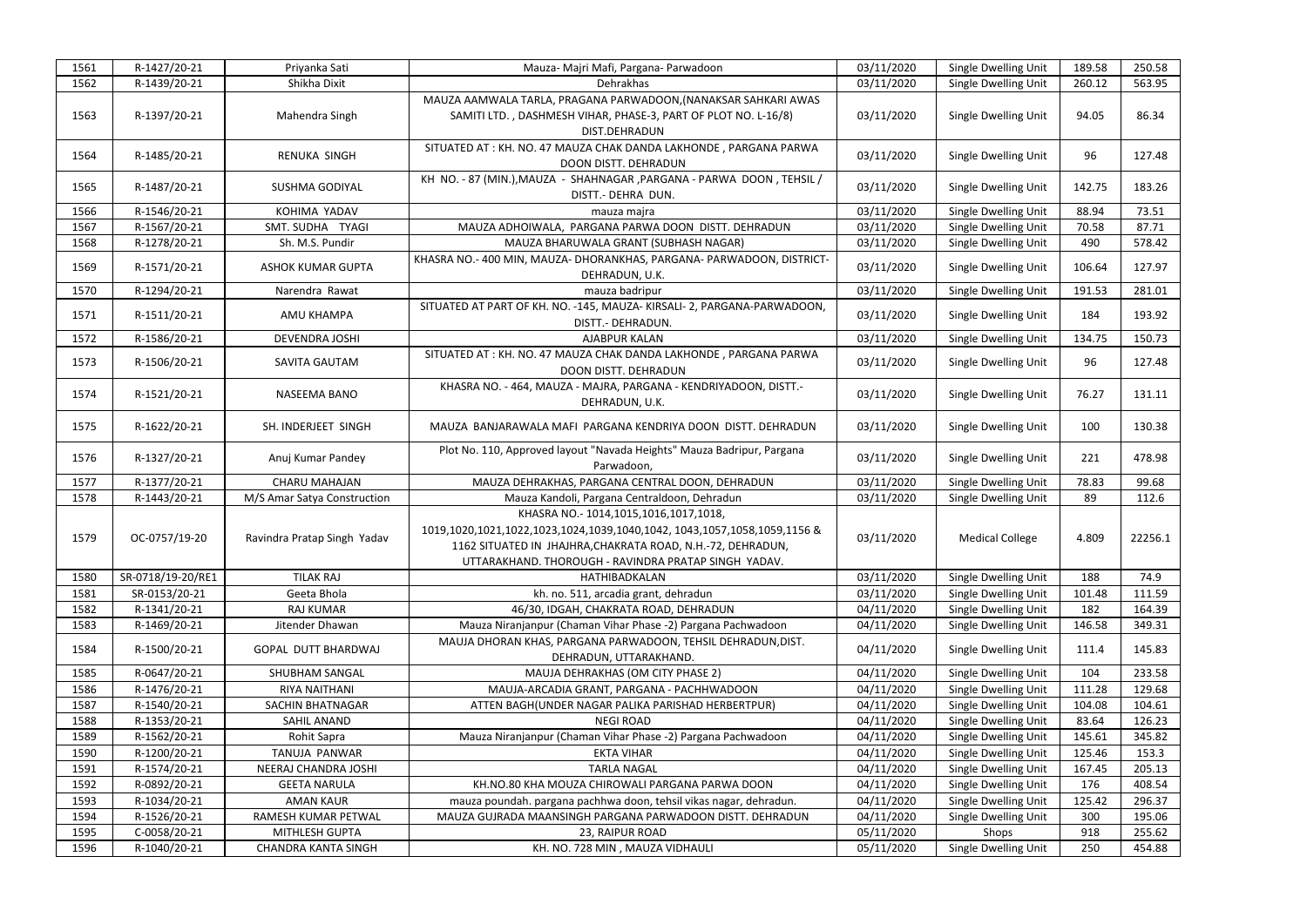| 1597 | R-1554/20-21     | Rudraksh Pundir              | kh. no. 255 min. mauja Pithuwala, dehradun.                                                                                                                          | 05/11/2020 | Single Dwelling Unit | 69.88  | 89.74  |
|------|------------------|------------------------------|----------------------------------------------------------------------------------------------------------------------------------------------------------------------|------------|----------------------|--------|--------|
| 1598 | R-1718/20-21     | shailesh bagauli             | Plot no 20                                                                                                                                                           | 05/11/2020 | Single Dwelling Unit | 491.65 | 371.49 |
| 1599 | R-0680/20-21/RE1 | Anil Kumar                   | Dobhalwala                                                                                                                                                           | 05/11/2020 | Single Dwelling Unit | 157.58 | 313.27 |
| 1600 | R-1589/20-21     | surendra singh               | MAUZA PANDITWARI                                                                                                                                                     | 05/11/2020 | Single Dwelling Unit | 85     | 71.72  |
| 1601 | R-1455/20-21     | Tota Ram                     | MAUJA AJABPUR KHURD, PARGNA CENTRAL DOON DISTT. DEHRADUN                                                                                                             | 05/11/2020 | Single Dwelling Unit | 188.2  | 99.1   |
| 1602 | R-1543/20-21     | <b>GAUTAM DUA</b>            | KHASRA NO.- 68, MAUZA- DHORANKHAS, PARGANA- PARWADOON, DEHRADUN, U.K.                                                                                                | 05/11/2020 | Single Dwelling Unit | 112.4  | 264.73 |
| 1603 | R-1581/20-21     | <b>CHANDRA PRAKASH GUPTA</b> | <b>DANDA DHORAN</b>                                                                                                                                                  | 05/11/2020 | Single Dwelling Unit | 168.26 | 214.34 |
| 1604 | R-1577/20-21     | <b>ASHWANI SINGH</b>         | GRAM KAULAGARH, PARGANA PACHWA DOON.                                                                                                                                 | 05/11/2020 | Single Dwelling Unit | 116.63 | 139.12 |
| 1605 | R-1703/20-21     | <b>MOHD ASHRAF KHAN</b>      | MAUZA KANWALI, SATYA VIHAR COLONY MANDIR LANE (ADJOINING VIJAY PARK)<br>PARGANA CENTRAL DOON DEHRADUN.                                                               | 05/11/2020 | Single Dwelling Unit | 122.63 | 306.48 |
| 1606 | R-1057/20-21     | MUSTAKEEM MUSTAKEEM          | mauza majra                                                                                                                                                          | 05/11/2020 | Single Dwelling Unit | 118    | 131.82 |
| 1607 | R-1108/20-21     | Mrs Asha Negi                | AT KHASRA NO. 365 MI SITUATED AT MAUZA- AAMWALA TARALA PRAGANA-<br>PACHWA DOON DISTT.- DEHRADUN (U.K.)                                                               | 05/11/2020 | Single Dwelling Unit | 113    | 93.64  |
| 1608 | R-1525/20-21     | <b>SANJAY SHARMA</b>         | <b>BABUGARH</b>                                                                                                                                                      | 05/11/2020 | Single Dwelling Unit | 86     | 94.12  |
| 1609 | R-1592/20-21     | Ram Kumari                   | MAUZA AJABPUR KHURD PARGANA CENTRAL DOON DISTT.- DEHRADUN (U.K.)                                                                                                     | 05/11/2020 | Single Dwelling Unit | 62.73  | 84.12  |
| 1610 | R-1398/20-21     | Seema Khurana Jeet           | Mauza - KAnwali, Pargana - Kendriyadoon.                                                                                                                             | 05/11/2020 | Single Dwelling Unit | 214.6  | 275.17 |
| 1611 | R-1593/20-21     | Ajay Prakash Semwal          | Mauza-Raipur                                                                                                                                                         | 05/11/2020 | Single Dwelling Unit | 92     | 104.08 |
| 1612 | R-1212/20-21     | shashi raman kaushik         | AT KHASRA NO. 105,106, SITUATED VILLAGE KAIRWAN KARANPUR, PARGANA<br>PARWA DOON, DISTT. DEHRADUN (U.K)                                                               | 06/11/2020 | Single Dwelling Unit | 238    | 150.07 |
| 1613 | R-1339/20-21     | Sh Dinesh Kumar Agrawal      | SOCIETY PLOT NO - 213, SITUATED AT DOON VALLEY OFFICERS, COOPERATIVE,<br>SOCIETY LTD.VASANT VIHAR CHAKRATA ROAD MAUZA KANWALI PARGANA CENTRAL<br>DUN DEHRADUN (U.K). | 06/11/2020 | Single Dwelling Unit | 1051   | 850.54 |
| 1614 | R-1091/20-21     | <b>PREM SINGH</b>            | KH. NO. 1292 MIN. SITUATED AT 118/99/72 DEEPLOK COLONY, BALLUPUR ROAD,<br>KISHAN NAGAR, DEHRA DUN.                                                                   | 06/11/2020 | Single Dwelling Unit | 200    | 180.57 |
| 1615 | R-1514/20-21     | Ravindra Rana                | Mehuwala Mafi                                                                                                                                                        | 06/11/2020 | Single Dwelling Unit | 359    | 542.27 |
| 1616 | R-1551/20-21     | Avninder Kaur                | Mauza Johri, Pargana Pachwadoon                                                                                                                                      | 06/11/2020 | Single Dwelling Unit | 188    | 325.85 |
| 1617 | R-1628/20-21     | RAJKUMARI YADAV              | MAUZA CENTRAL HOPE TOWN, PARGANA PACHHWA DOON, DEHRADUN                                                                                                              | 06/11/2020 | Single Dwelling Unit | 120.76 | 127.64 |
| 1618 | R-1486/20-21     | Ajay Kumar                   | MAUZA ADHOIWALA, PRAGANA PARWADOON, TEHSIL SADAR, DIST.DEHRADUN.                                                                                                     | 07/11/2020 | Single Dwelling Unit | 123.51 | 152.46 |
| 1619 | R-1556/20-21     | PARAMJEET SINGH KOHLI        | MAUZA AJABPUR KHURD PARGANA CENTRAL DOON DISTRICT DEHRADUN                                                                                                           | 07/11/2020 | Single Dwelling Unit | 69     | 82.74  |
| 1620 | R-1560/20-21     | SATVINDER KAUR               | MAUZA AJABPUR KHURD PARGANA CENTRAL DOON DISTRICT DEHRADUN<br>(UTTRAKHAND)                                                                                           | 07/11/2020 | Single Dwelling Unit | 70     | 84.16  |
| 1621 | R-1011/20-21     | VINOD KUMAR SHARMA           | <b>BALLUPUR</b>                                                                                                                                                      | 07/11/2020 | Single Dwelling Unit | 265    | 243.32 |
| 1622 | R-1693/20-21     | <b>BRIJESH DHAWAN</b>        | MAUZA BANJARAWALA MAFI                                                                                                                                               | 07/11/2020 | Single Dwelling Unit | 104.78 | 129.54 |
| 1623 | R-1430/20-21     | SUNIL KUMAR MANCHANDA        | KHASRA NO.- 45 KA MIN., MAUZA-KANDOLI (AMAN VIHAR), PARGANA-<br>PARWADOON, DEHRADUN, U.K.                                                                            | 07/11/2020 | Single Dwelling Unit | 98     | 106.75 |
| 1624 | R-1152/20-21     | <b>KULDEEP SINGH</b>         | MAUZA SUDDHOWALA TEHSIL VIKASNAGAR DISTT. DEHRADUN.                                                                                                                  | 07/11/2020 | Single Dwelling Unit | 190    | 376.23 |
| 1625 | R-1276/20-21     | <b>ASHOK KUMAR</b>           | ASHRIWAD ENCLAVE MAUZA KAWALI PARGANA CENTER DOON,                                                                                                                   | 07/11/2020 | Single Dwelling Unit | 158    | 100.22 |
| 1626 | R-1509/20-21     | sarthak dhingra              | KHASRA NO.-336 MIN., MAUZA-DHORANKHAS, PARGANA-PARWADOON,<br>DEHRADUN, U.K.                                                                                          | 07/11/2020 | Single Dwelling Unit | 94     | 111.24 |
| 1627 | R-1371/20-21     | RUDRA DEVI                   | MAUZA DEHRAKHAS                                                                                                                                                      | 07/11/2020 | Single Dwelling Unit | 46     | 54.94  |
| 1628 | R-1637/20-21     | SHRI ANOOP SHARMA            | SITUATED AT PROPERTY NO- 41 -C/5 NEW NO-184 RAJPUR ROAD DISTT DEHRADUN                                                                                               | 07/11/2020 | Single Dwelling Unit | 132.84 | 272.4  |
| 1629 | R-1060/20-21     | Sadar Singh Negi             | Mauja Jollygrant                                                                                                                                                     | 07/11/2020 | Single Dwelling Unit | 102.75 | 75.6   |
| 1630 | R-1630/20-21     | PRAVEEN KUMAR SINGH          | SITUATED IN MAUZA BHARUWALA GRANT, PARGANA PACHWADOON, DISTRICT -<br>DEHRADUN (UTTARA KHAND).                                                                        | 07/11/2020 | Single Dwelling Unit | 96.65  | 107.66 |
| 1631 | R-1694/20-21     | <b>DEEPIKA GROVER</b>        | MAUZA BANJARAWALA MAFI                                                                                                                                               | 07/11/2020 | Single Dwelling Unit | 104.78 | 129.54 |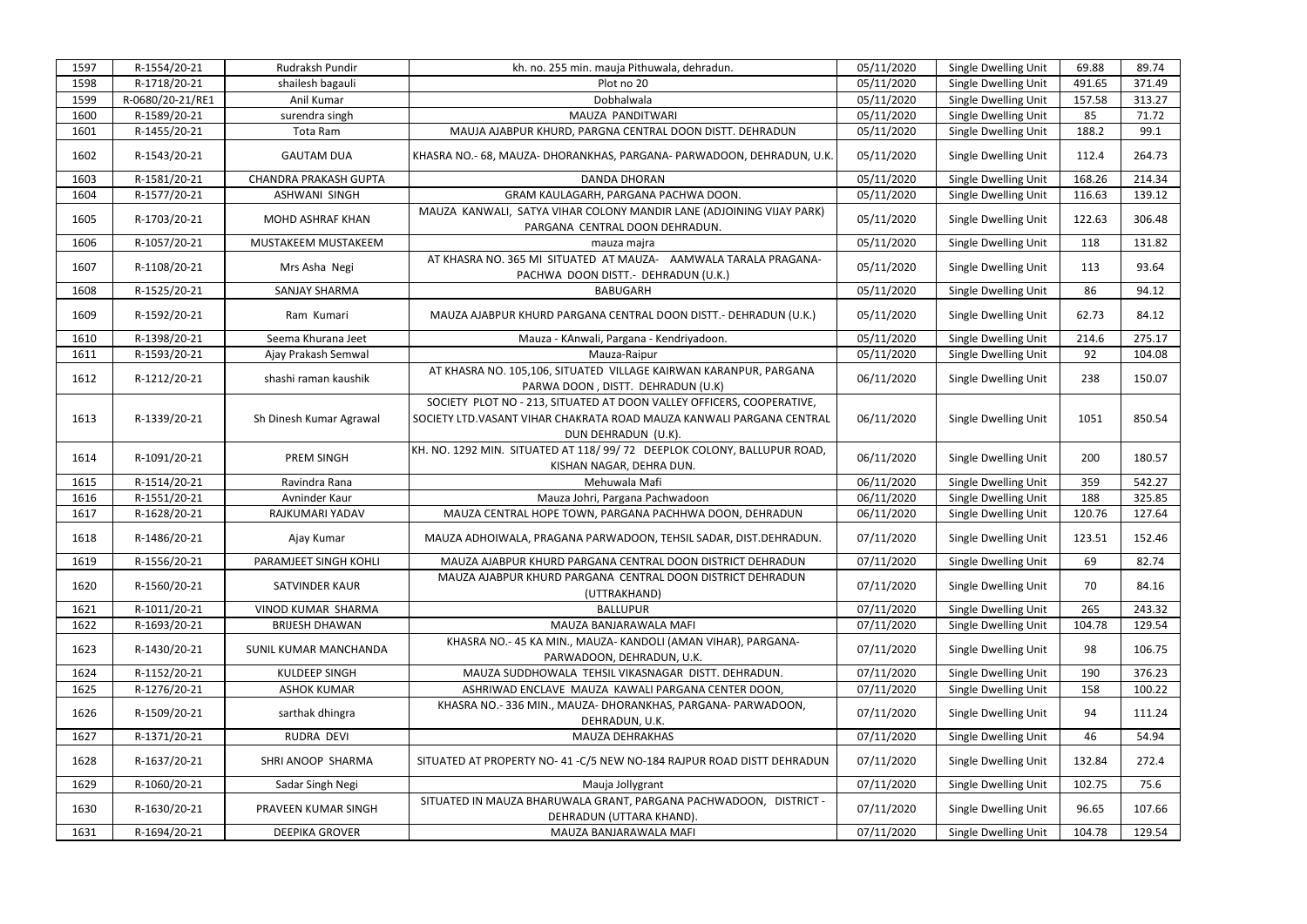| 1632 | R-1502/20-21      | Shoorbir singh            | KH. NO. 213, SITUATED AT MAUZA CHAKDANDA LAKHOND, PARGANA PARVADOON,                                           | 07/11/2020 | Single Dwelling Unit   | 111.52   | 130.94  |
|------|-------------------|---------------------------|----------------------------------------------------------------------------------------------------------------|------------|------------------------|----------|---------|
|      |                   |                           | DISTT.- DEHRADUN (U.K)                                                                                         |            |                        |          |         |
| 1633 | R-1373/20-21      | <b>ASHOK KUMAR</b>        | ASHRIWAD ENCLAVE MAUZA KAWALI PARGANA                                                                          | 07/11/2020 | Single Dwelling Unit   | 158      | 191.54  |
| 1634 | R-1617/20-21      | <b>LAXMAN SINGH BIST</b>  | BIDHOLI PARGANA PACHUWADOON                                                                                    | 07/11/2020 | Single Dwelling Unit   | 114.31   | 201.07  |
| 1635 | OR-1502/15-16/TE2 | BHUWAN CHAND PANT         | <b>RAJENDER NAGAR</b>                                                                                          | 08/11/2020 | Single Dwelling Unit   | $\Omega$ | 302.9   |
| 1636 | R-1657/20-21      | ASHOK CHAUDHARY           | <b>HOUSE AT JOLLY GRANT</b>                                                                                    | 09/11/2020 | Single Dwelling Unit   | 139      | 224.28  |
| 1637 | R-1580/20-21      | ANKUR GUPTA               | <b>SEWLA KALAN</b>                                                                                             | 09/11/2020 | Single Dwelling Unit   | 77.2     | 92.31   |
| 1638 | R-1583/20-21      | <b>SANJEEV GUPTA</b>      | <b>SEWLA KALAN</b>                                                                                             | 09/11/2020 | Single Dwelling Unit   | 96.71    | 78.26   |
| 1639 | R-1743/20-21      | <b>RAHUL GAUR</b>         | mauza rani pokhri grant                                                                                        | 09/11/2020 | Single Dwelling Unit   | 189.86   | 192.05  |
| 1640 | R-1584/20-21      | Rakesh Pandey             | GRAM MIYANWALA, PARGANA PARWA DOON DISTT. DEHRADUN                                                             | 09/11/2020 | Single Dwelling Unit   | 247      | 173.37  |
| 1641 | R-1682/20-21      | Mahasar Jaha              | MAUZA MEHUWALA MAFHI, PARGANA KENDRIYA DOON, TEHSIL & DISTT.<br>DEHRADUN(U.K)                                  | 09/11/2020 | Single Dwelling Unit   | 115.04   | 72.41   |
| 1642 | R-1640/20-21      | <b>LEELA RAWAT</b>        | MAUZA DHARAMPUR (BALBIR ROAD), PARGANACENTRAL DOON, TEHSIL SADAR.<br>DISTT.- DEHRADUN, UTTARAKHAND.            | 09/11/2020 | Single Dwelling Unit   | 363      | 475.87  |
| 1643 | R-1547/20-21      | <b>MONIKA VERMA</b>       | mauza majra                                                                                                    | 09/11/2020 | Single Dwelling Unit   | 116      | 119.46  |
| 1644 | R-1470/20-21      | <b>SEEMA GUPTA</b>        | <b>RAIPUR DEHRADUN</b>                                                                                         | 09/11/2020 | Single Dwelling Unit   | 111.48   | 125.5   |
| 1645 | SR-0143/20-21     | Rajan kandari             | kh. no. 720 kha., sewla kalan, dehradun                                                                        | 09/11/2020 | Single Dwelling Unit   | 69.25    | 43.79   |
| 1646 | CR-0217/20-21     | <b>MANOJ KUMAR</b>        | PROPERTY NO. - 128, JHANDA MOHALLA DISTT. DEHRADUN.                                                            | 10/11/2020 | Single Dwelling Unit   | 109.11   | 123.9   |
| 1647 | R-1360/20-21      | AKHALESH KUMAR            | Mauza Ajabpur-Khurd                                                                                            | 10/11/2020 | Single Dwelling Unit   | 88.28    | 127.89  |
| 1648 | R-1368/20-21      | lalita grover             | mauja dehrakhas                                                                                                | 10/11/2020 | Single Dwelling Unit   | 280.9    | 613.21  |
| 1649 | R-1678/20-21      | AJAY KUMAR                | AT KH. NO. 833 KHA MIN, SITUATED AT MAUZA - ADHOIWALA, PARGANA - PARWA<br>DOON, DISTT.- DEHRADUN (UTTARAKHAND) | 10/11/2020 | Single Dwelling Unit   | 107.34   | 128.47  |
| 1650 | R-1600/20-21      | <b>RAMESH VAID</b>        | KH. NO. 1448KHA MAUZA- DEHRAKHAS, PARGANA CENTRALDOON, DIST.-DEHRADUN                                          | 10/11/2020 | Single Dwelling Unit   | 88.49    | 112.35  |
| 1651 | R-1598/20-21      | Sanjay Prasad Silori      | Mauza - Nathanpur                                                                                              | 10/11/2020 | Single Dwelling Unit   | 92.93    | 98.75   |
| 1652 | R-1343/20-21      | <b>NISHANT VAID</b>       | MAUZA DEHRAKHAS, PARGANA CENTARLDOON                                                                           | 10/11/2020 | Single Dwelling Unit   | 82       | 104.9   |
| 1653 | R-1601/20-21      | <b>RAMESH VAID</b>        | KH. NO. 1448KHA MAUZA- DEHRAKHAS, PARGANA CENTRALDOON, DIST.-DEHRADUN                                          | 10/11/2020 | Single Dwelling Unit   | 88.49    | 112.35  |
| 1654 | OR-1890/15-16/TE2 | SMT. KUSUM NEGI           | MAUZA AJABPUR KALAN                                                                                            | 10/11/2020 | Single Dwelling Unit   | $\Omega$ | 104.99  |
| 1655 | CR-0177/20-21     | SHRI - RAM AVTAR SINGH    | MAUZA MAJRA, PARGANA KENDRIYADOON, DISTT - DEHRADUN, UTTARAKHAND.                                              | 11/11/2020 | Single Dwelling Unit   | 200      | 93.77   |
| 1656 | C-0135/20-21      | Hitesh Kumar              | Mouza- Pondha, Pargana- Pachhuwadoon.                                                                          | 11/11/2020 | <b>Filling Station</b> | 1613.08  | 286.5   |
| 1657 | C-0165/20-21      | Balraj Kumar              | Mauza - Niranjanpur, Pargana - Kendriyadoon.                                                                   | 11/11/2020 | Commercial             | 1270     | 2485.28 |
| 1658 | R-1679/20-21      | Arvind Kumar              | Mauja Balawala                                                                                                 | 11/11/2020 | Single Dwelling Unit   | 120.4    | 49.99   |
| 1659 | R-1616/20-21      | Sourabh Pandit            | 3000/2, Aetanbagh, Herbertpur, Dehradun                                                                        | 11/11/2020 | Single Dwelling Unit   | 137.08   | 135.72  |
| 1660 | R-1684/20-21      | SHRI ANWAR AHMAD          | SITUATED AT MAUZA PITTHUWALA PARGANA KENDRIYA DOON THESIL SADAR &<br><b>DISTT DEHRADUN U.K</b>                 | 11/11/2020 | Single Dwelling Unit   | 117      | 141.51  |
| 1661 | R-1488/20-21      | <b>RAJ GURUNG</b>         | KHASRA NO.:- 396 MIN., VILLAGE SINOLA PARGANA PARWA DOON, DEHRADUN.                                            | 11/11/2020 | Single Dwelling Unit   | 209      | 229.26  |
| 1662 | R-1539/20-21      | Mansha Sharma             | ENFIELD GRANT, NAGAR PALIKA PARISHAD VIKASNAGAR                                                                | 11/11/2020 | Single Dwelling Unit   | 97       | 60.18   |
| 1663 | SR-0124/20-21     | Anil Kumar Badoni         | Ajabpur Kalan                                                                                                  | 11/11/2020 | Single Dwelling Unit   | 260      | 152.26  |
| 1664 | SR-0152/20-21     | <b>BHARAT SINGH RAWAT</b> | MAUZA AJABPUR KHURD, PARGANA CENTRAL DOON                                                                      | 11/11/2020 | Single Dwelling Unit   | 226      | 116.29  |
| 1665 | R-1642/14-15/TE2  | ASHA SHARMA               | <b>BODYGUARD KARANPUR KHAS</b>                                                                                 | 11/11/2020 | Single Dwelling Unit   | $\Omega$ | 402.78  |
| 1666 | R-1475/20-21      | Anita Gupta               | Village Danda Dhoran Pargana Parwa Doon Disstt. Dehradun                                                       | 12/11/2020 | Single Dwelling Unit   | 250      | 551.64  |
| 1667 | R-1423/20-21      | VIJAY KUMAR YADAV         | MAUZA RAMPUR BAUWALA, TEHSIL VIKASNAGAR, PARGANA PACHWA DOON                                                   | 12/11/2020 | Single Dwelling Unit   | 192.5    | 164.9   |
| 1668 | R-1641/20-21      | Anil Kumar                | Mithi beri                                                                                                     | 12/11/2020 | Single Dwelling Unit   | 90.3     | 95.5    |
| 1669 | R-1582/20-21      | <b>USHA GUPTA</b>         | sewla kalan                                                                                                    | 12/11/2020 | Single Dwelling Unit   | 83.93    | 104.79  |
| 1670 | R-1749/20-21      | <b>NEHA NEHA</b>          | mauza dehrakhas                                                                                                | 12/11/2020 | Single Dwelling Unit   | 68.84    | 140.62  |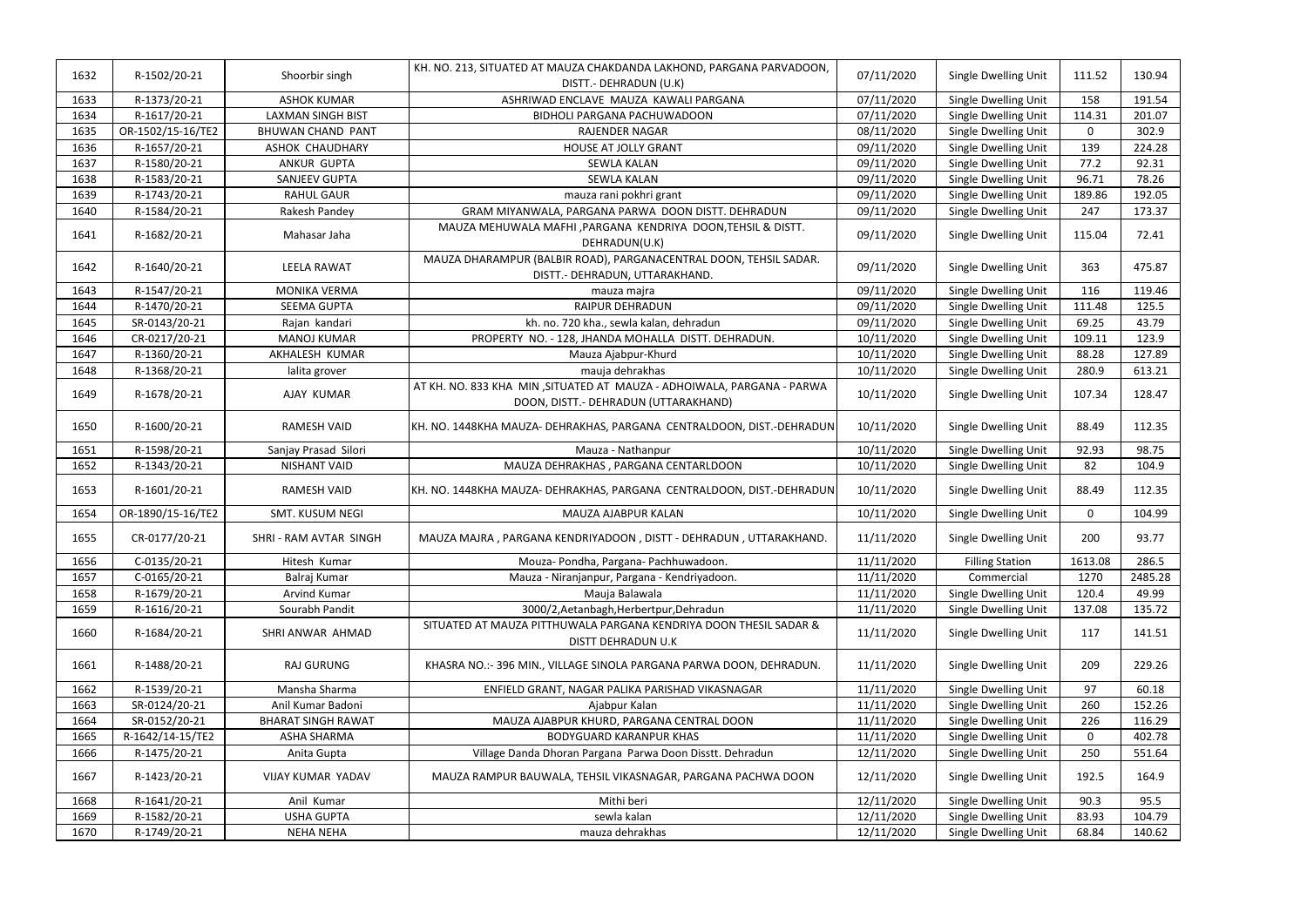| 1671 | R-1446/20-21  | MAHBOOB ALAM                 | KHARSA NO. 624 MIN SITUATED AT MAUZA MEHUWALA MAFI PARGANA CENTRAL                                             | 12/11/2020 | Single Dwelling Unit        | 269.5  | 397.6   |
|------|---------------|------------------------------|----------------------------------------------------------------------------------------------------------------|------------|-----------------------------|--------|---------|
|      |               |                              | DOON, DISTRICT DEHRADUN.,                                                                                      |            |                             |        |         |
| 1672 | R-1642/20-21  | <b>ATUL KUMAR</b>            | mauza - sudhowala                                                                                              | 12/11/2020 | Single Dwelling Unit        | 376.39 | 377.46  |
| 1673 | OC-0632/19-20 | Ranbir singh                 | <b>DOON CASTLE GUEST HOUSE</b>                                                                                 | 12/11/2020 | <b>Guest House</b>          | 707.75 | 1055.47 |
| 1674 | R-1725/20-21  | SH. NATHI LAL LINGWAL        | MAUZA SEWLA KALAN PARGANA KENDRIYA DOON DISTT. DEHRADUN.                                                       | 13/11/2020 | <b>Single Dwelling Unit</b> | 97.58  | 86.4    |
| 1675 | R-1764/20-21  | VISHAL SINGH NEGI            | MAUZA SEWALA KALAN, PARGANA PACHWADOON (KENDRIYADOON), TEHSIL -<br>SADAR, DISTT - DEHRADUN, UTTARAKHAND.       | 13/11/2020 | Single Dwelling Unit        | 167    | 197.48  |
| 1676 | R-1629/20-21  | Poonam Kashyap               | Mouza- Sewla Kalan, Pargana- Pachhuwadoon.                                                                     | 15/11/2020 | Single Dwelling Unit        | 68.3   | 75.81   |
| 1677 | R-1530/20-21  | RAJESH KARDAM                | MAUZA KANWALI (VIJAY PARK EXTENSION), PARGANA KENDRIYA DOON, TEHSIL &<br>DISTT. DEHRADUN. UTTARAKHAND          | 15/11/2020 | Single Dwelling Unit        | 278.81 | 609.4   |
| 1678 | R-1658/20-21  | RANJANA GUPTA                | HOUSE AT MIYANWALA                                                                                             | 16/11/2020 | Single Dwelling Unit        | 116    | 90.44   |
| 1679 | R-1241/20-21  | Usha tiwari                  | Khasra no.177 GA, Mauza-kishanpur, pargana-central doon                                                        | 16/11/2020 | Single Dwelling Unit        | 146    | 103.75  |
| 1680 | R-1501/20-21  | SMT. SEEMA RANI & SHRI SUNIL | SITUATED AT MAUZA GUJRADA MANSINGH (RAJESHWAR NAGAR) PARGANA                                                   | 16/11/2020 | Single Dwelling Unit        | 200.74 | 233.7   |
|      |               | <b>KAIN</b>                  | PARWADOON DISTT DEHRADUN U.K                                                                                   |            |                             |        |         |
| 1681 | R-1570/20-21  | SHRI AMAN THAKUR             | SITUATED AT MAUZA MAJRI MAFFI PARGANA PARWADOON DISTT DEHRADUN U.K                                             | 16/11/2020 | Single Dwelling Unit        | 94.09  | 86.3    |
| 1682 | R-1838/20-21  | RAFIK.                       | mauza majra                                                                                                    | 16/11/2020 | Single Dwelling Unit        | 77.6   | 94.48   |
| 1683 | R-1660/20-21  | SIDHARTH PRADHAN             | NEW KHASRA NO.- 278 KA MIN. & OLD KHASRA NO.- 285, MAUZA- DHORANKHAS,<br>DEHRADUN, U.K.                        | 16/11/2020 | Single Dwelling Unit        | 86.397 | 94.48   |
| 1684 | R-1800/20-21  | <b>VIRENDRA SINGH</b>        | SITUATED AT VILLAGE BADRIPUR PARGANA PARWA DOON DISTT. DEHRADUN,,                                              | 16/11/2020 | Single Dwelling Unit        | 172    | 171.48  |
| 1685 | R-1594/20-21  | Kailash panwar               | khan bandhu marg (Mansingh wala) Distt.-Dehradun                                                               | 16/11/2020 | Single Dwelling Unit        | 254.27 | 150.62  |
| 1686 | R-1498/20-21  | <b>GOPAL DUTT BHARDWAJ</b>   | MAUJA DHORAN KHAS, PARGANA PARWADOON, TEHSIL DEHRADUN, DIST.<br>DEHRADUN, UTTARAKHAND.                         | 16/11/2020 | Single Dwelling Unit        | 111.4  | 145.83  |
| 1687 | R-1602/20-21  | <b>ANOJ KUMAR</b>            | MAUJA DEHRAKHAAS, PARGANA KENDRIYA DUN, DISTT. DEHRADUN                                                        | 16/11/2020 | Single Dwelling Unit        | 104.5  | 149.55  |
| 1688 | R-1607/20-21  | Rohit Bohra                  | ajabpur kalan                                                                                                  | 16/11/2020 | Single Dwelling Unit        | 80     | 141.45  |
| 1689 | R-1699/20-21  | <b>JYOTI RAWAT</b>           | KHASRA NO.- 710 MIN., MAUZA- MIYAWALA, PARGANA-PARWADOON, DEHRADUN,<br>U.K.                                    | 16/11/2020 | Single Dwelling Unit        | 188.86 | 267.27  |
| 1690 | R-1774/20-21  | Smt Pavitra                  | KH. NO-1633 MAUZA RAIPUR , PARGANA PARWADUN DISTT & TEHSIL DEHRADUN<br>(UTTARAKHAND)                           | 16/11/2020 | Single Dwelling Unit        | 144.24 | 146.34  |
| 1691 | R-1404/20-21  | KRISHAN SACHDEVA             | KHSHRA NO 121 KA, MAUZA-DANDA KHUDANEWALA, PARGANA PARWA DOON,<br>DISTT. DEHRADUN (U.K).                       | 16/11/2020 | Single Dwelling Unit        | 132    | 75.25   |
| 1692 | R-1579/20-21  | MOHD ASLAM QURESHI           | SITUATED ATA MAUZA MAJRA PARGANA PACHWADOON DISTT DEHRADUN                                                     | 16/11/2020 | Single Dwelling Unit        | 99.94  | 163.91  |
| 1693 | R-1240/20-21  | <b>SUBODHANI</b>             | KEDARPUR                                                                                                       | 16/11/2020 | Single Dwelling Unit        | 138    | 247.51  |
| 1694 | R-1499/20-21  | <b>GOPAL DUTT BHARDWAJ</b>   | MAUJA DHORAN KHAS, PARGANA PARWADOON, TEHSIL DEHRADUN, DIST.<br>DEHRADUN, UTTARAKHAND.                         | 16/11/2020 | Single Dwelling Unit        | 111.4  | 145.83  |
| 1695 | R-1179/20-21  | ahsan ahsan                  | KH. NO.-344K MI SITUATED AT MAUZA - NAWADA, PARGANA -PARWADOON,<br>DISTT.- DEHRADUN (U.K)                      | 16/11/2020 | Single Dwelling Unit        | 117    | 133.18  |
| 1696 | R-1576/20-21  | Sandeep Kumar Gupta          | Mauza Danda Nooriwala, Pargana Parwadoon                                                                       | 16/11/2020 | Single Dwelling Unit        | 223    | 370.12  |
| 1697 | R-1627/20-21  | Deepak kaushik               | MAUZA BHARUWALA PARGANA CENTRALDOON DISTT. DEHRADUN (U.K.)                                                     | 16/11/2020 | Single Dwelling Unit        | 98.13  | 104.56  |
| 1698 | R-1817/20-21  | <b>GYAN SINGH</b>            | Mauza - Jollygrant                                                                                             | 16/11/2020 | Single Dwelling Unit        | 176.51 | 109.53  |
| 1699 | R-1395/20-21  | <b>GEETA SEMWAL</b>          | <b>KANDOLI</b>                                                                                                 | 16/11/2020 | Single Dwelling Unit        | 101    | 121.6   |
| 1700 | R-1638/20-21  | Digamber Dhyani              | AT, KHASRA NO 1729(OLD KHASRA NO367 MIN), MAUZA AJABPUR KHURD<br>, PARGANA PACHWA DOON, TEHSHIL DIST DEHARDUN. | 16/11/2020 | Single Dwelling Unit        | 390.81 | 364.91  |
| 1701 | R-1671/20-21  | Rohit Kumar                  | Kh. No. 127, Mauza Majra, pargana Central Doon, Distt. And tehsil Dehradun.                                    | 16/11/2020 | Single Dwelling Unit        | 121.13 | 69.73   |
| 1702 | R-1435/20-21  | <b>Mehul Singh</b>           | Mauza Danda Dhoran, Pargana Parwadoon                                                                          | 16/11/2020 | Single Dwelling Unit        | 75.44  | 110.2   |
| 1703 | CC-0407/19-20 | Rajkumar Tonk                | 335 ja. min, mauja niranjanpur, dehradun.                                                                      | 17/11/2020 | Commercial                  | 139    | 50.39   |
| 1704 | C-0117/20-21  | <b>Trilok Chand Semwal</b>   | Mauza- Ajabpur Kalan                                                                                           | 17/11/2020 | <b>Filling Station</b>      | 824.32 | 173.45  |
| 1705 | C-0182/20-21  | Paramveer Sabharwal          | MPL. NO. - 06, CROSS ROAD, DEHRADAUN                                                                           | 17/11/2020 | Commercial                  | 928    | 1487.75 |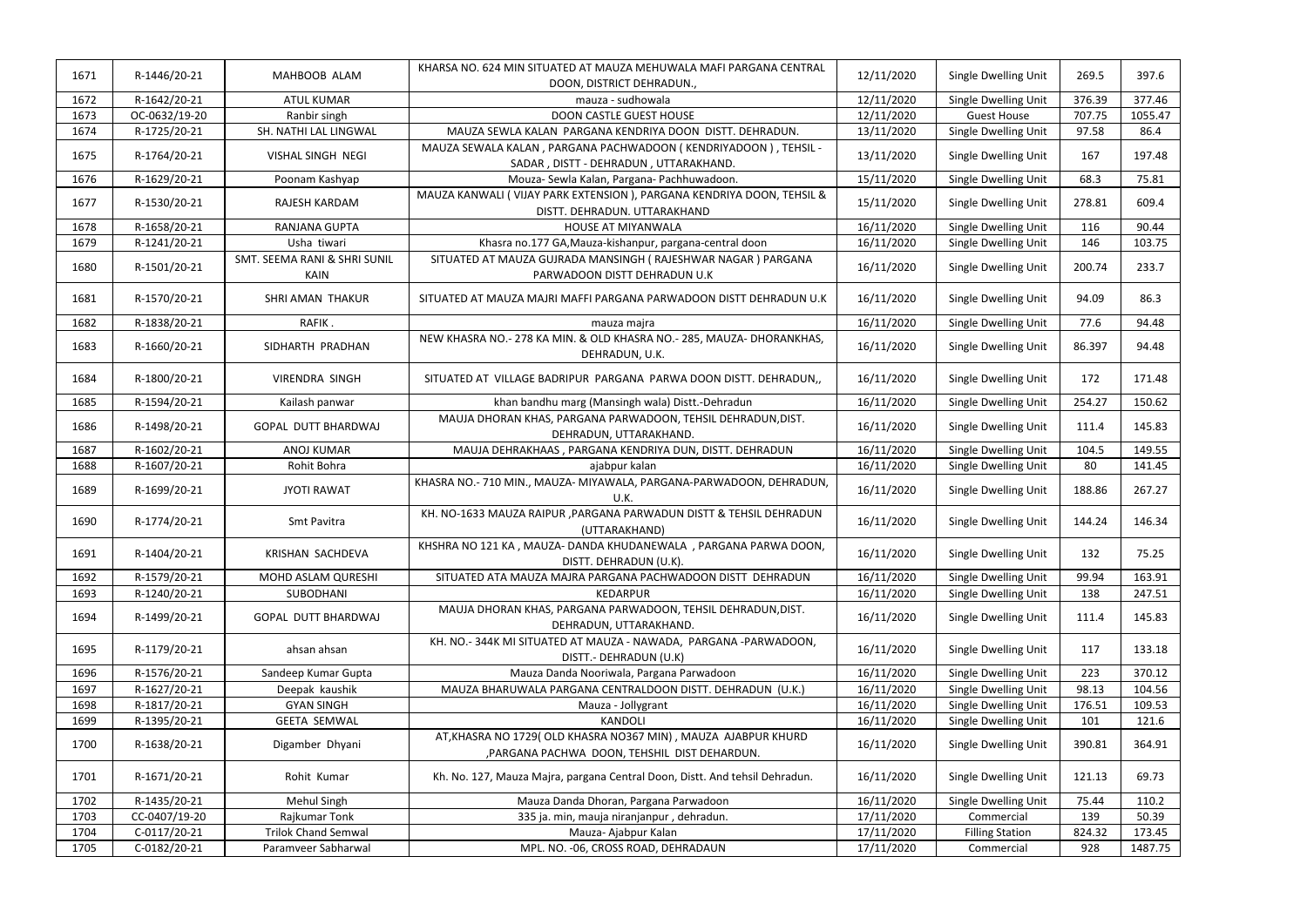| 1706 | C-2490/19-20     | <b>GIRISH KUKREJA</b>        | SITAUTED AT OLD KH. NO-372 PART, NEW KH. NO-354, VILLAGE KOLHUPANI,<br>PARGANA PACHWADOON, TEHSIL VIKASNAGAR, DISTT.DEHRADUN (U.K). | 17/11/2020 | Hostel                      | 970      | 1755.84 |
|------|------------------|------------------------------|-------------------------------------------------------------------------------------------------------------------------------------|------------|-----------------------------|----------|---------|
| 1707 | R-1614/20-21     | <b>ASHISH MEHTA</b>          | <b>CENTRAL HOPE TOWN</b>                                                                                                            | 17/11/2020 | Single Dwelling Unit        | 196.9    | 253.46  |
| 1708 | R-1655/20-21     | Vikas Singhal                | Mauza Niranjanpur, Pargana Pachwadoon,                                                                                              | 17/11/2020 | Single Dwelling Unit        | 93       | 138.85  |
| 1709 | R-1709/20-21     | ajay kant sharma             | mauza kanwali, pargana central doon.                                                                                                | 17/11/2020 | Single Dwelling Unit        | 144      | 88.5    |
| 1710 | R-1739/20-21     | RACHNA POKHRIYAL             | MAUJA AJABPUR KALAN PARGANA CENTRALDOON                                                                                             | 17/11/2020 | <b>Single Dwelling Unit</b> | 155.85   | 121.38  |
| 1711 | R-1697/20-21     | Dinesh singh Adhikari        | Mauza Ajabpur kala, Pargana Pachwa doon Distt.- Dehradun (Uttarakhand)                                                              | 17/11/2020 | Single Dwelling Unit        | 87.6     | 88.29   |
| 1712 | R-1795/20-21     | <b>SUNIL SINGH</b>           | KH. NO. - 746 GHA, MAUZA - MAJRA,                                                                                                   | 17/11/2020 | Single Dwelling Unit        | 92.64    | 119.7   |
|      |                  |                              | Part of Property No. 111/90, Narayan Dutt Dangwal Road                                                                              |            |                             |          |         |
| 1713 | R-1588/20-21     | Deen Dayal Balonie           |                                                                                                                                     | 17/11/2020 | Single Dwelling Unit        | 232.42   | 255.04  |
| 1714 | R-1771/20-21     | PRADEEP KUMAR GUPTA          | " ATS GLENVALE " MAUZA DANDA LAKHOND PARGANA PARWA DOON DISTT.<br>DEHRADUN.                                                         | 17/11/2020 | <b>Single Dwelling Unit</b> | 248.94   | 331.9   |
| 1715 | R-1291/20-21     | <b>Sharad Sharma</b>         | pushpanjali enclave                                                                                                                 | 17/11/2020 | Single Dwelling Unit        | 172      | 362.61  |
| 1716 | R-1668/20-21     | <b>Harshit Garg</b>          | Mauza Niranjanpur, Pargana Pachwadoon,                                                                                              | 17/11/2020 | Single Dwelling Unit        | 93       | 138.85  |
| 1717 | R-1726/20-21     | Sangeeta Goyal               | 109, niranjanpur, dehrdun                                                                                                           | 17/11/2020 | Single Dwelling Unit        | 155.73   | 363.22  |
|      |                  |                              | " ATS GLENVALE " MAUZA DANDA LAKHOND PARGANA PARWA DOON DISTT.                                                                      |            |                             |          |         |
| 1718 | R-1780/20-21     | SHRI NAYAN VERMA             | DEHRADUN.                                                                                                                           | 17/11/2020 | Single Dwelling Unit        | 250      | 424.61  |
| 1719 | SR-0161/20-21    | SH. RUDRA SINGH RANA         | AJABPUR KALAN, PARGANA CENTRAL DOON, DISTT. DEHRADUN.                                                                               | 17/11/2020 | Single Dwelling Unit        | 400      | 190.9   |
| 1720 | SR-0140/20-21    | DAULAT SINGH CHAUHAN         | <b>AJABPUR KHURD</b>                                                                                                                | 17/11/2020 | Single Dwelling Unit        | 300      | 230.65  |
| 1721 | SR-0112/20-21    | SHAKUNTALA BIJALVAN          | <b>KEDARPUR</b>                                                                                                                     | 17/11/2020 | Single Dwelling Unit        | 126.86   | 137.65  |
| 1722 | SR-0121/20-21    | RUKMANI DEVI                 | <b>DHARAMPUR DANDA</b>                                                                                                              | 17/11/2020 | Single Dwelling Unit        | 280      | 247.44  |
| 1723 | C-0178/14-15/TE1 | <b>DINESH KHANNA</b>         | SUBHASH ROAD, DEHRADUN                                                                                                              | 17/11/2020 | Shops                       | $\Omega$ | 231.34  |
| 1724 | C-0151/20-21     | Akhilesh Kumar Upadhyay      | Dehradun                                                                                                                            | 18/11/2020 | Commercial                  | 65.24    | 84.57   |
| 1725 | C-0105/20-21     | Pranav Singhal               | Rajender Nagar, Kaulagarh Road, Dehradun                                                                                            | 18/11/2020 | Commercial                  | 275.85   | 350.14  |
| 1726 | R-1433/20-21     | SHWETA GARG                  | <b>MALSI</b>                                                                                                                        | 18/11/2020 | <b>Group Housing</b>        | 1582     | 1211.76 |
| 1727 | R-1792/20-21     | <b>SWATI AGARWAL</b>         | central hope town                                                                                                                   | 18/11/2020 | <b>Single Dwelling Unit</b> | 188.19   | 309.62  |
| 1728 | R-1458/20-21     | jagdamba garg                | <b>RAJPUR ROAD</b>                                                                                                                  | 19/11/2020 | Single Dwelling Unit        | 290.8    | 618.57  |
| 1729 | R-1633/20-21     | <b>KAMLESH BISHT</b>         | <b>TARLA NAGAL</b>                                                                                                                  | 19/11/2020 | Single Dwelling Unit        | 137.52   | 182.66  |
| 1730 | R-1606/20-21     | <b>KANCHAN VERMA</b>         | SITUATED AT MAUJA TARLA NAGAL, PARGANA PARWA DOON, DIST- DEHRADUN                                                                   | 19/11/2020 | Single Dwelling Unit        | 115      | 252.5   |
| 1731 | R-1380/20-21     | SANGEETA CHANDEL             | KHASRA NO.-88, MAUZA-KEDARPUR, PARGANA-KENDRIYADOON, DEHRADUN, U.K.                                                                 | 19/11/2020 | Single Dwelling Unit        | 501      | 555.72  |
| 1732 | R-1634/20-21     | LALIT MOHAN                  | <b>TARLA NAGAL</b>                                                                                                                  | 19/11/2020 | Single Dwelling Unit        | 137.52   | 182.66  |
| 1733 | R-1884/20-21     | subhash chandra kaktwan      | <b>MOKHAMPUR KHURD</b>                                                                                                              | 19/11/2020 | Single Dwelling Unit        | 143.03   | 183.54  |
| 1734 | C-0172/20-21     | SMT - PRAVEEN SINGHAL        | MAUZA CENTRAL HOP TOWN , PARGANA PACHWADOON, TEHSIL - VIKASH NAGAR,<br>DISTT - DEHRADUN, UTTARAKHAND.                               | 20/11/2020 | <b>Small Scale Industry</b> | 920      | 1454.36 |
| 1735 | R-1839/20-21     | <b>DHEERENDRA SINGH</b>      | MAUZA DANDA NOORIWALA PARGANA PARWA DOON, DISTT. - DEHRADUN.                                                                        | 20/11/2020 | Single Dwelling Unit        | 119.57   | 116.89  |
| 1736 | R-1757/20-21     | SHAMA.                       | mauza mehuwala mafi, pargana central doon, dehradun                                                                                 | 20/11/2020 | Single Dwelling Unit        | 111.48   | 142.33  |
| 1737 | R-1450/20-21     | <b>ATUL KUMAR</b>            | NATANPUR PRAGANA PRAWA DOON                                                                                                         | 20/11/2020 | Single Dwelling Unit        | 74       | 63.72   |
| 1738 | R-1354/20-21     | Mahkar Singh                 | SITUATED AT KH.NO.- 269 MAUJA AAMWALATARLA PARGANA PARWADOON DIST :-<br><b>DEHRADUN</b>                                             | 20/11/2020 | Single Dwelling Unit        | 320      | 229.15  |
| 1739 | R-1595/20-21     | Sardar Inderjeet singh       | MAUZA KEDARPUR PARGANA CENTRAL DOON DISTT.:- DEHRADUN                                                                               | 20/11/2020 | Single Dwelling Unit        | 185.8    | 331.54  |
| 1740 | R-1785/20-21     | SH. SOMESH CHANDRA GHANSIYAL | MAUZA HATHIBARKALA (VIJAY COLONY), PARGANA KENDRIYA DOON DISTT.<br>DEHRADUN                                                         | 20/11/2020 | Single Dwelling Unit        | 213.53   | 320.07  |
| 1741 | R-1618/20-21     | asha uniyal                  | Mauza Harrawala, Pargana ParwaDoon Dehradun                                                                                         | 20/11/2020 | Single Dwelling Unit        | 260      | 249.6   |
| 1742 | R-1632/20-21     | <b>SHRANKHLA RATURI</b>      | SITUATED AT: KH. NO. 323 Ka, MAUJA MAJRI MAFI, PARGANA PACHWA DOON<br>DISTT. DEHRADUN                                               | 20/11/2020 | Single Dwelling Unit        | 160      | 266.08  |
| 1743 | R-1775/20-21     | Niraj Bhatt                  | KH. 434 DHA, MAUZA KOLHUPANI, PARGANA PACHWADOON, TEHSIL VIKAS NAGAR<br>& DISTT. DEHRADUN. (UTTRAKHAND)                             | 20/11/2020 | Single Dwelling Unit        | 97.54    | 141.61  |
| 1744 | R-1758/20-21     | SHABNAM.                     | mauza mehuwala mafi, pargana central doon, dehradun                                                                                 | 20/11/2020 | Single Dwelling Unit        | 111.48   | 142.33  |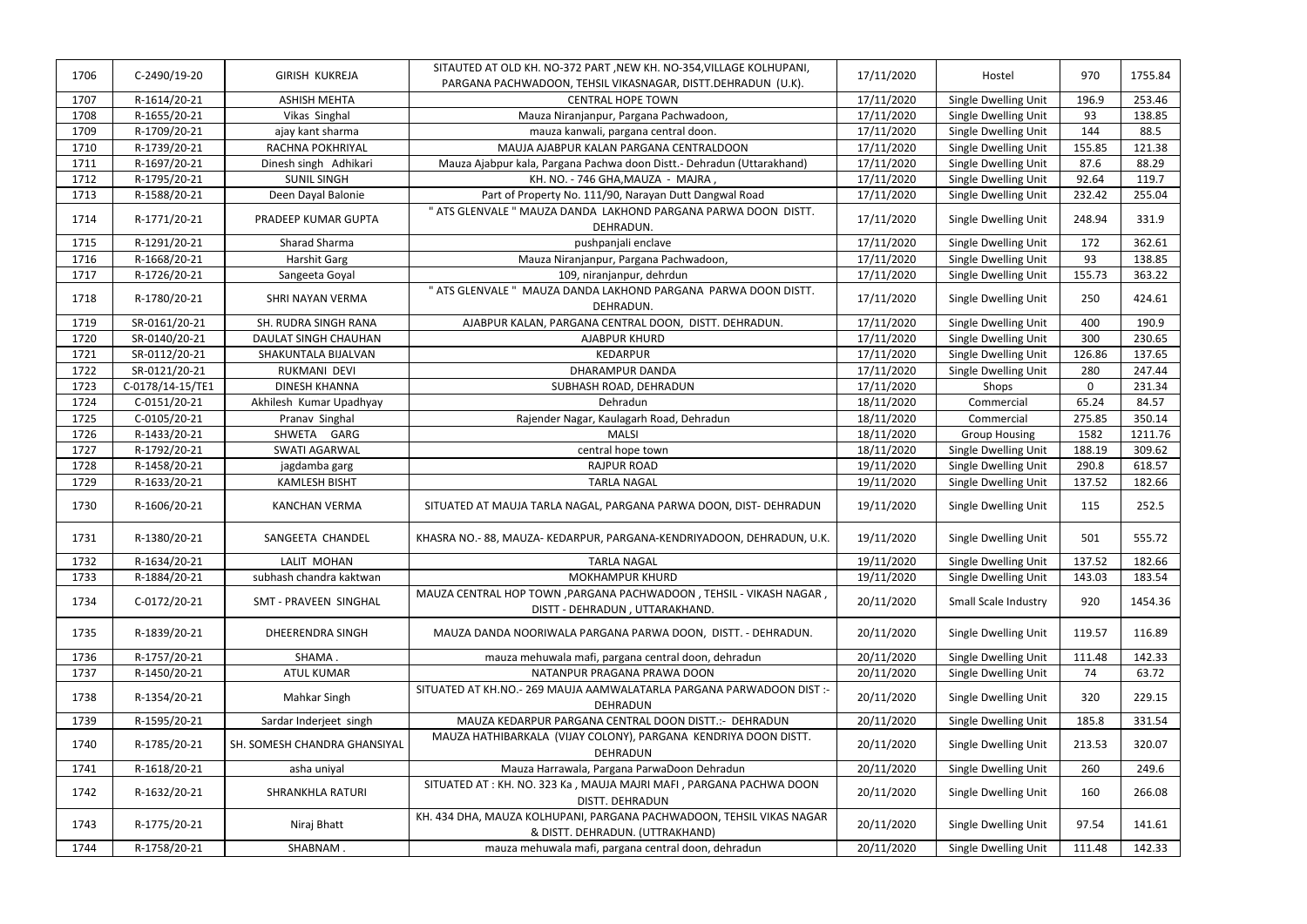| 1745 | R-1806/20-21             | Anju Panwar                            | Mauza Raipur, Pragana Parwadoon, Tehsil & Distt. Dehradun                                                                                                               | 20/11/2020 | Single Dwelling Unit   | 151.84      | 153.96  |
|------|--------------------------|----------------------------------------|-------------------------------------------------------------------------------------------------------------------------------------------------------------------------|------------|------------------------|-------------|---------|
| 1746 | R-1079/20-21             | Vijay kumar Vatsalya                   | Bhagirathipuram, Jakhan                                                                                                                                                 | 21/11/2020 | Single Dwelling Unit   | 405         | 540.13  |
| 1747 | R-1666/20-21             | Manoj Raturi                           | KAWALI (ENGINEER ENCLAVE PHASE - 2),                                                                                                                                    | 21/11/2020 | Single Dwelling Unit   | 79          | 26.9    |
| 1748 | R-1879/20-21             | <b>MANJU DEVI</b>                      | MAUAZA SUDHOWALA                                                                                                                                                        | 21/11/2020 | Single Dwelling Unit   | 112.88      | 179.28  |
| 1749 | R-1419/20-21             | REKHA BAHUGUNA                         | PROPERTY NO 66 KANWLI ROAD DEHRADUN                                                                                                                                     | 21/11/2020 | Single Dwelling Unit   | 273.23      | 103.42  |
| 1750 | R-1834/14-15-<br>RE1/TE2 | <b>NISHA RANI</b>                      | MAUZA NIRANJANPUR,                                                                                                                                                      | 21/11/2020 | Single Dwelling Unit   | $\mathbf 0$ | 373.12  |
| 1751 | R-1636/20-21             | deepak bhatt                           | ashutosh nagar rishikesh                                                                                                                                                | 23/11/2020 | Single Dwelling Unit   | 178.15      | 316.55  |
| 1752 | R-1813/20-21             | Abdul hamid                            | Mauza Ajabpur khurd, Pargana Central Doon, Distt.- Dehradun (Uttarakhand)                                                                                               | 23/11/2020 | Single Dwelling Unit   | 201.67      | 217.63  |
| 1753 | R-1416/20-21             | <b>ASHOK PATHANIA</b>                  | 1083, 1084 ka. mauja majra, dehradun.                                                                                                                                   | 23/11/2020 | Single Dwelling Unit   | 209         | 257.66  |
| 1754 | R-1605/20-21             | VIJAY LAXMI SHARMA                     | SITUATED AT MAUJA TARLA NAGAL, PARGANA PARWA DOON, DIST- DEHRADUN                                                                                                       | 23/11/2020 | Single Dwelling Unit   | 115         | 258.16  |
| 1755 | R-1850/20-21             | Priyank Mittal                         | Khasra No.-4841 K, Mi Mauza - Babugarh, Dinker Vihar Colony (Vikasnagar)<br>NagarPalika Vikasnagar, Tehsil-Vikasnagar Pargana-Pachvadoon, Distt.-Dehradun (U.K.)        | 23/11/2020 | Single Dwelling Unit   | 74.34       | 87.82   |
| 1756 | R-1805/20-21             | <b>MANISH CHAUHAN</b>                  | mauza - central hope town pargana pachhwa doon                                                                                                                          | 23/11/2020 | Single Dwelling Unit   | 151.8       | 176.37  |
| 1757 | R-1844/20-21             | vinay Vasist                           | Ajabpur Kalan                                                                                                                                                           | 23/11/2020 | Single Dwelling Unit   | 91.07       | 191.52  |
| 1758 | R-1708/20-21             | Madhu Rawat                            | Mauza Dharampur (Balbir Road), Pargana Centraldoon                                                                                                                      | 23/11/2020 | Single Dwelling Unit   | 212         | 190.94  |
| 1759 | R-1885/20-21             | <b>MONIKA SHARMA</b>                   | ajabpur khurd                                                                                                                                                           | 23/11/2020 | Single Dwelling Unit   | 145.53      | 155.83  |
| 1760 | R-1863/20-21             | <b>NARENDER PAL SINGH &amp; OTHERS</b> | <b>CIRCULAR ROAD</b>                                                                                                                                                    | 23/11/2020 | Single Dwelling Unit   | 459.23      | 451.38  |
| 1761 | R-1738/20-21             | PARVEEN KUMAR                          | SEWALAKALA PARGANA PACHUWADOON DOON DISST.- DEHRADUN                                                                                                                    | 23/11/2020 | Single Dwelling Unit   | 118         | 173.33  |
| 1762 | R-1647/20-21             | Kavita Pundir                          | KH. 113, AND KH.114 MAUZA DHANAULA, PARGANA PARWADOON, TEHSIL/ SADAR &<br>DISTT. DEHRADUN. (UTTRAKHAND)                                                                 | 23/11/2020 | Single Dwelling Unit   | 134         | 299.91  |
| 1763 | R-1733/20-21             | Ranbir Singh                           | SITUATED AT KH. NO-833 KA MIN ,(OLD NO 406) MAUZA ADHOIWALA PARGANA<br>PARWA DUN, DISTT. DEHRADUN (U.K).                                                                | 23/11/2020 | Single Dwelling Unit   | 204         | 37.32   |
| 1764 | R-1837/20-21             | NITIN KUMAR VERMA                      | <b>OLD SURVEY ROAD</b>                                                                                                                                                  | 23/11/2020 | Single Dwelling Unit   | 756.25      | 780.35  |
| 1765 | R-1548/20-21             | SEEMA DHIMAN                           | MAUZA DHORANKHAS, PARGANA PARWA DOON, DISTRICT DEHRADUN (U.K.)                                                                                                          | 23/11/2020 | Single Dwelling Unit   | 166         | 251.93  |
| 1766 | R-1744/20-21             | Raj kumari                             | Khata No-52, Khasra No - 167 At Gram Haripur, Pargana ParwaDoon, Tehsil & Dist<br>Dehradun.                                                                             | 23/11/2020 | Single Dwelling Unit   | 151.79      | 142.71  |
| 1767 | R-1917/20-21             | Shankul Goel                           | Kalindi Enclave, Pargana Kendriya Doon                                                                                                                                  | 23/11/2020 | Single Dwelling Unit   | 212.75      | 218.02  |
| 1768 | R-1365/20-21             | <b>GANGA DAS</b>                       | ARCADIA GRANT                                                                                                                                                           | 23/11/2020 | Single Dwelling Unit   | 199         | 311.82  |
| 1769 | R-1523/20-21             | O.P.S Yadav                            | Salan Gaon Pargana-Pachwa, Doon Distt. Dehradun.                                                                                                                        | 23/11/2020 | Single Dwelling Unit   | 153.45      | 19.54   |
| 1770 | R-1156/20-21             | PRITI JAIN                             | MAJARA CENTRAL DOON                                                                                                                                                     | 23/11/2020 | <b>Group Housing</b>   | 2794.14     | 8682.39 |
| 1771 | R-1603/20-21             | leela verma                            | khasra no. 232                                                                                                                                                          | 23/11/2020 | Single Dwelling Unit   | 111.9       | 167.94  |
| 1772 | R-1650/20-21             | UTKARSH SINGH                          | RAJA ROAD SELAQUI                                                                                                                                                       | 23/11/2020 | Single Dwelling Unit   | 296.35      | 153.29  |
| 1773 | R-1690/20-21             | Arjun Singh                            | Mauza - Harrawala                                                                                                                                                       | 23/11/2020 | Single Dwelling Unit   | 125.31      | 176.09  |
| 1774 | R-1773/20-21             | SULAKSHYA BIR SINGH                    | SITUATED AT MAUZA AAMWALA UPARLA, PARGANA PARWA DOON, TEHSIL SADAR<br>DISTRICT - DEHRADUN                                                                               | 23/11/2020 | Single Dwelling Unit   | 139.35      | 175.33  |
| 1775 | R-1770/20-21             | <b>ANKIT SINGHAL</b>                   | MAUZA - ATAN BAGH                                                                                                                                                       | 24/11/2020 | Single Dwelling Unit   | 162.63      | 147.4   |
| 1776 | C-0131/20-21             | VIJAY LAXMI DOBHAL                     | Raipur                                                                                                                                                                  | 25/11/2020 | <b>Filling Station</b> | 910.51      | 28.58   |
| 1777 | R-1730/20-21             | Pankaj Sabharwal                       | Mauza - Kanwali, Pargana - Kendriyadoon                                                                                                                                 | 25/11/2020 | Single Dwelling Unit   | 83.72       | 104.24  |
| 1778 | R-1537/20-21             | vidushi chaudhary                      | Engineers Enclave Mauza Kanwali pargana centraldun                                                                                                                      | 25/11/2020 | Single Dwelling Unit   | 83          | 151.84  |
| 1779 | R-1853/20-21             | MR. TOPGYAL                            | SITUATED AT KH. NO. 1346 PLOT NO. 124, PRESIDENT SEF YUGYALING CO-<br>OPRATIVE HOUSING SOCIETY Ltd. BALUWALA, PARGANA PACHWA DOON TEHSIL<br>VIKAS NAGAR, DEHRADUN (U.K) | 25/11/2020 | Single Dwelling Unit   | 144         | 171.76  |
| 1780 | R-1727/20-21             | Sapna Chhabra                          | Mauza - Kanwali, Pargana - Kendriyadoon.                                                                                                                                | 25/11/2020 | Single Dwelling Unit   | 83.83       | 104.4   |
| 1781 | R-1791/20-21             | gaurav sharma                          | mauja badripur                                                                                                                                                          | 26/11/2020 | Single Dwelling Unit   | 143.29      | 128.24  |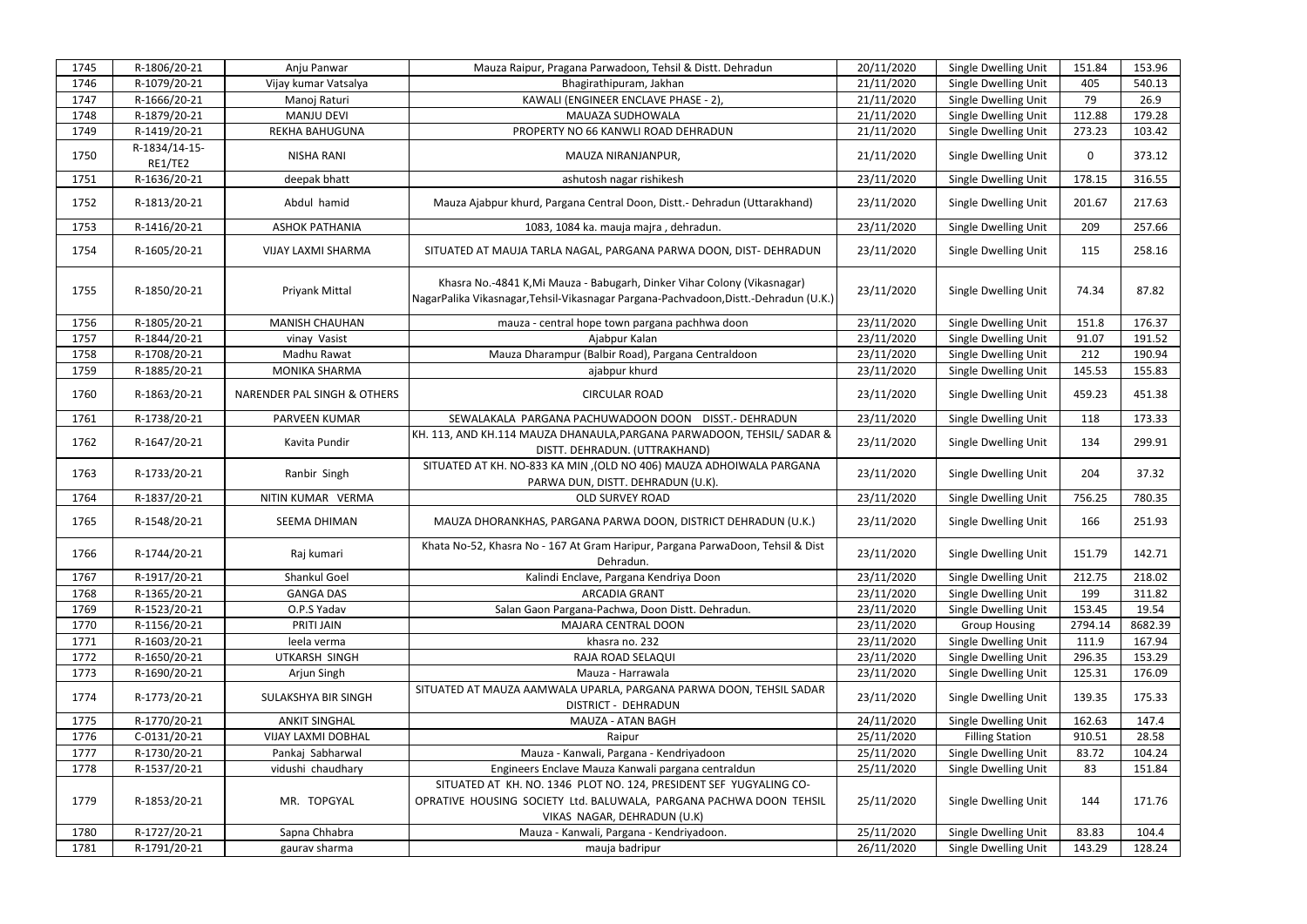|      |              |                             | AT KHASRA NO.347 JHA MIN, OLD KH.NO 144 MIN SITUATED IN MAUZA -SEWALA                                                                  |            |                                       |          |          |
|------|--------------|-----------------------------|----------------------------------------------------------------------------------------------------------------------------------------|------------|---------------------------------------|----------|----------|
| 1782 | R-1674/20-21 | Savita Rana                 | KALAN PARGANA - CENTRAL DOON, DISTT. - DEHRADUN (U.K.)                                                                                 | 26/11/2020 | Single Dwelling Unit                  | 240      | 105.1    |
| 1783 | R-1742/20-21 | <b>RAHUL RATURI</b>         | PLOT NO. 56 IN KESHAV GREEN VALLEY                                                                                                     | 26/11/2020 | Single Dwelling Unit                  | 167.45   | 187.5    |
| 1784 | R-1459/20-21 | <b>DEEPAK ARORA</b>         | <b>HARIPUR KALAN</b>                                                                                                                   | 26/11/2020 | Single Dwelling Unit                  | 270      | 571.49   |
| 1785 | R-1662/20-21 | <b>KRISHNA SHARMA</b>       | <b>NATTHANPUR</b>                                                                                                                      | 26/11/2020 | Single Dwelling Unit                  | 84       | 130.75   |
| 1786 | R-1748/20-21 | PREMLATA MAHENDRU           | PITHUWALA                                                                                                                              | 26/11/2020 | Single Dwelling Unit                  | 113.55   | 132.24   |
| 1787 | R-1815/20-21 | PREETAM SINGH               | MAUZA DEHRAKHASH PARGANA KENDRIYA DOON DISTT. DEHRADUN.                                                                                | 26/11/2020 | Single Dwelling Unit                  | 83.64    | 108.55   |
| 1788 | R-1766/20-21 | 1.MR. DEV SINGH 2.MRS ANITA | AT KHASRA NO. - 447 SITUATED AT MAUZA - BADRIPUR, PARGANA - PARWA DOON                                                                 | 26/11/2020 | Single Dwelling Unit                  | 125.64   | 189.61   |
| 1789 | R-1816/20-21 | <b>TEJ KAUR</b>             | MAUZA DEHRAKHASH PARGANA KENDRIYA DOON DISTT. DEHRADUN.                                                                                | 26/11/2020 | Single Dwelling Unit                  | 83.64    | 108.55   |
| 1790 | C-0216/20-21 | <b>SUSHILA DEVI</b>         | ARCADIA GRANT, CENTRAL DOON, DEHRADUN.                                                                                                 | 27/11/2020 | Professional<br>Education/Institution | 57236.26 | 79844.66 |
| 1791 | R-1643/20-21 | <b>AMIT KUMAR GARG</b>      | Aman vihar                                                                                                                             | 27/11/2020 | Single Dwelling Unit                  | 109      | 139.86   |
| 1792 | R-1717/20-21 | <b>GOPAL DUTT BHARDWAJ</b>  | MAUJA DHORAN KHAS, PARGANA PARWADOON, TEHSIL DEHRADUN, DIST.<br>DEHRADUN, UTTARAKHAND.                                                 | 27/11/2020 | Single Dwelling Unit                  | 126.2    | 165.35   |
| 1793 | R-1777/20-21 | RAJENDRA PRASAD SEMWAL      | MAUZA HATHI BARKALA PARGNA CENTRAL DOON DISTTRIC DEHRADUN (U.K.)                                                                       | 27/11/2020 | Single Dwelling Unit                  | 248      | 140      |
| 1794 | R-1608/20-21 | MRS.DURGA ASWAL             | AT KHASRA NO. 271 SITUATED AT MAUZA -KEDARPUR, PARGANA CENTRAL DOON<br>DISTT. DEHRADUN.                                                | 27/11/2020 | Single Dwelling Unit                  | 185.87   | 317.38   |
| 1795 | R-1649/20-21 | <b>MAHABIR SINGH TOMAR</b>  | KHASRA NO.94 GA, MAUZA AAMWALA UPARLA, PARGANA PARWADOON DISTT.<br>DEHRADUN                                                            | 27/11/2020 | Single Dwelling Unit                  | 150      | 184.78   |
| 1796 | R-1783/20-21 | <b>VINOD THAPLIYAL</b>      | D.V.O.C. HSL COLONY PHASE 1, CHAKRATA ROAD                                                                                             | 27/11/2020 | Single Dwelling Unit                  | 752.49   | 81.77    |
| 1797 | R-1897/20-21 | <b>SUNNY KUMAR</b>          | Mauza Balawala, Pargana Parwadoon, Distt. Dehradun                                                                                     | 27/11/2020 | Single Dwelling Unit                  | 150.55   | 120.81   |
| 1798 | R-1950/20-21 | <b>LAXMI CHHETRI</b>        | mauza - arcadia grant pargana pachwa doon                                                                                              | 27/11/2020 | Single Dwelling Unit                  | 263.83   | 217.62   |
| 1799 | R-1646/20-21 | RAJIV THAKUR                | 1A, LAXMI ROAD, DEHRADUN, UTTARAKHAND.                                                                                                 | 27/11/2020 | Single Dwelling Unit                  | 484.14   | 114.23   |
| 1800 | R-1755/20-21 | <b>MUKESH MISHRA</b>        | PLOT NO. - 137, BLOCK-B, OF PANACHE VALLEY, BEARING KHASRA NO.- 1145, 1138,<br>VILLAGE - CHALANG, PARGANA - PARWADOON, DISTT- DEHRADUN | 27/11/2020 | Single Dwelling Unit                  | 111.42   | 125.99   |
| 1801 | R-1460/20-21 | Mrs Mukta Rana              | KISHANPUR, PARGANA CENTRALDOON                                                                                                         | 27/11/2020 | Single Dwelling Unit                  | 185.8    | 152.76   |
| 1802 | R-1573/20-21 | Prithavi Singh Chauhan      | Banjarewala Mafi                                                                                                                       | 27/11/2020 | Single Dwelling Unit                  | 83.63    | 86.4     |
| 1803 | R-1976/20-21 | DINESH DWIVEDI              | MAUZA AAMWALA UPRALA PARGANA PARWA DOON DISTT. DEHRADUN.                                                                               | 27/11/2020 | Single Dwelling Unit                  | 153.28   | 245.56   |
| 1804 | R-1615/20-21 | bindra prasad               | CHAK DANDA LAKHOND,                                                                                                                    | 27/11/2020 | Single Dwelling Unit                  | 111.51   | 128.07   |
| 1805 | R-1782/20-21 | LATA.                       | <b>NATHANPUR</b>                                                                                                                       | 27/11/2020 | Single Dwelling Unit                  | 161      | 187.17   |
| 1806 | R-1651/20-21 | MEERA SEMWAL                | MAUZA MOTHROWAL PARGANA PARWADOON                                                                                                      | 27/11/2020 | Single Dwelling Unit                  | 183      | 157.08   |
| 1807 | R-1711/20-21 | <b>RAMESH VAID</b>          | KH. NO. 1448KHA MAUZA- DEHRAKHAS, PARGANA CENTRALDOON, DIST.-DEHRADUN                                                                  | 27/11/2020 | Single Dwelling Unit                  | 88.49    | 112.35   |
| 1808 | R-1472/20-21 | <b>KUNDAN SINGH</b>         | MAUZA ARKEDIA-GRANT                                                                                                                    | 27/11/2020 | Single Dwelling Unit                  | 119.69   | 80.31    |
| 1809 | R-1951/20-21 | PRABHA DEVI                 | mauza - arcadia grant, pargana pachwa doon                                                                                             | 27/11/2020 | Single Dwelling Unit                  | 93.35    | 104.75   |
| 1810 | R-1786/20-21 | RAVINDRAPAL SINGH           | OLD KHASRA NO. 336 MIN, NEW KHASRA NO. 914 JHA, MAUZA AAMWALA TARLA,<br>PARGANA PARWADOON, DISTRICT DEHRADUN                           | 27/11/2020 | Single Dwelling Unit                  | 188      | 170.94   |
| 1811 | R-2002/20-21 | <b>HARVIR SINGH</b>         | kh. no. 46 gha min, situated at-chibagh kaulagarh, pargana-pachwadoon, dehradun.,,                                                     | 27/11/2020 | Single Dwelling Unit                  | 95.05    | 152.73   |
| 1812 | R-1719/20-21 | SUBODH KUMAR NEGI           | MAUJA AJABPUR KALAN PARGANA CENTRAL DOON DISTRICT DEHRADUN                                                                             | 27/11/2020 | Single Dwelling Unit                  | 226      | 175.03   |
| 1813 | R-1760/20-21 | <b>KRISHAN SINGH</b>        | KH. No 185 (SOCIETY PLOT No. S-4-D-93 DEFENCE COLONY), MOZA SHAH NAGAR,<br>EASTERN DOON DEHRADUN.                                      | 27/11/2020 | Single Dwelling Unit                  | 941.82   | 178.67   |
| 1814 | R-1913/20-21 | <b>GULSHAN WADHWA</b>       | house no. 163 of Vasant Vihar                                                                                                          | 27/11/2020 | Single Dwelling Unit                  | 1045.53  | 694.28   |
| 1815 | R-1864/20-21 | RAKHI BANSAL                | 49/31, MALVIYA ROAD, DEHRADUN.                                                                                                         | 27/11/2020 | Single Dwelling Unit                  | 132      | 32.07    |
| 1816 | R-0919/20-21 | SANDEEP NEGI                | DANDA DHORAN PARGANA PARWA DOON DISTT DEJRADUN                                                                                         | 27/11/2020 | Single Dwelling Unit                  | 102      | 113.93   |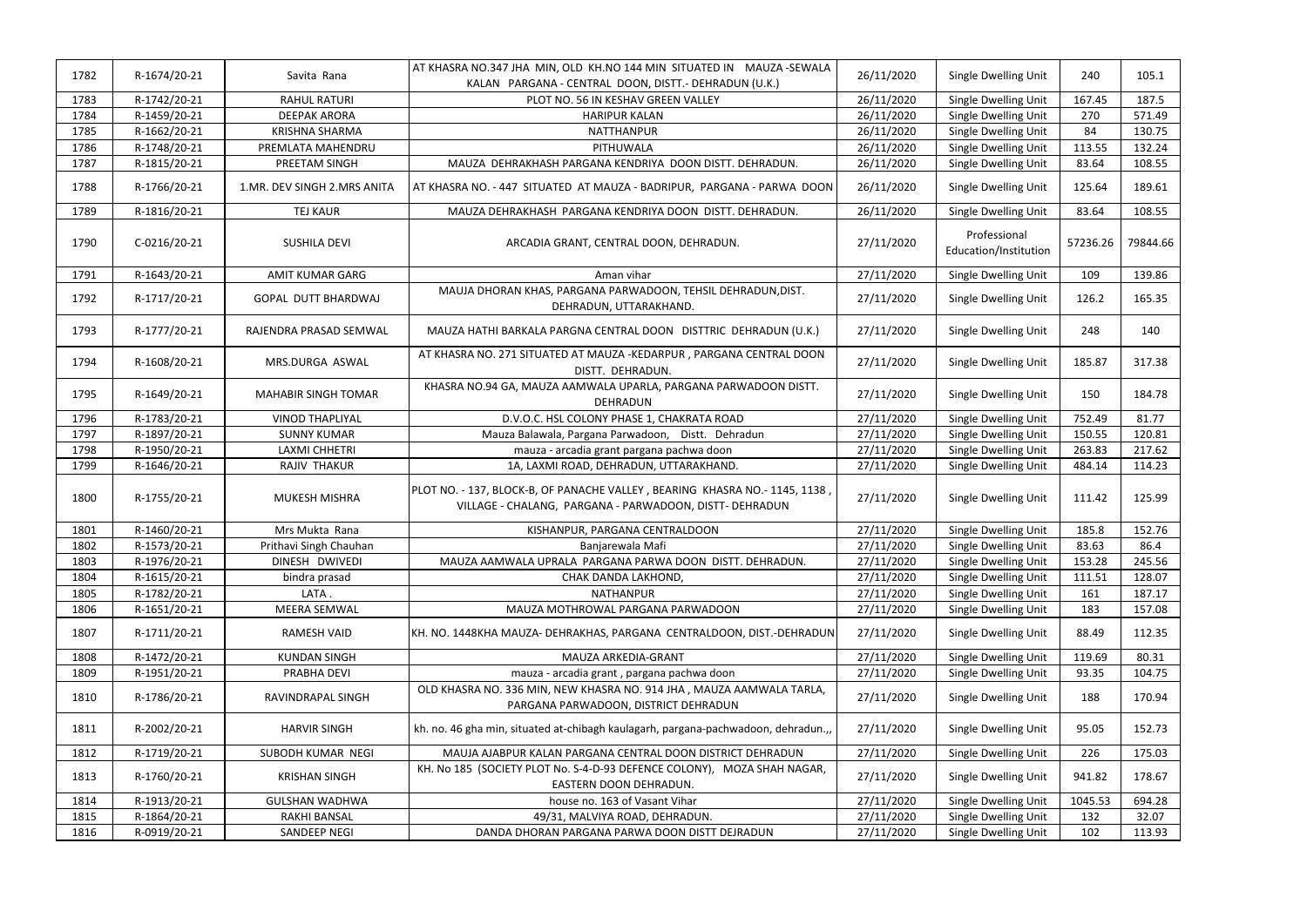| 1817 | R-1504/20-21     | MUKESH UNIYAL                          | SITUATED AT : OLD KH. NO. 27 /4 (NEW KH.: 51 JHA ) MAUZA BADRIPUR, PARGANA<br>PARWA DOON DISTT. DEHRADUN                    | 27/11/2020 | Single Dwelling Unit | 240    | 270.06 |
|------|------------------|----------------------------------------|-----------------------------------------------------------------------------------------------------------------------------|------------|----------------------|--------|--------|
| 1818 | R-1803/20-21     | <b>VIPIN GWARI</b>                     | MAUZA - BADRIPUR PARGANA PARWA DOON                                                                                         | 27/11/2020 | Single Dwelling Unit | 134.7  | 164.75 |
| 1819 | R-1822/20-21     | <b>RAGHBIR SINGH</b>                   | KH. NO. 1448KHA MAUZA- DEHRAKHAS, PARGANA CENTRALDOON, DIST.-DEHRADUN                                                       | 27/11/2020 | Single Dwelling Unit | 75.27  | 95.41  |
| 1820 | R-1683/20-21     | SEEMA DUGGAL                           | SITUATED AT PROP. NO. 12/52 AMBEDKAR ROAD - SECOND, D.L ROAD                                                                | 27/11/2020 | Single Dwelling Unit | 123.63 | 168.94 |
| 1821 | SR-0165/20-21    | ANUJ TIWARI                            | mauza - nirajanpur, pargana pachwa doon                                                                                     | 27/11/2020 | Single Dwelling Unit | 50.2   | 67.79  |
| 1822 | SR-0120/20-21    | RAVI PRAKASH                           | <b>HARI VIHAR</b>                                                                                                           | 27/11/2020 | Single Dwelling Unit | 297    | 307.35 |
| 1823 | SR-0169/20-21    | <b>MAHENDRA SINGH TOMAR</b>            | house no. 349, lane no.14, vijay park extension                                                                             | 27/11/2020 | Single Dwelling Unit | 217.39 | 234.33 |
| 1824 | R-1173/20-21/RE1 | SARLA SHARMA                           | KH. NO. 4188 OLD NO. 2629/1 MAUZA RASULPUR ENFIELD GRANT, PARGANA<br>PANCHWA DOON, TEH VIKASNAGAR DIST. DEHARDUN UTTRAKHAND | 28/11/2020 | Single Dwelling Unit | 122.58 | 141.2  |
| 1825 | R-1542/20-21     | SMT. SUNITA RAWAT                      | SITUTED AT MAUZA CHANDERBANI KHALSA PARGANA PACHWADOON DISTT<br><b>DEHRADUN U.K</b>                                         | 28/11/2020 | Single Dwelling Unit | 108.46 | 116.82 |
| 1826 | R-1798/20-21     | <b>GURDIAL SINGH ARORA</b>             | NIRANJANPUR                                                                                                                 | 28/11/2020 | Single Dwelling Unit | 121    | 169    |
| 1827 | R-1847/20-21     | Deepa Rauthan                          | Mouza- Pithuwala, Pargana- Pachhuwadoon.                                                                                    | 29/11/2020 | Single Dwelling Unit | 131.04 | 98.61  |
| 1828 | CR-0153/20-21    | <b>MOHSAIN SAIFI</b>                   | PROPERTY NO-187/251(OLD NO 78)                                                                                              | 01/12/2020 | Single Dwelling Unit | 72.76  | 145.68 |
| 1829 | R-1481/20-21     | <b>SUNEEL PANWAR</b>                   | MAUZA DHARAMPUR                                                                                                             | 01/12/2020 | Single Dwelling Unit | 121    | 268.28 |
| 1830 | R-1656/20-21     | PARMESH KUMAR                          | MAUZA MAJRA, PARGANA KENDRIYADOON, DISTT - DEHRADUN, UTTARAKHAND.                                                           | 01/12/2020 | Single Dwelling Unit | 88     | 194.13 |
| 1831 | R-2014/20-21     | ganesh pal singh                       | KHASRA NO. 434, MAUJA AJABPUR KHURD, PARGANA, PARWADOON                                                                     | 01/12/2020 | Single Dwelling Unit | 167.1  | 209.38 |
| 1832 | R-1367/20-21     | RAMESH CHOPRA                          | PLOT NO. - 10, NAGARPALIKA NO. - 172, HARIDWAR ROAD                                                                         | 01/12/2020 | Single Dwelling Unit | 207    | 401.73 |
| 1833 | R-1624/20-21     | <b>ASHOK NEGI</b>                      | NEHRU MARG NEAR RISHILOK COLONY                                                                                             | 01/12/2020 | Single Dwelling Unit | 230    | 394.54 |
| 1834 | SR-0195/20-21    | <b>SHASHI RANA</b>                     | MAUZA AJABPUR KHURD                                                                                                         | 01/12/2020 | Single Dwelling Unit | 169.51 | 108.12 |
| 1835 | SR-0101/20-21    | <b>RAKESH YADAV</b>                    | SITUATED AT : MUNICIPAL NO. 8 (VANASTHALI), MAUZA GARHI PARGANA CENTRAL<br>DOON DISTT. DEHRADUN                             | 01/12/2020 | Single Dwelling Unit | 97     | 50.3   |
| 1836 | SR-0091/20-21    | Mahendra Nath                          | kh. no. 1011/1, mauja kanwali, dehradun                                                                                     | 01/12/2020 | Single Dwelling Unit | 260    | 250.58 |
| 1837 | R-1741/20-21     | <b>ANKUR MAHESHWARI</b>                | HOUSE NO. 24 D.A.V. COLLEGE ROAD, KARANPUR                                                                                  | 02/12/2020 | Single Dwelling Unit | 277.91 | 251.4  |
| 1838 | R-1776/20-21     | RANJEETA PANWAR                        | MAUJA- BALVEER ROAD, PARGANA- CENTRALDOON, DISTRICT- DEHRADUN                                                               | 02/12/2020 | Single Dwelling Unit | 60.15  | 80.85  |
| 1839 | R-1830/20-21     | JAGMOHAN R CHOPRA                      | MAUZA SALAWALA DHORAN, RAJPUR ROAD                                                                                          | 02/12/2020 | Single Dwelling Unit | 376.39 | 199.31 |
| 1840 | R-1859/20-21     | SUNIL KUMAR MANCHANDA                  | NEW KHASRA NO. 380 GHA & OLD KHASRA NO.- 376, MAUZA- DHORANKHAS (AMAN)<br>VIHAR), PARGANA-PARWADOON, DISTRICT-DEHRADUN      | 02/12/2020 | Single Dwelling Unit | 104.5  | 40.15  |
| 1841 | R-1408/20-21     | PRAVEEN VASAN                          | CIRCULARROAD DALWALA DEHRADUN                                                                                               | 02/12/2020 | Single Dwelling Unit | 460    | 25.2   |
| 1842 | R-1869/20-21     | Anita Bahukhandi                       | Ajabpur kalan                                                                                                               | 02/12/2020 | Single Dwelling Unit | 166.47 | 165.38 |
| 1843 | R-1545/20-21     | kamlesh kumar                          | MAUZA INDERPUR, PARGANA PARWADOON, DEHRADUN                                                                                 | 02/12/2020 | Single Dwelling Unit | 111    | 52.69  |
| 1844 | R-1724/20-21     | <b>AJAI SAHANI</b>                     | VILLAGE BADRIPUR, PARAGANA PARWA DOON                                                                                       | 02/12/2020 | Single Dwelling Unit | 204    | 235.38 |
| 1845 | R-1621/20-21     | Renu Kathait                           | MAUZA AJABPUR KALAN R PARGANA CENTRAL DOON DISTT. DEHRADUN (U.K.)                                                           | 02/12/2020 | Single Dwelling Unit | 160.38 | 55.32  |
| 1846 | R-1949/20-21     | YASHWANT SINGH NEGI                    | MAUZA BADRIPUR, PARGANA PARWA DOON, TEHSIL & DISTT.- DEHRADUN (U.K.)                                                        | 02/12/2020 | Single Dwelling Unit | 93     | 74.56  |
| 1847 | R-0488/20-21/RE1 | <b>ALKA BHATIA</b>                     | 180/2 RAJPUR ROAD                                                                                                           | 02/12/2020 | Single Dwelling Unit | 610    | 344.07 |
| 1848 | R-1746/20-21     | <b>BIPIN RATURI</b>                    | <b>KEDARPUR</b>                                                                                                             | 02/12/2020 | Single Dwelling Unit | 185    | 168.66 |
| 1849 | R-1983/20-21     | naim ul hasan                          | Majra                                                                                                                       | 02/12/2020 | Single Dwelling Unit | 108.73 | 106.99 |
| 1850 | R-1974/20-21     | SARIKA BIJALWAN                        | KH NO1715 MAUZA AJABPUR KALANPARGANA CENTRAL DOON DISTT DEHRADUN                                                            | 02/12/2020 | Single Dwelling Unit | 159    | 259.04 |
| 1851 | R-1907/20-21     | SMT.SEEMA CHOUDHARY SHRI<br>ANUJ KUMAR | MAUZA BHARUWALA GRANT PARGANA PACHWA DOON DISTT DEHRADUN U.K                                                                | 02/12/2020 | Single Dwelling Unit | 106.87 | 101.59 |
| 1852 | R-1558/20-21     | <b>BEENIT PANWAR</b>                   | SITUATED AT PART OF PROP. NO 227/279 (OLD NO 227/179) ARAGHAR, TEHSIL,<br>DISTT. DEHRADUN.                                  | 02/12/2020 | Single Dwelling Unit | 76     | 141.6  |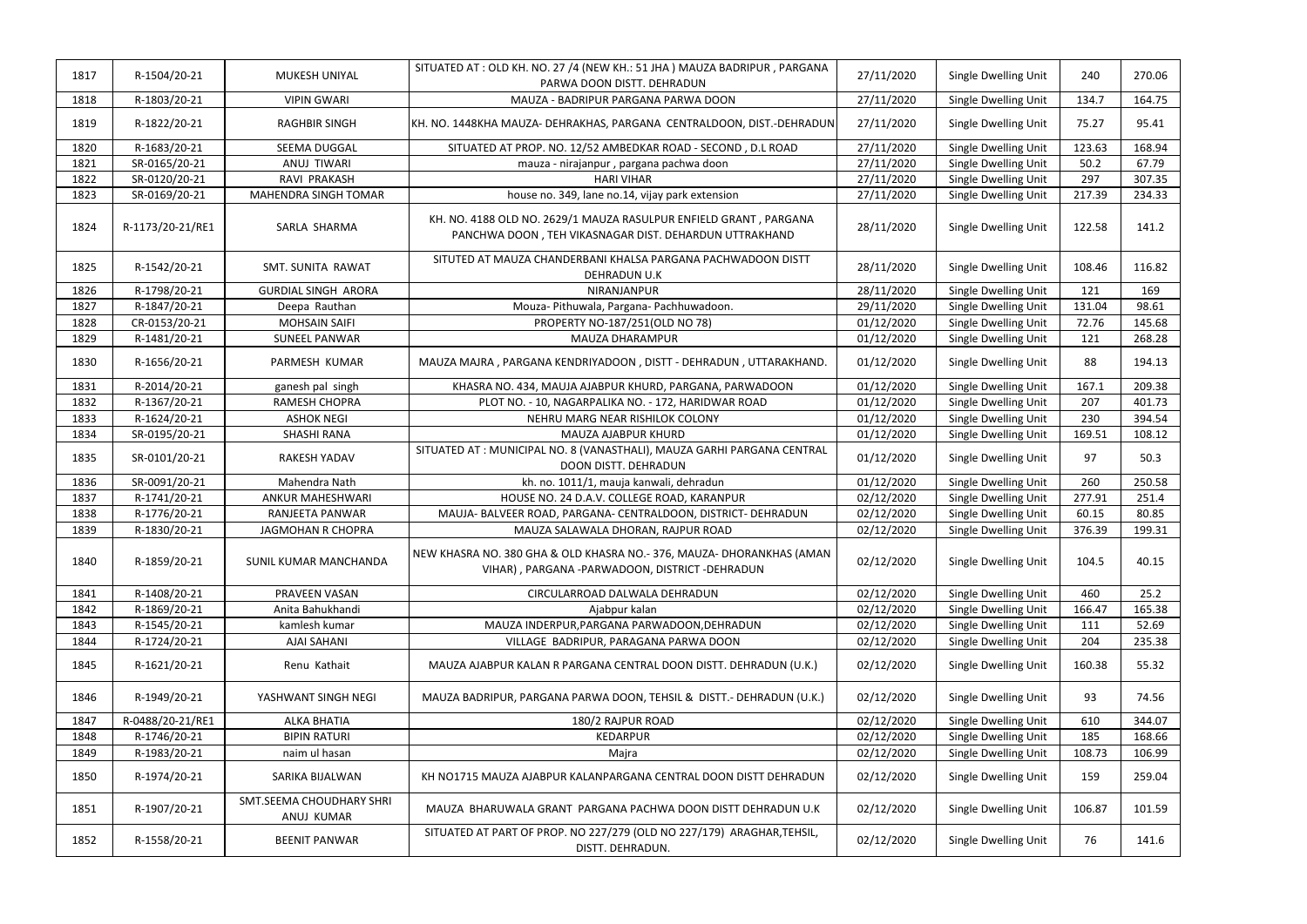| 1853 | R-1829/20-21     | <b>KRISHNA SAKLANI</b>    | Navada Heights, mauza Badripur, pargana Parwa Doon, Dehradun.                                                                                                    | 02/12/2020 | Single Dwelling Unit | 180    | 311.7  |
|------|------------------|---------------------------|------------------------------------------------------------------------------------------------------------------------------------------------------------------|------------|----------------------|--------|--------|
| 1854 | R-1625/20-21     | ANAND AGRAWAL             | NEAR DEHRADUN ROAD RISHIKESH DISTT. DEHRADUN.                                                                                                                    | 02/12/2020 | Single Dwelling Unit | 204    | 209.23 |
| 1855 | R-1676/20-21     | Neeta Pant                | MAUZA MAJRI MAFI PARGANA PARWA DOON DISTT. DEHRADUN                                                                                                              | 02/12/2020 | Single Dwelling Unit | 129.87 | 98.96  |
| 1856 | R-1431/20-21     | VAIJANTI UNIYAL           | KHASRA NO.-723, MAUZA-AAMWALA TARLA, DISTRICT- DEHRADUN, U.K.                                                                                                    | 02/12/2020 | Single Dwelling Unit | 92     | 107.49 |
| 1857 | R-1700/20-21     | <b>SATNAM SINGH</b>       | AJABPUR KHURD                                                                                                                                                    | 02/12/2020 | Single Dwelling Unit | 133.72 | 174.78 |
| 1858 | R-1701/20-21     | <b>SATNAM SINGH</b>       | <b>AJABPUR KHURD</b>                                                                                                                                             | 02/12/2020 | Single Dwelling Unit | 131.5  | 171.52 |
| 1859 | R-1735/20-21     | KAMLA BHARDWAJ            | COLONY PLOT NO.-74, SHAKTI VIHAR ALSO BEARING KH. NO.-363, NEW NO.-134<br>KHA., SITUATED AT MAUZA- MAJRA, PARGANA- PARWA DOON, DISTT.- DEHRADUN,<br>UTTRAKHAND.  | 02/12/2020 | Single Dwelling Unit | 260    | 125.84 |
| 1860 | R-1702/20-21     | <b>FARHEEN KHAN</b>       | KHASRA NO. 170, 181, MAUJA - NANURKHERA, PARGANA - PARWADOON, DIST.-<br>DEHRADUN.                                                                                | 02/12/2020 | Single Dwelling Unit | 143    | 144.82 |
| 1861 | R-0148/20-21/RE1 | Manju Vashisth            | PROPERTY NO. 2/32/2 CANAL ROAD VILLAGE JAKHAN DEHRADUN                                                                                                           | 02/12/2020 | Single Dwelling Unit | 566    | 232.71 |
| 1862 | R-1587/20-21     | <b>TARANJEET SINGH</b>    | MAUZA BANJARAWALA-MAFI                                                                                                                                           | 02/12/2020 | Single Dwelling Unit | 76     | 98.25  |
| 1863 | R-1691/20-21     | <b>MONIKA BISHT</b>       |                                                                                                                                                                  | 02/12/2020 | Single Dwelling Unit | 240    | 289.22 |
| 1864 | R-1672/20-21     | <b>SUMAN GARG</b>         | MAUJA DEHRAKHAS , PARGANA CENTRAL DOON                                                                                                                           | 02/12/2020 | Single Dwelling Unit | 104.5  | 113.37 |
| 1865 | R-1247/20-21     | RAMPHAL SHARMA            | SH. RAMPHAL SHARMA S/o LATE SH. MANIRAM SHARMA SITUATED AT KH. NO.<br>276/6/44 KA MAUZA GANGA NAGAR, NEAR SOMESHWAR MANDIR, RISHIKESH<br>DISTRICT DEHRADUN. (UK) | 02/12/2020 | Single Dwelling Unit | 167.18 | 174.82 |
| 1866 | R-1661/20-21     | <b>Mahender Singh</b>     | KHASRA NO. - 1031/1, SITUATED AT - MAUZA DEHRAKHAS, PARGANA - CENTRAL<br>DOON, DISTT. DEHRADUN. (U.K).                                                           | 02/12/2020 | Single Dwelling Unit | 230    | 144.44 |
| 1867 | R-1827/20-21     | Dheeraj Singh Bisht       | Mauza - Balawala, Pargana - Parwa Doon                                                                                                                           | 02/12/2020 | Single Dwelling Unit | 153.43 | 135.06 |
| 1868 | CR-0130/20-21    | SMT. BASMATI DEVI         | AT KH. NO. 21, PROPERTY NO 312/1 SITUATED MAUZA- PATHRIA PEER<br>DOBHALWALA, DISTT. - DEHRADUN                                                                   | 03/12/2020 | Single Dwelling Unit | 180.05 | 226.55 |
| 1869 | CR-0205/20-21    | sanjay kandari            | ajabpur khurd                                                                                                                                                    | 03/12/2020 | Single Dwelling Unit | 281.05 | 163.41 |
| 1870 | R-1765/20-21     | POONAM SHUKLA             | salaun gaon                                                                                                                                                      | 03/12/2020 | Single Dwelling Unit | 378.88 | 106    |
| 1871 | R-1870/20-21     | PRAKASH RATURI            | MAUZA - NIRANJANPUR, PARGANA - CENTRAL DOON, DEHRADUN                                                                                                            | 03/12/2020 | Single Dwelling Unit | 273    | 102.15 |
| 1872 | R-0471/20-21/RE1 | DEEPAK KUMAR              | CHAI BAGH, KAULA GARH ROAD, RAJENDRA NAGAR,                                                                                                                      | 03/12/2020 | Single Dwelling Unit | 56     | 38.34  |
| 1873 | R-1285/20-21     | <b>SEEMA THAPA</b>        | MAUZA ATAK FARM                                                                                                                                                  | 03/12/2020 | Single Dwelling Unit | 159    | 152.74 |
| 1874 | R-1732/20-21     | <b>MAHABIR PANT</b>       | <b>BHOOR GAON PANDITWARI</b>                                                                                                                                     | 03/12/2020 | Single Dwelling Unit | 248.75 | 259.02 |
| 1875 | R-1930/20-21     | smt: NAMRATA SAHGAL       | VILLAGE JHAJARA, PARGANA PACHWA DOON. DIST. DEHRADUN.                                                                                                            | 03/12/2020 | Single Dwelling Unit | 161    | 146.66 |
| 1876 | R-1957/20-21     | ASHISH SONKAR             | MAUJA - ADHOIWALA, PARGANA - PRWADOON, TEHSIL & DIST. - DEHRADUN.                                                                                                | 03/12/2020 | Single Dwelling Unit | 114.3  | 40.94  |
| 1877 | R-1549/20-21     | RENU CHAUHAN              | mauza kuthal gaon pargana pachwadoon dehradun uttarakhand                                                                                                        | 03/12/2020 | Single Dwelling Unit | 109    | 243.05 |
| 1878 | R-1533/20-21     | RAJU CHHETRI              | SELEAQUI                                                                                                                                                         | 03/12/2020 | Single Dwelling Unit | 381    | 259.92 |
| 1879 | SR-0162/20-21    | Sonu kaur                 | Kh. no. 735 ka., dehrakhas, dehradun                                                                                                                             | 03/12/2020 | Single Dwelling Unit | 209.86 | 24.51  |
| 1880 | R-1845/20-21     | NIDHI NEGI                | MAUZA NATHANPUR PARGANA PARWADOON DISTT. DEHRADUN                                                                                                                | 04/12/2020 | Single Dwelling Unit | 267    | 192.19 |
| 1881 | R-1899/20-21     | MITHLESH SHARMA           | (DOON VALLEY OFFICERS CO-OPRATIVE HOUSING SOCIETY LTD.) PLOT NO. 59 PHASE<br>I, VASA NT VUHAR, DEHRADUN.                                                         | 04/12/2020 | Single Dwelling Unit | 669.6  | 599.71 |
| 1882 | R-1597/20-21     | <b>Gurdev Singh Warne</b> | AJABPUR KALAN PARGANA CENTRALDOON                                                                                                                                | 04/12/2020 | Single Dwelling Unit | 325.31 | 538.36 |
| 1883 | R-1789/20-21     | <b>SHAWETA RUHELA</b>     | MAUZA AAMWALA TARLA, PARGANA PARWA DOON, DEHRADUN.                                                                                                               | 04/12/2020 | Single Dwelling Unit | 249.56 | 321.25 |
| 1884 | R-1855/20-21     | PREETI GUPTA              | MAUZA POUNDHA PARGANA PACHWADOON DEHRADUN                                                                                                                        | 04/12/2020 | Single Dwelling Unit | 95.62  | 212.61 |
| 1885 | R-1515/20-21     | Sudhanshu garg            | Prop. no. G-16,G-17,G-18, Race course, dehradun                                                                                                                  | 04/12/2020 | Single Dwelling Unit | 455    | 523.26 |
| 1886 | R-1716/20-21     | Aditya Chaudhary          | pushpanjali enclave                                                                                                                                              | 04/12/2020 | Single Dwelling Unit | 148.4  | 342.87 |
| 1887 | R-1851/20-21     | Pankaj Kumar              | Mauza - Kanwali, Pargana - Centraldoon                                                                                                                           | 04/12/2020 | Single Dwelling Unit | 162    | 166.85 |
| 1888 | R-1873/20-21     | Divya Verma               | Mouza- Bharuwala Grant, Pargana- Kendriyadoon.                                                                                                                   | 04/12/2020 | Single Dwelling Unit | 81     | 177.74 |
| 1889 | R-1908/20-21     | SUKHMAN RANDHAWA          | KH. NO. 535 MIN, 535 2 MIN, 536 MIN, 536 3 MIN, SITUATED AT -MOHIT NAGAR,<br>VILLAGE-KANWALI PARGANA-CENTRALDOON, DISTT.- DEHRADUN.                              | 04/12/2020 | Single Dwelling Unit | 144    | 155.16 |
| 1890 | R-2019/20-21     | KAMALESHWARI DEVI         | <b>BANJARAWALA MAFI</b>                                                                                                                                          | 04/12/2020 | Single Dwelling Unit | 98.47  | 107.42 |
| 1891 | R-1696/20-21     | <b>ISHITA BIST</b>        | HOUSE AT SAHASTRADHARA ENCLAVE DEHRADUN                                                                                                                          | 04/12/2020 | Single Dwelling Unit | 185.4  | 25.2   |
| 1892 | R-1877/20-21     | Pradeep Kumar Dhaundiyal  | Mauza-Miyanwala                                                                                                                                                  | 04/12/2020 | Single Dwelling Unit | 141    | 137.16 |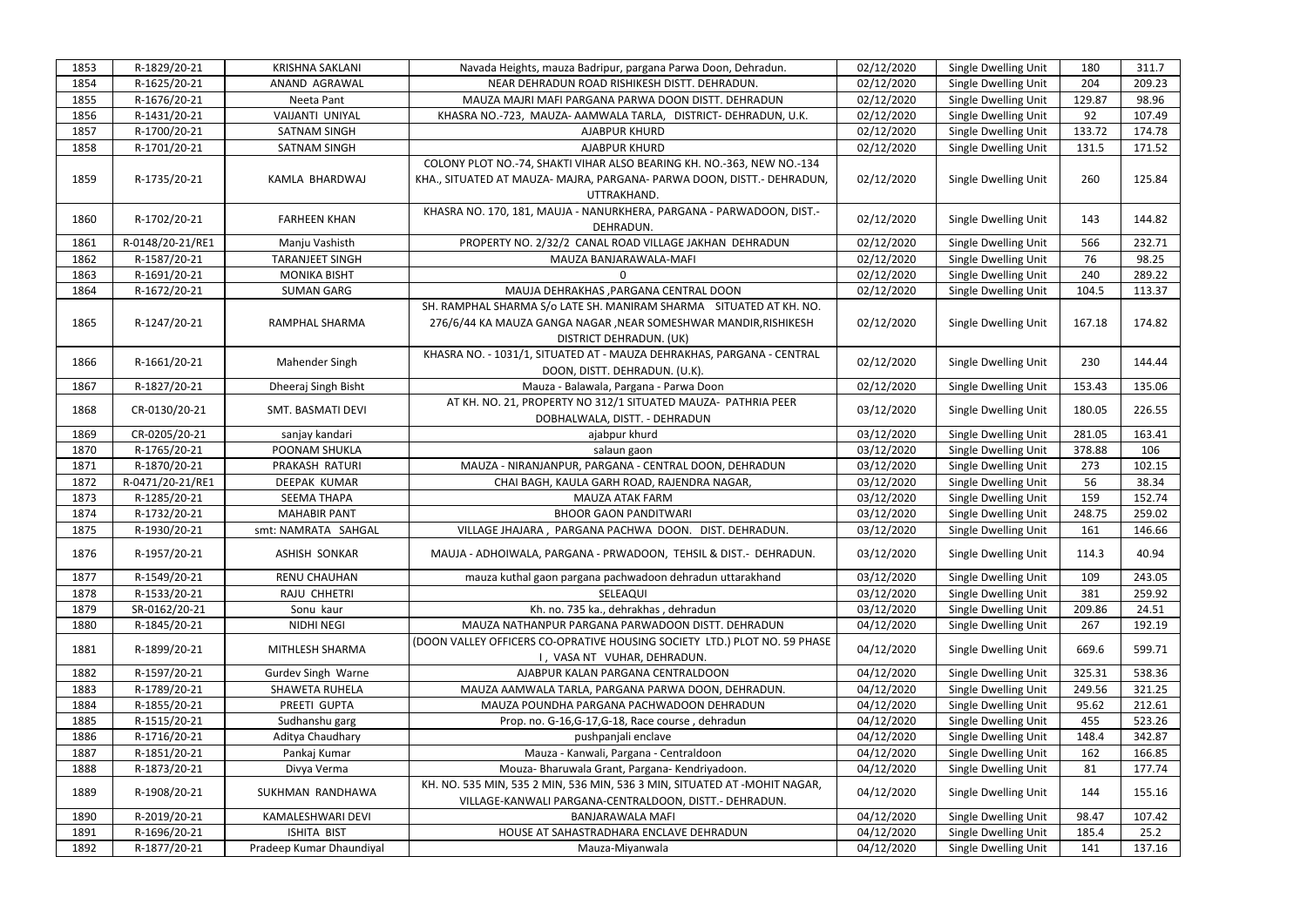| 1893 | R-1756/20-21     | Vasudha Mall               | Mauza Raipur, Pargana Parwadoon                                                                                       | 04/12/2020 | Single Dwelling Unit        | 372.1        | 181.12 |
|------|------------------|----------------------------|-----------------------------------------------------------------------------------------------------------------------|------------|-----------------------------|--------------|--------|
| 1894 | R-1865/20-21     | RAKSHA CHAUHAN             | <b>BABUGARH, DINKAR COLONY</b>                                                                                        | 04/12/2020 | Single Dwelling Unit        | 111.48       | 94.27  |
| 1895 | R-1788/20-21     | <b>GOPAL DUTT BHARDWAJ</b> | MAUJA DHORAN KHAS, PARGANA PARWADOON, TEHSIL DEHRADUN, DIST.<br>DEHRADUN, UTTARAKHAND.                                | 04/12/2020 | Single Dwelling Unit        | 126.2        | 165    |
| 1896 | R-1878/20-21     | Gopal Singh Gangola        | Mauza-Ajabpur Kalan                                                                                                   | 04/12/2020 | Single Dwelling Unit        | 62           | 63.7   |
| 1897 | R-1695/20-21     | <b>VIJAY BIST</b>          | HOUSE AT SAHASTRADHARA ENCLAVE DEHRADUN                                                                               | 04/12/2020 | Single Dwelling Unit        | 209.99       | 27.78  |
| 1898 | R-1801/20-21     | RAJAT WADHWA               | mauza dehrakhas                                                                                                       | 04/12/2020 | Single Dwelling Unit        | 83.64        | 175.98 |
| 1899 | R-1872/20-21     | Shivam Verma               | Mouza- Bharuwala Grant, Pargana- Kendriyadoon.                                                                        | 04/12/2020 | Single Dwelling Unit        | 81           | 180.98 |
| 1900 | R-1971/20-21     | <b>MOHD KHURSHEED</b>      | <b>INDERLOK VIHAR</b>                                                                                                 | 04/12/2020 | Single Dwelling Unit        | 92           | 143.63 |
| 1901 | R-1653/20-21     | Raj Kumar                  | Neshvila Road                                                                                                         | 04/12/2020 | Single Dwelling Unit        | 95.5         | 129.16 |
| 1902 | R-1715/20-21     | PRABHULAL GAUR             | <b>DHORAN KHAS</b>                                                                                                    | 04/12/2020 | Single Dwelling Unit        | 139.4        | 145.18 |
| 1903 | R-1892/20-21     | AFAQ KHAN                  | MAUZA MAJRA, PARGANA KENDRIYA DOON, DISTT DEHRADUN.                                                                   | 04/12/2020 | Single Dwelling Unit        | 99.44        | 162.67 |
| 1904 | R-1787/20-21     | <b>GOPAL DUTT BHARDWAJ</b> | MAUJA DHORAN KHAS, PARGANA PARWADOON, TEHSIL DEHRADUN, DIST.<br>DEHRADUN, UTTARAKHAND.                                | 04/12/2020 | Single Dwelling Unit        | 126.2        | 165    |
| 1905 | R-1842/20-21     | SMT. LATA KALA             | MAUZA MOTHROWALA PARGANA PARWADOON DISTT. DEHRADUN                                                                    | 04/12/2020 | Single Dwelling Unit        | 134          | 158.99 |
| 1906 | R-1819/20-21     | <b>RAJINDER KAUR</b>       | KH. NO. 1448KHA MAUZA- DEHRAKHAS, PARGANA  CENTRALDOON, DIST.-DEHRADUN                                                | 04/12/2020 | Single Dwelling Unit        | 75.27        | 95.41  |
| 1907 | R-1820/20-21     | <b>RAJINDER KAUR</b>       | KH. NO. 1448KHA MAUZA- DEHRAKHAS, PARGANA CENTRALDOON, DIST.-DEHRADUN                                                 | 04/12/2020 | Single Dwelling Unit        | 75.27        | 95.41  |
| 1908 | R-1728/20-21     | Pratiksha Goyal            | Mouza- Kanwali (Madhu Vihar), Pargana- Kendriyadoon.                                                                  | 04/12/2020 | Single Dwelling Unit        | 84           | 106.12 |
| 1909 | R-1889/20-21     | <b>RITU GIRI</b>           | <b>CHAK AJABPUR KHURD</b>                                                                                             | 04/12/2020 | Single Dwelling Unit        | 98.45        | 118.38 |
| 1910 | R-0329/15-16/TE4 | Sanjeev Kamdar             | Village Dhakpatti, Pargana Centraldoon.                                                                               | 04/12/2020 | Multiple Dwelling Unit      | $\mathbf{0}$ | 814.31 |
| 1911 | R-1924/20-21     | <b>RAJEEV GUPTA</b>        | <b>GURU ROAD DEHRADUN</b>                                                                                             | 05/12/2020 | Single Dwelling Unit        | 211          | 270.26 |
| 1912 | R-1620/20-21     | <b>RITU GUPTA</b>          | 21/20, BALLUPUR(OLD NO. 10/3), PART-1, DEEP LOAK COLONY, DEHRADUN.                                                    | 05/12/2020 | Single Dwelling Unit        | 153.69       | 257.92 |
| 1913 | R-2064/20-21     | bhuvneshwari devi          | ganga nagar                                                                                                           | 05/12/2020 | Single Dwelling Unit        | 184          | 275.04 |
| 1914 | R-1474/20-21     | <b>DINESH GAUR</b>         | PORTION F, FAIR LAWN ESTATE, JHADDIPANI                                                                               | 05/12/2020 | Single Dwelling Unit        | 248          | 331.68 |
| 1915 | R-1729/20-21     | <b>RAJ KUMAR</b>           | MAUZA BABUGARH, PARGANA PACHHWA DOON, TEHSIL VIKAS NAGAR, DISTRICT<br>DEHRADUN.                                       | 05/12/2020 | <b>Single Dwelling Unit</b> | 147.76       | 120.51 |
| 1916 | R-1635/20-21     | <b>NISHA BADONI</b>        | LIG. 118, RISHILOK COLONY RISHIKESH                                                                                   | 05/12/2020 | Single Dwelling Unit        | 41.25        | 54.01  |
| 1917 | R-1768/20-21     | Nitin Jain                 | Mauja, Niranjanpur Pargana Centraldoon                                                                                | 05/12/2020 | Single Dwelling Unit        | 166          | 153.4  |
| 1918 | R-1841/20-21     | Gajendra Singh             | Mauza Kanharwala                                                                                                      | 05/12/2020 | Single Dwelling Unit        | 167          | 265.17 |
| 1919 | R-1941/20-21     | SHAILA NEGI                | MIYAWALA                                                                                                              | 05/12/2020 | Single Dwelling Unit        | 262          | 236.26 |
| 1920 | R-2013/20-21     | Sanjeev Kumar              | mauja aamwala tarla, pragana parwadoon, dist. dehradun                                                                | 05/12/2020 | Single Dwelling Unit        | 312          | 236.26 |
| 1921 | R-2023/20-21     | Neelam Thapa               | Mauja Athoorwala                                                                                                      | 05/12/2020 | Single Dwelling Unit        | 141          | 165.9  |
| 1922 | R-1673/20-21     | MOHD.YUSUF.                | <b>NEW ROAD</b>                                                                                                       | 05/12/2020 | Single Dwelling Unit        | 76.72        | 94.25  |
| 1923 | R-1224/20-21/RE1 | <b>ABHINAV ARORA</b>       | MAUZA SEWLA KALAN, PARGANA PACHHWA DOON, DEHRADUN.                                                                    | 05/12/2020 | Single Dwelling Unit        | 51.57        | 63.28  |
| 1924 | R-2024/20-21     | Rashi Pundir               | MAUZA DHANAULA, PARGANA PARWADOON, TEHSIL/ SADAR & DISTT. DEHRADUN.<br>(UTTRAKHAND)                                   | 05/12/2020 | Single Dwelling Unit        | 242          | 345.78 |
| 1925 | R-2071/20-21     | MONICA CHAUDHARI           | MAUZA - DANDA NOORIWALA, PARGANA - PARWA DOON, DISTT.- DEHRADUN.                                                      | 05/12/2020 | Single Dwelling Unit        | 250          | 349.78 |
| 1926 | R-1818/20-21     | girish chandra semwal      | mauza aamwala tarla                                                                                                   | 05/12/2020 | Single Dwelling Unit        | 128.25       | 153.2  |
| 1927 | R-2004/20-21     | RAJEEV MITTAL              | mauza danda khoodanewala                                                                                              | 05/12/2020 | Single Dwelling Unit        | 96.6         | 112.94 |
| 1928 | R-1980/20-21     | Satish Gairola             | Mauza - Chak Tunwala, Pargana - Parwa Doon, Dehradun                                                                  | 05/12/2020 | Single Dwelling Unit        | 113          | 120.58 |
| 1929 | R-1685/20-21     | Praveen Kumar Mehta        | Plot No. C-21, Oakwood Residency, Mauza Salan Gaon, Pargana Pachwa Doon, Tehsil<br>& District - Dehradun, Uttarakhand | 05/12/2020 | Single Dwelling Unit        | 249.25       | 260.42 |
| 1930 | R-2066/20-21     | sadaam ah                  | jollygrant                                                                                                            | 05/12/2020 | Single Dwelling Unit        | 250          | 390.95 |
| 1931 | R-1935/20-21     | Saroj Sharma               | KH. NO. 212, SITUATED AT MAUZA MAZRI MAFI, PARGANA PARVADOON, DISTT.-<br>DEHRADUN (U.K)                               | 05/12/2020 | Single Dwelling Unit        | 125.46       | 134.24 |
| 1932 | R-1945/20-21     | PREM KAUR                  | KANWALI                                                                                                               | 05/12/2020 | Single Dwelling Unit        | 202.7        | 323.61 |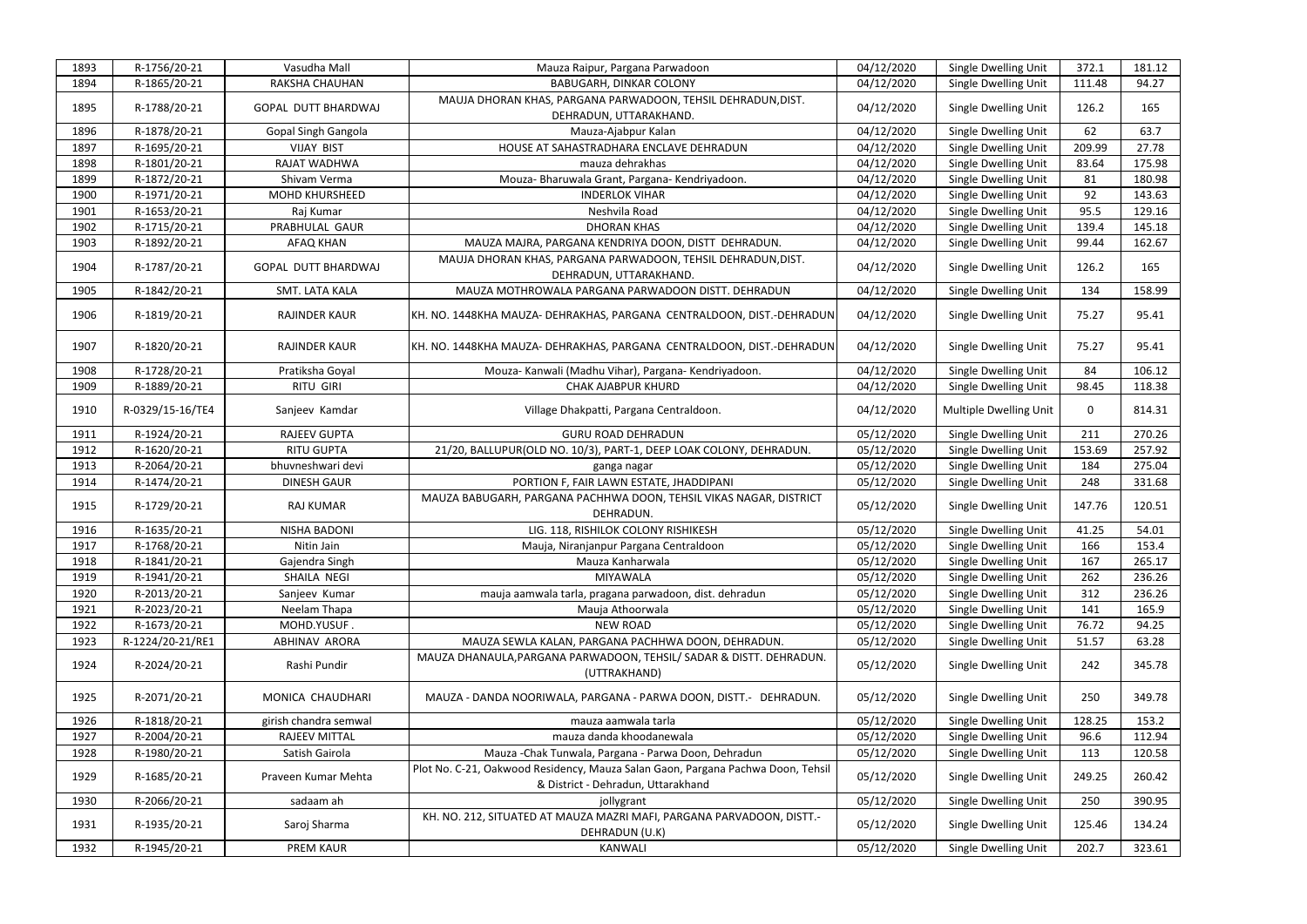| 1933 | R-0222/15-16/TE2 | <b>RAJEEV KAPUR</b>                          | MAUZA - JAKHAN, PARGANA - CENTRAL DOON, DISTT. DEHRADUN                                                                                                                             | 05/12/2020 | <b>Group Housing</b>        | $\Omega$ | 8336.9  |
|------|------------------|----------------------------------------------|-------------------------------------------------------------------------------------------------------------------------------------------------------------------------------------|------------|-----------------------------|----------|---------|
| 1934 | C-0043/20-21     |                                              | SHRI - KARAM SINGH AHLUWALIA   SITUATED AT MOUZA SEWLA KHURD, PARGANA PACHWADOON, DISTT - DEHRADUN                                                                                  | 07/12/2020 | <b>Commercial Mixed Use</b> | 850      | 753.47  |
| 1935 | C-0239/20-21     | SATENDRA SINGH                               | NIRANJANPUR                                                                                                                                                                         | 07/12/2020 | Commercial                  | 408.66   | 451.44  |
| 1936 | C-0154/20-21     | Surendra Kumar                               | Mauja Kargigrant, Pargana Centraldun, Distt. Dehradun                                                                                                                               | 07/12/2020 | Shops                       | 77       | 115.83  |
| 1937 | C-0226/20-21     | <b>AMITA GARG</b>                            | RAJPUR ROAD MAUZA KISHANPUR PARGANA CENTRAL DOON                                                                                                                                    | 07/12/2020 | Shops                       | 1014     | 1573.46 |
| 1938 | C-0191/20-21     | Nina Rawat                                   | Mouza-Raipur, Pargana-Parwadoon.                                                                                                                                                    | 07/12/2020 | Commercial                  | 125.46   | 145.41  |
| 1939 | C-0175/20-21     | <b>ASHOK KUMAR GARG</b>                      | MAUJA DHORAN KHAS PARGANA PARWA DOON DISTT DEHRADUN                                                                                                                                 | 07/12/2020 | Commercial                  | 317.23   | 544.26  |
| 1940 | C-0069/20-21     | PREMLATA VERMA                               | NH-72, G.M.S. ROAD                                                                                                                                                                  | 07/12/2020 | <b>Filling Station</b>      | 417      | 171.4   |
| 1941 | C-2475/19-20/RE1 | Rohit Mahendru                               | Mouza-Sinola, Pargana-Kendriyadoon.                                                                                                                                                 | 07/12/2020 | Commercial                  | 582      | 555.38  |
| 1942 | C-0203/20-21     | Zahir Hassan                                 | Mauza Sewla Kalan, Pargana Central Doon                                                                                                                                             | 07/12/2020 | Commercial                  | 234.04   | 262.24  |
| 1943 | C-0193/20-21     | Mahesh Kumar                                 | SITUATED AT MAUZA-VILLAGE MAJRI GRANT, PARGANA - PARWA DOON,                                                                                                                        | 07/12/2020 | Commercial                  | 335.26   | 516.93  |
| 1944 | C-0141/20-21     | <b>SAMEER DUTT</b>                           | KISHANPUR                                                                                                                                                                           | 07/12/2020 | Commercial                  | 502      | 950.51  |
| 1945 | C-0220/20-21     | mohit agarwal                                | 33 ADAT BAZAR                                                                                                                                                                       | 07/12/2020 | Commercial                  | 190      | 340.35  |
| 1946 | R-1967/20-21     | <b>KUMAR NILAY</b>                           | DEHRAKHAS, KENDRIYADOON                                                                                                                                                             | 07/12/2020 | Single Dwelling Unit        | 92.93    | 167.15  |
| 1947 | R-1970/20-21     | <b>KINSHUK RAWAT</b>                         | MAUZA CHAK AJABPUR KALAN (SHASTRI NAGAR) DEHRADUN.                                                                                                                                  | 07/12/2020 | Single Dwelling Unit        | 393.96   | 501.58  |
| 1948 | R-1875/20-21     | <b>URMILA GAIROLA</b>                        | AJABPUR KALAN                                                                                                                                                                       | 07/12/2020 | Single Dwelling Unit        | 92.93    | 128.68  |
| 1949 | R-1915/20-21     | <b>NABI BAKSH</b>                            | KANWALI                                                                                                                                                                             | 07/12/2020 | Single Dwelling Unit        | 152.3    | 91.81   |
| 1950 | R-1931/20-21     | SUNITA.                                      | <b>NAWADA</b>                                                                                                                                                                       | 07/12/2020 | Single Dwelling Unit        | 75       | 88.2    |
| 1951 | R-1534/20-21     | <b>VIKRAM SINGH</b>                          | MAUZA MOTHROWALA, PARGANA PARWA DOON, DEHRADUN                                                                                                                                      | 07/12/2020 | Single Dwelling Unit        | 58       | 73.4    |
| 1952 | R-1740/20-21     | RAJIV AGARWAL                                | <b>AMAN VIHAR</b>                                                                                                                                                                   | 07/12/2020 | Single Dwelling Unit        | 54       | 139.86  |
| 1953 | R-1900/20-21     | ASHISH KUMAR                                 | DHARAMPUR - Ist., DISTT. DEHRADUN                                                                                                                                                   | 07/12/2020 | Single Dwelling Unit        | 130.11   | 134.99  |
| 1954 | R-1753/20-21     | Mr Tajendra                                  | PLOT NO. 359, KH. 37MIN. AND KH. NO.38 KA MIN, (PANACHE VALLEY) MAUZA<br>SONDHOWALI DHORAN, SAHASTRADHARA ROAD, PARGANA PARWADOON, TEHSIL/<br>SADAR & DISTT. DEHRADUN. (UTTRAKHAND) | 07/12/2020 | Single Dwelling Unit        | 84       | 148.62  |
| 1955 | R-1713/20-21     | Jasneet Kour                                 | <b>Balbir Road Dharampur</b>                                                                                                                                                        | 07/12/2020 | Single Dwelling Unit        | 139.35   | 236.61  |
| 1956 | R-1723/20-21     | POONAM SHUKLA                                | salaun gaon                                                                                                                                                                         | 07/12/2020 | Single Dwelling Unit        | 355.37   | 230.97  |
| 1957 | R-1860/20-21     | <b>RAJANI RANA</b>                           | MAUZA - MOTHOROWALA, PARGANA-CENTRAL - DOON, DISTRICT - DEHRADUN, UK.                                                                                                               | 07/12/2020 | Single Dwelling Unit        | 183      | 188.82  |
| 1958 | R-1858/20-21     | SUNIL KUMAR MANCHANDA                        | NEW KHASRA NO. 380 GHA & OLD KHASRA NO.-376, MAUZA-DHORANKHAS (AMAN<br>VIHAR), PARGANA-PARWADOON, DISTRICT-DEHRADUN                                                                 | 07/12/2020 | Single Dwelling Unit        | 104.5    | 40.15   |
| 1959 | R-1442/20-21     | Hemant Kumar                                 | KHASRA NO 526 M. MAUZA JAKHAN PARAGNA CENTRAL DOON, DEHRADUN, UK                                                                                                                    | 07/12/2020 | Single Dwelling Unit        | 225.42   | 199.87  |
| 1960 | R-1712/20-21     | <b>RAMESH VAID</b>                           | KH. NO. 1448KHA MAUZA- DEHRAKHAS, PARGANA CENTRALDOON, DIST.-DEHRADUN                                                                                                               | 07/12/2020 | Single Dwelling Unit        | 82.93    | 105.08  |
| 1961 | R-1914/20-21     | PADMINI BISHT                                | AJABPUR KHURD                                                                                                                                                                       | 07/12/2020 | Single Dwelling Unit        | 255.47   | 264.73  |
| 1962 | R-1923/20-21     | RAMWATI RAMWATI                              | <b>SEWLA KALAN</b>                                                                                                                                                                  | 07/12/2020 | Single Dwelling Unit        | 77       | 85.8    |
| 1963 | R-2049/20-21     | SMT. SUNITA RAJENDRA SINGH<br><b>CHAUHAN</b> | (PLOT NO. 76, BLOCK - A PANACHE VALLEY) MAUZA CHALLANG PARGANA PARWA<br>DOON DISTT. DEHRADUN.                                                                                       | 07/12/2020 | Single Dwelling Unit        | 249.25   | 377.43  |
| 1964 | R-2048/20-21     | <b>SUNAINA UNIYAL</b>                        | MAUZA KANWALI , PARGANA PACHWA DOON                                                                                                                                                 | 07/12/2020 | Single Dwelling Unit        | 153.16   | 236.57  |
| 1965 | R-1918/20-21     | PRABHA TIWARI                                | SEWLA KALAN                                                                                                                                                                         | 07/12/2020 | Single Dwelling Unit        | 228.54   | 328.63  |
| 1966 | R-2100/20-21     | Alka Jain                                    | 232 min., mauja dhakpatti, dehradun                                                                                                                                                 | 07/12/2020 | Single Dwelling Unit        | 111.9    | 132.52  |
| 1967 | C-0169/20-21     | Ashraf siddiqui                              | 461, 462 sewla kalan, dehradun                                                                                                                                                      | 08/12/2020 | Commercial                  | 443      | 721.37  |
| 1968 | C-0116/20-21     | Rajesh Kumar Chachra                         | LAJPAT RAI MARG, MAUJA RISHIKESH PARGANA PARWADUN                                                                                                                                   | 08/12/2020 | Commercial                  | 157.6    | 257.39  |
| 1969 | C-0017/20-21/RE1 | SHIVANI KAITHWAR                             | <b>Property Name</b>                                                                                                                                                                | 08/12/2020 | Service Industry            | 800      | 501.97  |
| 1970 | R-0558/20-21     | AJAY HANDA                                   | plot no. - 9 & 10 Barlowganj                                                                                                                                                        | 08/12/2020 | Single Dwelling Unit        | 177      | 379.01  |
| 1971 | R-1978/20-21     | RAJNI GHAI                                   | <b>KANWALI</b>                                                                                                                                                                      | 08/12/2020 | Single Dwelling Unit        | 167.28   | 179.42  |
| 1972 | R-2005/20-21     | Tarun Gupta                                  | Mauza- Pitthuwala, Pargana - Pachwadoon                                                                                                                                             | 08/12/2020 | Single Dwelling Unit        | 100.19   | 133.98  |
| 1973 | R-1944/20-21     | <b>NITIN KUMAR</b>                           | ARCADIA GRANT                                                                                                                                                                       | 08/12/2020 | Single Dwelling Unit        | 113.01   | 125.92  |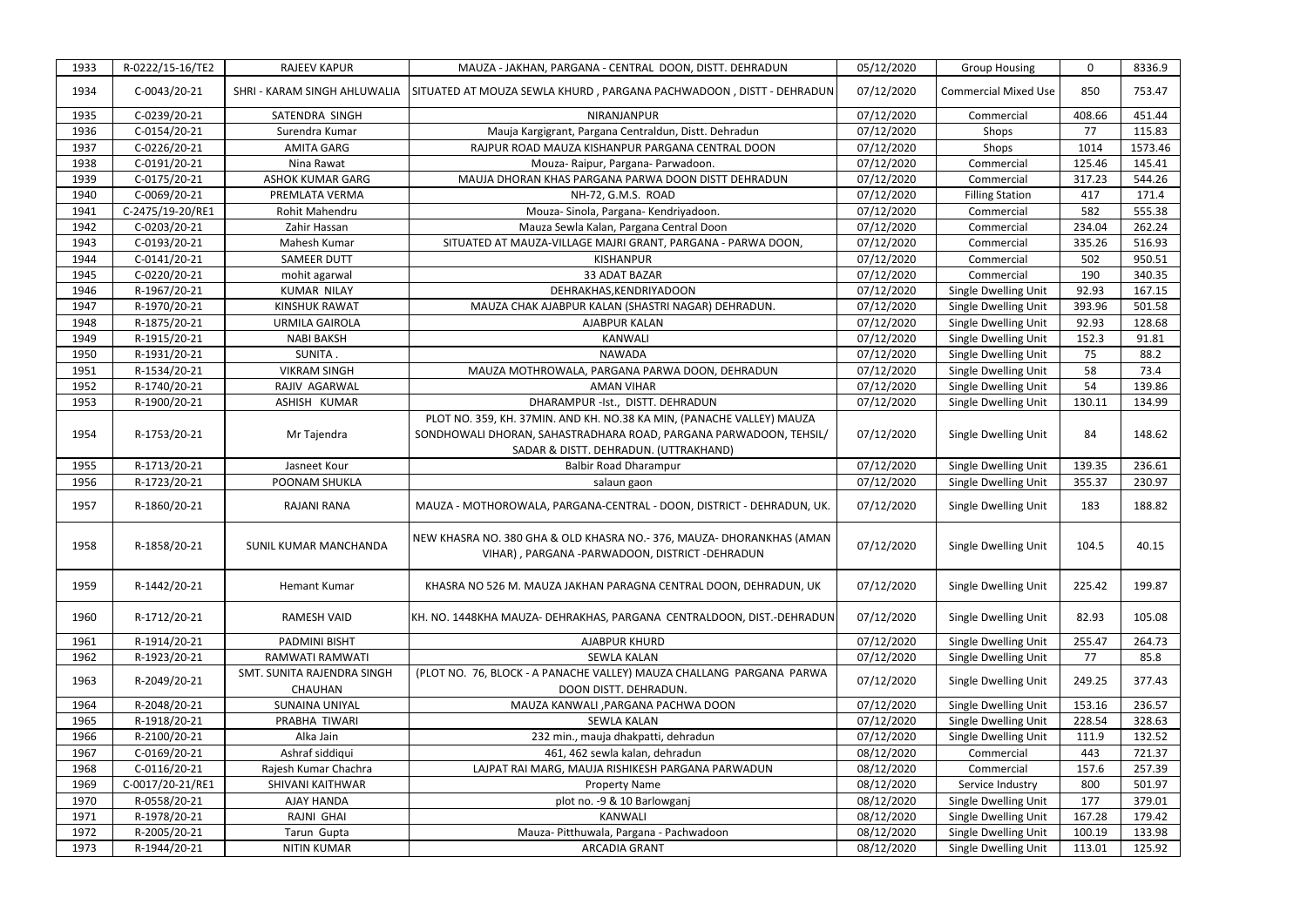| 1974 | R-1675/20-21      | SMT. SONAM GUSAIN         | SITUATED AT MAUZA RAIPUR PARGANA KENDRIYA DOON THESIL SADAR DISTT                                                                                       | 08/12/2020 | Single Dwelling Unit   | 103      | 160.76 |
|------|-------------------|---------------------------|---------------------------------------------------------------------------------------------------------------------------------------------------------|------------|------------------------|----------|--------|
|      |                   |                           | <b>DEHRADUN U.K</b>                                                                                                                                     |            |                        |          |        |
| 1975 | R-1999/20-21      | Savitri Tomar             | VILL. PANDITWARI PARGANA CENTRALDOON DISTT. DEHRADUN (U.K.)                                                                                             | 08/12/2020 | Single Dwelling Unit   | 226.68   | 106.37 |
| 1976 | R-1704/20-21      | DEVI UPADHYAY             | PITHUWALA                                                                                                                                               | 08/12/2020 | Single Dwelling Unit   | 97.6     | 106.1  |
| 1977 | R-2078/20-21      | <b>AMIT GUPTA</b>         | VILLAGE SINOLA, PARAGANA- PARWA - DOON, DISTRICT- DEHRADUN.                                                                                             | 08/12/2020 | Single Dwelling Unit   | 770      | 627.42 |
| 1978 | R-1804/20-21      | <b>KULDEEP SINGH NEGI</b> | MAUZA NIRANJANPUR PARGANA CENTRAL DOON DISTT DEHRADUN                                                                                                   | 08/12/2020 | Single Dwelling Unit   | 163.5    | 236.43 |
| 1979 | R-1856/20-21      | Narendra Kumar            | MAUZA KANWALI PARGANA CENTRAL DOON                                                                                                                      | 08/12/2020 | Single Dwelling Unit   | 162.45   | 184.07 |
| 1980 | OC-0402/19-20     | Shalini Aggarwal          | Kuwawala, Dehradun                                                                                                                                      | 08/12/2020 | Service Industry       | 604.51   | 549.98 |
| 1981 | SR-0170/20-21     | <b>Balam Singh</b>        | MAUZA AAMWALA TARLA, PRAGANA PARWADOON, DIST. DEHRADUN.                                                                                                 | 08/12/2020 | Single Dwelling Unit   | 228      | 248.79 |
| 1982 | SR-0159/20-21     | <b>SUNIL TYAGI</b>        | MAUJA- AAMWALA TARLA, PARGANA PARWA DOON, DISTT. DEHRADUN                                                                                               | 08/12/2020 | Single Dwelling Unit   | 269      | 202.04 |
| 1983 | SR-0012/20-21/RE1 | PRAVEEN SETHI             | 110 KASHMIRI COLONY                                                                                                                                     | 08/12/2020 | Single Dwelling Unit   | 369.76   | 208.8  |
| 1984 | SR-0155/20-21     | <b>BIRENDRA TAKOLA</b>    | MAUZA DHORAN KHAS PARGANA PARWA DOON                                                                                                                    | 08/12/2020 | Single Dwelling Unit   | 377.32   | 353.45 |
| 1985 | SR-0045/15-16/TE3 | <b>BABITA Aggarwal</b>    | HARBANSHWALA                                                                                                                                            | 08/12/2020 | Multiple Dwelling Unit | $\Omega$ | 512    |
| 1986 | R-1516/20-21      | Anand Kumar Sharma        | Garhi                                                                                                                                                   | 09/12/2020 | Single Dwelling Unit   | 155      | 245.1  |
| 1987 | R-1977/20-21      | Manisha Arora             | SITUATED IN VILLAGE JAKHAN, PARGANA PARWADOON DISTT. DEHRADUN.                                                                                          | 09/12/2020 | Single Dwelling Unit   | 270      | 592.37 |
| 1988 | R-2097/20-21      | ANWAR.                    | MAUZA KANWALI, PARGANA CENTRAL DOON, DEHRADUN.                                                                                                          | 10/12/2020 | Single Dwelling Unit   | 95.92    | 77     |
| 1989 | R-1473/20-21      | <b>DIWAKER PHULORIYA</b>  | MAUZA ARKEDIA-GRANT                                                                                                                                     | 10/12/2020 | Single Dwelling Unit   | 89.19    | 100.54 |
| 1990 | R-2084/20-21      | <b>MANOJ BHANDARI</b>     | kh.no. 16, mauja-banjarawala,                                                                                                                           | 10/12/2020 | Single Dwelling Unit   | 188      | 157.96 |
| 1991 | R-2093/20-21      | <b>SUMIT SEHGAL</b>       | DHAMAWALA MOHALLA                                                                                                                                       | 10/12/2020 | Single Dwelling Unit   | 303.84   | 628.18 |
| 1992 | R-2092/20-21      | Vishal & jamil ahmed -    | MAUZA DEHRA KHAS PARGANA CENTRAL DOON DISTT DEHRADUN                                                                                                    | 10/12/2020 | Single Dwelling Unit   | 130      | 288.6  |
| 1993 | R-1871/20-21      | <b>BIRENDRA KATHAIT</b>   | kh.no.- 219, mauja - nathuwawala, pargana - parwadoon                                                                                                   | 10/12/2020 | Single Dwelling Unit   | 188.1    | 106.63 |
| 1994 | R-2082/20-21      | Prem Singh Bhandari       | Plot No 56/11, Canal Road, Jakhan                                                                                                                       | 10/12/2020 | Single Dwelling Unit   | 223.04   | 117.27 |
| 1995 | R-2033/20-21      | Shaila devi               | Mauza Ajabpur, Kala Pargana Central doon, Distt.- Dehradun (U.k.)                                                                                       | 10/12/2020 | Single Dwelling Unit   | 129.67   | 136.75 |
| 1996 | R-2083/20-21      | Pankaj Gautam             | PARGANA PACHWADOON                                                                                                                                      | 10/12/2020 | Single Dwelling Unit   | 132.89   | 172.88 |
| 1997 | R-1963/20-21      | Vinod prakash sharma      | MAUZA SHAHNAGAR PARGANA PARWA DOON DISTT.:- DEHRADUN (U.K.)                                                                                             | 10/12/2020 | Single Dwelling Unit   | 351      | 453.77 |
| 1998 | R-1868/20-21      | PARNIKA KUMAWAT           | KHASRA NO.- 2239 MIN., MAUZA - ARCADIA GRANT, PARGANA- CENTRALDOON,<br>DEHRADUN, U.K.                                                                   | 10/12/2020 | Single Dwelling Unit   | 247.8    | 88.3   |
| 1999 | R-1888/20-21      | <b>Rohit Negi</b>         | Mauza- Aamwala Tarla                                                                                                                                    | 10/12/2020 | Single Dwelling Unit   | 264      | 199.97 |
| 2000 | R-1919/20-21      | Meenakshi Rawat           | Mauza-ChakTunwala                                                                                                                                       | 10/12/2020 | Single Dwelling Unit   | 144      | 96.43  |
| 2001 | R-1759/20-21      | Amrit lal Vinayak         | ganga vihar haridwar road dehradun                                                                                                                      | 10/12/2020 | Single Dwelling Unit   | 227.6    | 205.24 |
| 2002 | SR-0157/20-21     | Kusum Naithani            | Panditwari                                                                                                                                              | 10/12/2020 | Single Dwelling Unit   | 125      | 36.01  |
| 2003 | SR-0158/20-21     | Ashok Kumar Gupta         | KH. NO.262 MIN, MAUZA SINOLA, PARGANA CENTRALDOON, DISTT. AND TEHSIL.<br>DEHRADUN (UTTRAKHAND)                                                          | 10/12/2020 | Single Dwelling Unit   | 203.4    | 20.38  |
| 2004 | R-1969/20-21      | PRADEEP KUMAR TOMAR       | <b>NATHANPUR</b>                                                                                                                                        | 11/12/2020 | Single Dwelling Unit   | 275      | 213.68 |
| 2005 | R-1987/20-21      | SUNIL PUNDIR              | MAUZA BHARUWALA GRANT, PARGANA KENDRIYADOON, DISTT - DEHRADUN,<br>UTTARAKHAND.                                                                          | 11/12/2020 | Single Dwelling Unit   | 57.6     | 99.73  |
| 2006 | R-1981/20-21      | ANIL KUMAR TYAGI          | MAUZA BHARUWALA GRANT, PARGANA KENDRIYADOON, DISTT - DEHRADUN,<br>UTTARAKHAND.                                                                          | 11/12/2020 | Single Dwelling Unit   | 57.6     | 103.29 |
| 2007 | R-1966/20-21      | Nirmala Singhal           | NIRANJANPUR                                                                                                                                             | 11/12/2020 | Single Dwelling Unit   | 160      | 159.92 |
| 2008 | R-1531/20-21      | SUNITA GUSAIN             | MAUZA - NATHANPUR, PARGANA- PARWA DOON, DISTT. - DEHRA DUN.                                                                                             | 11/12/2020 | Single Dwelling Unit   | 135.1    | 120.37 |
| 2009 | R-1174/20-21/RE1  | KUSHI RAM SHARMA          | KH. NO. 4188GA OLD NO. 2629/1MAUZ RASULPUR ENFIELD GRANT PARGANA<br>PANCHWA DOON TEH. VIKASNAGAR DISTT. DEHRADUN.                                       | 11/12/2020 | Single Dwelling Unit   | 122.58   | 141.2  |
| 2010 | R-1705/20-21      | SANJEEV KUMAR             | PROPERTY NO. 260 (OLD NO. 196) SITUATED AT GURU ROAD LAXMAN CHOWK,<br>DISTT. DEHRADUN.,                                                                 | 11/12/2020 | Single Dwelling Unit   | 79.43    | 100.26 |
| 2011 | R-1688/20-21      | SHANTANU PARASHAR         | Smt. VIBHA W/O LATE Mr. ANIRUDH Mr. SHANTANU PARASHAR S/O LATE Mr.<br>ANIRUDH, SITUATED AT KH. NO. 624, MAUZA MIYANWALA, HARRAWALA DIST. -<br>DEHRADUN. | 11/12/2020 | Single Dwelling Unit   | 607      | 156.55 |
| 2012 | R-1797/20-21      | <b>GARIMA AGGARWAL</b>    | MAUZA DEHRAKHAS                                                                                                                                         | 11/12/2020 | Single Dwelling Unit   | 83.64    | 175.98 |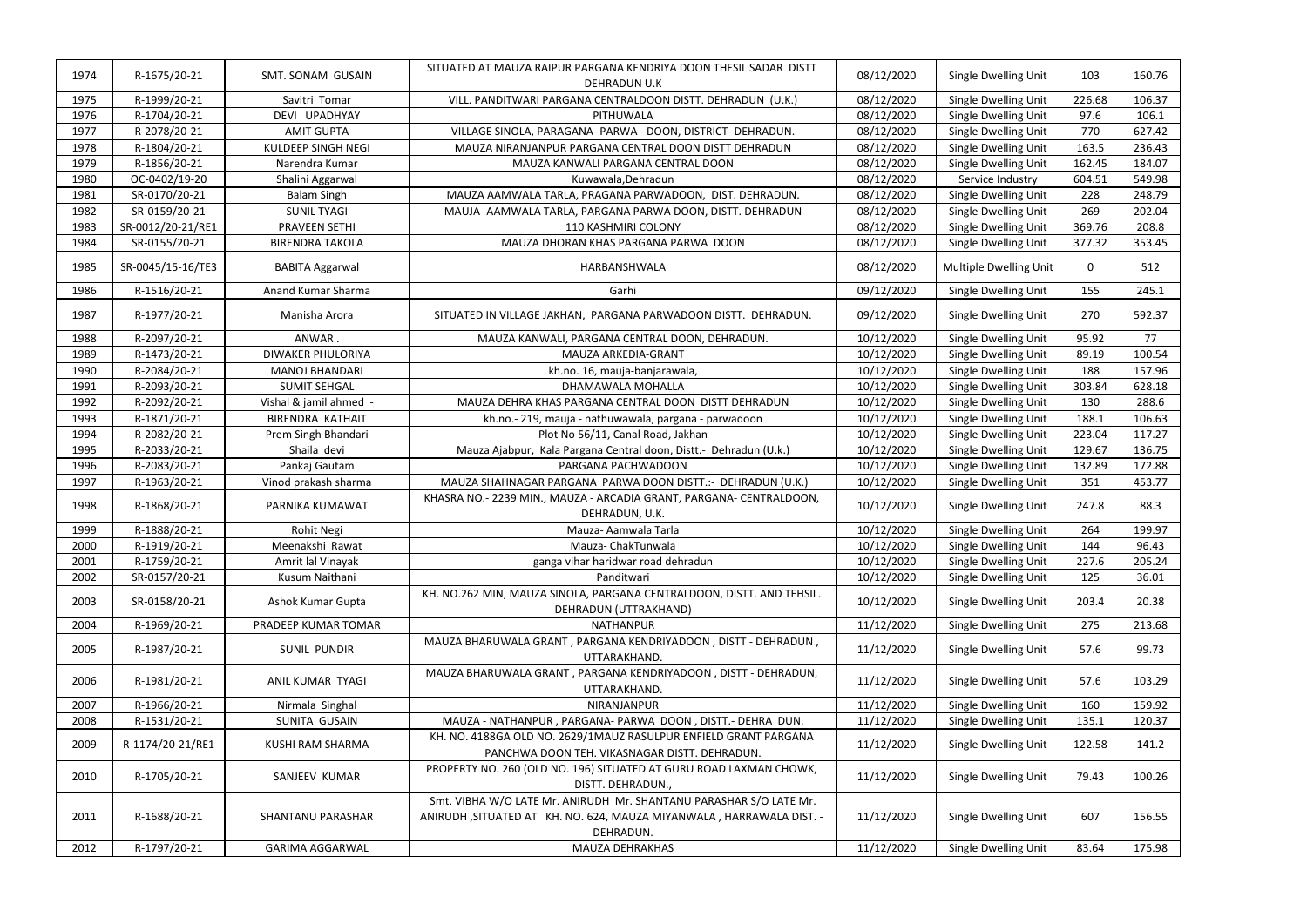| 2013 | R-1901/20-21     | <b>Hanif Ahmed</b>              | Majra                                                                                                                                                                                                                                                 | 11/12/2020 | Single Dwelling Unit   | 36      | 53.4     |
|------|------------------|---------------------------------|-------------------------------------------------------------------------------------------------------------------------------------------------------------------------------------------------------------------------------------------------------|------------|------------------------|---------|----------|
| 2014 | R-2040/20-21     | <b>CHANDRA PRAKASH NAITHANI</b> | MAUZA DEHRAKHAS PARGANA CENTRAL DOON DEHRADUN.                                                                                                                                                                                                        | 11/12/2020 | Single Dwelling Unit   | 212     | 214.78   |
| 2015 | R-2117/20-21     | Geeta Raturi                    | Mauja Baruwala Grant                                                                                                                                                                                                                                  | 11/12/2020 | Single Dwelling Unit   | 770     | 255.24   |
| 2016 | R-1793/20-21     | <b>BINDA DEVI</b>               | MAUZA DANDA LAKHOND, PARGANA PACHWA DOON, DISTT. - DEHRADUN (U.K.)                                                                                                                                                                                    | 11/12/2020 | Single Dwelling Unit   | 36      | 37.44    |
| 2017 | R-2111/20-21     | PRAVEEN GOYAL                   | MAUJA-DANDA DHORAN                                                                                                                                                                                                                                    | 11/12/2020 | Single Dwelling Unit   | 44.6    | 55.26    |
| 2018 | CC-0091/20-21    | KULDEEP RAWAT                   | MAUZA AJABPUR KHURD PARGANA PACHWA DOON DISTT.:- DEHRADUN (U.K.)                                                                                                                                                                                      | 14/12/2020 | Commercial             | 454.12  | 80.34    |
| 2019 | C-0042/20-21/RE1 | <b>AMRISH GUPTA</b>             | SAHARANPUR ROAD                                                                                                                                                                                                                                       | 14/12/2020 | Shops                  | 1320.89 | 2774.68  |
| 2020 | C-0257/20-21     | VIDHUISHA Panwar                | KHATA NO. 2682 KHASRA NO. 1372/4 & 1373/1/3 SITUATED AT VILL. KANWALI,<br>PARGANA CENTRAL DOON                                                                                                                                                        | 14/12/2020 | Commercial             | 658.88  | 35.71    |
| 2021 | C-0206/20-21     | SAVITA SHARMA                   | ON SHIMLA BYPASS ROAD                                                                                                                                                                                                                                 | 14/12/2020 | Commercial             | 208     | 357.52   |
| 2022 | C-0187/20-21     | <b>KESHAV SOIN</b>              | RAJPUR ROAD, DILARAM BAZAR                                                                                                                                                                                                                            | 14/12/2020 | Shops                  | 1603.93 | 3384.54  |
| 2023 | C-0222/20-21     | SANJEEV KUMAR VASUDEVA          | MAUZA MOHABBEWALA, PARGANA CENTRAL DOON, DISTRICT DEHRADUN                                                                                                                                                                                            | 14/12/2020 | <b>Filling Station</b> | 1734.59 | 316.1    |
| 2024 | R-2137/20-21     | Anil Chandna                    | LAND KHATA KHATAUNI NO.- 00318, KHASRA NO.- 609 MIN, MAUZAJEEVANGARH,<br>PARGANAPACHHWADOON, TEHSIL- VIKAS NAGAR, DISTT.- D. DUN (U.K.)                                                                                                               | 14/12/2020 | Single Dwelling Unit   | 180.52  | 206.67   |
| 2025 | R-1585/20-21     | <b>SAROJNI NEGI</b>             | MAUZA NAKRONDA, PARGANA PARWA DOON                                                                                                                                                                                                                    | 14/12/2020 | Single Dwelling Unit   | 75.25   | 90.41    |
| 2026 | R-1611/20-21     | MOHAMMAD HANEEF ANSARI          | MOUZA ADHOIWALA, PARGANA PARWA DOON , TEHSIL & DISTT- DEHRADUN<br>UTTARAKHAND.                                                                                                                                                                        | 14/12/2020 | Single Dwelling Unit   | 111     | 110.04   |
| 2027 | R-1664/20-21     | <b>SONI SAXENA</b>              | Kaonli                                                                                                                                                                                                                                                | 14/12/2020 | Single Dwelling Unit   | 111.39  | 62.61    |
| 2028 | R-2057/20-21     | RIZWAN HUSAIN                   | SITUATED AT MAUZA MEHUWALA MAFI, PARGANA KENDRIYA DOON, DISTT.<br>DEHRADUN.                                                                                                                                                                           | 14/12/2020 | Single Dwelling Unit   | 106.31  | 127.06   |
| 2029 | R-2020/20-21     | Suman rawat                     | MAUZA TARLA NAGAL PARGANA PARWA DISTT. :- DEHRADUN (U.K.)                                                                                                                                                                                             | 14/12/2020 | Single Dwelling Unit   | 167.45  | 162.2834 |
| 2030 | SR-0184/20-21    | SH. VINEET GUPTA                | MAUZA NIRANJANPUR, PARGANA PACHWA DOON, (MUNICIPLE NO. 31, KESHAV<br>VIHAR LANE NO. - 2 G.M.S. ROAD) DISTT. DEHRADUN.                                                                                                                                 | 14/12/2020 | Single Dwelling Unit   | 296     | 92.76    |
| 2031 | CR-0008/20-21    | MANORAMA NAUDIYAL               | KHASRA NO. 446 MIN, MAUZA - BADRIPUR, PARAGANA - PARWA-DOON,<br>DISTRICT - DEHRADUN. (U.K.)                                                                                                                                                           | 15/12/2020 | Single Dwelling Unit   | 49      | 70.24    |
| 2032 | R-1626/20-21     | SHRI DILIP GUPTA                | MAUJA HARIPUR KALAN, (SHANTI MARG), PARGANA - PARVADOON, TEHSIL -<br>RISHIKESH, DISTT. - DEHRADOON, KHSRA NO.- 465 KH MI. JU. &. 677                                                                                                                  | 15/12/2020 | Single Dwelling Unit   | 70      | 81.31    |
| 2033 | R-2105/20-21     | SUDARSHAN PIMOLI                | MOUZA NAWADA, PARGANA PARWADOON, DISTRICT DEHRADUN, UTTARAKHAND                                                                                                                                                                                       | 15/12/2020 | Single Dwelling Unit   | 142     | 163.42   |
| 2034 | R-1731/20-21     | <b>Bhagye Shri</b>              | Mauza garhi cant, pargana pachwa doon, tehsil sadar                                                                                                                                                                                                   | 15/12/2020 | Single Dwelling Unit   | 40      | 55.01    |
| 2035 | R-2031/20-21     | MANISHA TRIVEDI                 | Situated at mauza danda nooriwala, pargana parwa doon, distt-dehradun                                                                                                                                                                                 | 15/12/2020 | Single Dwelling Unit   | 250     |          |
| 2036 | R-2073/20-21     | NUPUR JUYAL                     | MAUZA BHARU WALA PARGANA CENTRAL DOON DEHRADUN                                                                                                                                                                                                        | 15/12/2020 | Single Dwelling Unit   | 185.8   | 414.21   |
| 2037 | R-2055/20-21     | PRAVEEN SINGH                   | D- BLOCK SARSWATI VIHAR AJABPURKHURD, DEHRADUN                                                                                                                                                                                                        | 15/12/2020 | Single Dwelling Unit   | 87      | 97.68    |
| 2038 | R-1747/20-21     | Priyanka Sangal                 | Mauza - Sewla Kalan, Pargana - Pachwadoon.                                                                                                                                                                                                            | 15/12/2020 | Single Dwelling Unit   | 249.47  | 583.96   |
| 2039 | R-2115/20-21     | Sumati bhandari                 | Mauza Dharmpur, (Suman nagar), Distt.- Dehradun (Uttarakhand)                                                                                                                                                                                         | 15/12/2020 | Single Dwelling Unit   | 206.13  | 220.21   |
| 2040 | R-1997/20-21     | <b>TAJINDER PAL SINGH</b>       | PROPOSED RESIDENCE MAP FOR SH. TAJINDER PAL SINGH S/O LATE SH. SARDAR<br>VAJEER SINGH BEARING PROPERTY NO. 6 / 5 (OLD NO.5 / 4/ 22) AND 1 / 4 / 5 /4 (<br>OLD NO. 22 ) SITUATED AT BLOCK-C GOVIND NAGAR -I RACE COURSE TEHSIL AND<br>DISTT. DEHRADUN. | 15/12/2020 | Single Dwelling Unit   | 386.75  | 343.62   |
| 2041 | R-2016/20-21     | <b>HEMLATA DEVI</b>             | <b>NANOOR KHERA</b>                                                                                                                                                                                                                                   | 15/12/2020 | Single Dwelling Unit   | 119     | 125.72   |
| 2042 | R-1916/20-21     | <b>SUNITA RAWAT</b>             | MOTHROWALA DEHRADUN                                                                                                                                                                                                                                   | 15/12/2020 | Single Dwelling Unit   | 153.34  | 155.84   |
| 2043 | R-1832/20-21     | Anita Devi Bhatt                | Mauza-Daiswala                                                                                                                                                                                                                                        | 15/12/2020 | Single Dwelling Unit   | 168     | 181.54   |
| 2044 | R-1940/20-21     | SARVESHWARI RANA                | AT KHASRA NO. 1085, SITUATED IN MAUZA -AJABPUR KALAN PARGANA -CENTRAL<br>DOON, DISTT. - DEHRADUN (U.K.)                                                                                                                                               | 15/12/2020 | Single Dwelling Unit   | 96.28   | 73.83    |
| 2045 | R-2008/20-21     | VIJAY SHANKAR NAUTIYAL          | SEWLA KALAN                                                                                                                                                                                                                                           | 15/12/2020 | Single Dwelling Unit   | 60.95   | 68.34    |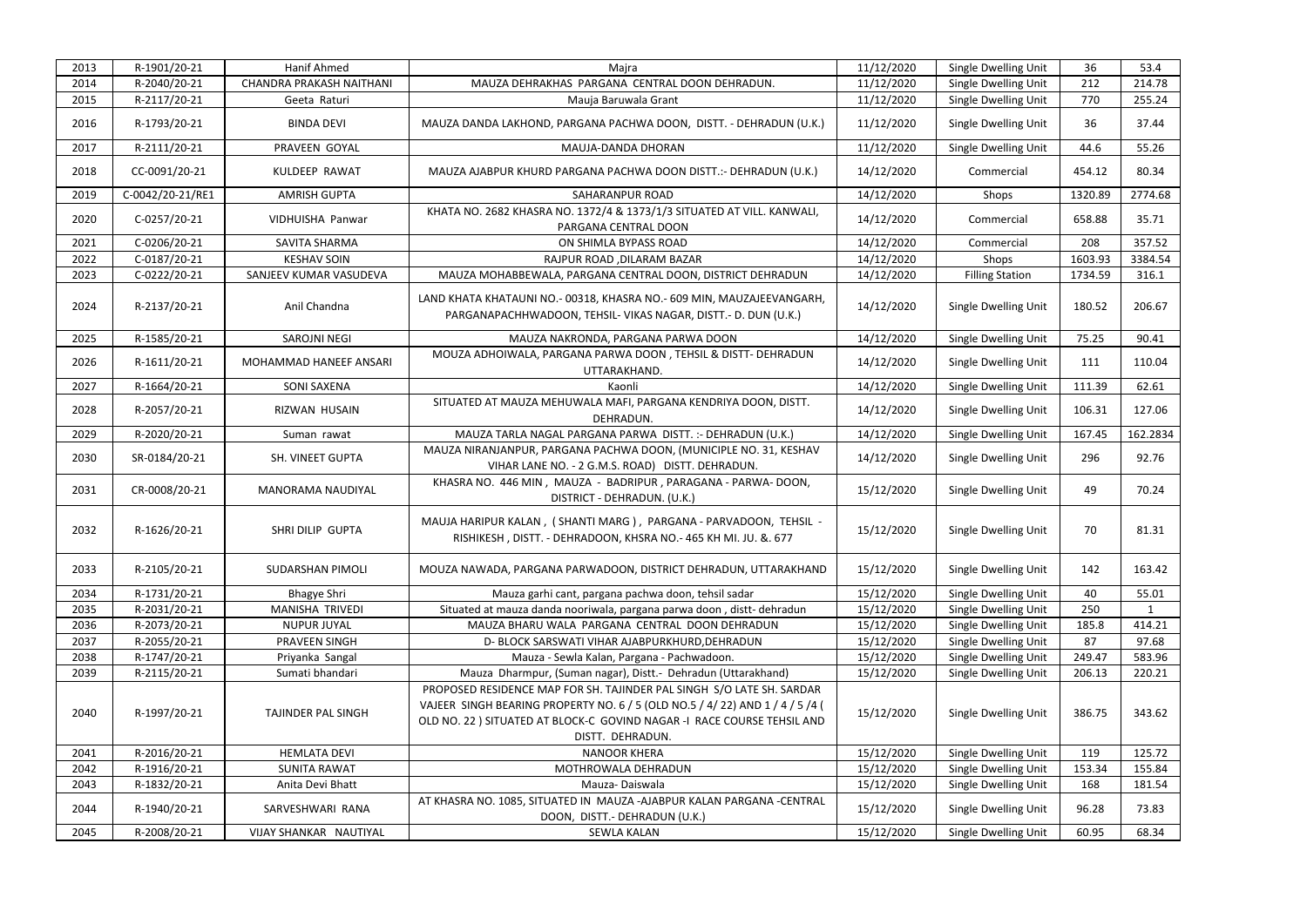| 2046 | R-1942/20-21               | MRS. CHANDRAKALA DIMRI     | ON LAND KH. NO. 437 KHA, SITUATED AT MAUZA - HARRAWALA, PARGANA -<br>PARWA DOON, DISTT.- DEHRADUN (UTTARAKHAND)              | 15/12/2020 | Single Dwelling Unit | 300          | 258.48  |
|------|----------------------------|----------------------------|------------------------------------------------------------------------------------------------------------------------------|------------|----------------------|--------------|---------|
| 2047 | R-1814/20-21               | Sapna Gangwar              | mauza aamwala tarla                                                                                                          | 15/12/2020 | Single Dwelling Unit | 197.87       | 215.88  |
| 2048 | R-2037/20-21               | RAVINDRA SINGH PUNDIR      | MAUJA AJABPUR KALAN                                                                                                          | 15/12/2020 | Single Dwelling Unit | 241.63       | 138.23  |
| 2049 | R-1992/20-21               | SAMPURNA JOSHI             | RAMNAGAR COLONY MAUZA JAKHAN, PARGANA CENTRALDOON, TEHSHIL SADAR<br>DISTT. DEHRADUN.                                         | 15/12/2020 | Single Dwelling Unit | 359.26       | 299.98  |
| 2050 | R-1631/20-21               | RAKESH kumar THAPA         | OLD KHASRA NO.- 364/2 & NEW KHASRA NO.- 152 TA MIN., MAUZA-KAULAGARH<br>MAY CHAK BHUD, PARAGANA-KENDRIYADOON, DEHRADUN, U.K. | 15/12/2020 | Single Dwelling Unit | 210          | 97.18   |
| 2051 | R-1979/20-21               | Anil Kumar                 | Mauza-Haripur                                                                                                                | 15/12/2020 | Single Dwelling Unit | 138          | 164.61  |
| 2052 | R-2172/20-21               | <b>ARCHANA</b>             | <b>BANJARAWALA MFI</b>                                                                                                       | 15/12/2020 | Single Dwelling Unit | 142          | 104.38  |
| 2053 | OR-1253/15-16-RE-<br>1/TE1 | YOGESH JOSHI               | KHASRA NO. 182, BHAUWALA ROAD,                                                                                               | 15/12/2020 | Single Dwelling Unit | $\mathbf{0}$ | 205.52  |
| 2054 | C-0090/20-21/RE1           | SHRIKANT SHARMA            | mouza -tlai, tehsil- doiwala, distt- dehradun.                                                                               | 16/12/2020 | Commercial           | 10018.48     | 2480.71 |
| 2055 | R-1826/20-21               | manpreet luthra            | NEW KHASRA NO.- 278 KA MIN & OLD KHASRA NO.- 285, MAUZA- DHORANKHAAS,<br>PARGANA- PARWADOON, DISTRICT- DEHRADUN, U.K.        | 16/12/2020 | Single Dwelling Unit | 86.397       | 94.48   |
| 2056 | R-1492/20-21               | SANJAY GUPTA               | MAUZA TARLA NAGAL PARGANA PARWA DOON DISTT DEHARDUN                                                                          | 16/12/2020 | Single Dwelling Unit | 92           | 111.22  |
| 2057 | R-2189/20-21               | Sonika Rawat               | Mauja Kanharwala                                                                                                             | 16/12/2020 | Single Dwelling Unit | 188.19       | 80.05   |
| 2058 | R-2017/20-21               | DARSHAN SINGH RAWAT        | MAUZA - MOTHOROWALA PARGANA CENTRAL DOON                                                                                     | 16/12/2020 | Single Dwelling Unit | 220          | 223.34  |
| 2059 | R-2056/20-21               | Mr. DIWAN SINGH CHOUHAN    | KH.NO. 608(MIN). MAUZA JEEVANGARH PARGANA PACHWADOON DISTT.<br>DEHRADUN UTTARAKHAND                                          | 16/12/2020 | Single Dwelling Unit | 122.6        | 156.3   |
| 2060 | R-1677/20-21               | <b>GEETA RANI</b>          | AAMWALA TARLA                                                                                                                | 16/12/2020 | Single Dwelling Unit | 92.93        | 104.19  |
| 2061 | R-2022/20-21               | <b>REEMA ARORA</b>         | Mouza-Niranjanpur, Pargana-Centraldoon.                                                                                      | 16/12/2020 | Single Dwelling Unit | 113.28       | 145.9   |
| 2062 | R-2116/20-21               | <b>VED PRAKASH BHATT</b>   | H.N.B COLONEY AJABPURKHURD, DEHRADUN                                                                                         | 16/12/2020 | Single Dwelling Unit | 184          | 256.26  |
| 2063 | R-2149/20-21               | <b>Budhi Singh Chauhan</b> | Mauja Jollygrant                                                                                                             | 16/12/2020 | Single Dwelling Unit | 249.55       | 171.52  |
| 2064 | R-2065/20-21               | vimla devi                 | someshwar nagar rishikesh                                                                                                    | 16/12/2020 | Single Dwelling Unit | 190          | 176.25  |
| 2065 | R-1973/20-21               | SATISH CHAND KUKRETI       | SITUATED AT DOBHALWALA, DEHRADUN, UTTARAKHAND.                                                                               | 16/12/2020 | Single Dwelling Unit | 249          | 206.28  |
| 2066 | R-1648/20-21               | <b>HARSHNA DEVI</b>        | PROP. NO. 760 / 700, DHRAMPUR-FIRST, (PRAGATI VIHAR), DEHRADUN                                                               | 16/12/2020 | Single Dwelling Unit | 64           | 56.5    |
| 2067 | R-2128/20-21               | Ravinder Kumar             | Mauza - Ajabpur Khurd                                                                                                        | 16/12/2020 | Single Dwelling Unit | 73.48        | 26.4    |
| 2068 | R-2120/20-21               | <b>PREM KAUR</b>           | <b>GURU ROAD, DEHRADUN</b>                                                                                                   | 16/12/2020 | Single Dwelling Unit | 150.03       | 170.83  |
| 2069 | R-2009/20-21               | Rohit Panchpuri            | MAUZA DEHRAKHASS, CENTRALDOON, TEHSIL/ SADAR & DISTT. DEHRADUN.                                                              | 16/12/2020 | Single Dwelling Unit | 74.34        | 98.14   |
| 2070 | R-2166/20-21               | JAIKRIT PAYAL              | LAND KH. NO. 1176 TA MIN, SITUATED AT MAUZA - NATHANPUR, PARGANA -<br>PARWA DOON, DISTT.- DEHRADUN (UTTARAKHAND)             | 16/12/2020 | Single Dwelling Unit | 214.13       | 240.6   |
| 2071 | CC-0122/20-21              | Jagmohan Singh Jaggi       | KARGI GRANT PARGANA KENDRIYADOON                                                                                             | 17/12/2020 | Commercial           | 400          | 693.65  |
| 2072 | R-2051/20-21               | PALLAVI PAINULY            | MAUZA KEDARPUR, PARGANA KENDRIYA DOON                                                                                        | 17/12/2020 | Single Dwelling Unit | 181          | 235.94  |
| 2073 | R-1896/20-21               | Laxmi Gurung               | MAUZA JOHRI PARGANA PACHWA DOON DISTT. DEHRADUN (U.K.)                                                                       | 17/12/2020 | Single Dwelling Unit | 109          | 72      |
| 2074 | R-2156/20-21               | <b>SMT. TARUNA</b>         | MAUZA KEDARPUR, PARGANA PACHWADOON                                                                                           | 17/12/2020 | Single Dwelling Unit | 96.28        | 173.2   |
| 2075 | R-2018/20-21               | SURENDRA LAL               | VILLAGE - PITHUWALA, PARGANA - PACHWA - DOON, DISTRICT. - DEHRADUN, UK.                                                      | 17/12/2020 | Single Dwelling Unit | 135          | 161.9   |
| 2076 | R-2144/20-21               | <b>MANISH ARORA</b>        | MAUZA KANWALI                                                                                                                | 17/12/2020 | Single Dwelling Unit | 161.33       | 182.04  |
| 2077 | R-2193/20-21               | <b>NEERAJ RATHORE</b>      | MAUZA NIRANJANPUR PARGANA KENDRIYA DOON DISTT. DEHRADUN.                                                                     | 17/12/2020 | Single Dwelling Unit | 107.34       | 146.18  |
| 2078 | R-1669/20-21               | alok gupta                 | adarsh gram rishikesh                                                                                                        | 17/12/2020 | Single Dwelling Unit | 352.03       | 678.1   |
| 2079 | R-2026/20-21               | RUKIYA BEGUM               | MAUZA KANWALI, PARGANA CENTRAL DOON, DEHRADUN.                                                                               | 17/12/2020 | Single Dwelling Unit | 99.87        | 110.74  |
| 2080 | R-2104/20-21               | DEEPAK KOTHIYAL            | <b>HOUSE AT KANDOLI</b>                                                                                                      | 17/12/2020 | Single Dwelling Unit | 93.5         | 86.72   |
| 2081 | OC-0362/19-20              | Shashi Rani                | Mouza - Niranjanpur, Pargana- Kendriyadoon.                                                                                  | 17/12/2020 | Shops                | 179          | 81.3    |
| 2082 | SR-0183/20-21              | RAMA DHAR PRASAD           | ARYA NAGAR I                                                                                                                 | 17/12/2020 | Single Dwelling Unit | 285          | 170.15  |
| 2083 | R-1834/20-21               | <b>MANOJ KUMAR</b>         | VILLAGE CHALANG, PARGANA- PARWA - DOON, DISTRICT. - DEHRADUN, (UK.)                                                          | 18/12/2020 | Single Dwelling Unit | 195          | 75.88   |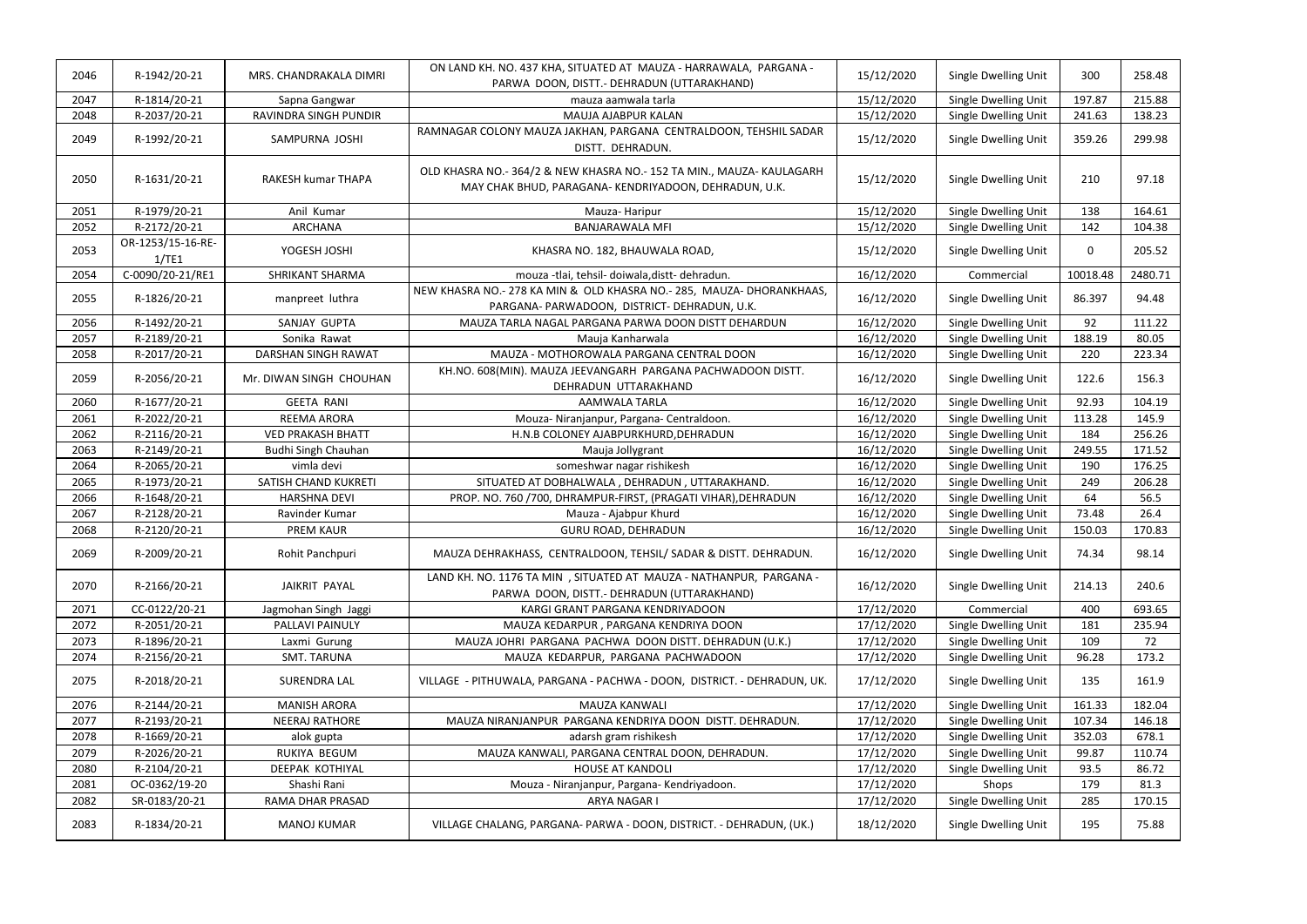|      |                  |                              | KHATA NO. 318, KHASRA NO. 88 KHA MIN., MAUZA KANDOLI , PARGANA PARWA                                                                                                     |            |                        |             |         |
|------|------------------|------------------------------|--------------------------------------------------------------------------------------------------------------------------------------------------------------------------|------------|------------------------|-------------|---------|
| 2084 | R-2028/20-21     | Roshni Devi                  | DOON, TEHSIL DIST DEHARDUN                                                                                                                                               | 18/12/2020 | Single Dwelling Unit   | 102.04      | 114.48  |
| 2085 | R-1687/20-21     | jaskirat garnal              | <b>BHARUWALA</b>                                                                                                                                                         | 18/12/2020 | Single Dwelling Unit   | 54          | 58.86   |
| 2086 | R-2213/20-21     | <b>GURPREET SINGH CHABRA</b> | MAUZA MOTHROWALA PARGANA PARWA DOON DISTT. DEHRADUN.                                                                                                                     | 18/12/2020 | Single Dwelling Unit   | 111.52      | 126.73  |
| 2087 | R-2036/20-21     | SHRI ARUN SHARMA             | SITUATED AT MAUZA MAJRA PARGAN KENDRIYA DOON DISTT DEHRADUN U.K                                                                                                          | 18/12/2020 | Single Dwelling Unit   | 47.67       | 54.75   |
| 2088 | R-2041/20-21     | <b>AMIT SINGH</b>            | ANSAL'S GREEN VALLEY, MAUZA JAKHAN                                                                                                                                       | 18/12/2020 | Single Dwelling Unit   | 167.29      | 37.9    |
| 2089 | R-2119/20-21     | <b>BHAWNA SINGH</b>          | PLOT NO- 67, H.I.G. M.D.D.A. COLONY, CHANDAR ROAD, DALANWALA, DEHRADUN                                                                                                   | 18/12/2020 | Single Dwelling Unit   | 240         | 261.56  |
| 2090 | R-2113/20-21     | SONAL DOBHAL                 | KH. NO. 501 KA MIN. MAUJA DHORANKHAS, PARGANA- PARWADOON                                                                                                                 | 18/12/2020 | Single Dwelling Unit   | 183         | 124.22  |
| 2091 | R-2212/20-21     | SH. RAM SINGH CHABRA         | MAUZA MOTHROWALA PARGANA PARWA DOON DISTT. DEHRADUN.                                                                                                                     | 18/12/2020 | Single Dwelling Unit   | 111.52      | 126.73  |
| 2092 | R-1906/20-21     | MR. PASANG TSERING           | KH. NO.1343 &1388 PLOT NO. 160 &161, PRESIDENT SEF YUGYALING COOPRATIVE<br>HOUSING SOCIETY Ltd. VILLAGE BALUWALA, PARGANA PACHWA DOONTEH. VIKAS<br>NAGAR, DEHRADUN (U.K) | 18/12/2020 | Single Dwelling Unit   | 387.9       | 167.92  |
| 2093 | R-1802/20-21     | PARAMJEET VASDEV             | KHASRA NO.- 1443 MIN., MAUZA- DEHRAKHAS, PARGANA- KENDRIYADOON,<br>DEHRADUN, U.K.                                                                                        | 18/12/2020 | Single Dwelling Unit   | 82          | 99.36   |
| 2094 | R-2025/20-21     | AJAY GUPTA                   | KHASRA NO.-34 MIN., MAUZA-BRAHMAWALA, PARGANA-PARWADOON,<br>DEHRADUN, U.K.                                                                                               | 18/12/2020 | Single Dwelling Unit   | 175.6       | 216.92  |
| 2095 | R-2112/20-21     | <b>ANKIT DOBHAL</b>          | KH. NO. 501 KA MIN. MAUJA DHORANKHAS, PARGANA- PARWADOON                                                                                                                 | 18/12/2020 | Single Dwelling Unit   | 183         | 124.22  |
| 2096 | R-2079/20-21     | Mukesh Agarwal               | 74/08 mi ju                                                                                                                                                              | 18/12/2020 | Single Dwelling Unit   | 230         | 263.43  |
| 2097 | R-2217/20-21     | Asha Rangoli                 | KHATA NO.00072, KH NO. 148 CHA, MAUZA KISHANPUR, PARGANA PACHHWA<br>DOON, DISTT. DEHRADUN, UTTARAKHAND.                                                                  | 18/12/2020 | Single Dwelling Unit   | 157.99      | 207.12  |
| 2098 | R-2088/20-21     | Mr. Ajmal Khan               | SITUATED AT KH. NO. 82(OLD KH. NO.30) MAUZA KEDARPUR PARGANA CENTRAL<br>DOON, DISTT. & TEHSIL. DEHRADUN. (UK)                                                            | 18/12/2020 | Single Dwelling Unit   | 136.42      | 128.12  |
| 2099 | R-1946/20-21     | PRIYANKA RAWAT               | <b>NATTHANPUR</b>                                                                                                                                                        | 18/12/2020 | Single Dwelling Unit   | 153         | 121.94  |
| 2100 | R-2267/20-21     | <b>SURENDRA SINGH</b>        | AJABPUR KALAN                                                                                                                                                            | 18/12/2020 | Single Dwelling Unit   | 129.2       | 146.57  |
| 2101 | C-0110/13-14/TE1 | <b>NEERAJ TANDON</b>         | <b>RACE COURSE ROAD</b>                                                                                                                                                  | 18/12/2020 | Shops                  | $\Omega$    | 4215.02 |
| 2102 | SR-0174/20-21    | padmendra singh rana         | ajabpur kalan                                                                                                                                                            | 20/12/2020 | Single Dwelling Unit   | 150         | 73.35   |
| 2103 | R-1698/20-21     | RAJESH KUMAR GUPTA           | <b>DEHRAKHAS</b>                                                                                                                                                         | 21/12/2020 | Single Dwelling Unit   | 269         | 418.08  |
| 2104 | R-1461/20-21     | Nirmala Bai                  | old no. 33/2, New no.- 534, mauza- haripur kalan, tehsil- rishikesh, Distt. Dehradun                                                                                     | 21/12/2020 | Single Dwelling Unit   | 876         | 1403.2  |
| 2105 | C-0095/12-13/TE1 | <b>ANIL SHARMA</b>           | DOON UNIVERSITY ROAD, OPP. NEW SECRATARIAT COLONY, MOTHROWALA,<br><b>KEDARPUR</b>                                                                                        | 21/12/2020 | <b>Group Housing</b>   | $\mathbf 0$ | 23702.6 |
| 2106 | CC-0109/20-21    | Sachin Luthra                | AT ZAMINDARI AVINASH, GRAM-DEHRAKHAS, PARGANA- CENTRALDOON, TEH.-<br>DEHRADUN, DISTT. - DEHRADUN.                                                                        | 22/12/2020 | <b>Filling Station</b> | 716.09      | 203.86  |
| 2107 | C-0278/20-21     | MRS. SUDHA GUPTA             | mauza majara pargana central-doon                                                                                                                                        | 22/12/2020 | Godown                 | 202.96      | 366.69  |
| 2108 | R-1883/20-21     | RAJESH PANWAR                | MAUZA AJABPUR KALAN, PARGANA CENTRAL DOON, DEHRADUN.                                                                                                                     | 22/12/2020 | Single Dwelling Unit   | 139.87      | 121.02  |
| 2109 | R-2046/20-21     | MADHU AGARWAL                | PARK ROAD, LAXMAN CHOWK                                                                                                                                                  | 22/12/2020 | Single Dwelling Unit   | 118.16      | 259.75  |
| 2110 | R-1990/20-21     | DAYA RAM                     | JEEVANGARH                                                                                                                                                               | 22/12/2020 | Single Dwelling Unit   | 285.22      | 274.06  |
| 2111 | R-2167/20-21     | <b>SUDARSHAN SINGH</b>       | MAUZA MAJRI MAFI, PARGANA PARWA DOON                                                                                                                                     | 22/12/2020 | Single Dwelling Unit   | 184         | 205.5   |
| 2112 | R-2085/20-21     | Nikeeta Sharma               | 131 ka. kaulagarh, maychak bhud, dehradun                                                                                                                                | 22/12/2020 | Single Dwelling Unit   | 150.6       | 244.62  |
| 2113 | C-0277/20-21     | MR. AMIT KUMAR               | mauza majara pargana central-doon                                                                                                                                        | 23/12/2020 | Godown                 | 202.96      | 363.14  |
| 2114 | C-2414/19-20/RE1 | Sarita Sharma                | MAUZA PONDHA, PARGANA PACHWADOON TEHSIL- VIKAS NAGAR DISTT.-<br>DEHRADUN.                                                                                                | 23/12/2020 | Hostel                 | 813.9       | 1075.73 |
| 2115 | C-0218/20-21     | Shrinidhi Tripathi           | Khasra No. 8                                                                                                                                                             | 23/12/2020 | Commercial             | 273.33      | 315.24  |
| 2116 | R-2174/20-21     | <b>MADHU BALUNI</b>          | HOUSE AT SHASTRI ENCLAVE DEHRADUN                                                                                                                                        | 23/12/2020 | Single Dwelling Unit   | 135         | 144.5   |
| 2117 | R-2214/20-21     | <b>MANISH SAINI</b>          | <b>RACE COURSE</b>                                                                                                                                                       | 23/12/2020 | Single Dwelling Unit   | 105.92      | 141.97  |
| 2118 |                  |                              |                                                                                                                                                                          |            |                        |             |         |
|      | R-1898/20-21     | arjun singh                  | NEAR PATANJALI STORE, KALINKA VIHAR, MAJRI MAFI                                                                                                                          | 23/12/2020 | Single Dwelling Unit   | 104         | 85.2    |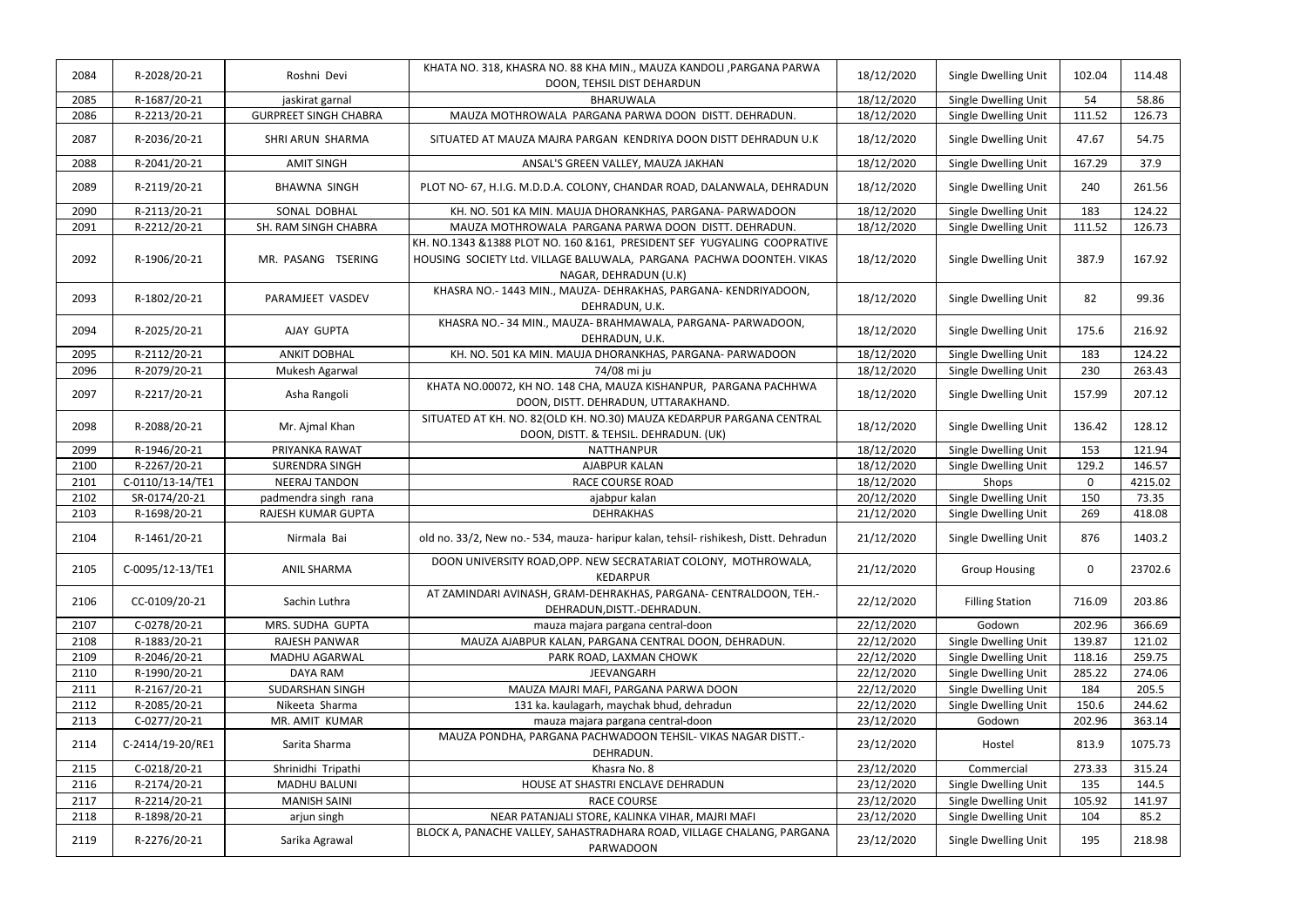| 2120 | R-2154/20-21      | YOGESH KUMAR              | MAUZA MAJRA, PARGANA KENDRIYADOON, DISTT - DEHRADUN, UTTARAKHAND.                                                                                                            | 23/12/2020 | Single Dwelling Unit        | 37     | 45.54   |
|------|-------------------|---------------------------|------------------------------------------------------------------------------------------------------------------------------------------------------------------------------|------------|-----------------------------|--------|---------|
| 2121 | R-1943/20-21      | rekha bansali             | kh. no. 2, sewla kalan, dehradun.                                                                                                                                            | 23/12/2020 | Single Dwelling Unit        | 84.75  | 134.45  |
| 2122 | R-2198/20-21      | SMT. SATYABHAMA CHAUHAN   | Mauza gram Raipur Dehradun UK.                                                                                                                                               | 23/12/2020 | Single Dwelling Unit        | 184    | 201.78  |
| 2123 | R-2010/20-21      | sunita kunwar             | MAUZA MOHKAMPUR KHURD PARGANA PARWA DOON DISTT. DEHRADUN (U.K.)                                                                                                              | 23/12/2020 | Single Dwelling Unit        | 132.71 | 138.36  |
| 2124 | R-2182/20-21      | SH. ISRAEL                | ON KH.NO-31KA, NAMDEV ENCLAVE                                                                                                                                                | 23/12/2020 | Single Dwelling Unit        | 74.9   | 105.06  |
| 2125 | R-2034/20-21      | <b>AMIT RAWAL</b>         | <b>VILLAGE AJABPUR KALAN</b>                                                                                                                                                 | 23/12/2020 | Single Dwelling Unit        | 134.7  | 143.51  |
| 2126 | OC-0557/19-20     | <b>SUMEET NANDA</b>       | Kh.No. 732 Min, Situated at vill.-Ajabpur khurd, Pargana- Central Doon ,Dehradun                                                                                             | 23/12/2020 | Shops                       | 788    | 910.8   |
| 2127 | OC-0539/19-20     | PANKAJ GUPTA              | Property Bearing No.2/II (2/2), Ballupur Road (Chakrata Road) Distt.-Dehradun.                                                                                               | 23/12/2020 | Shops                       | 288.1  | 308.38  |
| 2128 | OR-0584/19-20     | Anuradha Kotnala          | <b>Bharuwala Grant</b>                                                                                                                                                       | 23/12/2020 | Single Dwelling Unit        | 137    | 190.39  |
| 2129 | SC-0042/20-21     | Fahmeeda Parveen          | KH NO. 286 KA, MAUZA MAJRA, PARGANA KENDRIYA DOON, DISTT. DEHRADUN,<br>UTTARAKHAND.                                                                                          | 23/12/2020 | Commercial                  | 77.25  | 16.78   |
| 2130 | SR-0726/19-20/RE1 | Sh. Rachendra dutt Semwal | MAUZA BADRIPUR PARGANA PARWA DOON DISTT. DEHRADUN (U.K.)                                                                                                                     | 23/12/2020 | Single Dwelling Unit        | 223.04 | 261.43  |
| 2131 | CC-0079/20-21     | Atirek Jaiswal            | Mauza Rasool Pur Ward No.3 Under Nagar Palika Parishad Vikas Nagar                                                                                                           | 24/12/2020 | Commercial                  | 348    | 348.48  |
| 2132 | C-0246/20-21      | <b>ALTAF RAJA</b>         | MAUJA AJABPUR KHURD<br>PARGANA CENTRALDOON, DIST.- DEHRADUN                                                                                                                  | 24/12/2020 | Commercial                  | 448    | 603.01  |
| 2133 | C-0160/20-21      | Kuldeep Kaur Manocha      | MPL NO. 312/A CHANDER NAGAR RACE COURSE WARD NO. 16 DEHRADUN.                                                                                                                | 24/12/2020 | <b>Filling Station</b>      | 506.43 | 46.24   |
| 2134 | C-0224/20-21      | Mr Rajpal Singh.          | HARBHAJ WALA, PARGANA PACHWADOON,                                                                                                                                            | 24/12/2020 | <b>Guest House</b>          | 1096   | 1452.88 |
| 2135 | C-0235/20-21      | <b>AMAR SINGH</b>         | MAUJA BHIMAWALA                                                                                                                                                              | 24/12/2020 | Office                      | 97.57  | 88.8    |
| 2136 | C-0228/20-21      | RACHNA PANDIT             | <b>RANIPOKHRI GRANT</b>                                                                                                                                                      | 24/12/2020 | School                      | 19250  | 1622.15 |
| 2137 | R-2011/20-21      | Prem Singh                | Sewla Kalan                                                                                                                                                                  | 24/12/2020 | Single Dwelling Unit        | 247.02 | 107.9   |
| 2138 | R-2200/20-21      | Brij Mohan Joshi          | Mauza - Dehra Khas, Pargana - Central Doon, Dehradun                                                                                                                         | 24/12/2020 | Single Dwelling Unit        | 210.32 | 209.87  |
| 2139 | R-2244/20-21      | Gurpreet singh            | Mauza Ajabpur kalan Pargana Central doon, Distt.-Dehradun (Uttarakhand)                                                                                                      | 24/12/2020 | Single Dwelling Unit        | 111.45 | 135.33  |
| 2140 | R-1707/20-21      | <b>BIRBAL SINGH NEGI</b>  | BADRIPUR, PARGANA PARWA DOON DISTRICT DEHRADUN (U.K.)                                                                                                                        | 24/12/2020 | Single Dwelling Unit        | 175    | 163.28  |
| 2141 | R-1769/20-21      | <b>KULDEEP SINGH</b>      | NAGAR NIGAM MUNICIPAL NO.- 67/4-A, & NEW NO.- 67/16/67/13, REST CAMP,<br>TYAGI ROAD, KHASRA NO.-898 & 899/1 MIN., MAUZA- DEHRAKHAS, PARGANA-<br>KENDRIYADOON, DEHRADUN, U.K. | 24/12/2020 | Single Dwelling Unit        | 250    | 255.97  |
| 2142 | R-2015/20-21      | praveen goyal             | $9/9/1$ , guru road                                                                                                                                                          | 24/12/2020 | Single Dwelling Unit        | 211.43 | 441.91  |
| 2143 | R-2186/20-21      | Sonam Singh               | Mauja Bhaniyawala                                                                                                                                                            | 24/12/2020 | Single Dwelling Unit        | 67     | 30.27   |
| 2144 | R-2178/20-21      | <b>AMIT RAWAT</b>         | SITUATED AT MAUZA KANDOLI, TEHSIL VIKAS NAGAR DISTRICT.- DEHRADUN<br>(UTTARA KHAND).                                                                                         | 24/12/2020 | Single Dwelling Unit        | 97.87  | 212.06  |
| 2145 | R-1852/20-21      | SANDHYA VAID              | KH. NO. 1443 MAUZA- DEHRAKHAS, PARGANA CENTRALDOON, DIST.-DEHRADUN                                                                                                           | 24/12/2020 | Single Dwelling Unit        | 88     | 112.35  |
| 2146 | R-1953/20-21      | Nirmala Devi              | maniram road                                                                                                                                                                 | 24/12/2020 | Single Dwelling Unit        | 125    | 90.45   |
| 2147 | R-2261/20-21      | <b>SUSHILA DEVI</b>       | MAUZA ATHURWALA                                                                                                                                                              | 24/12/2020 | Single Dwelling Unit        | 106.22 | 178.18  |
| 2148 | R-1781/20-21      | Mohhammad Tayab           | Badowala                                                                                                                                                                     | 24/12/2020 | Single Dwelling Unit        | 106    | 97.91   |
| 2149 | R-2160/20-21      | Atul Sagar                | Mauza Dashwala                                                                                                                                                               | 24/12/2020 | Single Dwelling Unit        | 159    | 143.78  |
| 2150 | R-2155/20-21      | Vinita Gupta              | Mauza Dehrakhas, Pargana Centraldoon                                                                                                                                         | 24/12/2020 | Single Dwelling Unit        | 125    | 195.69  |
| 2151 | R-2169/20-21      | Mansi Gupta               | Mauza Dehrakhas, Pargana Centraldoon                                                                                                                                         | 24/12/2020 | Single Dwelling Unit        | 125    | 195.69  |
| 2152 | R-2280/20-21      | MEERA BANSAL              | MAUJA DEHRAKHAS KH. NO.-835MI. PARGANA CENTRALDOON TEHSIL SADAR<br>DISTT.: - DEHRADUN (U.K).                                                                                 | 24/12/2020 | Single Dwelling Unit        | 122.4  | 188.74  |
| 2153 | R-2081/20-21      | POOJA GARBIYAL            | SITUATED AT MAUZA KIRSALI, PARGANA PARWA DOON, DISTT- DEHRADUN                                                                                                               | 24/12/2020 | Single Dwelling Unit        | 340    | 345.5   |
| 2154 | R-2176/20-21      | JAI MOHAN SHARMA          | JOHRI, PACHWADOON                                                                                                                                                            | 24/12/2020 | Single Dwelling Unit        | 159.97 | 168.72  |
| 2155 | OC-0620/19-20     | SANJAY VISHNOI            | MOOL CHAND ENCLAVE                                                                                                                                                           | 24/12/2020 | <b>Commercial Mixed Use</b> | 186    | 361.74  |
| 2156 | R-2138/20-21      | PANKAJ KUMAR              | mauza kanwali pargana parwa doon                                                                                                                                             | 25/12/2020 | Single Dwelling Unit        | 248.35 | 223.73  |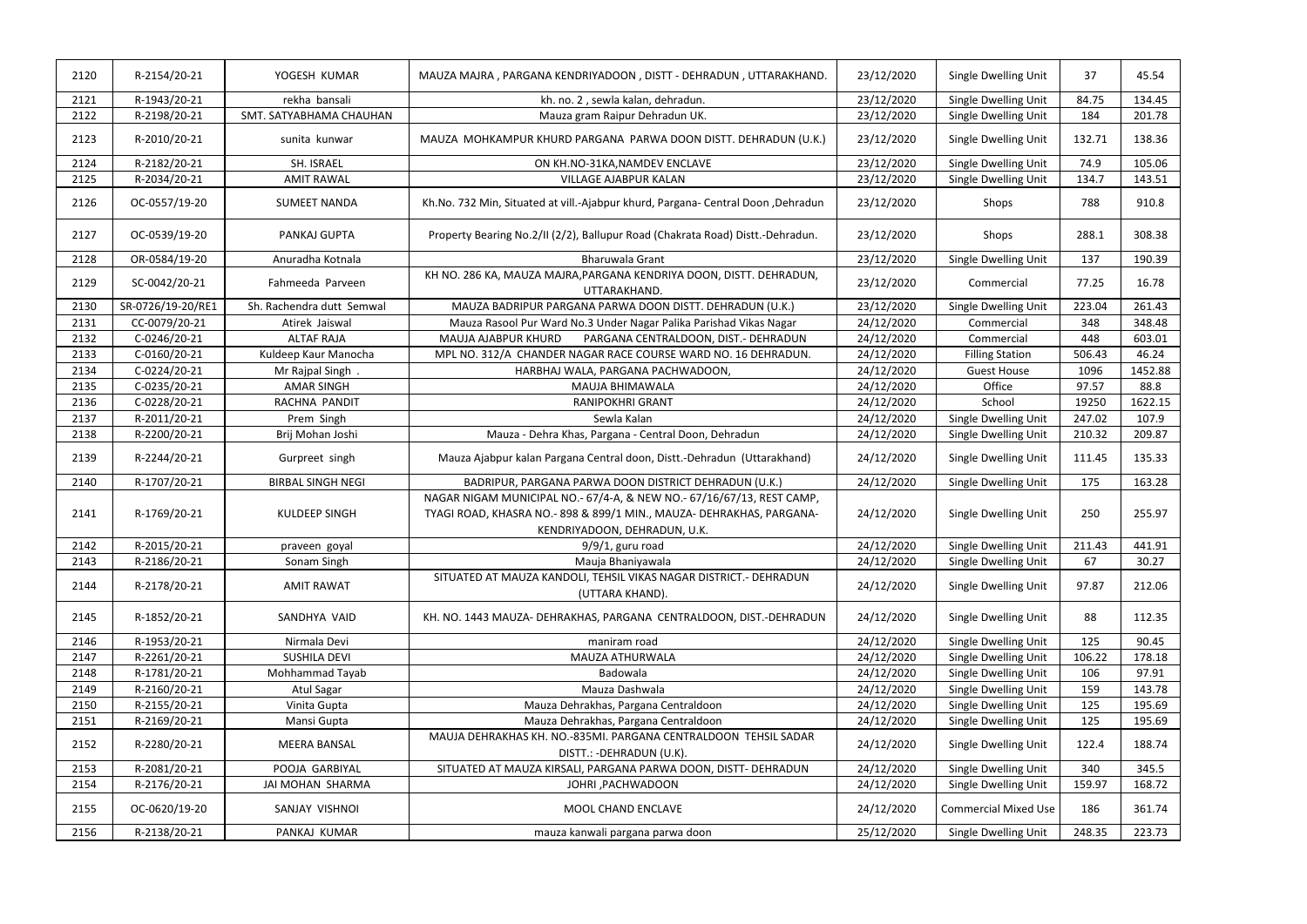| 2157 | R-2342/20-21 | MR. NITIN JAIN              | SITUATED AT LAND PROPERTY NO. - 42 (NEW NO. - 62) BLOCK FIRST, KHURBURA<br>MOHALLA, DISTRICT - DEHRADUN (UTTARA KHAND).                                                                                             | 26/12/2020 | Single Dwelling Unit | 56.51  | 75.25  |
|------|--------------|-----------------------------|---------------------------------------------------------------------------------------------------------------------------------------------------------------------------------------------------------------------|------------|----------------------|--------|--------|
| 2158 | R-1867/20-21 | JAI SINGH SAINI             | KHASRA NO.- 245, MAUZA- SEWLA KALAN, PARGANA- KENDRIYADOON, DEHRADUN,<br>U.K.                                                                                                                                       | 26/12/2020 | Single Dwelling Unit | 220    | 59.8   |
| 2159 | R-1936/20-21 | PARBHA PAINULI              | <b>RAMPUR BHAUWALA</b>                                                                                                                                                                                              | 26/12/2020 | Single Dwelling Unit | 194.1  | 191.04 |
| 2160 | R-1596/20-21 | Manju arya                  | MAUZA SUNDERWALA (HARCHAWALA) PARGANA PARWA DOON DISTT.- D. DUN.<br>(U.K.)                                                                                                                                          | 26/12/2020 | Single Dwelling Unit | 158    | 141.37 |
| 2161 | R-2195/20-21 | SMT. VINOD BALA JOSHI       | MAUZA AJABPUR KALAN                                                                                                                                                                                                 | 26/12/2020 | Single Dwelling Unit | 125.46 | 201.98 |
| 2162 | R-2318/20-21 | <b>VINOD KUMAR</b>          | Kargi grant                                                                                                                                                                                                         | 26/12/2020 | Single Dwelling Unit | 94.1   | 117.24 |
|      |              |                             | KH. NO. 213, SITUATED AT MAUZA CHAKDANDA LAKHOND, PARGANA PARVADOON,                                                                                                                                                |            |                      |        |        |
| 2163 | R-2063/20-21 | Vijay Himani                | DISTT.- DEHRADUN (U.K)                                                                                                                                                                                              | 26/12/2020 | Single Dwelling Unit | 92     | 108.48 |
| 2164 | R-2266/20-21 | <b>KALPANA DEVI</b>         | <b>RAIPUR</b>                                                                                                                                                                                                       | 26/12/2020 | Single Dwelling Unit | 102    | 106.78 |
| 2165 | R-2269/20-21 | <b>LAXMI RAWAT</b>          | Mauza Majri-mafi, Pargana Parwadoon, Distt. Dehradun                                                                                                                                                                | 26/12/2020 | Single Dwelling Unit | 222.4  | 193.23 |
| 2166 | R-2215/20-21 | <b>Bipin Singh</b>          | Mauza - Harawala, Pargana - Parwa doon, Dehradun                                                                                                                                                                    | 26/12/2020 | Single Dwelling Unit | 148.46 | 178.3  |
| 2167 | R-2140/20-21 | <b>SOBAT SINGH RANA</b>     | MAUZA MOTHROWALA                                                                                                                                                                                                    | 26/12/2020 | Single Dwelling Unit | 102.2  | 163.07 |
| 2168 | R-2354/20-21 | <b>SHASHI PANWAR</b>        | BASANT VIHAR, MAUZA KANWALI, PARGANA CENTRAL DOON, DISTRICT DEHRADUN<br>(U.K.)                                                                                                                                      | 26/12/2020 | Single Dwelling Unit | 1046   | 465.39 |
| 2169 | R-2236/20-21 | aruna thapliyal             | <b>BANJARAWALA MAFI</b>                                                                                                                                                                                             | 26/12/2020 | Single Dwelling Unit | 153    | 130.57 |
| 2170 | R-2240/20-21 | <b>AMIT VERMA</b>           | mauza ajabpur khurd, pargana central doon, dehradun.                                                                                                                                                                | 26/12/2020 | Single Dwelling Unit | 125.45 | 129.52 |
| 2171 | R-2241/20-21 | Ajay Kumar Sinha            | vasant vihar                                                                                                                                                                                                        | 27/12/2020 | Single Dwelling Unit | 696.4  | 35.42  |
| 2172 | R-2108/20-21 | NIKHIL DEOPA                | KHASRA NO. 1261 KA SITUATED AT VILLAGE MOTHROWALA PARGANA PACHWA<br>DOON DISTT. DEHRADUN                                                                                                                            | 28/12/2020 | Single Dwelling Unit | 66.35  | 80.37  |
| 2173 | R-2224/20-21 | ANURADHA BORA               | MOTHROWALA, PARGANA KENDRIYA DOON                                                                                                                                                                                   | 28/12/2020 | Single Dwelling Unit | 275.09 | 17.51  |
| 2174 | R-2050/20-21 | Gaurav Kumar                | Mauza Rasoolpur                                                                                                                                                                                                     | 28/12/2020 | Single Dwelling Unit | 41.82  | 79.63  |
| 2175 | R-1886/20-21 | ANIL KUMAR KANNOJIA         | MAUZA DEHRAKHAS, PATEL NAGAR, PARGAN CENTRAL DOON, DEHRADUN.                                                                                                                                                        | 28/12/2020 | Single Dwelling Unit | 84     | 127.7  |
| 2176 | R-2126/20-21 | SHRI KULDEEP SINGH BISHT    | AT KHASRA NO-376 KHA SITUATED AT MAUZA DHORANKHAS PARGANA<br>PARWADOON DISTT DEHRADUN U.K                                                                                                                           | 28/12/2020 | Single Dwelling Unit | 183    | 159.38 |
| 2177 | R-2147/20-21 | SATISH CHANDRA              | SITUATED AT MAUZA SINDHAUWALI DHAURAN, PARGANA PARWADOON, TEHSIL<br>SADAR, DISTRICT DEHRADUN (UTTARA KHAND).                                                                                                        | 28/12/2020 | Single Dwelling Unit | 250    | 148.55 |
| 2178 | R-2221/20-21 | SANDHYA NEGI                | AT KHASRA NO. 46 MIN SITUATED AT MAUZA- DANDA DHORAN PRAGANA-<br>PACHWA DOON DISTT.- DEHRADUN (U.K.)                                                                                                                | 28/12/2020 | Single Dwelling Unit | 83.64  | 108.56 |
| 2179 | R-2171/20-21 | Sarita Devi                 | MAuza- Miyanwala                                                                                                                                                                                                    | 28/12/2020 | Single Dwelling Unit | 191    | 150.17 |
| 2180 | R-1880/20-21 | MRS. POONAM                 | ON LAND KH. NO. 145 KHA SITUATED AT MAUZA - SUDHUWALA, PARGANA -<br>PARWA DOON, DISTT.- DEHRADUN (UTTARAKHAND)                                                                                                      | 28/12/2020 | Single Dwelling Unit | 126    | 109.08 |
| 2181 | R-1962/20-21 | PRAKASH CHANDRA BHETWAL     | KOLHUPANI                                                                                                                                                                                                           | 28/12/2020 | Single Dwelling Unit | 124    | 114.62 |
| 2182 | R-2006/20-21 | <b>LAXMAN SINGH</b>         | 4323, Rasoolpur, Vikasnagar, Dehradun                                                                                                                                                                               | 28/12/2020 | Single Dwelling Unit | 211.43 | 187.28 |
| 2183 | R-1843/20-21 | Sushma Jaguri               | ajabpur khurd, pargana kendriya doon                                                                                                                                                                                | 28/12/2020 | Single Dwelling Unit | 101    | 61.24  |
| 2184 | R-2201/20-21 | SHAKUNTALA RAWAT            | KHASRA NO 1232 KHA MIN                                                                                                                                                                                              | 28/12/2020 | Single Dwelling Unit | 230    | 466.69 |
| 2185 | R-1645/20-21 | <b>ONKAR PRASAD BAGWARI</b> | PROPOSED RESIDENCE FOR SH. ONKAR PRASAD BAGWARI S/O SH. JAGDISH PRASAD<br>BAGWARI KHSARA NO.399 GHA SITUATED AT MAUZA BAGTAWAR GRANT<br>(BHAGWANPUR JULO) PARGANA PACHWADOON, TEHSIL VIKAS NAGAR DISTT.<br>DEHRADUN | 28/12/2020 | Single Dwelling Unit | $-280$ | 104.94 |
| 2186 | R-2021/20-21 | HUSAIN AHMAD                | MAUZA MAJRA, PARGANA KENDRIYA DOON, DISTT. DEHRADUN, UTTRAKHAND.                                                                                                                                                    | 28/12/2020 | Single Dwelling Unit | 88.05  | 163.91 |
| 2187 | R-2099/20-21 | TRILOK JOSHI                | MAUZA - MOTHROWALA, PARGANA - CENTRAL DOON, DEHRADUN                                                                                                                                                                | 28/12/2020 | Single Dwelling Unit | 152    | 176.94 |
| 2188 | R-2227/20-21 | MRS. ROZY KHAN              | SITUATED AT MAUZA ARCADIYA GRANT, PARGANA - CENTRAL DOON, TEHSIL -<br>SADADR DISTRICT - DEHRADUN (UTTARA KHAND).                                                                                                    | 28/12/2020 | Single Dwelling Unit | 115.98 | 93.65  |
| 2189 | R-2197/20-21 | Vivek Singh Aswal           | police line race course dehradun                                                                                                                                                                                    | 28/12/2020 | Single Dwelling Unit | 184    | 180.88 |
| 2190 | R-2210/20-21 | <b>ANIL NAUNI</b>           | VILLAGE - HARRAWALA, DEHRADUN                                                                                                                                                                                       | 28/12/2020 | Single Dwelling Unit | 192    | 125.54 |
| 2191 | R-2077/20-21 | <b>GANESH PRASAD</b>        | tunwala, raipur                                                                                                                                                                                                     | 28/12/2020 | Single Dwelling Unit | 169.14 | 96.94  |
|      |              |                             |                                                                                                                                                                                                                     |            |                      |        |        |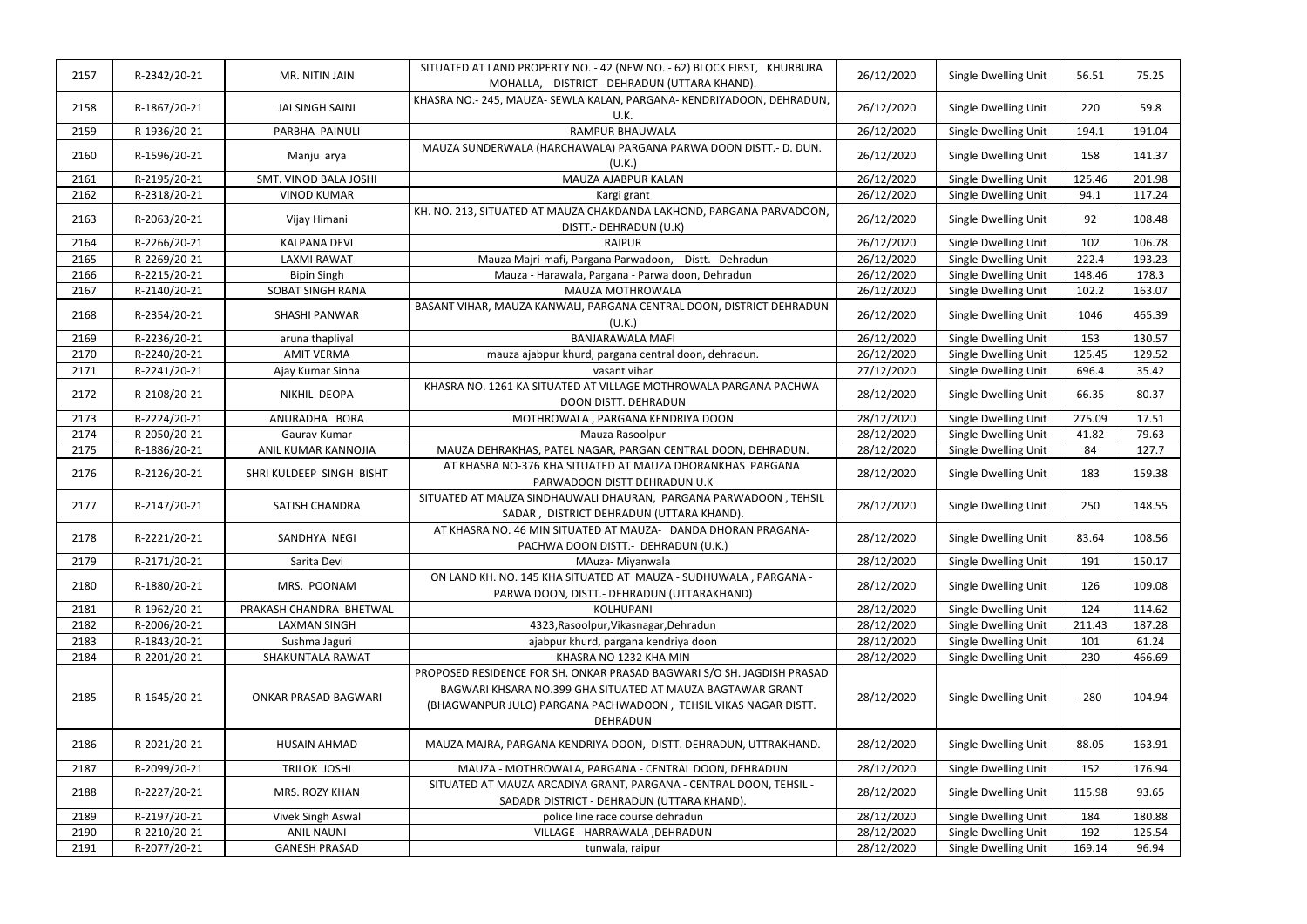| 2192 | 2432/03-04/TE1   | <b>USPAL SINGH</b>                   | <b>BIDHOLI, DEHRADUN</b>                                                 | 28/12/2020 | University                  | $\Omega$ | 17564.75 |
|------|------------------|--------------------------------------|--------------------------------------------------------------------------|------------|-----------------------------|----------|----------|
| 2193 | R-1268/20-21     | Rahul Kumar                          | 75 Shakti Vihar, Phase 1 Majra, Tehsil & District Dehradun               | 29/12/2020 | Single Dwelling Unit        | 260.17   | 296.71   |
|      |                  |                                      | Mrs. POONAM ANAND W/O LATE SURAJ PRAKASH ANAND BERING OLD NO -           |            |                             |          |          |
| 2194 | R-2101/20-21     | POONAM ANAND                         | 315/13/1. NEW MUNICIPAL NO. 315(OLD MUNICIPAL NO. 14/1 )SITUATED AT RACE | 29/12/2020 | Single Dwelling Unit        | 321      | 630.57   |
|      |                  |                                      | COURSE ROAD DISTT- DEHRADUN.                                             |            |                             |          |          |
|      |                  |                                      | PRO. NO. NEW 22/9/6 BALLUPUR GRAM , OLD NO. 8/11/1, UDDIWALA, BALLUPUR   |            |                             |          |          |
| 2195 | R-1389/20-21     | <b>BHAGWAN DEVI</b>                  | DISTT. DEHRADUN, UTTRAKHAND                                              | 29/12/2020 | Single Dwelling Unit        | 130.06   | 206.84   |
|      |                  |                                      |                                                                          |            |                             |          |          |
| 2196 | R-2095/20-21     | <b>SUDHIR SINGH</b>                  | KHASRA NO.-87 GA, MAUZA - KANDOLI, PARGANA - PARWADOON, DEHRADUN, U.K.   | 29/12/2020 | Single Dwelling Unit        | 83.64    | 91.24    |
| 2197 | R-2380/20-21     | Surendra singh                       | Mauza Jolly grant, Tehsil doiwala, Distt.- Dehradun (Uk.)                | 29/12/2020 | <b>Single Dwelling Unit</b> | 225.83   | 200.09   |
|      |                  |                                      | MAUZA HARRAWALA, PARGANA PARWA DOON, TEHSIL SADAR, DISTT.- DEHRADUN      |            |                             |          |          |
| 2198 | R-2252/20-21     | NIDHI SRIVASTAVA                     | (U.K.)                                                                   | 29/12/2020 | Single Dwelling Unit        | 140.24   | 156.3    |
|      |                  |                                      |                                                                          |            |                             |          |          |
| 2199 | R-2161/20-21     | asish semwal                         | KH.NO.-855, MAUZA-HARRAWALA, PARGANA PARWADOON DISTT. DEHRADUN.          | 29/12/2020 | Single Dwelling Unit        | 188.12   | 200.4    |
| 2200 | R-2257/20-21     | MOHAMMAD ASIF                        | MAUZA MAJRA, PARGANA KENDRIYA DOON                                       | 29/12/2020 | Single Dwelling Unit        | 91.31    | 144.25   |
| 2201 | R-2325/20-21     | <b>IVJOT SINGH</b>                   | MAUZA BANJARAWALA MAFI PARGANA PACHWA DOON DISTT. DEHRADUN.              | 29/12/2020 | Single Dwelling Unit        | 79       | 99.21    |
|      |                  |                                      |                                                                          |            |                             |          |          |
| 2202 | R-2134/20-21     | <b>USHA BALUNI</b>                   | HOUSE AT SHASTRI ENCLAVE DEHRADUN                                        | 29/12/2020 | Single Dwelling Unit        | 128      | 132.08   |
| 2203 | C-0259/20-21     | SHWETA GARG                          | MAUZA-DHORANKHAS                                                         | 30/12/2020 | Commercial                  | 209.47   | 339.01   |
| 2204 | C-0077/20-21/RE1 | RAKESH KUMAR GUPTA                   | <b>HOTEL AT IS B T</b>                                                   | 30/12/2020 | Hotel                       | 2212.48  | 2533.77  |
| 2205 | C-0162/20-21     | <b>NITIN GUPTA</b>                   | VILLAGE PRATITPUR SANTOR TEHSIL AND DISTT. DEHRADUN                      | 30/12/2020 | Commercial                  | 856.33   | 1623.17  |
| 2206 | C-0188/20-21     | <b>BEENA KHANDURI</b>                | MAUZA AJABPUR KALAN, PARGANA CENTRAL DOON, DEHRADUN                      | 30/12/2020 | Commercial                  | 256.64   | 318      |
| 2207 | C-0123/20-21     | Ravindra Singh Kandari               | Raipur                                                                   | 30/12/2020 | <b>Filling Station</b>      | 950      | 211.15   |
| 2208 | C-0232/20-21     | OM PRAKASH YADAV                     | PARGANA CENTRALDOON, DIST.-<br>KH. NO 203 MIN, MAUJA AJABPUR KALAN       | 30/12/2020 | Shops                       | 380      | 496.02   |
|      |                  |                                      | DEHRADUN                                                                 |            |                             |          |          |
| 2209 | C-0174/20-21     | <b>GAURAV KHARBANDA &amp; OTHERS</b> | <b>KANWALI</b>                                                           | 30/12/2020 | Commercial                  | 188.19   | 345.08   |
|      |                  |                                      |                                                                          |            |                             |          |          |
| 2210 | R-3237/19-       | <b>ANAND SINGH RAWAT</b>             | DHORANKHASH                                                              | 30/12/2020 | Single Dwelling Unit        | 392      | 131      |
|      | 20/RE1/RE1       |                                      |                                                                          |            |                             |          |          |
| 2211 | R-2059/20-21     | SHRI - GULSHAN                       | MAUZA MOHABBEWALA, PARGANA PARWADOON, DISTT - DEHRADUN,                  | 30/12/2020 | Single Dwelling Unit        | 39.87    | 58.31    |
|      |                  |                                      | UTTARAKHAND.                                                             |            |                             |          |          |
| 2212 | R-2151/20-21     | PAWAN RAWAT                          | KH. NO. 365<br>MAUZA- SANGATIYAWALA KHURD, TEHSIL-DOIWALA, DIST.-        | 30/12/2020 | Single Dwelling Unit        | 150.55   | 174.58   |
|      |                  |                                      | <b>DEHRADUN</b>                                                          |            |                             |          |          |
| 2213 | R-2141/20-21     | Deepa Gusain                         | Mauza-Ajabpur Khurd                                                      | 30/12/2020 | Single Dwelling Unit        | 68       | 82.7     |
| 2214 | R-2388/20-21     | AMIT KUMAR AGGARWAL                  | MAUZA AAMWALA TARLA, PARGANA PARWA DOON, DEHRADUN.                       | 30/12/2020 | Single Dwelling Unit        | 139.4    | 321.42   |
| 2215 | R-2307/20-21     | akash gupta                          | 1246 min, mauja kanwali, dehradun                                        | 30/12/2020 | Single Dwelling Unit        | 133.92   | 242.37   |
| 2216 | R-1925/20-21     | <b>VIJAY LAXMI BHATT</b>             | AT KHASRA NO. - 917 SITUATED AT MAUZA - NATHANPUR, PARGANA - PARWA       | 30/12/2020 | Single Dwelling Unit        | 129.35   | 150.11   |
|      |                  |                                      | DOON DISTT.- DEHRADUN (U.K.)                                             |            |                             |          |          |
| 2217 | R-2152/20-21     | Suresh Singh Negi                    | Mauza- Mazri mafi                                                        | 30/12/2020 | Single Dwelling Unit        | 195      | 141.03   |
| 2218 | R-2250/20-21     | Reeta Singh                          | 22 Green Park, Niranjanpur                                               | 30/12/2020 | Single Dwelling Unit        | 260.4    | 134.09   |
| 2219 | R-2292/20-21     | Manmohan Rawat                       | Mauza Kanharwala                                                         | 30/12/2020 | Single Dwelling Unit        | 130      | 113.08   |
|      |                  |                                      | MR. MEJAR SINGH S/O MR. GURUDYAL SINGH, SITUATED AT KH. NO. 401- GA,     |            |                             |          |          |
| 2220 | R-2072/20-21     | MEJAR SINGH                          | MAUZA BRAHMANWALA, PARGANA PACHWA DUN, DIST. - DEHRADUNA                 | 30/12/2020 | Single Dwelling Unit        | 74.79    | 80.49    |
|      |                  |                                      |                                                                          |            |                             |          |          |
| 2221 | R-2268/20-21     | <b>ASHA BHATT</b>                    | MAUZA CHAKTUNWALA PARGANA PARWA DOON, DIST. DEHRADUN (U.K)               | 30/12/2020 | Single Dwelling Unit        | 258      | 236.6    |
| 2222 | R-2306/20-21     | SANDEEP KUMAR                        | KH. NO. - 1448 KHA MIN, SITUATED AT MAUZA-DEHRAKHAS, PARGANA-            | 30/12/2020 | Single Dwelling Unit        | 104.55   | 133.7    |
|      |                  |                                      | KENDRIYADOON, TEHSIL & DISTT.- DEHRADUN,                                 |            |                             |          |          |
| 2223 | R-2162/20-21     | Laxmi Baluri                         | MAUZA NATTHANPUR PARGANA PARWA DOON DISTT. DEHRADUN                      | 30/12/2020 | Single Dwelling Unit        | 184      | 197.56   |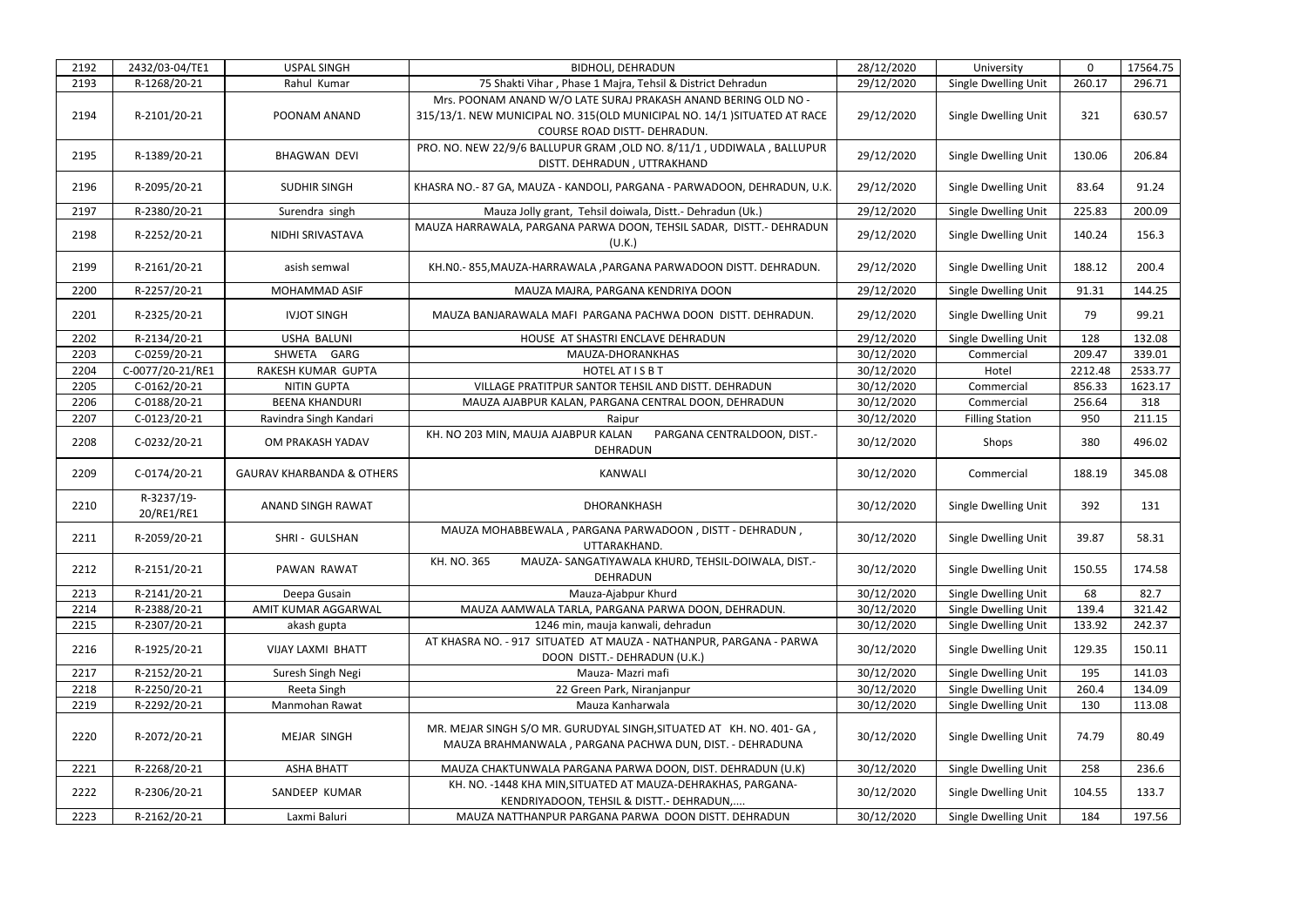| 2224 | R-2256/20-21     | manoj nautiyal            | MR. MANOJ NAUTIYAL , KHATA NO. 318 KHATAUNI NO. 464 (OLD KHASRA NO. 23),<br>MAUZA AJABPUR KHURD, PARGANA KENDRIYADOON, DISTT. DEHRADUN.                                               | 30/12/2020 | Single Dwelling Unit     | 113    | 118.58 |
|------|------------------|---------------------------|---------------------------------------------------------------------------------------------------------------------------------------------------------------------------------------|------------|--------------------------|--------|--------|
| 2225 | R-1796/20-21     | <b>SULOCHANA KOTHARI</b>  | GEETANJALI ENCLAVE LANE-3 MAUZA MOTHROWALA                                                                                                                                            | 30/12/2020 | Single Dwelling Unit     | 132.84 | 237.73 |
| 2226 | R-2404/20-21     | Ashish Agrawal            | BLOCK A, PANACHE VALLEY, SAHASTRADHARA ROAD, VILLAGE CHALANG, PARGANA<br><b>PARWADOON</b>                                                                                             | 30/12/2020 | Single Dwelling Unit     | 195    | 218.98 |
| 2227 | R-0950/20-21/RE1 | sunita dabral             | <b>MACQUARIE ESTATE</b>                                                                                                                                                               | 30/12/2020 | Single Dwelling Unit     | 245    | 186.15 |
| 2228 | R-2062/20-21     | RAJBALA SHARMA            | MAUZA MOHABBEWALA, PARGANA PARWADOON, DISTT - DEHRADUN,<br>UTTARAKHAND.                                                                                                               | 30/12/2020 | Single Dwelling Unit     | 39     | 58.31  |
| 2229 | R-2177/20-21     | <b>DINESH KUMAR</b>       | shiv lock colony mdda road post .deifence colony dehradun                                                                                                                             | 30/12/2020 | Single Dwelling Unit     | 80     | 79.54  |
| 2230 | R-2180/20-21     | RAGHVENDRA SINGH CHAUHAN  | shiv lock colony mdda road post .deifence colony dehradun                                                                                                                             | 30/12/2020 | Single Dwelling Unit     | 80     | 79.54  |
| 2231 | R-2305/20-21     | meenakshi sachdeva        | kh. no.78, niranjanpur, dehradun                                                                                                                                                      | 30/12/2020 | Single Dwelling Unit     | 74     | 132.51 |
| 2232 | R-1984/20-21     | ajay gupta                | kh. no. 988 kha., majra, dehradun                                                                                                                                                     | 30/12/2020 | Single Dwelling Unit     | 52.04  | 93.89  |
| 2233 | R-1846/20-21     | <b>SUSHIL YUSUF</b>       | PROPERTY NO-8 BAKRALWALA DEHRADUN.                                                                                                                                                    | 30/12/2020 | Single Dwelling Unit     | 180.31 | 193.49 |
| 2234 | R-1991/20-21     | Mamta.                    | Mouza-Harrawala, Pargana-Parwadoon.                                                                                                                                                   | 30/12/2020 | Single Dwelling Unit     | 278    | 269.29 |
| 2235 | R-2282/20-21     | Atiqur Rahman             | PNB Enclave, Chandrabani Road                                                                                                                                                         | 30/12/2020 | Single Dwelling Unit     | 303.94 | 220.53 |
| 2236 | R-2274/20-21     | Makani Devi               | MAUZA DHARMPUR PARGANA PACHWA DOON DISTT.DEHRADUN (U.K.)                                                                                                                              | 30/12/2020 | Single Dwelling Unit     | 197.6  | 206.6  |
| 2237 | SC-0005/20-21    | Vinod Aagrwal             | mohbawala                                                                                                                                                                             | 30/12/2020 | <b>Convention Centre</b> | 2220   | 287.68 |
| 2238 | R-2069/20-21     | MR. ARSHAD                | SITUATED AT MAUZA SEWLA KALAN PARGANA PACHHWADOON, TEHSIL SADAR,<br>DISTRICT DEHRADUN (UTTARA KHAND).                                                                                 | 31/12/2020 | Single Dwelling Unit     | 71.6   | 88.58  |
| 2239 | R-2316/20-21     | SONAM PATWAL              | mauza johari pargana pachwa doon                                                                                                                                                      | 31/12/2020 | Single Dwelling Unit     | 162.63 | 119.16 |
| 2240 | R-1891/20-21     | <b>VIRENDRA SINGH</b>     | <b>ARCADIA GRANT</b>                                                                                                                                                                  | 31/12/2020 | Single Dwelling Unit     | 84     | 93.9   |
| 2241 | R-2293/20-21     | SANDEEP GOYAL             | <b>HOUSE AT VIJAY PARK</b>                                                                                                                                                            | 31/12/2020 | Single Dwelling Unit     | 212.36 | 233.47 |
| 2242 | R-2334/20-21     | Gabar Singh Chauhan       | Mauja Kanharwala                                                                                                                                                                      | 31/12/2020 | Single Dwelling Unit     | 304.85 | 241.21 |
| 2243 | R-2142/20-21     | <b>Shivang Mathur</b>     | SITUATED AT PLOT NO- 8, PHASE-II, (OLD KH. NO- 812) NEW KH. NO 928 MAUZA<br>VILLAGE PAUNDHA PARGANA PACHWA DUN DISTT.DEHRADUN (U.K).                                                  | 31/12/2020 | Single Dwelling Unit     | 211.43 | 238.05 |
| 2244 | R-2259/20-21     | <b>ANAND MATTA</b>        | MAUZA BHANDAR GAON, NEAR KOTHAL GATE, MUSSOORIE ROAD, DISTT.-<br>DEHRADUN                                                                                                             | 31/12/2020 | Single Dwelling Unit     | 789.29 | 535.99 |
| 2245 | R-2323/20-21     | ANUJ TIWARI               | mauza niranjanpur, pargana pachwa doon                                                                                                                                                | 31/12/2020 | Single Dwelling Unit     | 50.2   | 77.65  |
| 2246 | SR-0190/20-21    | HARENDER SINGH PANGTEY    | PLOT NO.- (S-2), A/70, KHASRA NO.- 65, SAINIK CO-OPRATIVE HOUSING BUILDING<br>SOCIETY LIMITED, DEFENCE COLONY, MAUZA- SHAHNAGAR, PARGANA -<br>KENDRIYADOON, DISTRICT - DEHRADUN, U.K. | 31/12/2020 | Single Dwelling Unit     | 219.95 | 4.57   |
| 2247 | R-2045/20-21     | <b>DEVESH DOBHAL</b>      | KH. No 82 & 86, PROPERTY No. 4/4 SADANAND MARG RISHIKESH, DEHRADUN.                                                                                                                   | 01/01/2021 | Single Dwelling Unit     | 188.61 | 203.47 |
| 2248 | R-2273/20-21     | ANURAG GUPTA              | AT KHASRA NO. - 8 KA MIN /7 SITUATED AT MAUZA - KANDOLI, PARGANA- PARWA<br>DOON DISTT. - DEHRADUN (U.K.)                                                                              | 01/01/2021 | Single Dwelling Unit     | 67     | 75.34  |
| 2249 | R-1947/20-21     | <b>VIJAY LAXMI RATURI</b> | KHASRA NO. 2133, MAUZA AJABPUR KALAN, PARGANA PARWA DOON TEHSIL SADAR,<br>DISTT. DEHRADUN                                                                                             | 01/01/2021 | Single Dwelling Unit     | 117    | 160.93 |
| 2250 | R-2367/20-21     | PRABHJEET SINGH           | KHARSA NO. 1432GA, SITUATED AT DEHRAKHAS PARGANA PACHWADOON, DISTRICT<br>DEHRADUN.,,                                                                                                  | 01/01/2021 | Single Dwelling Unit     | 163.11 | 368.57 |
| 2251 | R-2289/20-21     | <b>Bikram Singh</b>       | IN LAND KH. NO. 739, SITUATED AT MAUZA BANJARAWALA MAFI, PARGANA<br>PACHWADOON, DISTT.- DEHRADUN (U.K)                                                                                | 01/01/2021 | Single Dwelling Unit     | 81.13  | 76.3   |
| 2252 | R-2349/20-21     | AMAN AGGARWAL             | MAUZA AAMWALA TARLA, PARGANA PARWA DOON, DISTRICT DEHRADUN.                                                                                                                           | 01/01/2021 | Single Dwelling Unit     | 139    | 321.08 |
| 2253 | R-1686/20-21     | Praveen Kumar             | Shri Praveen Kumar 5 Naya Gaon Mohanl Road Distt. - Dehradun (U.K.)                                                                                                                   | 01/01/2021 | Single Dwelling Unit     | 210.5  | 191.08 |
| 2254 | R-1905/20-21     | RAM GUSAIN                | Mauza-Kedarpur                                                                                                                                                                        | 01/01/2021 | Single Dwelling Unit     | 304    | 180.5  |
| 2255 | R-2208/20-21     | MR. ASIM SHUKLA           | KHASRA NO - 50 KHA MIN. SITUATED AT VILLAGE - JOHRI, , PARGANA<br>PACHHWADOON, TEHSIL & DISTT. DEHRADUN (UTTARA KHAND).                                                               | 01/01/2021 | Single Dwelling Unit     | 94     | 90.52  |
| 2256 | R-1893/20-21     | RAKESH KUMAR AHLUWALIA    | MAUZA BADRIPUR PARGANA PARWA DOON DISTT DEHARDUN                                                                                                                                      | 01/01/2021 | Single Dwelling Unit     | 354    | 621.9  |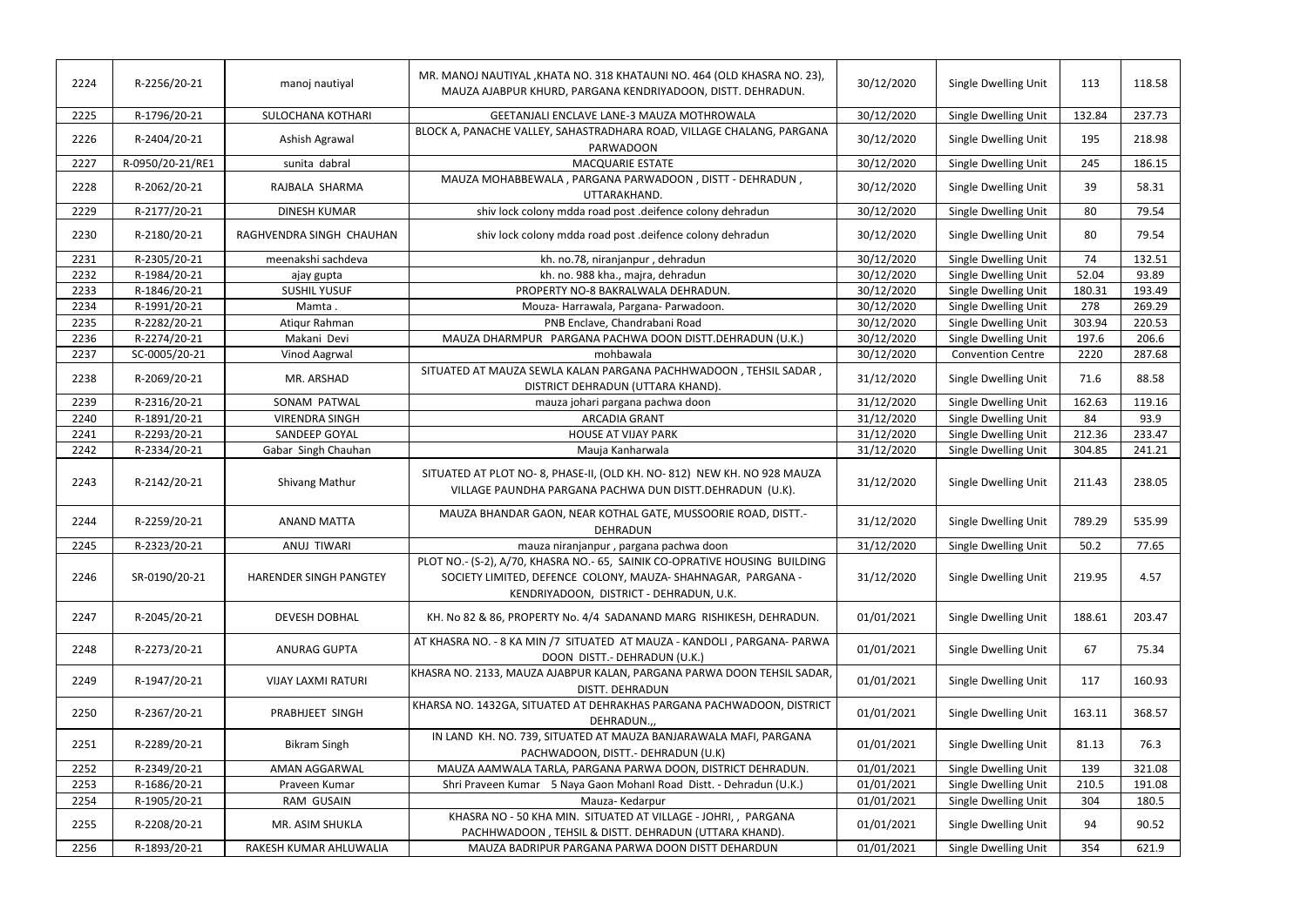| 2257 | R-2262/20-21      | PRAVEEN CHANDRA                              | MAUJA - JOLLYGRANT, PARGANA - PARWADOON TEHSIL - DOIWALA DISTT. -                                                                                                           | 01/01/2021 | Single Dwelling Unit        | 188.15 | 168.07 |
|------|-------------------|----------------------------------------------|-----------------------------------------------------------------------------------------------------------------------------------------------------------------------------|------------|-----------------------------|--------|--------|
|      |                   |                                              | DEHRADUN.                                                                                                                                                                   |            |                             |        |        |
| 2258 | R-2251/20-21      | MOHD. MUJTABA.                               | KHASRA NO.- 57 MIN., MAUZA- DANDA NOORIWALA, PARGANA- PARWADOON,<br>DEHRADUN, U.K.                                                                                          | 02/01/2021 | Single Dwelling Unit        | 92.87  | 208.54 |
| 2259 | R-2453/20-21      | <b>GAURAV GUPTA</b>                          | SEWAK ASHRAM ROAD DISTT. DEHRADUN                                                                                                                                           | 02/01/2021 | Single Dwelling Unit        | 198.09 | 456.73 |
| 2260 | R-2091/20-21      | <b>BHUPENDER SHARMA &amp; OTHER'S</b>        | MAUJA-KISHANPUR                                                                                                                                                             | 02/01/2021 | Single Dwelling Unit        | 95.64  | 237.29 |
| 2261 | R-2363/20-21      | <b>SURBHI SINGHAL</b>                        | MAUZA AAMWALA TARLA, PARGANA PARWA DOON, DEHRADUN.                                                                                                                          | 02/01/2021 | Single Dwelling Unit        | 139.4  | 321.42 |
| 2262 | R-2054/20-21      | RAJESH SHARMA                                | NAGAR NIGAM OLD NO. 98/11, NEW NO. - 165/140, BHANDARI BAGH PRATHAM,<br>DEHRADUN.                                                                                           | 02/01/2021 | Single Dwelling Unit        | 53.34  | 57.95  |
| 2263 | R-2127/20-21      | <b>VIJAY SINGH NAKOTI</b>                    | MAUZA AJABPUR KALAN, PARGANA CENTRAL DOON, DEHRADUN.                                                                                                                        | 02/01/2021 | Single Dwelling Unit        | 250    | 244.65 |
| 2264 | R-0559/20-21/RE1  | SEEMA CHAUHAN                                | AT KHASRA NO.- 694 MIN. (OLD NO.-312) SITUATED IN MAUZA - MAZRI MAFI<br>PARGANA- PARWA DOON DISTT. - DEHRADUN.                                                              | 02/01/2021 | Single Dwelling Unit        | 106    | 111.39 |
| 2265 | R-2053/20-21      | POONAM TIWARI                                | KHASRA NO. 44 SITUATED AT. VILLAGE CHAK AJABPUR KHURD PARGANA PARWA<br>DOON DISTT. DEHRADUN,                                                                                | 02/01/2021 | Single Dwelling Unit        | 117.23 | 119.64 |
| 2266 | R-1933/20-21      | kerolin abraham                              | SMT. KEROLIN ABRAHAM W/O SH. ABRAHAM YESHU AT KHASRA NO. 2195,<br>SITUATED AT MAUZA - ARKEDIYA GRANT, PARGANA PACHWA DOON, TEHSIL -<br>SADAR, DISTT-DEHRADUN (UTTARAKHAND). | 02/01/2021 | Single Dwelling Unit        | 116.12 | 124.78 |
| 2267 | R-2206/20-21      | Yashwant Kumar                               | Khata No. 07, Mauza Aamwala Uparla                                                                                                                                          | 02/01/2021 | Single Dwelling Unit        | 116.12 | 266.54 |
| 2268 | R-2121/20-21      | Munna Lal Verma                              | Dehrakhas                                                                                                                                                                   | 02/01/2021 | <b>Single Dwelling Unit</b> | 273.23 | 366.73 |
| 2269 | SR-0213/20-21     | <b>BALWANT SINGH CHAUHAN</b>                 | AJABPUR KHURD, PARGANA CENTRAL DOON                                                                                                                                         | 02/01/2021 | Single Dwelling Unit        | 188    | 83.29  |
| 2270 | SR-0135/20-21     | <b>VINOD KUMAR KALA</b>                      | MAUZA AJABPUR KALAN                                                                                                                                                         | 02/01/2021 | Single Dwelling Unit        | 180    | 101.11 |
| 2271 | R-2396/20-21      | <b>KOMAL NAGPAL</b>                          | CHAUDHARY BIHARI LAL MARG BLOCK II NESHVILLA ROAD                                                                                                                           | 03/01/2021 | Single Dwelling Unit        | 183.06 | 156.48 |
| 2272 | CR-0305/20-21     | <b>SUSHOBIT CHOWHAN</b>                      | MAUZA SHANKARPUR HAKUMATPUR                                                                                                                                                 | 04/01/2021 | Single Dwelling Unit        | 145    | 367.41 |
| 2273 | CR-0288/20-21     | Lata Kaushik                                 | MUAZA KYARKULI - BHATTA, PARGANA KENDRIYADOON, DISTT- DEHRADUN,<br>UTTARAKHAND                                                                                              | 04/01/2021 | Single Dwelling Unit        | 139    | 138.14 |
| 2274 | CR-0138/20-21/RE1 | <b>CHANDRA MOHAN SHAH</b>                    | KH. NO.- 150 MIN, MAUZA - BIDHOLI, TESHIL - VIKAS NAGAR DISTT.- DEHRADUN,<br>(U.K.)                                                                                         | 04/01/2021 | Single Dwelling Unit        | 264.35 | 167.55 |
| 2275 | R-2336/20-21      | <b>SUSHILA DEVI</b>                          | <b>KEDARPUR</b>                                                                                                                                                             | 04/01/2021 | Single Dwelling Unit        | 92.93  | 103.46 |
| 2276 | R-2436/20-21      | <b>GAURAV GUPTA</b>                          | SEWAK ASHRAM ROAD DISTT. DEHRADUN                                                                                                                                           | 04/01/2021 | Single Dwelling Unit        | 65.2   | 82.15  |
| 2277 | R-2185/20-21      | PRITI PAL                                    | MAUZA DEHRAKHAS, OM CITY, PARGANA KENDRIYADOON, DISTT - DEHRADUN,<br>UTTARAKHAND.                                                                                           | 04/01/2021 | Single Dwelling Unit        | 100    | 180.21 |
| 2278 | R-2239/20-21      | Nidhi Naithani                               | PLOT NO -61, KH. NO.1457 SITUATED AT DOON PALM CITY MAUZADEHRAKHAS<br>PARGANA KENDRIYA DUN, DISTT. DEHRADUN (U.K).                                                          | 04/01/2021 | Single Dwelling Unit        | 239    | 33     |
| 2279 | R-2405/20-21      | MR. KAPIL KUMAR DHARAMPRIYA<br><b>GAUTAM</b> | SITUATED AT MAUZA DHAKPATTI, PARGANA - PACHHWADOON, DISTRICT -<br>DEHRADUN (UTTARA KHAND).                                                                                  | 04/01/2021 | Single Dwelling Unit        | 94.04  | 150.72 |
| 2280 | R-2341/20-21      | SARAFARAJ AHAMAD                             | <b>NAMDEV ENCLAVE</b>                                                                                                                                                       | 04/01/2021 | Single Dwelling Unit        | 152    | 149.9  |
| 2281 | R-2029/20-21      | RADHA MATTA                                  | SITUATED AT NATIONAL ROAD DEHRADUN DISTRICT DEHRADUN (U.K.)                                                                                                                 | 04/01/2021 | Single Dwelling Unit        | 381    | 453.23 |
| 2282 | R-2285/20-21      | PARWATI KHAMPA                               | SITUATED AT MAUZA - DANDA LAKHAUND MAYCHAK, PARGANA - PARWA DOON,<br>DISTRICT - DEHRADUN, (U.K)                                                                             | 04/01/2021 | Single Dwelling Unit        | 100    | 92.48  |
| 2283 | R-2080/20-21      | DEEP MALA MAHAL                              | AT KHASRA NO.-746 MIN, SITUATED IN MAUZA- BHARUWALA GRANT PARGANA -<br>CENTRAL DOON, DISTT. - DEHRADUN (U.K.)                                                               | 04/01/2021 | Single Dwelling Unit        | 119.81 | 252.39 |
| 2284 | R-1904/20-21      | reeta ahuja                                  | PROPERTY NO-53-H, (NEW NO.-150), RAJPUR ROAD, DEHRADUN                                                                                                                      | 04/01/2021 | Single Dwelling Unit        | 65.21  | 88     |
| 2285 | R-1840/20-21      | VANDANA VERMA                                | MUNICIPAL NO.-74-D, RACE COURSE, DEHRADUN                                                                                                                                   | 04/01/2021 | Single Dwelling Unit        | 403.85 | 195    |
| 2286 | R-1956/20-21      | Vimal Krishan Gairola                        | KHASRA NO. 395 KHA MIN, MOUZA - JHORI, PARGANA CENTRALDOON DISTT.-<br>DEHRADUN.                                                                                             | 04/01/2021 | Single Dwelling Unit        | 148.23 | 142.42 |
| 2287 | R-2243/20-21      | <b>LOKENDRA SINGH</b>                        | MAUZA - AAMWALA TARLA, PRAGANA - PARWA DOON, DISTT. - DEHRADUN (U.K.)                                                                                                       | 04/01/2021 | Single Dwelling Unit        | 211    | 245.62 |
| 2288 | R-1778/20-21      | MOHAMMAD FAHAD KHAN                          | MAUZA SONDHOWALI DHORAN, PARGANA PARWADOON, TEHSIL & DISTT -<br>DEHRADUN.                                                                                                   | 04/01/2021 | Single Dwelling Unit        | 69     | 105.58 |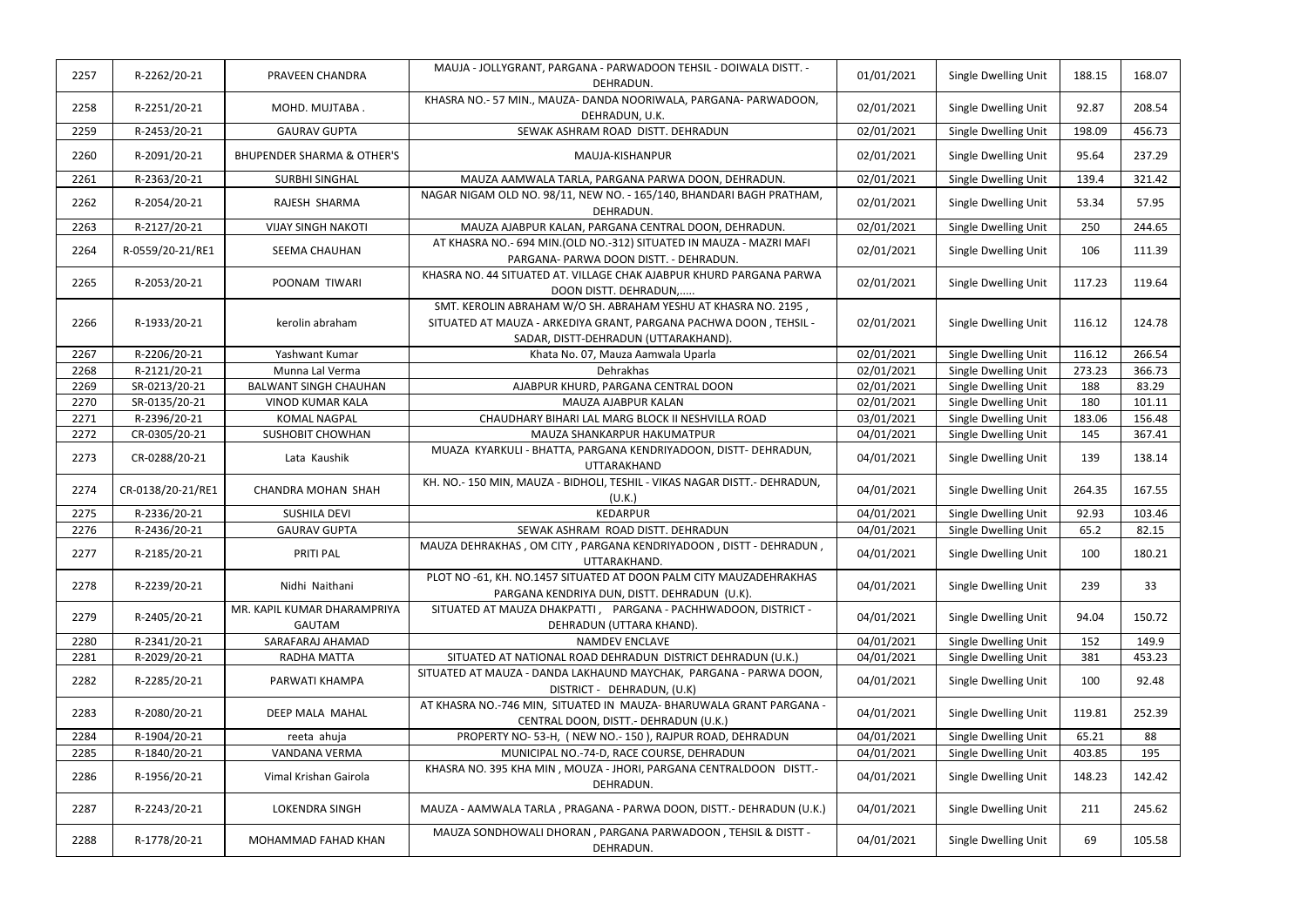| 2289 | R-2371/20-21      | Sama Devi                 | Mauja Kanharwala                                                                                                                                    | 04/01/2021 | Single Dwelling Unit          | 150     | 98.06   |
|------|-------------------|---------------------------|-----------------------------------------------------------------------------------------------------------------------------------------------------|------------|-------------------------------|---------|---------|
| 2290 | R-1968/20-21      | KUSHLA NAND LASIYAL       | 79/1(MIN) NAV VIHAR COLONY CHUKKUWALA DEHRADUN                                                                                                      | 04/01/2021 | Single Dwelling Unit          | 156     | 64      |
| 2291 | R-2130/20-21      | JAGAT SINGH               | MAUZA ARKEDIA-GRANT                                                                                                                                 | 04/01/2021 | Single Dwelling Unit          | 69.25   | 75.11   |
| 2292 | R-2188/20-21      | PUJA DEVI                 | <b>HOUSE AT BADRIPUR</b>                                                                                                                            | 04/01/2021 | Single Dwelling Unit          | 140     | 152.28  |
| 2293 | R-1750/20-21      | RAJESHWARI SEMWAL         | NATTHANPUR, DEHRADUN                                                                                                                                | 04/01/2021 | Single Dwelling Unit          | 377     | 112.9   |
| 2294 | R-1532/20-21      | <b>ABHISHEK JAIN</b>      | KHASRA NO 1178 KA, MAUZA DEHRAKHAS<br>PARGANA CENTRALDOON DIST<br><b>DEHRADUN</b>                                                                   | 04/01/2021 | Single Dwelling Unit          | 180     | 230.21  |
| 2295 | R-2039/20-21      | <b>KRIPA SINGH NIDHAN</b> | KHASRA NO.-85, MAUZA- NIRANJANPUR, PARGANA- KENDRIYADOON, DEHRADUN,<br>U.K.                                                                         | 04/01/2021 | Single Dwelling Unit          | 100     | 140.44  |
| 2296 | R-1952/20-21      | Md Arif                   | MAUZA - NAWADA PARGANA- PARWA DOON DISTT. - DEHRADUN.                                                                                               | 04/01/2021 | Single Dwelling Unit          | 91      | 86.92   |
| 2297 | CR-0219/20-21/RE1 | <b>Arvind Mohan</b>       | Khara no 18                                                                                                                                         | 05/01/2021 | Single Dwelling Unit          | 260.13  | 56.47   |
| 2298 | CR-0406/20-21     | Virendar Kumar            | Mauja Mothrowala, Pargana Pachuwadun, Tehsil & Distt. Dehradun                                                                                      | 05/01/2021 | Single Dwelling Unit          | 89      | 63.62   |
| 2299 | C-0255/20-21      | <b>ANIL SHARMA</b>        | MAUJA CHAK AJABPUR, PARGANA KENDRIYA DOON                                                                                                           | 05/01/2021 | Shops                         | 2068.22 | 4321.81 |
| 2300 | R-2203/20-21      | <b>VINOD KUMAR</b>        | SEWLA KALAN, PARVADOON                                                                                                                              | 05/01/2021 | Single Dwelling Unit          | 65.81   | 74      |
| 2301 | R-2347/20-21      | SNEHALTA.                 | KHASRA NO.- 99, MAUZA- KEDARPUR, PARGANA- KENDRIYADOON, DEHRADUN, U.K.                                                                              | 05/01/2021 | Single Dwelling Unit          | 91.68   | 103.57  |
| 2302 | R-1790/20-21      | KALPANA RAWAT             | MAUJA AJABPURKHURD PARGANA PACHWA DOON                                                                                                              | 05/01/2021 | Single Dwelling Unit          | 167.22  | 253.06  |
| 2303 | R-2385/20-21      | <b>ALOK PANDEY</b>        | KHASRA NO.- 219 GHA, MAUZA - DANDA LAKHOND, PARGANA- PARWADOON,<br>DEHRADUN, U.K.                                                                   | 05/01/2021 | Single Dwelling Unit          | 214.46  | 277.96  |
| 2304 | R-2222/20-21      | <b>MAMTA KALA</b>         | MAUZA BALAWALA                                                                                                                                      | 05/01/2021 | Single Dwelling Unit          | 133.13  | 59.69   |
| 2305 | R-2321/20-21      | RAKESH KUMAR              | SITUATED AT MAUZA KAULAGARH MAI-CHAK BHOOR, PARGANA CENRAL DOON,<br>TEHSIL & DISTT - DEHRADUN.                                                      | 05/01/2021 | Single Dwelling Unit          | 79      | 93.67   |
| 2306 | R-2364/20-21      | Mahitosh Kumar Tripathi   | <b>RAIPUR</b>                                                                                                                                       | 05/01/2021 | Single Dwelling Unit          | 225.75  | 164.97  |
| 2307 | SR-0034/20-21     | RAKESH DOBHAL             | CHAK RAIPUR, PARGANA - PARWADOON, TEHSIL- DEHRADUN, DISTT. DEHRADUN.                                                                                | 05/01/2021 | <b>Multiple Dwelling Unit</b> | 319.58  | 542.43  |
| 2308 | C-0223/20-21      | <b>MEENU BATTA</b>        | PROPERTY KHASRA NO. 604 SITUATED AT MAUZA SEWLAKALA, PARGANA KENDRIYA<br>DOON, DISTT. DEHRADUN, U.K.                                                | 06/01/2021 | Commercial                    | 418     | 487.423 |
| 2309 | R-2471/20-21      | <b>RAJEEV SHUKLA</b>      | " ATS GLENVALE " MAUZA DANDA LAKHOND PARGANA PARWA DOON DISTT.<br>DEHRADUN.                                                                         | 06/01/2021 | Single Dwelling Unit          | 150     | 218.86  |
| 2310 | R-2234/20-21      | <b>SIMRAN KAUR</b>        | <b>RISHIKESH</b>                                                                                                                                    | 06/01/2021 | Single Dwelling Unit          | 83      | 83.33   |
| 2311 | R-2148/20-21      | <b>BALAK RAM</b>          | HOUSE NO. D-20-B, PLAN OF SH. BALAK RAM S/O SH. ULFAT SINGH, SITUATED AT<br>MDDA COLONY, DALANWALA, DEHRADUN. (UTTRAKHAND)                          | 06/01/2021 | Single Dwelling Unit          | 100.34  | 111.27  |
| 2312 | R-2181/20-21      | PAWAN KUMAR               | <b>CHAK DANDA LAKHOND</b>                                                                                                                           | 06/01/2021 | Single Dwelling Unit          | 100.37  | 116.82  |
| 2313 | R-1857/20-21      | <b>AVATAR RAWAT</b>       | KHASRA NO. 121, 122 & 122 MIN MAUZA CHUKUWALA CHAK SALAWALA,<br>CENTRALDOON , DISTRICT DEHRADUN.                                                    | 06/01/2021 | Single Dwelling Unit          | 413.05  | 386.82  |
| 2314 | R-2135/20-21      | <b>GHANANAND DEVLI</b>    | <b>CENTRAL HOPE TOWN</b>                                                                                                                            | 06/01/2021 | Single Dwelling Unit          | 167     | 171.86  |
| 2315 | R-2238/20-21      | ANITA CHAUHAN             | LAND KHATA NO-00371, KHASRA NO.- 4122, MAUJA- RASULPUR,<br>PARGANAPACHHWADOON, TEHSIL- VIKAS NAGAR, DISTT.- D. DUN (U.K.)                           | 06/01/2021 | Single Dwelling Unit          | 174     | 173.64  |
| 2316 | R-1689/20-21      | Suman Sharma              | Kh. no.- 285/1, mauza- kanwali, pargana- kendriyadoon, dehradun                                                                                     | 06/01/2021 | Single Dwelling Unit          | 92.9    | 150.86  |
| 2317 | R-1734/20-21      | <b>NEEL GUPTA</b>         | PROPERTY NO. 509-B/161-10B, RAJPUR ROAD (WEST), KHEWAT NO. - 1, MAUZA<br>JAKHAN, PARGANA- CENTRAL - DOON, DISTRICT - DEHRADUN. (UTTARAKHA<br>$N$ D) | 06/01/2021 | Single Dwelling Unit          | 771     | 546.91  |
| 2318 | R-2299/20-21      | Meenakshi Thapa           | Mauza Missarwala Kalan                                                                                                                              | 06/01/2021 | Single Dwelling Unit          | 104     | 55.13   |
| 2319 | R-2332/20-21      | <b>UDAY KUMAR GUSAIN</b>  | SITUATED AT MAUZA HATHI BARKALA, PARGANA - CENTRALDOON, DISTRICT -<br>DEHRADUN (UTTARA KHAND).                                                      | 06/01/2021 | Single Dwelling Unit          | 196.96  | 121.78  |
| 2320 | R-2412/20-21      | <b>MUNNA SHAH</b>         | <b>CHNADRESHWAR NAGAR</b>                                                                                                                           | 06/01/2021 | Single Dwelling Unit          | 101.2   | 95.62   |
| 2321 | R-2427/20-21      | SARIKA JAIN               | MAUZA KEDARPUR                                                                                                                                      | 06/01/2021 | Single Dwelling Unit          | 111.63  | 76.38   |
| 2322 | R-2232/20-21      | Kamlesh Bhoj              | prem pur mafi                                                                                                                                       | 06/01/2021 | Single Dwelling Unit          | 188.19  | 63.14   |
| 2323 | R-2344/20-21      | ANUJ KUSHWAHA             | mauza - majra pargana pachwadoon district dehradun                                                                                                  | 06/01/2021 | Single Dwelling Unit          | 119     | 135.2   |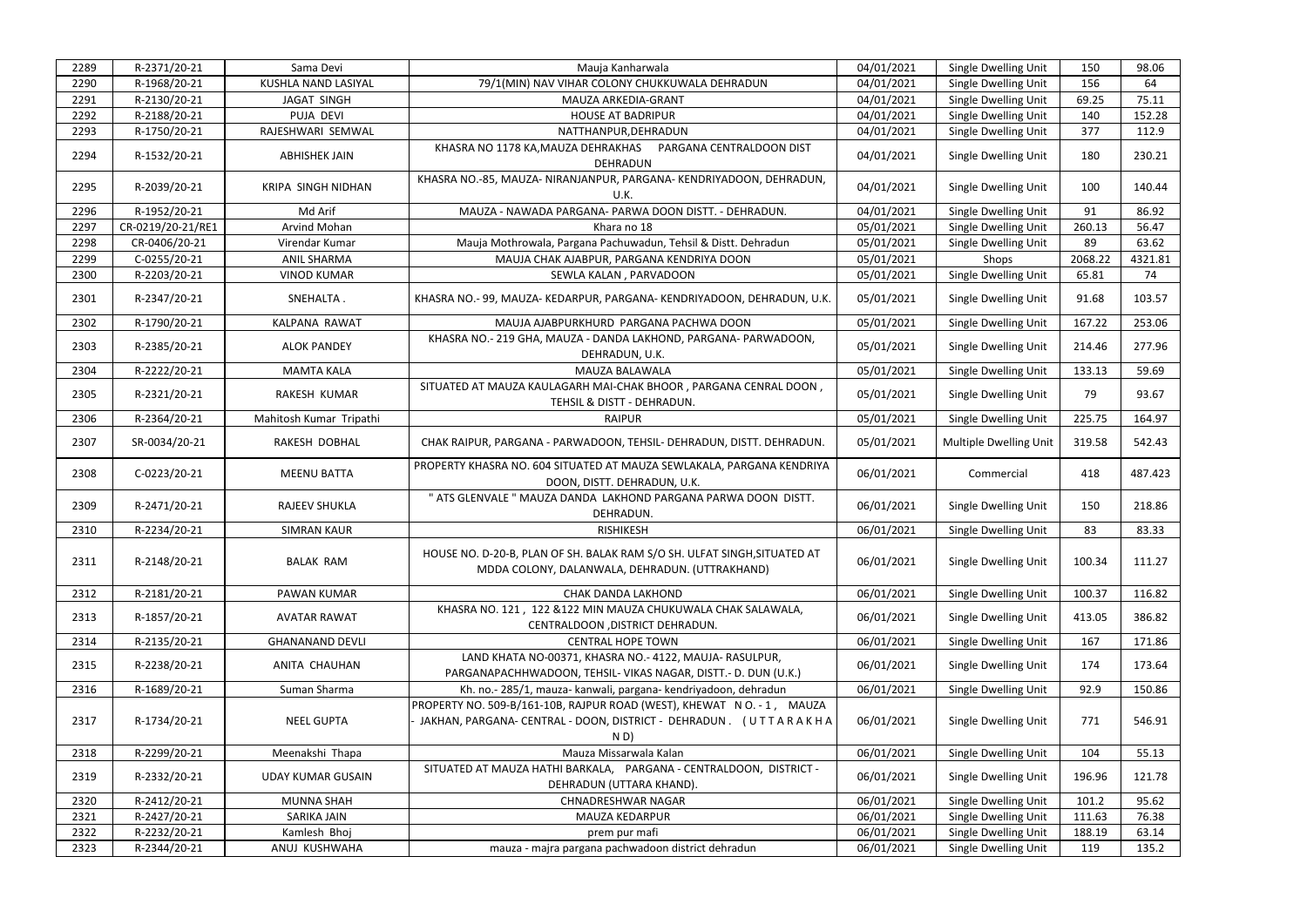| 2324 | R-2441/20-21     | Ranjeet Kaur                  | dehrakhas                                                                                                                                                                                                     | 06/01/2021 | Single Dwelling Unit        | 79.46  | 92.16    |
|------|------------------|-------------------------------|---------------------------------------------------------------------------------------------------------------------------------------------------------------------------------------------------------------|------------|-----------------------------|--------|----------|
| 2325 | R-2298/20-21     | RAJNISH SHARMA                | SITUATED AT MAUZA - AJABPUR KALAN, PARGANA-KENDRIYA DOON                                                                                                                                                      | 06/01/2021 | <b>Single Dwelling Unit</b> | 130.48 | 154.72   |
| 2326 | R-1468/20-21     | Maanik Dhawan                 | 38KA MIN, PLOT NO-07, SHIPRA VIHAR, MAUZA KISHANPUR                                                                                                                                                           | 06/01/2021 | Single Dwelling Unit        | 230    | 492      |
| 2327 | R-2317/20-21     | AMIT KUMAR SHARMA             | MAUZA MEHUWALA MAFI, PARGANA PACHWADOON, TEHSIL & DISTT - DEHRADUN                                                                                                                                            | 06/01/2021 | Single Dwelling Unit        | 206    | 256.13   |
|      |                  |                               | , UTTARAKHAND.                                                                                                                                                                                                |            |                             |        |          |
| 2328 | R-2333/20-21     | <b>JAGMOHAN GUPTA</b>         | VILL. HATHIBARKALA, PARGANA PACHWA DOON, DISTT. DEHRADUN AND<br>RAVINDRANATH TAIGOR ROAD 2ND, DEHRADUN                                                                                                        | 06/01/2021 | Single Dwelling Unit        | 225    | 86.29    |
| 2329 | R-2132/20-21     | Yash Wadera                   | mauza kanwali                                                                                                                                                                                                 | 06/01/2021 | Single Dwelling Unit        | 275    | 149.89   |
| 2330 | R-2272/20-21     | SMT. SHARMILA Tomar           | mauza fulsaini                                                                                                                                                                                                | 06/01/2021 | Single Dwelling Unit        | 181    | 182.87   |
| 2331 | R-2346/20-21     | DEEWAN SINGH CHAUHAN          | ARKEDIYA GRANT                                                                                                                                                                                                | 06/01/2021 | Single Dwelling Unit        | 153    | 179.4    |
| 2332 | R-2297/20-21     | <b>SUNIL KUMAR</b>            | SITUATED AT MAUZA - AJABPUR KALAN, PARGANA-KENDRIYA DOON                                                                                                                                                      | 06/01/2021 | Single Dwelling Unit        | 130.48 | 154.72   |
| 2333 | CC-0107/20-21    | <b>NAFEES AHMAD</b>           | Majra Dehradun                                                                                                                                                                                                | 07/01/2021 | Commercial                  | 143.11 | 81.21    |
| 2334 | CR-0315/20-21    | Nisha Singhal                 | Ram Nagar Mohalla                                                                                                                                                                                             | 07/01/2021 | Single Dwelling Unit        | 91.84  | 43.38    |
|      |                  |                               | MAUZA GUJRADA MAAN SINGH, MAIN SAHASTRADHARA ROAD, PARGANA                                                                                                                                                    |            |                             |        |          |
| 2335 | C-0221/20-21     | Sanjeed Ali                   | PARWADUN                                                                                                                                                                                                      | 07/01/2021 | Shops                       | 103.71 | 69.41    |
| 2336 | C-0173/20-21/RE1 | Suresh Chand Mathur           | MAUZA POUNDHA PARGANA PACHWADOON                                                                                                                                                                              | 07/01/2021 | Shops                       | 1590   | 1646.14  |
| 2337 | C-1942/19-20/RE1 | PRIYA KASHYAP                 | mauza-shewla kalan, dehradun                                                                                                                                                                                  | 07/01/2021 | <b>Filling Station</b>      | 482    | 126.25   |
| 2338 | C-0276/20-21     | ANUJ JAIN                     | MAUZA NIRANJANPUR PARGANA CENTRAL DOON                                                                                                                                                                        | 07/01/2021 | Shops                       | 191    | 406.06   |
| 2339 | C-0286/20-21     | Rajeev Jain                   | PROP. NO.-41/26, KH. NO. 1133/772 AND OLD KH. NO. 445, BODY GUARD, TEHSIL &<br>DISTT.- DEHRADUN.                                                                                                              | 07/01/2021 | Commercial                  | 227.6  | 93.59    |
| 2340 | C-0231/20-21     | Mamta Pandey                  | Mauza Nathanpur, Pargana Parwadoon                                                                                                                                                                            | 07/01/2021 | Commercial                  | 211.8  | 417.23   |
| 2341 | R-2431/20-21     | VANDANA GOEL                  | Mauza Majra                                                                                                                                                                                                   | 07/01/2021 | Single Dwelling Unit        | 125.46 | 135.66   |
| 2342 | R-2394/20-21     | <b>MANOJ UNIYAL</b>           | MAUZA NIRANJANPUR PARGANA KENDRIYA DOON DISTT. DEHRADUN.                                                                                                                                                      | 07/01/2021 | Single Dwelling Unit        | 58     | 63.02    |
| 2343 | R-2191/20-21     | <b>TRILOKI PRASAD</b>         | 1346/2, Central hope town . Selaqui, Dehradun                                                                                                                                                                 | 07/01/2021 | Single Dwelling Unit        | 112.91 | 126.69   |
| 2344 | R-2361/20-21     | SAROJANI LAKHERA              | <b>AJABPUR KHURD</b>                                                                                                                                                                                          | 07/01/2021 | Single Dwelling Unit        | 95.27  | 99.29    |
| 2345 | R-2356/20-21     | <b>VIMAL DANU</b>             | KHASRA NO.- 1231 AND 1237, SITUATED AT MAUZA MOTHROWALA PARGANA<br>PACHWADOON DISTRICT DEHRADUN.                                                                                                              | 07/01/2021 | Single Dwelling Unit        | 135.91 | 224.37   |
| 2346 | R-2375/20-21     | <b>KAILASH JOSHI</b>          | NANOORKHEDA, PARGANA PARWADOON DISTT. DEHRADUN.                                                                                                                                                               | 07/01/2021 | Single Dwelling Unit        | 180.67 | 279.82   |
| 2347 | R-2335/20-21     | Kiran Singh                   | <b>MOTHROWALA</b>                                                                                                                                                                                             | 07/01/2021 | Single Dwelling Unit        | 245.25 | 215.7    |
| 2348 | R-1374/20-21     | Himanshu Khurana              | DHAMAWALA MOHALLA                                                                                                                                                                                             | 07/01/2021 | Single Dwelling Unit        | 163    | 187.81   |
| 2349 | R-1654/20-21     | <b>CHARANJIT SINGH NAGPAL</b> | AT PROPERTY-NO 214 D, (OLD PROPERTY -NO 203 D), LUNIYA MOHALLA BLOCK-2<br>DEHRADUN, DISTT.- DEHRADUN (U.K)                                                                                                    | 07/01/2021 | Single Dwelling Unit        | 134    | 184.1    |
| 2350 | R-2202/20-21     | <b>AMAN KAPOOR</b>            | Shri AMAN KAPOOR, SITUATED AT KH. NO. 541-KA AND KH. NO. 542-KA, SITUATED<br>AT VILL. TARLA NAGAL PARGANA PARWADUN, DIST. - DEHRADUN.                                                                         | 07/01/2021 | Single Dwelling Unit        | 89.67  | 177.66   |
| 2351 | R-2157/20-21     | RAJKUMAR ARORA                | SITUATED AT- KH. NO. 180, 180/1/2, MAUZA-VILLAGE-KANWALI, VIJAY PARK<br>EXTENSION, PARGANA-KENDRIYA DOON, DISTT.- DEHRADUN,                                                                                   | 08/01/2021 | Single Dwelling Unit        | 338    | 260.32   |
| 2352 | R-2449/20-21     | Gurendra singh                | MAUZA MARKHAMGRANT FIRST PARGANA PARWA DOON DISTT. DEHRADUN (U.K.)                                                                                                                                            | 08/01/2021 | Single Dwelling Unit        | 291.28 | 254      |
| 2353 | R-1565/20-21     | lucky singh                   | PROPOSED RESIDENCE BUILDING PLAN OF SH. LUCKY SINGH S/O SH. MAHENDRA<br>SINGH AT KH. NO.817 MIN. (PLOT NO.46) SITUATED AT MAUZA PONDHA PARGANA<br>PACHWADOON TEHSIL VIKASNAGAR DISTRICT DEHRADUN UTTARAKHAND. | 08/01/2021 | Single Dwelling Unit        | 90     | 159.49   |
| 2354 | R-2235/20-21     | PRAVEEN SINGHAL               | L. A. CITY TOWNSHIP, DOONGA, DEHRADUN                                                                                                                                                                         | 08/01/2021 | Single Dwelling Unit        | 223.93 | $\Omega$ |
| 2355 | R-2499/20-21     | <b>TENZIN NORDON</b>          | Plot no-32/33, SFF, YCH Society, Baluwala, vikasnagar, Dehradun                                                                                                                                               | 08/01/2021 | Single Dwelling Unit        | 182    | 203.5    |
| 2356 | R-2247/20-21     | <b>IMTIAZ KHAN</b>            | MAUJA DHAKRANI, PARGANA- PACHHWADOON, TEHSIL- VIKAS NAGAR, DISTT.- D.<br><b>DUN (U.K.)</b>                                                                                                                    | 08/01/2021 | Single Dwelling Unit        | 130    | 73.52    |
| 2357 | R-2139/20-21     | <b>USHA DEVI</b>              | mauza kanwali pargana kendriya doon                                                                                                                                                                           | 08/01/2021 | Single Dwelling Unit        | 150.78 | 190.72   |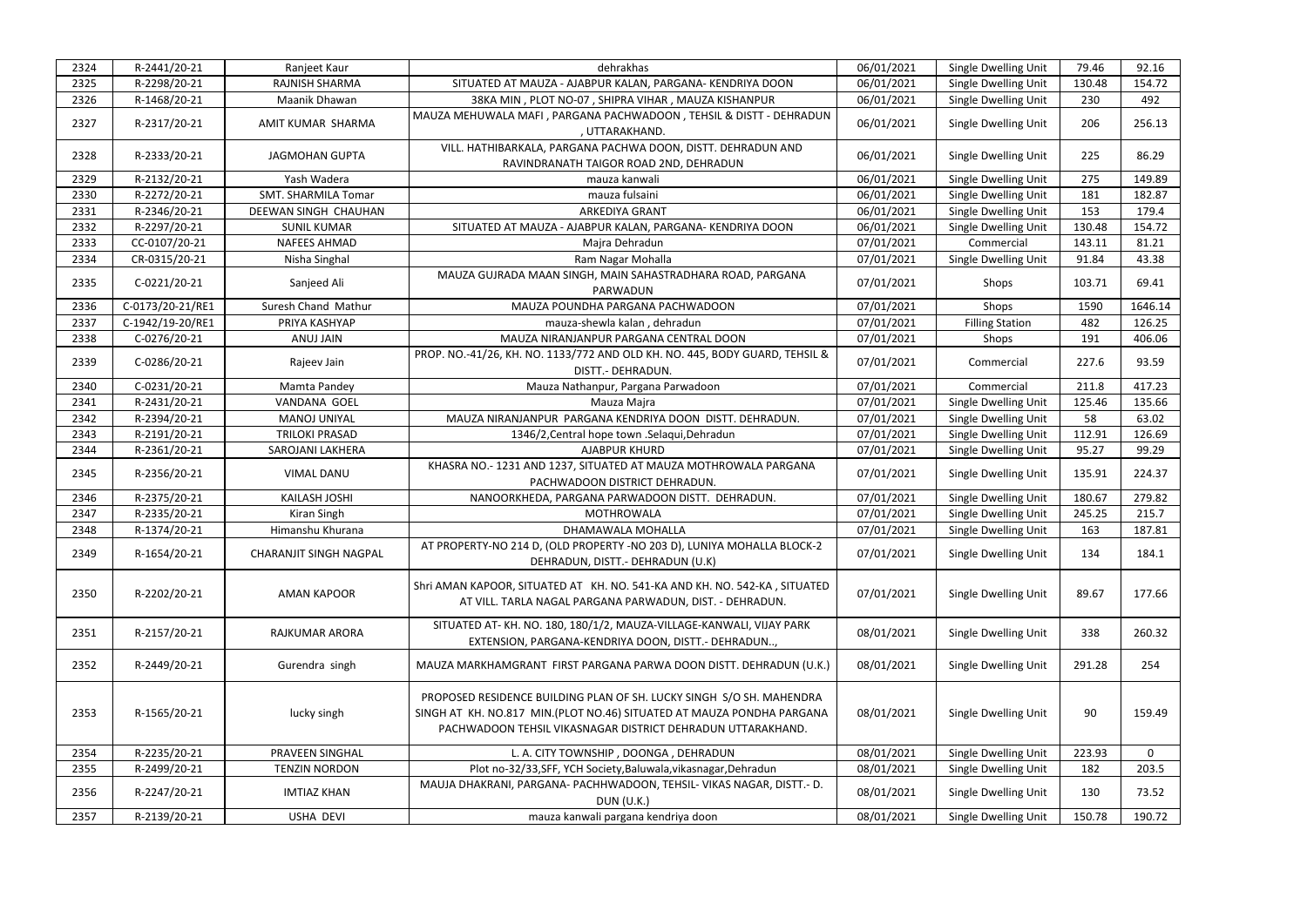| 2358 | R-2496/20-21  | Vinod Kumar                 | PROPERTY NO.- 9/266-1, LAND KHASRA NO.-2254 (OLD), LAND KHASRA NO.- 4484<br>(NEW), MAUZA-RASOOLPUR (WARD NO. 11, UNDER NAGAR PALIKA PARISHAD<br>VIKASNAGAR), PARGANA- PACHHWADOON, TEHSIL- VIKAS NAGAR, DISTT.- D. DUN<br>(U.K.) | 08/01/2021 | Single Dwelling Unit | 54.36  | 76.59  |
|------|---------------|-----------------------------|----------------------------------------------------------------------------------------------------------------------------------------------------------------------------------------------------------------------------------|------------|----------------------|--------|--------|
| 2359 | R-2301/20-21  | ARUN SOOD                   | SHANTI VIHAR, GOVIND GARH                                                                                                                                                                                                        | 08/01/2021 | Single Dwelling Unit | 168    | 203    |
| 2360 | R-2060/20-21  | SANJAY KUQSAL               | PROPERTY BEARING MUNICIPAL NO. 20 (NEW NO 29/20), SITUATED AT NEMI ROAD,<br>DEHRADUN.                                                                                                                                            | 08/01/2021 | Single Dwelling Unit | 189.2  | 301.83 |
| 2361 | R-2340/20-21  | Beena Dhyani                | Dhakrani Vikasnager                                                                                                                                                                                                              | 08/01/2021 | Single Dwelling Unit | 171    | 157.37 |
| 2362 | R-2516/20-21  | PEEYUSH PANDIT              | MAUZA- CHAI BAGH KAULAGARH (RAJENDRA NAGAR STREET NO. 4, LANE NO. 7),<br>PARGANA- CENTRALDOON                                                                                                                                    | 08/01/2021 | Single Dwelling Unit | 334.45 | 350.97 |
| 2363 | R-1428/20-21  | <b>KISHOR KUMAR SHASTRI</b> | , PRIVATE PLOT NO. 15C, MANVENDRA NAGAR                                                                                                                                                                                          | 08/01/2021 | Single Dwelling Unit | 167    | 243.33 |
| 2364 | R-2513/20-21  | MR. NEERAJ GUPTA            | SITUATED IN MAUZA NIRANJANPUR PARGANA CENTARALDOON DISTT.-DEHRADUN                                                                                                                                                               | 08/01/2021 | Single Dwelling Unit | 137.08 | 70.23  |
| 2365 | R-2413/20-21  | JYOTSANA SEMWAL             | <b>DOBHALWALA</b>                                                                                                                                                                                                                | 08/01/2021 | Single Dwelling Unit | 235.68 | 191.5  |
| 2366 | SR-0203/20-21 | <b>GARIMA PUNDIR</b>        | SITUATED AT RAJ ENCLAVE, SAILOK PHASE - 1, MAUZA KANWALI, DISTT -<br>DEHRADUN, UTTARAKHAND.                                                                                                                                      | 08/01/2021 | Single Dwelling Unit | 100    | 17.69  |
| 2367 | R-2429/20-21  | REKHA KUMARI                | central hope town                                                                                                                                                                                                                | 10/01/2021 | Single Dwelling Unit | 75.24  | 41.47  |
| 2368 | R-2249/20-21  | chandra mohan shah          | KHASRA NO. 446/1 (NEW KHASRA NO. 1075) SITUATED AT MAUZA -<br>ADHOIWALA, DISTT. DEHRADUN (UTTARAKHAND).                                                                                                                          | 11/01/2021 | Single Dwelling Unit | 223    | 269.74 |
| 2369 | R-2337/20-21  | ASHIASH KUMAR KANDWAL       | GRAM KARGI GRANT, PARGANA                                                                                                                                                                                                        | 11/01/2021 | Single Dwelling Unit | 153    | 248.67 |
| 2370 | R-2379/20-21  | Divya Mishra                | PLOT NO B-41, Kha. No. 649, SITUATED IN L.A.CITY TOWNSHIP AT DOONGA IN<br>VILLAGE KANSWALI KOTHRI, PARGANA PACHWADOON, TEHSIL VIKAS NAGAR,<br>DIST.DEHRADUN                                                                      | 11/01/2021 | Single Dwelling Unit | 204.1  | 247.57 |
| 2371 | R-2451/20-21  | AJENDRA PRASAD              | MAUZA AJABPUR KALA PARGANA PACHWA DOON DISTRICT DEHRADUN<br>(UTTRAKHAND).                                                                                                                                                        | 11/01/2021 | Single Dwelling Unit | 85.92  | 102.64 |
| 2372 | R-1821/20-21  | <b>DEVI BADONI</b>          | <b>AJABPUR KHURD</b>                                                                                                                                                                                                             | 11/01/2021 | Single Dwelling Unit | 305    | 242.98 |
| 2373 | R-2027/20-21  | <b>JAGBEER SINGH</b>        | Dr.AMBEDKAR MARG-II, DL ROAD                                                                                                                                                                                                     | 11/01/2021 | Single Dwelling Unit | 205    | 239.44 |
| 2374 | R-2118/20-21  | SONIYA SHARMA               | KH. NO. 482 GHA(782 OLD),- MAUZA DEHRAKHAS, PARGANA CENTRALDOON, DIST<br><b>DEHRADUN</b>                                                                                                                                         | 11/01/2021 | Single Dwelling Unit | 83     | 102.6  |
| 2375 | R-1835/20-21  | LAXMI MAKHLOGA              | MAUZA KEDARPUR                                                                                                                                                                                                                   | 11/01/2021 | Single Dwelling Unit | 304    | 165.04 |
| 2376 | R-2372/20-21  | SANGEETA SINGH              | MAUZA AJABPUR KHURD, PARGANA PACHWA DOON, DIST. DEHRADUN (U.K)                                                                                                                                                                   | 11/01/2021 | Single Dwelling Unit | 137    | 162.88 |
| 2377 | R-2278/20-21  | SANJAY GOSWAMI              | KHATA NO. 353 (FASLI YEAR1418-1423) KHASRA NO. 81-KA Min (PART OF PLOT NO<br>1) SITUATED AT MAUZA DHORAN KHAS, PARGANA PARWADOON DISTT. DEHRADUN,                                                                                | 11/01/2021 | Single Dwelling Unit | 178.82 | 404.6  |
| 2378 | R-2438/20-21  | <b>JAYA CHATURVEDI</b>      | MAUZA NIRANJANPUR PARGANA CENTRAL DOON                                                                                                                                                                                           | 11/01/2021 | Single Dwelling Unit | 75     | 103.86 |
| 2379 | R-2370/20-21  | PRIYANKA RAJYANA            | PROPERTY NO- 52 VIKASLOK LANE NO -II ADHOI WALA DEHRADUN, AT KH. NO. 226<br>MIN (NEW ABADI KHASRA NO 501) , SITUATED AT MAUZA - ADHOIWALA, PARGANA -<br>CENTRAL DOON, DISTT.- DEHRADUN (UTTARAKHAND)                             | 11/01/2021 | Single Dwelling Unit | 282    | 437.07 |
| 2380 | R-2281/20-21  | <b>JAGMOHAN SINGH</b>       | PROPOSED SINGLE RESIDENTIAL UNIT PLAN<br>FOR MR.JAGMOHAN SINGH<br>RAWAT S/O LATE MR. BACHAN SINGH RAWAT, SITUATED AT- KH. NO. 365,<br>SANGATIYAWALA KHURD, TEHSIL - DOIWALA, DIST.-DEHRADUN                                      | 11/01/2021 | Single Dwelling Unit | 225    | 233.13 |
| 2381 | R-2433/20-21  | MANISHA KUMAR               | <b>ATS GLENVALE</b>                                                                                                                                                                                                              | 11/01/2021 | Single Dwelling Unit | 250    | 431.63 |
| 2382 | R-2350/20-21  | <b>DINESH KUNDRA</b>        | Khata no 2451                                                                                                                                                                                                                    | 11/01/2021 | Single Dwelling Unit | 137.02 | 167.67 |
| 2383 | R-2452/20-21  | <b>JAYA CHATURVEDI</b>      | MAUZA NIRANJANPUR PARGANA CENTRAL DOON                                                                                                                                                                                           | 11/01/2021 | Single Dwelling Unit | 50     | 72.49  |
| 2384 | R-2502/20-21  | <b>SUMIT KUMAR</b>          | SUMIT KUMAR., RICHA JAIN, PLOT NO.-80 BLOCK -A PANCHHE VALLEY APPROVED<br>LAYOUT PLAN NO. L-0003-11/12 BEARING KHASRA NO - 1220 ,1221 SITUATED AT<br>VILLAGE CHALANG, SAHASTRADHARA ROAD, PARVADOON, DISTT- DEHRADUN.            | 11/01/2021 | Single Dwelling Unit | 195.26 | 119.28 |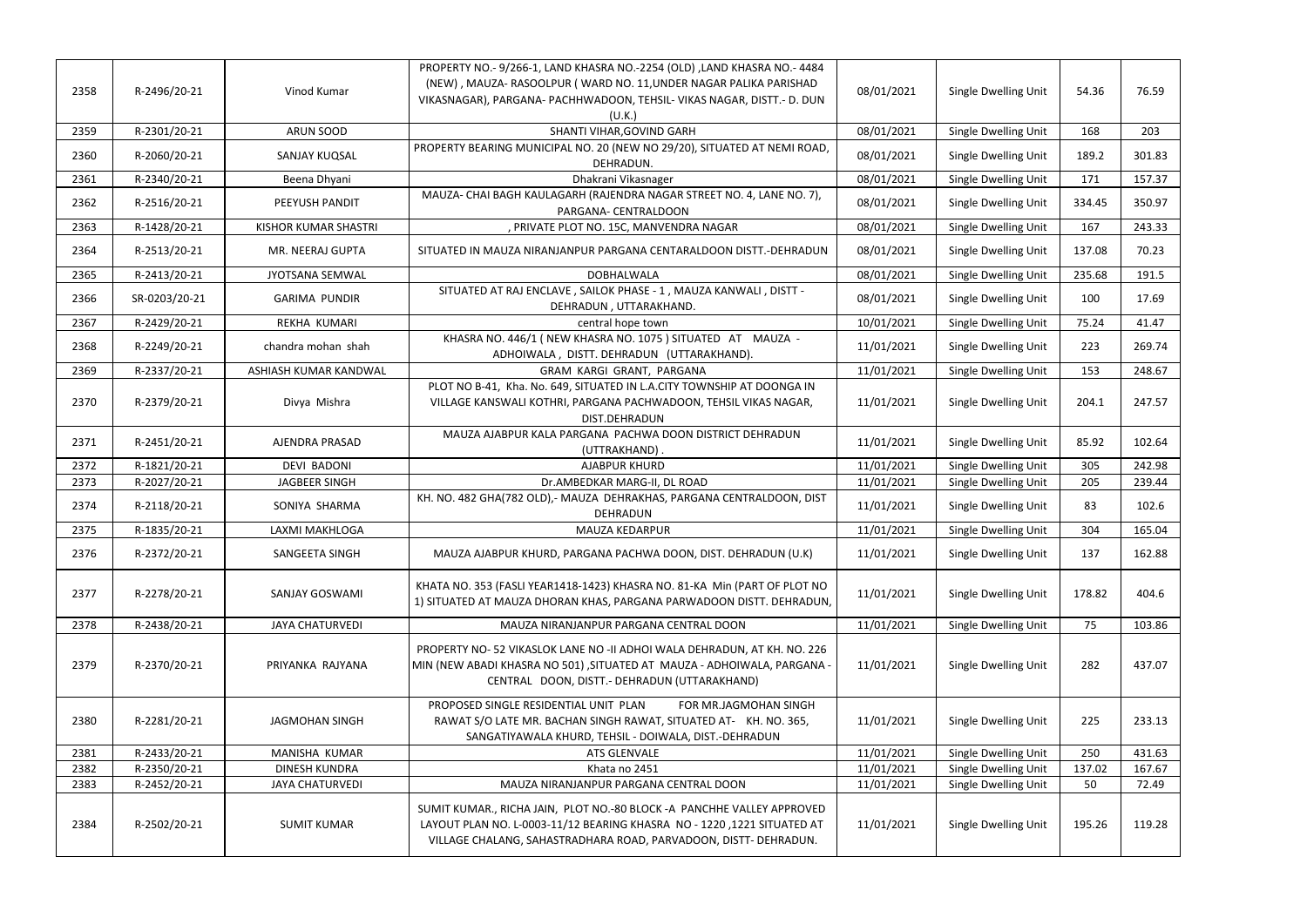| 2385 |                                     |                                 | AT: KH. NO. 47 MAUZA CHAK DANDA LAKHONDE, PARGANA PARWA DOON DISTT.                                                                      |            |                      | 96       | 1            |
|------|-------------------------------------|---------------------------------|------------------------------------------------------------------------------------------------------------------------------------------|------------|----------------------|----------|--------------|
|      | R-1823/20-21                        | RENUKA SINGH                    | DEHRADUN                                                                                                                                 | 11/01/2021 | Single Dwelling Unit |          |              |
| 2386 | R-0220/20-21/RE1                    | DHARMENDRA KUMAR                | GUJRARAMANSINGH                                                                                                                          | 11/01/2021 | Single Dwelling Unit | 212      | 93.9         |
| 2387 | R-2279/20-21                        | Nandi Lal                       | Mauja Kargi Grant, Pargana Centraldun, Distt. Dehradun                                                                                   | 11/01/2021 | Single Dwelling Unit | 246      | 196.6        |
| 2388 | R-1794/20-21                        | pravesh grover                  | KHASRA NO-55 K SITUATED AT DANDA DHORAN PARGANA PARWADOON TEHSIL &<br>DISTRICT DEHRADUN. (U.K.)                                          | 11/01/2021 | Single Dwelling Unit | 112      | 139.07       |
| 2389 | R-2503/20-21                        | SHEETAL BALODI                  | AT MAUZA RAIPUR PARGANA PARWA DOON DISTT. DEHRADUN.                                                                                      | 11/01/2021 | Single Dwelling Unit | 85.4     | 125.91       |
| 2390 | R-2220/20-21                        | SHASHI NEGI                     | AT KHASRA NO.29 GHA, SITUATED AT MAUZA- BADRIPUR PRAGANA-PARWA DOON<br>DISTT.- DEHRADUN (U.K.) (SHALEEN ENCLAVE APPROVED LAYOUT M.D.D.A) | 11/01/2021 | Single Dwelling Unit | 167.22   | 167.35       |
| 2391 | R-2312/20-21                        | PRAJAPATI DOBHAL                | <b>MAJRI MAFI</b>                                                                                                                        | 11/01/2021 | Single Dwelling Unit | 179.2    | 157.36       |
| 2392 | L-0006/20-21                        | NITISH KUMAR                    | VILLAGE TARLA - NAGAL, PARAGANA - PARWA - DOON, DISTRICT -<br>DEHRADUN. (UTTARAKHAND)                                                    | 12/01/2021 |                      | 7916     | $\mathbf{0}$ |
| 2393 | C-0238/20-21                        | Meenu Singh                     | Marotha Nagal Hut Road                                                                                                                   | 12/01/2021 | School               | 3490     | 2297.8       |
| 2394 | C-0054/20-21/RE1                    | MOHD. SABIYUL KHAN              | KHASRA NO. 516 KA, SITUATED AT MAUZA BHANIYAWALA, PARGANA<br>PARWADOON, TEHSIL DOIWALA, DISTRICT DEHRADUN, UTTARAKHAND.                  | 12/01/2021 | Commercial           | 284.38   | 321.3        |
| 2395 | R-2219/20-21                        | NAVEEN KUMAR                    | PROPERTY NO. 260 (OLD NO. 196) SITUATED AT GURU ROAD LAXMAN CHOWK<br>DISTT. DEHRADUN.,                                                   | 12/01/2021 | Single Dwelling Unit | 77       | 99.16        |
| 2396 | R-2324/20-21                        | <b>VIJAY KUMAR &amp; OTHERS</b> | <b>ANSARI ROAD</b>                                                                                                                       | 12/01/2021 | Single Dwelling Unit | 221.34   | 276.86       |
| 2397 | R-2194/20-21                        | <b>DEVESHWARI NEGI</b>          | Plot No - 15, Mouja - Niranjanpur                                                                                                        | 12/01/2021 | Single Dwelling Unit | 111      | 123.96       |
| 2398 | R-2522/20-21                        | <b>SUNITA THAPLIYAL</b>         | <b>MAUZA NATTHANPUR</b>                                                                                                                  | 12/01/2021 | Single Dwelling Unit | 129.41   | 142.04       |
| 2399 | R-2000/20-21                        | <b>SEEMA PUNDIR</b>             | KH. NO.- 717, SITUATED AT MAUZA SEWLA KALAN PARGANA PACHHWADOON DISTT.<br>DEHRADUN.                                                      | 12/01/2021 | Single Dwelling Unit | 55       | 79.57        |
| 2400 | R-2184/20-21                        | Rajiv Kanswal                   | MAUZA ARCADIA GRANT, PARGANA PACHWA DOON, TEHSIL & DISTT.<br>DEHRADUN(U.K)                                                               | 12/01/2021 | Single Dwelling Unit | 148.82   | 174.4        |
| 2401 | R-2218/20-21                        | Neelam                          | Mauza Kanswali Kothri, Pargana Pachwadoon                                                                                                | 12/01/2021 | Single Dwelling Unit | 302      | 329.01       |
| 2402 | R-2007/20-21                        | <b>GOHAR NAJEEB</b>             | KHASRA NO. 21 (MI.), PROPERTY NO. 139 1 BALLUPUR ROAD MITRALOK COLONY,<br>MAUZA CHUKKUWALA, PARGANA PACHWA DOON, DISTT. DEHRADUN         | 12/01/2021 | Single Dwelling Unit | 94.16    | 112.48       |
| 2403 | C-0121/15-16 Dated<br>12/1/2016/TE1 | PRAKASH CHAND VERMA             | Kh. No. 620, Mauza Kanwali, Centraldoon,                                                                                                 | 12/01/2021 | Commercial           | $\Omega$ | 292.03       |
| 2404 | CR-0345/20-21                       | <b>AMRISH GAUR</b>              | MAUJA-KANDOLI                                                                                                                            | 13/01/2021 | Single Dwelling Unit | 79.92    | 101.06       |
| 2405 | R-2302/20-21                        | <b>DEVENDRA RAWAT</b>           | <b>KEDARPUR</b>                                                                                                                          | 13/01/2021 | Single Dwelling Unit | 133.82   | 161.62       |
| 2406 | R-2102/20-21                        | PALLAVI PANT                    | MAUZA - MOTHROWALA, PARGANA - CENTRAL DOON, DEHRADUN                                                                                     | 13/01/2021 | Single Dwelling Unit | 127      | 157.84       |
| 2407 | R-2362/20-21                        | MOHD. HASIM KHAN                | 32 subhash road dehra dun                                                                                                                | 13/01/2021 | Single Dwelling Unit | 306      | 444.25       |
| 2408 | R-2352/20-21                        | PREM PRATAP                     | ENGINEERS ENCLAVE PHASE -2 MAUZA KANWALI                                                                                                 | 13/01/2021 | Single Dwelling Unit | 233      | 244.16       |
| 2409 | R-2466/20-21                        | Mr. Chand                       | AT KH. NO. 473 KA, SITUATED MAUZA- DHORAN KHAS PARGANA- PARWA DOON,<br>DISTT. - DEHRADUN                                                 | 13/01/2021 | Single Dwelling Unit | 101.03   | 114.45       |
| 2410 | R-2355/20-21                        | <b>SUSHIL DANU</b>              | KHASRA NO.- 1231 AND 1237, SITUATED AT MAUZA MOTHROWALA PARGANA<br>PACHWADOON DISTRICT DEHRADUN.                                         | 13/01/2021 | Single Dwelling Unit | 135.91   | 224.37       |
| 2411 | R-2331/20-21                        | ANUPAM KUMAR KUSHWAH            | mauza majra pargana pachwadoon district dehradun                                                                                         | 13/01/2021 | Single Dwelling Unit | 117      | 133.12       |
| 2412 | R-2360/20-21                        | DEVI PRASAD JOSHI               | MAUZA - CENTRAL HOPE TOWN PARGANA PACHWA DOON                                                                                            | 13/01/2021 | Single Dwelling Unit | 188.13   | 185.31       |
| 2413 | R-2447/20-21                        | <b>TILAKRAJ ARORA</b>           | <b>VASANT VIHAR</b>                                                                                                                      | 13/01/2021 | Single Dwelling Unit | 579.93   | 174.95       |
| 2414 | R-2391/20-21                        | Shoor Veer Singh                | SITUATED AT KH. NO-500 (KHA), MAUZA NIRANJANPUR PARGANA PACHWA DUN<br>DISTT. DEHRADUN (U.K).                                             | 13/01/2021 | Single Dwelling Unit | 200      | 304.74       |
| 2415 | R-2424/20-21                        | virendra singh chauhan          | mauza mehuwala maafi pargana pachwa doon                                                                                                 | 13/01/2021 | Single Dwelling Unit | 106.37   | 117.12       |
| 2416 | R-2284/20-21                        | MAJ. GEN. MOHAN LAL ASWAL       | DEFENCE COLONY, MAUZA CHAK SHAH NAGAR PARGANA PARWA DOON                                                                                 | 13/01/2021 | Single Dwelling Unit | 420.55   | 369.37       |
| 2417 | R-2553/20-21                        | SUSHILA BANSAL                  | SEWLA KALAN, (CHANDRABANI ROAD MAHESHWARI ENCLAVE)                                                                                       | 13/01/2021 | Single Dwelling Unit | 149.81   | 235.29       |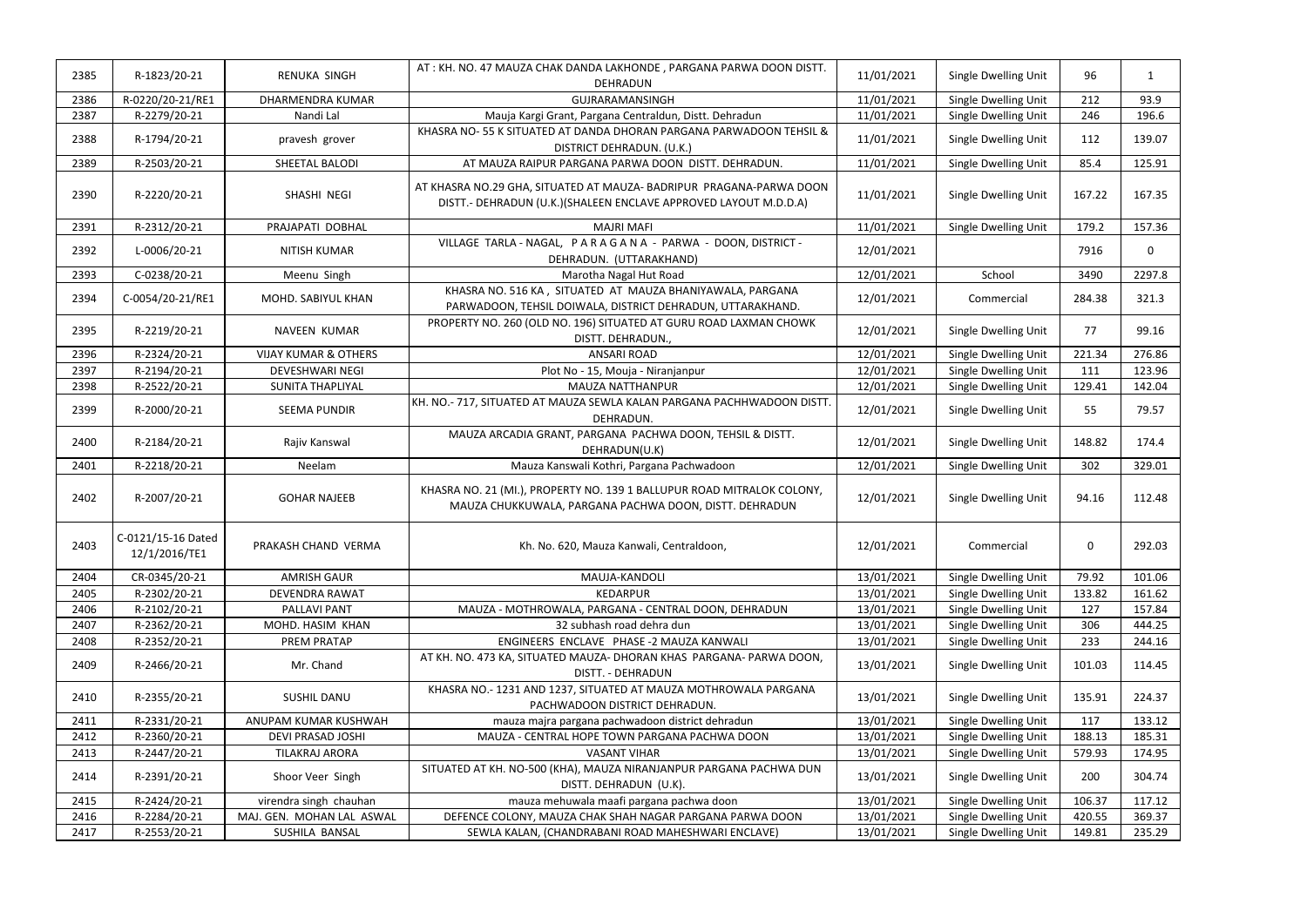| 2418 | R-2510/20-21                    | Jitendra Nath Sharma          | KH. NO. 430, MAUZA AJABPUR KHURD(GANESH VIHAR), PARGANA CENTRAL DOON,<br>TEHSIL/ SADAR & DISTT. DEHRADUN. (UTTRAKHAND)                                           | 13/01/2021 | Single Dwelling Unit        | 83.64       | 125.51      |
|------|---------------------------------|-------------------------------|------------------------------------------------------------------------------------------------------------------------------------------------------------------|------------|-----------------------------|-------------|-------------|
| 2419 | R-2286/20-21                    | <b>JAY CHAND</b>              | WARD NO.-09(UNDER NAGAR PALIKA PARISHAD VIKASNAGAR), COLLEGE ROAD,<br>MAUZA-RASOOLPUR, PARGANAPACHHWADOON, TEHSIL- VIKAS NAGAR, DISTT. - D.<br><b>DUN (U.K.)</b> | 13/01/2021 | Single Dwelling Unit        | 97          | 104.69      |
| 2420 | SR-0163/20-21                   | <b>SHIV SINGH BISHT</b>       | DEHRAKHAS OLD KH.NO-617 NEW KH.NO-857 KA, MIN PARGANA CENTRALDOON<br>DISTT.DEHRADUN.                                                                             | 13/01/2021 | Single Dwelling Unit        | 200         | 81.51       |
| 2421 | L-0004/20-21/RE1                | NARESH PRAKASH JOSHI & OTHERS | MAUJA JOHADI                                                                                                                                                     | 14/01/2021 | <b>Group Housing</b>        | 4358.07     | $\mathbf 0$ |
| 2422 | C-0279/20-21                    | <b>JAGVEER RANA</b>           | RANIPOKHARI                                                                                                                                                      | 14/01/2021 | Commercial                  | 90.33       | 132.04      |
| 2423 | C-0038/20-21/RE1                | Meena Devi                    | Village Majri Grant, Pargana Parwadun                                                                                                                            | 14/01/2021 | Commercial                  | 259.29      | 447.4       |
| 2424 | C-0179/20-21                    | DR. MUNISH SAWHNEY            | PROPOSED COMMERCIAL USE BUILDING FOR LUNGS HEALTH CARE CENTER FOR 1.<br>DR. MUNISH SAWHNEY S/O SHRI C.R SAWHNEY 2. SHRI C.R SAWHNEY                              | 14/01/2021 | Commercial                  | 424         | 506.84      |
| 2425 | R-2408/20-21                    | <b>CHITRA REKHA</b>           | MAUZA AJABPUR KALAN PARGANA DISTRICT DEHRADUN (UTTARAKHAND)                                                                                                      | 14/01/2021 | Single Dwelling Unit        | 112         | 134.64      |
| 2426 | R-2465/20-21                    | <b>GUNJAN BAHUKHANDI</b>      | <b>RACE COURSE</b>                                                                                                                                               | 14/01/2021 | <b>Single Dwelling Unit</b> | 198.83      | 464.26      |
| 2427 | R-2419/20-21                    | Dayanand Gupta                | Mouza- Bharuwala Grant, Pargana- Kendriyadoon.                                                                                                                   | 14/01/2021 | Single Dwelling Unit        | 100         | 156.22      |
| 2428 | R-2245/20-21                    | <b>ISHAN BANSAL</b>           | KHASRA NO.- 784/1, VILLAGE ARCADIA GRANTT, PARGANA PACHWADUN,<br>DEHRADUN, UTTARAKHAND.                                                                          | 14/01/2021 | Single Dwelling Unit        | 162.63      | 269.43      |
| 2429 | R-2468/20-21                    | Rubina Nasir                  | KH. NO. 268 KA, AND OLD KH. NO. 127, MAUZA JAKHAN, PARGANA CENTRAL DOON,<br>TEHSIL/ SADAR & DISTT. DEHRADUN. (UTTRAKHAND)                                        | 14/01/2021 | Single Dwelling Unit        | 148.64      | 244.18      |
| 2430 | R-2566/20-21                    | <b>RASHMI RAWAT</b>           | <b>MEHUWALA</b>                                                                                                                                                  | 14/01/2021 | Single Dwelling Unit        | 90.61       | 83.67       |
| 2431 | SR-0229/20-21                   | Vinod Sharma                  | 52 KESHAV ROAD, LAXMAN CHOWK, DISTT. DEHRADUN                                                                                                                    | 14/01/2021 | Single Dwelling Unit        | 446.1       | 82.03       |
| 2432 | R-2139/15-16/TE3                | Satyendra Sharma              | Mouza- Adhoiwala, Pargana- Kendriyadoon.                                                                                                                         | 14/01/2021 | Single Dwelling Unit        | $\Omega$    | 289.97      |
| 2433 | CR-0346/20-21                   | <b>NIDHI GAUR</b>             | MAUJA-KANDOLI                                                                                                                                                    | 15/01/2021 | Single Dwelling Unit        | 79          | 101.06      |
| 2434 | R-2507/20-21                    | Smt. Neetu Neetu              | PANDITWARI                                                                                                                                                       | 15/01/2021 | Single Dwelling Unit        | 100         | 76.83       |
| 2435 | R-2175/20-21                    | <b>RANJEET KAUR</b>           | MAUJA-KANWALI (SAI LOK)                                                                                                                                          | 15/01/2021 | Single Dwelling Unit        | 198.65      | 313.44      |
| 2436 | R-2359/20-21                    | SHALINI                       | Mrs. SHALINI W/O Mr. SHASHIKANT, SITUATED AT KH. NO. 79/2, MAUZA KANWALI,<br>PARGANA CENTRAL DUN, DIST. - DEHRADUN                                               | 15/01/2021 | Single Dwelling Unit        | 97.55       | 110.85      |
| 2437 | R-2581/20-21                    | DEEPAK SINGH BISHT            | <b>CENTRAL HOPE TOWN</b>                                                                                                                                         | 15/01/2021 | Single Dwelling Unit        | 188.32      | 87.13       |
| 2438 | R-2042/20-21                    | SAJAL SIDANA                  | MOJA - DERAKHAS PRAGNA PACHWADUN DISTT DEHRADOON (UNDER NAGAR<br>NIGAM                                                                                           | 15/01/2021 | Single Dwelling Unit        | 114         | 275.44      |
| 2439 | R-1849/20-21                    | Arun Lata                     | LAND KHATA NO.- 2943 (FASLI YEAR 1394 TO 1399), KHASRA NO.- 677 MIN, 676 MIN,<br>, MAUZA-KANWALI, PARGANAKENDRIYADOON, TEHSIL & DISTRICTDEHRADUN                 | 15/01/2021 | Single Dwelling Unit        | 102.04      | 130.73      |
| 2440 | R-2569/20-21                    | SURENDRA SINGH                | KHASRA NO. 4188,4188 Ga (old no.,2629/1) MAUZA RASULPUR ENFIELD GRANT,<br>PARGANA PACHWA DOON, TEHSIL VIKASNAGARDIST. DEHRADUN, UTTRAKHAND                       | 16/01/2021 | Single Dwelling Unit        | 131.04      | 140.5       |
| 2441 | R-2481/20-21                    | Rita Jain                     | INGLE SIDE ESTATE RAJPUR ROAD (BARLOWGANJ ROAD)                                                                                                                  | 16/01/2021 | Single Dwelling Unit        | 347         | 149.67      |
| 2442 | R-2058/20-21                    | HANNY CHHETRI                 | SITUATED AT MAUZA SEWLA KALAN, PARGANA PACHWA DOON, DISTT.<br>DEHRADUN,,,                                                                                        | 16/01/2021 | Single Dwelling Unit        | 179         | 205.67      |
| 2443 | 1727/22/DO/M.U./20<br>15-16/TE1 | Farhat Reshma                 | Plot No.- M-9, Mauza Kanswali Kothri, Pragana Pachwadoon, Tehsil Vikasnagar, Distt.<br>Dehradun                                                                  | 16/01/2021 | Multiple Dwelling Unit      | $\mathbf 0$ | 406.31      |
| 2444 | CC-0120/20-21                   | KAMLA DEVI PANWAR             | KHASRA NO. 1496 MIN, MOUZA - AJABPUR KHURD, PARGANA CENTRAL - DOON,<br>DISTT. DEHRADUN (U.K.)                                                                    | 17/01/2021 | Commercial                  | 282.52      | 327.14      |
| 2445 | C-0258/20-21                    | PRABODH RATURI                | MAUZA MOHABBEWALA, PARGANA KENDRIYADOON, DISTT - DEHRADUN,<br>UTTARAKHAND.                                                                                       | 17/01/2021 | Commercial                  | 225         | 181.86      |
| 2446 | C-0317/20-21                    | <b>ASHISH CHHOKER</b>         | ASHISH KUMAR CHHOKER, KHASRA NO - 704 MIN. SITUATED AT MAUZA<br>BHARUWALA GRANT PARGANA KENDRIYADOON DISTT- DEHRADUN UTTRAKHAND.                                 | 17/01/2021 | Commercial                  | 53.87       | 81.3        |
| 2447 | C-0319/20-21                    | janak singh                   | kh. no.704 min. bharuwala grant, dehradun.                                                                                                                       | 17/01/2021 | Commercial                  | 53.87       | 81.3        |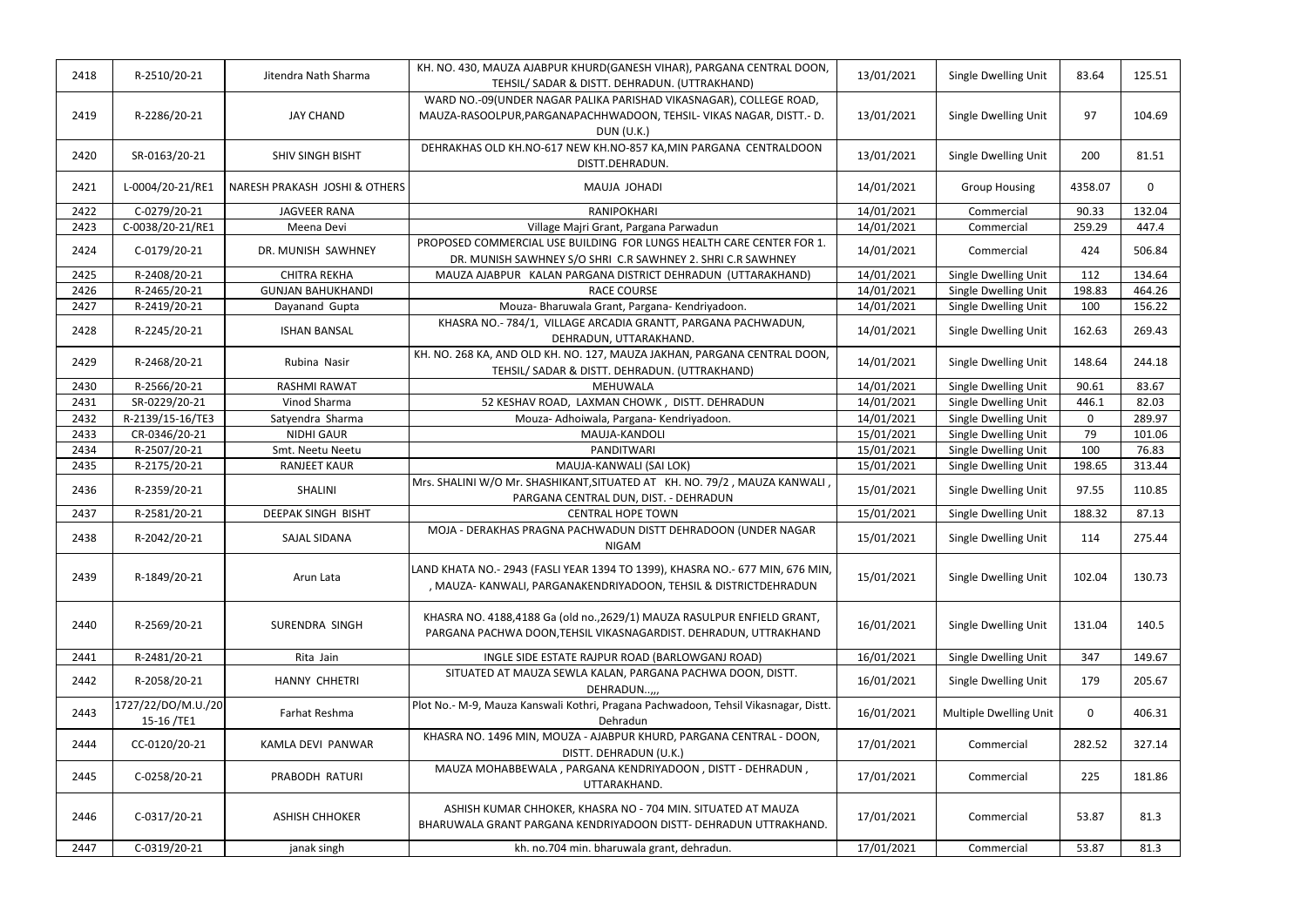| 2448 | R-1610/20-21     | SHUBHAM GUPTA                  | MAUZA KANWALI PARGANA KENDRIYA DOON DISTT THESIL & DISTT DEHRADUN U.K                                                                                                                                                                                                        | 18/01/2021 | Single Dwelling Unit   | 191         | 190.9   |
|------|------------------|--------------------------------|------------------------------------------------------------------------------------------------------------------------------------------------------------------------------------------------------------------------------------------------------------------------------|------------|------------------------|-------------|---------|
| 2449 | R-2589/20-21     | R.N. GUPTA                     | MAUZA CHAK AJABPUR KALAN(SHASTRI NAGAR)                                                                                                                                                                                                                                      | 18/01/2021 | Single Dwelling Unit   | 278.71      | 369.24  |
| 2450 | R-2492/20-21     | Anjana Semalti                 | Mauza Missarwala Kalan, Pragana Parwadoon, Distt. Dehradun, Uttarakhand                                                                                                                                                                                                      | 18/01/2021 | Single Dwelling Unit   | 200         | 151.99  |
| 2451 | R-1710/20-21     | <b>DS RANA</b>                 | <b>LADPUR</b>                                                                                                                                                                                                                                                                | 18/01/2021 | Single Dwelling Unit   | 167         | 178.99  |
| 2452 | R-2074/20-21     | MRS. MATHURA DEVI              | AT VILL - HARRAWALA, PARWA DOON, DIST. - DEHRADUN, KH. NO-1050K                                                                                                                                                                                                              | 18/01/2021 | Single Dwelling Unit   | 103.6       | 95.6    |
| 2453 | R-2407/20-21     | Shailendra singh               | mauza ajabpur kalan majra pargana centraldun dehradun                                                                                                                                                                                                                        | 18/01/2021 | Single Dwelling Unit   | 92          | 108     |
| 2454 | R-2495/20-21     | SUNAINA                        | MAUZA-SAHASPUR, TEHSILVIKAS NAGAR, PARGANAPACHHWA DOON, DISTT. DEHRA<br><b>DUN (U.K.)</b>                                                                                                                                                                                    | 18/01/2021 | Single Dwelling Unit   | 75          | 46.08   |
| 2455 | R-2076/20-21     | Dr. Nishant Saxena             | Mauza Mohkampur Khurd, Pargana Parwa Doon, Dehradun                                                                                                                                                                                                                          | 18/01/2021 | Single Dwelling Unit   | 184         | 381.5   |
| 2456 | R-2406/20-21     | SHRI JIVENDRE SINGH            | AT KHASRA NO - 419 KHA SITUATED AT MAUZA ADHOIWALA SAHASTRADHARA ROAD<br>DEHRADUN AND BEING PART OF MUNICIPAL PROPERTY NO-49 SUMANPURI<br>SAHASTRADHARA ROAD DEHRADUN                                                                                                        | 18/01/2021 | Single Dwelling Unit   | 83.61       | 134.09  |
| 2457 | R-2488/20-21     | <b>SUNITA NEGI</b>             | <b>MOTHROWALA</b>                                                                                                                                                                                                                                                            | 18/01/2021 | Single Dwelling Unit   | 273         | 323.83  |
| 2458 | R-2645/20-21     | <b>ANJU CHAWLA</b>             | EAST REST CAMP, RACECOURSE                                                                                                                                                                                                                                                   | 18/01/2021 | Single Dwelling Unit   | 58.32       | 72.86   |
| 2459 | R-2509/20-21     | Gaurav Chandra                 | Mauza - Raipur (Nehrugram), Pagana - Parwa Doon, Dehradun                                                                                                                                                                                                                    | 18/01/2021 | Single Dwelling Unit   | 170.63      | 155.62  |
| 2460 | R-2520/20-21     | <b>PRATEEK BHANDRI</b>         | MOUZA BADRIPUR PARGANA PARWADOON DEHRADUN (U.K.)                                                                                                                                                                                                                             | 18/01/2021 | Single Dwelling Unit   | 139.4       | 137.2   |
| 2461 | R-0118/15-16/TE2 | SHAKUNTLA RANI                 | PROPOSED MULTIPLE UNIT FOR Mrs. SHAKUNTALA RANI W/O MR. RAMESH CHAND<br>AND Mrs. BINU GUPTA W/O Mr. NERAJ GUPTA , SITUATED AT KHASRA NO.29 KHA,<br>AREA 3401.27 SQ. FT. OR 315.98 SQ.MT., MAUJA CHAIBAGH KAULAGARH, PARGANA<br>CENTRAL DOON, DISTRICT DEHRADUN.(UTTARAKHAND) | 18/01/2021 | Multiple Dwelling Unit | $\mathbf 0$ | 503.98  |
| 2462 | C-0316/20-21     | SMT. SUNITA DEVI & SHIV SHARAN | SITUATED AT MAUZA KHASRA NO- 67/2 OLD NEW NO- 123 KHA 124 KA 125 146 GA<br>MAUZA MOHABEWALA PARGANA KENDRIYA DOON DISTT DEHRADUN                                                                                                                                             | 19/01/2021 | Hotel                  | 2360        | 4856.01 |
| 2463 | C-0247/20-21     | OM PAL YADAV                   | <b>GUJRARAMAN SINGH</b>                                                                                                                                                                                                                                                      | 19/01/2021 | Commercial             | 512         | 661.37  |
| 2464 | R-2587/20-21     | ANIL KUMAR                     | MAUZA SEWLA KHURD PRAGANA PACHWA DOON                                                                                                                                                                                                                                        | 19/01/2021 | Single Dwelling Unit   | 634.6       | 270.85  |
| 2465 | R-2572/20-21     | <b>SACHIN UNIYAL</b>           | DHARAMPUR/DHARAMPUR DANDA (BADRISH COLONY),                                                                                                                                                                                                                                  | 19/01/2021 | Single Dwelling Unit   | 97.4        | 111.4   |
| 2466 | R-2454/20-21     | <b>PINKY DEVI</b>              | MAUJA - PITHUWALA, PARGANA - CENTRAL DOON DISTRICT - DEHRADUN                                                                                                                                                                                                                | 19/01/2021 | Single Dwelling Unit   | 102         | 141.2   |
| 2467 | CC-0067/20-21    | <b>ALLAH BANDI</b>             | KH. NO.189 KHA. SITUATED AT MAUZA KARGI-GRANT PARGANA CENTRALDOON                                                                                                                                                                                                            | 20/01/2021 | Commercial             | 72.06       | 75.92   |
| 2468 | C-0250/20-21     | <b>KUSUM KHANDURI</b>          | KH. NO.764 MIN, MAUZA RAIPUR, PARGANA PARWADOON, DISTRICT DEHRADUN.                                                                                                                                                                                                          | 20/01/2021 | Commercial             | 162.75      | 344.11  |
| 2469 | R-2531/20-21     | <b>SUKHPAL SINGH</b>           | MAUZA - NIRANJPUR PARGANA PACHWA DOON                                                                                                                                                                                                                                        | 20/01/2021 | Single Dwelling Unit   | 132.38      | 158.25  |
| 2470 | R-2578/20-21     | Usha Dhanai                    | mauza Natthanpur                                                                                                                                                                                                                                                             | 20/01/2021 | Single Dwelling Unit   | 326         | 216.55  |
| 2471 | R-2357/20-21     | <b>DINESH BHATT</b>            | <b>DEHRADKHAS</b>                                                                                                                                                                                                                                                            | 20/01/2021 | Single Dwelling Unit   | 111.52      | 198.99  |
| 2472 | R-2565/20-21     | <b>BABITA SINGH</b>            | DANDA NURIWALA,                                                                                                                                                                                                                                                              | 20/01/2021 | Single Dwelling Unit   | 89.77       | 68.5    |
| 2473 | R-2322/20-21     | <b>GOPAL DUTT BHARDWAJ</b>     | MAUJA DHORAN KHAS, PARGANA PARWADOON, TEHSIL DEHRADUN, DIST.<br>DEHRADUN, UTTARAKHAND.                                                                                                                                                                                       | 20/01/2021 | Single Dwelling Unit   | 126         | 151.47  |
| 2474 | R-2440/20-21     | SANGEETA RAWAT                 | <b>MOTHARO WALA</b>                                                                                                                                                                                                                                                          | 20/01/2021 | Single Dwelling Unit   | 106.18      | 123.42  |
| 2475 | R-1972/20-21/RE1 | PRATIMA WASHISTHA              | <b>VILLAGE AAMWALA TARLA</b>                                                                                                                                                                                                                                                 | 20/01/2021 | Single Dwelling Unit   | 190         | 151.98  |
| 2476 | R-1995/20-21     | <b>VED PRAKASH MITTAL</b>      | SITUATED AT PREETAM ROAD DALANWALA DEHRADUN                                                                                                                                                                                                                                  | 20/01/2021 | Single Dwelling Unit   | 220.53      | 34.53   |
| 2477 | R-2448/20-21     | SHIV KUMAR SRIVASTAV           | MAUZA MISSERWALA KALAN                                                                                                                                                                                                                                                       | 20/01/2021 | Single Dwelling Unit   | 376.5       | 333.76  |
| 2478 | R-2216/20-21     | NEETU PANWAR                   | AT KH. NO- 273 MIN, NEW KH. NO- 570 & 571, SITUATED AT MAUZA -ADHOIWALA<br>, PRAGANA-PARWA DOON DISTT.- DEHRADUN (U.K.)                                                                                                                                                      | 20/01/2021 | Single Dwelling Unit   | 142         | 172.84  |
| 2479 | R-2548/20-21     | MR. HIMANSHU RANA              | SITUATED AT MAUZA JOLLYGRANT, PARGANA PARWADOON, TEHSIL DOIWALA<br>DISTRICT DEHRADUN, UTTARAKHAND,                                                                                                                                                                           | 20/01/2021 | Single Dwelling Unit   | 201         | 166.48  |
| 2480 | R-1667/20-21     | YOGITA MURLI VENKTESH          | KH.NO.-12MIN, MAUZA-SONDHOWALI DHORAN, PARGANA, PARWADUN, DISTT.<br>DEHRADUN (U.K).,,                                                                                                                                                                                        | 20/01/2021 | Single Dwelling Unit   | 105         | 121.29  |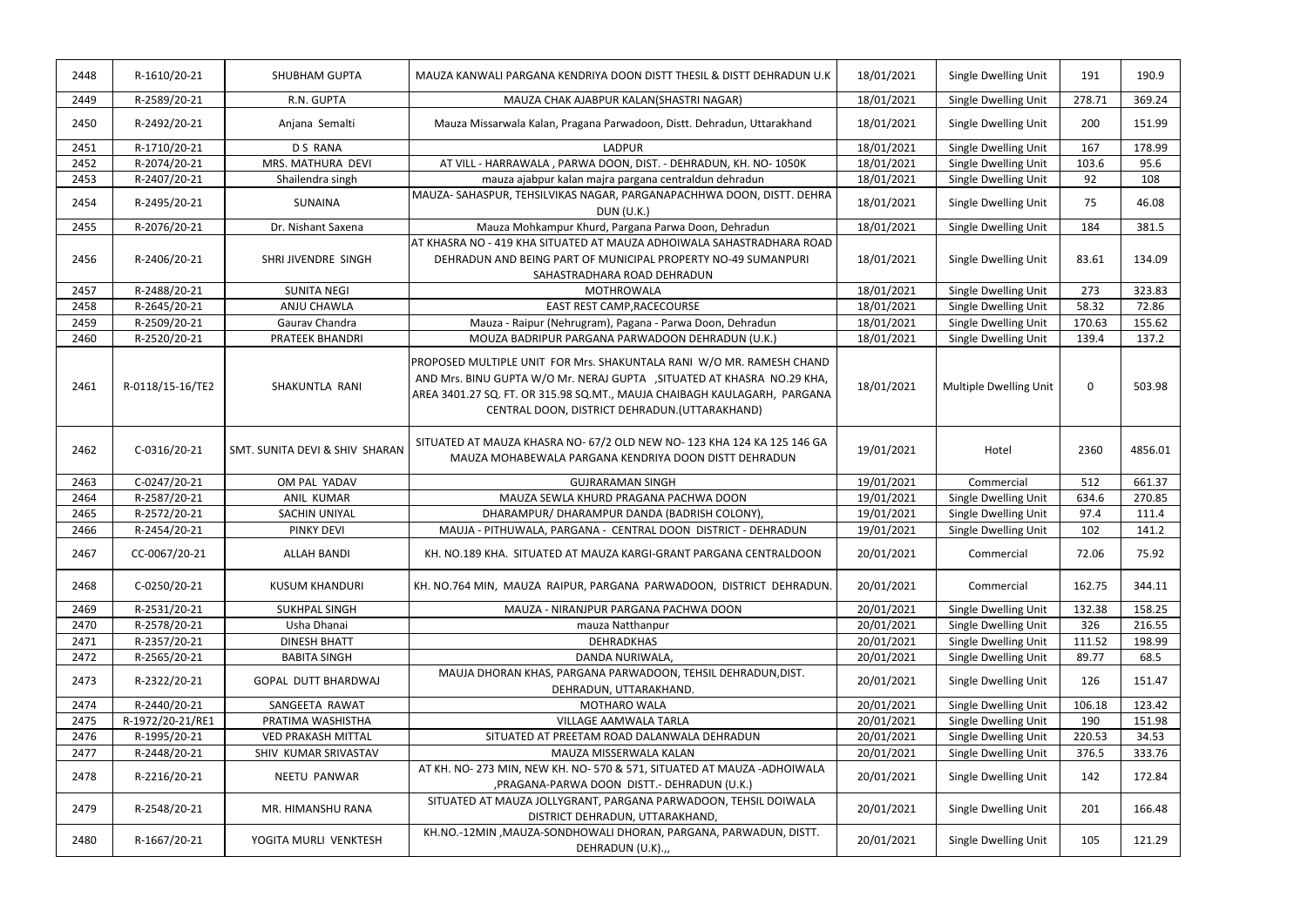| R-2319/20-21<br><b>GOPAL DUTT BHARDWAJ</b><br>2482<br>MAUJA DHORAN KHAS, PARGANA PARWADOON<br>20/01/2021<br>Single Dwelling Unit<br>20/01/2021<br>2483<br>R-2477/20-21<br>KUSHLA NAND KHANDURI<br><b>HARRAWALA</b><br>Single Dwelling Unit | 126<br>123.79 | 151.12  |
|--------------------------------------------------------------------------------------------------------------------------------------------------------------------------------------------------------------------------------------------|---------------|---------|
|                                                                                                                                                                                                                                            |               |         |
|                                                                                                                                                                                                                                            |               | 202.49  |
| R-2320/20-21<br>20/01/2021<br>Single Dwelling Unit<br>2484<br><b>GOPAL DUTT BHARDWAJ</b><br>MAUJA DHORAN KHAS, PARGANA PARWADOON                                                                                                           | 126           | 151.12  |
| 2485<br>R-2541/20-21<br>PREMLATA KHATRI<br>MAUZA TARLA NAGAL, PARGANA, PARWADOON, DIST. - DEHRADUN KH. NO 489GA<br>20/01/2021<br>Single Dwelling Unit                                                                                      | 167.45        | 245.49  |
| R-2590/20-21<br>SHIV KUNJ LANE-4 KEDARPUR, DEHRADUN<br>20/01/2021<br>Single Dwelling Unit<br>2486<br>Budhi Kotnala                                                                                                                         | 118           | 117.84  |
| MANISHA KUMAR<br>ATS GLENVALE<br>2487<br>R-2432/20-21<br>20/01/2021<br>Single Dwelling Unit                                                                                                                                                | 97.75         | 117.69  |
| 2488<br>R-2525/20-21<br>20/01/2021<br>MADHU SRIVASTAV<br>MAUZA MISSERWALA KALAN<br>Single Dwelling Unit                                                                                                                                    | 376.5         | 234.29  |
| 20/01/2021<br>2489<br>R-2358/20-21<br>Rameshwar Singh Bisht<br>Ajab Pur kalan<br>Single Dwelling Unit                                                                                                                                      | 200.5         | 290.74  |
| MAUZA DHORAN KHAS, PARGANA PARWA DOON, DEHRADUN.<br>20/01/2021<br>2490<br>R-2389/20-21<br>DR. SANJAY GAUTAM<br>Single Dwelling Unit                                                                                                        | 83            | 90.83   |
| R-2382/20-21<br>20/01/2021<br>Single Dwelling Unit<br>2491<br>sanjeev kumar pundeer<br>natthuwala                                                                                                                                          | 81.7          | 39.88   |
| kh. no. - 471/1 dharmpur dehradun.<br>20/01/2021<br>2492<br>R-2489/20-21<br>PREETI YADAV<br>Single Dwelling Unit                                                                                                                           | 76.34         | 86.34   |
| 2493<br>CC-0049/20-21<br>RAVI PRAKASH GOEL<br>RAJPUR ROAD, DISTT- DEHRADUN,<br>21/01/2021<br>Hotel                                                                                                                                         | 2525          | 146.58  |
| 2494<br>CR-0165/20-21/RE1<br><b>DEHRAKHAS</b><br>21/01/2021<br>Single Dwelling Unit<br><b>SUNITA GUPTA</b>                                                                                                                                 | 180           | 40.6    |
| 2495<br>CR-0348/20-21<br>21/01/2021<br><b>AMRISH GAUR</b><br>MAUJA-KANDOLI<br>Single Dwelling Unit                                                                                                                                         | 79            | 99.36   |
| R-2671/20-21<br>2496<br>JASWANT RAWAT<br>KH.NO. 879/3 SITUATED AT MAUZA CENTRAL HOPE TOWN<br>21/01/2021<br>Single Dwelling Unit                                                                                                            | 165.82        | 185.216 |
| SMT. ALKA, BERING KHASRA NO - 27 GA. SITUATED AT MAUZA MOHABEWALA                                                                                                                                                                          |               |         |
| 21/01/2021<br>Single Dwelling Unit<br>2497<br>R-2511/20-21<br>SMT. ALKA<br>PARGANA PACHWADOON DISTT- DEHRADUN.                                                                                                                             | 93.68         | 112.18  |
|                                                                                                                                                                                                                                            |               |         |
| KHASRA NO.- 503, MAUZA DEHRAKHAS PARGANA PACHWADOON TEHSIL AND DISTT.<br>2498<br>R-2290/20-21<br>21/01/2021<br>Single Dwelling Unit<br>SHUBHA PANDEY<br>DEHRADUN.                                                                          | 83            | 197.78  |
|                                                                                                                                                                                                                                            |               |         |
| 21/01/2021<br>2499<br>R-2603/20-21<br>MAUZA NATHANPUR PARGANA PARWA DOON DISTT. DEHRADUN.<br>Single Dwelling Unit<br><b>MAHENDRA DATT SAKLANI</b>                                                                                          | 182.09        | 186.36  |
| SITUATED AT MAUZA KANWALI, PARGANA CENTRALDOON, TEHSIL & DISTT.<br>2500<br>R-2601/20-21<br>MR. ARUN JAIN<br>21/01/2021<br>Single Dwelling Unit<br>DEHRADUN                                                                                 | 331.65        | 648.55  |
| 2501<br>SR-0207/20-21<br>KH. NO 292/1(NEW NO. 554 KHA) SITUATED MAUJA ANWALA TARLA, PARWA DOON<br>21/01/2021<br>Single Dwelling Unit<br><b>JAI KUKRETI</b>                                                                                 | 312           | 104.34  |
| MAUZA - BHANIYAWALA PARGANA PARWADOON TEHSIL DOIWALA, DEHRADUN<br>22/01/2021<br>2502<br>C-0325/20-21<br>MOHD. IMRAN<br>Commercial<br>UTTARAKHAND.                                                                                          | 354           | 349.54  |
| R-1752/20-21<br>22/01/2021<br>2503<br>Anari Bhatt<br>SUNDERWALA<br>Single Dwelling Unit                                                                                                                                                    | 83.25         | 43.63   |
| R-2517/20-21<br>22/01/2021<br>2504<br>Single Dwelling Unit<br>Alok Agarwal<br>Mouza- Bharuwala Grant, Pargana- Kendriyadoon.                                                                                                               | 100           | 215.83  |
| SITUATED AT MAUZA GUJRANA MANSINGH (RAJESHWAR NAGAR PHASE-6),<br>22/01/2021<br>2505<br>R-2512/20-21<br>MR. MOHIT KUMAR<br>Single Dwelling Unit<br>PARGANA PARWADOON, DISTRICT DEHRADUN, UTTARAKHAND,                                       | 74            | 68.39   |
| R-2519/20-21<br>DHARMENDAR KUMAR NIGAM<br>22/01/2021<br>Single Dwelling Unit<br>2506<br><b>BADRIPUR</b>                                                                                                                                    | 182.13        | 191.35  |
| 2507<br>R-2546/20-21<br>Akash Chaudhary<br>Dehra khas<br>22/01/2021<br>Single Dwelling Unit                                                                                                                                                | 106.56        | 115.7   |
| SITUATED AT KHASRA. NO 236, MAUZA AJABPUR KALA, PRAGNA KENDRIYA DOON<br>2508<br>R-2612/20-21<br><b>HARIOM KIMOTHI</b><br>22/01/2021<br>Single Dwelling Unit<br>, DEHRADOON ( UTTARAKHAND).                                                 | 120           | 72.88   |
| 2509<br>R-2528/20-21<br>khasra no-1409 mothorowala<br>22/01/2021<br>Single Dwelling Unit<br>vijaya rawat                                                                                                                                   | 87            | 58.38   |
| NEW KHASRA NO. 407 KHA (OLD KH. NO.960 )MAUZA DEHRAKHAS, PARGANA<br>R-2618/20-21<br>PALLAVI TIWARI<br>22/01/2021<br>Single Dwelling Unit<br>2510<br>KENDRIYA DOON DISTT. DEHRADUN                                                          | 312           | 611.12  |
| R-1550/20-21/RE1<br>22/01/2021<br>Reena devi<br>Mauza Harrawala Pargana Parwadun<br>Single Dwelling Unit<br>2511                                                                                                                           | 83            | 101.92  |
| 22/01/2021<br>2512<br>R-2400/20-21<br>RAKESH KUMAR GAUNIYAL<br>Niranjanpur Pargana Pachwadoon<br>Single Dwelling Unit                                                                                                                      | 102           | 255.44  |
| KHASRA NO. 608 (MI.), MAUZA AJABPURKHURD, PARGANA PACHWA DOON,<br>R-2368/20-21<br>22/01/2021<br>Single Dwelling Unit<br>2513<br>PRAMOD PAINULY<br><b>DEHRADUN</b>                                                                          | 275.46        | 270.42  |
| R-2564/20-21<br>Mauza Dehrakhas, Pargana Centraldoon<br>22/01/2021<br>2514<br>Manish Gupta<br>Single Dwelling Unit                                                                                                                         | 163           | 219.69  |
| R-2613/20-21<br>SUNITA SHARMA<br>MAUZA CHIDOWALI PARGANA PARWA DOON<br>22/01/2021<br>Single Dwelling Unit<br>2515                                                                                                                          | 87.36         | 99.11   |
| SAILENDRA SINGH NEGI<br><b>BHANDARI BAGH BLOCK -III</b><br>2516<br>R-2376/20-21<br>22/01/2021<br>Single Dwelling Unit                                                                                                                      | 188.91        | 104.27  |
| MAUJA-BABUGARH, PARGANA- PACHHWADOON, TEHSILVIKAS NAGAR, DISTT.- D.<br>2517<br>R-2423/20-21<br><b>SHAYAM LAL</b><br>22/01/2021<br>Single Dwelling Unit<br><b>DUN (U.K.)</b>                                                                | 190           | 219.72  |
| Single Dwelling Unit<br>R-2497/20-21<br>SHWETA AGGARWAL<br>MAUJA-DANDA DHORAN<br>22/01/2021<br>2518                                                                                                                                        | 102.19        | 124.62  |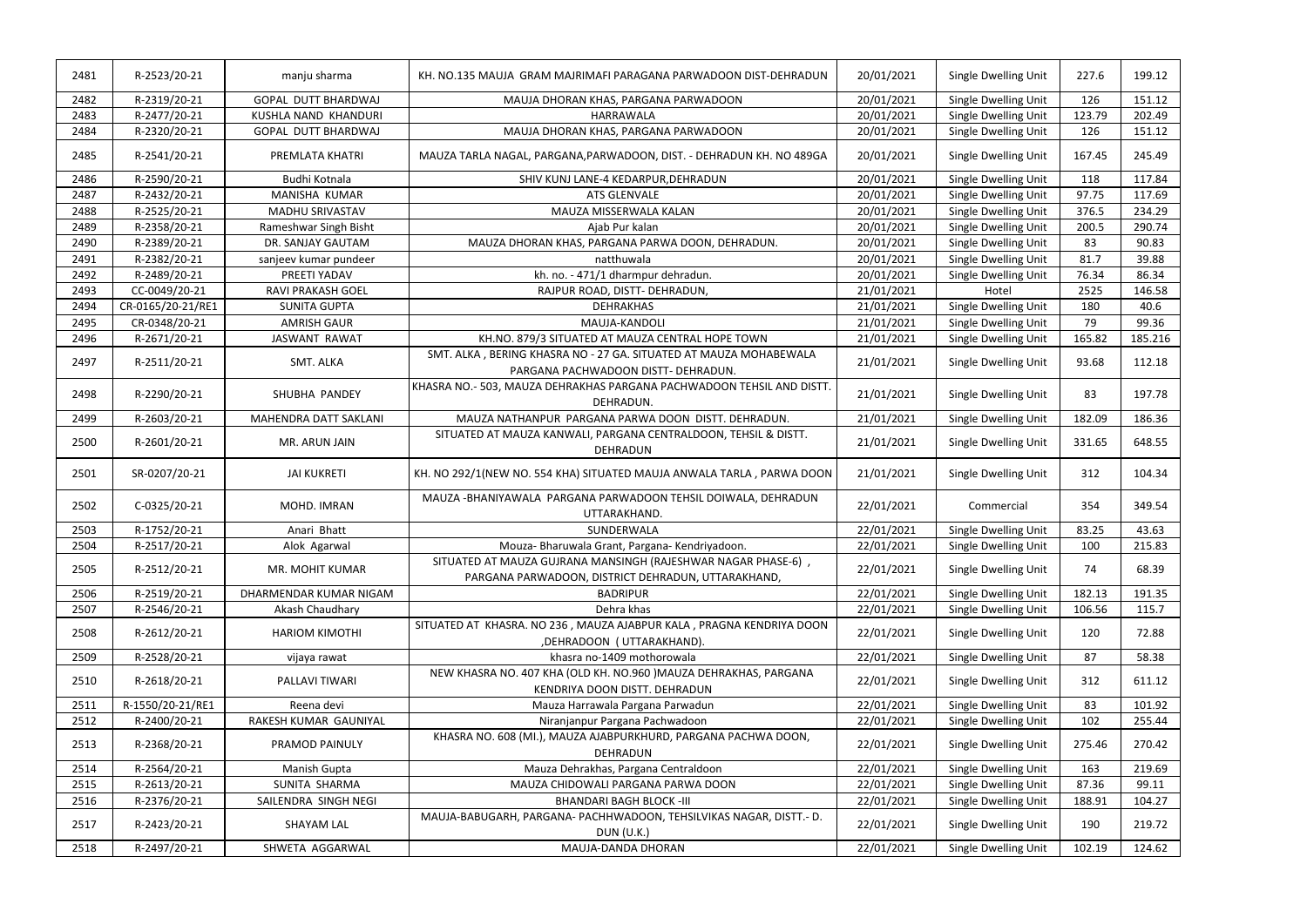|      |                  |                          | MAUZA DANDA LAKHAUND PARGANA PARWADOON TEHSIL & DISTT DEHRADUN                                                                                                  |            |                             |        |        |
|------|------------------|--------------------------|-----------------------------------------------------------------------------------------------------------------------------------------------------------------|------------|-----------------------------|--------|--------|
| 2519 | R-2551/20-21     | SHRI JAGAT RAM BALONI    | (APPROVED BY M.D.D.A BY THE NAME OF ATS GLENVALE ALSO KNOWN AS ATS                                                                                              | 22/01/2021 | Single Dwelling Unit        | 250    | 585.14 |
|      |                  |                          | <b>HEAVENLY FOOTHILLS')</b>                                                                                                                                     |            |                             |        |        |
| 2520 | R-2583/20-21     | SHAHAB AHMED SIDDIQUI    | C-15, AZAD COLONY , MAJRA.                                                                                                                                      | 22/01/2021 | Single Dwelling Unit        | 49     | 88.94  |
| 2521 | R-2597/20-21     | Sangeeta Panwar          | IN LAND KH. NO. 25, SITUATED AT MAUZA MIYAWALA, PARGANA PARWADOON,<br>DISTT.- DEHRADUN (U.K)                                                                    | 22/01/2021 | Single Dwelling Unit        | 196    | 167.47 |
| 2522 | R-2606/20-21     | PRACHI GAUTAM            | MAUJA TARLA NAGAL, PARGANAPARWA- DOON, DIST-DEHRADUN                                                                                                            | 22/01/2021 | Single Dwelling Unit        | 102.23 | 110.95 |
| 2523 | R-2664/20-21     | Aruna Dimri              | KHASRA NO. 407, MAUZA- MOTHROWALA PARGANA- PARWADOON, DISTT. -<br>DEHRADUN                                                                                      | 22/01/2021 | Single Dwelling Unit        | 203.39 | 208.5  |
| 2524 | R-2534/20-21     | ARUN KUMAR WALIA         | VILLAGE - NIRANJANPUR , PARGANA PACHWADOON TEHSIL AND DISTT.- DEHRADUN.                                                                                         | 22/01/2021 | Single Dwelling Unit        | 834    | 651.2  |
| 2525 | R-2591/20-21     | SHRI KUSHUMKAR JAGURI    | AT KHASRA NO-1013 / 4 SITUATED AT MAUZA DEHARAKHAS PARGANA KENDRIYA<br>DOON DISTT DEHRADUN U.K & MUNICIPAL NO - 25/33 SINGLE MANDI - 2 DISTT<br><b>DEHRADUN</b> | 22/01/2021 | Single Dwelling Unit        | 187.36 | 270.05 |
| 2526 | R-2683/20-21     | Machala Saini            | <b>Bharuwala Grant</b>                                                                                                                                          | 22/01/2021 | <b>Single Dwelling Unit</b> | 360.08 | 412.23 |
| 2527 | SC-0049/20-21    | Ravi Grover              | Main Saharanpur Road, Near BSNL office, Lal Pull                                                                                                                | 22/01/2021 | Commercial                  | 202.85 | 89.4   |
| 2528 | SC-0014/20-21    | Sunita Grover            | Patelnagar, Betwwen saharanpur Chowk to Lalpull                                                                                                                 | 22/01/2021 | Commercial                  | 202.34 | 94.25  |
| 2529 | C-0306/20-21     | Amit Jain                | PROPERTY NO. 233/194 (NEW) BALLUPUR, 133 (OLD) SITUATED AT KHASRA NO.<br>1281 MIN MAUJA GARHI DISTT DEHRADUN                                                    | 23/01/2021 | Commercial                  | 396.18 | 760.21 |
| 2530 | R-2403/20-21     | PRITI AGARWAL            | KHASRA NO.- 669 & PLOT NO.- C-20, LA CITY LAYOUT, MAUZA - KANSWALI KOTHRI,<br>AT DOONGA, PARGANA- PACHWADOON, TEHSIL - VIKASNAGAR, DISTRICT-<br>DEHRADUN, U.K.  | 23/01/2021 | Single Dwelling Unit        | 210    | 269.57 |
| 2531 | R-2586/20-21     | SHAISTA ZAIDI            | VAN VIHAR MEHUWALA MAFI                                                                                                                                         | 23/01/2021 | Single Dwelling Unit        | 97.02  | 115.88 |
| 2532 | R-2225/20-21     | <b>DEVKI KOTIYAL</b>     | <b>ASHUTOSH NAGAR</b>                                                                                                                                           | 23/01/2021 | Single Dwelling Unit        | 227    | 258.05 |
| 2533 | R-2665/20-21     | <b>ATUL AGGARWAL</b>     | KH NO. 1193 MIN SITUATED AT MAUZA GARHI                                                                                                                         | 23/01/2021 | Single Dwelling Unit        | 296    | 319.38 |
| 2534 | R-2365/20-21     | Hukam Singh              | Mauza - Dehrakhas, Pargana - Kendriyadoon.                                                                                                                      | 23/01/2021 | Single Dwelling Unit        | 97.54  | 215.67 |
| 2535 | R-2384/20-21     | Sanjay Jain              | 3, SUBHASH PARK, REST CAMP, TYAGI ROAD                                                                                                                          | 23/01/2021 | <b>Single Dwelling Unit</b> | 250.83 | 541.94 |
| 2536 | R-2233/20-21     | <b>BEENA SINGH</b>       | <b>ARKEDIYA GRANT</b>                                                                                                                                           | 23/01/2021 | Single Dwelling Unit        | 246.58 | 194.38 |
| 2537 | R-2402/20-21     | ARUN BAHUKHANDI          | PROPERTY NO.-72/2 (OLD) & NEW NO.- 175/134 (RAVIDER NATH TAGORE MARG)<br>VIJAY COLONY HATHI BARKALA, PARGANA PACHWADOON DISTT. DEHRADUN.                        | 23/01/2021 | Single Dwelling Unit        | 227.92 | 149.34 |
| 2538 | R-2343/20-21     | maneesh sangal           | 1185 min. garhi dehradun                                                                                                                                        | 23/01/2021 | Single Dwelling Unit        | 160    | 183.76 |
| 2539 | R-2231/20-21/RE1 | <b>HARVIRENDRA SINGH</b> | mauza - dhoran khas pargana parwa doon                                                                                                                          | 23/01/2021 | Single Dwelling Unit        | 126.26 | 225.44 |
| 2540 | R-2711/20-21     | <b>RENU SINGH</b>        | MAUZA JAKHAN PARGANA PACHUWADOON DOON DISST.- DEHRADUN                                                                                                          | 23/01/2021 | Single Dwelling Unit        | 104.76 | 134.97 |
| 2541 | R-2562/20-21     | DAIZY JAIN               | KANWALI, KENDRIYADOON                                                                                                                                           | 23/01/2021 | Single Dwelling Unit        | 111.52 | 276.75 |
| 2542 | R-2616/20-21     | HARPAL KAUR              | jakhan Bhagirtipuram                                                                                                                                            | 23/01/2021 | Single Dwelling Unit        | 277    | 156.25 |
| 2543 | SR-0205/20-21    | <b>GODAMBARI DEVI</b>    | MAUZA AJABPUR KHURD, PARGANA - CENTRAL DOON, TEHSIL -DEHRADUN,<br>DISTT.DEHRADUN(U.K.)                                                                          | 23/01/2021 | Single Dwelling Unit        | 380    | 103.7  |
| 2544 | SR-0175/20-21    | MR. IRSHAD               | mauza - enfield grant                                                                                                                                           | 23/01/2021 | Single Dwelling Unit        | 95     | 80     |
| 2545 | R-2526/20-21     | Manju Uniyal             | <b>KARGI GRANT</b>                                                                                                                                              | 25/01/2021 | Single Dwelling Unit        | 83     | 93.74  |
| 2546 | R-2615/20-21     | Sunil Kumar              | MAUJA- MIYANWALA, PARGANA PARWA DOON, DISTT. DEHRADUN                                                                                                           | 25/01/2021 | Single Dwelling Unit        | 111.52 | 109.52 |
| 2547 | R-2030/20-21     | <b>GAURAV GUPTA</b>      | <b>RAIPUR</b>                                                                                                                                                   | 25/01/2021 | Single Dwelling Unit        | 91.95  | 147.01 |
| 2548 | R-2778/20-21     | SURENDRA SINGH SUKHEJA   | RACE COURSE DISTT. DEHRADUN.                                                                                                                                    | 25/01/2021 | Single Dwelling Unit        | 220.47 | 430.43 |
| 2549 | R-2594/20-21     | PRASHNI DEVI             | <b>AJABPUR KHURD</b>                                                                                                                                            | 25/01/2021 | Single Dwelling Unit        | 209    | 102.73 |
| 2550 | R-1538/20-21/RE1 | santosh chaudhary        | engineers enclave mauza kanwali pargana centraldun                                                                                                              | 25/01/2021 | Single Dwelling Unit        | 106    | 185.82 |
| 2551 | R-2295/20-21     | PUNEET KUMAR UPADHYAY    | Mauza chindowali                                                                                                                                                | 25/01/2021 | Single Dwelling Unit        | 92     | 121.44 |
| 2552 | R-2641/20-21     | Himanshu kumar           | MAUZA KADER PUR, PARGANA CENTERAL DOON, DISTT.- DEHRADUN (U.K)                                                                                                  | 25/01/2021 | Single Dwelling Unit        | 93     | 115.99 |
| 2553 | R-2255/20-21     | <b>CHETNA YADAV</b>      | ARCADIYAGRANT                                                                                                                                                   | 25/01/2021 | Single Dwelling Unit        | 112.68 | 127.32 |
| 2554 | R-2304/20-21     | RAVINDRA MAHAR           | KHASRA NO.- 185 MIN. SITUATED AT MAUZA ARKEDIA GRANT PARGANA<br>PACHWADOON DISTRICT DEHRADUN.                                                                   | 25/01/2021 | Single Dwelling Unit        | 297.39 | 318.5  |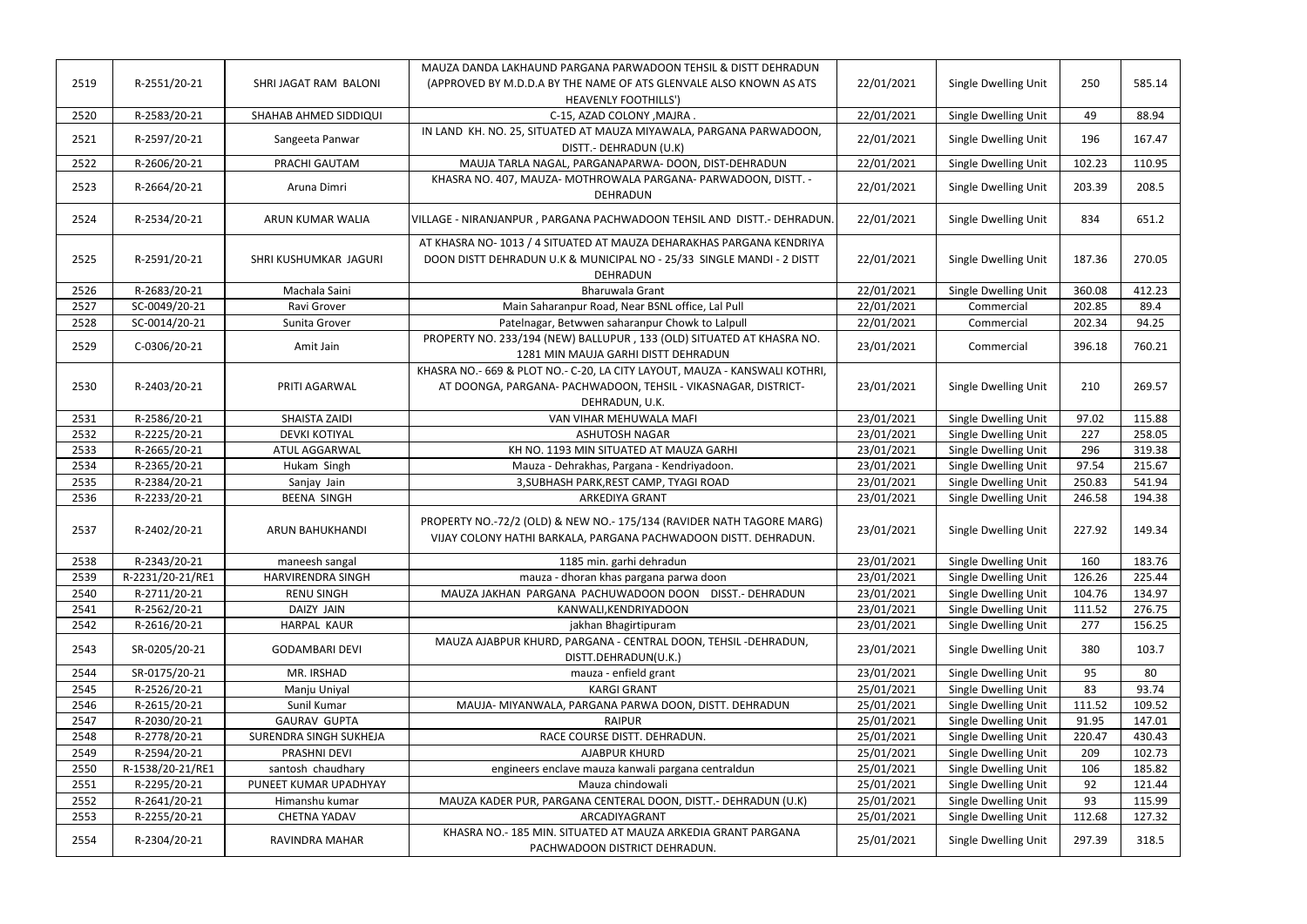| 2555 | R-2508/20-21      | RADHA VERMA                      | KHASRA NO. 374 (New no. 381 Ka), SITUATED AT MAUZA DHORANKHAS<br>PARGANA PARWA DOON, DISTT. DEHRADUN, UTTRAKHAND | 25/01/2021 | Single Dwelling Unit | 190            | 199.32         |
|------|-------------------|----------------------------------|------------------------------------------------------------------------------------------------------------------|------------|----------------------|----------------|----------------|
| 2556 | R-2559/20-21      | khurshid haider                  | MAUZA DANDA NOORIWALA                                                                                            | 25/01/2021 | Single Dwelling Unit | 92             | 156.6          |
|      |                   |                                  | PLOT NO. - 273, BLOCK-C, OF PANACHE VALLEY APPROVED LAYOUT PLAN NO. L-                                           |            |                      |                |                |
| 2557 | R-2573/20-21      | <b>VISHWA KUMAR</b>              | 0003/11-12, BEARING KHASRA NO.-859MIN. VILLAGE - CHALANG, PARGANA -                                              | 25/01/2021 | Single Dwelling Unit | 195.15         | 225.61         |
|      |                   |                                  | PARWADOON, SAHASTRADHARA ROAD, DISTT- DEHRADUN                                                                   |            |                      |                |                |
| 2558 | R-2593/20-21      | <b>ISHWAR CHAND AGARWAL</b>      | <b>AJABPUR KHURD</b>                                                                                             | 25/01/2021 | Single Dwelling Unit | 143            | 194.84         |
| 2559 | R-2610/20-21      | RAKESH SINGH RAWAT               | MAUZA BANJARAWALA MAFI                                                                                           | 25/01/2021 | Single Dwelling Unit | 167.65         | 174.02         |
| 2560 | R-2430/20-21      | Dinesh Tiwari                    | mauza chukhuwala                                                                                                 | 25/01/2021 | Single Dwelling Unit | 225            | 175.19         |
| 2561 | R-2294/20-21      | rahul negi                       | mauza- majra, pargana- pachwadoon, distt- dehradun.                                                              | 25/01/2021 | Single Dwelling Unit | 83.89          | 111.7          |
| 2562 | R-2567/20-21      | <b>NITIN SHARMA</b>              | MAUZA KULHAN, MANSINGH PARGANA PARWA DOON                                                                        | 25/01/2021 | Single Dwelling Unit | 102.05         | 149.82         |
| 2563 | R-2588/20-21      | deepak dabral                    | MAUJA-KEDARPUR, PARGANA CENTRAL DOON, DISTT. DEHRADUN.                                                           | 25/01/2021 | Single Dwelling Unit | 105.86         | 123.08         |
| 2564 | R-2387/14-15/TE1  | RAJESHWARI KAUSHIK               | MAUZA JAKHAN PARGANA CENTRAL DOON DISTT. DEHRADUN                                                                | 25/01/2021 | Single Dwelling Unit | $\overline{0}$ | 217.6          |
| 2565 | CC-0061/20-21     | Aman verma                       | kh. no. 143, mohkampur, dehradun                                                                                 | 27/01/2021 | Commercial           | 111            | 145.14         |
| 2566 | CR-0963/19-20/RE1 | MANISH KUMAR JAIN                | <b>VILLAG MAROTHA</b>                                                                                            | 27/01/2021 | <b>Group Housing</b> | 130694         | $\overline{0}$ |
| 2567 | C-0285/20-21      | <b>NEERAJ BATRA &amp; OTHERS</b> | MAUJA-KANWALI (GMS ROAD)                                                                                         | 27/01/2021 | Commercial           | 207.3          | 120.67         |
| 2568 | C-0152/20-21      | <b>GURUCHARAN KALRA</b>          | NAGAR PALIKA PARISHAD                                                                                            | 27/01/2021 | Commercial           | 181            | 298.73         |
|      | C-0085/20-        |                                  |                                                                                                                  |            |                      |                |                |
| 2569 | 21/RE1/RE1        | <b>NAVEEN UTREJA</b>             | SITUATED AT RACE COURSE ROAD                                                                                     | 27/01/2021 | Shops                | 511            | 269.34         |
| 2570 | C-0326/20-21      | PANKAJ AGGARWAL                  | PROPERTY NO. 131, KANWALI ROAD, DISTT. DEHRADUN.                                                                 | 27/01/2021 | Commercial           | 473            | 591.45         |
| 2571 | C-0241/20-21      | SHRI - RAJKUMAR                  | SITUATED AT MAUZA SEWALA KHURD , PARGANA PARWADOON , DISTT - DEHRADUN<br>, UTTARAKHAND.                          | 27/01/2021 | <b>Wedding Point</b> | 1960           | 866.47         |
| 2572 | C-0201/20-21      | <b>AMAN NARANG</b>               | MUNICIPAL ROAD                                                                                                   | 27/01/2021 | Commercial           | 408            | 582.7          |
| 2573 | C-0240/20-21      | <b>KIRTI AGARWAL</b>             | MAUZA KANWALI, PARGANA CENTRAL DOON, DISTT.-DEHRADUN                                                             | 27/01/2021 | Restaurant           | 769            | 869.82         |
| 2574 | C-0307/20-21      | DEVESH KUMAR SHARMA              | Mauza Kanwali                                                                                                    | 27/01/2021 | Commercial           | 97             | 165.31         |
| 2575 | R-2399/20-21      | <b>NEHA THAPA</b>                | HOUSE AT RAJA WALA DEHRADUN                                                                                      | 27/01/2021 | Single Dwelling Unit | 160.31         | 180.66         |
| 2576 | R-2052/20-21      | Urmila Bhatia                    | 102 (old no-33/1), kishan nagar, dehradun                                                                        | 27/01/2021 | Single Dwelling Unit | 150.55         | 99.33          |
| 2577 | R-2608/20-21      | <b>SOMWATI DEVI</b>              | AJABPURKALAN                                                                                                     | 27/01/2021 | Single Dwelling Unit | 187.87         | 192.57         |
| 2578 | R-2415/20-21      | <b>SHILPA GOUR</b>               | <b>KEDARPUR</b>                                                                                                  | 27/01/2021 | Single Dwelling Unit | 85             | 91.89          |
| 2579 | R-2715/20-21      | Reeta panwar                     | Mauza Banjarawal Mafi, Pragana Pachwa Doon, Distt.- Dehradun (U.k.)                                              | 27/01/2021 | Single Dwelling Unit | 95.26          | 99.58          |
| 2580 | R-2669/20-21      | SANDEEP KUMAR                    | mauza chai bagh kaulagarh pargana pachwa doon                                                                    | 27/01/2021 | Single Dwelling Unit | 135            | 180.17         |
| 2581 | R-2226/20-21      | MANOJ KUMAR MAURYA               | SITUATED AT MAUZA BHARUWALA GRANT, PARGANA CENTRAL DOON, DEHRADUN<br>, UTTARAKHAND.                              | 27/01/2021 | Single Dwelling Unit | 105            | 139.65         |
| 2582 | R-2621/20-21      | SMT - BARNALI                    | MAUZA MAJRA, PARGANA KENDRIYADOON, DISTT - DEHRADUN, UTTARAKHAND.                                                | 27/01/2021 | Single Dwelling Unit | 37.46          | 62.95          |
| 2583 | R-2467/20-21      | Abhinav rawat                    | MAUZA JHAJRA PARGANA PACHWA DOON TEHSIL VIKASNAGAR DISTT<br>DEHRADUN(U.K.)                                       | 27/01/2021 | Single Dwelling Unit | 188            | 388.39         |
| 2584 | R-2043/20-21      | MONIKA DEVI                      | MOJA-DEHRAKHAS PACHWADOON DISTT DEHRADUN (UNDER NAGAR NIGAM)                                                     | 27/01/2021 | Single Dwelling Unit | 114            | 275.44         |
| 2585 | R-2658/20-21      | ASHA DEVI SAKLANI                | MAUZA KIDDUWALA VILLAGE - RAIPUR, PARGANA PACHWADOON, TEHSIL & DISTT -<br>DEHRADUN, UTTARAKHAND.                 | 27/01/2021 | Single Dwelling Unit | 168.76         | 178.93         |
| 2586 | R-2659/20-21      | Ritu Sharma                      | 393/1, street no. 4, lane no. 3, Rajedra nagar, dehradun                                                         | 27/01/2021 | Single Dwelling Unit | 376            | 246.52         |
| 2587 | R-2469/20-21      | Jalma Rawat                      | MAUZA JHAJRA PARGANA PACHWA DOON TEHSIL VIKASNAGAR DISTT DEHRADUN<br>(U.K.)                                      | 27/01/2021 | Single Dwelling Unit | 190            | 394.87         |
| 2588 | R-2592/20-21      | POONAM DEVI                      | MAUZA DEHRAKHAS, PARGANA CENTRAL DOON, DEHRADUN                                                                  | 27/01/2021 | Single Dwelling Unit | 213.21         | 459.06         |
| 2589 | R-2623/20-21      | <b>RITU GIRI</b>                 | <b>CHAK AJABPUR KHURD</b>                                                                                        | 27/01/2021 | Single Dwelling Unit | 98.45          | 118.38         |
| 2590 | R-2676/20-21      | <b>MANOJ SINGH</b>               | MAUZA ARCADIA GRANT                                                                                              | 27/01/2021 | Single Dwelling Unit | 117.05         | 124.68         |
| 2591 | R-2582/20-21      | SARITA DEVI RAWAT                | MAUZA - RAIPUR, PARGANA - PARWA DOON, DISTT. - DEHRADUN.                                                         | 27/01/2021 | Single Dwelling Unit | 188            | 167.91         |
| 2592 | R-2630/20-21      | <b>GAURAV JAIN</b>               | MAUZA- CHAI BAGH KAULAGARH, PARGANA- CENTRALDOON                                                                 | 27/01/2021 | Single Dwelling Unit | 190            | 280.7          |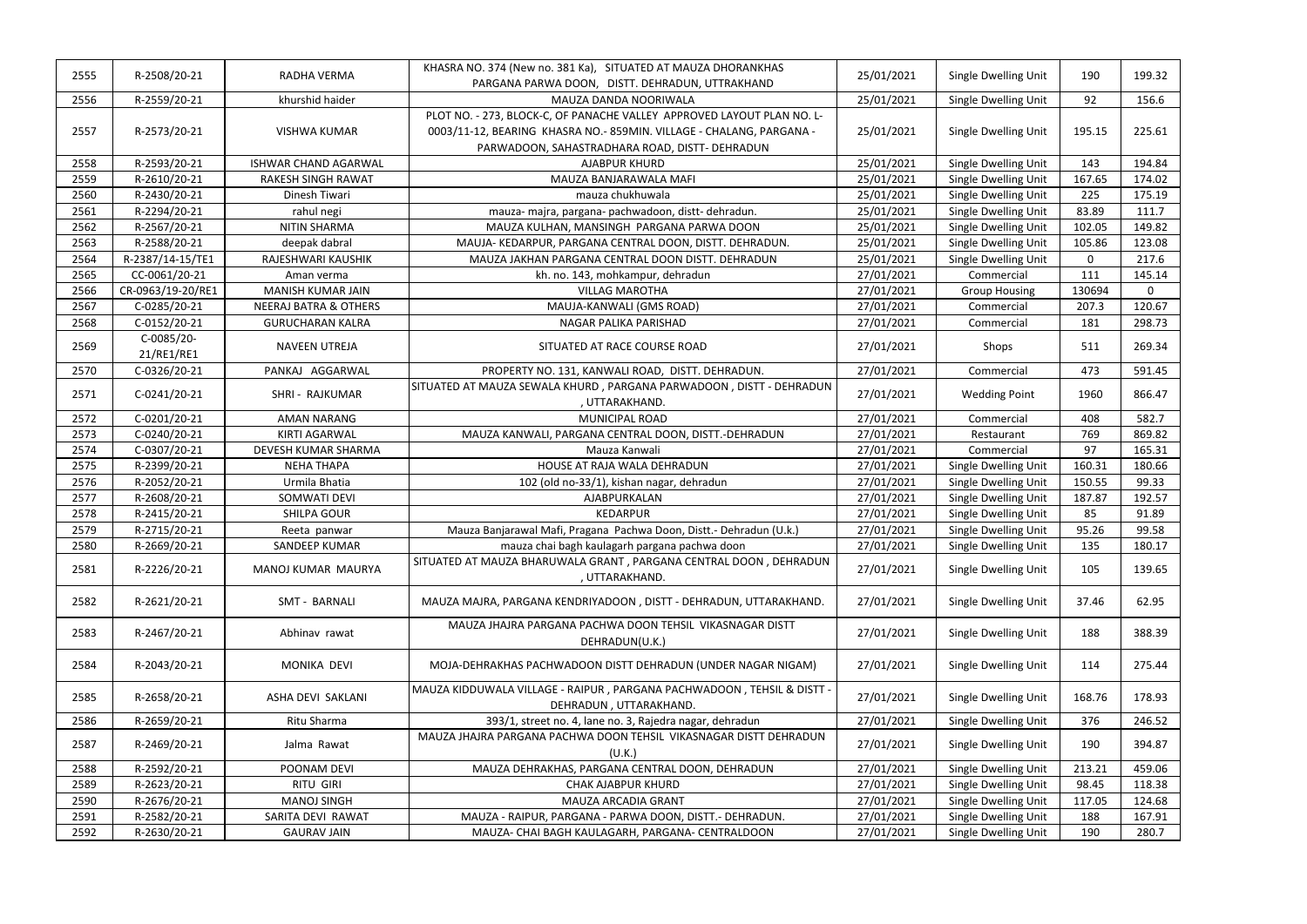| 2593 | R-2556/20-21      | <b>ABHIGYAN JOSHI</b>              | MAUZA MAJRA, PARGANA PACHWADOON, DISTT & TEHSIL - DEHRADUN,<br>UTTARAKHAND.                                                                                                         | 27/01/2021 | Single Dwelling Unit        | 250      | 299.05 |
|------|-------------------|------------------------------------|-------------------------------------------------------------------------------------------------------------------------------------------------------------------------------------|------------|-----------------------------|----------|--------|
| 2594 | R-2571/20-21      | Sheetal Thapa                      | MAUZA MAJRIMAFI PARGANA PARWA DOON DISTT. DEHRADUN                                                                                                                                  | 27/01/2021 | Single Dwelling Unit        | 53       | 86.77  |
| 2595 | R-2444/20-21      | SANJAY SINGH JEENA                 | AT LAND KH. NO. 185/5 MI, SITUATED AT MAUZA - ARCADIA GRANT PARGANA -<br>CENTRAL DOON, DISTT.- DEHRADUN (UTTARAKHAND)                                                               | 27/01/2021 | Single Dwelling Unit        | 163.1    | 185.66 |
| 2596 | R-2604/20-21      | YASHODA DEVI                       | 808, Central hope town, SElaqui, Dehradun                                                                                                                                           | 27/01/2021 | Single Dwelling Unit        | 99.53    | 154.23 |
| 2597 | SR-0083/20-21/RE1 | <b>KANTA PAPNOI</b>                | MAUZA - AJABPURKHURD, PARGANA - CENTRAL DOON, DEHRADUN                                                                                                                              | 27/01/2021 | Single Dwelling Unit        | 188      | 103.03 |
| 2598 | SR-0225/20-21     | SAMPATI RAUTHAN                    | KH. NO. - 9, VILLAGE - MAJRI MAFI, PARGANA - PARWADOON, DISTT. DEHRADUN                                                                                                             | 27/01/2021 | Single Dwelling Unit        | 188.12   | 105.83 |
| 2599 | R-2052/15-16/TE2  | <b>MONA THAKUR</b>                 | KHASRA NO.- 615/3, MAUZA- KANWALI (MOHIT NAGAR), PARGANA- CENTRALDOON,<br>DEHRADUN, U.K.                                                                                            | 27/01/2021 | Single Dwelling Unit        | $\Omega$ | 463.1  |
| 2600 | CR-0182/20-21     | Vishal goyal                       | SITUATED AT MAUZA NIRANJANPUR, PARGANA CENTRAL DOON, DEHRADUN                                                                                                                       | 28/01/2021 | Single Dwelling Unit        | 758      | 516.64 |
| 2601 | C-0271/20-21      | ANKUR AGARWAL                      | <b>MALSI DHARAMPUR</b>                                                                                                                                                              | 28/01/2021 | Commercial                  | 347.82   | 700.41 |
| 2602 | C-0289/20-21      | <b>KUNTI DHANOLA</b>               | <b>MAUZA KEDARPUR</b>                                                                                                                                                               | 28/01/2021 | Commercial                  | 111.63   | 84.6   |
| 2603 | R-2426/20-21      | SHREE BHIM GIRI RAJENDRAGIRI       | AT- PLOT NO- 13 SADHU BELLA COLONY MAUZA HARIPUR KALAN PARGANA<br>PARWADOON TESHIL RISHIKESH DISTT, DEHRADOON. KH NO-92 MI.                                                         | 28/01/2021 | Single Dwelling Unit        | 128      | 214.65 |
| 2604 | R-2726/20-21      | <b>BEENA DEVI</b>                  | Khasra no.-1150 ka min., Mauza-Athoorwala, Pargana-Parwadoon, Tehsil-<br>Rishikesh, Dehradun, U.K.                                                                                  | 28/01/2021 | Single Dwelling Unit        | 128      | 132.14 |
| 2605 | R-2374/20-21      | Sudha Dobhal                       | MAUZA NATHANPUR PARGANA PARWA DOON DISTT. DEHRADUN                                                                                                                                  | 28/01/2021 | Single Dwelling Unit        | 217      | 207.76 |
| 2606 | R-1163/20-21/RE1  | <b>ASHA RANI</b>                   | nagar nigam property no. - 476A/527/35, GANGA NAGAR                                                                                                                                 | 28/01/2021 | Single Dwelling Unit        | 167.22   | 186.47 |
| 2607 | R-2741/20-21      | Savita Mourya                      | SITUATED AT KH. NO. 2336 MAUZA MEHUWALA MAFI, PARGANA PACHHWA DOON,<br>DISTT. & TEHSIL. DEHRADUN. (UK)                                                                              | 28/01/2021 | Single Dwelling Unit        | 229.73   | 171.7  |
| 2608 | R-2330/20-21      | <b>NEEMA KHAMPA</b>                | MUAZA KULHAN MAANSINGH PARGANA PARWA DOON                                                                                                                                           | 28/01/2021 | Single Dwelling Unit        | 274.62   | 285.38 |
| 2609 | R-2768/20-21      | <b>GULAB SINGH</b>                 | MAUZA AJABPUR KALAN                                                                                                                                                                 | 28/01/2021 | Single Dwelling Unit        | 92       | 93.42  |
| 2610 | R-2479/20-21      | SANDHYA GARG                       | PROPERTY NO.- 06 (OLD), NEW NO.- 205/133 MOHINI ROAD DEHRADUN.                                                                                                                      | 28/01/2021 | Single Dwelling Unit        | 153.37   | 246.58 |
| 2611 | R-2561/20-21      | ASIF ANSARI MOHMAD KASIM<br>ANSARI | AT KHASRA NO. - 1075 KHA MIN SITUATED IN MAUZA - ADHOIWALA PARGANA<br>PARWA DOON, DISTT.- DEHRADUN (U.K.)                                                                           | 28/01/2021 | Single Dwelling Unit        | 226.02   | 259.61 |
| 2612 | R-2627/20-21      | <b>SANTOSHI DEVI</b>               | Mauza - Jolly grant                                                                                                                                                                 | 28/01/2021 | Single Dwelling Unit        | 122      | 79.99  |
| 2613 | R-2667/20-21      | Jayeshwari Bhatt                   | Mauza - Chak Tunwala, Pargana - Parwa doon, Dehradun                                                                                                                                | 28/01/2021 | Single Dwelling Unit        | 112.87   | 82.69  |
| 2614 | R-2670/20-21      | SANJAY KANDPAL                     | VILLAGE-BABUGARH (NAGAR PALIKA PARISHAD-VIKASNAGAR),<br>PARGANAPACHHWADOON, TEHSIL- VIKAS NAGAR, DISTT.- D. DUN (U.K.)                                                              | 28/01/2021 | Single Dwelling Unit        | 196.33   | 183.14 |
| 2615 | R-2421/20-21      | RAKESH ANAND                       | <b>HOUSE AT DOIWALA</b>                                                                                                                                                             | 28/01/2021 | Single Dwelling Unit        | 253      | 167.36 |
| 2616 | R-2685/20-21      | SARDAR SATPAL SINGH                | PITTHWALA                                                                                                                                                                           | 28/01/2021 | Single Dwelling Unit        | 78.62    | 100.46 |
| 2617 | R-2699/20-21      | SHAHLA NAZISH                      | <b>VAN VIHAR</b>                                                                                                                                                                    | 28/01/2021 | Single Dwelling Unit        | 98.43    | 136.66 |
| 2618 | R-1188/20-21/RE1  | <b>CHANDAN SINGH PANWAR</b>        | MAUZA- MOTHROWALA , PARGANA- CENTRAL DOON                                                                                                                                           | 28/01/2021 | Single Dwelling Unit        | 304      | 226.2  |
| 2619 | R-2733/20-21      | <b>JITENDRA KUMAR</b>              | VILLAGE - KAULAGARH PARGANA PACHWA DOON                                                                                                                                             | 28/01/2021 | Single Dwelling Unit        | 99.2     | 155.57 |
| 2620 | R-2381/20-21      | DILE JOSHI                         | KHASRA NO.- 185/5, SITUATED AT MAUZA ARKEDIYA GRANT PARGANA<br>PACHWADOON DISTT. DEHRADUN.                                                                                          | 28/01/2021 | Single Dwelling Unit        | 223      | 182.75 |
| 2621 | R-2725/20-21      | NAJMA PERVEEN                      | MEHUWALA MAFI                                                                                                                                                                       | 28/01/2021 | Single Dwelling Unit        | 240.14   | 262.27 |
| 2622 | R-2626/20-21      | <b>VIRENDRA SINGH</b>              | Mauza - Kanherwala                                                                                                                                                                  | 28/01/2021 | <b>Single Dwelling Unit</b> | 210.69   | 188.19 |
| 2623 | R-2418/20-21      | <b>JAG MOHAN KAUSHIK</b>           | JHAJARA, PACHWADOON                                                                                                                                                                 | 28/01/2021 | Single Dwelling Unit        | 249.81   | 543.98 |
| 2624 | R-2700/20-21      | <b>TAJWAR SINGH</b>                | Khasra no.542 , society area, clement town, near st' mary school, Dehradun                                                                                                          | 28/01/2021 | Single Dwelling Unit        | 190.45   | 204.57 |
| 2625 | R-2170/20-21      | RAM PAL singh                      | <b>MATA MINDIR ROAD</b>                                                                                                                                                             | 28/01/2021 | Single Dwelling Unit        | 55       | 52.6   |
| 2626 | R-2756/20-21      | Shakuntala Devi                    | Mauja Jollygrant                                                                                                                                                                    | 28/01/2021 | Single Dwelling Unit        | 188.19   | 170.84 |
| 2627 | R-2758/20-21      | Sushila Devi                       | Mauja Baruwala Grant                                                                                                                                                                | 28/01/2021 | Single Dwelling Unit        | 385      | 75.53  |
| 2628 | R-1722/20-21      | <b>JATINDER KAUR</b>               | MAUZA AAMWALA TARLA, PARGANA PARWA DOON, DEHRADUN.                                                                                                                                  | 28/01/2021 | Single Dwelling Unit        | 116.95   | 110.66 |
| 2629 | R-2584/20-21      | RAJESH MOHAN SEMWAL                | PROPOSED RESIDENTIAL BUILDING PLAN OF MR.RAJESH MOHAN SEMWAL S/O MR.<br>INDRAMOHAN SEMWAL SITUATED AT KH. NO. - 892 (MIN), MAUZA-NATHANPUR,<br>PARGANA-PARWADOON, DISTT.- DEHRADUN. | 28/01/2021 | Single Dwelling Unit        | 199      | 201.98 |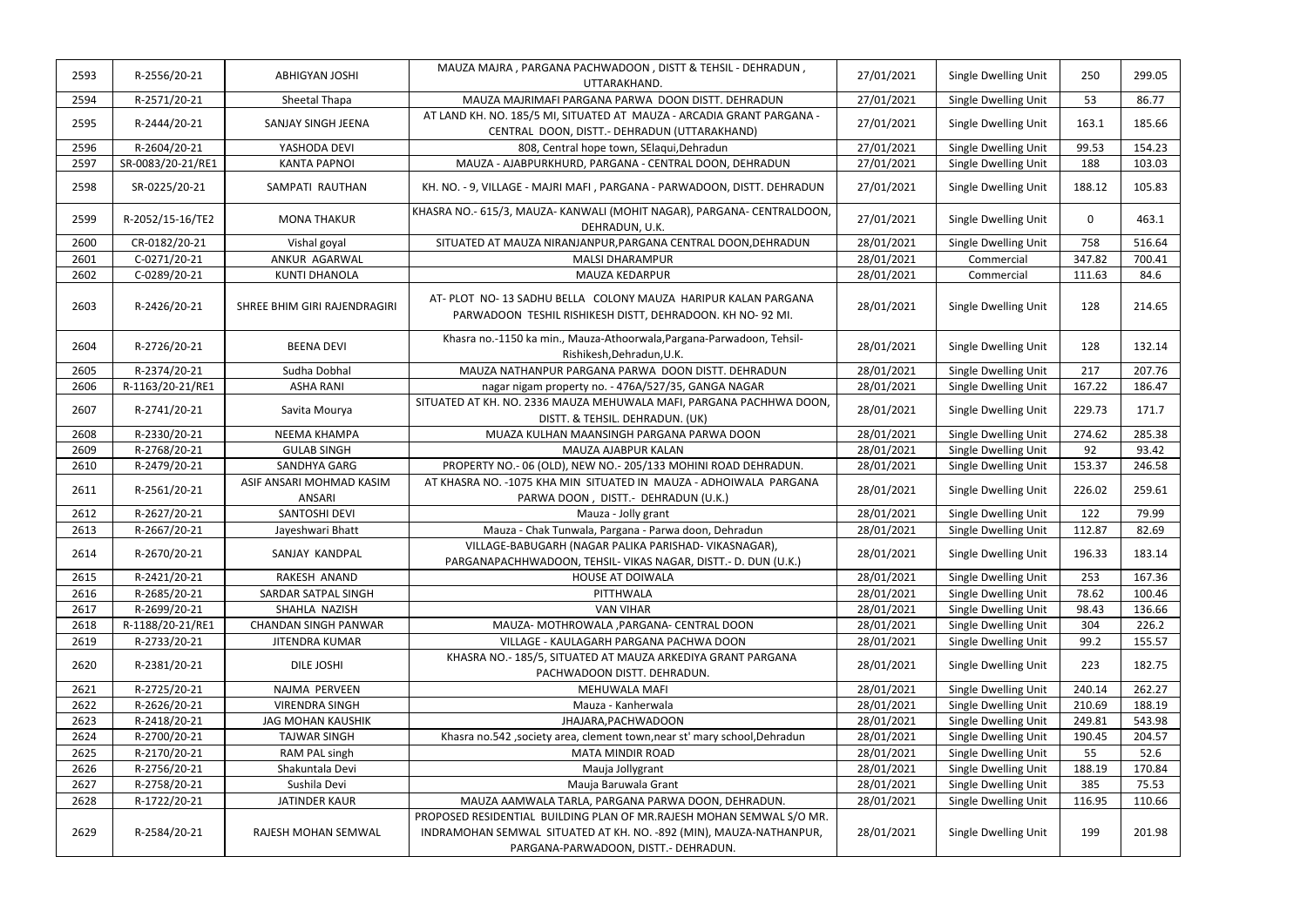| 2630 | R-2655/20-21      | <b>LALIT KUMAR</b>       | SITUATED AT MAUZA - SEWALA KALAN, PARGANA- PACHWA DOON                                                                                              | 28/01/2021 | Single Dwelling Unit | 55.33        | 68.66    |
|------|-------------------|--------------------------|-----------------------------------------------------------------------------------------------------------------------------------------------------|------------|----------------------|--------------|----------|
| 2631 | R-2628/20-21      | KAMAL DAS NIRALA         | MAUZA Athurwala                                                                                                                                     | 28/01/2021 | Single Dwelling Unit | 209.1        | 175.8    |
| 2632 | SR-0709/19-20/RE1 | mohd mustakeem           | Rock Stone, Out House Estate, Upper Mall, Mussoorie                                                                                                 | 28/01/2021 | Single Dwelling Unit | 47.3         | 33.78    |
|      |                   |                          | SITAUTED AT OLD KH. NO.- 211, NEW KH. NO.- 509 KHA & KH. NO.- 510 MIN,                                                                              |            |                      |              |          |
| 2633 | C-0187/15-16/TE2  | Raman Kumar Lamba        | MAUZA HARRAWALA, PARGANA PARWADOON, DISTT.- DEHRADUN.                                                                                               | 28/01/2021 | Commercial           | $\mathbf{0}$ | 563.52   |
|      | CR-0991/19-       |                          |                                                                                                                                                     |            |                      |              |          |
| 2634 | 20/RE1/RE1/RE1    | <b>CHANDANA BISHT</b>    | Mauza Bidholi Pargana Pachwadoon                                                                                                                    | 29/01/2021 | Single Dwelling Unit | 147.77       | 306.02   |
| 2635 | R-2480/20-21      | LAVDESH KUMAR            | situated at Dharampur 2nd Dehradun                                                                                                                  | 29/01/2021 | Single Dwelling Unit | 117          | 246.5    |
| 2636 | R-2446/20-21      | mahesh saini             | <b>BANKHANDI</b>                                                                                                                                    | 29/01/2021 | Single Dwelling Unit | 320          | 634.32   |
| 2637 | R-2555/20-21      | Mahaveer Sariyal         | ajabpur khurd                                                                                                                                       | 29/01/2021 | Single Dwelling Unit | 93           | 95.17    |
| 2638 | R-2708/20-21      | DINESH KUMAR JAIN        | ON KHASRA NO-705KHA MIN, DEHRAKHAS                                                                                                                  | 29/01/2021 | Single Dwelling Unit | 65           | 62.54    |
| 2639 |                   | <b>VIVEK SHARMA</b>      | MAUZA DHORAN KHAS                                                                                                                                   |            |                      | 198          | 170.6    |
|      | R-2717/20-21      |                          |                                                                                                                                                     | 29/01/2021 | Single Dwelling Unit |              |          |
| 2640 | R-2638/20-21      | DHANANJAY KIMOTHI        | (1) SH. DHANANJAY KIMOTHI S/O SHRI S.P KIMOTHI SITUATED AT KHASRA. NO 236<br>, MAUZA AJABPUR KALA , PRAGNA KENDRIYA DOON ,DEHRADOON ( UTTARAKHAND). | 29/01/2021 | Single Dwelling Unit | 120          | 72.88    |
| 2641 | R-2552/20-21      | <b>ANJU PAL</b>          | <b>NAVADA</b>                                                                                                                                       | 29/01/2021 | Single Dwelling Unit | 150.5        | 147.44   |
|      |                   |                          | MAUZA HARRAWALA, PARGANA PARWA DOON, TEHSIL SADAR, DISTT.- DEHRADUN                                                                                 |            |                      |              |          |
| 2642 | R-2575/20-21      | pradeep singh            | (U.K.)                                                                                                                                              | 29/01/2021 | Single Dwelling Unit | 122.56       | 149.92   |
| 2643 | R-2651/20-21      | <b>DEEPAK BISHT</b>      | AJABPUR KHURD                                                                                                                                       | 29/01/2021 | Single Dwelling Unit | 91.97        | 131.59   |
| 2644 | R-2678/20-21      | <b>CHAMAN LAL</b>        | MAUZA AJABPUR KALAN                                                                                                                                 | 29/01/2021 | Single Dwelling Unit | 282.53       | 254.07   |
|      |                   |                          | PROPOSED SINGLE RESIDENTIAL UNIT PLAN FOR MRs. SHOBHNA SHARMA W/O                                                                                   |            |                      |              |          |
| 2645 | R-2637/20-21      | SHOBHNA SHARMA           | LATE MR. RAM BHAROSE SHARMA SITUATED AT- KH. NO. 389 MIN.(OLD KH.                                                                                   | 29/01/2021 | Single Dwelling Unit | 245.5        | 300      |
|      |                   |                          | NO.148) MAUZA- GUJRANA MANSINGH, PARGANA- PACHWADOON, TEH.&DIST.-                                                                                   |            |                      |              |          |
|      |                   |                          | <b>DEHRADUN</b>                                                                                                                                     |            |                      |              |          |
| 2646 | R-2475/20-21      | DEVENDRA KUMAR GANGWAR   | MAUZA AAMWALA TARLA PARGANA PARWADOON DISTT. DEHRADUN                                                                                               | 29/01/2021 | Single Dwelling Unit | 121          | 143.51   |
| 2647 | R-2624/20-21      | Manju Devi               | SITUATED AT MAUZA - BANJARAWALA MAFI PARGANA- PACHWA DOON                                                                                           | 29/01/2021 | Single Dwelling Unit | 100.46       | 87.7     |
| 2648 | R-2633/20-21      | MR. ARUN JAIN            | SITUATED AT MAUZA KANWALI, PARGANA KENDRIYA DOON, TEHSIL & DISTT.                                                                                   | 29/01/2021 | Single Dwelling Unit |              |          |
|      |                   |                          |                                                                                                                                                     |            |                      | 331.65       | 648.55   |
|      |                   |                          | <b>DEHRADUN</b>                                                                                                                                     |            |                      |              |          |
| 2649 | R-1895/20-21      | SHRI UPENDRA SINGH RAWAT | (PLOT NO-2) RESIDENCE 36/25 BANGALI MOHALLA KARANPUR DISTT DEHRADUN                                                                                 | 29/01/2021 | Single Dwelling Unit | 110          | 136.56   |
|      |                   |                          | U.K                                                                                                                                                 |            |                      |              |          |
| 2650 | R-2068/20-21      | JAGVEER SINGH NEGI       | MAUZA CHAKTUNWALA                                                                                                                                   | 29/01/2021 | Single Dwelling Unit | 135.5        | 123.16   |
| 2651 | R-2435/20-21      | <b>NEETA BIST</b>        | CHAK DANDA LANKHAUR, PARGANA PARWADOON, DISTT. DEHRADUN                                                                                             | 29/01/2021 | Single Dwelling Unit | 164.01       | 175.96   |
| 2652 | R-2498/20-21      | <b>SMT KIRAN</b>         | SITUATED AT KIRSHALI, PARGANA PACHWADOON.DISTT-DEHRTADUN                                                                                            | 29/01/2021 | Single Dwelling Unit | 714          | 349.68   |
| 2653 | SR-0218/20-21     | SANDEEP KUMAR            | MAUZA KANWALI (SHRIRAM PURAM COLONY), PARGANA CENTRAL DOON,                                                                                         | 29/01/2021 | Single Dwelling Unit | 232.25       | 87.17    |
|      |                   |                          | DEHRADUN.                                                                                                                                           |            |                      |              |          |
| 2654 | C-0329/20-21      | <b>ASHA ARORA</b>        | Khewat no-6, Patti Gore Kalnwali Mauza Karanpur Khas, Pargana Central Doon                                                                          | 30/01/2021 | Multiplex            | 8005         | 31015.65 |
|      |                   |                          | KH. NO. 797/10 KA<br>MAUZA- NIRANJANPUR, PARGANA<br>CENTRALDOON,                                                                                    |            |                      |              |          |
| 2655 | R-2163/20-21/RE1  | <b>NIKHIL SAHNI</b>      | DIST.-DEHRADUN                                                                                                                                      | 30/01/2021 | Single Dwelling Unit | 227.92       | 362.51   |
| 2656 | R-2409/20-21      | Ramnik chopra            | CHARLESTON COTTAGE AT MULES ROAD, BARLOWGANJ, MUSSOORIE                                                                                             |            |                      | 300          | 131.46   |
|      |                   |                          | KHASRA NO.- 191 (PART) SITUATED AT MAUZA NAVADA PARGANA PARWADOON                                                                                   | 30/01/2021 | Single Dwelling Unit |              |          |
| 2657 | R-1932/20-21      | <b>MANGLA KALA</b>       | <b>DISTRICT DEHRADUN.</b>                                                                                                                           | 30/01/2021 | Single Dwelling Unit | 102          | 110.51   |
|      |                   |                          | KHASRA. NO. 105 MIN. MAUZA KEDARPUR , PARGANA PACHWADOON, DISTT.                                                                                    |            |                      |              |          |
| 2658 | R-2695/20-21      | ASHA SHRIKANT BAHUGUNA   | DEHRADUN                                                                                                                                            | 30/01/2021 | Single Dwelling Unit | 139          | 154.3    |
|      |                   |                          | PRO. RESIDENTIAL HOUSE OF MR. SANJAY GUPTA S/O HARISHANKER GUPTA,                                                                                   |            |                      |              |          |
| 2659 | R-2595/20-21      | SANJAY GUPTA             | SITUATED AT KH. NO. 695 MIN, MAUJA DEHRAKHAS, PRANGNA PACHWA DOON,                                                                                  | 30/01/2021 | Single Dwelling Unit | 48.79        | 61.49    |
|      |                   |                          | DIST.-DEHRADUN (U.K.)                                                                                                                               |            |                      |              |          |
| 2660 | R-1964/20-21      | BEENA PANWAR             | MAUZA - BABUGARH                                                                                                                                    | 30/01/2021 | Single Dwelling Unit | 188.19       | 120.47   |
| 2661 | R-2314/20-21      | DEVENDER MAINI           | HOUSE AT AAM WALA UPARLA                                                                                                                            | 30/01/2021 | Single Dwelling Unit | 112.4        | 123.24   |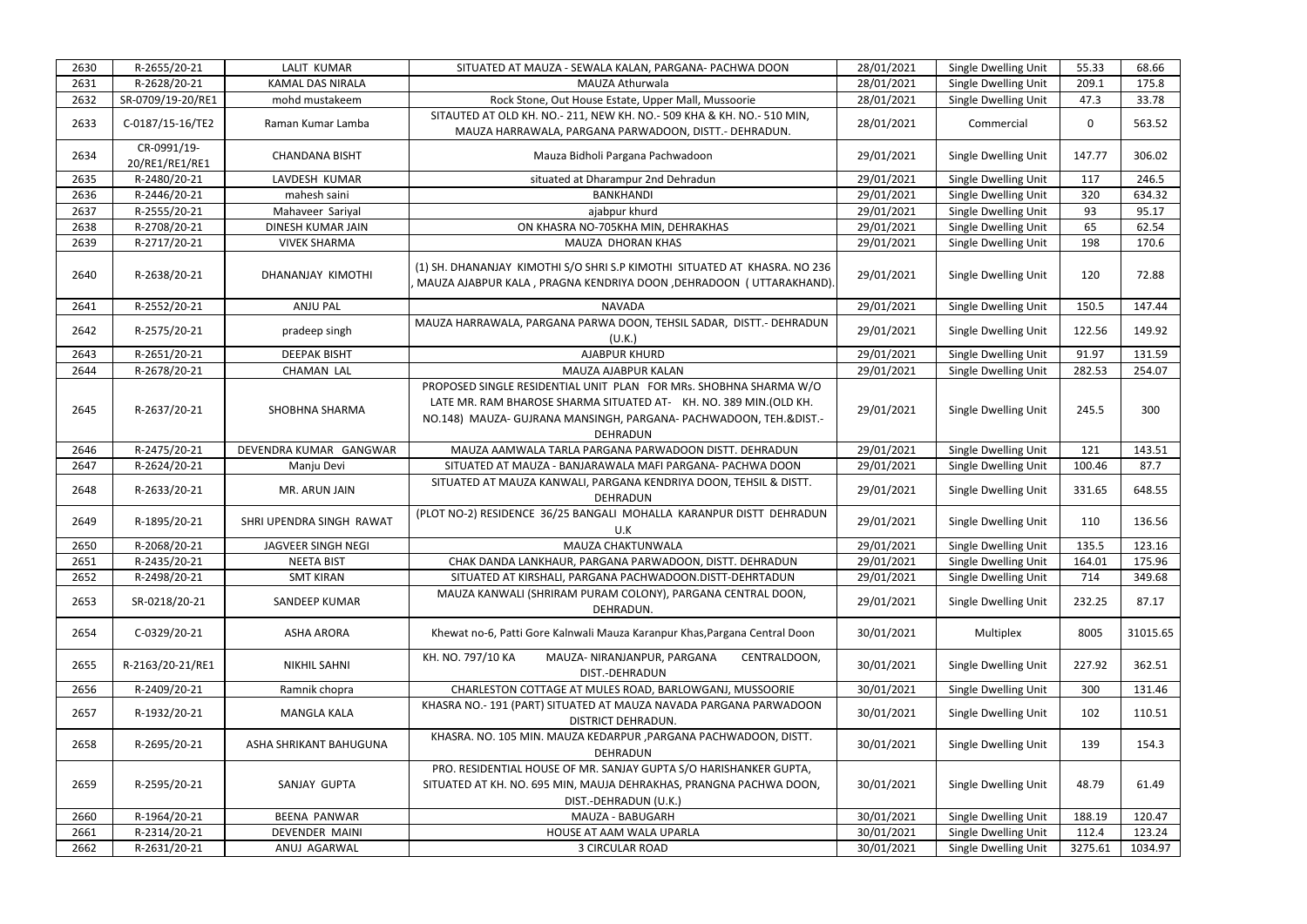| 2663 | R-2680/20-21  | SUDHA GAUTAM               | <b>NUGAON</b>                                                                                                                                                                                          | 30/01/2021 | Single Dwelling Unit        | 320    | 263.22  |
|------|---------------|----------------------------|--------------------------------------------------------------------------------------------------------------------------------------------------------------------------------------------------------|------------|-----------------------------|--------|---------|
| 2664 | R-2159/20-21  | <b>REKHA RAWAT</b>         | power & banking karmchari awasiya swayat samiti                                                                                                                                                        | 30/01/2021 | Single Dwelling Unit        | 91.5   | 163.52  |
| 2665 | R-2602/20-21  | <b>CHANDRAKANTA KHATRI</b> | MAUZA AJABPUR KHURD PARGANA PACHWA DOON DISTT. DEHRADUN.                                                                                                                                               | 30/01/2021 | Single Dwelling Unit        | 371.32 | 292.76  |
| 2666 | R-2635/20-21  | AFZAL AHMAD                | KHASRA NO.- 773 JHA, MAUZA- NIRANJANPUR, PARGANA-KENDRIYADOON,                                                                                                                                         | 30/01/2021 | Single Dwelling Unit        | 44.1   | 72.28   |
|      |               |                            | DEHRADUN, U.K.                                                                                                                                                                                         |            |                             |        |         |
| 2667 | R-2044/20-21  | Shashi Devi Semwal         | Plot No 676                                                                                                                                                                                            | 30/01/2021 | Single Dwelling Unit        | 105.94 | 115.19  |
| 2668 | R-2535/20-21  | <b>JAGMEET KAUR</b>        | Bell Road, Bharoowala                                                                                                                                                                                  | 30/01/2021 | Single Dwelling Unit        | 58     | 96.6    |
| 2669 | R-2600/20-21  | <b>RIA BHORAL</b>          | PRO. RESIDENTIAL HOUSE OF MRS. RIA BHORAL W/O ARUN KUMAR, SITUATED AT<br>KH.NO. 1464, MAUZA DEHRAKHAS, PRANGNA CENTRAL DOON, DIST.-DEHRADUN                                                            | 30/01/2021 | Single Dwelling Unit        | 83     | 194.5   |
| 2670 | OR-0768/19-20 | N.L. Vasudeva              | Aashirwad, Birla Farm Near Gyatri Kunj Rishikesh                                                                                                                                                       | 30/01/2021 | Single Dwelling Unit        | 500    | 252     |
| 2671 | SR-0227/20-21 | LAXMI DEVI                 | SITUATED IN MAUZA MAJRA, PARGANA PACHWADOON, DISTT - DEHRADUN,<br>UTTARAKHAND.                                                                                                                         | 30/01/2021 | Single Dwelling Unit        | 69     | 87.8    |
| 2672 | SR-0240/20-21 | DR. PRAMOD TYAGI           | MAUZA AJABPUR KALA (H NO. 130 ASHOK VIHAR)                                                                                                                                                             | 30/01/2021 | Single Dwelling Unit        | 232.34 | 190.12  |
| 2673 | R-2527/20-21  | RAZIA BANO                 | village kishnapur                                                                                                                                                                                      | 01/02/2021 | Single Dwelling Unit        | 133.92 | 221.11  |
| 2674 | R-2688/20-21  | ashwani kumar singh        | dhorankhas                                                                                                                                                                                             | 01/02/2021 | Single Dwelling Unit        | 297    | 386.07  |
| 2675 | R-2804/20-21  | <b>MEENU GHAI</b>          | MAUZA DEHRAKHAS PARGANA KENDRIYA DOON                                                                                                                                                                  | 01/02/2021 | Single Dwelling Unit        | 87     | 98.62   |
| 2676 | R-1400/20-21  | Rishi Yadav                | Chak Danda Lakhaund                                                                                                                                                                                    | 01/02/2021 | Single Dwelling Unit        | 151    | 275.46  |
| 2677 | R-2229/20-21  | BRIJENDRA SWAROOP          | <b>MATA MANDIR ROAD</b>                                                                                                                                                                                | 01/02/2021 | Single Dwelling Unit        | 57     | 59.76   |
| 2678 | R-2470/20-21  | <b>ROSHANI DEVI</b>        | mauza balawala pargana parwa doon                                                                                                                                                                      | 01/02/2021 | Single Dwelling Unit        | 96     | 121.54  |
|      |               |                            | SEWAK ASHRAM ROAD                                                                                                                                                                                      |            |                             | 80     |         |
| 2679 | R-2455/20-21  | <b>SWATI TRIKHA</b>        |                                                                                                                                                                                                        | 01/02/2021 | Single Dwelling Unit        |        | 108.1   |
| 2680 | R-2735/20-21  | DAYANAND SARASWATI         | SITUATED AT PLOT NO. - 89, BLOCK-A, OF PANACHE VALLEY,BEING PART AND PARCEL<br>OF KHATA KHATAUNI NO. - 00188, KHASRA NO. - 1226 KHA, VILLAGE - MAUZA<br>CHALLANG, PARGANA - PARWADOON, DISTT. DEHRADUN | 01/02/2021 | Single Dwelling Unit        | 195.26 | 34.4    |
| 2681 | R-2607/20-21  | PANKAJ SINGH NEGI          | KHASRA NO.-35 THA MIN., MAUZA-KANDOLI, PARGANA-PARWADOON,<br>DEHRADUN, U.K.                                                                                                                            | 01/02/2021 | Single Dwelling Unit        | 240    | 155.36  |
| 2682 | R-2743/20-21  | Arun Sati                  | MAUZA MAJRI MAFI PARGANA PARWA DOON DISTT. DEHRADUN                                                                                                                                                    | 01/02/2021 | Single Dwelling Unit        | 120    | 125.38  |
| 2683 | R-2625/20-21  | JAGDAMABA SHARMA           | MAUZA NATTHANPUR, PARGANA PARWA DOON                                                                                                                                                                   | 01/02/2021 | Single Dwelling Unit        | 158    | 261.1   |
| 2684 | R-2747/20-21  | <b>MUNESH</b>              | MAUZA AJABPUR KALAN                                                                                                                                                                                    | 01/02/2021 | Single Dwelling Unit        | 275    | 254.02  |
| 2685 | R-2790/20-21  | <b>DHANANJAY KUMAR</b>     | MAUZA KEDARPUR PARGANA KENDRIYA DOON DISTT. DEHRADUN.                                                                                                                                                  | 01/02/2021 | Single Dwelling Unit        | 157.55 | 338.15  |
| 2686 | C-0331/20-21  | PAWAN ANAND                | MAUZA MAJRA, PARGANA CENTRAL DOON, DEHRADUN.                                                                                                                                                           | 02/02/2021 | <b>Small Scale Industry</b> | 223.04 | 396.16  |
| 2687 | C-0346/20-21  | <b>ASHISH KUMAR</b>        | BANJARAWALA MAFI, PARGANA PACHWA DOON, DISTT. DEHRADUN                                                                                                                                                 | 02/02/2021 | School                      | 404.78 | 267.78  |
| 2688 | C-0287/20-21  | Ramkumar sharma            | Miyawala Dehradun                                                                                                                                                                                      | 02/02/2021 | Commercial                  | 226    | 324.54  |
| 2689 | SC-0054/20-21 | Anil Kumar                 | MAUZA DESHWALA, DOIWALA, PARGANA PARWA DOON, DIST- DEHRADUN,<br>UTTARAKHAND                                                                                                                            | 02/02/2021 | Commercial                  | 953.79 | 1400    |
| 2690 | C-0330/20-21  | Tasmeem.                   | 218 min. mauja kargi grant, dehradun.                                                                                                                                                                  | 03/02/2021 | Commercial                  | 140    | 138.47  |
| 2691 | C-0126/20-21  | PANKAJ PURI                | MAUZA KUTHAL GAON                                                                                                                                                                                      | 03/02/2021 | Hotel                       | 1225   | 1719.54 |
| 2692 | C-0318/20-21  | <b>MADHU KINGER</b>        | PART OF MUN. NO.- 39/36, KHASRA NO.- 253, MAHANT PARSHURAM MARG,<br>MAUZA - RISHIKESH, PARGANA - PARWADOON TEHSIL - RISHIKESH DISTT.-<br>DEHRADUN.                                                     | 03/02/2021 | Commercial                  | 120.44 | 180.06  |
| 2693 | C-0074/20-21  | gurmeet kaur               | NIRANJAN PUR PARGANA CENTRAL DOON                                                                                                                                                                      | 03/02/2021 | Commercial                  | 1252   | 3220.18 |
| 2694 | C-0262/20-21  | Rahul Rana                 | prop. no .226/162, kalidas road, dehradun.                                                                                                                                                             | 03/02/2021 | <b>Business Offices</b>     | 116.22 | 70.74   |
| 2695 | R-2450/20-21  | <b>KUSUM KOTHARI</b>       | 161 rajiv gandhi marg                                                                                                                                                                                  | 03/02/2021 | Single Dwelling Unit        | 197    | 417.55  |
| 2696 | R-2810/20-21  | DINESH SINGH GUSAIN        | mauza Athurwala                                                                                                                                                                                        | 03/02/2021 | Single Dwelling Unit        | 192.5  | 116.16  |
| 2697 | R-2738/20-21  | NITIN KUMAR BANIWAL        | MAUZA MAJRA, PARGANA KENDRIYADOON, DISTT - DEHRADUN, UTTARAKHAND.                                                                                                                                      | 03/02/2021 | Single Dwelling Unit        | 157    | 255.75  |
| 2698 | R-2764/20-21  | Kavita Sharma              | Mauza Raipur Pargana parwa doon DEHRADUN                                                                                                                                                               | 03/02/2021 | Single Dwelling Unit        | 381    | 150.5   |
| 2699 | R-2884/20-21  | Geeta Wason                | Mauja Missarwala Kalan                                                                                                                                                                                 | 03/02/2021 | Single Dwelling Unit        | 193.55 | 215.46  |
| 2700 | R-2493/20-21  | <b>HEMENDRA MALLA</b>      | <b>DHARAMPUR</b>                                                                                                                                                                                       | 03/02/2021 | Single Dwelling Unit        | 133.82 | 148.42  |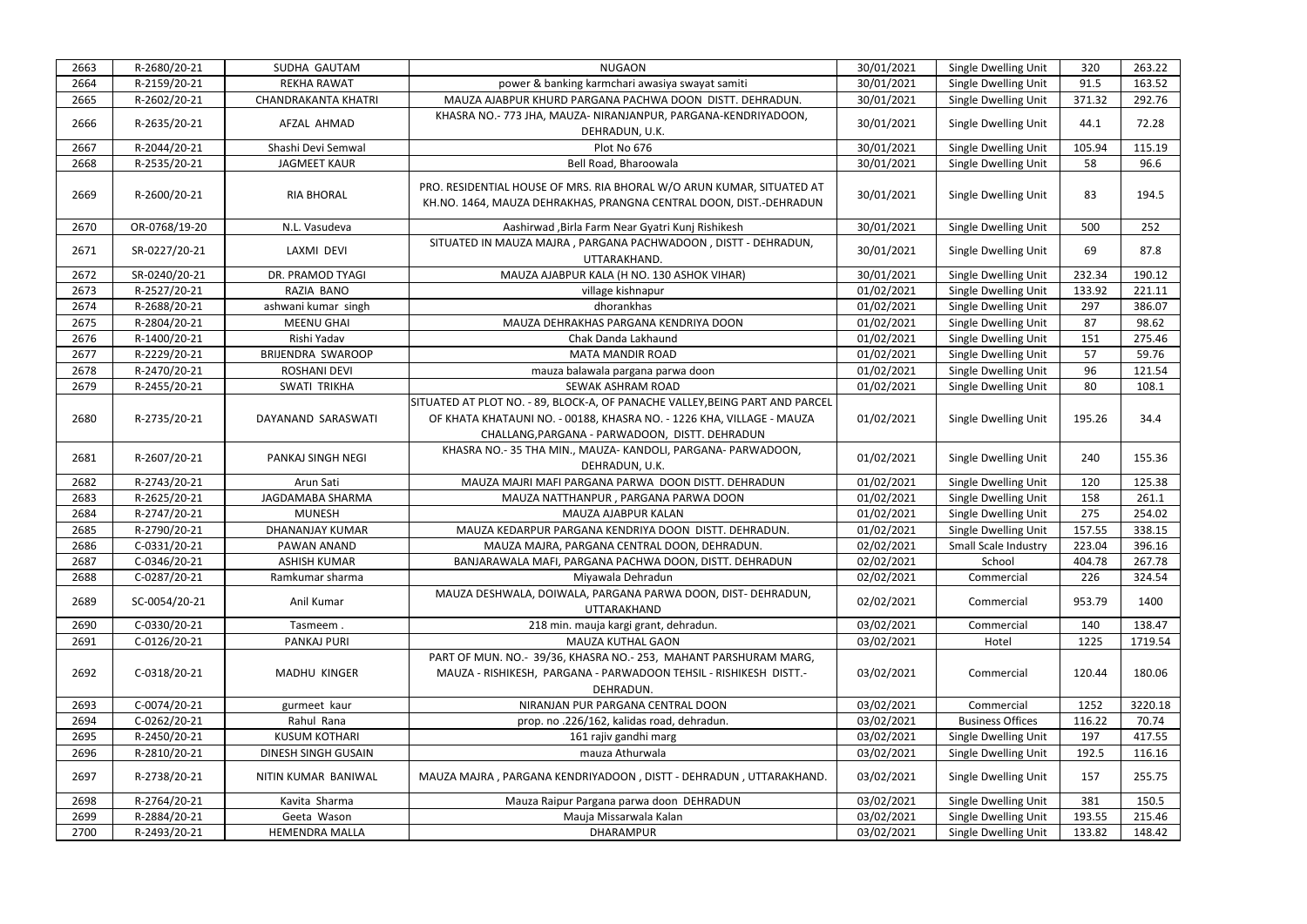| 2701 | R-2490/20-21  | <b>ANITA SEMWAL</b>    | KH.NO.-815 MIN., MAUJA - ATHOORWALA, PARGANA - PARWA DOON, DISTT. -<br>DEHRADUN.                                                                                                                             | 03/02/2021 | Single Dwelling Unit          | 188    | 165.15  |
|------|---------------|------------------------|--------------------------------------------------------------------------------------------------------------------------------------------------------------------------------------------------------------|------------|-------------------------------|--------|---------|
| 2702 | R-2795/20-21  | Urmila Devi            | Mauja Athoorwala                                                                                                                                                                                             | 03/02/2021 | Single Dwelling Unit          | 167.28 | 200.52  |
| 2703 | CR-0274/20-21 | Shalini Sateesh        | <b>Engineers Enclave Phase -3</b>                                                                                                                                                                            | 04/02/2021 | <b>Multiple Dwelling Unit</b> | 309.46 | 54.69   |
| 2704 | L-0008/20-21  | Deepak Rana            | LAYOUT PLAN FOR M/S V.K. GLASS COMPANY PVT. LTD. THROUGH ITS<br>AUTHORIZED SIGNATORY SH. DEEPAK RANA S/O SH. R.L. RANA  SITUATED AT KH. NO.<br>744 (KHA) MAUZA CHALANG, PARGANA PARWA DOON, DISTT. DEHRADUN. | 04/02/2021 |                               | 8400   | 217.04  |
| 2705 | C-0332/20-21  | SATISH KALRA           | DEHRADUN MARG (NATRAJ CHOWK) MAUZA RISHIKESH, PARGANA PARWADOON,<br>TEHSIL - RISHIKESH, DISTT - DEHRADUN, UTTARAKHAND.                                                                                       | 04/02/2021 | Commercial                    | 90     | 46.4    |
| 2706 | C-0301/20-21  | <b>KRISHNA SINGHAL</b> | <b>BANKHANDI RISHIKESH</b>                                                                                                                                                                                   | 04/02/2021 | Commercial                    | 184    | 248.99  |
| 2707 | C-0155/20-21  | SARLA SHARMA           | KH. NO. 1554,1555 SITUATED AT MAUZA THANA PARGANA JAUNSAR BAWAR TEH.<br>CHAKRATA, DEHRADUN                                                                                                                   | 04/02/2021 | Hotel                         | 1460   | 1175.67 |
| 2708 | C-0186/20-21  | Bijender Walia         | Niranjanpur                                                                                                                                                                                                  | 04/02/2021 | Commercial                    | 362.79 | 559.43  |
| 2709 | R-2501/20-21  | <b>AVINASH BAJAJ</b>   | MAUZA DEHRAKHAS,                                                                                                                                                                                             | 04/02/2021 | Single Dwelling Unit          | 74     | 77      |
| 2710 | R-2558/20-21  | <b>ROHITASH SINGH</b>  | HARRAWALA                                                                                                                                                                                                    | 04/02/2021 | Single Dwelling Unit          | 198.8  | 125.97  |
| 2711 | R-2634/20-21  | <b>SURESH KUMAR</b>    | mouza niranjanpur mouza 122, 121 kha                                                                                                                                                                         | 04/02/2021 | Single Dwelling Unit          | 145.53 | 191.48  |
| 2712 | R-2763/20-21  | Awatar Singh           |                                                                                                                                                                                                              | 04/02/2021 | Single Dwelling Unit          | 181    | 237.81  |
| 2713 | R-2701/20-21  | RAJESH DANGWAL         | <b>HARRAWALA</b>                                                                                                                                                                                             | 04/02/2021 | Single Dwelling Unit          | 146.97 | 236.67  |
| 2714 | R-2779/20-21  | MAHABIR PRASAD BHATT   | VILLAGE NATHANPUR PARGANA PARWA DOON DISTT. DEHRADUN.                                                                                                                                                        | 04/02/2021 | Single Dwelling Unit          | 194    | 188.2   |
| 2715 | R-2862/20-21  | PRATAP SINGH           | $\Omega$                                                                                                                                                                                                     | 04/02/2021 | Single Dwelling Unit          | 179    | 186.03  |
| 2716 | R-2622/20-21  | MUNNI CHAND            | MAUZA- JODI GAON                                                                                                                                                                                             | 04/02/2021 | Single Dwelling Unit          | 188.9  | 162.24  |
| 2717 | R-2524/20-21  | <b>SURESH KUMAR</b>    | mauza central hope town,                                                                                                                                                                                     | 04/02/2021 | Single Dwelling Unit          | 103    | 115.01  |
| 2718 | R-2647/20-21  | Devendra Sharma        | KHASRA NO 1020 KH MIN (OLD KHASRA NO434/5 ) , MAUZA ADHOIWALA ,PARGANA<br>PACHWA DOON, TEHSHIL DIST D.DUN                                                                                                    | 04/02/2021 | Single Dwelling Unit          | 91.97  | 104.44  |
| 2719 | R-2506/20-21  | <b>USHA NEGI</b>       | KHASRA NO.- 919 KA MIN., MAUZA- NATHANPUR, PARGANA- PARWADOON,<br>DEHRADUN, U.K.                                                                                                                             | 04/02/2021 | Single Dwelling Unit          | 511    | 253     |
| 2720 | R-2579/20-21  | RAJESH.                | MAUZA DANDA KHUDANEWALA                                                                                                                                                                                      | 04/02/2021 | Single Dwelling Unit          | 214.6  | 237.29  |
| 2721 | R-2846/20-21  | SUMAN RAWAT            | " ATS GLENVALE " MAUZA DANDA LAKHAUND PARGANA PARWA DOON DISTT.<br>DEHRADUN.                                                                                                                                 | 04/02/2021 | Single Dwelling Unit          | 188.18 | 317.16  |
| 2722 | R-2903/20-21  | <b>DEEPIKA RAI</b>     | MAUZA DHORAN KHASH PARGANA PACHUWA DOON DISST. DEHRADUN                                                                                                                                                      | 04/02/2021 | Single Dwelling Unit          | 133.82 | 276.66  |
| 2723 | R-2246/20-21  | deepak thapli          | 404 punkul gaun                                                                                                                                                                                              | 04/02/2021 | Single Dwelling Unit          | 395    | 302.37  |
| 2724 | SR-0233/20-21 | DINESH KUMAR JAIN      | NAGAR NIGAM NO. 334/266 BALLUPUR ROAD, AKASHDEEP COLONY, MAUZA<br>KANWALI, PARGANA KENDRIYA DOON, DISTT. DEHRADUN                                                                                            | 04/02/2021 | Single Dwelling Unit          | 260.4  | 162.33  |
| 2725 | R-2692/20-21  | devraj roy             | RAJESHWAR NAGAR DHORANKHAS                                                                                                                                                                                   | 05/02/2021 | Single Dwelling Unit          | 83.6   | 99.96   |
| 2726 | R-2675/20-21  | MR - SHAMSHUZAMA       | MAUZA SOUNDHOWALI DHORAN, PARGANA PARWADOON, TEHSIL & DISTT -<br>DEHRADUN, UTTARAKHAND.                                                                                                                      | 05/02/2021 | Single Dwelling Unit          | 124    | 76.79   |
| 2727 | R-2788/20-21  | MOHAMMAD TARIQ         | MAUZA MAJRA, PARGANA CENTRAL DOON, DISTT. DEHRADUN                                                                                                                                                           | 05/02/2021 | Single Dwelling Unit          | 93.24  | 126.4   |
| 2728 | R-2866/20-21  | <b>NETRA SINGH</b>     | <b>DHARAMPUR</b>                                                                                                                                                                                             | 05/02/2021 | Single Dwelling Unit          | 104.83 | 136.61  |
| 2729 | R-2087/20-21  | SARVESH MITTAL         | ENGINEERS ENCLAVE PHASE NO. - 1, MAUZA KANWALI                                                                                                                                                               | 05/02/2021 | Single Dwelling Unit          | 292.75 | 641.83  |
| 2730 | R-2472/20-21  | Ashwarya Joshi         | PLOT NO. S-3 C-120, KH. NO. 114, (OLD KH. NO. 189) MAUZA:-<br>SHAHNAGAR, (DEFENCE COLONY), DISTT.-AND TEHSIL DEHRADUN.                                                                                       | 05/02/2021 | Single Dwelling Unit          | 670    | 139     |
| 2731 | R-2845/20-21  | RAJESH KUMAR SAINI     | VILLAGE KANDOLI PARGANA PARWA DOON                                                                                                                                                                           | 05/02/2021 | Single Dwelling Unit          | 83.39  | 102.9   |
| 2732 | R-2783/20-21  | <b>INDER BISHT</b>     | MAUZA ADHOIWALA, PARGANA PARWA DOON                                                                                                                                                                          | 05/02/2021 | Single Dwelling Unit          | 234.32 | 255.06  |
| 2733 | R-2785/20-21  | DARAKHSHAN JABEEN      | MAUZA MAJRA, PARGANA CENTRAL DOON, DISTT. DEHRADUN                                                                                                                                                           | 05/02/2021 | Single Dwelling Unit          | 92.98  | 125.28  |
| 2734 | R-2844/20-21  | MUKESH ANAND           | MAUZA CHAI BAGH KAULAGARH PARGANA PACHWA DOON                                                                                                                                                                | 05/02/2021 | Single Dwelling Unit          | 145    | 350.34  |
| 2735 | R-2876/20-21  | RAJESH KUMAR SAINI     | VILLAGE KANDOLI PARGANA PARWA DOON                                                                                                                                                                           | 05/02/2021 | Single Dwelling Unit          | 83.86  | 103.87  |
| 2736 | R-2856/20-21  | ATUL JAIN              | MAUJA - GUJRADA MANSINGH; PARGANA PARWA DOON; DISTT.-DEHRADUN                                                                                                                                                | 05/02/2021 | Single Dwelling Unit          | 134.5  | 231.35  |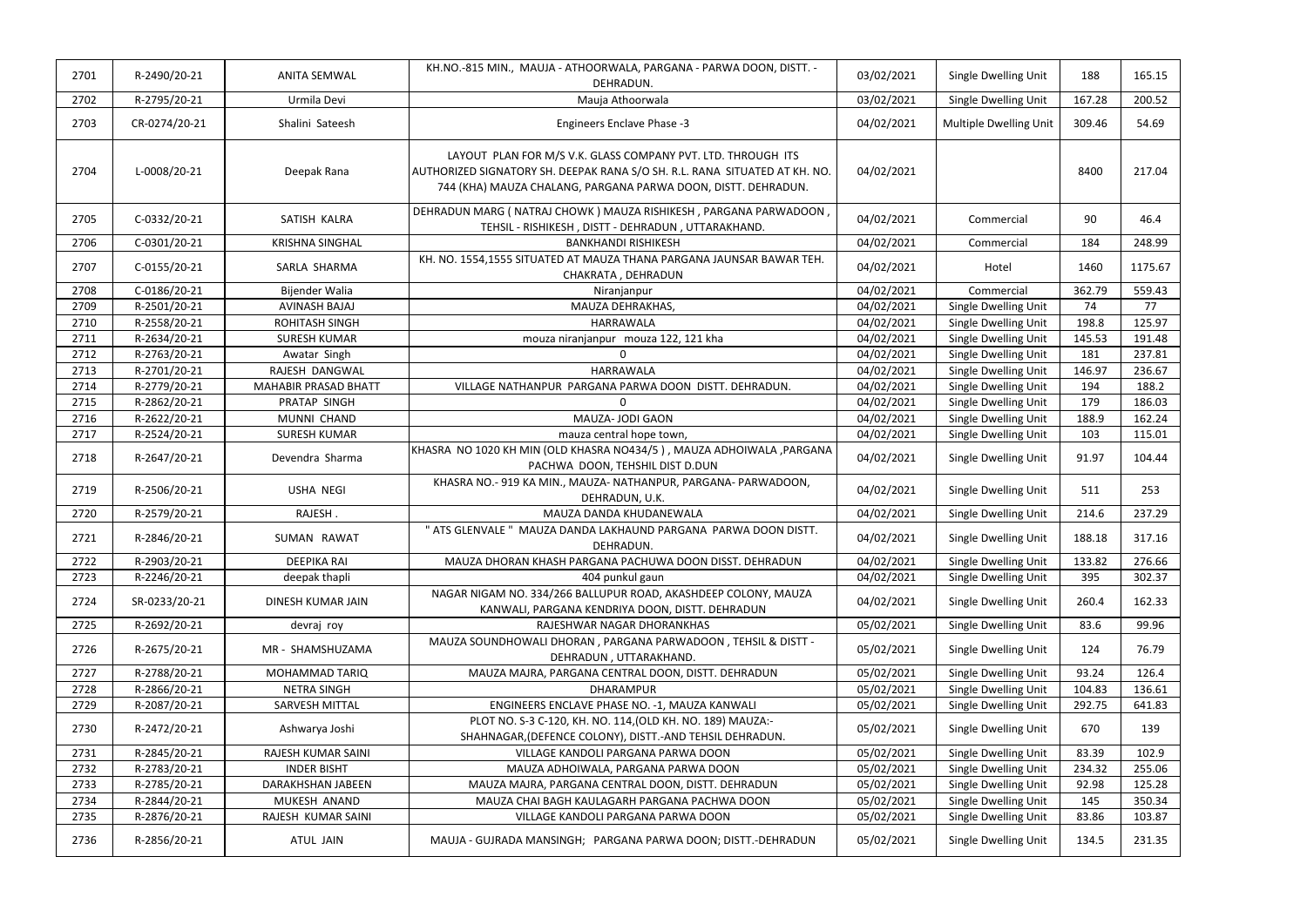| 2737 | R-2576/20-21     | <b>BUSRA.</b>             | turner road clement town MAJRA                                                                                                                | 05/02/2021 | Single Dwelling Unit | 41.82  | 49.54  |
|------|------------------|---------------------------|-----------------------------------------------------------------------------------------------------------------------------------------------|------------|----------------------|--------|--------|
| 2738 | R-2649/20-21     | MINAKSHI SHARMA           | MAUZA-INDERPUR, PARGANA-PARWADOON, DISTT.- DEHRADUN.,.                                                                                        | 05/02/2021 | Single Dwelling Unit | 120.81 | 156.44 |
| 2739 | R-2949/20-21     | <b>VIRENDRA SINGH</b>     | <b>RAIPUR</b>                                                                                                                                 | 05/02/2021 | Single Dwelling Unit | 156.02 | 172.15 |
| 2740 |                  | SHADAB ARSHAD             | MAUZA MAJRA, PARGANA CENTRAL DOON, DISTT. DEHRADUN                                                                                            | 05/02/2021 |                      | 93.06  |        |
|      | R-2787/20-21     |                           |                                                                                                                                               |            | Single Dwelling Unit |        | 126.08 |
| 2741 | R-2786/20-21     | MOHD SHAHZAD ANSARI       | MAUZA MAJRA, PARGANA CENTRAL DOON, DISTT. DEHRADUN                                                                                            | 05/02/2021 | Single Dwelling Unit | 92.86  | 125.54 |
| 2742 | R-2742/20-21     | anita negi                | at mauza nathuawala                                                                                                                           | 05/02/2021 | Single Dwelling Unit | 111.52 | 79.66  |
| 2743 | R-2476/20-21     | RAJPAL SINGH KATHAIT      | AAM WALA TARLA                                                                                                                                | 05/02/2021 | Single Dwelling Unit | 92.88  | 103.38 |
| 2744 | R-2599/20-21     | perveen kumar gupta       | khasra no. 51, mauja chak danda lakhond                                                                                                       | 05/02/2021 | Single Dwelling Unit | 167.28 | 368.35 |
| 2745 | R-2863/20-21     | PRAMOD KUMAR SHARMA       | MAUJA AJABPUR KALAN (81 PRAKASH VIHAR) KH. NO.-311 MI. PARGANA CENTRAL<br>DOON DISTT.: - DEHRADUN (UK).                                       | 05/02/2021 | Single Dwelling Unit | 273.12 | 194.84 |
| 2746 | CR-0404/20-21    | NIRMALA MAITHANI          | westonal main, masonic lodge road                                                                                                             | 06/02/2021 | Single Dwelling Unit | 198    | 65.58  |
| 2747 | R-2761/20-21     | <b>ASHISH RAWAT</b>       | MAUZA SUNDERWALA PARGANA PARWA DOON DISTT DEHARDUN                                                                                            | 06/02/2021 | Single Dwelling Unit | 228    | 123.46 |
| 2748 | R-2373/20-21     | <b>TUSHAR SINGH</b>       | <b>BRAHMLOK ENCLAVE-II</b>                                                                                                                    | 06/02/2021 | Single Dwelling Unit | 121    | 200.93 |
| 2749 | R-2732/20-21     | ALKA VIG                  | <b>TARLA NAGAL</b>                                                                                                                            | 06/02/2021 | Single Dwelling Unit | 120.35 | 141.52 |
| 2750 | R-2814/20-21     | Ashok Kumar               | MAuza- Mazri Mafi                                                                                                                             | 06/02/2021 | Single Dwelling Unit | 82     | 99.72  |
| 2751 | R-2537/20-21     | Vijaya Rawat              | MAUZA KEDARPUR PARGANA CENTRAL DOON DISTT.DEHRADUN                                                                                            | 06/02/2021 | Single Dwelling Unit | 87     | 98.23  |
| 2752 | R-2775/20-21     | SANJAY CHHABRA            | MAUZA NIRANJANPUR, PARGANA CENTRAL DOON, DEHRADUN                                                                                             | 06/02/2021 | Single Dwelling Unit | 177.59 | 216.09 |
| 2753 | R-2642/20-21     | <b>KARTIKEY VERMA</b>     | SITUATED AT B.K. ESTATE (BAGAI ESTATE), MOTILAL NEHRU ROAD, MUSSOORIE.                                                                        | 06/02/2021 | Single Dwelling Unit | 131.29 | 81.32  |
| 2754 | R-2682/20-21     | PREETI.                   | MAUZA BADRIPUR PARGANA PARWA DOON DISTT DEHRADUN                                                                                              | 06/02/2021 | Single Dwelling Unit | 83     | 50.96  |
| 2755 | R-2832/20-21     | Surendra Kumar Mahto      | Mauza- Mazri Mafi                                                                                                                             | 06/02/2021 | Single Dwelling Unit | 82     | 99.72  |
| 2756 | R-2817/20-21     | <b>ABHISHEK BHATT</b>     | MAUZA RAIPUR, PARGANA PARWA DOON, DEHRADUN.                                                                                                   | 06/02/2021 | Single Dwelling Unit | 124.51 | 97     |
|      |                  |                           | KHASRA NO.- 773 JHA, MAUZA- NIRANJANPUR, PARGANA-KENDRIYADOON,                                                                                |            |                      |        |        |
| 2757 | R-2636/20-21     | <b>ISRAR AHMED</b>        | DEHRADUN, U.K.                                                                                                                                | 06/02/2021 | Single Dwelling Unit | 44.1   | 72.28  |
|      |                  |                           |                                                                                                                                               |            |                      |        |        |
| 2758 | R-2378/20-21/RE1 | Seema Devi                | KH. NO. 750, SITUATED AT MAUZA DEHRA KHAS, PARGANA CENTRALDOON, DISTT.-                                                                       | 06/02/2021 | Single Dwelling Unit | 80.85  | 89.02  |
|      |                  |                           | DEHRADUN (U.K)                                                                                                                                |            |                      |        |        |
| 2759 | R-2829/20-21     | Mathura Prasad Bijalwan   | Mauza- Mazri Mafi                                                                                                                             | 06/02/2021 | Single Dwelling Unit | 93     | 76.76  |
| 2760 | R-2924/20-21     | PRADEEP SINGH             | mauza natuwawala                                                                                                                              | 06/02/2021 | Single Dwelling Unit | 261.34 | 138.98 |
| 2761 | R-2707/20-21     | <b>KAMAL PANDEY</b>       | mauza kanwali engineers enclave plot no207                                                                                                    | 06/02/2021 | Single Dwelling Unit | 340    | 536.96 |
| 2762 | R-2800/20-21     | Sauni Devi                | Mauza - Nathuawala, Pargana - Parwa doon, Dehradun                                                                                            | 06/02/2021 | Single Dwelling Unit | 263.47 | 183.79 |
| 2763 | R-2646/20-21     | PRATIBHA SHARMA           | DASHMESH VIHAR ,NANAKSAR SAHAKAARI AAWAS SAMITI , MAUZA - AAMWALA,<br>TARLA, PARGANA - PARWA DOON,                                            | 06/02/2021 | Single Dwelling Unit | 188.19 | 175.57 |
| 2764 | R-2855/20-21     | SATISH CHANDRA DHYANI     | ARKEDIYA GRANT                                                                                                                                | 06/02/2021 | Single Dwelling Unit | 222.93 | 188.2  |
| 2765 | R-2580/20-21     | JAGDAMBA PRASAD KUKRETI   | AJABPUR KALAN                                                                                                                                 | 06/02/2021 | Single Dwelling Unit | 113    | 87.56  |
| 2766 | R-2813/20-21     | NIRANJAN KIMOTHI          | SH. NIRANJAN KIMOTHI S/O SHRI S.P KIMOTHI SITUATED AT KHASRA. NO 236,<br>MAUZA AJABPUR KALA, PRAGNA KENDRIYA DOON , DEHRADOON ( UTTARAKHAND). | 06/02/2021 | Single Dwelling Unit | 130.05 | 100.88 |
| 2767 | R-2842/20-21     | SHRI PANKAJ KUMAR         | AT KHASRA NO - 2229 SITAUTED AT MAUZA ARCADIYA GRANT PARGANA KENDRIYA<br>DOON DISTT DEHRADUN U.K                                              | 06/02/2021 | Single Dwelling Unit | 89.45  | 55.1   |
| 2768 | R-2723/20-21     | <b>ASHRUPI DEVI</b>       | 346/1 SHASTRI NAGAR SEEMADWAR DEHRADUN UK PIN 248146                                                                                          | 08/02/2021 | Single Dwelling Unit | 119.44 | 96.23  |
| 2769 | R-2833/20-21     | NEELAM DEVI               | PART OF KHASRA NO. 1205 SH (OLD KHASRA NO. 589), MAUZA- MAJRA PARGANA-<br>CENTRAL DOON, TEHSIL- SADAR, DISTT. - DEHRADUN (UK)                 | 08/02/2021 | Single Dwelling Unit | 183.57 | 95.58  |
| 2770 | R-2942/20-21     | <b>KULDEEP MAHANT</b>     | VILLAGE DANDA KHUDANEWALA PARGANA PARWA DOON DISTT. DEHRADUN.                                                                                 | 08/02/2021 | Single Dwelling Unit | 252.18 | 488.15 |
| 2771 | R-2771/20-21     | Smt Priyanka              | kandoli                                                                                                                                       | 08/02/2021 | Single Dwelling Unit | 139.03 | 170.38 |
| 2772 | R-2853/20-21     | ALOK PARMAR RAJESH DABRAL | SITUATED AT KH. NO. 434 KA MI, MAUZA- DANDA KHUDANEWALA, PARGANA<br>PARWA DOON, DISTT. DEHRADUN.                                              | 08/02/2021 | Single Dwelling Unit | 102.04 | 19.6   |
| 2773 | R-2799/20-21     | pramod pal                | mauza ajabpur kalan pargana central doon dehradun                                                                                             | 08/02/2021 | Single Dwelling Unit | 180.69 | 356.14 |
|      |                  |                           | KH. NO. 260 SITUATED AT MAUZA DANDA LAKHAND, PARGANA PACHWA DOON,                                                                             |            |                      |        |        |
| 2774 | R-2710/20-21     | <b>CHITRA RAWAT</b>       | DIST. DEHRADUN                                                                                                                                | 08/02/2021 | Single Dwelling Unit | 149    | 172.41 |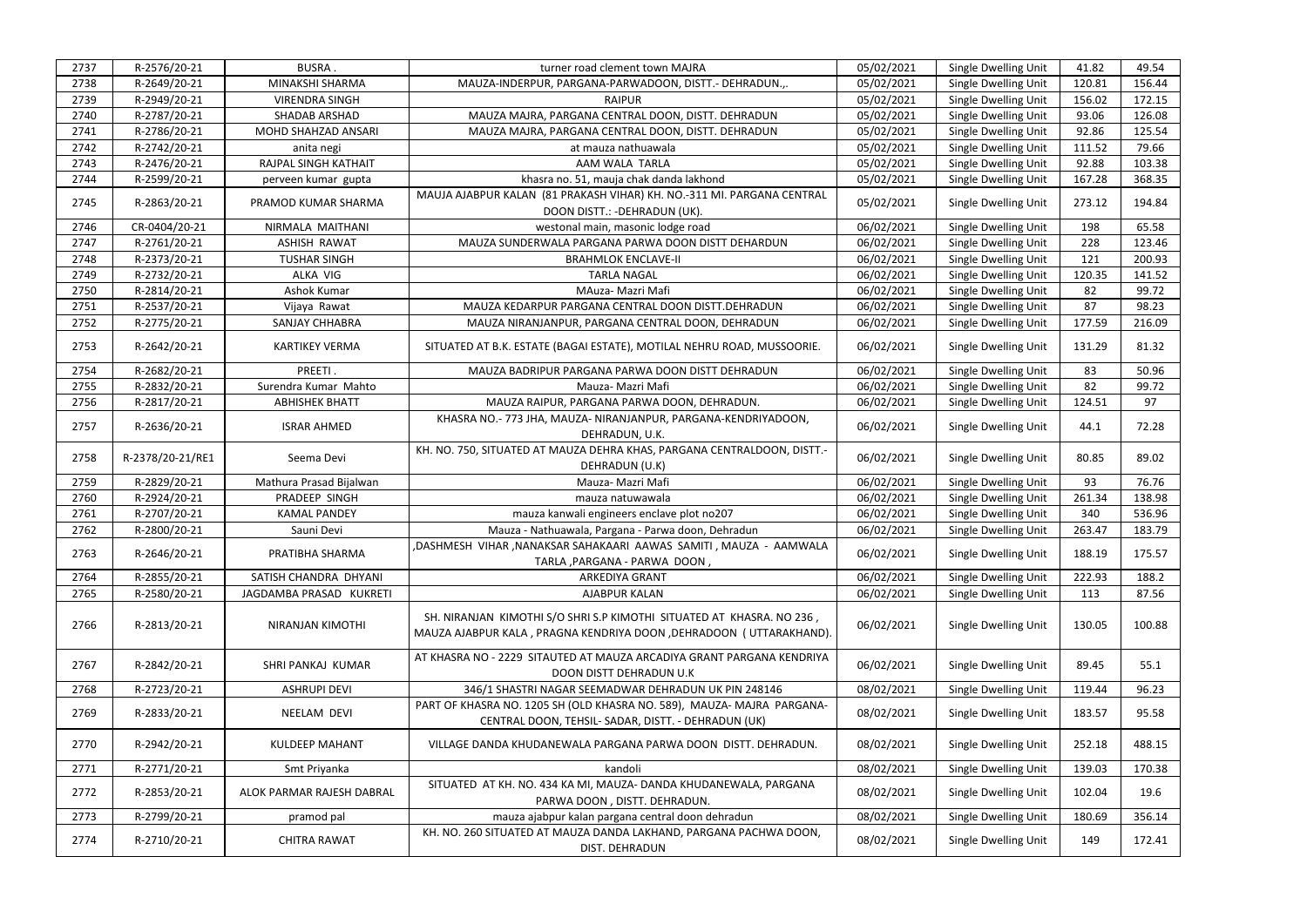| 2775 | R-2816/20-21     | SANJIV KUMAR              | mauza - ajabpur kalan pargana central doon                                   | 08/02/2021 | Single Dwelling Unit        | 65.24  | 70.95   |
|------|------------------|---------------------------|------------------------------------------------------------------------------|------------|-----------------------------|--------|---------|
|      |                  |                           | (OLD KH.NO 1111/1MIN) NEW KH.NO 1869KH MIN SITUATED AT MOTHROWALA            |            |                             |        |         |
| 2776 | R-2728/20-21     | PRAVIN KAMBOJ             | ROAD OPP. MHADEV RESIDENCY MAUZA AJABPURKALAN PARGANA                        | 08/02/2021 | Single Dwelling Unit        | 89.91  | 143.5   |
|      |                  |                           | PACHHWADOON, DIST. DEHRADUN.                                                 |            |                             |        |         |
|      |                  |                           | KH. NO. 213, SITUATED AT MAUZA CHAKDANDA LAKHOND, PARGANA PARWADOON,         |            |                             |        |         |
| 2777 | R-2720/20-21     | KAVINDRA SINGH CHAUHAN    | DISTT.- DEHRADUN (U.K)                                                       | 08/02/2021 | Single Dwelling Unit        | 126.39 | 142.74  |
|      |                  |                           |                                                                              |            |                             |        |         |
| 2778 | R-2270/20-21     | <b>USHA DEVI</b>          | SMT. USHA DEVI, W/O SRI RAJENDRA PRASAD, SITUATED IN MAUJA MEHUWALA          | 08/02/2021 | Single Dwelling Unit        | 132.66 | 46.18   |
|      |                  |                           | MAFI, PARAGNA PACHWADOON, DEHRADUN                                           |            |                             |        |         |
| 2779 | R-2353/20-21     | Sarita Sharma             | SEWLA KALA, PARGANA PACHWA DOON                                              | 09/02/2021 | Single Dwelling Unit        | 162    | 208.03  |
| 2780 | R-2614/20-21     | PANKAJ GUPTA              | MAUZA KANWALI PARGANA KENDRIYA DOON                                          | 09/02/2021 | Single Dwelling Unit        | 131    | 326.94  |
| 2781 | R-2545/20-21     | SANTOSHI RATURI           | <b>NATTHANPUR</b>                                                            | 09/02/2021 | Single Dwelling Unit        | 218    | 266.86  |
| 2782 | R-2666/20-21     | MANJU BHANDARI            | MAUZA CHAK TUNWALA                                                           | 09/02/2021 | Single Dwelling Unit        | 188.19 | 141.75  |
| 2783 | R-2910/20-21     | <b>RESHANT CHANDRA</b>    | MIN MAUZA KANWALI (LANE NO.1 ASHIRWAD ENCLAVE)                               | 09/02/2021 | Single Dwelling Unit        | 191.58 | 65.16   |
|      |                  |                           | SMT MUKESH DEVI W/O SH- SURESH PAL, BERING KHASRA NO - 719 SITUATED AT       |            |                             |        |         |
| 2784 | R-2883/20-21     | MUKESH DEVI               | SEWLAKALA PARGANA PACHWADOON TEHSIL SADAR DISTT- DEHRADUN                    | 09/02/2021 | Single Dwelling Unit        | 74.42  | 49.48   |
|      |                  |                           | UTTRAKHAND.                                                                  |            |                             |        |         |
| 2785 | R-2327/20-21     | Naveen Chandra Joshi      | MAUZA HARRAWALA PARGANA PARWA DOON DISTT. DEHRADUN                           | 09/02/2021 | Single Dwelling Unit        | 126    | 188.8   |
|      |                  |                           | PROPERTY OLD NO. 34/67, NEW NO.88/67(199/88), OLD DALANWALA, KARANPUR,       |            |                             |        |         |
| 2786 | R-2885/20-21     | RUPAK SHARMA              | DEHRADUN.                                                                    | 09/02/2021 | Single Dwelling Unit        | 114.8  | 147.1   |
|      |                  |                           | MAUZA - MARKHAM GRANT - FIRST, PRAGANA - PARWA DOON, DISTT.- DEHRADUN        |            |                             |        |         |
| 2787 | R-2797/20-21     | <b>DEVI NAINWAL</b>       | (U.K.)                                                                       | 09/02/2021 | Single Dwelling Unit        | 188.19 | 119.96  |
| 2788 | R-2906/20-21     | <b>JAYSHREE RANA</b>      | Situated At Mauza Tarla Nagal, Pargana Parwadoon, Distt. Dehradun.           | 09/02/2021 | Single Dwelling Unit        | 140    | 243.01  |
| 2789 | R-2907/20-21     | Roma Rana                 | Situated At Mauza Tarla Nagal, Pargana Parwadoon, Distt. Dehradun            | 09/02/2021 | Single Dwelling Unit        | 136.58 | 245.15  |
| 2790 | CR-0460/20-21    | surat singh bhandari      | ajabpur khurd                                                                | 10/02/2021 | Single Dwelling Unit        | 262    | 166.72  |
|      |                  |                           |                                                                              |            |                             |        |         |
| 2791 | C-2274/19-20/RE1 | baldevraj virmani         | bagral gaon                                                                  | 10/02/2021 | <b>Commercial Mixed Use</b> | 1783   | 4664.39 |
| 2792 | C-0252/20-21     | <b>SHASHANK KUMAR</b>     | MAUZA KUNWAWALA, PARGANA PARWA DOON                                          | 10/02/2021 | <b>Filling Station</b>      | 1092   | 296.5   |
| 2793 | C-0309/20-21     | Balbir Singh Chauhan      | Mouza- Central Hope town, Pargana- Pachhuwadoon.                             | 10/02/2021 | Commercial                  | 313.41 | 283.5   |
| 2794 | C-0251/20-21     | Swami Pyari               | Mouza- Kanwali, Pargana- Kendriyadoon.                                       | 10/02/2021 | Commercial                  | 334.9  | 514.29  |
|      |                  |                           | KH. NO. 333&334 MAUJA KAMWALI, PARGANA CENTRAL DOON, DISTT DEHRADUN,         |            |                             |        |         |
| 2795 | C-0349/20-21     | RAJESH KUMAR BHATIA       |                                                                              | 10/02/2021 | Commercial                  | 752.51 | 1384.05 |
|      |                  |                           | UTTRAKHAND                                                                   |            |                             |        |         |
| 2796 | C-0378/20-21     | RIYASAT ALI               | MAUZA MARKHAM GRANT-I, PARGANA PARWA DOON, DOIWALA, DISTRICT                 | 10/02/2021 | Commercial                  | 130.88 | 213.34  |
|      |                  |                           | DEHRADUN.                                                                    |            |                             |        |         |
| 2797 | R-2744/20-21     | BHASKARA NAND RATURI      | MAUJA SEVLA KALAN                                                            | 10/02/2021 | Single Dwelling Unit        | 167.22 | 131.58  |
| 2798 | R-2691/20-21     | PURNIMA SHARMA            | MAUZA ARKEDIYA GRANT, PARGANA KENDRIYADOON, DISTT - DEHRADUN,                | 10/02/2021 | Single Dwelling Unit        | 183.94 | 369.7   |
|      |                  |                           | UTTARAKHAND.                                                                 |            |                             |        |         |
| 2799 | R-2828/20-21     | SONIYA RATHOUR            | mauza - brahmanwala pargana central doon                                     | 10/02/2021 | Single Dwelling Unit        | 92.19  | 136.27  |
| 2800 | R-2834/20-21     | SMT. GIRISHMA SHARMA      | SITUATED AT MAUZA BHARUWALA GRANT PARGANA KENDRIYADOON DISTT                 | 10/02/2021 | Single Dwelling Unit        | 99.5   | 119.64  |
|      |                  |                           | <b>DEHRADUN U.K</b>                                                          |            |                             |        |         |
| 2801 | R-2911/20-21     | Manjula Joshi             | Mauza Jakhan, Pargana Pachwadoon                                             | 10/02/2021 | Single Dwelling Unit        | 181.09 | 112.55  |
|      |                  |                           | PLOT NO. - 149, BLOCK-B, OF PANACHE VALLEY APPROVED LAYOUT PLAN NO. L-       |            |                             |        |         |
| 2802 | R-2661/20-21     | ARUNESH RAJ               | 0003/11-12, BEARING KHASRA NO. - 889 MI & 897, SITUATED AT VILLAGE -         | 10/02/2021 | Single Dwelling Unit        | 260.13 | 377.42  |
|      |                  |                           | CHALANG, PARGANA - PARWADOON, DISTT- DEHRADUN                                |            |                             |        |         |
|      |                  |                           | Kh. no. 630 Min. Mauza Mehuwala Mafi, Pargana Central Doon Distt. and Tehsil |            |                             |        |         |
| 2803 | R-2867/20-21     | Mr Usman                  | Dehradun.                                                                    | 10/02/2021 | Single Dwelling Unit        | 66.91  | 115.34  |
|      |                  |                           | (PLOT NO-6) RESIDENCE 36/25 BANGALI MOHALLA KARANPUR DISTT DEHRADUN          |            |                             |        |         |
| 2804 | R-1894/20-21     | SHRI RAVINDRA SINGH RAWAT | U.K                                                                          | 10/02/2021 | Single Dwelling Unit        | 185    | 209.14  |
|      |                  |                           | MAUZA SEWLAKHURD, PARGANA PACHWADOON, DISTT - DEHRADUN,                      |            |                             |        |         |
| 2805 | R-2734/20-21     | MITUN WALIA               |                                                                              | 10/02/2021 | Single Dwelling Unit        | 148    | 177.48  |
|      |                  |                           | UTTARAKHAND.                                                                 |            |                             |        |         |
| 2806 | R-2211/20-21     | AMARDEEP                  | <b>BABUGARH</b>                                                              | 10/02/2021 | Single Dwelling Unit        | 74.36  | 61.93   |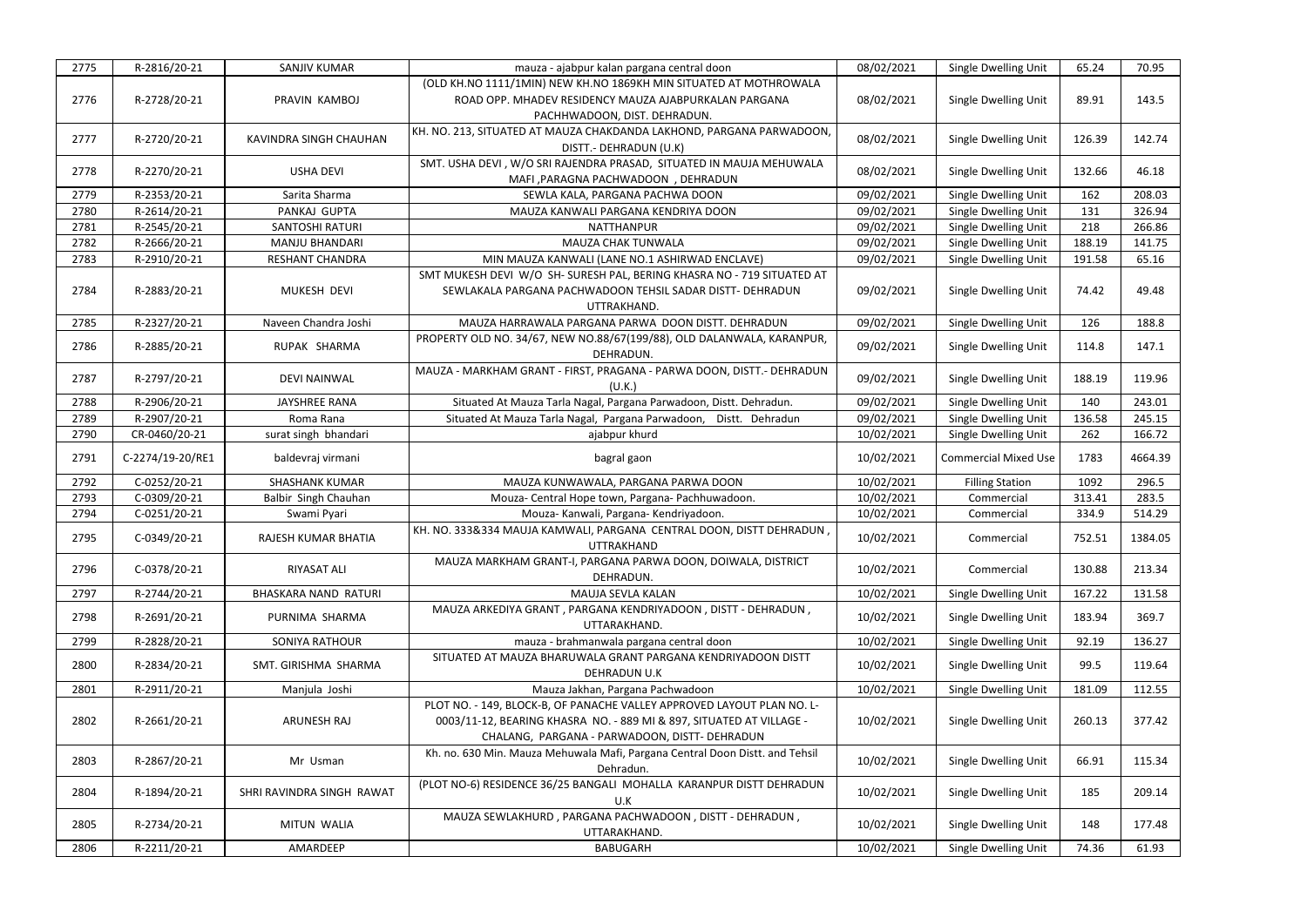| 2807 | R-2681/20-21     | <b>RANJEET SINGH KUWAR</b>             | <b>KANWALI</b>                                                                                                                                                                    | 10/02/2021 | Single Dwelling Unit | 223    | 362.38  |
|------|------------------|----------------------------------------|-----------------------------------------------------------------------------------------------------------------------------------------------------------------------------------|------------|----------------------|--------|---------|
| 2808 | R-2950/20-21     | Chandrapal Singh                       | Mauza Mothrowala                                                                                                                                                                  | 10/02/2021 | Single Dwelling Unit | 152.46 | 181.94  |
| 2809 | R-2204/20-21     | ATTAR SINGH RANA                       | (Old Kh.No. 81/2) NEW KH. NO. 206, NIRANJANPUR, PARGANA KENDRIYA DOON,<br>DISTT. DEHRADUN                                                                                         | 10/02/2021 | Single Dwelling Unit | 277.07 | 333.52  |
| 2810 | R-2563/20-21     | kanchan mishra                         | KH. NO.912 MIN. SITUATED AT MAUZA PONDHA PARGANA PACHWADOON TEHSIL<br>VIKASNAGAR                                                                                                  | 10/02/2021 | Single Dwelling Unit | 84     | 141.59  |
| 2811 | R-2650/20-21     | <b>DEEPAK KUMAR</b>                    | <b>MALSI</b>                                                                                                                                                                      | 10/02/2021 | Single Dwelling Unit | 89.4   | 146.98  |
| 2812 | R-2760/20-21     | <b>HARISH BISHT</b>                    | AJABPUR KALAN                                                                                                                                                                     | 10/02/2021 | Single Dwelling Unit | 83     | 92.54   |
| 2813 | R-2940/20-21     | RASIDA SIDDIQUI                        | MEHUWALA MAFI                                                                                                                                                                     | 10/02/2021 | Single Dwelling Unit | 188.54 | 225.81  |
| 2814 | R-2746/20-21     | <b>SHIV SHANKER MISHRA</b>             | KHASRA NO.- 1231, MAUZA- MOTHROWALA, PARGANA- KENDRIYADOON,<br>DEHRADUN, U.K.                                                                                                     | 10/02/2021 | Single Dwelling Unit | 162.63 | 191.7   |
| 2815 | R-2904/20-21     | Suresh Chand Joshi                     | Mauza-Kedarpur, Pargana - Kendriya Doon, Dehradun                                                                                                                                 | 10/02/2021 | Single Dwelling Unit | 105.85 | 226.72  |
| 2816 | R-2693/20-21     | <b>SURINDER KAUR</b>                   | KHASRA NO. 87, MAUZA SALANGAON, PARGANA PACHWADOON, DISTRICT<br>DEHRADUN.                                                                                                         | 10/02/2021 | Single Dwelling Unit | 1137   | 1248.09 |
| 2817 | R-2774/20-21     | <b>UPENDRA SHAH</b>                    | MAUZA BALAWALA, PARGANA PARWA DOON, DISTT. DEHRADUN                                                                                                                               | 10/02/2021 | Single Dwelling Unit | 192.02 | 213.79  |
| 2818 | R-2835/20-21     | SMT. MANGLESH VERMA                    | SITUATED AT MAUZA BHARUWALA GRANT PARGANA KENDRIYADOON DISTT<br><b>DEHRADUN U.K</b>                                                                                               | 10/02/2021 | Single Dwelling Unit | 99.5   | 119.68  |
| 2819 | R-2987/20-21     | Mustufai Begum                         | KH. NO. 622, (NEW PLOT NO. 199) MAUZA MEHUWALA MAFI, PARGANA CENTRAL<br>DOON, TEHSIL/ SADAR & DISTT. DEHRADUN. (UTTRAKHAND)                                                       | 10/02/2021 | Single Dwelling Unit | 94.29  | 127.56  |
| 2820 | R-3006/20-21     | <b>VAISHALI MEHAN &amp; OTHERS</b>     | <b>DEHRAKHAS</b>                                                                                                                                                                  | 10/02/2021 | Single Dwelling Unit | 158.28 | 371.81  |
| 2821 | R-3055/19-20/RE1 | <b>SUNITA DEVI</b>                     | MANDUWALA                                                                                                                                                                         | 10/02/2021 | Single Dwelling Unit | 266    | 218.83  |
| 2822 | R-2819/20-21     | Alka Devi                              | Mauza - Ajabpur Khurd                                                                                                                                                             | 10/02/2021 | Single Dwelling Unit | 317    | 350.78  |
| 2823 | R-1982/20-21     | ABDUL WAHAB                            | MAUZA MEHUWALA MAFI PARGANA CENTRAL DOON DISTT DEHARDUN                                                                                                                           | 10/02/2021 | Single Dwelling Unit | 200    | 334.48  |
| 2824 | R-1862/20-21     | <b>RAJESH KUMAR GUPTA &amp; OTHERS</b> | SEWLAKALAN                                                                                                                                                                        | 10/02/2021 | <b>Group Housing</b> | 1302   | 3187.74 |
| 2825 | R-2793/20-21     | <b>SUNITA DEVI</b>                     | MAUZA NATHUWAWALA PARGANA PARWA DOON DISTRICT DEHRADUN<br>(UTTRAKHAND)                                                                                                            | 10/02/2021 | Single Dwelling Unit | 96     | 69.68   |
| 2826 | R-3043/20-21     | DEVENDRA KUMAR SINGHAL                 | <b>18 PARK ROAD</b>                                                                                                                                                               | 10/02/2021 | Single Dwelling Unit | 259.5  | 109.41  |
| 2827 | R-2890/20-21     | pushpa jain                            | MOZA- KANSWALI KOTHARI PARGANA PACHHWADOON TEHSIL.- VIKASNAGAR,<br>DISTRICT.- DEHRADUN (UTTARAKHAND)                                                                              | 11/02/2021 | Single Dwelling Unit | 499.7  | 97.18   |
| 2828 | R-2905/20-21     | RAVI WAHI                              | KHASRA NO. 456, MAUJA DEHRAKHAS, DIST: DEHRADUN                                                                                                                                   | 11/02/2021 | Single Dwelling Unit | 102.19 | 115.52  |
| 2829 | R-2462/20-21     | PANKAJ KUMAR                           | KHASRA NO.- 161 KA, SITAUTED AT MAUZA PITTHUWALA PARGANA PACHWADOON<br>DISTRICT DEHRADUN UTTARAKHAND.                                                                             | 11/02/2021 | Single Dwelling Unit | 188    | 286.2   |
| 2830 | R-2822/20-21     | <b>VIDHYA PANT</b>                     | KHASRA NO.-351 (CHA), OLD KHASRA NO.-281/1243, SITUATED AT MAUZA AJABPUR<br>KALAN PARGANA KENDRIYADOON DISTRICT DEHRADUN. (NAGAR NIGAM PROPERTY<br>NO. 394/356, DHARAMPUR FIRST). | 11/02/2021 | Single Dwelling Unit | 161    | 265.64  |
| 2831 | R-2714/20-21     | RAJESH KUMAR SHARMA                    | MAUZA - KANWALI, PARGANA - KENDRIYADOON, DISTT. DEHRADUN (U.K),                                                                                                                   | 11/02/2021 | Single Dwelling Unit | 167    | 155.09  |
| 2832 | R-2888/20-21     | Ravi                                   | Dalip singh kothi, lower natthanpur, nehrugram, Dehradun                                                                                                                          | 11/02/2021 | Single Dwelling Unit | 167    | 134.1   |
| 2833 | R-2823/20-21     | <b>ARVIND PANT</b>                     | KHASRA NO.-351 (CHA), OLD KHASRA NO.-281/1243, SITUATED AT MAUZA AJABPUR<br>KALAN PARGANA KENDRIYADOON DISTRICT DEHRADUN. (NAGAR NIGAM PROPERTY<br>NO.-394/356, DHARAMPUR FIRST). | 11/02/2021 | Single Dwelling Unit | 161    | 265.64  |
| 2834 | R-2939/20-21     | SANYOGITA TYAGI                        | MAUZA SEWLA KALAN PARGANA PARWA DOON DISTT. DEHRADUN.                                                                                                                             | 11/02/2021 | Single Dwelling Unit | 65.67  | 75.1    |
| 2835 | R-2721/20-21     | <b>DURGA SHARMA</b>                    | MAUJA - KAULAGARH                                                                                                                                                                 | 11/02/2021 | Single Dwelling Unit | 212    | 223.98  |
| 2836 | R-2296/20-21     | saurabh varshney                       | SEWLA KALA MAFI                                                                                                                                                                   | 11/02/2021 | Single Dwelling Unit | 278    | 436.05  |
| 2837 | R-2807/20-21     | SARITA AGGARWAL                        | <b>ADHOIWALA GRANT</b>                                                                                                                                                            | 11/02/2021 | Single Dwelling Unit | 208    | 310.73  |
| 2838 | R-2677/20-21     | Rama Sushil                            | mohitnagar lane 9                                                                                                                                                                 | 11/02/2021 | Single Dwelling Unit | 297.3  | 653.28  |
| 2839 | CR-0435/20-21    | MR. DEEPAK THAPLIYAL                   | AT KH. NO.684min. &.685 Min. SITUATED AT MAUZA BHAUWALA GRANT<br>SHUBHASH NAGAR PARGANA CENTRAL DOON, D.DUN.                                                                      | 12/02/2021 | Single Dwelling Unit | 150.78 | 73.1    |
| 2840 | C-0273/20-21     | PRITIKA SURI                           | CHANDRABANI KHALSA                                                                                                                                                                | 12/02/2021 | Small Scale Industry | 343    | 633.11  |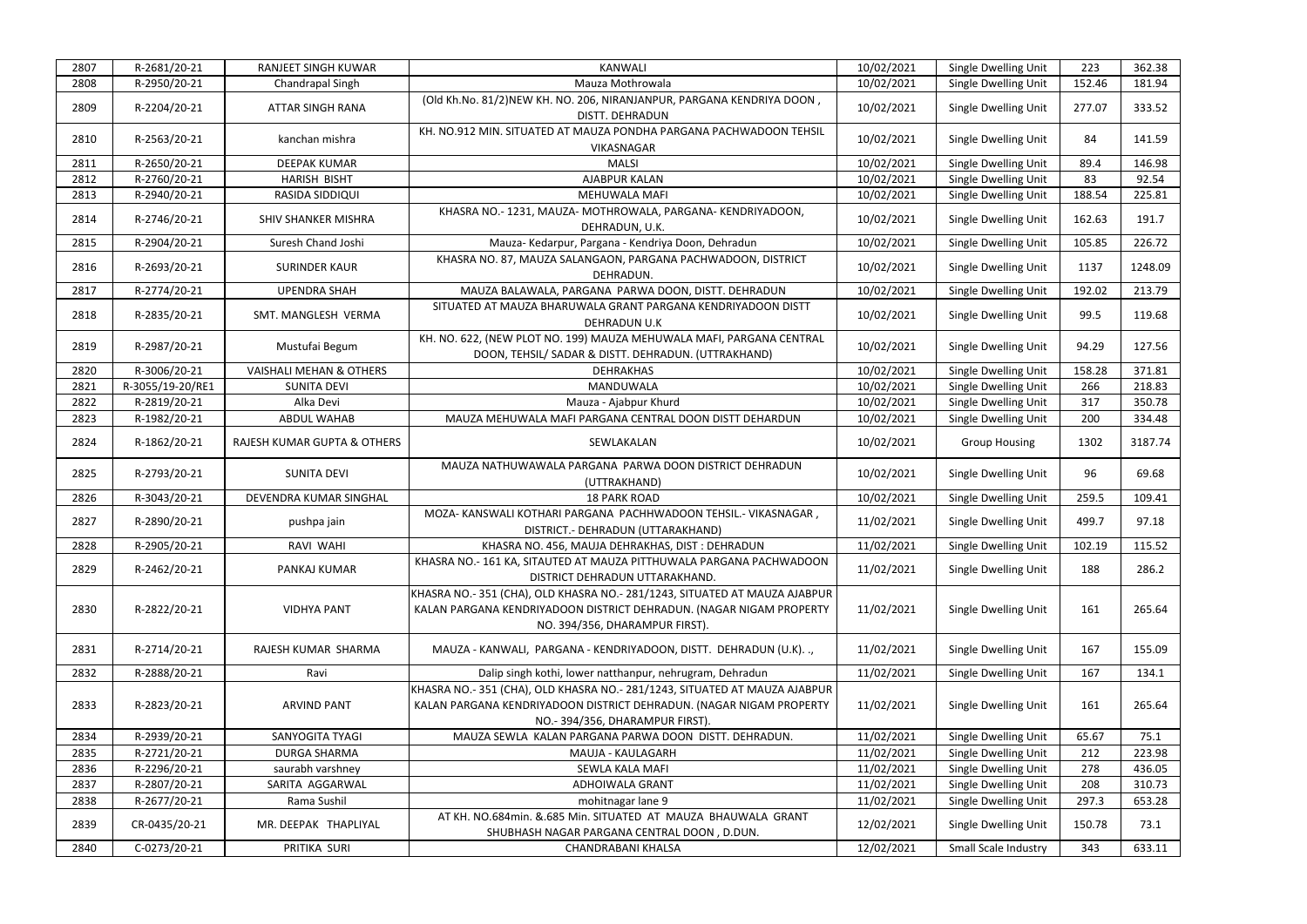| 2841 | C-0158/20-21/RE1  | <b>ARUN GUPTA</b>            | AT MAUZA JHAZRA PARGANA PACHWA DOON TEHSILVIKASNAGAR DISTT.<br>DEHRADUN.                                                                                                                                         | 12/02/2021 | Commercial           | 790    | 943.47 |
|------|-------------------|------------------------------|------------------------------------------------------------------------------------------------------------------------------------------------------------------------------------------------------------------|------------|----------------------|--------|--------|
| 2842 | C-0334/20-21      | <b>C.R SAWHNEY</b>           | 19 CROSS ROAD (PREVIOUSLY KNOW AS 32 EAST CANAL ROAD) DEHRADUN                                                                                                                                                   | 12/02/2021 | Commercial           | 330    | 337.32 |
| 2843 | SR-0129/20-21     | SABAL SINGH NEGI             | MAUJA - CHUKHUWALA BLOCK-I DISTT. DEHRADUN                                                                                                                                                                       | 12/02/2021 | Single Dwelling Unit | 151.76 | 122.92 |
| 2844 | R-2731/20-21      | <b>ABHA KHANDURI</b>         | Ajabpur Khurd                                                                                                                                                                                                    | 14/02/2021 | Single Dwelling Unit | 77.48  | 83.38  |
| 2845 | R-2703/20-21      | Sanjay Kumar                 | Kh No. 914KHA Min (Old Kh No. 334) Situated at Mauza-Aamwala Tarla, Pargana<br>Parwa Doon, Distt. Dehradun. (Uttarakhand).                                                                                       | 14/02/2021 | Single Dwelling Unit | 188    | 227.39 |
| 2846 | R-2818/20-21      | PRAKASH CHANDRA NAUTIYAL     | MAUZA PTHUWALA                                                                                                                                                                                                   | 14/02/2021 | Single Dwelling Unit | 111.52 | 128.74 |
| 2847 | R-2417/20-21      | <b>BALISTER SINGH</b>        | KHASRA NO-85 KANWALI ROAD                                                                                                                                                                                        | 14/02/2021 | Single Dwelling Unit | 223    | 246.68 |
| 2848 | R-2727/20-21      | SUDERSHAN BANSAL             | ARKEDIYA GRANT                                                                                                                                                                                                   | 14/02/2021 | Single Dwelling Unit | 110.66 | 135.68 |
| 2849 | R-2840/20-21      | Meenu Rana                   | LAND KHATA NO.- 9999, LAND KHASRA NO.-5611, MUNICIPAL PROPERTY NO.-<br>03/352 DHA, MAUZARASOOLPUR ( UNDER NAGAR PALIKA PARISHAD VIKASNAGAR),<br>PARGANA- PACHHWADOON, TEHSIL- VIKAS NAGAR, DISTT.- D. DUN (U.K.) | 14/02/2021 | Single Dwelling Unit | 52.04  | 64.46  |
| 2850 | CC-0363/19-20/RE1 | RINKI GOYAL                  | KHASRA NO. 319 M, MAUJA - AJABPUR KHURD, PARGANA CENTRAL DOON, DISTT.-<br>DEHRADUN, (U.K.)                                                                                                                       | 15/02/2021 | Commercial           | 267.65 | 480.67 |
| 2851 | C-0312/20-21      | <b>Gurmeet Singh</b>         | Mauza Rasool Pur (Under Nagar Palika Parishad Vikas Nagar)                                                                                                                                                       | 15/02/2021 | Commercial           | 170    | 112.02 |
| 2852 | R-2131/20-21      | ANIL SHEKHAR MOLASI          | KH.NO.-128 MIN, SITUATED AT VILLAGE PANDITWARI, PRAGANA- CENTRALDOON,<br>DISTT- DEHRADUN.                                                                                                                        | 15/02/2021 | Single Dwelling Unit | 172    | 69.07  |
| 2853 | R-1836/20-21      | PARVEZ ALAM                  | NAGAR NIGAM PROPERTY NO. - 230/203, RAJPUR ROAD DEHRADUN, DISTRICT<br>DEHRADUN (UTTARA KHAND).                                                                                                                   | 15/02/2021 | Single Dwelling Unit | 137    | 331.01 |
| 2854 | R-2542/20-21      | HARI BALLABH PUROHIT PUROHIT | AT LAYOUT OF VILLAGE NATHAN PUR, PARAGANA PARVA DOON, TEHSIL -<br>DEHRADUN DIST. - DEHRADUN KH. NO 156                                                                                                           | 15/02/2021 | Single Dwelling Unit | 251.17 | 297.69 |
| 2855 | R-2860/20-21      | Virendra Singh               | LAND KHATA KHATAUNI NO.-00749, LAND KHASRA NO.-4744 KA MIN, VILLAGE-<br>BABUGARH(UNDER NAGAR PALIKA PARISHAD VIKASNAGAR), TEHSIL- VIKAS NAGAR,<br>PARGANA- PACHHWA DOON, DISTT. DEHRA DUN (U.K.)                 | 15/02/2021 | Single Dwelling Unit | 161.8  | 143.4  |
| 2856 | R-2801/20-21      | Pingla devi                  | Mauza Banjarawal Mafi, Pragana Pachwa Doon, Distt.- Dehradun (Uttarakhand)                                                                                                                                       | 15/02/2021 | Single Dwelling Unit | 127    | 118.87 |
| 2857 | R-2809/20-21      | MR. GIRIRAJ SINGH            | SITUATED AT MAUZA GUJRARA MANSINGH, PARGANA PARWADOON, TEH. SADAR<br>DISTRICT DEHRADUN (UTTARA KHAND).                                                                                                           | 15/02/2021 | Single Dwelling Unit | 93.5   | 143.71 |
| 2858 | R-2925/20-21      | MRS. ANITA KATHAIT           | SITUATED AT MAUZA SAUNDHOWALI DHAURAN, PARGANA - PARWADOON,<br>DISTRICT - DEHRADUN (UTTARA KHAND).                                                                                                               | 15/02/2021 | Single Dwelling Unit | 139.54 | 161.53 |
| 2859 | R-2770/20-21      | Sushil Kumar Dimri           | KHASRA NO.-551 MIN., MAUJA- BALAWALA ,PARGANA- PARWADOON, DEHRADUN,<br>U.K                                                                                                                                       | 15/02/2021 | Single Dwelling Unit | 171    | 148.96 |
| 2860 | R-2927/20-21      | <b>ISHWAR CHAND</b>          | AT KH. NO.- 1553 MIN, MAUZA- AJABPUR KALAN, PARGANA- KENDRIYA DOON,<br>DISTT.- DEHRADUN (U.K)                                                                                                                    | 15/02/2021 | Single Dwelling Unit | 111.22 | 116.67 |
| 2861 | R-2964/20-21      | GABAR SINGH RAWAT            | : KHASRA NO.139 Ka, GRAM, BADRIPUR,PARGANA PARWA DUN,TEHSIL SADAR DUN,<br>DISTT.DEHRADUN                                                                                                                         | 15/02/2021 | Single Dwelling Unit | 268    | 70.44  |
| 2862 | R-2854/20-21      | ANUPAMA NEGI                 | <b>JHAJARA</b>                                                                                                                                                                                                   | 15/02/2021 | Single Dwelling Unit | 111.22 | 134.87 |
| 2863 | R-2879/20-21      | MR. JABAR SINGH RAWAT        | SITUATED AT MAUZA GUJRARA MANSINGH, PARGANA - PARWADOON, TEHSIL AND<br>DISTRICT DEHRADUN, UTTARAKHAND, 248001                                                                                                    | 15/02/2021 | Single Dwelling Unit | 215.61 | 207.17 |
| 2864 | R-2900/20-21      | <b>ISHWAR CHAND AGARWAL</b>  | AJABPUR KHURD                                                                                                                                                                                                    | 15/02/2021 | Single Dwelling Unit | 143    | 194.84 |
| 2865 | R-2460/20-21      | Shubha Varma                 | 4/9, Kalidas Road, dehradun, uttrakhand                                                                                                                                                                          | 15/02/2021 | Single Dwelling Unit | 414    | 164.06 |
| 2866 | R-2718/20-21      | LEELADHAR JOSHI              | MAUZA AJABPUR KALAN                                                                                                                                                                                              | 15/02/2021 | Single Dwelling Unit | 396    | 58.79  |
| 2867 | R-1714/20-21/RE1  | Krishna Gupta                | BLOCK D, PANACHE VALLEY, Dhoran                                                                                                                                                                                  | 15/02/2021 | Single Dwelling Unit | 146    | 195.29 |
| 2868 | R-2873/20-21      | MR. JAMPHEL TSERING          | SITUATED AT KH. NO. 1346 PLOT NO. 114, PRESIDENT SEF YUGYALING CO-<br>OPRATVIE HOUSING SOCIETY Ltd. BALUWALA, PARGANA PACHWA DOON TEH.<br>VIKAS NAGAR, DEHRADUN (U.K)                                            | 15/02/2021 | Single Dwelling Unit | 77     | 76     |
| 2869 | R-2899/20-21      | Jayanti Bisht                | Mauza - Tarla Nagal                                                                                                                                                                                              | 15/02/2021 | Single Dwelling Unit | 209    | 207.03 |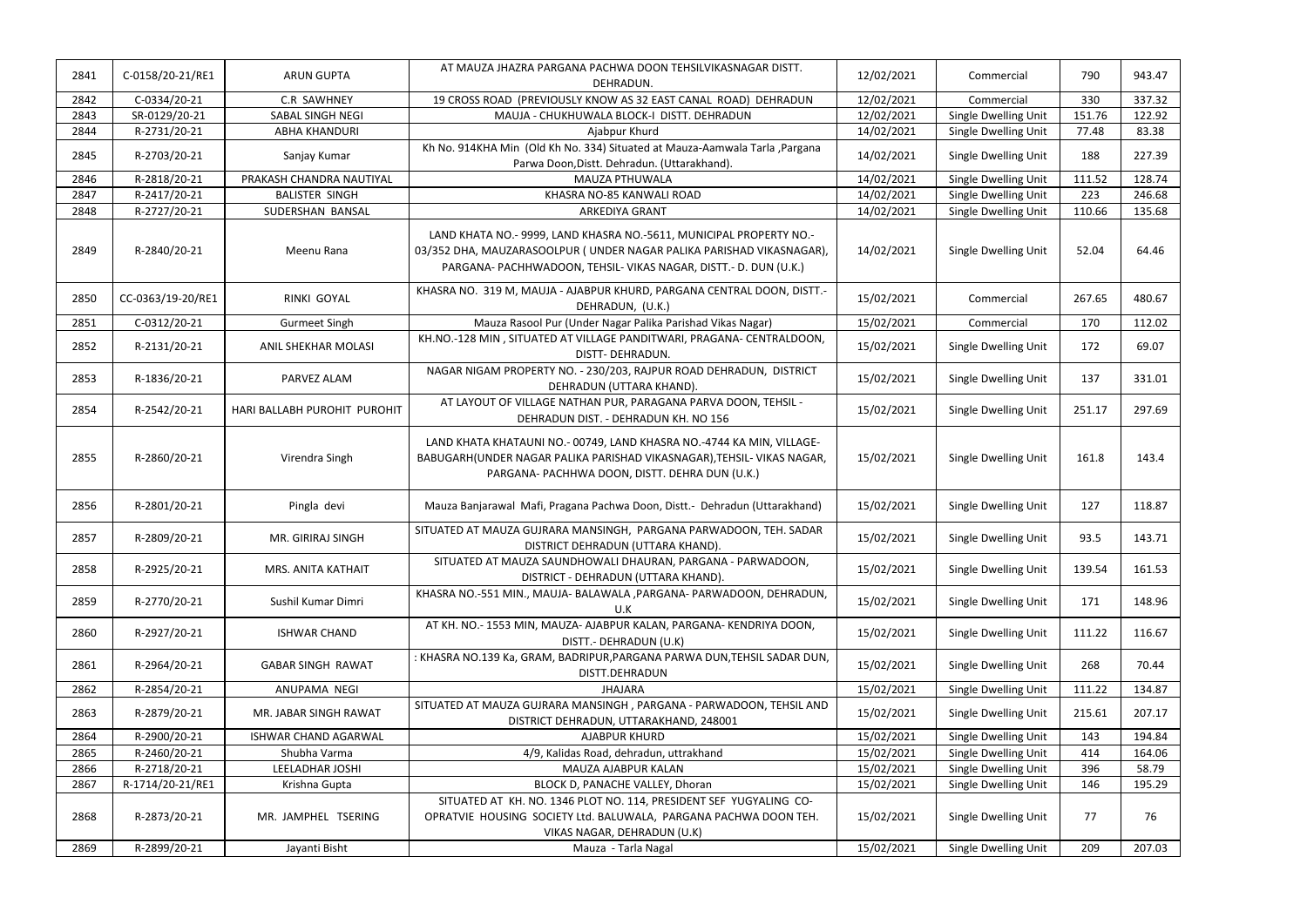| 2870 | R-3012/20-21     | <b>VIJAY KUMAR GUSAIN</b>      | MAUJA DHARAMPUR PARGANA- CENTRALDOON, DIST-DEHRADUN                                                                                                                                              | 15/02/2021 | Single Dwelling Unit          | 152.41      | 152.97  |
|------|------------------|--------------------------------|--------------------------------------------------------------------------------------------------------------------------------------------------------------------------------------------------|------------|-------------------------------|-------------|---------|
| 2871 | R-2882/20-21     | <b>BHUPENDRA PRASAD DHYANI</b> | MAUZA AAMWALA TARLA PARGANA PARWADOON DISTT. DEHRADUN                                                                                                                                            | 15/02/2021 | Single Dwelling Unit          | 168         | 134.73  |
| 2872 | R-2922/20-21     | Poonam                         | Mauza Markham Grant - Pratham, DOIWALA                                                                                                                                                           | 15/02/2021 | Single Dwelling Unit          | 118         | 112.74  |
| 2873 | R-2803/20-21     | ZAREEF HUSAIN KHAN             | DOON ENCLAVE, SEWLA KALAN                                                                                                                                                                        | 15/02/2021 | Single Dwelling Unit          | 240         | 100.27  |
| 2874 | R-2393/20-21     | Arti Hatwal                    | Mauza - Chak Tunwala, Pargana - Parwa doon, Dehradun                                                                                                                                             | 15/02/2021 | Single Dwelling Unit          | 188.12      | 214.07  |
| 2875 | R-2847/20-21     | Manhor bahuguna                | Mauza Ajabpur Kalan, Pragana central Doon, Distt.- Dehradun (Uttarakhand)                                                                                                                        | 15/02/2021 | Single Dwelling Unit          | 164.63      | 121.22  |
| 2876 | R-3032/20-21     | ANJU DEVI                      | MAUZA HATHIBARKALA, VIJAY COMONY, PARGANA PACHHWA DOON, DEHRADUN.                                                                                                                                | 15/02/2021 | Single Dwelling Unit          | 80.29       | 95.02   |
| 2877 | R-2422/20-21     | ARVIND PAL SINGH               | <b>CROSS ROAD</b>                                                                                                                                                                                | 15/02/2021 | Single Dwelling Unit          | 307         | 56.9    |
| 2878 | R-2865/20-21     | <b>SUSHMA GUSAIN</b>           | KHASRA NO.- 499 KA, MAUZA- DHORANKHAS, PARGANA- PARWADOON, DISTRICT-<br>DEHRADUN, U.K.                                                                                                           | 15/02/2021 | Single Dwelling Unit          | 125.46      | 214.32  |
| 2879 | R-3013/20-21     | <b>HARI SINGH</b>              | <b>KARGI GRANT</b>                                                                                                                                                                               | 15/02/2021 | Single Dwelling Unit          | 200         | 274.46  |
| 2880 | R-2802/20-21     | NIRMA DEVI                     | arkedia grant                                                                                                                                                                                    | 15/02/2021 | Single Dwelling Unit          | 104.55      | 119.44  |
| 2881 | R-2820/20-21     | Ajay Sethi                     | PART OF KHASRA NO. 1184 MI. MAUZA- KANWALI (ENGINEERS ENCLAVE) PARGANA-<br>KENDRIYADOON, TEHSIL- SADAR DISTT. - DEHRADUN                                                                         | 15/02/2021 | Single Dwelling Unit          | 100         | 129.8   |
| 2882 | R-3054/20-21     | <b>WAHAJ UDDIN</b>             | KANHAIYA VIHAR KARGI GRANT, DEHRADUN                                                                                                                                                             | 15/02/2021 | Single Dwelling Unit          | 74          | 93.74   |
| 2883 | R-2968/20-21     | <b>GARGI THAPLIYAL</b>         | MAUJA AJABPUR KALAN PARGANA CENTRAL DOON                                                                                                                                                         | 15/02/2021 | Single Dwelling Unit          | 189.19      | 222.14  |
| 2884 | R-2709/20-21     | MAHESH CHANDRA JOSHI           | MAUZA - RAIPUR PARGANA PARWA DOON                                                                                                                                                                | 15/02/2021 | Single Dwelling Unit          | 183         | 181.02  |
| 2885 | R-2821/20-21     | Bhagwati Kothari               | KHASRA NO. 279 MIN, MAUZA BANJARAWALA MAFI, PARGANA KENDRIYADOON,<br>DISTT. DEHRADUN.                                                                                                            | 15/02/2021 | Single Dwelling Unit          | 89.64       | 93.6    |
| 2886 | SC-0050/20-21    | <b>GOPAL MANI</b>              | AJABPUR KHURD PARGANA CENTRALDOON                                                                                                                                                                | 15/02/2021 | Commercial                    | 588.3       | 13.96   |
| 2887 | SR-0259/20-21    | HARI KRISHAN PANDEY            | MAUZA AJABPUR KHURD, PARGANA PACHWA DOON DISTRICT DEHRADUN (U.K.)                                                                                                                                | 15/02/2021 | Single Dwelling Unit          | 181         | 89.09   |
| 2888 | R-2287/20-21     | Honey singh                    | kh. no. 204 sinola, dehradun                                                                                                                                                                     | 16/02/2021 | Single Dwelling Unit          | 251.12      | 243.86  |
| 2889 | R-2729/20-21     | Prem Chandra Sharma            | MAUZA DEHRAKHAS PARGANA PARWADOON TEH. SADAR DISTT. DEHRADUN<br>(UTTARAKHAND)                                                                                                                    | 16/02/2021 | Single Dwelling Unit          | 125         | 73.9    |
| 2890 | R-2858/20-21     | KUSUM BAMRANA                  | PRO. RESIDENTIAL (SINGLE DWELLING UNIT)HOUSE OF MRS. KUSUMLATA BAMRANA<br>W/O DINESH CHAND, SITUATED AT KH. NO. 563 MIN, MAUJA -BANJARAWALA MAFI,<br>PRANGNA- PACHWA DOON, DIST.-DEHRADUN (U.K.) | 16/02/2021 | Single Dwelling Unit          | 144.4       | 116.44  |
| 2891 | R-2571/14-15/TE3 | NEERAJ ANAND                   | KH. NO 46 CHA, SITUATED AT , MAUZA CHAIBAGH KAULAGARH, PARGANA CENTRAL<br>DOON, TEH. AND DISTT. DEHRADUN,                                                                                        | 16/02/2021 | <b>Multiple Dwelling Unit</b> | $\mathbf 0$ | 898.03  |
| 2892 | C-0335/20-21     | Atul Khanna                    | mall road mussoorie                                                                                                                                                                              | 17/02/2021 | Hotel                         | 8064.27     | 2443.76 |
| 2893 | C-0379/20-21     | PREETI TOMAR                   | MAUZA KANWALI                                                                                                                                                                                    | 17/02/2021 | Commercial                    | 345.58      | 598.53  |
| 2894 | C-0341/20-21     | MUZAHID NIZAM                  | MAUZA MOHABBEWALA PARGANA KENDRIYA DOON                                                                                                                                                          | 17/02/2021 | Commercial                    | 341         | 890.58  |
| 2895 | R-2736/20-21     | <b>USHA DEVI</b>               | SITUATED AT MAUZA - CHUKHUWALA                                                                                                                                                                   | 17/02/2021 | Single Dwelling Unit          | 94          | 114.14  |
| 2896 | R-3035/20-21     | Manish Rawat                   | KH. NO. 598, MAUZA ATHOORWALA, TEHSIL- DOIWALA, DISTT. DEHRADUN.                                                                                                                                 | 17/02/2021 | Single Dwelling Unit          | 312.2       | 576.62  |
| 2897 | R-2973/20-21     | gaurav gandhi                  | NEW KHASRA NO.-421 GHA & OLD KHASRA NO.-168, MAUZA-GUJRADA<br>MANSINGH, PLOT NO.- 57, RAJESHWAR NAGAR PHASE -2, PARGANA- PARWADOON,<br>DEHRADUN, U.K.                                            | 17/02/2021 | Single Dwelling Unit          | 108         | 69.59   |
| 2898 | R-2759/20-21     | Neha Pal                       | Mauja Jollygrant                                                                                                                                                                                 | 17/02/2021 | Single Dwelling Unit          | 131         | 110.42  |
| 2899 | R-2831/20-21     | POOJA SATIJA                   | Mauza - Kanwali, Pargana - Kendriyadoon.                                                                                                                                                         | 17/02/2021 | Single Dwelling Unit          | 296.8       | 473.2   |
| 2900 | R-2972/20-21     | RAMINDER SINGH                 | HARIDWAR ROAD, DEHRADUN.                                                                                                                                                                         | 17/02/2021 | Single Dwelling Unit          | 130         | 126.42  |
| 2901 | R-3010/20-21     | Ravinder Chauhan               | LAND KHASRA NO.-4348 KA, 4348 KHA (UNDER NAGAR PALIKA PARISHAD<br>VIKASNAGAR) MAUZA-RASOOLPUR, TEHSIL - VIKASNAGAR, PARGANA-<br>PACHHWADUN, DISTRICT-DEHRADUN (U.K.)                             | 17/02/2021 | Single Dwelling Unit          | 120.51      | 53.54   |
| 2902 | R-2791/20-21     | <b>MAHIMA MONGIA</b>           | OM CITY MAUJA DEHRAKHAS PARGANA PACHWA DOON DISTRICT DEHRADUN<br>UTTARAKHAND                                                                                                                     | 17/02/2021 | Single Dwelling Unit          | 167.63      | 344.71  |
| 2903 | R-3099/20-21     | RAJDULARI DEVI                 | MAUZA-KANWALI                                                                                                                                                                                    | 17/02/2021 | Single Dwelling Unit          | 131         | 326.94  |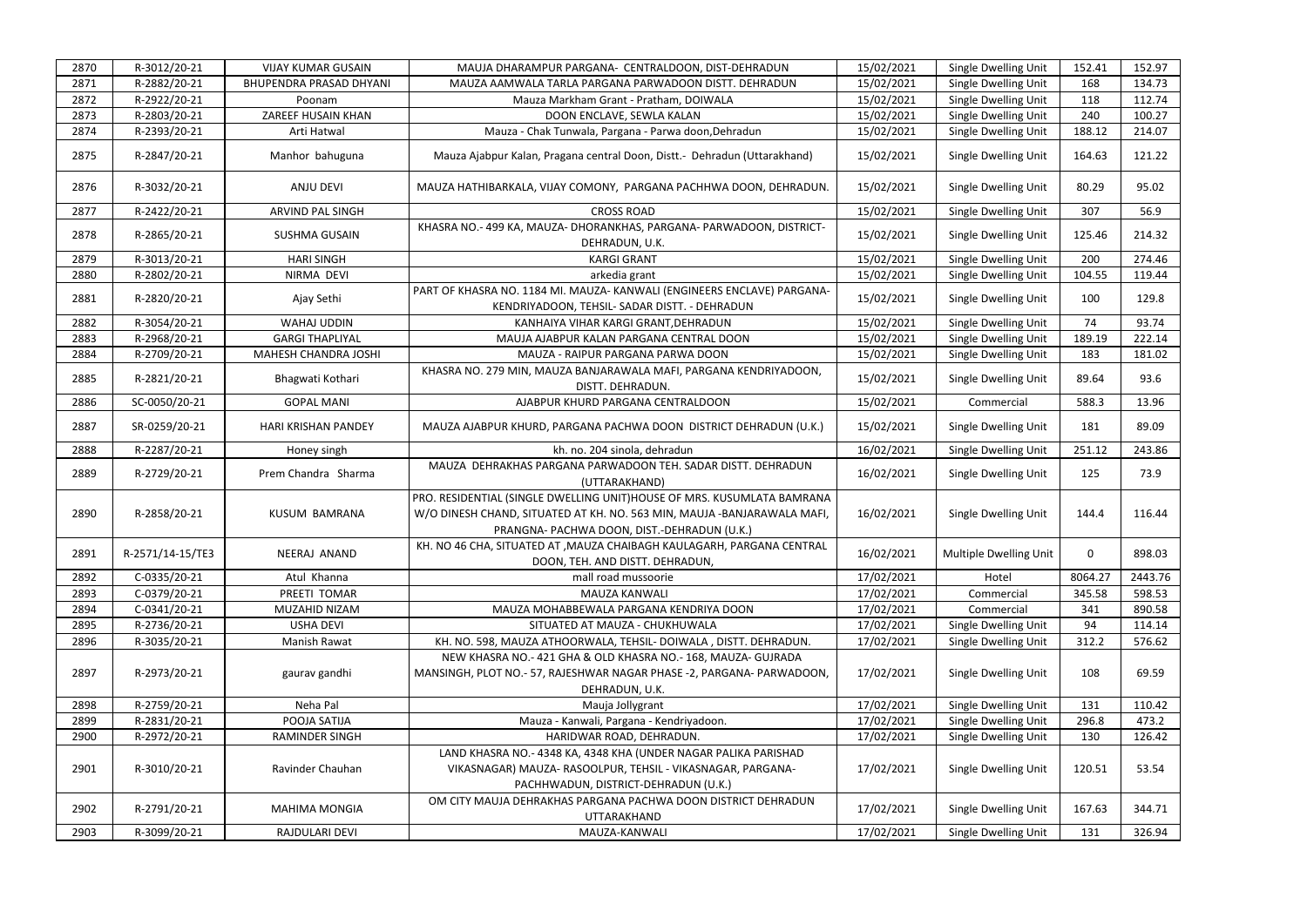| 2904 | R-2808/20-21      | PREMA JOSHI                       | KHASRA NO.- 1341/1 MIN., MAUZA- KANWALI (GARHWAL COLONY), PARGANA-<br>KENDRIYADOON, DEHRADUN, U.K.                                   | 17/02/2021 | Single Dwelling Unit   | 112.63 | 150.8   |
|------|-------------------|-----------------------------------|--------------------------------------------------------------------------------------------------------------------------------------|------------|------------------------|--------|---------|
| 2905 | R-2909/20-21      | <b>OMPRAKASH SEMWAL</b>           | MAUJA BANJARAWALA MAFI PARGANA PACHWADOON                                                                                            | 17/02/2021 | Single Dwelling Unit   | 220    | 230.44  |
| 2906 | R-2598/20-21      | Nikhil Agarwal                    | SITUATED AT REGENT HOUSE, MUSSOORIE.                                                                                                 | 17/02/2021 | Single Dwelling Unit   | 348    | 100     |
| 2907 | R-1825/20-21      | <b>WAHID HASSAN</b>               | KHASRA NO.- 207 GA, MAUZA-KISHANPUR, PARGANA- PARWADOON, DEHRADUN,<br>U.K.                                                           | 17/02/2021 | Single Dwelling Unit   | 167    | 365.85  |
| 2908 | R-2955/20-21      | saurabh sharma                    | KHASRA NO.- 495 KHA, MAUZA- GUJRADA MANSINGH, PARGANA- PARWADOON,<br>DEHRADUN, U.K.                                                  | 17/02/2021 | Single Dwelling Unit   | 92.35  | 146.1   |
| 2909 | SR-0282/20-21     | Sushil Chand                      | MAUZA DEHRAKHAS PARGANA CENTRAL DOON DISTT. DEHRADUN                                                                                 | 17/02/2021 | Single Dwelling Unit   | 400    | 5.24    |
| 2910 | R-3030/20-21      | Surendra singh                    | MAUZA DHARMPUR PARGANA PACHWA DOON DISTT.DEHRADUN (U.K.)                                                                             | 18/02/2021 | Single Dwelling Unit   | 187.92 | 225.4   |
| 2911 | R-2414/20-21      | ZOHEB ALAM                        | MAUZA - KANWALI, PARGANA PACHWADOON, DISTT.- DEHRADUN                                                                                | 18/02/2021 | Single Dwelling Unit   | 114.33 | 243.7   |
| 2912 | R-2912/20-21      | Deepmala.                         | MAUZA DEHRAKHAS,                                                                                                                     | 18/02/2021 | Single Dwelling Unit   | 71.27  | 109.21  |
| 2913 | R-2918/20-21      | <b>MANOJ KUMAR</b>                | MAUZA ARCADIA GRANT, PARGANA PACHUWA DOON DISST.- DEHRADUN                                                                           | 18/02/2021 | Single Dwelling Unit   | 104.62 | 74.47   |
| 2914 | OR-0442/19-20/RE1 | PRAVEEN BHATIYA                   | KHATA KHATAUNI NO. 140 (FASLI YEAR 1395 TO 1400)KA. KHASRA  NO.- 287, MAUZA-<br>KANDOLI, PARGANA- PACHWADOON, DISTT.- DEHRADUN, U.K. | 18/02/2021 | Single Dwelling Unit   | 218.15 | 400.76  |
| 2915 | R-2957/20-21      | Devender Singh                    | MAUZA ARCADIYA GRANT PARGANA CENTRAL DOON DISTT DEHRADUN                                                                             | 19/02/2021 | Single Dwelling Unit   | 95.91  | 149.02  |
| 2916 | R-3047/20-21      | manisha nautiyal                  | khasra No.- 7007 Mauzza-Babugarh, Vikasnagar, Pargana-Pachvadoon Tehsil-<br>Vikasnagar, Distt.-Dehradun(UK)                          | 19/02/2021 | Single Dwelling Unit   | 245.35 | 174.79  |
| 2917 | R-3173/20-21      | <b>VINIT KUMAR</b>                | <b>KANS WALI KOTHRI</b>                                                                                                              | 19/02/2021 | Single Dwelling Unit   | 113    | 130.65  |
| 2918 | R-2089/20-21      | SAPNA RANI SHARMA                 | <b>GUJRADA MAN SINGH</b>                                                                                                             | 19/02/2021 | Single Dwelling Unit   | 336    | 86.76   |
| 2919 | R-3128/20-21      | <b>MAHESH SHUKLA &amp; OTHERS</b> | MAUZA-NIRANJANPUR                                                                                                                    | 19/02/2021 | Single Dwelling Unit   | 42.35  | 50.08   |
| 2920 | R-3039/20-21      | tajender garg                     | 42/1 NATIONAL ROAD                                                                                                                   | 19/02/2021 | Single Dwelling Unit   | 408.76 | 443.66  |
| 2921 | R-2954/20-21      | <b>MANISH BOHRA</b>               | <b>MAUZA KEDARPUR</b>                                                                                                                | 19/02/2021 | Single Dwelling Unit   | 101.76 | 86.78   |
| 2922 | R-2928/20-21      | <b>VIKAS KARA</b>                 | KH.NO.594 MAUZA RAJESHWAR NAGAR, FHASE -6 PLOT NO .1 GUJRADA<br>MANSINGH PARGANA PARWADOON                                           | 19/02/2021 | Single Dwelling Unit   | 142    | 220.91  |
| 2923 | R-3021/20-21      | SMT. KALPANA JAIN                 | <b>HARIDWAR ROAD</b>                                                                                                                 | 19/02/2021 | Single Dwelling Unit   | 331.65 | 145.87  |
| 2924 | R-3062/20-21      | <b>MARY OLIVE HARRIS</b>          | KH.NO. 64, SITUATED AT 53/9 RAJPUR ROAD, PRESENT BEARING NO.9/1,<br>BAKRALWALA, DEHRADUN                                             | 19/02/2021 | Single Dwelling Unit   | 156.07 | 190.32  |
| 2925 | R-2749/20-21      | <b>VIRENDRA CHAND</b>             | KHASRA NO.- 292 (MI.), SITUATED AT MAUZA-KANHARWALA, PARGANA-<br>PARWADOON, TEHSIL- DOIWALA, DISTT. DEHRADUN (UTTARAKHAND).          | 19/02/2021 | Single Dwelling Unit   | 150.04 | 81.31   |
| 2926 | R-2632/20-21      | Jaibir Singh                      | 701 Dehrakhas pragna jila Dehradun                                                                                                   | 19/02/2021 | Single Dwelling Unit   | 210    | 234.58  |
| 2927 | R-2755/20-21      | ritika bhatia                     | mauza east hopetown, pargana pachwadoon, tehsil vikasnagar                                                                           | 19/02/2021 | Single Dwelling Unit   | 124.62 | 113.48  |
| 2928 | R-3025/20-21      | SATYAVEER CHOUDHARY               | <b>CENTRAL HOPE TOWN</b>                                                                                                             | 19/02/2021 | Single Dwelling Unit   | 59.47  | 64.87   |
| 2929 | R-3100/20-21      | <b>RITU GUPTA</b>                 | <b>VEERPUR KHURD</b>                                                                                                                 | 19/02/2021 | Single Dwelling Unit   | 250    | 438.11  |
| 2930 | R-2617/20-21      | Lalit Agrawal                     | KH.NO.267 MI. ZU., KH.NO.276/6/10 MI., ZU., GANGANAGAR MUZZA RISHIKESH,<br>TEHSHIL RISHIKESH DISTT. DEHRADUN.                        | 19/02/2021 | Single Dwelling Unit   | 59     | 93.15   |
| 2931 | R-3023/20-21      | NORMA KUMAR                       | <b>ATTAN BAGH</b>                                                                                                                    | 19/02/2021 | Single Dwelling Unit   | 374    | 195.11  |
| 2932 | R-2776/20-21      | RABIA BEGUM                       | MAHUWALA MAFI                                                                                                                        | 19/02/2021 | Single Dwelling Unit   | 136    | 147.26  |
| 2933 | R-2398/20-21      | Ranveer singh                     | MPL NO. - 7 teg bahadur road, dehradun                                                                                               | 19/02/2021 | Single Dwelling Unit   | 768.2  | 488.05  |
| 2934 | R-3150/20-21      | KAMLESHWAR SINGH BISHT            | At Property No. 7, Bakralwala, (Kh. No. 309, Chakhuwala, ) Distt. Dehradun                                                           | 19/02/2021 | Single Dwelling Unit   | 199.72 | 10.23   |
| 2935 | SR-0250/20-21     | RAJENDER PRASAD BHATT             | MAUZA DHARAPUR (BADRISH COLONY)                                                                                                      | 19/02/2021 | Single Dwelling Unit   | 394    | 347.51  |
| 2936 | SR-0270/20-21     | <b>SUNIL RATURI</b>               | <b>HOUSE AT SALAWALA</b>                                                                                                             | 19/02/2021 | Single Dwelling Unit   | 256.3  | 98.42   |
| 2937 | C-0343/20-21      | Ranbir singh                      | NAGAR NIGAM MUNICIPLE PROPERTY NO.- 1 & 2, MAUZA-ADHOIWALA, RAIPUR,<br>PARGANA- CENTRALDOON, DEHRADUN, U.K.                          | 20/02/2021 | <b>Filling Station</b> | 634    | 87.19   |
| 2938 | C-0219/20-21      | <b>BHAGWAN SINGH RANA</b>         | <b>MAUZA SINOLA</b>                                                                                                                  | 20/02/2021 | Shops                  | 212    | 81.34   |
| 2939 | C-0384/20-21      | <b>SWAMI SARASWATI</b>            | SADGURU DHAM, HARIPUR KALAN, TEHSIL RISHIKESH DISTT- DEHRADUN                                                                        | 20/02/2021 | Ashram                 | 2650   | 6898.54 |
| 2940 | R-2894/20-21      | Mamta Devi                        | MAUZA NANOORKHEDA, PRAGANA PARWADOON, DIST.DEHRADUN                                                                                  | 20/02/2021 | Single Dwelling Unit   | 170.12 | 143.99  |
| 2941 | R-2308/20-21      | devendra singh                    | kh. no. 1185 ajabpur kalan dehradun                                                                                                  | 20/02/2021 | Single Dwelling Unit   | 123.85 | 255.58  |
| 2942 | R-3078/20-21      | HEERA SINGH NEGI                  | MAUZA - HATHIBARKALAN (VIJAY COLONY) PARGANA CETRAL DOON                                                                             | 20/02/2021 | Single Dwelling Unit   | 282.5  | 76.35   |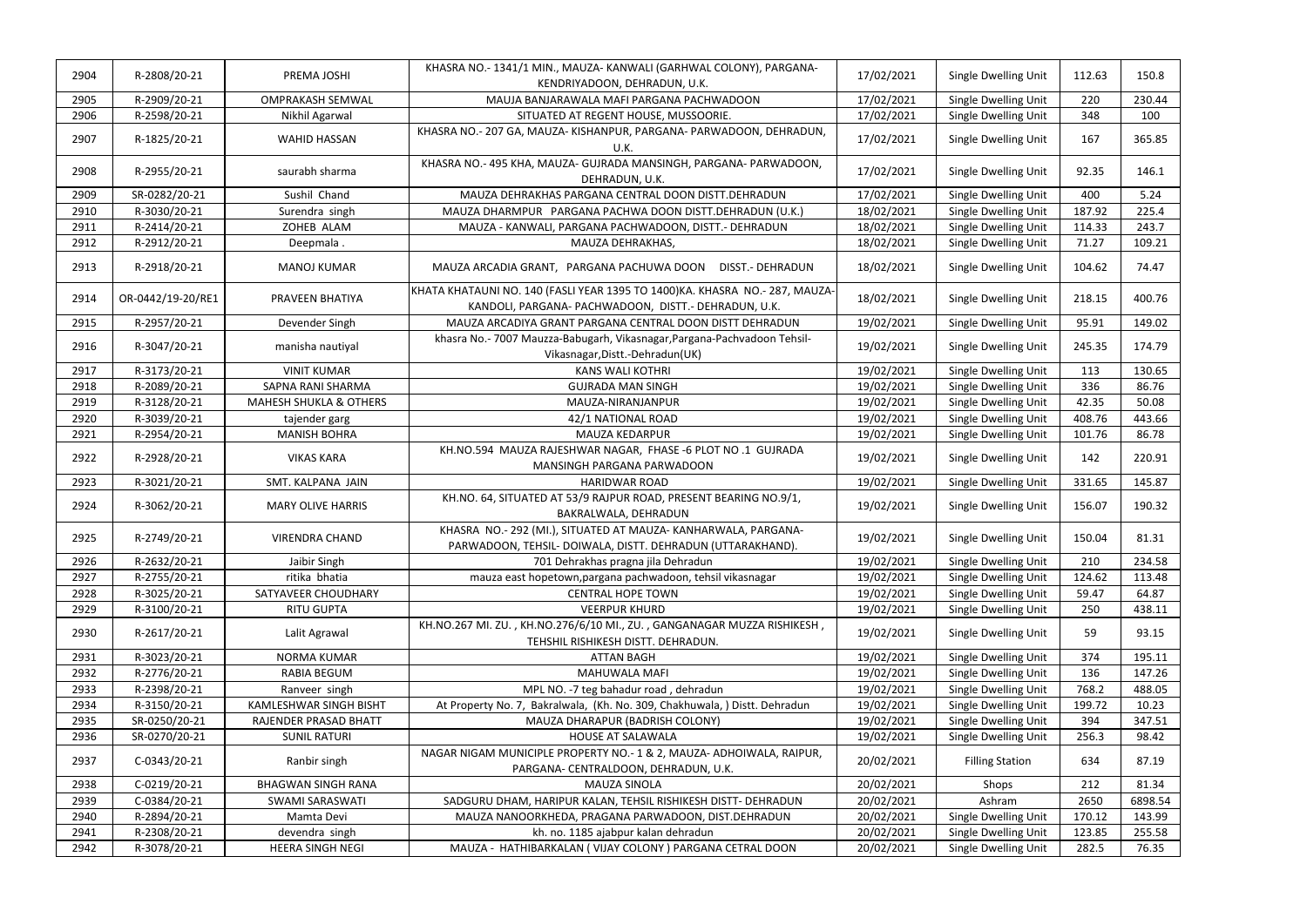| 2943 | R-2919/20-21     | ARVIND DOBHAL             | MAUZA DHORAN KHAS, PARGANA PARWA DOON, DEHRADUN                                                                                                                                   | 20/02/2021 | Single Dwelling Unit        | 281    | 309.79 |
|------|------------------|---------------------------|-----------------------------------------------------------------------------------------------------------------------------------------------------------------------------------|------------|-----------------------------|--------|--------|
| 2944 | SR-0016/20-21    | USHA AGARWAL              | 74/25/2 SAHARANPUR ROAD PATELNAGAR                                                                                                                                                | 20/02/2021 | Single Dwelling Unit        | 324    | 141    |
| 2945 | C-0242/20-21     | <b>CHARANJEET SINGH</b>   | PROPERTY NO. 8, NEW NO. 10/8/2-1, HARIDWAR ROAD, KHASRA NO. 94, 94/1,<br>MAUJA - UDDIWALA KARANPUR, PARGANA - CENTRALDOON, DIST. - DEHRADUN. .                                    | 22/02/2021 | <b>Commercial Mixed Use</b> | 334    | 513.13 |
| 2946 | R-2962/20-21     | Reeta Bahuguna            | Mauza Mohakampur Kalan, Pargana Parwadoon,                                                                                                                                        | 22/02/2021 | Single Dwelling Unit        | 175.3  | 208.36 |
| 2947 | R-3204/20-21     | <b>SARIF AHMAD</b>        | MAUZA ADHOIWALA PARGANA PARWADOON DISTT.DEHRADUN (UTTRAKHAND)                                                                                                                     | 22/02/2021 | Single Dwelling Unit        | 73.44  | 72.72  |
| 2948 | R-2705/20-21     | nand bishwas              | NAUBAHAR ESTATE ON VINCENT HILL ROAD, MUSSOORIE, DISTT: DEHRADUN<br>(UTTRAKHAND)                                                                                                  | 22/02/2021 | Single Dwelling Unit        | 111.41 | 120.66 |
| 2949 | R-3207/20-21     | Neema Kothari             | Mauja Athoorwala                                                                                                                                                                  | 22/02/2021 | <b>Single Dwelling Unit</b> | 94.09  | 52.24  |
| 2950 | R-2223/20-21     | <b>DEEPAK WALIA</b>       | MAUZA SEWALAKALAN, PARGANA, PACHWADOON, DISTT - DEHRADUN.                                                                                                                         | 22/02/2021 | Single Dwelling Unit        | 114    | 139.34 |
| 2951 | R-2830/20-21     | <b>SUNIL KUMAR PANDHI</b> | MAUZA DANDA NOORIWALA, PARGANA PARWA DOON.                                                                                                                                        | 22/02/2021 | Single Dwelling Unit        | 97.58  | 119.09 |
| 2952 | R-2687/20-21     | Surender kumar Dua        | PROPERTY NO.-30, MAUZA-RAJPUR ROAD, DEHRADUN, U.K.                                                                                                                                | 22/02/2021 | <b>Single Dwelling Unit</b> | 167.66 | 144.13 |
| 2953 | R-3133/20-21     | <b>REENA BISHT</b>        | KHATONI KHATA NO. 17 (FASLI YEAR 1417-1422) KHASRA NO. 176 KHA. VILLAGE<br>CHAK DANDA LAKHAUND, PARGANA PARWADOON, TEH. SADAR, DISTRICT<br>DEHRADUN, (UTTARAKHAND)                | 22/02/2021 | <b>Single Dwelling Unit</b> | 204.38 | 215.98 |
| 2954 | R-2474/20-21     | Sumitra Singha            | khata no. 708, khasra no.1207/2, mauza central hope town, vikasnagar                                                                                                              | 22/02/2021 | Single Dwelling Unit        | 75.26  | 76     |
| 2955 | R-2826/20-21     | MAHENDRA SINGH PARMAR     | Raipur                                                                                                                                                                            | 22/02/2021 | Single Dwelling Unit        | 200.74 | 170.97 |
| 2956 | R-3095/20-21     | Sudhir Kumar Sharma       | Rajpur Road, Mauza Dhakpati, Pargana Centraldoon                                                                                                                                  | 22/02/2021 | Single Dwelling Unit        | 582.49 | 568.48 |
| 2957 | SR-0284/20-21    | Afroz Alam                | Kh. No. 405/1 (New Kh. No. 810) Situated At Mauza-Adhoiwala, (Plot No. 39,<br>Saraswati Vihar, Raipur Road, Dehradun), Pargana Parwa Doon, Distt. Dehradun.                       | 22/02/2021 | Single Dwelling Unit        | 168    | 107.8  |
| 2958 | C-0328/20-21     | <b>VIKRANT BISHT</b>      | MAUZA-DHAKRANI (UNDER NAGAR PALIKA PARISHAD -HERBERTPUR), PARGANA-<br>PACHHWA DOON, TEHSILVIKAS NAGAR, DISTT. - D.DUN (U.K.)                                                      | 23/02/2021 | Commercial                  | 339.21 | 257.02 |
| 2959 | C-0302/20-21/RE1 | MUKESH KUMAR              | MAUZA MISSARWALA KHURD, PARGANA PARWA DOON, DEHRADUN                                                                                                                              | 23/02/2021 | Commercial                  | 190    | 312.51 |
| 2960 | R-2976/20-21     | NEERAJ TYAGI              | UNIT FOR, NEERAJ TYAGI S/O - MR R. N.<br>PROPOSED SINGLE RESIDENTIAL<br>TYAGI, SITUATED AT- KH. NO. 695 MIN. MAUZA- DEHRAKHAS, PARGANA<br>PACHWADOON, DIST.-DEHRADUN              | 23/02/2021 | <b>Single Dwelling Unit</b> | 79.03  | 178.5  |
| 2961 | R-3102/20-21     | SHAKUNTLA RAMOLA          | MAUJA AJABPUR KALAN                                                                                                                                                               | 23/02/2021 | Single Dwelling Unit        | 62.83  | 93.16  |
| 2962 | R-2977/20-21     | SAURABH CHAUDHARY         | KHASRA NO.- 99 MIN., MAUZA- KUTHAL GAON, PARGANA- PAHCWADOON<br>DEHRADUN, U.K.                                                                                                    | 23/02/2021 | Single Dwelling Unit        | 96     | 151.71 |
| 2963 | R-2993/20-21     | sudhir bisht              | mauza mazari mafi, pargana pachwa doon, dehradun                                                                                                                                  | 23/02/2021 | Single Dwelling Unit        | 171    | 191.52 |
| 2964 | R-3019/20-21     | menka sharma              | Mauza Ajabpur Kalan Pargana Centraldun Distt:- Dehradun                                                                                                                           | 23/02/2021 | Single Dwelling Unit        | 84     | 91.06  |
| 2965 | R-2990/20-21     | <b>GOVIND NAYAL</b>       | KHASRA NO.- 221 & 20, MAUZA - NATHANPUR, PARGANA - PARVA DOON, DISTT-<br>DEHRADUN.                                                                                                | 23/02/2021 | Single Dwelling Unit        | 188.05 | 76.18  |
| 2966 | R-3152/20-21     | <b>SUJAY THAKUR</b>       | AT RAJAT ENCLAVE, MILAN VIHAR, MAUZA KANWALI, PARGANA CENTRALDOON,<br>TEHSHIL DISTT. DEHRADUN.                                                                                    | 23/02/2021 | Single Dwelling Unit        | 182.52 | 117.92 |
| 2967 | R-2978/20-21     | SHAKIR HUSSAIN            | KHASRA NO.-329, MAUZA-SINAULA, PARGANA-KENDRIYADOON, DEHRADUN, U.K.                                                                                                               | 23/02/2021 | Single Dwelling Unit        | 134.7  | 319.87 |
| 2968 | R-2983/20-21     | <b>ANAND BISHT</b>        | kh. no. 20, new kh no. 220, mauja nathanpur, pargana parva doon, district dehradun                                                                                                | 23/02/2021 | Single Dwelling Unit        | 419.35 | 102.93 |
| 2969 | R-3042/20-21     | RAJESH KUMAR SAINI        | <b>KANDOLI</b>                                                                                                                                                                    | 23/02/2021 | Single Dwelling Unit        | 84.38  | 104.71 |
| 2970 | R-2965/20-21     | Imtiyaj Ali               | Mauza Navada Pargana Parwadun Distt:- Dehradun                                                                                                                                    | 23/02/2021 | Single Dwelling Unit        | 92     | 106.6  |
| 2971 | R-3036/20-21     | <b>INDU MANDRAWAL</b>     | BANK COLONY MATHOROWALA, DEHRADUN                                                                                                                                                 | 23/02/2021 | Single Dwelling Unit        | 228    | 200.95 |
| 2972 | R-3073/20-21     | <b>GODAVARI DEVI</b>      | SWARN GANGA ENCLAVE KEDARPUR, DEHRADUN                                                                                                                                            | 23/02/2021 | Single Dwelling Unit        | 83     | 108.8  |
| 2973 | R-3022/20-21     | AMIT POKHRIYAL            | PROPOSED SINGLE RESIDENTIAL<br>UNIT FOR, MR AMIT POKHRIYAL S/O - LATE<br>MR R.B. POKHRIYAL, SITUATED AT- KH. NO.1448 KHA. MAUZA- DEHRAKHAS,<br>PARGANA- PARWADOON, DIST.-DEHRADUN | 23/02/2021 | Single Dwelling Unit        | 167.28 | 385.63 |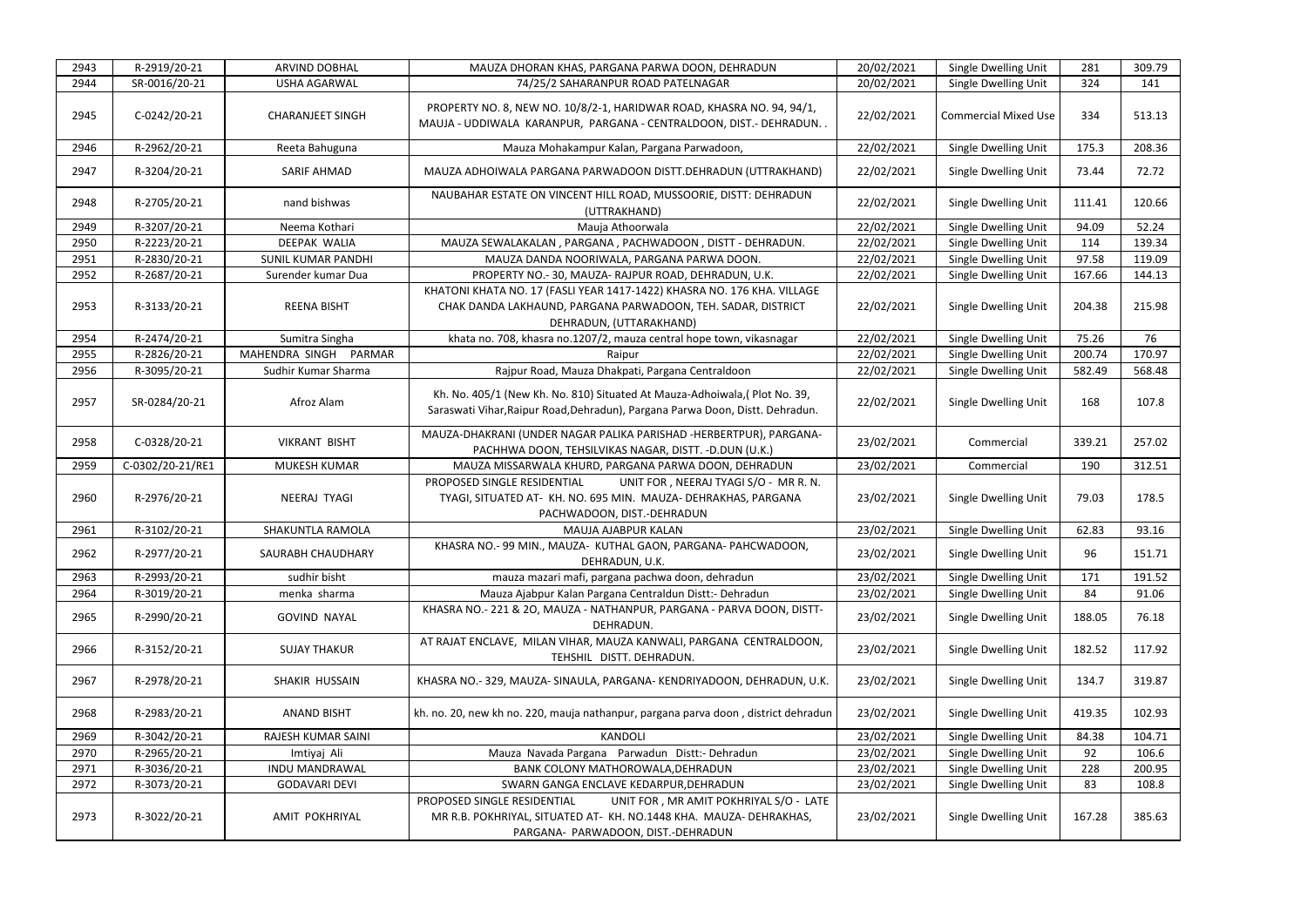| 2974 | SR-0239/15-16-<br>RE1/TE1 | PAWAN KUMAR SHARMA                                           | MALL ROAD (QUARTER NO. 2)                                                                                                                             | 23/02/2021 | Single Dwelling Unit   | $\Omega$ | 129.08  |
|------|---------------------------|--------------------------------------------------------------|-------------------------------------------------------------------------------------------------------------------------------------------------------|------------|------------------------|----------|---------|
| 2975 | CC-0190/20-21             | <b>SANDEEP JAIN</b>                                          | MAUZA DEHRAKHAS, PARGANA CENTRAL DOON, DEHRADUN                                                                                                       | 24/02/2021 | <b>Filling Station</b> | 762.6    | 244.23  |
| 2976 | R-3117/20-21              | <b>GHANSHYAM DAWAR</b>                                       | SH:- GHANSHYAM DAWAR S/O:- SH- DWARIKA PARSAD DAWAR , BERING KHASRA<br>NO - 185, 186 & 189 SITUATED AT MAUZA NIRANJANPUR PARGANA CENTRALDOON          | 24/02/2021 | Single Dwelling Unit   | 303.54   | 135.79  |
|      |                           |                                                              | DISTT- DEHRADUN UTTRAKHAND.                                                                                                                           |            |                        |          |         |
| 2977 | R-2956/20-21              | varun gupta                                                  | KHASRA NO.- 495 KHA, MAUZA- GUJRADA MANSINGH, PARGANA- PARWADOON,<br>DEHRADUN, U.K.                                                                   | 24/02/2021 | Single Dwelling Unit   | 92.35    | 146.1   |
| 2978 | R-3135/20-21              | <b>MANOJ KUMAR</b>                                           | MAUZA DEHRAKHAS PARGANA KENDRIYADOON DISTT. DEHRADUN.                                                                                                 | 24/02/2021 | Single Dwelling Unit   | 45       | 64.34   |
| 2979 | R-2521/20-21              | Taiyaba Khatoon                                              | PLOT NO. 159, VAN VIHAR, MAUZA MEHUWALA MAFI, PARGANA PACHWA DOON,<br>TEHSIL & DISTT- DEHRADUN.                                                       | 24/02/2021 | Single Dwelling Unit   | 222.67   | 184.5   |
| 2980 | R-2923/20-21              | KHUSHAL MANI RATURI                                          | NEHRU MARG, AASHUTOSH NAGAR                                                                                                                           | 24/02/2021 | Single Dwelling Unit   | 222.49   | 207.32  |
| 2981 | R-2543/20-21              | Vikram Singh Chauhan                                         | Situated at Kh. no. 116KA Min Mauza - Danda Khudaewala , Pargana Parwa Doon<br>,Tehsil&Distt. Dehrdun (uttarakhand)                                   | 24/02/2021 | Single Dwelling Unit   | 45       | 53.81   |
| 2982 | R-2931/20-21              | jyoti juyal                                                  | mauza tarla nagal, pargana parwadoon                                                                                                                  | 24/02/2021 | Single Dwelling Unit   | 132.74   | 55.82   |
| 2983 | R-3011/20-21              | PRAMILA GUPTA                                                | SITUATED AT KH. NO-507 BA,510 GHA,512 KHA MAUZA NIRANJANPUR (KESHAV<br>VIHAR) PARGANA PACHWADUN, DISTT DEHRADUN (U.K).                                | 24/02/2021 | Single Dwelling Unit   | 450      | 853.55  |
| 2984 | R-2974/20-21              | gaurav gandhi                                                | NEW KHASRA NO.-421 GHA & OLD KHASRA NO.-168, MAUZA-GUJRADA<br>MANSINGH, PLOT NO.- 57, RAJESHWAR NAGAR PHASE -2, PARGANA- PARWADOON,<br>DEHRADUN, U.K. | 24/02/2021 | Single Dwelling Unit   | 108      | 91.8    |
| 2985 | R-3189/20-21              | bhagirathi jyala                                             | ajabpur kalan                                                                                                                                         | 24/02/2021 | Single Dwelling Unit   | 201.67   | 409.04  |
| 2986 | R-2849/20-21              | SMT .SULOCHANA , SH.SURESH<br><b>KUMAR &amp;OTHERS KUMAR</b> | BALBEER ROAD ARAGHAR DEHRADUN                                                                                                                         | 24/02/2021 | Single Dwelling Unit   | 120      | 31.56   |
| 2987 | R-3124/20-21              | BABITA MAHANT                                                | VILLAGE DANDA KHUDANEWALA PARGANA PARWA DOON DISTT. DEHRADUN.                                                                                         | 24/02/2021 | Single Dwelling Unit   | 286.24   | 430.45  |
| 2988 | R-3137/20-21              | DHAN BAHADUR RANA                                            | KHASRA NO.- 587 KHA, MAUZA- TARLA NAGAL, PARWADOON, DEHRADUN, U.K.                                                                                    | 24/02/2021 | Single Dwelling Unit   | 93.86    | 115.98  |
| 2989 | R-3147/20-21              | NAVAL THAPA                                                  | SITUATED AT MAUZA PREMPUR MAAFI PARGANA PARWA DOON DEHRADUN                                                                                           | 24/02/2021 | Single Dwelling Unit   | 171.66   | 85.25   |
| 2990 | R-2839/20-21              | SEEMA DEVI PANWAR                                            | MAUZA BADRIPUR, PARGANA PARWA DOON, TEHSIL & DISTT- DEHRADUN.                                                                                         | 24/02/2021 | Single Dwelling Unit   | 157.66   | 144.72  |
| 2991 | R-3159/20-21              | surender arora                                               | MAUJA DEHRAKHAS, PARGANA: KENDRADOON                                                                                                                  | 24/02/2021 | Single Dwelling Unit   | 221.56   | 495.15  |
| 2992 | R-2798/20-21              | <b>HARIPAL SINGH BISHT</b>                                   | MAUZA - BHARUWALA GRANT PARGANA CENTERALDOON TEHSIL AND DISTT.-<br>DEHRADUN.                                                                          | 24/02/2021 | Single Dwelling Unit   | 213      | 312.37  |
| 2993 | R-3121/20-21              | <b>AMIT KUMAR</b>                                            | MAUZA AAMWALA UPARALA                                                                                                                                 | 24/02/2021 | Single Dwelling Unit   | 132.38   | 169.52  |
| 2994 | R-2806/20-21              | <b>ARTI CHITKARIYA</b>                                       | PROPERTY BEARING PLOT NO. 13, NAVADA HEIGHTS, FORMING PART OF KH NO. 401<br>, SITUATED AT VILLAGE BADRIPUR, PARGANA PARWA DOON, DISTT DEHRADUN        | 24/02/2021 | Single Dwelling Unit   | 167.28   | 200.849 |
| 2995 | R-3069/20-21              | SHRI NITIN SINGHAL                                           | AT KHASRA NO - 153 KA MIN SITUATED AT MAUZA PITTHUWALA PARGANA<br>KENDRIYADOON DISTT DEHRADUN U.K                                                     | 24/02/2021 | Single Dwelling Unit   | 93.55    | 55.68   |
| 2996 | R-3184/20-21              | <b>BIRENDRA SINGH NEGI</b>                                   | MAUZA - AJABPURKALAN PARGANA CENTRAL DOON                                                                                                             | 24/02/2021 | Single Dwelling Unit   | 128      | 58.17   |
| 2997 | R-2917/20-21              | AJAY BISHT                                                   | MAUZA BANJARAWALA MAFI, PARGANA PACHWA DOON, TEHSIL & DISTT-<br>DEHRADUN.                                                                             | 24/02/2021 | Single Dwelling Unit   | 68.81    | 81.72   |
| 2998 | R-3151/20-21              | <b>BHUPENDRA SINGH RAWAT</b>                                 | MAUZA BANJARAWALA MAFI                                                                                                                                | 24/02/2021 | Single Dwelling Unit   | 188      | 144.48  |
| 2999 | R-3163/20-21              | S RAMASWAMY                                                  | usha colony                                                                                                                                           | 24/02/2021 | Single Dwelling Unit   | 491.86   | 343.63  |
| 3000 | R-2934/20-21              | <b>MOHIT RATURI</b>                                          | MAUJA NATTHANPUR PARGANA- PARWA- DOON, DIST-DEHRADUN                                                                                                  | 25/02/2021 | Single Dwelling Unit   | 210      | 179.86  |
| 3001 | R-3079/20-21              | sudesh bala                                                  | khasra no. 352, mauja aamwala tarla, parwadoon                                                                                                        | 25/02/2021 | Single Dwelling Unit   | 128.75   | 208.85  |
| 3002 | R-2963/20-21              | PREMA DEVI                                                   | AJABPUR KALAN                                                                                                                                         | 25/02/2021 | Single Dwelling Unit   | 162      | 254.16  |
| 3003 | R-3059/20-21              | Vinod Singh Bisht                                            | Kedarpur                                                                                                                                              | 25/02/2021 | Single Dwelling Unit   | 167.28   | 175.2   |
| 3004 | R-3098/20-21              | RAKESH BHATT                                                 | KHASRA NO.- 6 KHA, MAUZA-KANDOLI, PARGANA- PARWADOON, DEHRADUN, U.K.                                                                                  | 25/02/2021 | Single Dwelling Unit   | 353      | 194.99  |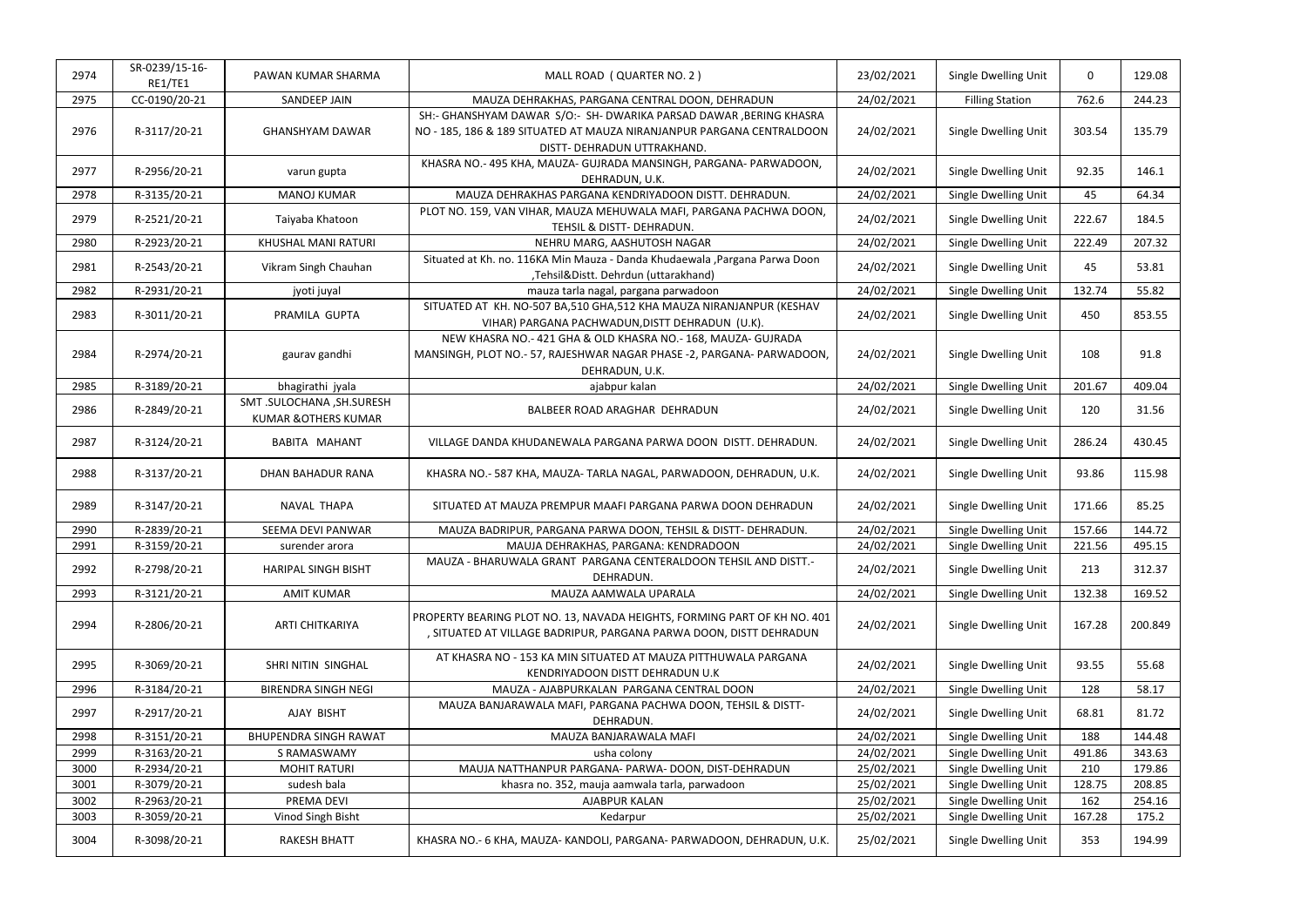| 3005 | R-3142/20-21  | AKASH KUMAR PRASAD        | NEAR MAX SCHOOL BANJARAWALA MAFI, DEHRADUN                                                                                                                             | 25/02/2021 | Single Dwelling Unit | 94     | 104    |
|------|---------------|---------------------------|------------------------------------------------------------------------------------------------------------------------------------------------------------------------|------------|----------------------|--------|--------|
| 3006 | R-2792/20-21  | SANJAY GUPTA              | <b>DEHRAKHAS</b>                                                                                                                                                       | 25/02/2021 | Single Dwelling Unit | 222.83 | 317.11 |
| 3007 | R-3141/20-21  | <b>TARUN SHARMA</b>       | NEW KHASRA NO.- 278 KA MIN. & OLD KHASRA NO.- 285, MAUZA- DHORANKHAS,                                                                                                  | 25/02/2021 | Single Dwelling Unit | 53.75  | 78.15  |
|      |               |                           | PARGANA-PARWADOON, DEHRADUN, U.K.                                                                                                                                      |            |                      |        |        |
| 3008 | R-3181/20-21  | ANUP KUMAR RAMPAL         | <b>DHORAN KHAS</b>                                                                                                                                                     | 25/02/2021 | Single Dwelling Unit | 115.9  | 190.18 |
| 3009 | R-3145/20-21  | SIDHARTH PRADHAN          | NEW KHASRA NO.- 278 KA MIN. & OLD KHASRA NO.- 285, MAUZA- DHORANKHAS,<br>PARGANA-PARWADOON, DEHRADUN, U.K.                                                             | 25/02/2021 | Single Dwelling Unit | 64     | 78.15  |
| 3010 | R-2995/20-21  | Parul Aggarwal            | Vill-Babugarh                                                                                                                                                          | 25/02/2021 | Single Dwelling Unit | 109    | 63.94  |
| 3011 | R-3178/20-21  | Suresha Nand Dhondiyal    | 801 Ajabpur khurd                                                                                                                                                      | 25/02/2021 | Single Dwelling Unit | 280    | 287.83 |
| 3012 | R-3097/20-21  | <b>TARUN SHARMA</b>       | NEW KHASRA NO.- 278 KA MIN. & OLD KHASRA NO.- 285, MAUZA- DHORANKHAS,<br>PARGANA-PARWADOON, DEHRADUN, U.K.                                                             | 25/02/2021 | Single Dwelling Unit | 53.75  | 78.15  |
| 3013 | R-2864/20-21  | SANTOKH KUMAR             | MAUZA KANWALI PARGANA CENTRAL DOON                                                                                                                                     | 25/02/2021 | Single Dwelling Unit | 190.45 | 190.9  |
| 3014 | R-3034/20-21  | PARAS SHARMA              | KAULAGARH MAY CHAK BHOOD                                                                                                                                               | 25/02/2021 | Single Dwelling Unit | 96     | 145.07 |
| 3015 | R-3106/20-21  | <b>PAWAN VIG</b>          | <b>TARLA NAGAL</b>                                                                                                                                                     | 25/02/2021 | Single Dwelling Unit | 117.1  | 126.5  |
| 3016 | R-2848/20-21  | <b>OMPRAKASH KHANTWAL</b> | KHASRA NO.306(NEW NO. 716min), SITUATED AT-MAUZA- NATHANPUR, PARGANA<br>PARWA DOON, TEHSIL& DISTT. - DEHRADUN. (UTTRAKHAND)                                            | 25/02/2021 | Single Dwelling Unit | 421    | 293.05 |
| 3017 | SR-0194/20-21 | AMIT                      | JHANDA MOHALLA                                                                                                                                                         | 25/02/2021 | Single Dwelling Unit | 203.5  | 290.23 |
| 3018 | SR-0242/20-21 | <b>VIJYAY DESHWAL</b>     | <b>NATHANPUR</b>                                                                                                                                                       | 25/02/2021 | Single Dwelling Unit | 200    | 120.5  |
| 3019 | R-3104/20-21  | <b>BEENA DEVI</b>         | KHASRA NO.- 557 (KHA), SITUATED AT MAUZA MISSARWALA KALAN PARGANA<br>PARWADOON DISTRICT DEHRADUN UTTARAKHAND.                                                          | 26/02/2021 | Single Dwelling Unit | 112.98 | 124.66 |
| 3020 | R-2536/20-21  | <b>CHETNA KUKRETY</b>     | DHARAMPUR (BALBIR ROAD)                                                                                                                                                | 26/02/2021 | Single Dwelling Unit | 212    | 176.49 |
| 3021 | R-2837/20-21  | <b>GOVIND NAUTIYAL</b>    |                                                                                                                                                                        | 26/02/2021 | Single Dwelling Unit | 147.05 | 156.86 |
| 3022 | R-3125/20-21  | DEEPSHIKHA SRIVASTAVA     | MAUZA NANOOR KHERA PARGANA EASTERN DOON DISTT. DEHRADUN.                                                                                                               | 26/02/2021 | Single Dwelling Unit | 148.64 | 144.61 |
| 3023 | R-2930/20-21  | <b>VINOD KUMAR</b>        | ADHOIWALA                                                                                                                                                              | 26/02/2021 | Single Dwelling Unit | 123.32 | 130.75 |
| 3024 | R-2988/20-21  | <b>RENU RANI</b>          | MAUZA SEWLA KALAN, TEHSIL-SADAR, PARGANA PACHWADOON, DISTT -<br>DEHRADUN, UTTARAKHAND.                                                                                 | 26/02/2021 | Single Dwelling Unit | 94     | 114.64 |
| 3025 | R-3215/20-21  | Kheema Joshi              | REVISED PROPOSED HOUSE PLAN of Smt.KHEEMA JOSHI w/o Sh.RAMESH CHAND<br>JOSHI SITUATED AT KH.no.332min MAUZA KARGI GRANT PARGANA CENTRAL DOON<br>DISTT. DEHRADUN (U.K.) | 26/02/2021 | Single Dwelling Unit | 118.78 | 4.98   |
| 3026 | R-3251/20-21  | <b>NITISH DOBHAL</b>      | MAUZA AJABPUR KALAN, PARGANA PACHWADUN                                                                                                                                 | 26/02/2021 | Single Dwelling Unit | 188.5  | 147.75 |
| 3027 | R-3144/20-21  | <b>NAHIDA BEGUM</b>       | <b>DEHRAKHAS</b>                                                                                                                                                       | 26/02/2021 | Single Dwelling Unit | 90     | 87.27  |
| 3028 | R-3240/20-21  | MANJEET SINGH             | MAUZA SEWLA KALAN PARGANA PACHWA DOON, DISTT. DEHRADUN.                                                                                                                | 26/02/2021 | Single Dwelling Unit | 74.86  | 85.06  |
| 3029 | R-3139/20-21  | Yashbir Singh Bisht       | Khasra no. 1123, Mauza Ajabpur Kalan, Pargana Kendriyadoon, Distt. Dehradun                                                                                            | 26/02/2021 | Single Dwelling Unit | 215    | 379.3  |
| 3030 | R-2929/20-21  | SHALINI.                  | ADHOIWALA                                                                                                                                                              | 26/02/2021 | Single Dwelling Unit | 123.67 | 130.75 |
| 3031 | R-2970/20-21  | <b>ARJUN SAIN</b>         | <b>DANDA DHORAN</b>                                                                                                                                                    | 26/02/2021 | Single Dwelling Unit | 92.93  | 166.37 |
| 3032 | SR-0262/20-21 | Mohit Batola              | Mauza Aamwala Uparla, Pargana Parwadoon,                                                                                                                               | 26/02/2021 | <b>Group Housing</b> | 6640   | 54.88  |
| 3033 | SR-0294/20-21 | YOGENDER GURUNG           | MAUZA - BHARUWALA GRANT PARGANA CENTRAL DOON                                                                                                                           | 26/02/2021 | Single Dwelling Unit | 280.56 | 198.54 |
| 3034 | SR-0273/20-21 | Arun Banduni              | KHASRA NO 299, MAUZA KEDARPUR, PARGANA CENTRAL DOON, DISTT DEHRADUN<br>(UK)                                                                                            | 26/02/2021 | Single Dwelling Unit | 167.22 | 145.64 |
| 3035 | CR-0464/20-21 | SMT GAYATRI NAGPAL        | <b>NESHVILLA ROAD</b>                                                                                                                                                  | 27/02/2021 | Single Dwelling Unit | 91     | 11.64  |
| 3036 | R-3286/20-21  | TAJENDRA SINGH            | MAUZA SEWLA KALAN PARGANA PACHWA DOON, DISTT. DEHRADUN.                                                                                                                | 27/02/2021 | Single Dwelling Unit | 74.86  | 85.06  |
| 3037 | R-3277/20-21  | DEVENDRA KUMAR            | MAUZA BADRIPUR PARGANA PARWA DOON DISTRICT DEHRADUN                                                                                                                    | 27/02/2021 | Single Dwelling Unit | 127    | 129.8  |
| 3038 | R-2639/20-21  | Renu Yadav                | Tegbahdur road, district dehradun, uttarakhand                                                                                                                         | 27/02/2021 | Single Dwelling Unit | 167    | 187.36 |
| 3039 | R-2762/20-21  | Anuradha Thapa            | Mauza Missarwala Kalan                                                                                                                                                 | 27/02/2021 | Single Dwelling Unit | 105    | 43.51  |
| 3040 | R-3086/20-21  | MEENAKSHI KHATANA         | <b>BHARUWALA GRAN</b>                                                                                                                                                  | 27/02/2021 | Single Dwelling Unit | 73.82  | 111.9  |
| 3041 | R-3004/20-21  | LAXMI SAJWAN              | MAUZA MAJRI MAFI, PARGANA PARWA DOON                                                                                                                                   | 27/02/2021 | Single Dwelling Unit | 85.47  | 137.2  |
| 3042 | R-3230/20-21  | Pratibha Napalchyal       | SITUATED AT PLOT. NO. 98, USHA COLONY, SAHASTRADHARA ROAD, DISTT.-AND<br>TEHSIL DEHRADUN. (UTTARAKHAND)                                                                | 27/02/2021 | Single Dwelling Unit | 406    | 354.1  |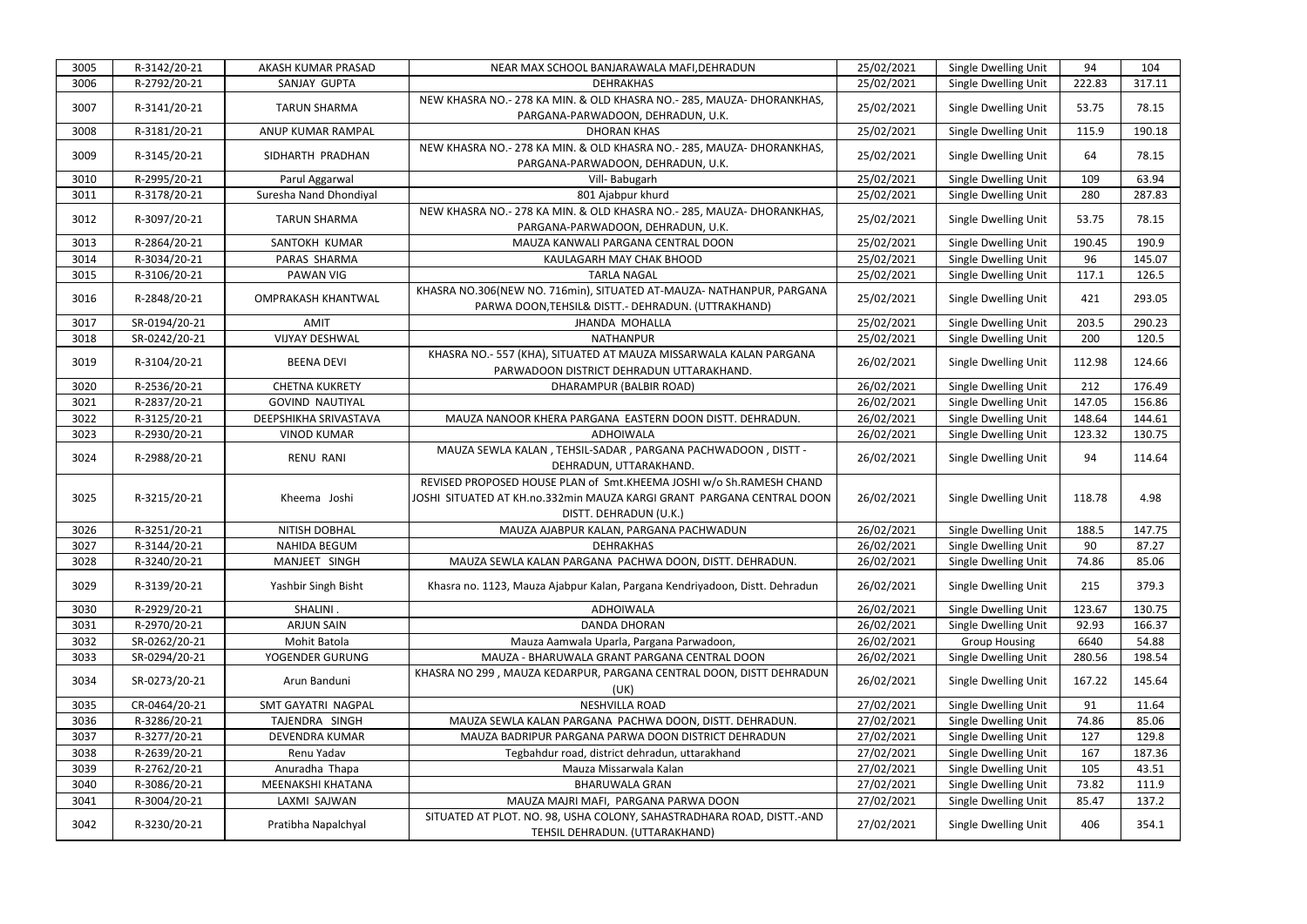| 3043 | R-3088/20-21     | <b>Bhairav Dutt Sharma</b>                       | KHASRA NO.46M & 47M, 13-A SHASTRI NAGER, LANE NO 01, BLOCK E, MAUZA CHAK<br>AJABPUR KALAN, PARGANA CENTRAL DOON.                                                                                             | 27/02/2021 | Single Dwelling Unit | 227.79      | 227.45 |
|------|------------------|--------------------------------------------------|--------------------------------------------------------------------------------------------------------------------------------------------------------------------------------------------------------------|------------|----------------------|-------------|--------|
| 3044 | R-1986/20-21/RE1 | SHAKUNTALA RANI                                  | PATEL NAGAR PARGANA CENTRAL DOON DISTT DEHARDUN                                                                                                                                                              | 27/02/2021 | Single Dwelling Unit | 158         | 163.64 |
| 3045 | R-3123/20-21     | SHILPA CHETTIAR                                  | AAMWALA UPARLA, DEHRADUN                                                                                                                                                                                     | 27/02/2021 | Single Dwelling Unit | 111.52      | 101.2  |
| 3046 | R-3081/20-21     | AMAR SINGH NEGI                                  | DANDA NOORIWALA                                                                                                                                                                                              | 27/02/2021 | Single Dwelling Unit | 131.72      | 150.34 |
| 3047 | R-2123/20-21     | JYOTI JUWANDA                                    | KH. NO.192 KHA, MAUZA DANDA LAKHOND, PARGANA PARWADOON, DISTRICT<br>DEHRADUN.                                                                                                                                | 27/02/2021 | Single Dwelling Unit | $\mathbf 0$ | 193.53 |
| 3048 | R-3033/20-21     | MR. NAVKIRAN BRAR & MRS.<br><b>JASPREET KAUR</b> | AT LAND KHASRA NO.-19 SITUATED IN MAUZA - DANDA NOORIWALA, PARGAN -<br>PARWADOON, DISTT. - DEHRADUN (U.K.) (APPROVED LAYOUT ATS PLOT NO- 61 B)                                                               | 27/02/2021 | Single Dwelling Unit | 152.5       | 217.06 |
| 3049 | R-3130/20-21     | Ashok Kumar                                      | Mauza Markham Grant Pratham                                                                                                                                                                                  | 27/02/2021 | Single Dwelling Unit | 117         | 137.18 |
| 3050 | R-3296/20-21     | MOHD. SHARIB ANSARI                              | SITUATED IN VILLAGE TARLA NAGAL, PARGANA - PARWA DOON, TEHSIL - SADAR,<br>DISTRICT - DEHRADUN (UTTARA KHAND).                                                                                                | 27/02/2021 | Single Dwelling Unit | 129.65      | 132.15 |
| 3051 | R-3174/20-21     | Rekha Devi                                       | mauza panditwari pargana kendriya doon                                                                                                                                                                       | 27/02/2021 | Single Dwelling Unit | 241.63      | 147.73 |
| 3052 | SR-0235/20-21    | DEEP CHANDRA UPRETI                              | MOUZA- PREMPUR MAFI KAULAGARH PARGANA KENDRIYA DOON.                                                                                                                                                         | 27/02/2021 | Single Dwelling Unit | 200         | 103.14 |
| 3053 | SR-0255/20-21    | Vijay Kumar Sarna                                | Mauza-Chaibagh, Pargana-Pachwadoon, Street No.-4, Lane-10A, Rajender Nagar                                                                                                                                   | 27/02/2021 | Single Dwelling Unit | 192.63      | 73.24  |
| 3054 | SR-0276/20-21    | <b>GOPAL SINGH</b>                               | Property No. 47/1 (Vijay Colony) Situated At Mauza Hathibarkala                                                                                                                                              | 27/02/2021 | Single Dwelling Unit | 148.59      | 112.4  |
| 3055 | C-0176/20-21     | RAKESH CHALGA                                    | OLD MUSSOORIE ROAD                                                                                                                                                                                           | 01/03/2021 | Restaurant           | 379         | 199.96 |
| 3056 | C-0315/20-21     | <b>JYOTI UNIYAL</b>                              | kh. no. 1399, mauja ajabpur kalan, dehradun                                                                                                                                                                  | 01/03/2021 | Commercial           | 380         | 469.89 |
| 3057 | C-0359/20-21     | <b>RAMESH BATTA &amp; OTHER'S</b>                | MAUZA SEWLA KALAN PRAGANA KENDRIYADOON DISTT: - DEHRADUN, (U.K.)                                                                                                                                             | 01/03/2021 | Commercial           | 279.18      | 553.81 |
| 3058 | R-3132/20-21     | ANIL YADAV                                       | PROPOSED SINGLE RESIDENTIAL<br>UNIT FOR, ANIL KUMAR YADAV S/O - MR<br>R.D. YADAV, SITUATED AT- KH. NO. 1448 KHA MAUZA DEHRAKHAS, PARGANA<br>CENTRALDOON, DIST.-DEHRADUN                                      | 01/03/2021 | Single Dwelling Unit | 125.46      | 165.76 |
| 3059 | R-2781/20-21     | <b>ASHOK SATI</b>                                | MAUZA ADHOIWALA, PARGANA PARWA DOON                                                                                                                                                                          | 01/03/2021 | Single Dwelling Unit | 236.47      | 239.3  |
| 3060 | R-3096/20-21     | SANJAY KUMAT BISHNOI                             | mauza majra                                                                                                                                                                                                  | 01/03/2021 | Single Dwelling Unit | 313.55      | 235.93 |
| 3061 | R-3029/20-21     | vinay singh                                      | tarla nagal                                                                                                                                                                                                  | 01/03/2021 | Single Dwelling Unit | 127         | 130.6  |
| 3062 | R-3084/20-21     | Jagdish Singh Rawat                              | Mauza-Nathanpur                                                                                                                                                                                              | 01/03/2021 | Single Dwelling Unit | 260         | 277.33 |
| 3063 | R-3229/20-21     | <b>HEMLATA BHARTI</b>                            | <b>BALLUPUR</b>                                                                                                                                                                                              | 01/03/2021 | Single Dwelling Unit | 298.58      | 603.7  |
| 3064 | R-2780/20-21     | babita.                                          | 387, sudhowala, dehradun.                                                                                                                                                                                    | 01/03/2021 | Single Dwelling Unit | 94          | 161.8  |
| 3065 | R-3092/20-21     | Tanuj Chamola                                    | Plot No. 109, Block-B, Panache Valley                                                                                                                                                                        | 01/03/2021 | Single Dwelling Unit | 122         | 196.33 |
| 3066 | R-3050/20-21     | SAROJ CHAMOLI                                    | PROPERTY NO 203/203, CHAUDHARY BIHARI LAL MARG 1, MAUZA NESHVILLA RD.<br>PARGANA - PARWADOON, DISTT- DEHRADUN                                                                                                | 01/03/2021 | Single Dwelling Unit | 115         | 196.64 |
| 3067 | R-2805/20-21     | Sushil Kumar Tyagi                               | MUNICIPAL No. 96 (Present Municipal No.111/96), ARYA NAGAR, BLOCK-2,<br>DEHRADUN, FORMING PART OF KHASRA NO. 90/4, SITUATED AT VILLAGE<br>KARANPUR KHAS, PARGANA CENTRAL DOON, TEHSIL AND DISTRICT DEHRADUN. | 01/03/2021 | Single Dwelling Unit | 131         | 156.45 |
| 3068 | R-3209/20-21     | SAMEER RASTOGI                                   | KH. NO. 623 GA MIN., MAUZA TARLA NAGAL PARGANA PARWA DOON DISTT.<br><b>DEHRADUN</b>                                                                                                                          | 01/03/2021 | Single Dwelling Unit | 50          | 80.87  |
| 3069 | R-3222/20-21     | KAVITA AGGARWAL                                  | KHATA NO.-01605 (PHASLI 1416-1421) KH.NO 1498 SITUATED AT MAUZA<br>DEHRAKHAS PARGANA PACHHWADOON, TAH.& DIST. DEHRADUN.                                                                                      | 01/03/2021 | Single Dwelling Unit | 84.2        | 150.44 |
| 3070 | R-2861/20-21     | <b>VARSHA NARANG</b>                             | <b>TARLA NAGAL</b>                                                                                                                                                                                           | 01/03/2021 | Single Dwelling Unit | 120.35      | 140    |
| 3071 | R-3094/20-21     | SALEHA PRAVEEN                                   | MAUZA BRAHAMNWALA                                                                                                                                                                                            | 01/03/2021 | Single Dwelling Unit | 74.35       | 83.5   |
| 3072 | R-3192/20-21     | <b>SUNIL KUMAR PAL</b>                           | MAUZA KANHARWALA, PARGANA PARWA DOON, DISTT. DEHRADUN                                                                                                                                                        | 01/03/2021 | Single Dwelling Unit | 266.67      | 269.24 |
| 3073 | R-3064/20-21     | Shahbuddin Saifi                                 | MOUZA MAJRA, PARGANA KENDRIYA DOON                                                                                                                                                                           | 01/03/2021 | Single Dwelling Unit | 188         | 66.48  |
| 3074 | R-2872/20-21     | YASH VERMA                                       | <b>BHARUWALA GRANT</b>                                                                                                                                                                                       | 01/03/2021 | Single Dwelling Unit | 117.56      | 113.26 |
| 3075 | R-3131/20-21     | SONIA GARG                                       | UNIT FOR , SONIA GARG W/O - MR MAHESH<br>PROPOSED SINGLE RESIDENTIAL<br>KUMAR, SITUATED AT- KH. NO. 1443, MAUZA-DEHRAKHAS, PARGANA-<br>CENTRALDOON, DIST.-DEHRADUN                                           | 01/03/2021 | Single Dwelling Unit | 104.55      | 138.76 |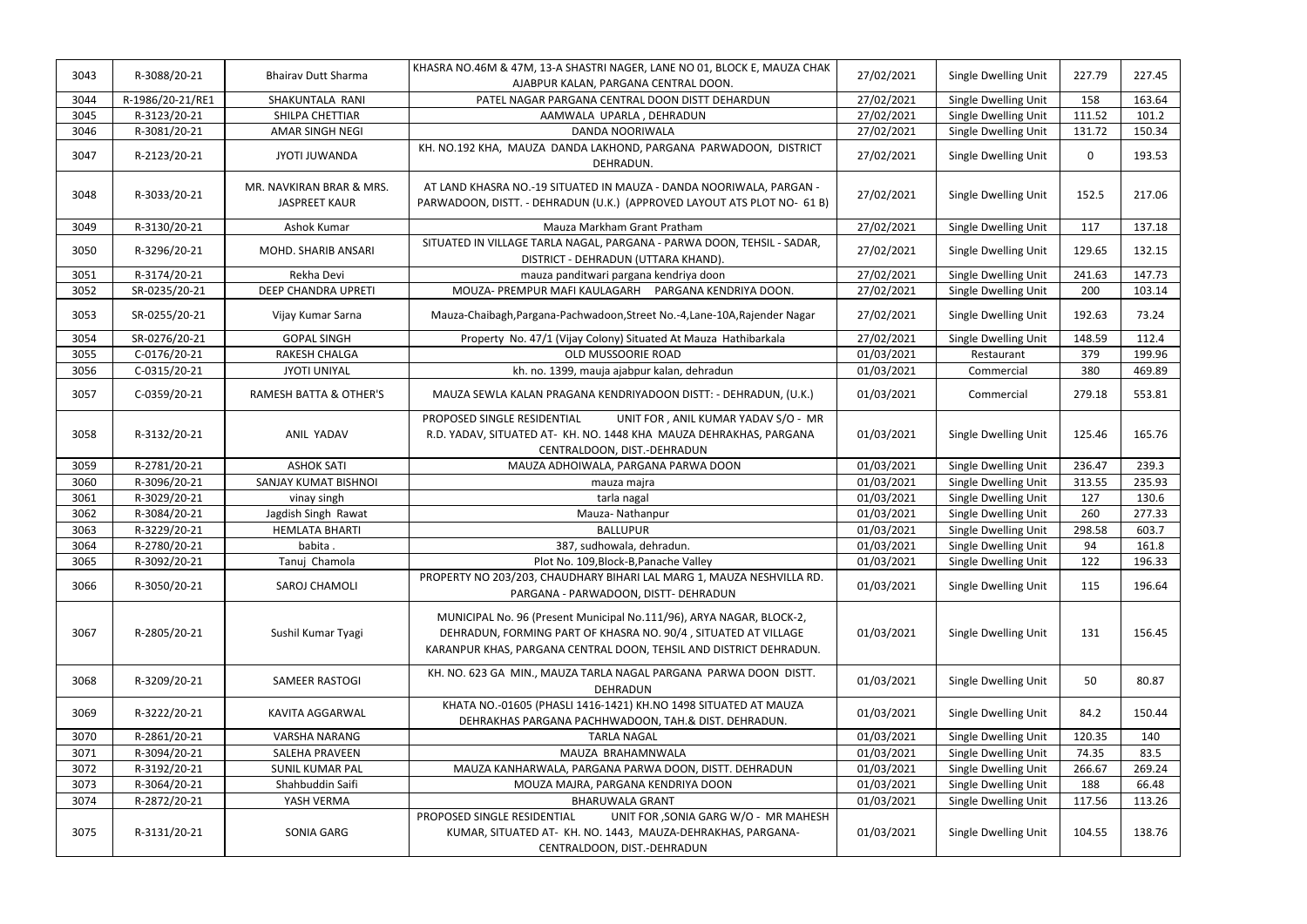| 3076 | R-3211/20-21      | Harshit Rastogi                     | Khasra number 623, GA Min Mauza Tarla Nagal Pargana Parwadoon                                                                                                      | 01/03/2021 | Single Dwelling Unit | 50      | 80.87   |
|------|-------------------|-------------------------------------|--------------------------------------------------------------------------------------------------------------------------------------------------------------------|------------|----------------------|---------|---------|
| 3077 | SR-0297/20-21     | JITENDRA KUMAR SOLANKI              | KARANPUR KHAS PARGANA- KENDRIYADOON, DIST-DEHRADUN                                                                                                                 | 01/03/2021 | Single Dwelling Unit | 191.12  | 91.11   |
| 3078 | SR-0222/20-21     | Umesh Agrawal                       | 390/410/1                                                                                                                                                          | 01/03/2021 | Single Dwelling Unit | 118.95  | 69.1    |
| 3079 | SR-0234/20-21     | MANGLA NAND SHARMA                  | <b>CHAK AJABPUR KHURD</b>                                                                                                                                          | 01/03/2021 | Single Dwelling Unit | 314     | 176.14  |
| 3080 | SR-0269/20-21     | MR. A. BHATTACHARYA                 | SITUATED AT MAUZA DHAK PATTI PARGANA - CENTRALDOON, DISTRICT - DEHRADUN<br>(UTTARA KHAND).                                                                         | 01/03/2021 | Single Dwelling Unit | 151.31  | 118.29  |
| 3081 | CC-0143/20-21/RE1 | MAHAMOOD HASAN                      | SITUATED AT MAUZA - MAJRA, PARGANA CENTRAL DOON, DISTT - DEHRADUN.                                                                                                 | 02/03/2021 | Commercial           | 170     | 81.46   |
| 3082 | R-3072/20-21      | Geeta                               | Mauza Raipur, Pargana Parwadoon,                                                                                                                                   | 02/03/2021 | Single Dwelling Unit | 167     | 174.77  |
| 3083 | R-2713/20-21      | Gambhir Singh                       | 181 south vanasthali ballupur dehradun                                                                                                                             | 02/03/2021 | Single Dwelling Unit | 284     | 111.45  |
| 3084 | R-3105/20-21      | <b>NARANDER UPADHAY</b>             | MAUZA MOTHRAWALA, PARGANA - KENDRIYA DOON, DISTT. - DEHRADUN (U.K.)                                                                                                | 02/03/2021 | Single Dwelling Unit | 86.88   | 102.12  |
| 3085 | R-2889/20-21      | <b>MANISHA KHURANA &amp; OTHERS</b> | MAUZA KISHANPUR PARGANA PACHWA DOON                                                                                                                                | 02/03/2021 | Single Dwelling Unit | 127     | 317.7   |
| 3086 | R-3028/20-21      | <b>OMVATI SINGH</b>                 | PROPERTY KHATA NO.-552, KHASRA. NO-2678 MI SITUATED AT MAUZA-ATTEN<br>BAGH, TEHSIL-VIKASNAGAR, PARGANA PACHHWADOON, DISTT. DEHRADUN.                               | 02/03/2021 | Single Dwelling Unit | 70.98   | 100.31  |
| 3087 | R-3071/20-21      | SANJIV KUMAR PANDEY                 | MAUZA DANDA NOORIWALA PARGANA PARWA DOON                                                                                                                           | 02/03/2021 | Single Dwelling Unit | 170.96  | 149.17  |
| 3088 | R-3298/20-21      | RANI PAYAL                          | VILLAGE - AJABPUR KHURD, PARGANA-CENTRAL DOON,<br>TEH. - DEHRADUN,<br>DISTT.- DEHRADUN                                                                             | 02/03/2021 | Single Dwelling Unit | 157.93  | 188.81  |
| 3089 | R-3171/20-21      | <b>BINIT KUMAR GIRI</b>             | KH. NO. 697 KHA, SITUATED AT MAUZA MAJRA, PARGANA PACHWADOON, DISTT.-<br>DEHRADUN (U.K)                                                                            | 02/03/2021 | Single Dwelling Unit | 147.21  | 164.7   |
| 3090 | R-3103/20-21      | <b>MANOJ RATURI</b>                 | MOTHRAWALA PARGANA KENDRIYA DOON DISTT. DEHRADUN (U.K.)                                                                                                            | 02/03/2021 | Single Dwelling Unit | 85.87   | 101.16  |
| 3091 | R-3134/20-21      | MUKESH DOBHAL                       | MAUJA - DHORAN KHAS, PARGANA - PARWADOON DISTRICT- DEHRADUN<br>UTTARAKHAND                                                                                         | 02/03/2021 | Single Dwelling Unit | 395.5   | 353.15  |
| 3092 | R-2926/20-21      | <b>SURAJ SINGH</b>                  | Khata No. 195, Khasra No. 2084, Mauza Raipur, Prgana Parwadoon                                                                                                     | 02/03/2021 | Single Dwelling Unit | 125     | 139.09  |
| 3093 | R-2915/20-21      | PANKAJ chandra                      | mauza kanwali pargana kendriya doon distt dehradun                                                                                                                 | 02/03/2021 | Single Dwelling Unit | 120.44  | 130.33  |
| 3094 | R-2935/20-21      | Nitin Jain                          | AT-LAND AT CHURCH VIEW COTTAGE (BAIKUNTH) LIBRARY MUSSOORIE                                                                                                        | 02/03/2021 | Single Dwelling Unit | 186     | 178.17  |
| 3095 | R-2947/20-21      | <b>VIPUL DUTT KANDWAL</b>           | 6/1 TEG BAHADUR ROAD-2, DEHRADUN                                                                                                                                   | 02/03/2021 | Single Dwelling Unit | 273.23  | 389.11  |
| 3096 | R-3067/20-21      | Rachna Verma Agarwal                | SITUATED AT MAUZA -NIRANJANPUR PARGANA- PACHWA DOON                                                                                                                | 02/03/2021 | Single Dwelling Unit | 213     | 232.85  |
| 3097 | R-2961/20-21      | <b>KRISHAN KANT SURIRA</b>          | MAJRI MAFI, PARGANA PARWA DOON, DISTRICT DEHRADUN (U.K.)                                                                                                           | 02/03/2021 | Single Dwelling Unit | 100     | 164.78  |
| 3098 | OC-0504/19-20     | VIPUL DUTT KANDWAL                  | 10 AMRIT KAUR ROAD CIVIL - AROGYDHAM HOSPITAL DEHRADUN                                                                                                             | 02/03/2021 | Hospital             | 1665.29 | 1626.52 |
| 3099 | R-3202/20-21      | SUNITA RATURI                       | KHASRA NO. 1341/1 MIN, SITUATED AT MAUZA KANWALI, PARGANA CENTRAL<br>DOON, TEHSIL AND DIST. DEHRADUN, UTTRAKHAND                                                   | 03/03/2021 | Single Dwelling Unit | 113.75  | 120.5   |
| 3100 | R-2891/20-21      | MR. PEMA WANGCHEN                   | SITUATED AT KH. NO. 1231 PLOT NO. 10, PRESIDENT SEF YUGYALING COOPRATVIE<br>HOUSING SOCIETY Ltd. BALUWALA, PARGANA PACHWA DOON TEH. VIKAS NAGAR,<br>DEHRADUN (U.K) | 03/03/2021 | Single Dwelling Unit | 91      | 91.77   |
| 3101 | R-2609/20-21      | <b>VIKRANT GUPTA</b>                | OLD NAGAR NIGAM PROPERTY NO.- 151/6/45 & NEW NAGAR NIGAM PROPERTY NO.-<br>$317/151/6$ ,                                                                            | 03/03/2021 | Single Dwelling Unit | 83.64   | 181.69  |
| 3102 | R-2782/20-21      | vikas suman                         | kh.no.8, danda lokhand, dehradun                                                                                                                                   | 03/03/2021 | Single Dwelling Unit | 111.48  | 237.08  |
| 3103 | R-2989/20-21      | SHAKIR HUSSAIN                      | KHASRA NO.- 329, MAUZA- SINAULA, PARGANA- KENDRIYADOON, DEHRADUN, U.K.                                                                                             | 03/03/2021 | Single Dwelling Unit | 145.75  | 319.85  |
| 3104 | R-3287/20-21      | MANU KOCHHAR                        | <b>MAUZA DHAKPATTI</b>                                                                                                                                             | 03/03/2021 | Single Dwelling Unit | 749.17  | 627.99  |
| 3105 | R-3046/20-21      | DEEPANJALI URVASHI                  | KHASARA 327 MAUZA KANWALI (ASHIRWAD ENCLAVE) PARGANA CENTRAL DOON<br>DEHRADUN (U.K.)                                                                               | 03/03/2021 | Single Dwelling Unit | 910     | 1074.64 |
| 3106 | R-3066/20-21      | PADAM PRABODH PRAKASH SINGH         | PLOT NO. 41 KHASRA NO. 1283 DHA MAUZA- PONDHA TEHSIL- VIKASNAGAR,<br>DISTT. - DEHRADUN                                                                             | 03/03/2021 | Single Dwelling Unit | 375     | 445.64  |
| 3107 | R-3242/20-21      | Chetan kapoor                       | KH. NO. 213, SITUATED AT MAUZA CHAKDANDA LAKHOND, PARGANA PARVADOON,<br>DISTT.- DEHRADUN (U.K)                                                                     | 03/03/2021 | Single Dwelling Unit | 111.52  | 176.57  |
| 3108 | R-3306/20-21      | NARENDRA SINGH CHAUDHARY            | MOUZA KANWALI GOVINDGARH                                                                                                                                           | 03/03/2021 | Single Dwelling Unit | 83.61   | 90.4    |
| 3109 | CR-0513/20-21     | Ankit Kumar                         | MAUZA KANDOLI                                                                                                                                                      | 04/03/2021 | Single Dwelling Unit | 110     | 38.96   |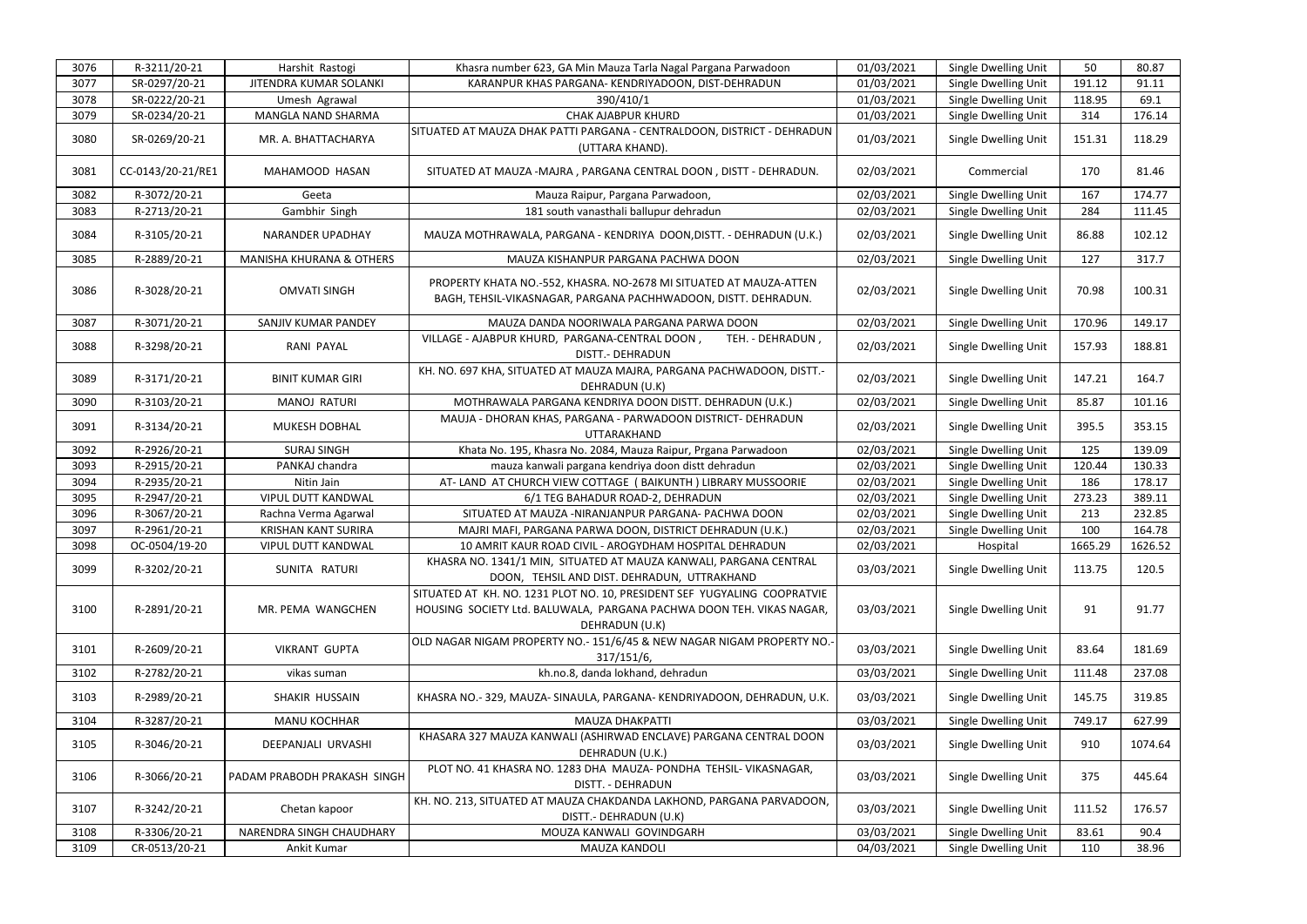|      |                  | RAUSHAN KUMAR S/O          |                                                                          |            |                      |         |         |
|------|------------------|----------------------------|--------------------------------------------------------------------------|------------|----------------------|---------|---------|
|      |                  | BRIJBHUSHAN NARAYAN SINGH  |                                                                          |            |                      |         |         |
| 3110 | R-2689/20-21/RE1 | AND NIMMI KUMARI W/O       | MAUZA POUNDHA PARGANA PARWADOON TEHSIL VIKAS NAGAR DEHRADUN              | 04/03/2021 | Single Dwelling Unit | 152.17  | 356.12  |
|      |                  | <b>RAUSHAN KUMAR</b>       |                                                                          |            |                      |         |         |
| 3111 | R-3267/20-21     | <b>Uttam Singh</b>         | Mauza Shahnagar, Pragana Parwadoon, Distt. Dehradun                      | 04/03/2021 | Single Dwelling Unit | 125.46  | 144.23  |
| 3112 | R-2757/20-21     | SANJEEV NARAIN SHARMA      | <b>DHAKPATTI</b>                                                         | 04/03/2021 | Single Dwelling Unit | 223     | 275.62  |
|      |                  | <b>GANESH CHAND</b>        | AT KHASRA NO. - 34/3 SITUATED AT MAUZA - EAST HOPE TOWN, PARGANA -       |            | Single Dwelling Unit |         |         |
| 3113 | R-3321/20-21     |                            | PACHWA DOON TASHIL VIKASH NAGAR DISTT.- DEHRADUN (U.K.)                  | 04/03/2021 |                      | 94.91   | 102.26  |
| 3114 | R-2994/20-21     | <b>NISHA RAWAT</b>         | MAUZA NATHUAWALA, PARGANA PARWA DOON, DEHRADUN.                          | 04/03/2021 | Single Dwelling Unit | 142     | 232.52  |
| 3115 | R-3002/20-21     | <b>ANIL BISHT</b>          | <b>VASANT VIHAR PHASE 1</b>                                              | 04/03/2021 | Single Dwelling Unit | 1666    | 417.17  |
| 3116 | R-3231/20-21     | MR. LAXMAN SINGH RAWAT     | SITUATED AT MAUZA AJABPURKHURD, PARGANA - CENTRALDOON, DISTRICT -        | 04/03/2021 | Single Dwelling Unit | 133.64  | 129.95  |
|      |                  |                            | DEHRADUN (UTTARA KHAND).                                                 |            |                      |         |         |
| 3117 | R-3118/20-21     | Nirmal gupta               | 755 min. dehrakhas, dehradun.                                            | 04/03/2021 | Single Dwelling Unit | 191.68  | 417.54  |
| 3118 | R-3007/20-21     | HEMANT KANTI PRASAD PANDEY | MAUZA JAKHAN                                                             | 04/03/2021 | Single Dwelling Unit | 360     | 521.5   |
|      |                  |                            |                                                                          |            |                      |         |         |
| 3119 | R-2938/20-21     | <b>SMT SUMAN</b>           | KH.NO.-38/2,SITUATED AT MAUZA INDERPUR, PARGNA PARWADOON, TESH. & DISTT. | 04/03/2021 | Single Dwelling Unit | 188     | 158.76  |
|      |                  |                            | DEHRADUN, UTTARAKHAND.                                                   |            |                      |         |         |
| 3120 | R-3001/20-21     | MR. PERVEZ ALI             | SITUATED AT LAND KHASRA NO-1148(GA) MAUZA MAJRA PARGANA CENTRAL          | 04/03/2021 | Single Dwelling Unit | 50.58   | 50.04   |
|      |                  |                            | DOON DISTT. DEHRADUN UTTRAKHAND                                          |            |                      |         |         |
| 3121 | R-3182/20-21     | <b>MUKESH RASTOGI</b>      | MOUZA SEWALA KALAN DEVLOK COLONY PHASE II                                | 04/03/2021 | Single Dwelling Unit | 190.7   | 308.99  |
| 3122 | SR-0249/20-21    | <b>GANESH LAL</b>          | MAUZA - LADPUR, PARGANA PARWADOON, DISTT.- DEHRADUN                      | 04/03/2021 | Single Dwelling Unit | 141.94  | 71.55   |
| 3123 | CC-0165/20-21    | Poonam Dhiman              | 13/9 Bhandari Bagh Vishkarma Colony Dehradun                             | 05/03/2021 | Godown               | 496     | 76.3    |
| 3124 | C-0362/20-21     | <b>KANTA RANI</b>          | MAUZA MAJRA, PARGANA PACHWA DOON, DISTT. DEHRADUN                        | 05/03/2021 | Commercial           | 501.77  | 905.29  |
|      |                  |                            | LAND KHATA NO.-816, LAND KHASRA NO.- 2923(NEW), LAND KHASRA NO.-         |            |                      |         |         |
| 3125 | C-0392/20-21     | <b>Mohammad Tamim</b>      | 796/1(OLD), MAUZA-RASOOLPUR (ENFIELD GRANT), MAZRA-LAKSHMANPUR,          | 05/03/2021 | Commercial           | 179     | 192.93  |
|      |                  |                            | PARGANA- PACHHWA DOON, TEHSILVIKAS NAGAR, DISTT. - DEHRA DUN (U.K.)      |            |                      |         |         |
|      |                  |                            |                                                                          |            |                      |         |         |
| 3126 | C-0290/20-21/RE1 | <b>MARGUERITE RAI</b>      | KHASRA NO. - 425 MIN. AND KHASRA NO. - 423 DA, MAUZA - DHORAN KHAS,      | 05/03/2021 | Commercial           | 206     | 290.02  |
|      |                  |                            | PARGANA - PARWADOON, DISTT.- DEHRADUN, U.K.                              |            |                      |         |         |
| 3127 | C-0270/20-21     | ANU NARULA                 | KANWALI, CHAKRATA ROAD, DEHRADUN.                                        | 05/03/2021 | Commercial           | 234     | 285.92  |
| 3128 | C-0393/20-21     | RAMESH BATTA               | <b>SEWLA KALAN</b>                                                       | 05/03/2021 | Commercial           | 254.64  | 447.1   |
| 3129 | C-0145/20-21/RE1 | JEET SINGH                 | Commercial map at jhajra                                                 | 05/03/2021 | Commercial           | 179.83  | 115.92  |
| 3130 | C-0321/20-21     | <b>VIPIN GARG</b>          | MAUJARASULPUR( NAGAR PALIKA PARISHAD-VIKASNAGAR)                         | 05/03/2021 | Commercial           | 316     | 369.03  |
| 3131 | C-0407/20-21     | <b>RITU KUMARI</b>         | MAUZA DANDA NOORIWALA,                                                   | 05/03/2021 | Commercial           | 120     | 132.06  |
| 3132 | C-0388/20-21     | sunil gupta                | DEHRADUN ROAD RISHIKESH                                                  | 05/03/2021 | Commercial           | 156.13  | 212.77  |
|      | C-0180/20-       |                            | KH.NO.1029 & 1040, SITUATED AT HAMLET JAMNIPUR, CENTRAL HOPE             |            |                      |         |         |
| 3133 | 21/RE1/RE1       | POONAM AGRAWAL             | TOWN, PARGANA WESTERN DOON, TEHSIL VIKASNAGAR DISTRICT DEHRADUN.         | 05/03/2021 | Other Industry       | 1653.82 | 1373.33 |
|      |                  |                            |                                                                          |            |                      |         |         |
| 3134 | R-3276/20-21     | <b>RAM SINGH</b>           | PROPERTY NO.107, (OLD NO. 357/296), SITUATED AT. KARANPUR, DEHRADUN,     | 05/03/2021 | Single Dwelling Unit | 300     | 426.81  |
|      |                  |                            |                                                                          |            |                      |         |         |
| 3135 | R-3339/20-21     | PRIYANKA NEGI              | KH.NO.- 1811 (OLD 1074) MAUJA - AJABPUR KALAN PARGANA - KENDRIYADOON     | 05/03/2021 | Single Dwelling Unit | 108.17  | 164.53  |
|      |                  |                            | DISTT. - DEHRADUN.                                                       |            |                      |         |         |
| 3136 | R-3031/20-21     | Mrs. Rana Nahid            | KH. 253 KHA, MAUZA DANDA DHORAN, PARGANA PARWADOON, TEHSIL & DISTT.      | 05/03/2021 | Single Dwelling Unit | 39      | 37.22   |
|      |                  |                            | DEHRADUN. (UTTRAKHAND)                                                   |            |                      |         |         |
| 3137 | R-3190/20-21     | archana joshi              | MAUZA NATHANPUR, PARGANA PARWA DOON                                      | 05/03/2021 | Single Dwelling Unit | 158.65  | 175.14  |
|      |                  | GAURAV MITTAL & MRS. ANJU  | AT KH. NO. 110 KA MI, PLOT NO 29, SITUATED AT MAUZA - DANDA NOORIWALA,   |            |                      |         |         |
| 3138 | R-2951/20-21     | <b>MITTAL</b>              | PARGANA - EASTERN DOON DISTT. DEHRADUN. (APPROVED LAYOUT MAP CR-0318     | 05/03/2021 | Single Dwelling Unit | 120.45  | 153.64  |
|      |                  |                            | $/16-17)$                                                                |            |                      |         |         |
| 3139 | R-3167/20-21     | PRASHANT MITTAL            | MAUZA KISHANPUR                                                          | 05/03/2021 | Single Dwelling Unit | 126     | 271.66  |
| 3140 | R-3068/20-21     | DAYAL SINGH PAUL           | RAJESHWARIPURAM                                                          | 05/03/2021 | Single Dwelling Unit | 264.43  | 278.93  |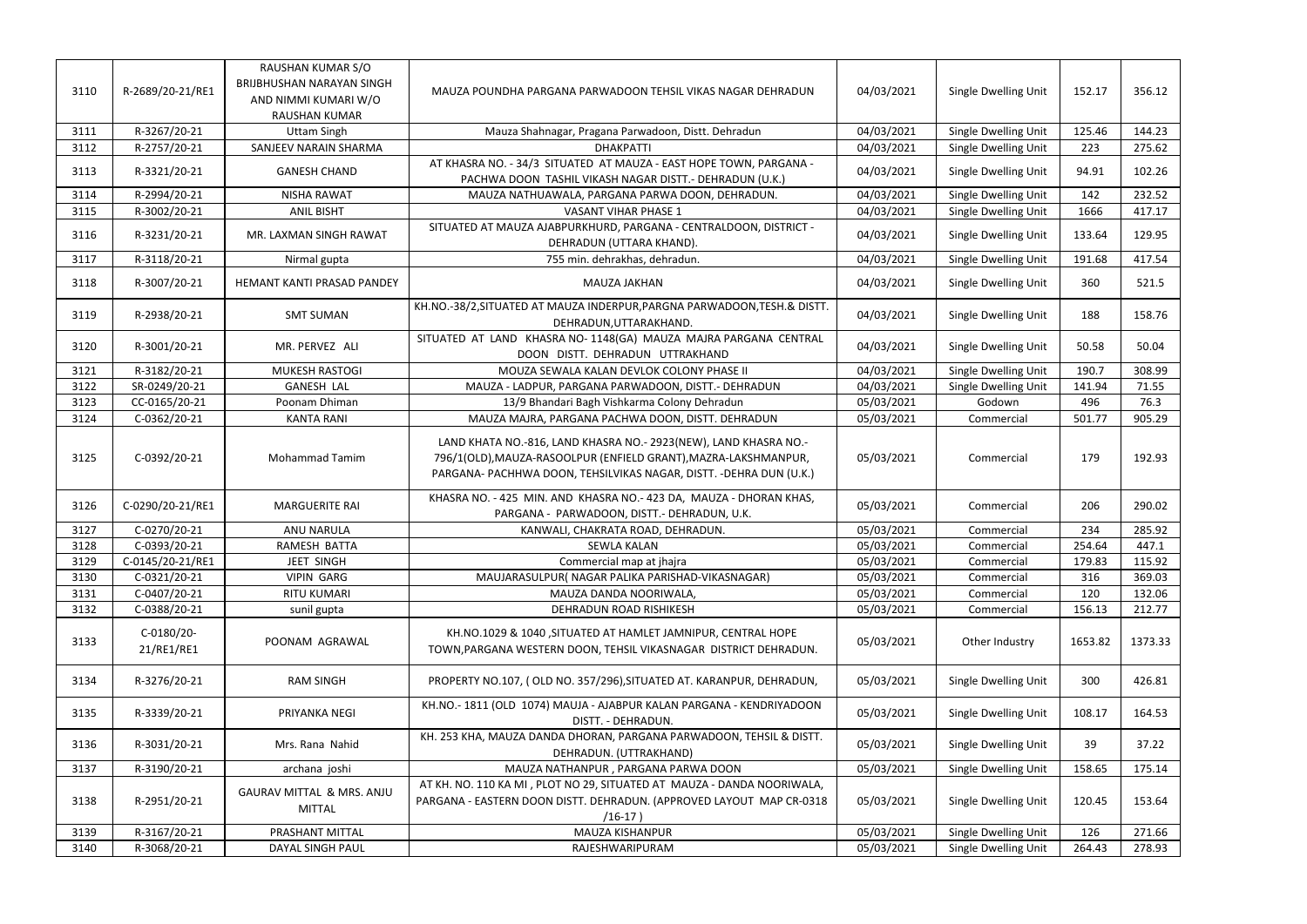| 3141 | R-3282/20-21             | <b>ASHA RATURI</b>                   | mauza chak tunwala, pargana parwa doon, dehradun.                                                                                 | 05/03/2021 | Single Dwelling Unit        | 171.56 | 169.1   |
|------|--------------------------|--------------------------------------|-----------------------------------------------------------------------------------------------------------------------------------|------------|-----------------------------|--------|---------|
| 3142 | R-3270/20-21             | KALYAN SINGH CHAUHAN                 | MAUZA BANJARAWALA, PARGANA KENDRIYADOON, DISTT - DEHRADUN,<br>UTTARAKHAND.                                                        | 05/03/2021 | Single Dwelling Unit        | 227    | 261.62  |
| 3143 | R-3153/20-21             | MOHD. ANWAR                          | MAUZA-NIRANJANPUR, PARGANA- CENTRALDOON                                                                                           | 05/03/2021 | Multiple Dwelling Unit      | 502.33 | 780.08  |
| 3144 | R-3302/20-21             | Poonam Semali                        | MAUZA DANDA DHORAN PARGANA PARWA DOON DISTT. DEHRADUN (U.K.)                                                                      | 05/03/2021 | Single Dwelling Unit        | 125.38 | 142.66  |
| 3145 | OC-0690/19-20            | Sameer Khan                          | NIRANJANPUR                                                                                                                       | 05/03/2021 | Hotel                       | 1926   | 3764.05 |
| 3146 | R-3108/20-21             | RIDDHI GOPAL NEGI                    | BALAJI ENCLAVE, GORAKHPUR, BADOWALA MPJA ARCADIA GRANT, PRAGNA<br>PACHHWADUN                                                      | 06/03/2021 | <b>Single Dwelling Unit</b> | 220.26 | 216.66  |
| 3147 | R-3371/20-21             | MR. DEEPAK                           | SITUATED AT MAUZA HARBANSWALA, PARGANA - CENTRALDOON, TEHSIL &<br>DISTRICT - DEHRADUN (UTTARA KHAND).                             | 06/03/2021 | Single Dwelling Unit        | 256    | 301.61  |
| 3148 | R-2769/20-<br>21/RE1/RE1 | ASHISH THAPLIYAL GAURAV<br>THAPLIYAL | AT KHASRA NO. 1930 SITUATED AT MAUZA -AJABPUR KALAN, PARGANA PCHWA<br>DOON DISTT. DEHRADUN.                                       | 06/03/2021 | Single Dwelling Unit        | 53.67  | 100.16  |
| 3149 | R-2913/20-21             | SUDHEER KUMAR GUPTA                  | <b>SEWLA KALAN</b>                                                                                                                | 06/03/2021 | Single Dwelling Unit        | 58     | 92.72   |
| 3150 | R-3308/20-21             | PRABHJOT KAUR                        | MAUZA ADHOIWALA (KEWAL VIHAR) PARGANA PARWA DOON DISTT. DEHRADUN.                                                                 | 06/03/2021 | Single Dwelling Unit        | 107.1  | 111.34  |
| 3151 | R-2283/20-21             | <b>Regginald Dharam Sewak</b>        | Mauza Bist Gaon, Pargana Parwadoon                                                                                                | 06/03/2021 | Single Dwelling Unit        | 474    | 446.95  |
| 3152 | R-2397/20-21             | MITHILESH KUMAR                      | MAUZA BADRIPUR PARGANA PARWADOON, DISTT. DEHRADUN                                                                                 | 06/03/2021 | Single Dwelling Unit        | 156    | 346.81  |
| 3153 | R-3122/20-21             | <b>NEEMA DEVI</b>                    | KHASRA. NO. - 759 KA, (OLD KHASRA NO. 172 / 12 MIN) MAUZA - KANHARWALA,<br>PARGANA- PARWA - DOON, TAHASIL-DOIWALA DISTT.-DEHRADUN | 06/03/2021 | Single Dwelling Unit        | 83     | 90.54   |
| 3154 | R-3206/20-21             | RAM SHARAN VERMA                     | MAUZA LAXMIPUR, PARGANA PACHHWA DOON, TEHSIL VIKAS NAGAR, DEHRADUN.                                                               | 06/03/2021 | Single Dwelling Unit        | 112.9  | 173.01  |
|      |                          |                                      |                                                                                                                                   |            |                             |        |         |
| 3155 | R-3091/20-21             | Archana Nautiyal                     | Mauza-Hathibarkala                                                                                                                | 06/03/2021 | Single Dwelling Unit        | 123    | 190.48  |
| 3156 | R-3309/20-21             | RANJEET KAUR                         | MAUZA ADHOIWALA (KEWAL VIHAR) PARGANA PARWA DOON DISTT. DEHRADUN.                                                                 | 06/03/2021 | Single Dwelling Unit        | 107.09 | 115.04  |
| 3157 | R-3109/20-21             | MAHAVEER SINGH RAWAT                 | KH. NO. - 20, MAUZA - KANDOLI, PARGANA - PARWA DOON, DISTT. - DEHRA DUN.                                                          | 06/03/2021 | Single Dwelling Unit        | 224.4  | 159.9   |
| 3158 | R-3373/20-21             | PARVEZ ALAM                          | SITUATED IN VILLAGE TARLA NAGAL, PARGANA - PARWA DOON, TEHSIL - SADAR,<br>DISTRICT - DEHRADUN (UTTARA KHAND).                     | 06/03/2021 | Single Dwelling Unit        | 126.3  | 136.6   |
| 3159 | R-3382/20-21             | girish kumar                         | SITUATED IN VILLAGE TARLA NAGAL, PARGANA - PARWA DOON, TEHSIL & DISTRICT -<br>DEHRADUN (UTTARA KHAND).                            | 06/03/2021 | Single Dwelling Unit        | 128    | 131.76  |
| 3160 | R-3307/20-21             | HARPREET KAUR                        | MAUZA ADHOIWALA (KEWAL VIHAR) PARGANA PARWA DOON DISTT. DEHRADUN.                                                                 | 06/03/2021 | Single Dwelling Unit        | 105.1  | 109.54  |
| 3161 | R-2969/20-21             | SMT. MAMTA                           | KH. NO.-1094 CHA (OLD KH. NO.- 801 MI.) SITUATED AT MAUZA MAJRA PARGANA<br>CENTRALDOON DISTT.DEHRADUN.                            | 06/03/2021 | Single Dwelling Unit        | 54.57  | 75.42   |
| 3162 | R-3119/20-21             | <b>DEEPENDRA SINGH</b>               | <b>DHARON KHAS</b>                                                                                                                | 06/03/2021 | Single Dwelling Unit        | 134.7  | 108.4   |
| 3163 | R-2554/20-21             | <b>PUJA RANI</b>                     | <b>KARAN PUR</b>                                                                                                                  | 06/03/2021 | Single Dwelling Unit        | 105.39 | 122.47  |
| 3164 | R-2752/20-21             | SUSHMA NEGI                          | MAUZA SINAULA                                                                                                                     | 06/03/2021 | Single Dwelling Unit        | 93.33  | 207.54  |
| 3165 | CR-0536/20-21            | MADHUMALTI JUYAL                     | MAUZA DOBHALWALA PARGANA KENDRIYA DOON DISTT. DEHRADUN.                                                                           | 07/03/2021 | Single Dwelling Unit        | 149.16 | 35.4    |
| 3166 | R-3236/20-21             | ABHILASHA RAWAT                      | MAUZA- ATTEN BAGH (NAGAR PALIKA PARISHAD-HERBERTPUR), TEHSIL- VIKAS<br>NAGAR, PARGANA- PACHHWA DOON, DISTT. DEHRA DUN (U.K.)      | 07/03/2021 | Single Dwelling Unit        | 113.57 | 68.2    |
| 3167 | R-3058/20-21             | SUBHASH CHANDRA KATIYAR              | MAUZA - KANWALI PARGANA CENTRAL DOON                                                                                              | 07/03/2021 | Single Dwelling Unit        | 300    | 454.89  |
| 3168 | R-3322/20-21             | PREETI AGGARWAL                      | bhurbura mohalla, block-1, dehradun                                                                                               | 07/03/2021 | Single Dwelling Unit        | 145.53 | 172.82  |
| 3169 | SR-0210/20-21            | <b>DARSHAN LAL</b>                   | MANU GANJ HAKIKAT RAI NAGAR                                                                                                       | 07/03/2021 | Single Dwelling Unit        | 62.19  | 44.1    |
| 3170 | C-0340/20-21             | SANJEEV KUMAR AND OTHERS             | MALSI PARGANA PACHWA DOON                                                                                                         | 08/03/2021 | Commercial                  | 559.9  | 224.05  |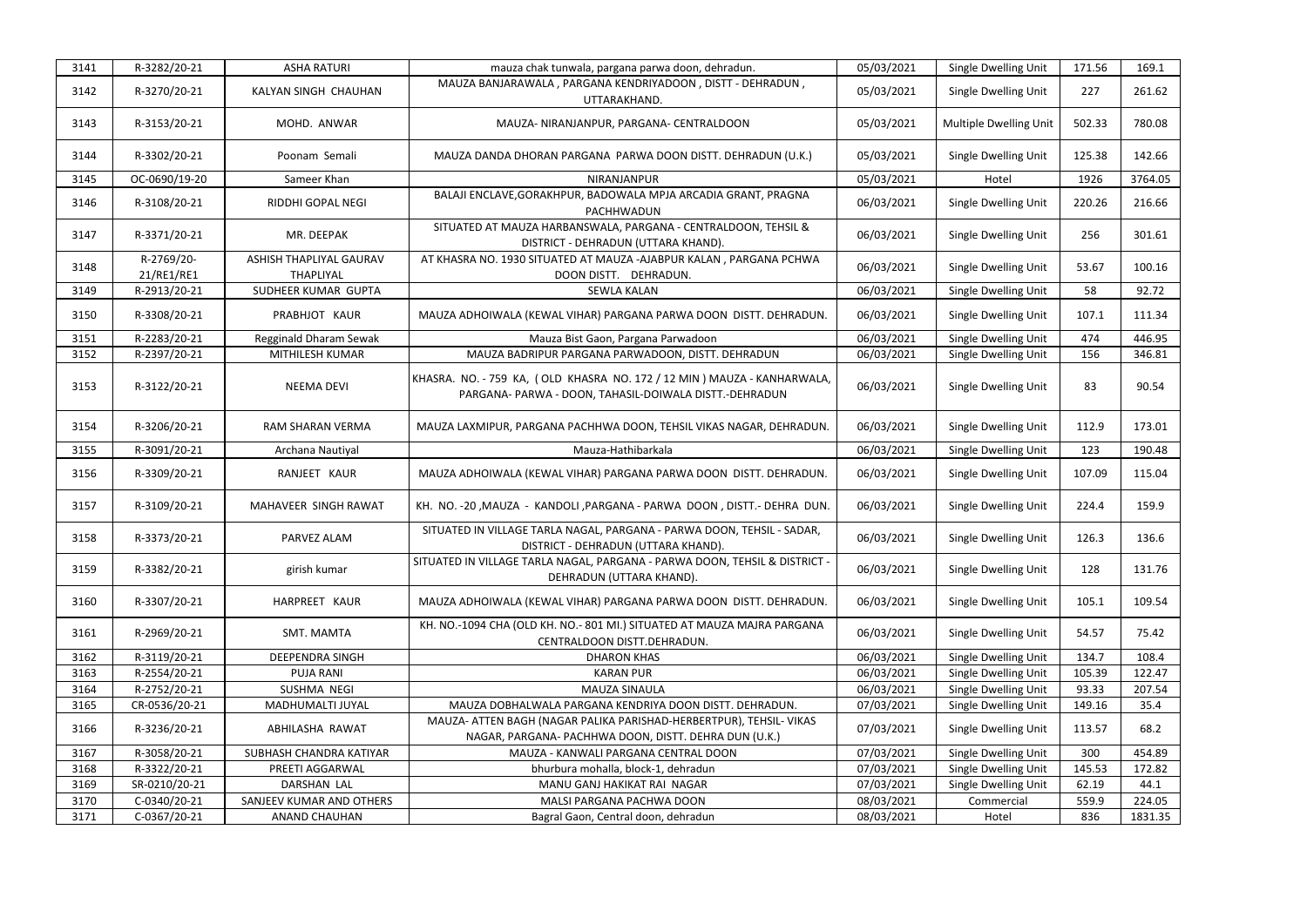|      |              | M/S MAHALAXMI BUILDWELL                        |                                                                                                                                                                          |            |                             |         |          |
|------|--------------|------------------------------------------------|--------------------------------------------------------------------------------------------------------------------------------------------------------------------------|------------|-----------------------------|---------|----------|
| 3172 | C-0125/20-21 | THROUGH ITS PARTNER MR<br><b>MANJEET JOHAR</b> | MUNICIPAL NO. 86/1 (Old), 265/614 (New), RAJPUR ROAD, DISTRICT- DEHRADUN                                                                                                 | 08/03/2021 | <b>Commercial Mixed Use</b> | 6670    | 20219.51 |
| 3173 | R-3020/20-21 | SMT - RAJINDERJEET                             | MAUZA ARKEDIYA GRANT, PARGANA PACHWADOON, TEHSIL & DISTT - DEHRADUN,<br>UTTARAKHAND.                                                                                     | 08/03/2021 | Single Dwelling Unit        | 130     | 72.76    |
| 3174 | R-3264/20-21 | VINAY CHANDRA DHAUNDIYAL                       | MAUZA DEHRA KHAS, PARGANA CENTRAL DOON, TEHSIL & DISTT.- DEHRADUN (U.K.)                                                                                                 | 08/03/2021 | Single Dwelling Unit        | 210.24  | 193.34   |
| 3175 | R-3158/20-21 | Mamta kaushik                                  | 63, mauja kanwali, dehradun                                                                                                                                              | 08/03/2021 | Single Dwelling Unit        | 168.4   | 459.6    |
| 3176 | R-3283/20-21 | <b>ZAFAR BEG</b>                               | majra                                                                                                                                                                    | 08/03/2021 | Single Dwelling Unit        | 107.5   | 56.91    |
| 3177 | R-3360/20-21 | <b>SUNAKSHI SAINI</b>                          | MOUZA AJABPUR KALAN PARGANA KENDRIYA DOON DEHRADUN                                                                                                                       | 08/03/2021 | Single Dwelling Unit        | 111.524 | 140.84   |
| 3178 | R-3336/20-21 | Kuldeep Singh                                  | KH. NO. 42 MIN, MAUZA EAST HOPE TOWN, PARGANA PACHWADOON, TEHSIL<br>VIKAD NAGAR, DISTT. DEHRADUN. (UTTRAKHAND)                                                           | 08/03/2021 | Single Dwelling Unit        | 231.69  | 141.28   |
| 3179 | R-3198/20-21 | <b>SANJAY SINGH</b>                            | PART OF KHASRA NO. 44 & KHASRA NO. 46, GRAM BAGRALGAON, PARGANA<br>PACHWADOON, DISTRICT DEHRADUN.                                                                        | 08/03/2021 | Single Dwelling Unit        | 292.91  | 385.76   |
| 3180 | R-3388/20-21 | <b>VIVEKANAND BIJALWAN</b>                     | MAUZA- DANDA NOORIWALA, PARGANA- PARWA DOON, DISTT.-<br>DEHRADUN(UTTARAKHAND)                                                                                            | 08/03/2021 | Single Dwelling Unit        | 284.26  | 305.37   |
| 3181 | R-2948/20-21 | MAHAVEER PRASHAD BHATT                         | MAUZA RAIPUR PARGANA PARWA DOON DISTT DEHRADUN                                                                                                                           | 08/03/2021 | Single Dwelling Unit        | 188     | 135.04   |
| 3182 | R-3258/20-21 | <b>GEETA SHARMA</b>                            | MAUZA - RAIPUR, PARGANA - PARWA DOON, DISTT.- DEHRADUN.                                                                                                                  | 08/03/2021 | Single Dwelling Unit        | 213.27  | 324.54   |
| 3183 | R-2901/20-21 | Ashish Ghosh                                   | Pargana Kendriyadoon                                                                                                                                                     | 08/03/2021 | Single Dwelling Unit        | 137.59  | 139.68   |
| 3184 | R-3127/20-21 | <b>SHEKHAR KUMAR</b>                           | MAUJA-SAUNDHONWALI MANSINGH, PARGANA-PARWA DOON, DISTT. DEHRADUN                                                                                                         | 08/03/2021 | Single Dwelling Unit        | 66.92   | 88.78    |
| 3185 | R-3048/20-21 | RAMESH CHANDRA SACHDEVA                        | DANDA NOORIWALA PARGANA PARWA DOON DISTTDEHRADUN                                                                                                                         | 08/03/2021 | Single Dwelling Unit        | 99      | 153.17   |
| 3186 | R-3333/20-21 | MR. SUNIL KUMAR                                | SITUATED AT MAUZA KANWALI, PARGANA - CENTRALDOON, DISTRICT - DEHRADUN<br>(UTTARA KHAND).                                                                                 | 08/03/2021 | Single Dwelling Unit        | 144     | 63.76    |
| 3187 | R-2943/20-21 | Nilay Kukreti                                  | PROPERTY NO. 52, DISPENSARY ROAD / AJMAL KHAN ROAD, TEHSIL & DISTT.<br>DEHRADUN ( UTTRAKHAND )                                                                           | 08/03/2021 | Single Dwelling Unit        | 91      | 101.09   |
| 3188 | R-3392/20-21 | <b>GOPAL DUTT BHARDWAJ</b>                     | KHASRA 401 DA,417,418,419 KA,420,421 KA,422 GA, TOTAL AREA = 2.3378 HECTARE<br>AT MAUJA DHORAN KHAS, PARGANA PARWADOON, TEHSIL DEHRADUN, DIST.<br>DEHRADUN, UTTARAKHAND. | 08/03/2021 | Single Dwelling Unit        | 126.2   | 141.79   |
| 3189 | R-3378/20-21 | ISHWAR CHAND AGARWAL                           | <b>AJABPUR KHURD</b>                                                                                                                                                     | 08/03/2021 | Single Dwelling Unit        | 145     | 195.5    |
| 3190 | R-3413/20-21 | <b>Gaurav Gusain</b>                           | KHASRA NO. 85 MIN SITUATED AT MAUZA KEDARPUR PARGANA KENDRIYA DOON,<br>TEHSIL & DISTT.- DEHRADUN                                                                         | 08/03/2021 | Single Dwelling Unit        | 55.74   | 53.78    |
| 3191 | R-3238/20-21 | SANDEEP RAWAT                                  | A - BLOCK SARSWATI VIHAR, AJABPURKHURD                                                                                                                                   | 08/03/2021 | Single Dwelling Unit        | 106     | 105.78   |
| 3192 | R-2754/20-21 | Anil Nautiyal                                  | SMT REETA NAUTIYAL W/O SH ANIL PRASAD NAUTIYAL & SH ANIL PRASAD<br>NAUTIYAKHASRA NO 55 KHA & 57 KHA AMAN VIHAR MAUZA KANDOLI PARGANA<br>PARWA DOON TEHSHIL DIST D.DUN    | 08/03/2021 | Single Dwelling Unit        | 180     | 241.44   |
| 3193 | L-0010/20-21 | <b>AKSHAY JAIN</b>                             | MAUZA MAJARA PERGANA CENTRALDOON                                                                                                                                         | 09/03/2021 |                             | 7327    | 8243.33  |
| 3194 | R-3329/20-21 | ARTI BHANDARI                                  | MAUZA KEDARPUR, PARGANA PACHWA DOON                                                                                                                                      | 09/03/2021 | Single Dwelling Unit        | 176.57  | 300.24   |
| 3195 | R-3396/20-21 | NASREEN.                                       | MAUZA MAJRA, PARGANA CENTRAL DOON                                                                                                                                        | 09/03/2021 | Single Dwelling Unit        | 92.83   | 125.5    |
| 3196 | R-2980/20-21 | ATUL KUMAR SRIVASTAVA                          | khasra no.- 1093 min., mauza- kanwali, dehradun, u.k.                                                                                                                    | 09/03/2021 | Single Dwelling Unit        | 76.88   | 64.86    |
| 3197 | R-2997/20-21 | bharat chand                                   | PROPOSED RESIDENTIAL BUILDING PLAN OF MR.BHARAT CHAND S/O SHRI GOPI<br>CHAND SITUATED AT KH. NO. -466 (KA), MAUZA- AJABPUR KALAN, , DISTT.-<br>DEHRADUN.                 | 09/03/2021 | Single Dwelling Unit        | 232     | 513.12   |
| 3198 | R-3185/20-21 | Sohan Singh Negi                               | Mauza- Aamwala Uparla                                                                                                                                                    | 09/03/2021 | Single Dwelling Unit        | 103     | 128.93   |
| 3199 | R-2992/20-21 | HEMANTI NEGI                                   | MAUZA DHORANKHAS                                                                                                                                                         | 09/03/2021 | Single Dwelling Unit        | 208.17  | 242.7    |
| 3200 | R-3111/20-21 | Dharmendra Kumar                               | Mauza- Sewala Kalan                                                                                                                                                      | 09/03/2021 | Single Dwelling Unit        | 176     | 184.85   |
| 3201 | R-3334/20-21 | <b>VIJAY SINGH PUNDIR</b>                      | MAUZA KANWALI MAFI                                                                                                                                                       | 09/03/2021 | Single Dwelling Unit        | 303.6   | 297.69   |
| 3202 | R-3397/20-21 | SHABINA SITARA                                 | MAUZA MAJRA, PARGANA CENTRAL DOON                                                                                                                                        | 09/03/2021 | Single Dwelling Unit        | 92.64   | 125.04   |
| 3203 | R-3398/20-21 | ASMAT.                                         | MAUZA MAJRA, PARGANA CENTRAL DOON                                                                                                                                        | 09/03/2021 | Single Dwelling Unit        | 92.93   | 125.6    |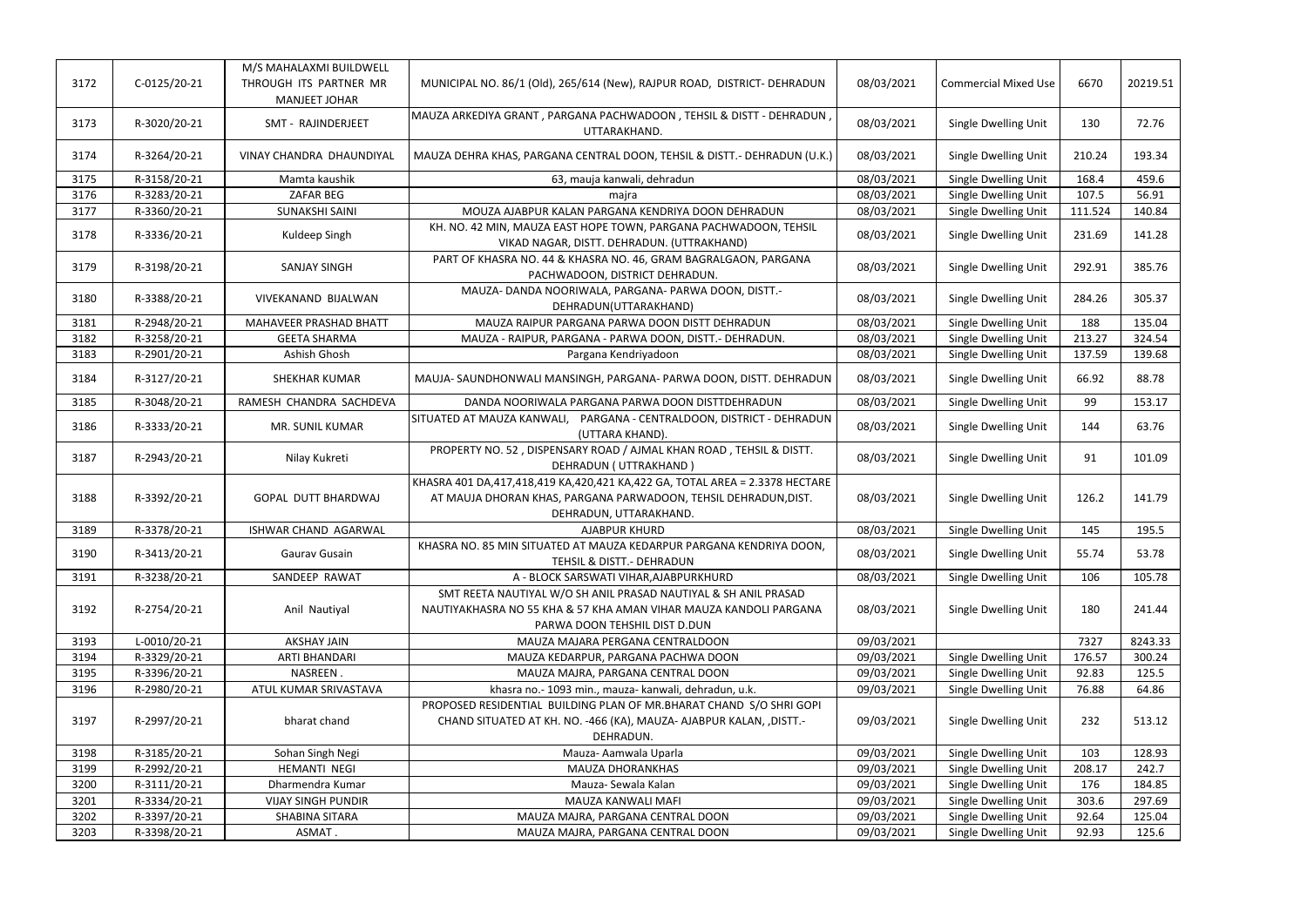|      |                  |                     | PROPOSED RESIDENTIAL BUILDING PLAN OF MR.JANAK CHAND S/O SHRI GOPI       |            |                      |        |        |
|------|------------------|---------------------|--------------------------------------------------------------------------|------------|----------------------|--------|--------|
| 3204 | R-3038/20-21     | <b>JANAK CHAND</b>  | CHAND SITUATED AT KH. NO. -466 (KA), MAUZA- AJABPUR KALAN, ,DISTT.-      | 09/03/2021 | Single Dwelling Unit | 231    | 504.9  |
|      |                  |                     | DEHRADUN.                                                                |            |                      |        |        |
|      |                  |                     | MR. ABHISHEK PHARASI S/0 MR. KRISHNA KUMAR PHARASI SITUATED AT KHASRA    |            |                      |        |        |
| 3205 | R-3212/20-21     | Abhishek Pharasi    | NO. 428, MAUZA DANDAKHUDANEWALA, PARGANA PARWADOON, DISTRICT             | 09/03/2021 | Single Dwelling Unit | 91     | 104.9  |
|      |                  |                     | DEHRADUN.                                                                |            |                      |        |        |
| 3206 | R-3313/20-21     | <b>NAJMEEN ARA</b>  | MAUZA MAJRA PARGANA CENTRAL DOON DISTT DEHRDUN                           | 09/03/2021 | Single Dwelling Unit | 64     | 85.9   |
| 3207 | R-3166/20-21     | SHWETA AGARWAL      | <b>MAUZA KISHNPUR</b>                                                    | 09/03/2021 | Single Dwelling Unit | 126    | 271.66 |
|      |                  |                     | AT KHASRA NO. 321 MIN, SITUATED AT MAUZA- DANDA KHUDANEWALA PRAGANA-     |            |                      |        |        |
| 3208 | R-2549/20-21/RE1 | TANUJA SHARMA       | PRAWA DOON DISTT.- DEHRADUN (U.K.)                                       | 09/03/2021 | Single Dwelling Unit | 80.73  | 99.91  |
| 3209 | R-3314/20-21     | SANDEEP -           | KH. NO. 478 JA, SITUATED ATMAUZA- NIRANJAPUR, PARGANAPACHWADOON, DISTT.- | 09/03/2021 | Single Dwelling Unit | 102    | 161.31 |
|      |                  |                     | DEHRADUN.,.                                                              |            |                      |        |        |
| 3210 | R-3338/20-21     | Jagdamba Devi       | MAUZA CHAKTUNWALA PARGANA PARWA DOON DISTT. DEHRADUN (U.K.)              | 09/03/2021 | Single Dwelling Unit | 123.56 | 104    |
| 3211 | R-2550/20-21/RE1 | RASHMI PANWAR       | AT KHASRA NO. 321 MIN, SITUATED AT MAUZA- DANDA KHUDANEWALA PRAGANA-     | 09/03/2021 | Single Dwelling Unit | 76.64  | 93.73  |
|      |                  |                     | PRAWA DOON DISTT.- DEHRADUN (U.K.)                                       |            |                      |        |        |
| 3212 | R-3248/20-21     | Kavita Bhatt        | Mauza Badripur, Pargana Parwadoon                                        | 09/03/2021 | Single Dwelling Unit | 81     | 94.84  |
| 3213 | R-3289/20-21     | Magneshwari Devi    | Mauza- Ajabpur Kalan                                                     | 09/03/2021 | Single Dwelling Unit | 103    | 118.5  |
|      |                  |                     | PROPOSED RESIDENTIAL BUILDING PLAN OF MR.DINESH CHAND S/O SHRI GOPI      |            |                      |        |        |
| 3214 | R-2996/20-21     | <b>DINESH CHAND</b> | CHAND SITUATED AT KH. NO. -466 (KA), MAUZA- AJABPUR KALAN, ,DISTT.-      | 09/03/2021 | Single Dwelling Unit | 233    | 485.94 |
|      |                  |                     | DEHRADUN.                                                                |            |                      |        |        |
| 3215 | R-3301/20-21     | PRAMOD KUMAR PANT   | KANWALI (MILAN VIHAR)                                                    | 09/03/2021 | Single Dwelling Unit | 130    | 243.37 |
| 3216 | R-3275/20-21     | VISHAKHA SHARMA     | KHASRA NO.-46, RAJ ENCLAVE, AMAN VIHAR, MAUZA-KANDOLI, PARGANA-          | 09/03/2021 | Single Dwelling Unit | 121.98 | 155.62 |
|      |                  |                     | PARWADOON, DEHRADUN, U.K.                                                |            |                      |        |        |
| 3217 | R-3331/20-21     | Meenakshi Rawat     | Mauza- Gujrada Mansingh                                                  | 09/03/2021 | Single Dwelling Unit | 78     | 93.08  |
| 3218 | R-3386/20-21     | MOHD. SALEEM.       | KHASRA NO. - 410 DA, MAUZA - MAJRA, PARGANA - KENDRIYADOON, DEHRADUN,    | 09/03/2021 | Single Dwelling Unit | 44.33  | 73.78  |
|      |                  |                     | U.K.                                                                     |            |                      |        |        |
| 3219 | R-3177/20-21     | Sushma Rathi        | Mouza- Niranjanpur, Pargana- Kendriyadoon.                               | 09/03/2021 | Single Dwelling Unit | 78.99  | 181.2  |
| 3220 | R-3015/20-21     | Mrs. Sushila Devi   | Dehradun                                                                 | 09/03/2021 | Single Dwelling Unit | 238    | 231.55 |
| 3221 | R-3083/20-21     | Santosh Rani        | KH. NO. 331, SITUATED AT MAUZA SEWALAN KALAN, PARGANA KENDRIYA DOON,     | 09/03/2021 | Single Dwelling Unit | 272    | 262.58 |
|      |                  |                     | DIST. DEHRADUN (U.K.)                                                    |            |                      |        |        |
| 3222 | R-2533/20-21     | SACHIN NANDA        | LAND KHATA NO. 1172 & KHASRA NO. 640(OLD KH. NO. 303 MI), MAUZA          | 09/03/2021 | Single Dwelling Unit | 220    | 336.93 |
|      |                  |                     | AAMWALA TARLA, PARGANA PARWADOON                                         |            |                      |        |        |
| 3223 | R-3311/20-21     | Neelam Rawat        | Mauza-Gujrada Mansingh                                                   | 09/03/2021 | Single Dwelling Unit | 89     | 100.32 |
| 3224 | R-2428/20-21     | SUSHANT NAYAK       | AT KHATA NO.612, KHASRA NO. 665, MAUZA JAKHAN, PARGANA CENTRAL DOON      | 10/03/2021 | Single Dwelling Unit | 128    | 253.77 |
|      |                  |                     | DISTT, DEHRADUN                                                          |            |                      |        |        |
| 3225 | R-3348/20-21     | <b>SUMEET GUPTA</b> | KHASRA NO.- 181/1 MIN., VIJAYPARK EXTENSION, MAUZA-KANWALI, PARGANA-     | 10/03/2021 | Single Dwelling Unit | 338.2  | 344.37 |
|      |                  |                     | CENTRALDOON, DEHRADUN, U.K.                                              |            |                      |        |        |
| 3226 | R-3228/20-21     | <b>TINA GERA</b>    | MAUZA BHAGWANTPUR MAI CHAK, PARGANA PACHWADOON                           | 10/03/2021 | Single Dwelling Unit | 400    | 372.08 |
| 3227 | R-3291/20-21     | <b>VINOD NEGI</b>   | MEHUWALA MAFI                                                            | 10/03/2021 | Single Dwelling Unit | 95     | 107.53 |
| 3228 | R-2745/20-21     | Kaushalya Manola    | MAUZA RAIPUR PARGANA PARWA DOON DISTT. DEHRADUN                          | 10/03/2021 | Single Dwelling Unit | 246    | 195.28 |
| 3229 | R-3049/20-21     | ANJU SAINI          | SEWLA KALAN                                                              | 10/03/2021 | Single Dwelling Unit | 104.27 | 83.28  |
| 3230 | R-3323/20-21     | <b>DIDAR SINGH</b>  | LAXMI ROAD DISTRICT- DEHRADUN UTTARAKHAND                                | 10/03/2021 | Single Dwelling Unit | 375    | 750.92 |
| 3231 | R-2908/20-21     | Deepak Dobhal       | 257/2, Arkedia Grant, Premnagar, Dehradun                                | 10/03/2021 | Single Dwelling Unit | 177.41 | 193.44 |
| 3232 | R-3157/20-21     | SHILPA RALHI        | mauza-tarla nagal, pargana-parwadoon, dehradun                           | 10/03/2021 | Single Dwelling Unit | 336.5  | 260.12 |
| 3233 | R-3417/20-21     | NEETU SHARMA        | <b>DHORAN KHAS</b>                                                       | 10/03/2021 | Single Dwelling Unit | 139    | 345.25 |
| 3234 | R-2812/20-21     | Manjula Sharma      | Mouza- Chalang, Pargana- Parwadoon.                                      | 10/03/2021 | Single Dwelling Unit | 156    | 199.04 |
| 3235 | R-2944/20-21     | Basant Kukreti      | PROPERTY NO. 52, DISPENSARY ROAD / AJMAL KHAN ROAD, TEHSIL & DISTT.      | 10/03/2021 | Single Dwelling Unit | 183    | 187.8  |
|      |                  |                     | DEHRADUN (UTTRAKHAND)                                                    |            |                      |        |        |
| 3236 | R-2574/20-21     | <b>GEETA BHATT</b>  | mauza aamwala tarla                                                      | 10/03/2021 | Single Dwelling Unit | 94.23  | 90.1   |
| 3237 | R-3317/20-21     | Daisy Irani         | Mouza-Chalang, Pargana-Parwadoon.                                        | 10/03/2021 | Single Dwelling Unit | 156    | 199.04 |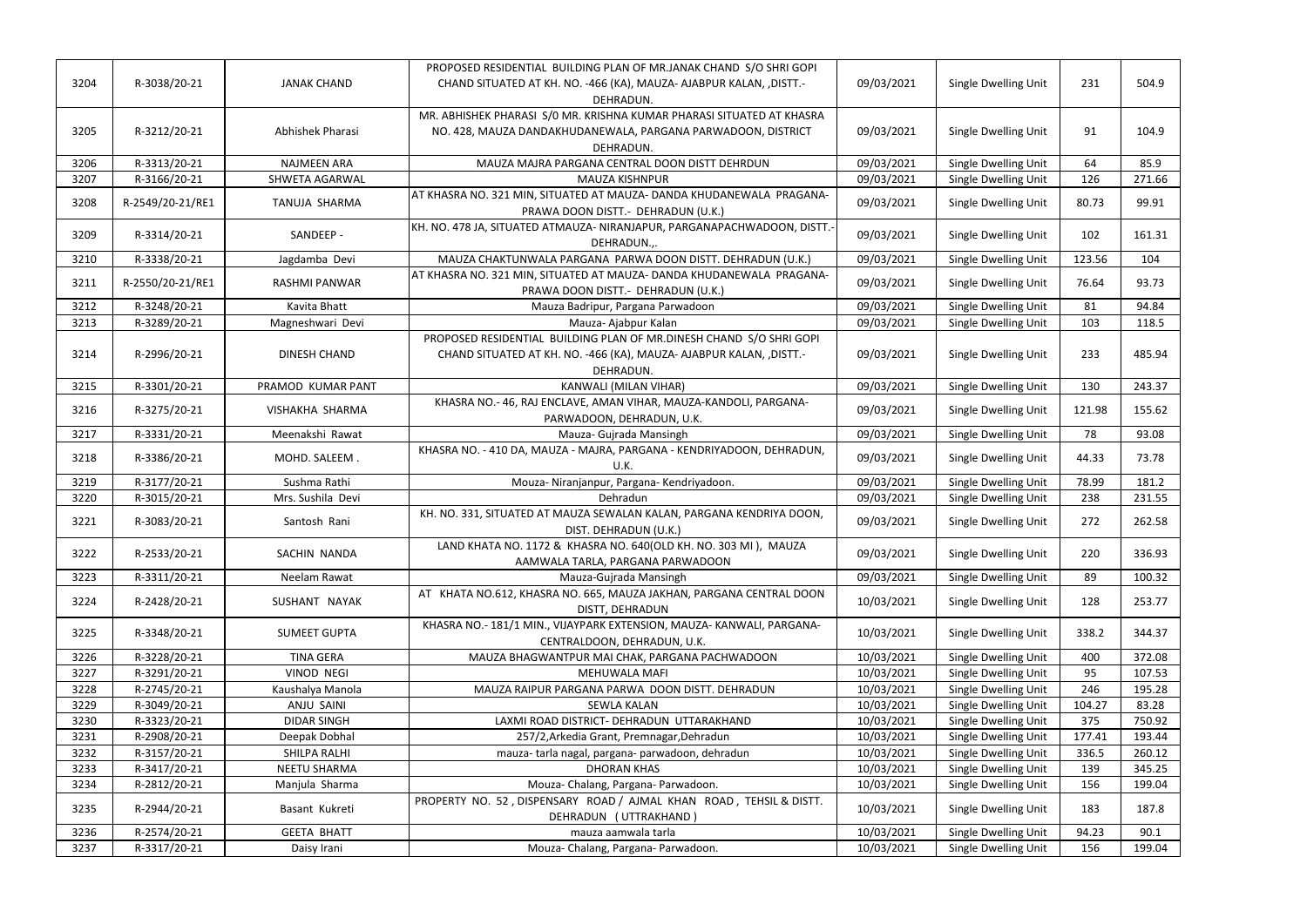| 3238 | R-2896/20-21     | <b>RAJAT GAUR</b>             | MAUJA - JAKHAN, PARGANA - KENDRIYE DOON                                                                                                                                                                  | 10/03/2021 | Single Dwelling Unit        | 133     | 202.77 |
|------|------------------|-------------------------------|----------------------------------------------------------------------------------------------------------------------------------------------------------------------------------------------------------|------------|-----------------------------|---------|--------|
| 3239 | R-3194/20-21     | SAGAR THAPA                   | PROPOSED SINGLE RESIDENTIAL HOUSE PLAN FOR- MR SAGAR THAPA S/O MR.<br>RAMESH BAHADUR THAPA, SITUATED AT- KHASRA NO 85 KHA, MAUJA-<br>KAULAGARH, MAY CHAK BHUD, PARGANA- PACHWADOON, DIST. DEHRADUN(U.K.) | 10/03/2021 | Single Dwelling Unit        | 176     | 158.35 |
| 3240 | R-3421/20-21     | ASHOK KUMAR BHATT             | KHASRA NO. 50 MIN, MAUJA - DOBHALWALA, PARGANA - PACHWA DOON,<br>DISTRICT - DEHRADUN, (U.K.) MUNICIPAL NO. 307/327                                                                                       | 10/03/2021 | Single Dwelling Unit        | 66.28   | 75.03  |
| 3241 | R-3243/20-21     | Pushpa Yadav                  | Muja Dehrakhas (om city), Pargana Kendriyadoon                                                                                                                                                           | 10/03/2021 | Single Dwelling Unit        | 92      | 157.95 |
| 3242 | R-3355/20-21     | <b>KUNTA RANI</b>             | MAUJA-SEWLA KALAN, PARGANA-PACHWADOON                                                                                                                                                                    | 10/03/2021 | Single Dwelling Unit        | 55.33   | 62.49  |
| 3243 | R-2880/20-21     | MRS. SONAM DOLMA              | SITUATED AT MAUZA TARLA NAGAL, PARGANA - PARWA DOON, TEHSIL & DISTRICT -<br>DEHRADUN (UTTARA KHAND).                                                                                                     | 12/03/2021 | Single Dwelling Unit        | 327     | 433.84 |
| 3244 | R-3390/20-21     | SURBHI SRIVASTAVA             | SITUATED AT. MOUZA CHAKTUNWALA, PARGANA PARWADOON, DEHRADUN                                                                                                                                              | 12/03/2021 | Single Dwelling Unit        | 188.19  | 67.05  |
| 3245 | R-2483/20-21/RE1 | Narender pal & gurendra singh | MAUZA MARKHAM GRANT FIRST PARGANA PARWA DOON THESIL DOIWALA DISTT.<br>DEHRADUN (U.K.)                                                                                                                    | 12/03/2021 | Single Dwelling Unit        | 121.57  | 160.22 |
| 3246 | R-2712/20-21     | Seema Singhal                 | Barhamanwala dehradun                                                                                                                                                                                    | 12/03/2021 | Single Dwelling Unit        | 48.79   | 70.98  |
| 3247 | R-2560/20-21/RE1 | ANOOP SINGH PANWAR            | AT KHASRA NO. 321 MIN, SITUATED AT MAUZA- DANDA KHUDANEWALA PRAGANA-<br>PRAWA DOON DISTT. - DEHRADUN (U.K.)                                                                                              | 12/03/2021 | Single Dwelling Unit        | 81.75   | 100.61 |
| 3248 | R-3351/20-21     | <b>SUNIL KUMAR</b>            | MAUZA-PITHUWALA                                                                                                                                                                                          | 12/03/2021 | Single Dwelling Unit        | 76.2    | 92.96  |
| 3249 | R-3126/20-21     | LAXMI AGARWAL                 | <b>NESHVILLA ROAD</b>                                                                                                                                                                                    | 12/03/2021 | Single Dwelling Unit        | 334     | 572.06 |
| 3250 | R-3406/20-21     | dipti nauni                   | <b>KISHANPUR DHAKPATTI</b>                                                                                                                                                                               | 12/03/2021 | Single Dwelling Unit        | 250     | 305.25 |
| 3251 | R-3293/20-21     | RICHA JAKHMOLA                | MAUZA TARLA NAGAL                                                                                                                                                                                        | 12/03/2021 | Single Dwelling Unit        | 94.05   | 129.96 |
| 3252 | R-3362/20-21     | <b>MANISH SAINI</b>           | 141 RACE COURSE, DEHRADU UTTARAKHAND                                                                                                                                                                     | 12/03/2021 | Single Dwelling Unit        | 111.524 | 140.84 |
| 3253 | R-3266/20-21     | <b>Bhagat Singh Rawat</b>     | Mauza Badripur, Paragna Parwadoon                                                                                                                                                                        | 12/03/2021 | Single Dwelling Unit        | 183.15  | 308.79 |
| 3254 | R-3009/20-21     | DEEPA DANU                    | MAUZA RAIPUR PARGANA PARWADOON DISTT. DEHRADUN                                                                                                                                                           | 12/03/2021 | Single Dwelling Unit        | 201.67  | 153.45 |
| 3255 | R-3365/20-21     | Renu Alfred                   | LAND KHATA KHATAUNI NO.- 580, LAND KHASRA NO.- 6745, VILLAGE-BABUGARH<br>(NAGAR PALIKA PARISHAD- VIKASNAGAR), PARGANAPACHHWADOON, TEHSIL- VIKAS<br>NAGAR, DISTT. - D. DUN (U.K.)                         | 12/03/2021 | <b>Single Dwelling Unit</b> | 74.35   | 44.38  |
| 3256 | R-3418/20-21     | Mr. Garish Bakhshi            | KHASRA NO. 472 MIN, & 473 MIN, MAUZA DAKHPATTI, PARGANA CENTRAL DOON,<br>TEHSIL/ SADAR & DISTT. DEHRADUN. (UTTRAKHAND)                                                                                   | 12/03/2021 | Single Dwelling Unit        | 181.43  | 277.7  |
| 3257 | R-2473/20-21     | <b>SUDESH</b>                 | MAUZA NAGAL NATNALA                                                                                                                                                                                      | 12/03/2021 | Single Dwelling Unit        | 146     | 251.14 |
| 3258 | R-2868/20-21     | Deepa ji                      | Mauja Sewalakalan, Pargana Kendriyadoon, District Dehradun                                                                                                                                               | 12/03/2021 | Single Dwelling Unit        | 116.17  | 118.94 |
| 3259 | R-2985/20-21     | PRATAP GUSAIN                 | AT KH.NO.- 1573 MAUJA - RAIPUR PARGANA - PARWADOON DISTT. - DEHRADUN.                                                                                                                                    | 12/03/2021 | Single Dwelling Unit        | 188     | 170.71 |
| 3260 | R-3436/20-21     | Vandana Tandon                | SITUATED AT KH. NO. 88 M & 89 M MAUZA KARAN PUR KHAS PARGANA CENTRAL<br>DOON, DISTT. & TEHSIL. DEHRADUN. (UK)                                                                                            | 12/03/2021 | Single Dwelling Unit        | 368     | 74.82  |
| 3261 | R-3437/20-21     | Prem Singh Rawat              | SITUATED AT KH. NO. 382 MAUZA AAMWALA TARLA PARGANA PARWA DOON,<br>DISTT. & TEHSIL. DEHRADUN. (UK)                                                                                                       | 12/03/2021 | Single Dwelling Unit        | 136.61  | 158.62 |
| 3262 | R-3423/20-21     | NAAZNEEN BEGUM                | MAUZA MAJRA, PARGANA CENTRAL DOON                                                                                                                                                                        | 12/03/2021 | Single Dwelling Unit        | 90.02   | 120.34 |
| 3263 | R-3180/20-21     | PRAKASHI SEMWAL               | AT KHASRA NO. - 176 KA SITUATED AT MAUZA - CHAK DANDA LAKHAUND,<br>PARGANA - PARWA DOON DISTT. - DEHRADUN (U.K.)                                                                                         | 13/03/2021 | Single Dwelling Unit        | 153.56  | 173.63 |
| 3264 | R-3197/20-21     | Pradeep Kansal                | MAUZA NIRANJANPUR PARGANA CENTRALDOON, DEHRADUN (U.K)                                                                                                                                                    | 13/03/2021 | Single Dwelling Unit        | 117.56  | 236.07 |
| 3265 | R-3110/20-21     | <b>DOLI NARANG</b>            | AT KHASRA NO. - 122 MIN, SITUATED IN MAUZA - CHAK DANDA LAKHAUND PARGANA -<br>PARWA DOON, DISTT.- DEHRADUN (U.K.)                                                                                        | 13/03/2021 | Single Dwelling Unit        | 66.94   | 108.81 |
| 3266 | R-2871/20-21     | saira bano                    | khasra no-93 kanwali                                                                                                                                                                                     | 13/03/2021 | Single Dwelling Unit        | 131     | 215.91 |
| 3267 | R-3200/20-21     | madhu -                       | KH. NO. 263 KHA, SITUATED AT-PITHUWALA, PARGANA-KENDRIYADOON, DISTT.-<br>DEHRADUN.,,                                                                                                                     | 14/03/2021 | Single Dwelling Unit        | 55      | 33.47  |
| 3268 | R-3343/20-21     | RAKESH KUMAR THAPLIYAL        | ravindra nath tagore marg (vijay colony)                                                                                                                                                                 | 15/03/2021 | Single Dwelling Unit        | 106.63  | 107.98 |
| 3269 | R-3256/20-21     | Anuj Singhal                  | Mauza - Dehrakhas                                                                                                                                                                                        | 15/03/2021 | Single Dwelling Unit        | 219.57  | 357.19 |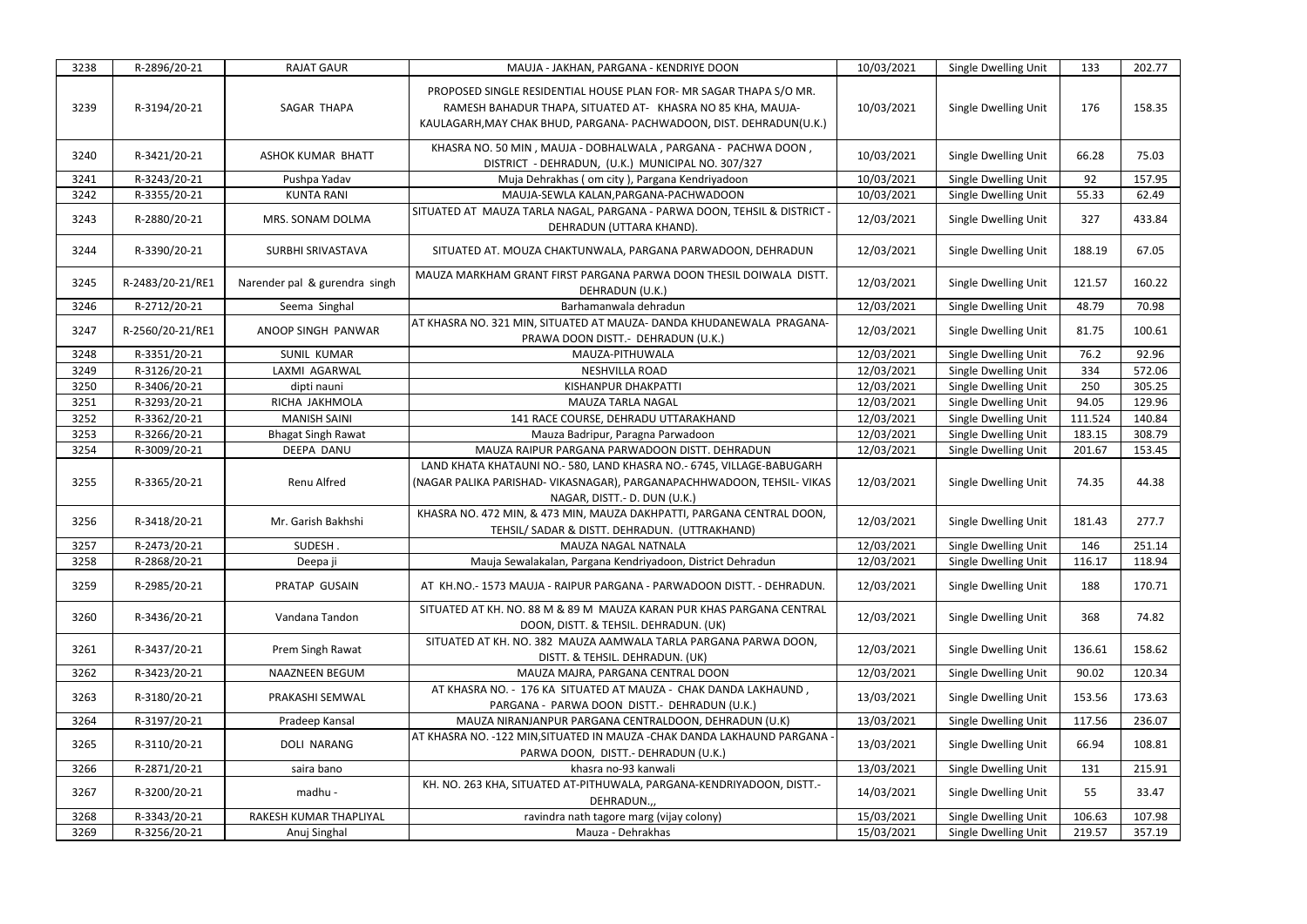|      |                  |                         | KH. NO. 38M, SITUATED AT MAUZA BANZARAWALA, PARGANA KENDRIYA DOON,                                        |            |                      |        |        |
|------|------------------|-------------------------|-----------------------------------------------------------------------------------------------------------|------------|----------------------|--------|--------|
| 3270 | R-3381/20-21     | <b>ANKUR KUMAR</b>      | DISTT.- DEHRADUN (U.K)                                                                                    | 15/03/2021 | Single Dwelling Unit | 100    | 154.65 |
|      |                  |                         | KHASRA NO :- 156 MIN, MAUZA-JOHRI, PARGANA-PARWADOON, DISTRICT-                                           |            |                      |        |        |
| 3271 | R-3412/20-21     | <b>CHAMPA DEVI</b>      | DEHRADUN (UTTRAKHAND).                                                                                    | 15/03/2021 | Single Dwelling Unit | 183.71 | 191.53 |
| 3272 | R-2824/20-21     | NARENDRA PRASAD DIMRI   | Mouza Amwala - Tarla Pargana Parwadoon Distt.Dehra Dun (Uttarakhand)                                      | 15/03/2021 | Single Dwelling Unit | 223    | 108.15 |
| 3273 | R-3335/20-21     | <b>Binod Kumar</b>      | Mauza Missarwala Kalan                                                                                    | 15/03/2021 | Single Dwelling Unit | 127.78 | 154.36 |
| 3274 | R-3297/20-21     | Mukesh Dobhal           | Mauza Dehrakhas, Pargana Centraldoon,                                                                     | 15/03/2021 | Single Dwelling Unit | 164.38 | 363.52 |
|      |                  |                         |                                                                                                           |            |                      |        |        |
| 3275 | R-2959/20-21     | Santosh Dayal           | Khata No.- 1828 (khatauni year 1414 to 1419 fasli), bhag khasra no.- 23ka (private                        | 15/03/2021 | Single Dwelling Unit | 237.5  | 377    |
|      |                  |                         | plot no. 12), gram sewla kalan, pargana pachwa doon, tehsil sadar, distt.- dehradun                       |            |                      |        |        |
|      |                  |                         | PROPERTY NO- 74/1, VIJAY COLONY AT KHASRA PLOT NO -378 SITUATED AT MAUZA                                  |            |                      | 88     | 85.74  |
| 3276 | R-3116/20-21     | <b>RAJAT KUMAR</b>      | HATHIBARKALA, KENDRIYA DOON, DISTT DEHRADUN.                                                              | 15/03/2021 | Single Dwelling Unit |        |        |
| 3277 | R-3359/20-21     |                         |                                                                                                           |            |                      | 146.32 | 152.23 |
|      |                  | <b>MANJU SHARMA</b>     | KHASRA NO. 397, MAUZA SINAULA, PARGANA KENDRIYADOON, DISTRICT DEHRADUN                                    | 15/03/2021 | Single Dwelling Unit |        |        |
| 3278 | R-3408/20-21     | <b>MEENAKSHI GUSAIN</b> | MAUZA KANDHOLI                                                                                            | 15/03/2021 | Single Dwelling Unit | 201.67 | 168.35 |
| 3279 | R-3175/20-21     | Manoj Chauhan           | Mauza - Ajabpur Khurd                                                                                     | 15/03/2021 | Single Dwelling Unit | 50.02  | 77.47  |
| 3280 | R-3273/20-21     | <b>DEEPAK FARSWAN</b>   | MAUZA SHAHNAGAR,                                                                                          | 15/03/2021 | Single Dwelling Unit | 130.65 | 125.5  |
| 3281 |                  | <b>MADAN ARORA</b>      | KHASRA NO.- 445 DA & 452 CHA, PLOT NO.-52, RAJESHWAR NAGAR PHASE-1,                                       |            | Single Dwelling Unit | 372    | 463.2  |
|      | R-3155/20-21     |                         | MAUZA- DHORANKHAS, PARGANA- PARWADOON, DEHRADUN, U.K.                                                     | 15/03/2021 |                      |        |        |
|      |                  |                         | PLOT NO. D-05, OAKWOOD RESIDENCY (KHASRA NO. 98 AND KHASRA NO. 99 VA)                                     |            |                      |        |        |
| 3282 | R-3395/20-21     | Naveen Tiwari           | MAUJA SALAN GAON, PARGANA PACHWA DOON, DISTT. DEHRADUN,                                                   | 15/03/2021 | Single Dwelling Unit | 117.12 | 183.4  |
|      |                  |                         | UTTARAKHAND.                                                                                              |            |                      |        |        |
|      |                  |                         | MAUZA VIJAYPUR GOPIWALA, PARGANA PACHWADOON, TEHSIL & DISTT -                                             |            |                      | 227    |        |
| 3283 | R-3089/20-21     | <b>VIKASH GURUNG</b>    | DEHRADUN, UTTARAKHAND.                                                                                    | 15/03/2021 | Single Dwelling Unit |        | 228.21 |
| 3284 | R-3368/20-21     | MONIKA SHARMA           | NIRANJANPUR                                                                                               | 15/03/2021 | Single Dwelling Unit | 92     | 110.56 |
|      |                  |                         | KHASRA NO.- 1888 (OLD KH. NO.- 1171), SITUATED AT MAUZA AJABPUR KALAN                                     |            |                      |        |        |
| 3285 | R-3400/20-21     | <b>BISMBER PAINULY</b>  | PARGANA PACHHWADOON DISTRICT DEHRADUN.                                                                    | 15/03/2021 | Single Dwelling Unit | 257.66 | 300.16 |
| 3286 | R-3332/20-21     | RAVI WAHI               | KHASRA NO. 1503DA, MAUJA DEHRAKHAS, PARGANA CENTRALDOON                                                   | 16/03/2021 | Single Dwelling Unit | 79.42  | 121.71 |
| 3287 | R-3235/20-21     | Ankit Gupta             | Mouza- Niranjanpur, Pargana- Kendriyadoon.                                                                | 16/03/2021 | Single Dwelling Unit | 103    | 126.8  |
| 3288 | R-3340/20-21     | Sushma Rathi            | Mouza- Dehrakhas, Pargana- Kendriyadoon.                                                                  | 16/03/2021 | Single Dwelling Unit | 58     | 123.16 |
| 3289 | R-3426/20-21     | RAJENDER SINGH JAISWAL  | <b>GOVIND GARH</b>                                                                                        | 16/03/2021 | Single Dwelling Unit | 83.61  | 104.13 |
| 3290 | R-2825/20-21     | RAJENDRA SINGH RAWAT    | Mauza Dharampur (Lane-2 Badrish Colony)                                                                   | 16/03/2021 | Single Dwelling Unit | 244    | 234.2  |
| 3291 | R-3051/20-21     | neeraj kaushik          | 63, mauja kanwali, dehradun                                                                               | 16/03/2021 | Single Dwelling Unit | 168.12 | 458.25 |
| 3292 | R-3330/20-21     | <b>DEEPIKA NEGI</b>     | NIRANJANPUR                                                                                               | 16/03/2021 | Single Dwelling Unit | 52.55  | 68.74  |
| 3293 | R-2339/20-21     | rakesh khanduri         | JAISWAL ESTATE, MUSSOORIE ROAD, MUSSOORIE                                                                 | 16/03/2021 | Single Dwelling Unit | 101.11 | 94.56  |
| 3294 | R-3149/20-21     | <b>TARUN SHARMA</b>     | NEW KHASRA NO.- 278 KA MIN. & OLD KHASRA NO.- 285, MAUZA- DHORANKHAS,                                     |            |                      |        | 78.15  |
|      |                  |                         | PARGANA-PARWADOON, DEHRADUN, U.K.                                                                         | 16/03/2021 | Single Dwelling Unit | 54     |        |
| 3295 | R-3407/20-21     | <b>VIKAS SANGARI</b>    | mauza kanwali pargana kendriya doon distt dehradun                                                        | 16/03/2021 | Single Dwelling Unit | 90.4   | 116.9  |
| 3296 | R-3354/20-21     | <b>LAXMI TIWARI</b>     | PANDITWARI                                                                                                | 16/03/2021 | Single Dwelling Unit | 195.51 | 183.47 |
| 3297 | R-2897/20-21     | <b>ASHA GAUR</b>        | MAUJA - JAKHAN, PARGANA - KENDRIYE DOON, DISTRICT DEHRADUN                                                | 16/03/2021 | Single Dwelling Unit | 141    | 300.84 |
| 3298 | R-2338/20-21     | VANDANA KHANDURI        | jaiswal estate, mussoorie road, mussoorie                                                                 | 16/03/2021 | Single Dwelling Unit | 80.93  | 86.22  |
| 3299 | R-2751/20-21     | REEMA BHARDWAJ          | MAUZA SINAULA                                                                                             | 16/03/2021 | Single Dwelling Unit | 93.33  | 122.16 |
| 3300 | R-2898/20-21     | <b>RISHABH GAUR</b>     | MAUJA - JAKHAN, PARGANA - KENDRIYE DOON, DISTRICT DEHRADUN, (U.K)                                         | 16/03/2021 | Single Dwelling Unit | 133    | 288.31 |
| 3301 | R-2326/20-21/RE1 | <b>LALAN SINGH</b>      | SITUATED AT MAUZA JAKHAN, PARGANA CENTRALDOON, DISTRICT DEHRADUN.                                         | 16/03/2021 | Single Dwelling Unit | 405    | 487.51 |
| 3302 | R-3366/20-21     | Vinod Kumar Ruhela      | Mouza- Dehrakhas, Pargana- Kendriyadoon.                                                                  | 16/03/2021 | Single Dwelling Unit | 58     | 123.3  |
| 3303 | R-3113/20-21     | Ramkauri Devi           | AJABPUR KALAN, PARGANA KENDRIYA DOON, DISTT. DEHRADUN.                                                    | 16/03/2021 | Single Dwelling Unit | 102.6  | 111.82 |
| 3304 | R-3419/20-21     | PRAMOD KUMAR            | mauza dehrakhas kendriya doon distt dehradun                                                              | 16/03/2021 | Single Dwelling Unit | 125.42 | 291.97 |
| 3305 | R-2750/20-21     | JAMUNA ALIYATHA         | KHASRA NO.- 4 KA/5 MIN., SITUATED AT MAUZA KANDOLI PARGANA<br>KENDRIYADOON DISTRICT DEHRADUN UTTARAKHAND. | 17/03/2021 | Single Dwelling Unit | 181.45 | 154.29 |
|      |                  |                         |                                                                                                           |            |                      |        |        |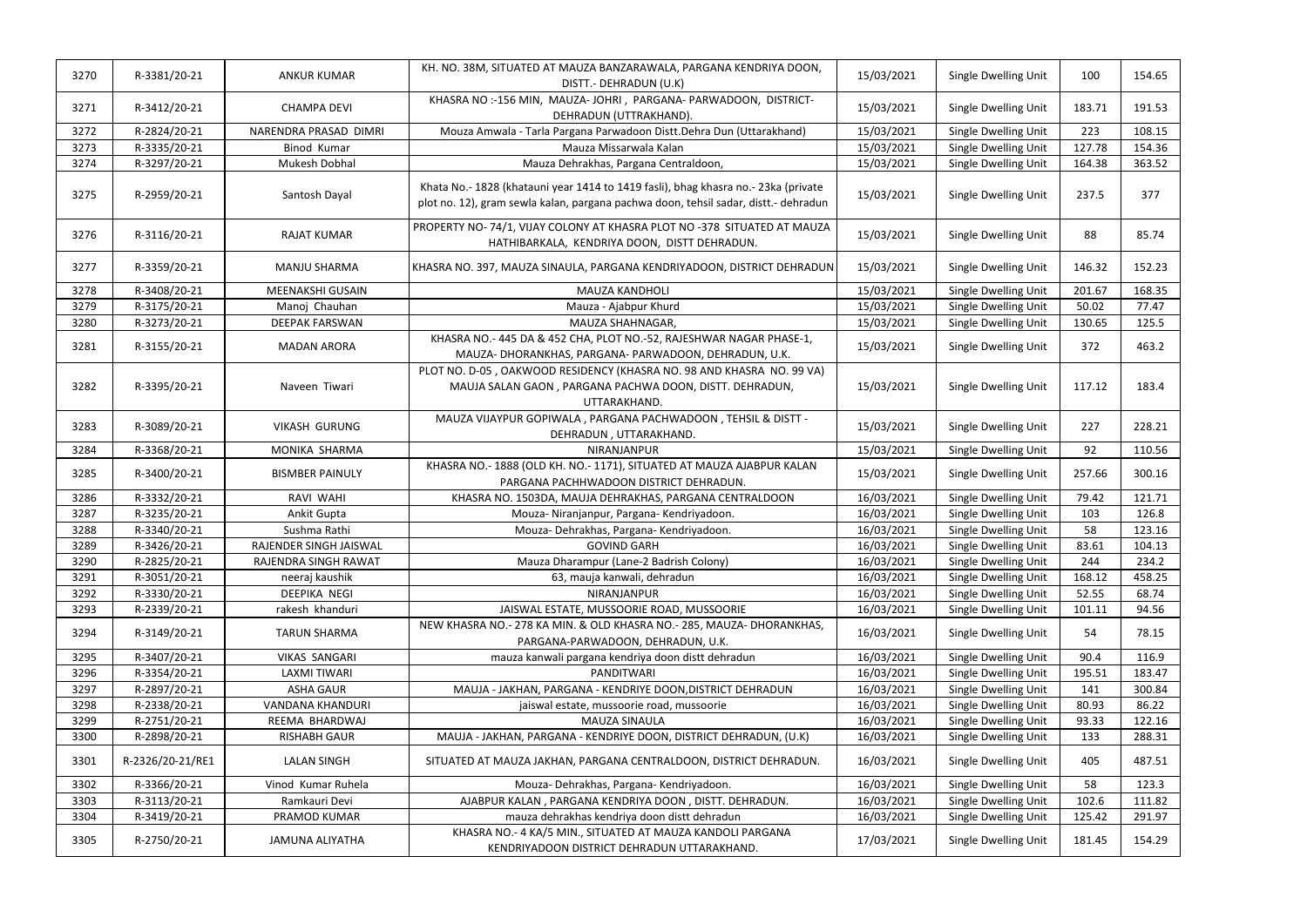| 3306 | R-3433/20-21     | MAGNI UNIYAL             | KHASRA NO.- 1749, MAUZA- AJABPUR KHURD, PARGANA-PAHCWADOON,<br>DEHRADUN, U.K.                                                                                           | 17/03/2021 | Single Dwelling Unit | 180     | 272.92  |
|------|------------------|--------------------------|-------------------------------------------------------------------------------------------------------------------------------------------------------------------------|------------|----------------------|---------|---------|
| 3307 | R-3324/20-21     | <b>SUSHILA NEGI</b>      | KHASRA NO.- 240 MIN., MAUZA- NANOOR KHEDA, PARGANA- PARWADOON,                                                                                                          | 17/03/2021 | Single Dwelling Unit | 116.1   | 128.2   |
|      |                  |                          | DEHRADUN, U.K.                                                                                                                                                          |            |                      |         |         |
| 3308 | R-3391/20-21     | MRS. RAMITA              | AT, KH. NO.87 GA MI ) MAUZA-KANDOLI, PARGANA- PARWA DOON DISTT. -<br>DEHRADUN, UK                                                                                       | 17/03/2021 | Single Dwelling Unit | 83.61   | 106.36  |
| 3309 | R-3245/20-21     | PRABHAT CHAUDHRY         | MAUZA UDDIWALA KARANPUR, PARGANA PACHWA DOON                                                                                                                            | 17/03/2021 | Single Dwelling Unit | 252     | 197.7   |
| 3310 | R-1575/20-21     | virender singh           | 120 cha. mauja danda lokhand, dehradun.                                                                                                                                 | 17/03/2021 | Single Dwelling Unit | 133     | 204.51  |
| 3311 | R-3253/20-21     | SARVESHWARI DEVI         | <b>NATHANPUR</b>                                                                                                                                                        | 17/03/2021 | Single Dwelling Unit | 84      | 55.64   |
| 3312 | R-2748/20-21     | Shamim ansari            | 85/67, bhanadri bagh block 3 dehradun                                                                                                                                   | 17/03/2021 | Single Dwelling Unit | 61.16   | 71.86   |
| 3313 | R-2916/20-21     | AJAI SINGH               | MOHNI ROAD DEHRADUN, UTTARAKHAND.                                                                                                                                       | 17/03/2021 | Single Dwelling Unit | 74      | 85.16   |
| 3314 | R-3213/20-21     | RAVINDRA SINGH BISHT     | AJABPUR KALAN                                                                                                                                                           | 17/03/2021 | Single Dwelling Unit | 95.91   | 106.86  |
| 3315 | R-3263/20-21     | RANDEI RANA              | KH. NO-1321 KH MAUJA POUNDHA, PARGANA PACHWA DOON, DIST-DEHRADUN.                                                                                                       | 17/03/2021 | Single Dwelling Unit | 335     | 345.16  |
| 3316 | R-2640/20-21/RE1 | <b>GAURAV GULATI</b>     | AT KHASRA NO. 126 MIN SITUATED AT MAUZA- MARKHAM GRANT-I PRAGANA-<br>PARWA DOON DISTT. - DEHRADUN (U.K.)                                                                | 17/03/2021 | Single Dwelling Unit | 287     | 136.52  |
| 3317 | R-3480/20-21     | AJEET PANWAR             | KHASRA NO.- 69 CHA MIN, MAUZA- DANDA- NOORIWALA, PARGANA- PARWADOON,<br>DISTRICT- DEHRADUN, U.K.                                                                        | 17/03/2021 | Single Dwelling Unit | 138.64  | 207.72  |
| 3318 | R-3254/20-21     | ABHINAV AGRAWAL          | KHASRA No. 179KA, SITUATED AT MAUZA SUDHOWALA, TEHSIL VIKASNAGAR,<br>PARGANA PACHHWA DOON, DISTT. DEHRADUN.                                                             | 17/03/2021 | Single Dwelling Unit | 152.88  | 334.28  |
| 3319 | R-3379/20-21     | Bhagwan Bhandari         | Ajabpur Khurd                                                                                                                                                           | 17/03/2021 | Single Dwelling Unit | 110.34  | 137.7   |
| 3320 | R-3475/20-21     | DURGA RAUTELA            | MAUZA BALAWALA, PARGANA PARWADOON DEHRADUN                                                                                                                              | 17/03/2021 | Single Dwelling Unit | 196.93  | 184.35  |
| 3321 | CR-0412/20-21    | Lt Col Dhoom singh rawat | MAUJA DHORANKHAS (LANE NO 3 AMAN VIHAR)                                                                                                                                 | 18/03/2021 | Single Dwelling Unit | 123     | 69.72   |
| 3322 | C-0300/20-21     | <b>ANUPRIYA PANT</b>     | MAUZA SUDDHOWALA, PARGANA PACHWADUN, TEHSIL VIKASNAGAR,                                                                                                                 | 18/03/2021 | Commercial           | 460.71  | 413.7   |
| 3323 | C-0249/20-21/RE1 | Mukesh Singh             | Mauja Dhorankhas                                                                                                                                                        | 18/03/2021 | Shops                | 329.97  | 429.96  |
| 3324 | C-0095/20-21     | <b>BABITA GUPTA</b>      | MOUZA NIRANJANPUR                                                                                                                                                       | 18/03/2021 | Commercial           | 639     | 1125.22 |
| 3325 | C-0291/20-21     | Chandra mohan barthwal   | Kanharwala Bhaniyawala                                                                                                                                                  | 18/03/2021 | Commercial           | 640     | 842.24  |
| 3326 | C-0267/20-21     | <b>SMITA GUPTA</b>       | PLOT NO 23 DEHRAKHAS                                                                                                                                                    | 18/03/2021 | Other Industry       | 557.4   | 309.79  |
| 3327 | C-0132/20-21/RE1 | <b>MADHURI SINGHAL</b>   | <b>ARCADIA GRANT</b>                                                                                                                                                    | 18/03/2021 | Small Scale Industry | 784     | 1591.5  |
| 3328 | C-0399/20-21     | SUSHILA RAI              | KHATA KHATOU SITUATED AT MOUZA BAGRAL GAON, PARGANA CENTRAL DOON,<br>DISTT. DEHRADUN                                                                                    | 18/03/2021 | Commercial           | 572.97  | 318.58  |
| 3329 | C-0425/20-21     | SHRI RADHE SHYAM SHAHU   | MAUZA JAKHAN                                                                                                                                                            | 18/03/2021 | Commercial           | 132     | 218.34  |
|      |                  |                          | Abadi Kh.No.- Khata no. 826, Khasra no. 2508 Main-Chakrata road NH-507, Near                                                                                            |            |                      |         |         |
| 3330 | C-0310/20-21     | sumer gautam             | Tehsil Vikasngar Mauzza-Attanbaag-Vikasnagar, Nagarpanchayat-Herbutpur Pargana-<br>Pachvadoon, Distt.-Dehradun (U.K.)                                                   | 18/03/2021 | Commercial           | 185.87  | 145.38  |
| 3331 | C-0415/20-21     | <b>VIJAY RATURI</b>      | MAUZA PANDITWARI, PARGANA CENTRAL DOON, DISTT. DEHRADUN                                                                                                                 | 18/03/2021 | Commercial           | 178.47  | 222.36  |
| 3332 | R-2914/20-21     | <b>GAGANJYOT MANN</b>    | MUNICIPAL NO.8 (NEW NO 15/1) SITUATED AT PRITAM ROAD, DEHRADUN                                                                                                          | 18/03/2021 | Single Dwelling Unit | 1045.54 | 1079.7  |
| 3333 | R-3319/20-21     | PRITI PAL                | AT KHASRA NO. - 37 GA OLD KH. NO . 13, SITUATED AT MAUZA - AAMWALA<br>UPARLA, PARGAN - PACHWA DOON DISTT. - DEHRADUN (U.K.)                                             | 18/03/2021 | Single Dwelling Unit | 250     | 46.48   |
| 3334 | R-3188/20-21     | Sunil Kumar Gupta        | Mouza- Niranjanpur, Pargana- Kendriyadoon.                                                                                                                              | 18/03/2021 | Single Dwelling Unit | 78.99   | 181.2   |
| 3335 | R-3387/20-21     | MOHAMMAD IZHAR           | KHASRA NO.- 318 MIN., MAUZA- MAJRA, PARGANA- CENTRALDOON, DEHRADUN,<br>U.K.                                                                                             | 18/03/2021 | Single Dwelling Unit | 118.67  | 176.22  |
| 3336 | R-3217/20-21     | ANIL VERMA AKSHAY VERMA  | MADHU VIHAR GMS ROAD                                                                                                                                                    | 18/03/2021 | Single Dwelling Unit | 62.2    | 93.08   |
| 3337 | R-3268/20-21     | SHAKUNTALA SHAH          | <b>NIRANJAN PUR</b>                                                                                                                                                     | 18/03/2021 | Single Dwelling Unit | 125.26  | 133.99  |
| 3338 | R-3450/20-21     | PUSHPENDER SINGH NEGI    | KHASRA NO. - 380 KA, (OLD KHASRA NO. - 376), MAUZA - DHORANKHAS (AMAN<br>VIHAR), PARGANA - PARWADOON, TEHSIL - DEHRADUN                                                 | 18/03/2021 | Single Dwelling Unit | 94.06   | 101.1   |
| 3339 | R-3244/20-21     | SHEELA MATURA            | AT KH. NO. 471 KA (OLD KHASRA NO- 207 MI) PROPERTY NO- 714/656 (OLD<br>PROPERTY NO- 531/1) MAUZA AJABPURKALA, PARGANA - CENTRAL DOON, DISTT.-<br>DEHRADUN (UTTARAKHAND) | 18/03/2021 | Single Dwelling Unit | 226.53  | 265.58  |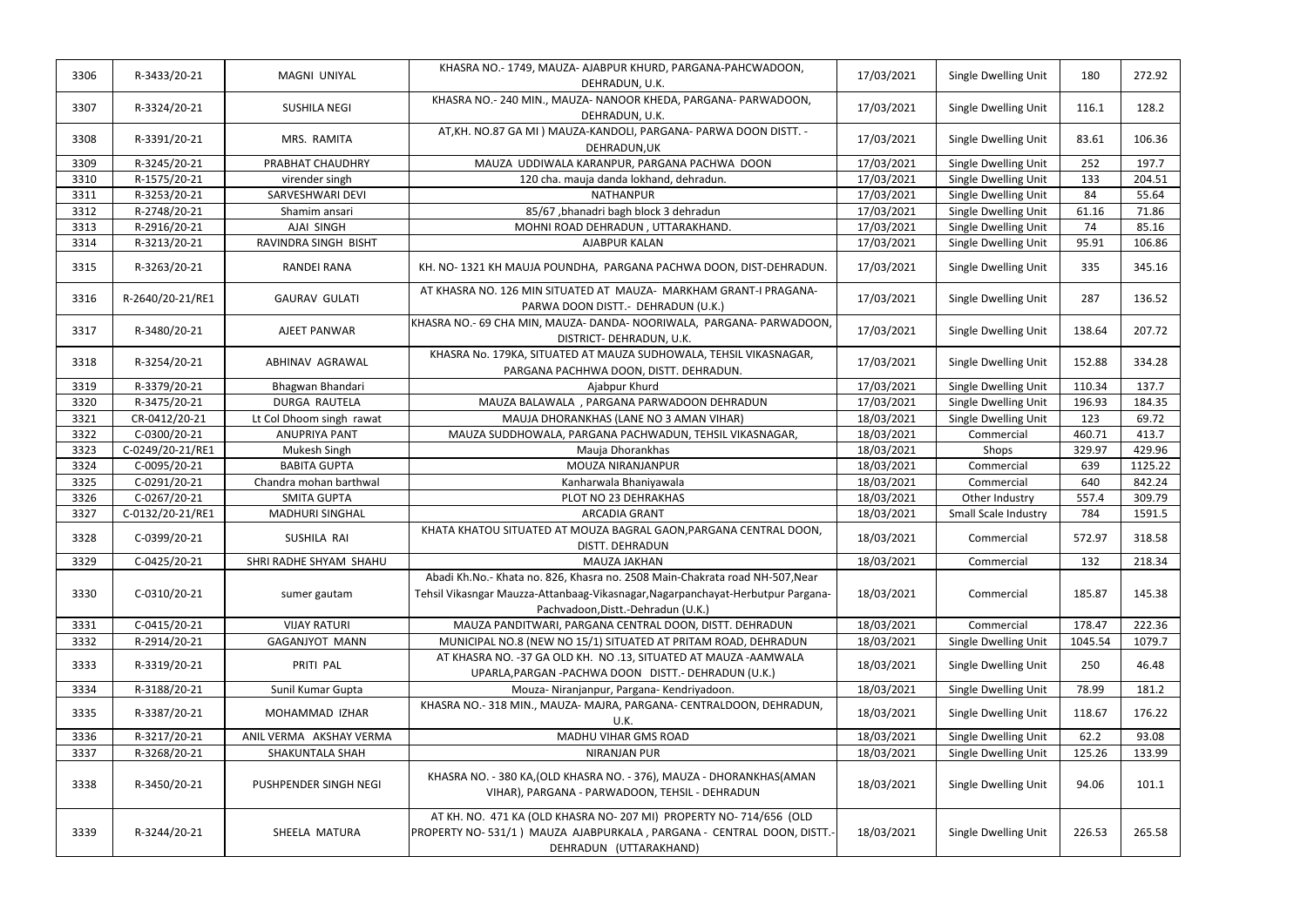| 3340 | R-3342/20-21                 | SANJAY GURUNG                                     | MAUZA JAKHAN , PARGANA KENDRIYA DOON, DIST DEHARDUN.                                                                                                                                                 | 18/03/2021               | Single Dwelling Unit                         | 99       | 89.86    |
|------|------------------------------|---------------------------------------------------|------------------------------------------------------------------------------------------------------------------------------------------------------------------------------------------------------|--------------------------|----------------------------------------------|----------|----------|
| 3341 | R-3101/20-21                 | RUKMANI DEVI AGARWAL                              | mauja suddhon wala pargana pachwadoon                                                                                                                                                                | 18/03/2021               | Single Dwelling Unit                         | 167.28   | 264.97   |
| 3342 | R-3250/20-21                 | <b>VINEET SINGH</b>                               | mauza- kedar pur paegana parwadoon dehradun                                                                                                                                                          | 18/03/2021               | Single Dwelling Unit                         | 185      | 269.98   |
| 3343 |                              | <b>RENU JAIN</b>                                  | KHASRA NO.- 541 MIN., MAUZA- BHARUWALA GRANT, DEHRADUN, U.K.                                                                                                                                         |                          |                                              | 87.22    | 90.54    |
| 3344 | R-3176/20-21<br>R-3148/20-21 | SIDHARTH PRADHAN                                  | NEW KHASRA NO.- 278 KA MIN. & OLD KHASRA NO.- 285, MAUZA- DHORANKHAS,<br>PARGANA-PARWADOON, DEHRADUN, U.K.                                                                                           | 18/03/2021<br>18/03/2021 | Single Dwelling Unit<br>Single Dwelling Unit | 54       | 78.15    |
|      |                              |                                                   |                                                                                                                                                                                                      |                          | Single Dwelling Unit                         |          |          |
| 3345 | R-3129/20-21                 | POONAM SATI                                       | <b>HOUSE AT KEDARPUR</b>                                                                                                                                                                             | 18/03/2021               |                                              | 250.99   | 533.45   |
| 3346 | R-3218/20-21                 | <b>MEENU JOSHI</b>                                | KH. NO. - 1949 (MIN), MAUZA - AJABPUR KALA,                                                                                                                                                          | 18/03/2021               | Single Dwelling Unit                         | 64       | 70.78    |
| 3347 | R-3506/20-21                 | <b>REKHA DEVI</b>                                 | <b>AJABPUR KHURD</b>                                                                                                                                                                                 | 18/03/2021               | Single Dwelling Unit                         | 316      | 233.9    |
| 3348 | R-3146/20-21                 | manpreet luthra                                   | NEW KHASRA NO.- 278 KA MIN. & OLD KHASRA NO.- 285, MAUZA- DHORANKHAS,<br>PARGANA-PARWADOON, DEHRADUN, U.K.                                                                                           | 18/03/2021               | Single Dwelling Unit                         | 54       | 78.15    |
| 3349 | R-3477/20-21                 | Sarashwati Devi                                   | Mauza- Mothrowala                                                                                                                                                                                    | 18/03/2021               | Single Dwelling Unit                         | 163      | 165.41   |
| 3350 | R-2881/20-21                 | MR.AKHILESH KUMAR SINGH MR.<br><b>SACHIN BANG</b> | AT KHASRA NO. 202 GA 203 KA SITUATED AT MAUZA -DHORAN KHAS, PARGANA<br>PARWA DOON DISTT. DEHRADUN.                                                                                                   | 18/03/2021               | Single Dwelling Unit                         | 107      | 346.1    |
| 3351 | R-3193/20-21                 | <b>DURGESH CHANDRA</b>                            | KARGI GRANT BANJARAWALA ROAD                                                                                                                                                                         | 18/03/2021               | Single Dwelling Unit                         | 89.21    | 117.12   |
| 3352 | R-3474/20-21                 | <b>SUMAN WASON</b>                                | mauza - panditwari pargana pachhwadun                                                                                                                                                                | 18/03/2021               | Single Dwelling Unit                         | 133.1    | 332.26   |
| 3353 | R-2694/20-21/RE1             | SUNIL PRAKASH                                     | GARHWALI COLONY, NEHRU GRAM, MAUZA - RAIPUR PARGANA PARAWADOON                                                                                                                                       | 18/03/2021               | Single Dwelling Unit                         | 101      | 133.26   |
| 3354 | R-3377/20-21                 | <b>SHAMMI THAPA</b>                               | KAULAGARH                                                                                                                                                                                            | 18/03/2021               | Single Dwelling Unit                         | 163      | 147.82   |
| 3355 | R-3460/20-21                 | <b>SUSHMA NEGI</b>                                | KHASRA NO.-380 KA, (OLD KHASRA NO.-376), MAUZA-DHORANKHAS (AMAN<br>VIHAR), PARGANA- PARWADOON, DISTRICT- DEHRADUN, (UK)                                                                              | 18/03/2021               | Single Dwelling Unit                         | 94.06    | 101.1    |
| 3356 | R-3472/20-21                 | <b>SHIMLA DEVI</b>                                | mauza kanwali pargana kendriya doon                                                                                                                                                                  | 18/03/2021               | Single Dwelling Unit                         | 404.11   | 346.43   |
| 3357 | R-2859/20-21                 | M/S ANM LLP                                       | MAUJA-DALANWALA                                                                                                                                                                                      | 18/03/2021               | <b>Group Housing</b>                         | 1858     | 5086.19  |
| 3358 | R-3441/20-21                 | Madhuri Chauhan                                   | SITUATED AT KHASRA NO. 9 CHA, MAUZA-KANDOLI PARGANA PARWA DOON, DIST<br>DEHRADUN (U.K)                                                                                                               | 18/03/2021               | Single Dwelling Unit                         | 153      | 238.26   |
| 3359 | R-3448/20-21                 | <b>HEMLATA BHARTI</b>                             | <b>BALLUPUR</b>                                                                                                                                                                                      | 18/03/2021               | Single Dwelling Unit                         | 298.58   | 603.7    |
| 3360 | R-3473/20-21                 | Pooja Virmani                                     | MAUZA LOHARWALA PARGANA PACHWA DOON DISTT DEHRADUN                                                                                                                                                   | 18/03/2021               | Single Dwelling Unit                         | 95       | 145.04   |
| 3361 | R-3183/20-21                 | <b>PUJA DEVI</b>                                  | MAUJA SEWLAN KALAN, PARGNA PACHHWA DOON, DISTT. DEHRADUN                                                                                                                                             | 18/03/2021               | Single Dwelling Unit                         | 66       | 86.5     |
| 3362 | R-3361/20-21                 | RAJENDRA KATARIA                                  | SITUATED AT MOUZA DOBHALWALA, DEHRADUN                                                                                                                                                               | 18/03/2021               | Single Dwelling Unit                         | 169.33   | 312.42   |
| 3363 | OC-0766/19-20                | DR. JAGAT NARAYAN SUBHARTI                        | KOTADA SANTOUR, NANDA KI CHOKI, TEH. VIKAS NAGAR. DEHRADUN, U.K                                                                                                                                      | 18/03/2021               | <b>Technical Institutes</b>                  | 51100.97 | 40416.38 |
| 3364 | SR-0278/20-21                | Sudhir Nagalia                                    | Mohini Road, Dalanwala                                                                                                                                                                               | 18/03/2021               | Single Dwelling Unit                         | 739      | 86.04    |
| 3365 | R-3356/20-21                 | Ajay Prakash Suyal                                | Mauza Arcadia Grant, Pargana Centraldoon                                                                                                                                                             | 19/03/2021               | Single Dwelling Unit                         | 74       | 78.24    |
| 3366 | R-3383/20-21                 | RAJENDRA RANA                                     | KHASRA NO 1311, MAUJA CHAKTUNWALA, PARGANA PARVA DOON DISTRICT<br>DEHRADUN.                                                                                                                          | 19/03/2021               | Single Dwelling Unit                         | 127.99   | 159.12   |
| 3367 | R-3344/20-21                 | PRAYAPTI.                                         | <b>CHANDRABANI CHOILA</b>                                                                                                                                                                            | 19/03/2021               | Single Dwelling Unit                         | 92       | 93.58    |
| 3368 | R-3537/20-21                 | PANKAJ KUMAR                                      | SITUATED AT MAUZA ARCADIA GRANT, PARGANA KENDRIYADOON TEH./DISTT.<br>DEHRADUN                                                                                                                        | 19/03/2021               | Single Dwelling Unit                         | 83.61    | 96.33    |
| 3369 | R-3318/20-21                 | MANISHA MAHESHWARI                                | PROPOSED SINGLE RESIDENTIAL HOUSE PLAN FOR- MRs. MANISHA MAHESWARI<br>W/O MR. PRINCE MAHESWARI, SITUATED AT- KHASRA NO. 1172 GA, MAUJA-<br>AJABPUR KHURD, PARGANA- CENTRALDOON, DIST. DEHRADUN(U.K.) | 19/03/2021               | Single Dwelling Unit                         | 96       | 93.41    |
| 3370 | R-3247/20-21                 | <b>LAXMAN PRASAD</b>                              | <b>BHARUWALA GRANT</b>                                                                                                                                                                               | 19/03/2021               | Single Dwelling Unit                         | 196      | 188.3    |
| 3371 | R-1457/20-21                 | <b>MAMTA KAPOOR</b>                               | <b>DANDA LAKHAUND</b>                                                                                                                                                                                | 19/03/2021               | Single Dwelling Unit                         | 153.28   | 170.17   |
| 3372 | R-3259/20-21                 | kusum chauhan                                     | kh. no. 2176, Mauja Raipur, Dehradun.                                                                                                                                                                | 19/03/2021               | Single Dwelling Unit                         | 93.68    | 103.14   |
| 3373 | R-3179/20-21                 | NEERAJ KUMAR SINGH                                | AT KH. NO. 8 KA MIN / 6, SITUATED AT MAUZA - KANDOLI, PARGANA - PARWA<br>DOON, DISTT.- DEHRADUN (UTTARAKHAND)                                                                                        | 19/03/2021               | Single Dwelling Unit                         | 199.36   | 152.31   |
| 3374 | R-3358/20-21                 | ajita jha                                         | mauza aamwala tarla pargana parwadoon distt dehradun                                                                                                                                                 | 19/03/2021               | Single Dwelling Unit                         | 94.33    | 166.88   |
| 3375 | R-3476/20-21                 | MOHD RAFAT                                        | KH. NO.- 1075 D MIN., SITUATED AT MAUZA ADOIWALA PARGANA PARWADOON<br>DISTT. DEHRADUN.                                                                                                               | 19/03/2021               | Single Dwelling Unit                         | 41.81    | 68.42    |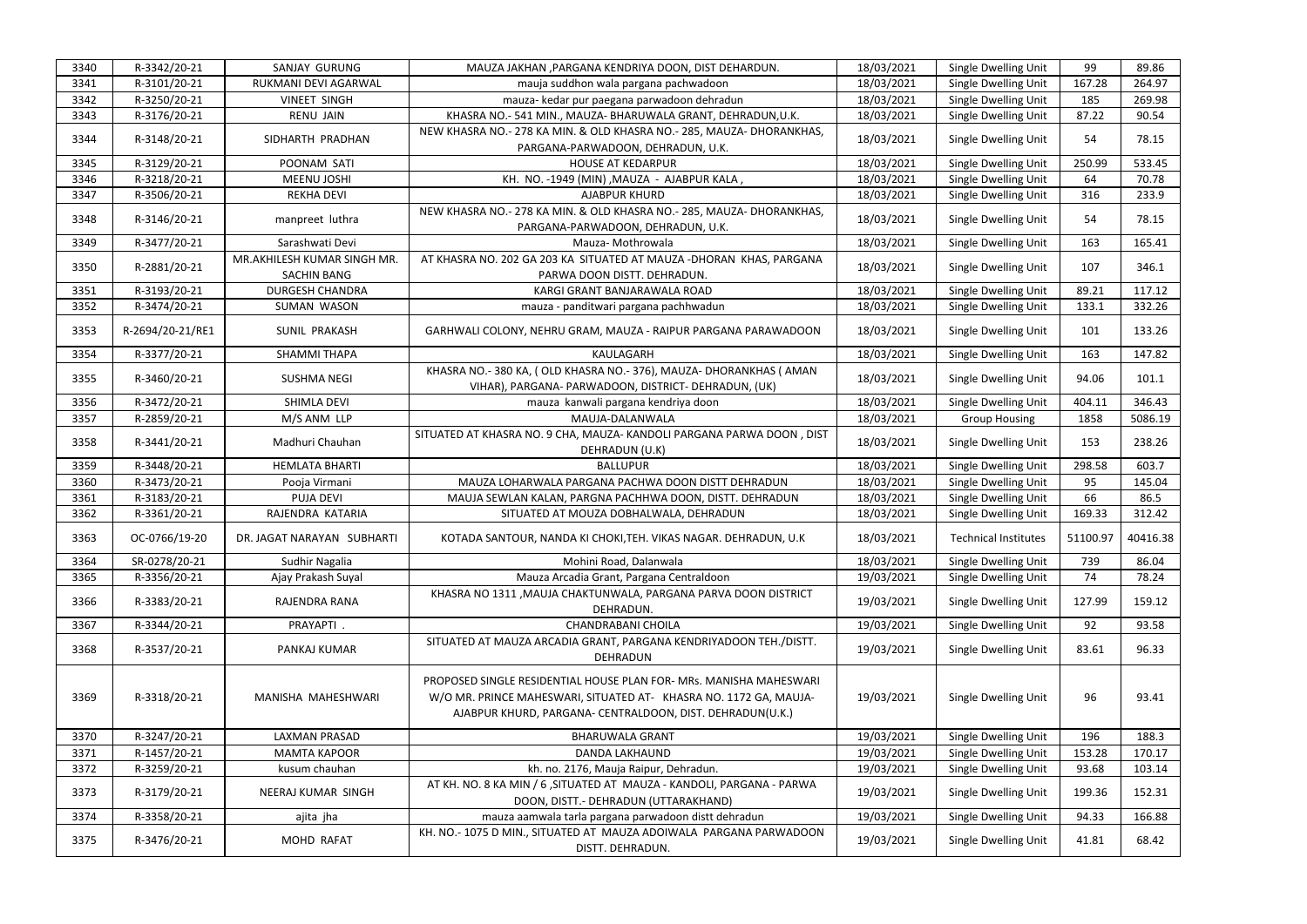| 3376 | R-3507/20-21 | <b>ISHWAR CHAND AGARWAL</b>               | <b>AJABPUR KHURD</b>                                                                                                                                    | 19/03/2021 | Single Dwelling Unit | 149    | 199.33  |
|------|--------------|-------------------------------------------|---------------------------------------------------------------------------------------------------------------------------------------------------------|------------|----------------------|--------|---------|
| 3377 | R-3326/20-21 | SANDEEP KUMAR                             | MAUZA SEWALAKALAN, PARGANA PACHUWA DOON                                                                                                                 | 19/03/2021 | Single Dwelling Unit | 167.65 | 167.65  |
| 3378 | R-3550/20-21 | <b>ATUL PUNDIR</b>                        | KHASRA NO. 158 GA MIN & 159, MAUJA - MOTHROWALA, PARGANA - PACHWA<br>DOON, TAHSIL, DISTT. - DEHRADUN, (U.K.)                                            | 19/03/2021 | Single Dwelling Unit | 112    | 125.37  |
| 3379 | R-3203/20-21 | <b>GUNJAN AJAY SRIVASTAVA</b>             | KH. NO. 266MIN SITUATED AT MAUZA ABHOIWALA PARGANA PARWA DOON                                                                                           | 20/03/2021 | Single Dwelling Unit | 167.23 | 181.792 |
| 3380 | R-3446/20-21 | <b>ANKUR MAKKER</b>                       | VILLAGE KARANPUR KHAS, PARGANA CENTRAL DOON, TEHSIL AND DISTRICT<br>DEHRADUN.                                                                           | 20/03/2021 | Single Dwelling Unit | 137    | 165.52  |
| 3381 | R-3557/20-21 | <b>VIJAY DIMRI</b>                        | RAMESHWAR VIHAR KEDARPUR, DEHRADUN                                                                                                                      | 20/03/2021 | Single Dwelling Unit | 63     | 54.16   |
| 3382 | R-3269/20-21 | <b>SMT ANKITA</b>                         | NIRANJANPUR                                                                                                                                             | 20/03/2021 | Single Dwelling Unit | 124.4  | 133.42  |
| 3383 | R-3196/20-21 | Meenu Gaur                                | KHASRA NO. 1795 KA MIN (OLD KHASRA NO. 1017), MAUJA AJABPUR KALAN,<br>PARGANA KENDRIYADOON, DEHRADUN, UTTARAKHAND.                                      | 20/03/2021 | Single Dwelling Unit | 148.24 | 185.5   |
| 3384 | R-3315/20-21 | Ruchi Saini                               | MAUZA MAJRI MAFI PARGANA PARWA DOON DISTT. DEHRADUN                                                                                                     | 20/03/2021 | Single Dwelling Unit | 106    | 120.99  |
| 3385 | R-3367/20-21 | SNEHLATA YADAV                            | NIRANJANPUR                                                                                                                                             | 20/03/2021 | Single Dwelling Unit | 92     | 110.56  |
| 3386 | R-3440/20-21 | AMIT JUYAL                                | SITUATED AT LAND KHATA NO. 00027 & KHASRA NO. 21 KH, MAUZA AAMWALA<br>UPARLA, PARGANA PARWADOON, DISTRICT DEHRADUN.                                     | 20/03/2021 | Single Dwelling Unit | 163.56 | 221.91  |
| 3387 | R-3432/20-21 | <b>SMT. PUSHPA SATI</b>                   | KHASRA NO.- 7 KA, PLOT NO.- 52 BHARAT VIHAR COLONY, MAUZA- HARBHAJWALA,<br>PARGANA- KENDRIYA DOON, DISTRICT- DEHRADUN (U.K)                             | 20/03/2021 | Single Dwelling Unit | 146.52 | 186.52  |
| 3388 | R-3169/20-21 | KAILASH CHANDRA KOTHIYAL                  | KH. NO. 309 MIN, SITUATED AT MAUZA NATHAN PUR, PARGANA PARWA DOON,<br>DISTT.- DEHRADUN (U.K)                                                            | 20/03/2021 | Single Dwelling Unit | 320.6  | 474.65  |
| 3389 | R-3449/20-21 | ANUJ KUMAR                                | JHANDA MOHALLA DISTT. DEHRADUN.                                                                                                                         | 20/03/2021 | Single Dwelling Unit | 122    | 259.13  |
| 3390 | R-3262/20-21 | RAVINDRA KUMAR RAJWAR<br>MRS.VIDYA RAJWAR | AT KHASRA NO. - 69 CHA (OLD KHASRA NO-77) SITUATED AT MAUZA - DANDA -<br>NOORIWALA, PARGANA - PARWA DOON DISTT. - DEHRADUN (U.K.)                       | 20/03/2021 | Single Dwelling Unit | 149.86 | 183.64  |
| 3391 | R-3425/20-21 | Virendra Prasad Kala                      | Mauza Ajabpur Kalan, Pargana Central-Doon                                                                                                               | 20/03/2021 | Single Dwelling Unit | 147    | 133.3   |
| 3392 | R-3350/20-21 | <b>ANAND KHATTRI</b>                      | SITUATED AT MAUZA CHAK RAIPUR, PARGANA- PARWADOON, DISTT.- DEHRADUN.                                                                                    | 20/03/2021 | Single Dwelling Unit | 362    | 290.59  |
| 3393 | R-3521/20-21 | Om Prakash Bhatt                          | Mauza-Nathanpur, Pargana-Parwa-Doon,                                                                                                                    | 20/03/2021 | Single Dwelling Unit | 246    | 203.55  |
| 3394 | R-3233/20-21 | MAUSAMI DEVI                              | <b>NATTANPUR</b>                                                                                                                                        | 20/03/2021 | Single Dwelling Unit | 195.09 | 399.41  |
| 3395 | R-3414/20-21 | Chandan Singh                             | KH. NO. 43 KA, SITUATED AT MAUZA PITHUWALA, PARGANA KENDRIYA DOON,<br>DISTT.- DEHRADUN (U.K)                                                            | 20/03/2021 | Single Dwelling Unit | 111.52 | 176.08  |
| 3396 | R-3511/20-21 | Rakesh juyal                              | kh. no. 496, bharuwala grant, dehradun                                                                                                                  | 20/03/2021 | Single Dwelling Unit | 367.89 | 762.67  |
| 3397 | R-3300/20-21 | REETA PANWAR                              | KHATA NO. 910 & KHASRA NO. 271, RAJESHWAR NAGAR, PHASE-1<br>EXTENSION, SOUNDHOWALI, MAUZA DHORAN KHASS, PARGANA PARWADOON,<br><b>DISTRICT DEHRADUN.</b> | 20/03/2021 | Single Dwelling Unit | 164.24 | 248.72  |
| 3398 | R-3500/20-21 | ROZY SHINGARI                             | mauza kanwali pargana kendriya doon distt dehradun                                                                                                      | 20/03/2021 | Single Dwelling Unit | 90.4   | 106.26  |
| 3399 | R-3237/20-21 | <b>ROSHANI DEVI</b>                       | KH. NO. 90, SITUATED AT MAUZA CHUKHUWALA MAY CHAK SALAWALA, PARGANA<br>KENDRIYA DOON, DIST. DEHRADUN.                                                   | 20/03/2021 | Single Dwelling Unit | 92     | 177.26  |
| 3400 | R-3563/20-21 | Ritu Sharma                               | 393/1, street no. 4, lane no. 3, Rajedra nagar, dehradun                                                                                                | 20/03/2021 | Single Dwelling Unit | 376    | 26.58   |
| 3401 | R-3566/20-21 | AMRITRAJ                                  | KHATA NO. 323, (FASLI YEAR 1416 TO 1421) KHASRA NO. 1412, MAUZA-<br>MOTHROWALA, PARGANA- PACHHWADOON                                                    | 20/03/2021 | Single Dwelling Unit | 84.43  | 94.52   |
| 3402 | R-2870/20-21 | Sanjay Vasudev                            | 11 purani Sarvekshan Sadak Bandhu marg Jila Dehradun                                                                                                    | 21/03/2021 | Single Dwelling Unit | 756.13 | 530.19  |
| 3403 | R-3070/20-21 | MR. BHAGWATI PRASHAD KUKRETI              | TO BE CONSTRUCTED AT MAUZA BALAWALA PARGANA PARWADUN DIST. -<br>DEHRADUN KH. NO 563/1                                                                   | 21/03/2021 | Single Dwelling Unit | 155.19 | 195.23  |
| 3404 | R-2242/20-21 | <b>FARMAN AHMAD</b>                       | KHSARA NO.-30-KA MIN. SITUATED AT MAUZA DANDA DHORAN PARGANA<br>PARWADOON TEHSIL AND DISTRICT DEHRADUN.                                                 | 21/03/2021 | Single Dwelling Unit | 139    | 347.53  |
| 3405 | R-3447/20-21 | Dinesh Tiwari                             | ADHOIWALA, PARGANA PARWA DOON                                                                                                                           | 22/03/2021 | Single Dwelling Unit | 111.48 | 109.13  |
| 3406 | R-3523/20-21 | <b>RAJIV RAWAT</b>                        | prop no 25/23 (new no 36/25) bangali mohalla distt dehradun                                                                                             | 22/03/2021 | Single Dwelling Unit | 109    | 122.75  |
| 3407 | R-3041/20-21 | SMT. MADHURI CHERUKUPALLI                 | SITUATED AT MAUZA CHALANGL, PARGANA - PARWA DOON, TEHSIL SADAR,<br>DISTRICT - DEHRADUN (UTTARA KHAND).                                                  | 22/03/2021 | Single Dwelling Unit | 251    | 231.22  |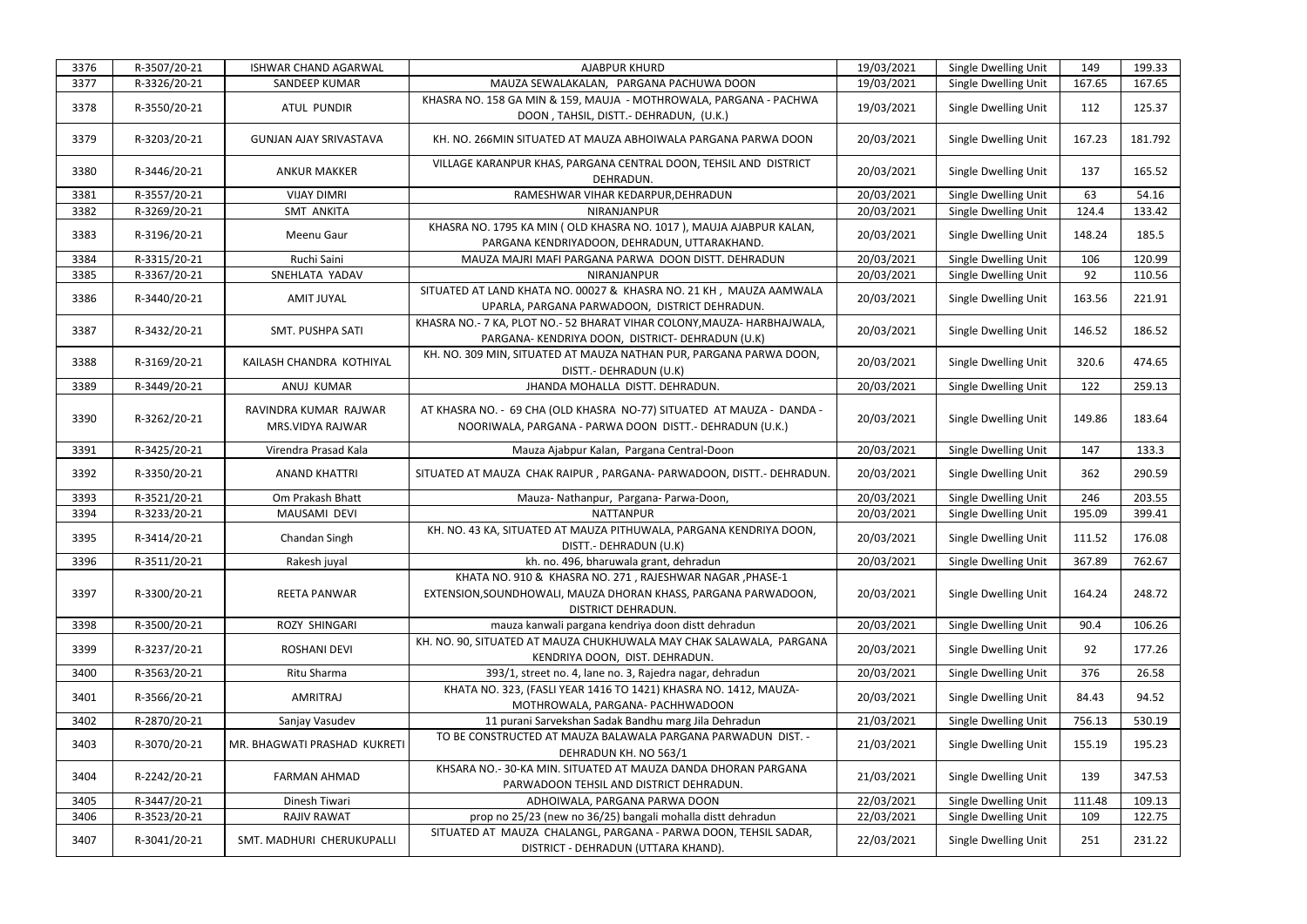| 3408 | R-3376/20-21     | ARUN KUMAR                                              | PRO. RESIDENTIAL HOUSE OF MRS. ARUN KUMAE S/O TAHAR SINGH, SITUATED AT<br>KH.NO. 1464, MAUZA DEHRAKHAS, PRANGNA CENTRAL DOON, DIST.-DEHRADUN                                                         | 22/03/2021 | Single Dwelling Unit | 83.64   | 194.5   |
|------|------------------|---------------------------------------------------------|------------------------------------------------------------------------------------------------------------------------------------------------------------------------------------------------------|------------|----------------------|---------|---------|
| 3409 | R-3497/20-21     | <b>HEMLATA DHYANI</b>                                   | MAUZA MOTHROWALA, PARGANA CENTRAL DOON, DEHRADUN.                                                                                                                                                    | 22/03/2021 | Single Dwelling Unit | 161     | 191.63  |
| 3410 | R-3508/20-21     | <b>ARBINDER SINGH</b>                                   | <b>NAWADA</b>                                                                                                                                                                                        | 22/03/2021 | Single Dwelling Unit | 86      | 105.6   |
| 3411 | R-3542/20-21     | RAM GOPAL SHARMA                                        | mauja ajaburkhurd, pargana- pachwadoon, dehradun                                                                                                                                                     | 22/03/2021 | Single Dwelling Unit | 120     | 154.36  |
| 3412 | R-2416/20-21/RE1 | <b>ANUP THAPA</b>                                       | KHASRA NO.-35, SITUATED AT MAUZA VIJAYPUR GOPIWALA PARGANA<br>PACHWADOON DISTT. DEHRADUN.                                                                                                            | 22/03/2021 | Single Dwelling Unit | 100     | 118.38  |
| 3413 | R-3443/20-21     | Ajay manral                                             | MAUZA DANDA KHUDANEWALA ,PARGANA PARWA DOON, DIST DEHARDUN.                                                                                                                                          | 22/03/2021 | Single Dwelling Unit | 135.26  | 209.78  |
| 3414 | R-3374/20-21     | Raj Sahni                                               | LAND KHATA KHATAUNI NO.-00347, LAND KHASRA NO.-4825 KA MI., VILLAGE-<br>BABUGARH (UNDER NAGAR PALIKA PARISHAD-VIKASNAGAR), PARGANA-<br>PACHHWADOON, TEHSIL-VIKASNAGAR, DISTT.-DEHRADUN (UTTARAKHAND) | 22/03/2021 | Single Dwelling Unit | 134     | 80.48   |
| 3415 | R-3559/20-21     | <b>VINAY WASON</b>                                      | MOUJA NIRANJANPUR PARGANA PACHHWADUN (KANDRIYEDUN) TEHSIL & DISTT.-<br><b>DEHRADUN</b>                                                                                                               | 22/03/2021 | Single Dwelling Unit | 102.93  | 113.5   |
| 3416 | R-3349/20-21     | <b>Israr Ahmed</b>                                      | Mauja Kargigrant, Pargana Centraldun, Distt. Dehradun                                                                                                                                                | 22/03/2021 | Single Dwelling Unit | 127     | 143.52  |
| 3417 | R-3456/20-21     | VIRENDRA SINGH KHAIRA                                   | MAUZA DHORAN KHASS, PARGANA- PARWADOON, DIST- DEHRADUN                                                                                                                                               | 22/03/2021 | Single Dwelling Unit | 313     | 261.98  |
| 3418 | R-2660/20-21     | <b>SVETA RATTANI</b>                                    | Plot no.- 212, Khata No.- 1323kha min, mauza- pondha, vikasnagar                                                                                                                                     | 22/03/2021 | Single Dwelling Unit | 226     | 219.89  |
| 3419 | R-2838/20-21     | SOHANVEER RAWAT                                         | Mauzza-Ajabpur, Pargana-Kendriyadoon, Thesil-Dehradun, Distt.-Dehradun (U.K.)                                                                                                                        | 22/03/2021 | Single Dwelling Unit | 115.39  | 95.55   |
| 3420 | R-3451/20-21     | <b>ANKIT GOYAL</b>                                      | SITUATED AT MAUZA - KANWALI PARGANA- KENDRIYA DOON                                                                                                                                                   | 22/03/2021 | Single Dwelling Unit | 104     | 132.44  |
| 3421 | R-3016/20-21     | <b>GAJENDER SINGH</b>                                   | MAUZA - FATEHPUR PARGANA PACHWADOON TEHSIL-VIKASNAGAR DISTT.-<br>DEHRADUN                                                                                                                            | 22/03/2021 | Single Dwelling Unit | 113.94  | 59.26   |
| 3422 | R-3292/20-21     | SHASHI DEVI                                             | AJABPUR KALAN                                                                                                                                                                                        | 22/03/2021 | Single Dwelling Unit | 97.87   | 110.42  |
| 3423 | R-3346/20-21     | SHALINI SHARMA                                          | mauza vijaypur hathi badkala                                                                                                                                                                         | 22/03/2021 | Single Dwelling Unit | 97.86   | 102.92  |
| 3424 | CC-0202/20-21    | <b>VANDANA TOMAR</b>                                    | SITUATED AT PLOT NO. 156-A,157-A & 157-B, (OLD ABADI KHASRA NO.790 & 778)<br>NEW ABADI KHASRA NO. 1063, MAUZA MAJRA, PARGANA CENTRAL DOON, TEHSIL &<br><b>DISTRICT DEHRADUN</b>                      | 23/03/2021 | Shops                | 170.69  | 103.66  |
| 3425 | L-0011/20-21     | Gopal Dutt Bhardwaj                                     | Mauza Dhoran Khas, Pargana Parwa Doon                                                                                                                                                                | 23/03/2021 |                      | 22032   | 513.82  |
| 3426 | C-0417/20-21     | SMT BHARTI DEVI KUKRETI AND<br>SMT SHASHI PRABHA RATURI | BEARING PLOT NO 23 SITUATED SAHARNPUR ROAD DISTT. DEHRADUN (U.K.)                                                                                                                                    | 23/03/2021 | Commercial           | 1330.97 | 2478.69 |
| 3427 | C-0377/20-21     | <b>GEETA TOMAR</b>                                      | Mauzza-Rasulpur, Nagar Palika Parishad Vikasnagar Pargana-Pachvadoon, Distt.-<br>Dehradun (U.K.)                                                                                                     | 23/03/2021 | Shops                | 50      | 45.46   |
| 3428 | C-0421/20-21     | ANUJ AGARWAL                                            | MAUZA KANWALI PARGANA CENTRAL DOON                                                                                                                                                                   | 23/03/2021 | Shops                | 1375.41 | 1542.13 |
| 3429 | C-0305/20-21     | KAMLA RAMOLA                                            | <b>KEDARPUR</b>                                                                                                                                                                                      | 23/03/2021 | Club                 | 2590    | 2530.22 |
| 3430 | C-0355/20-21     | jatendar pal Anand                                      | Property no 258                                                                                                                                                                                      | 23/03/2021 | Commercial           | 672     | 1036.95 |
| 3431 | C-0397/20-21     | <b>NAWAB ALI</b>                                        | OLD KHASRA NO.- 422 & NEW KHASRA NO.- 288 KA, MAUZA- MAJRA, PARGANA-<br>KENDRIYADOON, DEHRADUN, U.K.                                                                                                 | 23/03/2021 | Commercial           | 127.92  | 51.22   |
| 3432 | R-3226/20-21     | Nutan Tawakley                                          | KHASRA NO 991 & 1096 KH (OLD KHASRA NO 776,777), MAUZA PONDHA, PARGANA<br>PACHWA DOON, TEHSHIL DIST D.DUN                                                                                            | 23/03/2021 | Single Dwelling Unit | 730     | 410.38  |
| 3433 | R-2165/20-21/RE1 | FARMEENA.                                               | 102 MI, LAXMIPUR, DEHRADUN                                                                                                                                                                           | 23/03/2021 | Single Dwelling Unit | 133     | 207.05  |
| 3434 | R-3370/20-21     | NAGENDRA CHAUHAN                                        | MAUZA BALAWALA PARGANA PARWADOON DISTT. DEHRADUN (U.K)                                                                                                                                               | 23/03/2021 | Single Dwelling Unit | 72.79   | 78.44   |
| 3435 | R-3453/20-21     | Virendera Kumar                                         | Mauza - Danda Nooriewala, Pargana - Parwadoon.                                                                                                                                                       | 23/03/2021 | Single Dwelling Unit | 110.55  | 135.6   |
| 3436 | R-2945/20-21     | Rohan Kukreti                                           | PROPERTY NO. 52, DISPENSARY ROAD / AJMAL KHAN ROAD, TEHSIL & DISTT.<br>DEHRADUN ( UTTRAKHAND )                                                                                                       | 23/03/2021 | Single Dwelling Unit | 91      | 130.64  |
| 3437 | R-3285/20-21     | SMT. DEVESHWARI NAUTIYAL                                | SITUATED AT MAUZA BHARUWALA GRANT PARGANA PACHWADOON DISTT<br>DEHRADUN U.K                                                                                                                           | 23/03/2021 | Single Dwelling Unit | 195     | 203.17  |
| 3438 | R-3186/20-21     | <b>SUMAN LINGWAL</b>                                    | SITUATED AT:- KHASRA NO. 429 KA. MAUJA- AJABPUR KHURD, PARGANA<br>PACHWADOON DISTT. DEHRADUN                                                                                                         | 23/03/2021 | Single Dwelling Unit | 146     | 229.51  |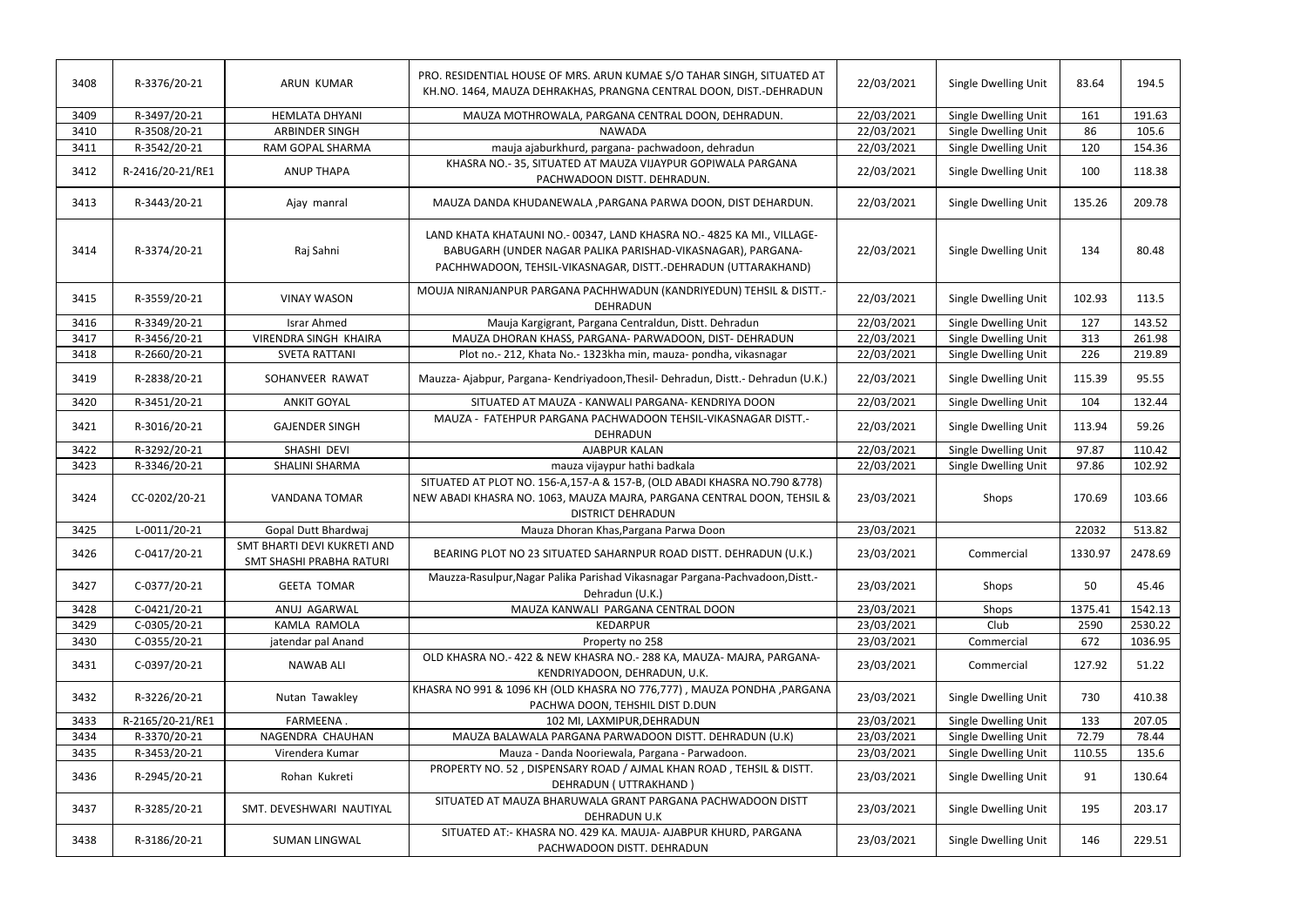|      |                  |                               | AT KHASRA NO. 339 MIN SITUATED AT<br>MAUZA - DANDA LAKHAUND PARGANA-                                                                                              |            |                        |        |        |
|------|------------------|-------------------------------|-------------------------------------------------------------------------------------------------------------------------------------------------------------------|------------|------------------------|--------|--------|
| 3439 | R-3328/20-21     | MANSI GUPTA                   | PARWA DOON DISTT. DEHRADUN.                                                                                                                                       | 23/03/2021 | Single Dwelling Unit   | 129.59 | 197.71 |
| 3440 | R-3487/20-21     | Ashish Kothari                | Mauza Ajabpur Kalan, Pargana central doon                                                                                                                         | 23/03/2021 | Single Dwelling Unit   | 141.67 | 233.35 |
| 3441 | R-3353/20-21     | Sanjeev Gupta                 | Mauza Niranjanpur, Pargana Centraldoon,                                                                                                                           | 23/03/2021 | Single Dwelling Unit   | 125    | 166.72 |
| 3442 | R-3520/20-21     | SHIVANI RAWAT                 | <b>ARCADIA GRANT</b>                                                                                                                                              | 23/03/2021 | Single Dwelling Unit   | 83.79  | 89.3   |
| 3443 | R-3526/20-21     | <b>Bhupesh Singh Khainal</b>  | Mauza-Karanpur Khas                                                                                                                                               | 23/03/2021 | Single Dwelling Unit   | 154    | 180.74 |
| 3444 | R-2620/20-21     | NAVITA GAUTAM                 | KH. NO. 47 MAUZA CHAK DANDA LAKHONDE, PARGANA PARWA DOON DISTT.<br><b>DEHRADUN</b>                                                                                | 23/03/2021 | Single Dwelling Unit   | 209    | 210.4  |
| 3445 | R-3024/20-21     | hitesh poddar                 | SITUATED AT MAUZA - CENTRAL HOPE TOWN, TEH-VIKAS NAGAR, DISTT-<br>DEHRADUN.                                                                                       | 23/03/2021 | Single Dwelling Unit   | 116    | 142.14 |
| 3446 | R-3065/20-21     | sanjay badoni                 | miyawala dehradun                                                                                                                                                 | 23/03/2021 | Multiple Dwelling Unit | 1050   | 338.99 |
| 3447 | R-3389/20-21     | GAURAV.                       | MAUZA CHIDOWALI                                                                                                                                                   | 23/03/2021 | Single Dwelling Unit   | 130.1  | 180.46 |
| 3448 | R-3510/20-21     | PIYUSH ARORA                  | <b>DHAKPATTI</b>                                                                                                                                                  | 23/03/2021 | Single Dwelling Unit   | 255    | 367.01 |
| 3449 | R-3516/20-21     | SMT. SARITA RAWAT             | situated at mauza ajabpur kalan pargana pachwadoon thesil dehradun distt<br>dehradun u.k                                                                          | 23/03/2021 | Single Dwelling Unit   | 137.63 | 175.34 |
| 3450 | R-3525/20-21     | Priyank Khainal               | Mauza-Karanpur Khas                                                                                                                                               | 23/03/2021 | Single Dwelling Unit   | 154    | 183.62 |
| 3451 | R-2850/20-21     | SHWETA BHARDWAJ               | AAMWALA TARLA (EKTA VIHAR)                                                                                                                                        | 23/03/2021 | Single Dwelling Unit   | 139.35 | 162.84 |
| 3452 | R-3120/20-21     | Sandeep Rawat                 | Jhakhan (Canal Road)                                                                                                                                              | 23/03/2021 | Single Dwelling Unit   | 174    | 193.94 |
| 3453 | R-3512/20-21     | manoj choudhary               | 2179/2, arcadia grant, dehradun.                                                                                                                                  | 23/03/2021 | Single Dwelling Unit   | 107.02 | 119.87 |
| 3454 | R-3612/20-21     | <b>BHARAT BHUSHAN LAKHERA</b> | MAUJA KARGI GRANT                                                                                                                                                 | 23/03/2021 | Single Dwelling Unit   | 68.58  | 84.23  |
| 3455 | R-3201/20-21     | asish semwal                  | harrawala                                                                                                                                                         | 24/03/2021 | Single Dwelling Unit   | 188.12 | 181.5  |
| 3456 | R-3162/20-21     | Sanjay Negi                   | New Road                                                                                                                                                          | 24/03/2021 | Single Dwelling Unit   | 238.95 | 245.8  |
| 3457 | R-3530/20-21     | VIKASH KUMAR SINGH            | SITUATED AT MAUZA DANDA DHORAN PARGANA PARWADOON DEHRADUN                                                                                                         | 24/03/2021 | Single Dwelling Unit   | 93     | 105.92 |
| 3458 | R-2933/20-21/RE1 | Yadvendra SINGH               | MAUZA AAMWALA TARLA EKTA VIHAR DEHRADUN                                                                                                                           | 24/03/2021 | Single Dwelling Unit   | 125.46 | 143.1  |
| 3459 | R-3303/20-21     | RAMESH KUMAR                  | KHASRA NO:-1365, MAUZA-AJABPUR KHURD, PARGANA-KENDRIYADOON,<br>DISTRICT- DEHRADUN, (UTTRAKHAND).                                                                  | 24/03/2021 | Single Dwelling Unit   | 156.1  | 127.3  |
| 3460 | R-3498/20-21     | MOHD. NOUSHAD                 | MAUZA MAJRA, PARGANA PACHHW DOON, DEHRADUN.                                                                                                                       | 24/03/2021 | Single Dwelling Unit   | 130    | 213.63 |
| 3461 | R-3573/20-21     | <b>GURPREET SINGH CHABBRA</b> | MAUZA MOTHROWALA PARGANA KENDRIYA DOON DISTT. DEHRADUN.                                                                                                           | 24/03/2021 | Single Dwelling Unit   | 201.59 | 316.31 |
| 3462 | R-3347/20-21     | arun kumar gupta              | property no-8 A( new-48/37/8) east rest camp-1                                                                                                                    | 24/03/2021 | Single Dwelling Unit   | 186    | 278.96 |
| 3463 | R-3156/20-21     | JAG MOHAN THAPA               | MAUZA ATAKFARM                                                                                                                                                    | 24/03/2021 | Single Dwelling Unit   | 167    | 151.36 |
| 3464 | R-3481/20-21     | MATHURA PRASAD                | SH. Mathura Prasad                                                                                                                                                | 24/03/2021 | Single Dwelling Unit   | 244.18 | 336.38 |
| 3465 | R-3531/20-21     | MRS. SULOCHANA                | AT KH. NO. 273, SITUATED AT MAUZA - DHORANKHAS, PARGANA - PARWA DOON,<br>DISTT.- DEHRADUN (UTTARAKHAND)                                                           | 24/03/2021 | Single Dwelling Unit   | 167.22 | 137.7  |
| 3466 | R-3533/20-21     | Damodhar Prasad               | Muaza Ajabpur Kalan, Pargan Centraldoon                                                                                                                           | 24/03/2021 | Single Dwelling Unit   | 226    | 256.6  |
| 3467 | R-3427/20-21     | ABHISHEK BHANDARI             | AT, KH. NO. 811) MAUZA-AJABPUR KALAN, PARGANA- PARWA DOON DISTT. -<br>DEHRADUN, UK                                                                                | 24/03/2021 | Single Dwelling Unit   | 117    | 123.7  |
| 3468 | R-3075/20-21     | Amit singhal                  | 190/4, dehradun road, rishikesh,.                                                                                                                                 | 24/03/2021 | Single Dwelling Unit   | 330    | 690.52 |
| 3469 | R-3455/20-21     | Deepak Kumar                  | Mauza - Danda Nooriewala, Pargana - Parwadoon.                                                                                                                    | 24/03/2021 | Single Dwelling Unit   | 134.89 | 168.85 |
| 3470 | R-3576/20-21     | <b>ASHISH SHARMA</b>          | MAUJA- RAIPUR, PARGANA PARWA DOON, DISTT. DEHRADUN                                                                                                                | 24/03/2021 | Single Dwelling Unit   | 221.39 | 213.04 |
| 3471 | R-3493/20-21     | Umesh Sharma                  | h.no 34, cross-8, tapovan enclave                                                                                                                                 | 24/03/2021 | Single Dwelling Unit   | 208.19 | 91.9   |
| 3472 | R-3609/20-21     | Manorama Devi                 | Mauza Markham Grant (PRATHAM)                                                                                                                                     | 24/03/2021 | Single Dwelling Unit   | 116    | 99.8   |
| 3473 | C-0261/20-21     | RAJENDRA SINGH BISHT          | VILLAGE - NATHANPUR, PARAGANA, PARWA - DOON, DISTRICT. - DEHRADUN,<br>UTTARAKHAND.                                                                                | 25/03/2021 | Commercial             | 851    | 811    |
| 3474 | R-3430/20-21     | Purshotam Semwal              | Mauza - Ajabpur Khurd, Pargana - Kendriya Doon, Dehradun                                                                                                          | 25/03/2021 | Single Dwelling Unit   | 345    | 166.58 |
| 3475 | R-3479/20-21     | SHUBHA BISHT                  | AT KHASRA NO. 109 KA, (PLOT NO.- 65) SITUATED AT VILL. DANDA NOORIWALA,<br>PARGANA PARWA DOON DISTT. DEHRADUN. (APPROVED LAYOUT M.D.D.A. MAP CR-<br>$0318/16-17)$ | 25/03/2021 | Single Dwelling Unit   | 103.55 | 144.76 |
| 3476 | R-3571/20-21     | <b>AVIN SINGHAL</b>           | MAUZA-JHANDA MOHALLA                                                                                                                                              | 25/03/2021 | Single Dwelling Unit   | 48.02  | 11.92  |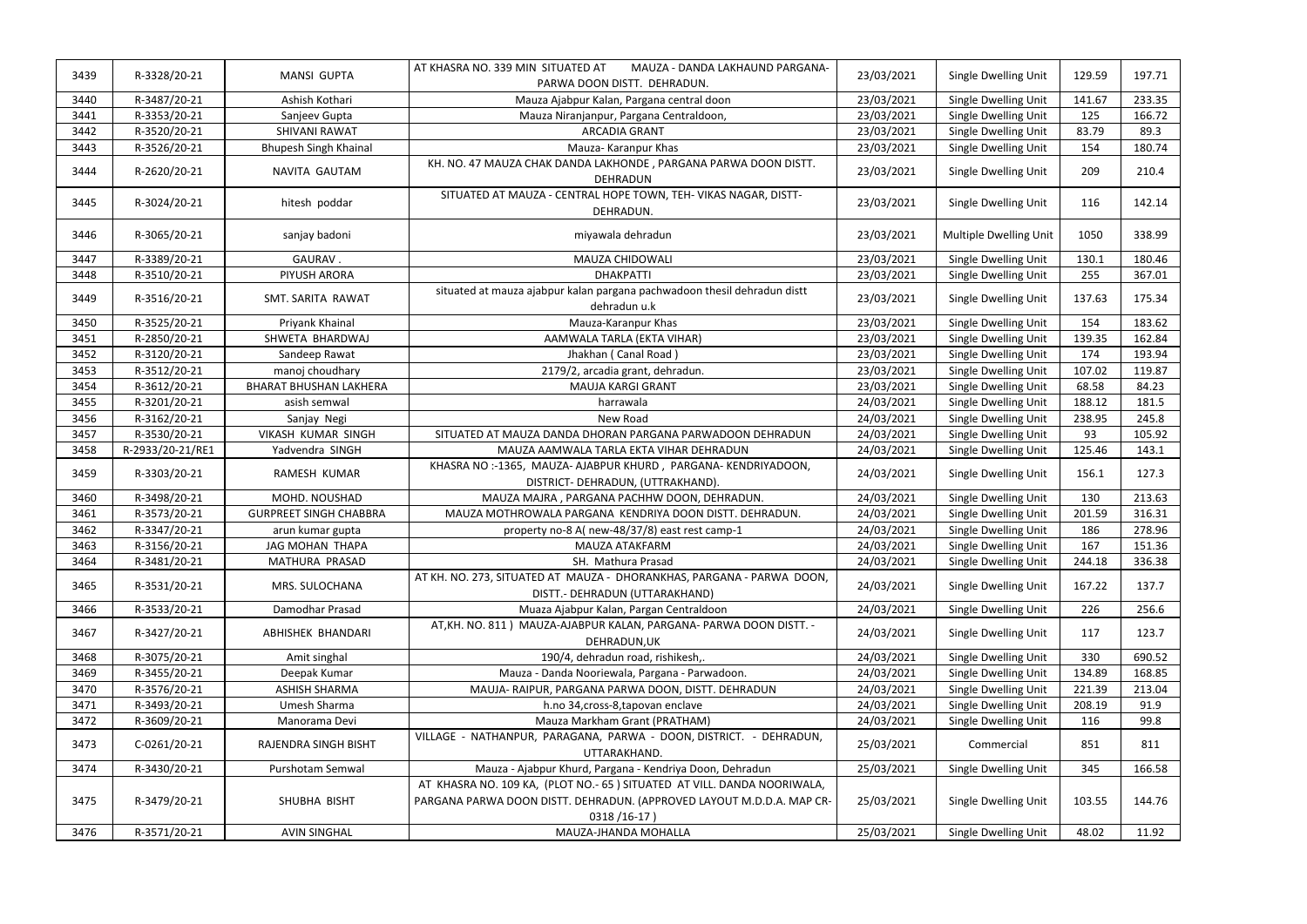| 3477 | R-3638/20-21     | <b>AMIT TYAGI</b>         | KHASRA NO.120/2 SITUATED AT MAUZA KARANPUR KHAS (MANDAKINI VIHAR)<br>PARGANA PARWA DOON DISTRICTDEHRADUN                                 | 25/03/2021 | Single Dwelling Unit                  | 87     | 147.02  |
|------|------------------|---------------------------|------------------------------------------------------------------------------------------------------------------------------------------|------------|---------------------------------------|--------|---------|
| 3478 | R-3679/20-21     | <b>RAJKUMAR PAL</b>       | MAUZA KEDARPUR, PARGANA KENDRIYA DOON DISTT. DEHRADUN.                                                                                   | 25/03/2021 | Single Dwelling Unit                  | 83.17  | 111.44  |
| 3479 | R-3678/20-21     | VIKRAMJEET CHAWLA         | Mauza Jakhan Engineers Enclave                                                                                                           | 25/03/2021 | Single Dwelling Unit                  | 129.97 | 315.85  |
| 3480 | R-3494/20-21     | <b>NANDAN SINGH</b>       | MAUZA RAIPUR, PARGANA, PARWADOON DISTT. DEHRADUN                                                                                         | 25/03/2021 | Single Dwelling Unit                  | 195.09 | 183.9   |
| 3481 | R-3060/20-21     | MRS. SAROJANI BHATT       | AT MAUZA AJABPUR KHURD DIST. - DEHRADUN KH. NO 476                                                                                       | 25/03/2021 | Single Dwelling Unit                  | 112.83 | 92.6    |
| 3482 | R-3352/20-21     | PUSHPA DEVI               | MAUJA- NAKRONDA, PARGANA PARWA DOON, DISTT. DEHRADUN                                                                                     | 25/03/2021 | Single Dwelling Unit                  | 211.43 | 143.56  |
| 3483 | R-3652/20-21     | Meera Devi                | MAUJA HARIPUR, PARGANA CENTRAL DOON                                                                                                      | 25/03/2021 | Single Dwelling Unit                  | 95.13  | 90.98   |
| 3484 | R-3486/20-21     | Nagendra Dutt             | MAUZA MOHKAMPUR KALAN PARGANA PARWA DOON DISTT. DEHRADUN                                                                                 | 25/03/2021 | Single Dwelling Unit                  | 171    | 84.23   |
| 3485 | R-3052/20-21     | Arvind Chamoli            | PROPERTY NO 203/203, CHAUDHARY BIHARI LAL MARG 1, MAUZA NESHVILLA RD.                                                                    | 25/03/2021 | Single Dwelling Unit                  | 112.71 | 192.98  |
| 3486 | R-3310/20-21     | <b>BOOTA SINGH</b>        | NATHANPUR, PARGANA PARWA DOON, DISTT. DEHRADUN (U.K.)                                                                                    | 25/03/2021 | Single Dwelling Unit                  | 2080   | 873.15  |
| 3487 | R-3513/20-21     | Tej Singh                 | kh. no. 106 kargi, dehradun                                                                                                              | 25/03/2021 | Single Dwelling Unit                  | 92.6   | 107.79  |
| 3488 | R-3221/20-21     | Rajkumar Sharma           | KH.NO.369/M., VILL. KANWALI (VIKAS-PURAM)PARGANA- KENDRIYA DOON DISTT.<br>DEHRADUN.                                                      | 25/03/2021 | Single Dwelling Unit                  | 225.05 | 122.4   |
| 3489 | R-3468/20-21     | <b>DINESH KOTHARI</b>     | BADRISH COLONY MAUZA - DHARAMPUR (DANDA DHARAMPUR)                                                                                       | 25/03/2021 | Single Dwelling Unit                  | 157.24 | 164.12  |
| 3490 | R-2852/20-21     | SHEETAL MAINDOLI          | MAUJA - NANUR KHERA, PARGANA - PARWADOON, DISTT. - DEHRADUN.                                                                             | 25/03/2021 | Single Dwelling Unit                  | 125    | 86.14   |
| 3491 | R-3462/20-21     | <b>SANJEEV KUMAR</b>      | AJABPUR KALAN                                                                                                                            | 25/03/2021 | Single Dwelling Unit                  | 121    | 148.59  |
| 3492 | R-3457/20-21     | <b>GAYATRI DEVI</b>       | SITUATED AT- KHASRA NO. 172 MIN, 173,174, MAUJA- CHAK RAIPUR, PARGANA-<br>PACHWADOON, DEHRADUN.                                          | 25/03/2021 | Single Dwelling Unit                  | 262    | 281.7   |
| 3493 | R-3470/20-21     | <b>HEMA DEVI</b>          | MAUZA AJABPUR-KALAN                                                                                                                      | 25/03/2021 | Single Dwelling Unit                  | 84.43  | 98.5    |
| 3494 | R-3495/20-21     | <b>SUSHIL KUMAR DIXIT</b> | MAUZA - TARLA NAGAL, PARGANA - PARWADOON                                                                                                 | 25/03/2021 | Single Dwelling Unit                  | 279    | 322.52  |
| 3495 | R-3548/20-21     | MANGALI DEVI              | BRAHMANWALA                                                                                                                              | 25/03/2021 | Single Dwelling Unit                  | 125    | 136.46  |
| 3496 | R-3580/20-21     | Ankit Bhatiya             | part of 399/1, Ganganagar, Rishikesh Dehradun                                                                                            | 25/03/2021 | Single Dwelling Unit                  | 234.2  | 334.21  |
| 3497 | R-3438/20-21     | Jai Narayan Singh Bisht   | PLOT NO.-S2 HOUSE NO- C66 KHASARA -156 AT DEFENCE COLONY, MAUZA<br>SHAHNAGAR DEHRADUN, DIST. DEHRADUN, UTTARAKHAND.                      | 25/03/2021 | Single Dwelling Unit                  | 668.88 | 58.06   |
| 3498 | R-3626/20-21     | <b>MAHENDER KUMAR</b>     | MAUZA AAMWALA TARLA                                                                                                                      | 25/03/2021 | <b>Single Dwelling Unit</b>           | 104.79 | 114.55  |
| 3499 | SR-0280/20-21    | <b>AMAR SINGH</b>         | CHAK DANDA LAKHOND                                                                                                                       | 25/03/2021 | Single Dwelling Unit                  | 204.5  | 277.02  |
| 3500 | C-0284/20-21     | SHEILA JOSEPHINE Mc GOWAN | SITUATED IN VILLAGE NIRANJANPUR, PARGANA CENTRAL, DOON, DEHRADUN.                                                                        | 26/03/2021 | Professional<br>Education/Institution | 5133   | 3579.8  |
| 3501 | C-0381/20-21     | Virendra Makin            | MAuza - Suddhowala, Pargana - Pachwadoon.                                                                                                | 26/03/2021 | Commercial                            | 750    | 992.13  |
| 3502 | C-2458/19-20/RE1 | KAILASH DHAMIJA           | MAUZA - NAWABGARH                                                                                                                        | 26/03/2021 | Restaurant                            | 1300   | 497.84  |
| 3503 | C-0450/20-21     | <b>REKHA NAUTIYAL</b>     | MAUZA-RASOOLPUR, PARGANA PACHWADOON, TEHSIL VIKASNAGAR, DISTT.<br>DEHRADUN, UTTRAKHAND                                                   | 26/03/2021 | Commercial                            | 278.81 | 295.87  |
| 3504 | C-0356/20-21     | Ashish Verma              | Khata No. 308 (Fasli 1394 to 1399), Khasra No. 1/19, Mauza Central Hope Town,<br>Pargana Pachwadoon, Tehsil Vikasnagar, Distt.- Dehradun | 26/03/2021 | Industrial Layouts                    | 3151   | 1368.51 |
| 3505 | R-3643/20-21     | <b>DINESH KUMAR</b>       | MAUJA KANDOLI PARGANA PARVADUN                                                                                                           | 26/03/2021 | Single Dwelling Unit                  | 93.08  | 102.31  |
| 3506 | R-3164/20-21/RE1 | NITISHA YADAV             | MAUZA - ATAN BAGH                                                                                                                        | 26/03/2021 | Single Dwelling Unit                  | 390.33 | 126.17  |
| 3507 | R-3567/20-21     | <b>OMPAL SINGH</b>        | <b>MAUZA MAJRA</b>                                                                                                                       | 26/03/2021 | Single Dwelling Unit                  | 81.6   | 80.06   |
| 3508 | R-3509/20-21     | sarthak dhingra           | KHASRA NO.-380 KA MIN (OLD KHASRA NO.-132), MAUZA-GUJRARA MANSINGH,<br>PARGANA- PARWADOON, DISTRICT- DEHRADUN, U.K.                      | 26/03/2021 | Single Dwelling Unit                  | 90     | 108.96  |
| 3509 | R-3582/20-21     | <b>VINITA RAWAT</b>       | MAUZA NATTHANPUR, PARGANA PARWA DOON, DEHRDUN                                                                                            | 26/03/2021 | Single Dwelling Unit                  | 127.1  | 160.43  |
| 3510 | SR-0318/20-21    | <b>VIVEK AHUJA</b>        | MAUJA NIRANJANPUR CENTRALDOON                                                                                                            | 26/03/2021 | Single Dwelling Unit                  | 98.32  | 37.62   |
| 3511 | SR-0243/20-21    | SOHAN PAL SINGH           | <b>ADHOI WALA</b>                                                                                                                        | 26/03/2021 | Single Dwelling Unit                  | 151.67 | 162.98  |
| 3512 | R-3424/20-21     | <b>VIMLA BHATT</b>        | KH. NO. 590 KHA, SITUATED AT MAUZA BADRIPUR, PARGANA PARWADOON, DISTT.<br>DEHRADUN.                                                      | 27/03/2021 | Single Dwelling Unit                  | 94     | 105.6   |
| 3513 | R-3439/20-21     | ANITA.                    | MAUJA-DEHRAKHAS, PARGANA-KENDRIYADOON                                                                                                    | 27/03/2021 | Single Dwelling Unit                  | 66.96  | 46.63   |
| 3514 | R-3618/20-21     | <b>VIJAY THAKRAL</b>      | KHASRA NO.- 172 CHHA, MAUZA-KISHANPUR, PARGANA-PARWADOON, DISTRICT-<br>DEHRADUN                                                          | 27/03/2021 | Single Dwelling Unit                  | 162.04 | 227.54  |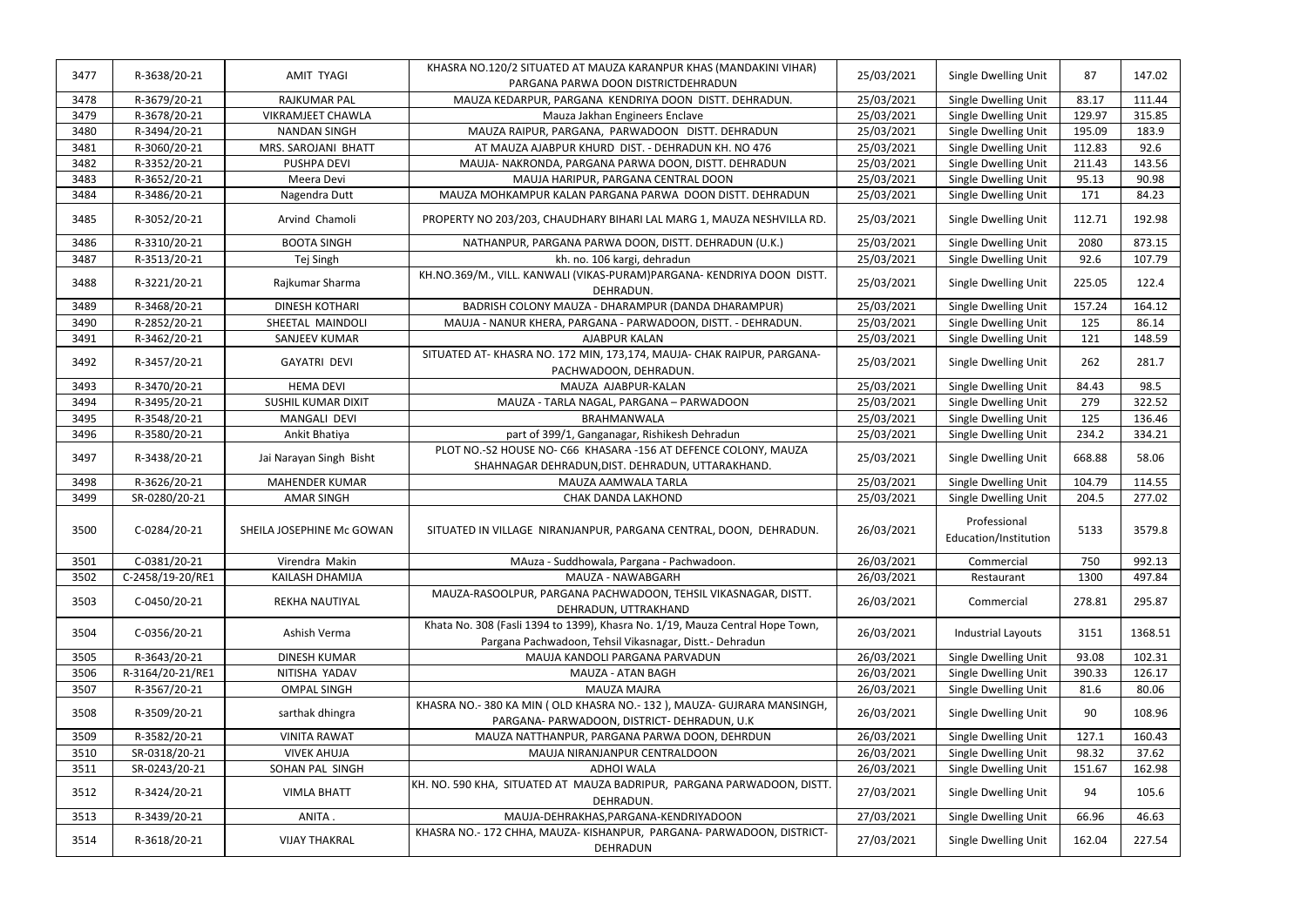| 3515 | R-3518/20-21     | <b>DEEP KUMAR BHARTI</b>      | MAUZA NATTHANPUR PARGANA PARWADOON DISTT. DEHRADUN                                                                                                                                                                                               | 27/03/2021 | Single Dwelling Unit        | 117.1   | 129.69  |
|------|------------------|-------------------------------|--------------------------------------------------------------------------------------------------------------------------------------------------------------------------------------------------------------------------------------------------|------------|-----------------------------|---------|---------|
| 3516 | R-3621/20-21     | PARVEEN SIDANA                | MOUJA KANDOLI PARGANA PARWADUN                                                                                                                                                                                                                   | 27/03/2021 | Single Dwelling Unit        | 94.02   | 104.25  |
| 3517 | R-3482/20-21     | <b>KAMLESH DEVI</b>           | KHASRA NO.-576 KHA, MAUZA-ADHOIWALA, PARGANA - PARVA DOON, DISTT-<br>DEHRADUN.                                                                                                                                                                   | 27/03/2021 | Single Dwelling Unit        | 144.98  | 183.7   |
| 3518 | R-3452/20-21     | maya rawat                    | aamwala tarla                                                                                                                                                                                                                                    | 27/03/2021 | Single Dwelling Unit        | 297.6   | 285.07  |
| 3519 | R-3583/20-21     | <b>VINITA BHATT</b>           | MAUZA BADRIPUR, PARGANA PARWA DOON                                                                                                                                                                                                               | 27/03/2021 | Single Dwelling Unit        | 114     | 166.4   |
| 3520 | R-3485/20-21     | <b>SANJAY PRASAD</b>          | MAUZA NATHUWAWALA                                                                                                                                                                                                                                | 27/03/2021 | Single Dwelling Unit        | 72.83   | 93.48   |
| 3521 | R-3640/20-21     | <b>KULDEEP SINGH BHANDARI</b> | <b>SHAH NAGAR</b>                                                                                                                                                                                                                                | 27/03/2021 | Single Dwelling Unit        | 191     | 107.93  |
| 3522 | R-3527/20-21     | KANTA POKHRIYAL               | Mauza-Ajabpur Khurd                                                                                                                                                                                                                              | 27/03/2021 | Single Dwelling Unit        | 89      | 91.75   |
| 3523 | R-2724/20-21/RE1 | Mayank Dixit                  | Mauza - Kandoli                                                                                                                                                                                                                                  | 27/03/2021 | Single Dwelling Unit        | 186     | 206.84  |
| 3524 | R-3641/20-21     | SACHICHDANAND BAHUGUNA        | <b>DHARMPUR 1st</b>                                                                                                                                                                                                                              | 27/03/2021 | Single Dwelling Unit        | 88      | 122.15  |
| 3525 | R-3674/20-21     | ANUP KUMAR RAMPAL             | <b>DHORAN KHAS</b>                                                                                                                                                                                                                               | 27/03/2021 | Single Dwelling Unit        | 115.9   | 189.61  |
| 3526 | R-3402/20-21     | <b>GOPAL DUTT BHARDWAJ</b>    | KHASRA 401 DA,417,418,419 KA,420,421 KA,422 GA, TOTAL AREA = 2.3378 HECTARE<br>AT MAUJA DHORAN KHAS, PARGANA PARWADOON, TEHSIL DEHRADUN, DIST.<br>DEHRADUN, UTTARAKHAND                                                                          | 27/03/2021 | Single Dwelling Unit        | 146.4   | 146.4   |
| 3527 | R-3503/20-21     | <b>RAM PAL SINGH</b>          | AJABPUR KALAN                                                                                                                                                                                                                                    | 27/03/2021 | Single Dwelling Unit        | 189.52  | 105.09  |
| 3528 | R-3534/20-21     | Mahender Singh                | khasra no. 1343 ja, (old khasra no. 1013/2), situated at mauza dehrakhas, pargana<br>central doon, dist - dehradun, (u.k)                                                                                                                        | 27/03/2021 | Single Dwelling Unit        | 230     | 295.36  |
| 3529 | R-3619/20-21     | <b>KRISHNA THAKRAL</b>        | KHASRA NO.- 172 CHHA, MAUZA-KISHANPUR, PARGANA-PARWADOON, DISTRICT-<br>DEHRADUN (U.K)                                                                                                                                                            | 27/03/2021 | Single Dwelling Unit        | 162.04  | 227.54  |
| 3530 | R-3667/20-21     | <b>DEEP KUMAR</b>             | SITUATED AT MAUZA PITTHUWALA PARGANA CENTRAL DOON DISTRICT DEHRADUN<br>$(U.K)$ .                                                                                                                                                                 | 27/03/2021 | Single Dwelling Unit        | 84.75   | 63.46   |
| 3531 | R-3604/20-21     | <b>BASANTI BHANDARI</b>       | KHASRA NO.-144, MAUZA - DANDA LAKHOND, PARGANA - PARWADOON, DISTRICT -<br>DEHRADUN, UTTARAKHAND.                                                                                                                                                 | 27/03/2021 | Single Dwelling Unit        | 94.98   | 101.7   |
| 3532 | R-3543/20-21     | SURYA NARAYAN SHARMA          | mauja ajaburkhurd, pargana- pachwadoon, dehradun                                                                                                                                                                                                 | 27/03/2021 | Single Dwelling Unit        | 105     | 123.25  |
| 3533 | R-3633/20-21     | Deepa Pathak                  | Sahastradhara Road                                                                                                                                                                                                                               | 27/03/2021 | Single Dwelling Unit        | 204.46  | 198.98  |
| 3534 | R-3637/20-21     | SHIVRAJ DHIMAN                | KHASRA NO. 92 MIN SITUATED AT VILLAGE MARKHAM GRANT FIRST PARGANA<br>PARWA DOON DISTT. DEHRADUN.,                                                                                                                                                | 27/03/2021 | Single Dwelling Unit        | 94.09   | 54.79   |
| 3535 | R-3556/20-21     | MANISH KUMAR DWIVEDI          | MAUZA ADHOIWALA, PARGANA PARWA DOON, DEHRADUN.                                                                                                                                                                                                   | 27/03/2021 | Single Dwelling Unit        | 182.96  | 134.42  |
| 3536 | R-3655/20-21     | <b>DEEPA RANI</b>             | mauza - arcadia grant pargana pachhwadoon                                                                                                                                                                                                        | 27/03/2021 | <b>Single Dwelling Unit</b> | 217.39  | 234.44  |
| 3537 | R-2875/20-21     | Neeraj Garg                   | PARK ROAD, LAXMAN CHOWK                                                                                                                                                                                                                          | 28/03/2021 | Single Dwelling Unit        | 93.68   | 158.07  |
| 3538 | R-3600/20-21     | Anu Narula                    | PLOT NO. 131, BLOCK -B MAUZA CHAI BAGH KAULAGARH, DISTT- DEHRADUN.                                                                                                                                                                               | 28/03/2021 | Single Dwelling Unit        | 92      | 156.72  |
| 3539 | C-0202/20-21/RE1 | LAXMI SINGH RANA              | <b>Property Name</b>                                                                                                                                                                                                                             | 30/03/2021 | <b>Filling Station</b>      | 1925    | 344.93  |
| 3540 | C-0401/20-21     | Sanat Verma                   | Centraldoon                                                                                                                                                                                                                                      | 30/03/2021 | Commercial                  | 3569    | 1075.19 |
| 3541 | C-0364/20-21     | ANURADHA BATTA                | MAUZA SEWLA KALAN PARGANA KENDRIYA DOON                                                                                                                                                                                                          | 30/03/2021 | <b>Commercial Mixed Use</b> | 479     | 866.44  |
| 3542 | R-2979/20-21     | shivom kaushik                | AT KH. NO.817 MI & 821 KA (APPROVED LAYOUT MAP NO. L-0005/17-18 & PLOT<br>NO. 69, POWER & BANKING KARAMCHARI AWASIYA SWAYAT SEHKARITA PONDHA)<br>SITUATED AT MAUZA PONDHA PARGANA PACHWADOON TEHSIL VIKASNAGAR<br>DISTRICT DEHRADUN UTTARAKHAND. | 30/03/2021 | Single Dwelling Unit        | 86.22   | 147.26  |
| 3543 | R-3018/20-21     | Sharmila chauhan              | mauja mitthi behri                                                                                                                                                                                                                               | 30/03/2021 | Single Dwelling Unit        | 97.54   | 146.2   |
| 3544 | R-3575/20-21     | RAM GOPAL SINGH               | INDIRA NAGAR, DEHRADUN                                                                                                                                                                                                                           | 30/03/2021 | Single Dwelling Unit        | 334.28  | 466.36  |
| 3545 | R-3660/20-21     | <b>Gurmeet Kaur</b>           | LAND KHATA KHATAUNI NO.- 174, LAND KHASRA NO.- 869 MIN, MAUZA- CENTRAL<br>HOPE TOWN, TEHSIL-VIKASNAGAR, PARGANA-PACHHWA DUN, DISTT. DEHRADUN<br>(UTTARAKHAND)                                                                                    | 30/03/2021 | Single Dwelling Unit        | 341.26  | 223.57  |
| 3546 | SR-0285/20-21    | SHRI SURESH PAL SINGH         | SITUATED AT MAUZA DEHRAKHAS CENTRAL DOON DISTT DEHRADUN U.K                                                                                                                                                                                      | 30/03/2021 | Single Dwelling Unit        | 160     | 114.05  |
| 3547 | R-3657/20-21     | <b>MANISH SAINI</b>           | 141 RACE COURSE, DEHRADUN                                                                                                                                                                                                                        | 31/03/2021 | Single Dwelling Unit        | 118.494 | 138.75  |
| 3548 | R-3515/20-21     | Asha Gairola                  | Mauza - Rishikesh                                                                                                                                                                                                                                | 31/03/2021 | Single Dwelling Unit        | 140.52  | 163.62  |